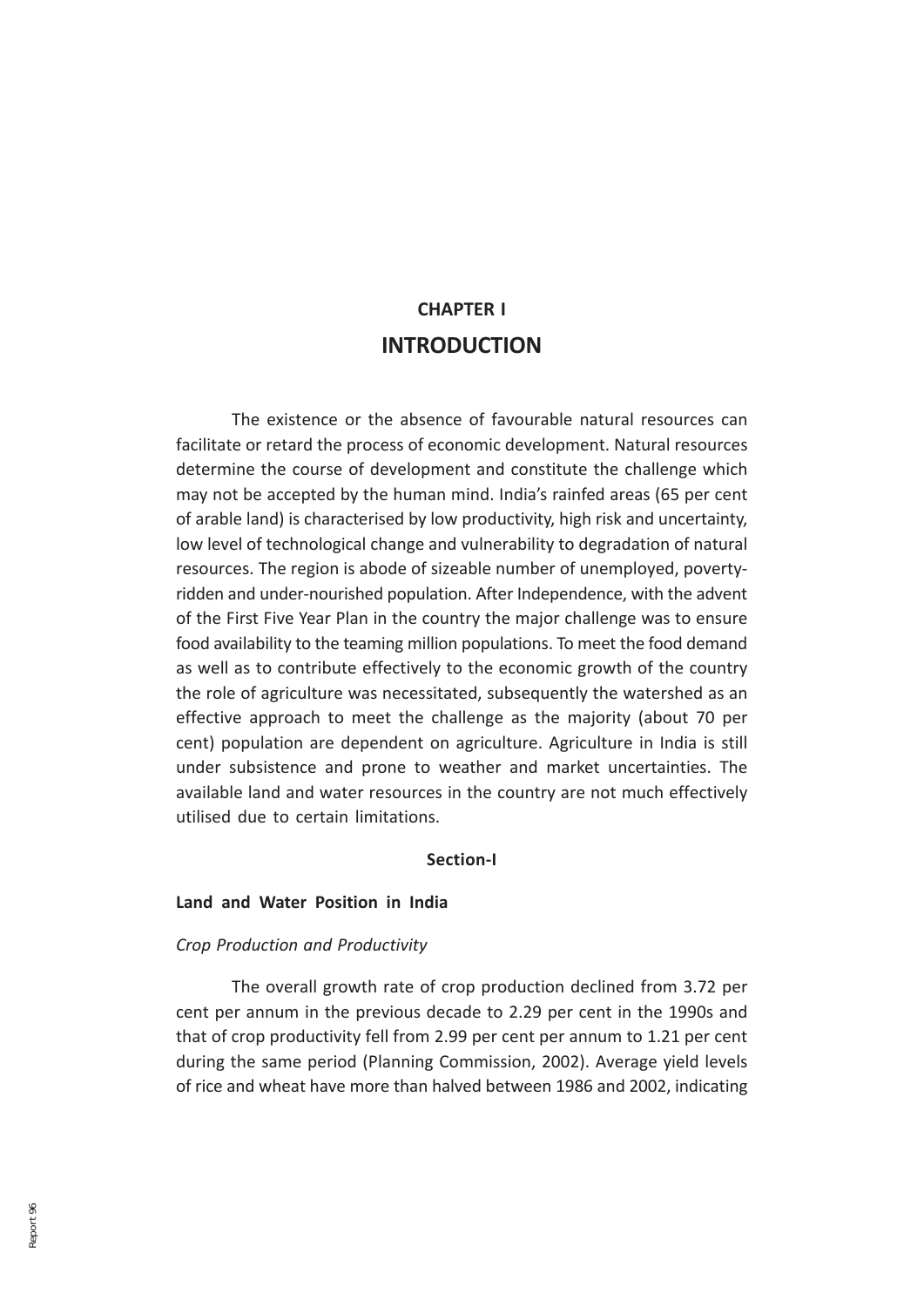a plateauing of productivity in these two major foodgrains. The output of crops grown and consumed by the poorest of the poor (coarse grains, pulses and oilseeds) and grown largely in the drylands, actually declined during this decade and the rate of growth of their yields decelerated considerably (Table 1.1).

| Crop           | 1962/65 to<br>1970/73 | 1970/73 to<br>1980/83 | 1980/83 to<br>1990/93 | 1990/93 to<br>2000/03 |
|----------------|-----------------------|-----------------------|-----------------------|-----------------------|
| Production     |                       |                       |                       |                       |
| Rice           | 1.52                  | 2.23                  | 3.56                  | 1.24                  |
| Wheat          | 10.85                 | 4.51                  | 3.81                  | 2.13                  |
| Coarse Cereals | 0.61                  | 1.32                  | 0.91                  | $(-) 0.60$            |
| Pulses         | $-0.33$               | 0.38                  | 1.38                  | $(-) 0.93$            |
| All Foodgrains | 2.28                  | 2.26                  | 2.92                  | 1.08                  |
| Oilseeds       | 1.17                  | 1.82                  | 5.62                  | $(-) 0.62$            |
| Yield          |                       |                       |                       |                       |
| Rice           | 1.05                  | 1.60                  | 3.01                  | 1.00                  |
| Wheat          | 6.26                  | 2.66                  | 3.19                  | 1.45                  |
| Coarse Cereals | 0.89                  | $-0.15$               | 1.63                  | 1.18                  |
| Pulses         | 0.69                  | 1.88                  | 2.70                  | 0.14                  |
| All Foodgrains | 1.82                  | 1.86                  | 3.22                  | 1.55                  |
| Oilseeds       | 0.74                  | 0.93                  | 2.47                  | 0.64                  |

# **Table 1.1 : Rate of Growth (%) of Production and Yield of Foodgrains In India, 1962-2003**

Source : Indian Agricultural Statistics, various issues.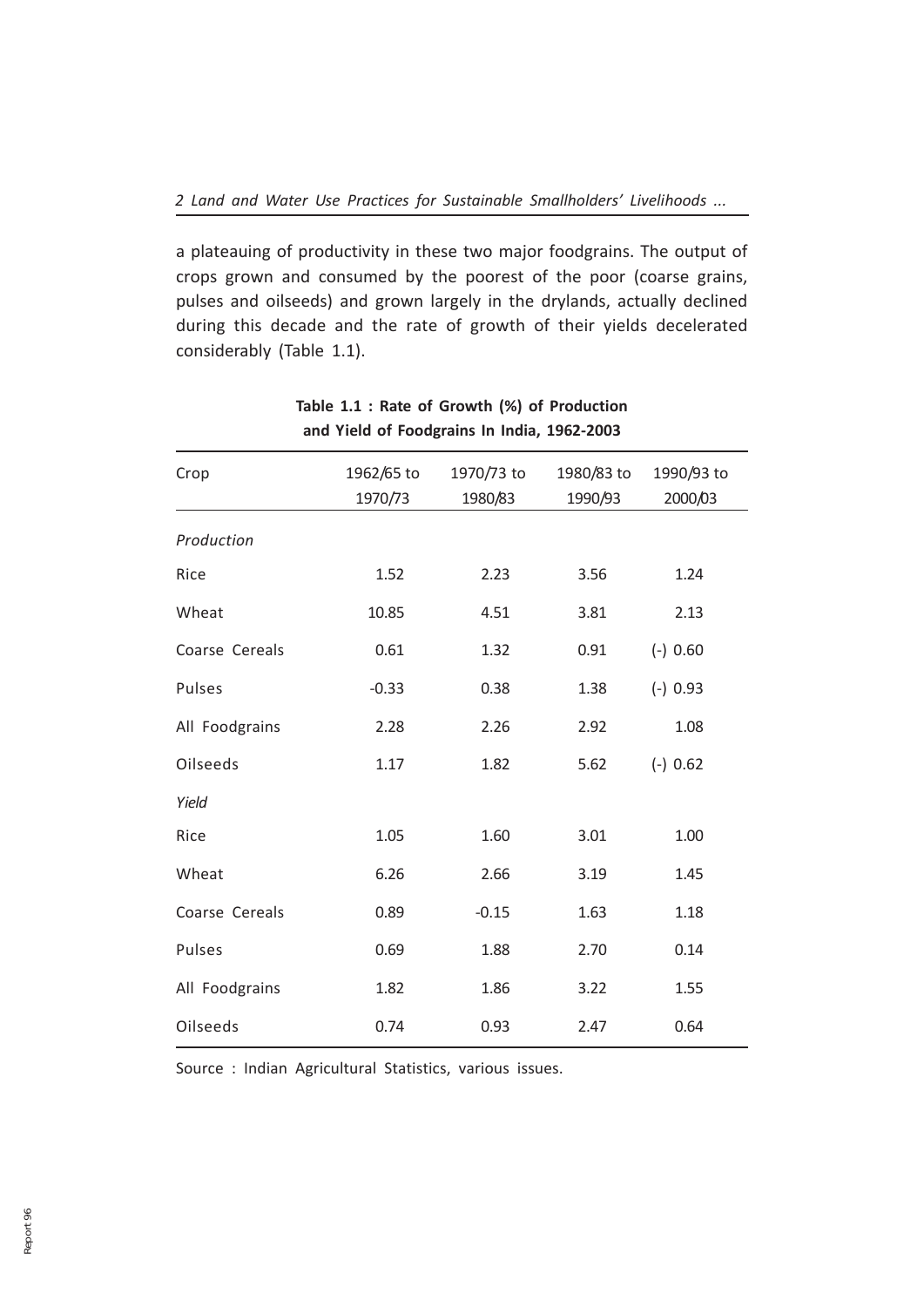The rate of growth of foodgrain production also fell steeply from 2.92 per cent recorded between 1980/83 and 1990/93 to 1.08 per cent during 1990/93 to 2000/03. For the first time since the mid-sixties, the 1990s witnessed a rate of growth in foodgrain production, which was lower than the rate of growth of population. As a result, both per capita foodgrain production and availability were lower in 2000-03 than their pre-Green Revolution (1960-63) levels. The decline has been the sharpest in the 1990s (Table 1.2). Consumption data based on NSS surveys show that foodgrain consumption and calorie intake has declined substantially during the 1990s in aggregate and for the poorest deciles in terms of expenditure (Ghosh, 2005).

| Year    | Foodgrain<br>output<br>(million<br>tonnes) |         | Net per capita<br>output (kg/year) |       |         | Net per capita<br>availability<br>(grams/day) |       |
|---------|--------------------------------------------|---------|------------------------------------|-------|---------|-----------------------------------------------|-------|
|         |                                            | Cereals | Pulses                             | Total | Cereals | Pulses                                        | Total |
| 1960-63 | 82.0                                       | 158     | 29                                 | 187   | 400     | 69                                            | 469   |
| 1970-73 | 103.5                                      | 144     | 17                                 | 162   | 418     | 51                                            | 469   |
| 1980-83 | 130.8                                      | 149     | 14                                 | 163   | 417     | 38                                            | 455   |
| 1990-93 | 174.8                                      | 163     | 13                                 | 176   | 468     | 42                                            | 510   |
| 2000-03 | 194.3                                      | 152     | 10                                 | 162   | 391     | 26                                            | 417   |

**Table 1.2 : Production and Per Capita Availability of Foodgrains in India, 1960-2003**

Source : Indian Agricultural Statistics, various issues.

A major reason for the slowdown in agriculture seems to be the precipitous fall in public investment in agriculture. The decline has been quite sharp in absolute terms and as a proportion to gross capital formation in agriculture and overall public sector gross capital formation (Table 1.3).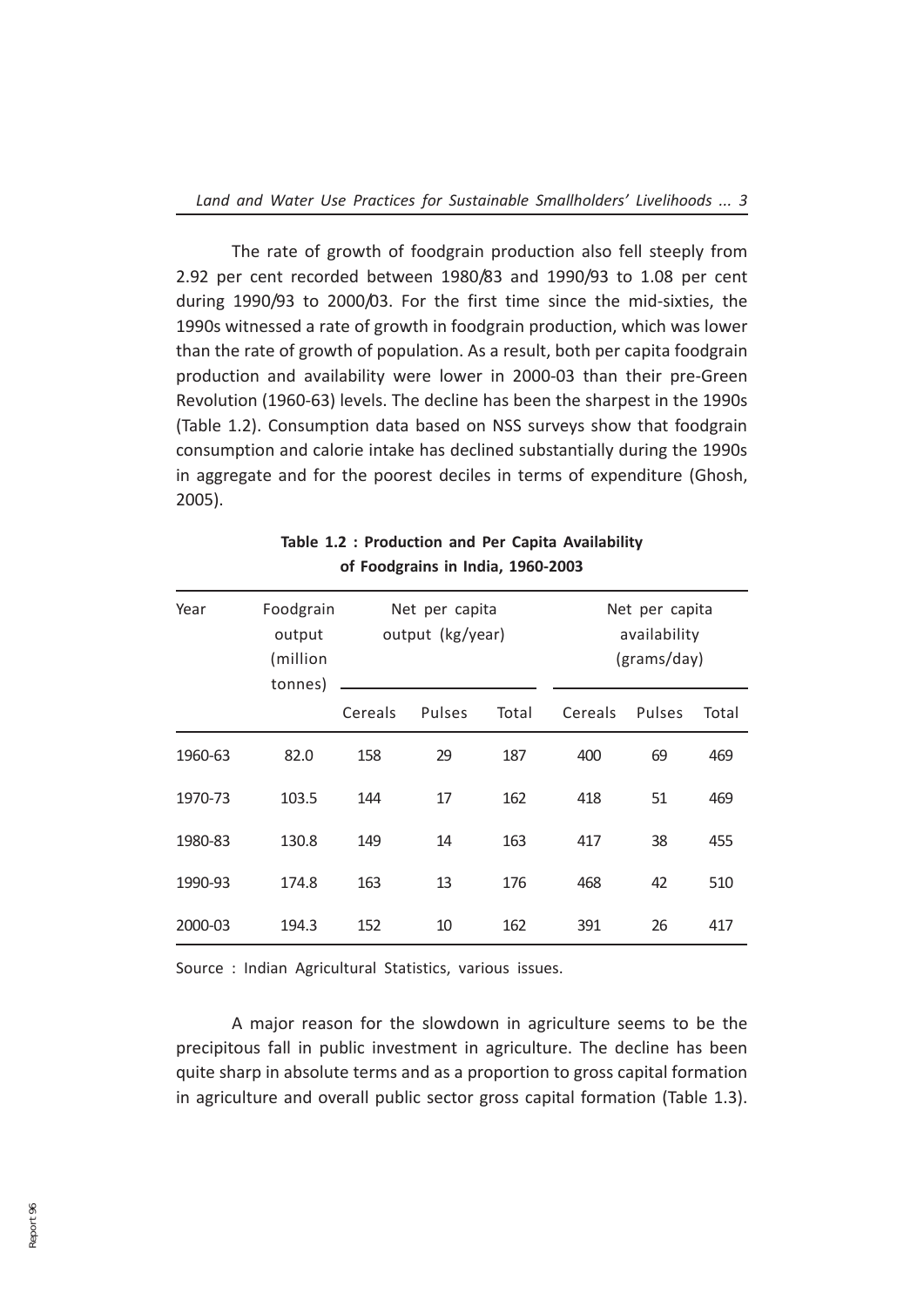| In Agriculture 1970-71 to 2000-01, At 1993-94 Prices |             |               |               |  |  |  |  |
|------------------------------------------------------|-------------|---------------|---------------|--|--|--|--|
| Year                                                 | GCFA/GCF(%) | PGCFA/GCFA(%) | PGCFA/PGCF(%) |  |  |  |  |
| 1970-71                                              | 14.3        | 37.5          | 13.8          |  |  |  |  |
| 1980-81                                              | 15.4        | 51.3          | 17.7          |  |  |  |  |
| 1990-91                                              | 9.9         | 30.4          | 7.1           |  |  |  |  |
| 2000-01                                              | 7.8         | 22.7          | 5.7           |  |  |  |  |

# *4 Land and Water Use Practices for Sustainable Smallholders' Livelihoods ...*

**Table 1.3 : Gross Fixed Capital Formation**

Source : EPWRF (2004).

Note : GCF = Gross Capital Formation; GCFA = Gross Capital Formation in Agriculture; PGCF = Public Sector GCF; PGCFA = Public Sector GCFA.

Another reason for decline in cereals pulses and other foodgrains is due to degradation of soil fertility especially the loss of soil organic matter (SOM). There are different estimates of degraded lands requiring watershed treatment in India (Table 1.4). Land degradation both reduces land productivity and reduces water use efficiency. De Vries *et al.* (2008) state that a 13 per cent yield loss, as a result of severe degradation on 40 per cent of agricultural land and moderate degradation on a further 9 per cent of agricultural land, is equivalent to a decline in water use efficiency of at least 13 per cent. A global agricultural model suggests that a slight increase in degradation relative to baseline trends could result in 17–30 per cent higher world prices for key food commodities in 2020, and increased child malnutrition (Agcaoili *et al.*, 1995). The face of degraded land is varied in nature by different estimates. More or less it is evident that considerable fertile area is lost due to different practices followed by the farmers injudiciously.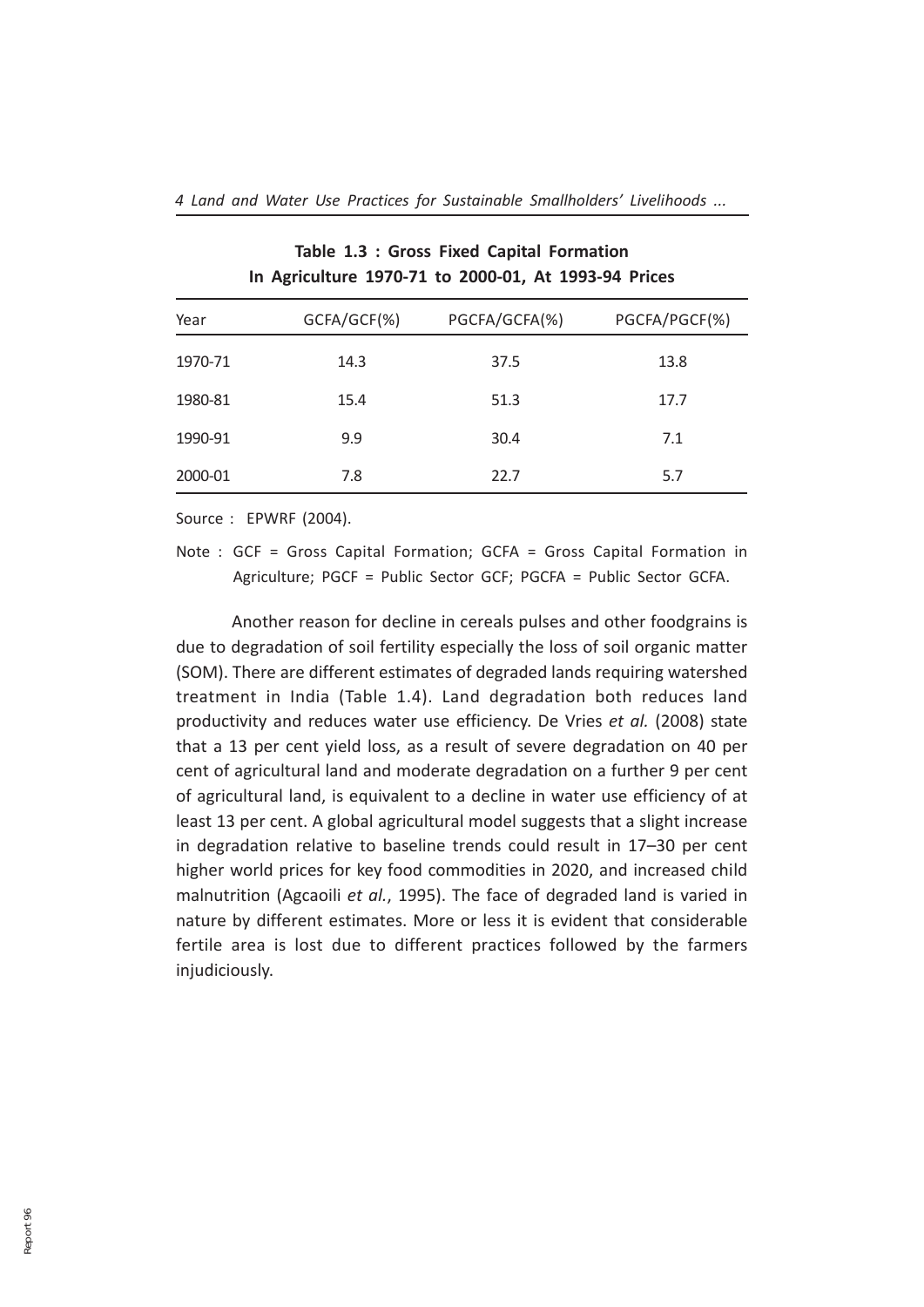|      | <b>Needing Watershed Treatment (Million Ha)</b> |     |                                                 |
|------|-------------------------------------------------|-----|-------------------------------------------------|
| 1976 | National Commission<br>on Agriculture           | 175 | Secondary Data                                  |
| 1985 | Ministry of Agriculture<br>Government of India  | 174 | Land Degradation Statistics of<br><b>States</b> |
| 1994 | NBSS-LUP Nagpur                                 | 188 | Mapping on 1:4.4<br>million scale               |
| 1994 | Ministry of Agriculture<br>Government of India  | 107 | Land Degradation Statistics<br>of States        |
| 2000 | <b>NRSA</b>                                     | 64  | Mapping on 1:50000 scale                        |

# **Table 1.4 : Estimates Of Degraded Land In India**

Source : Planning Commission (2004).

The Ministry of Agriculture estimated in 1985 that over 100 mha of India's geographical area is affected by soil erosion due to surface water runoff. Annual soil erosion due to water in India is estimated to be 5334 million tonnes (roughly 16.35 tonnes per ha per year) (Dhruvanarayana, 1993). About 10 per cent of this is deposited in large dam reservoirs, representing loss of their storage capacity of about 1-2 per cent every year. The Himalayan foothills, Western Ghats and North- Eastern States account for over 60 per cent of the total soil erosion in the country. According to the Report of the Inter-Ministry Task Force on Integrating Ongoing Schemes, larger reservoirs in India have lost over one-third of their storage capacity due to siltation. This has resulted in a reduction in area irrigated as also lower electricity generation; thereby rendering the large investments in these projects unviable (Planning Commission, 2004). The problem of reservoir siltation, far in excess of rates estimated before construction, is threatening to lower the life of many large dams. The siltation rate in Hirakud dam, for instance, is two and a half times more than the rate assumed and, therefore, the expected life of the dam has been reduced by more than half.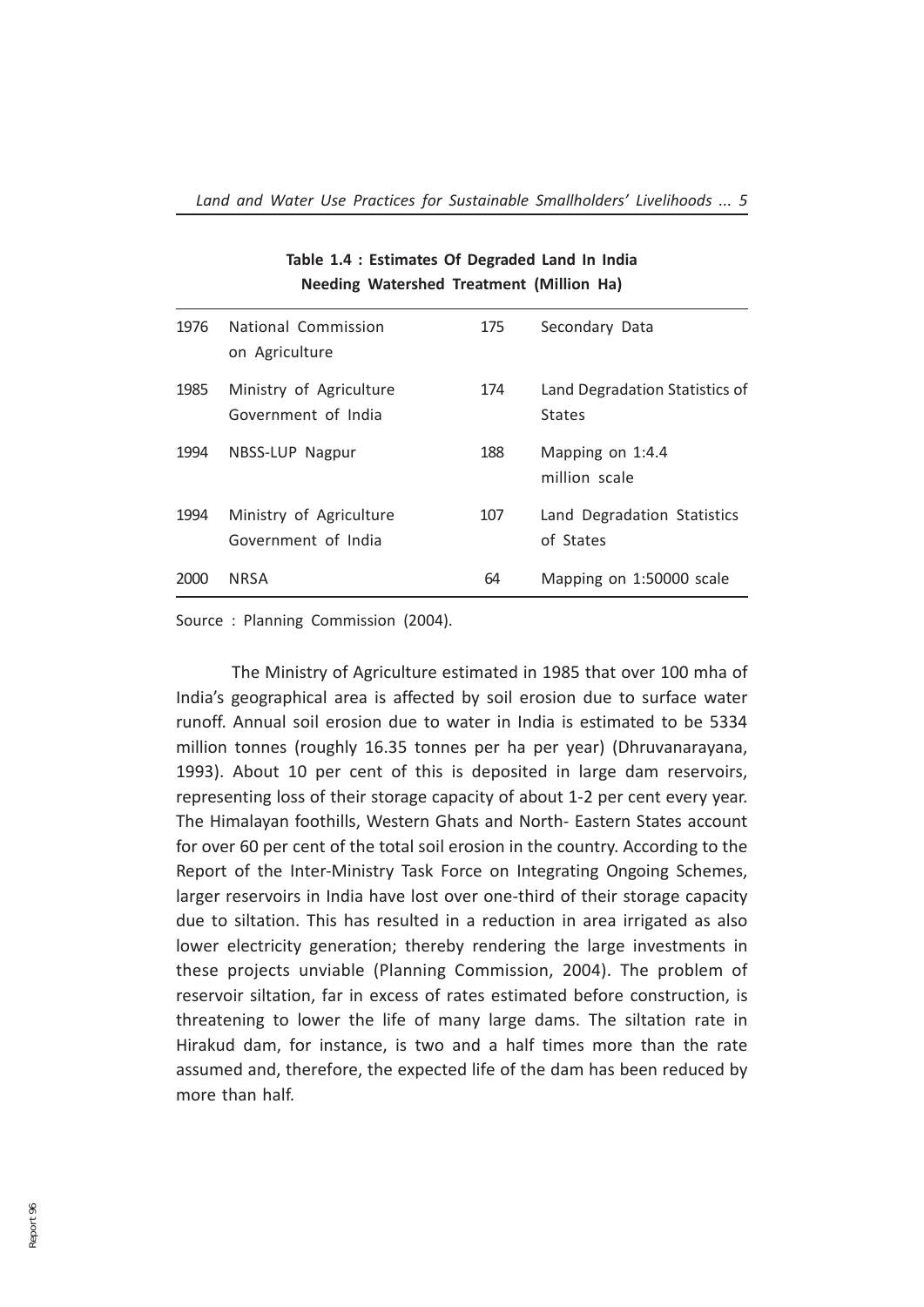#### **Water Resources Development**

Since Independence, two major interventions of water resource development were followed. One intervention was the construction of large irrigation projects and the other was intensive tapping of groundwater through tubewells. Adoption of the water intensive Green Revolution package was made possible by substantial public investment in irrigation. According to one estimate, total outlay in irrigation since Independence till 2000- 01 amounts to  $\overline{\zeta}$  79,055 crore at current prices ( $\overline{\zeta}$  1,98,952 crore at 1996-97 prices). As a result of an investment of this magnitude, the gross irrigated area went up by over 300 per cent, from 22.56 million ha (mha) in 1950- 51 to 75.14 mha in 2000-01. At present, India has the largest irrigated agriculture in the world. However, a remarkable fact is that since the mid-1970s, the rate of expansion of irrigated area has undergone a global decline. According to the Food and Agriculture Organisation (FAO, 2003), the global rate of expansion of irrigated area, which was 2.17 per cent between 1961-63 and 1971-73, steadily came down in the subsequent periods, reaching 1.23 per cent between 1990-93 and 1997-99. Incremental irrigated area reached its maximum (4.01 mha/year) between 1971-73 and 1981-83. It came down to 3.19 mha /year between 1991-93 and 1997-99 (Table 1.5).

The expansion of irrigated area in India also follows a similar pattern. The rate of growth of irrigated area (1.83 per cent) was the lowest in the period 1990-93 to 1999-2000, compared to earlier decades (Table 1.5). The reasons for the decline in the rate of growth of irrigated area can be traced to the number of problems faced by these two major thrust areas of water policy at present.

It is estimated that 4400 (large, medium and small) dams have been constructed in India so far (CWC, 2002). The pace of dam construction reached its peak in the 1970s, subsequent to which it slowed down considerably. We must also note that there is a severe financial constraint that restricts the possibilities of growth in surface irrigation based on big dams. Due to delays in construction and consequent cost overrun, many of the projects taken up spill over from one plan to the next. At the beginning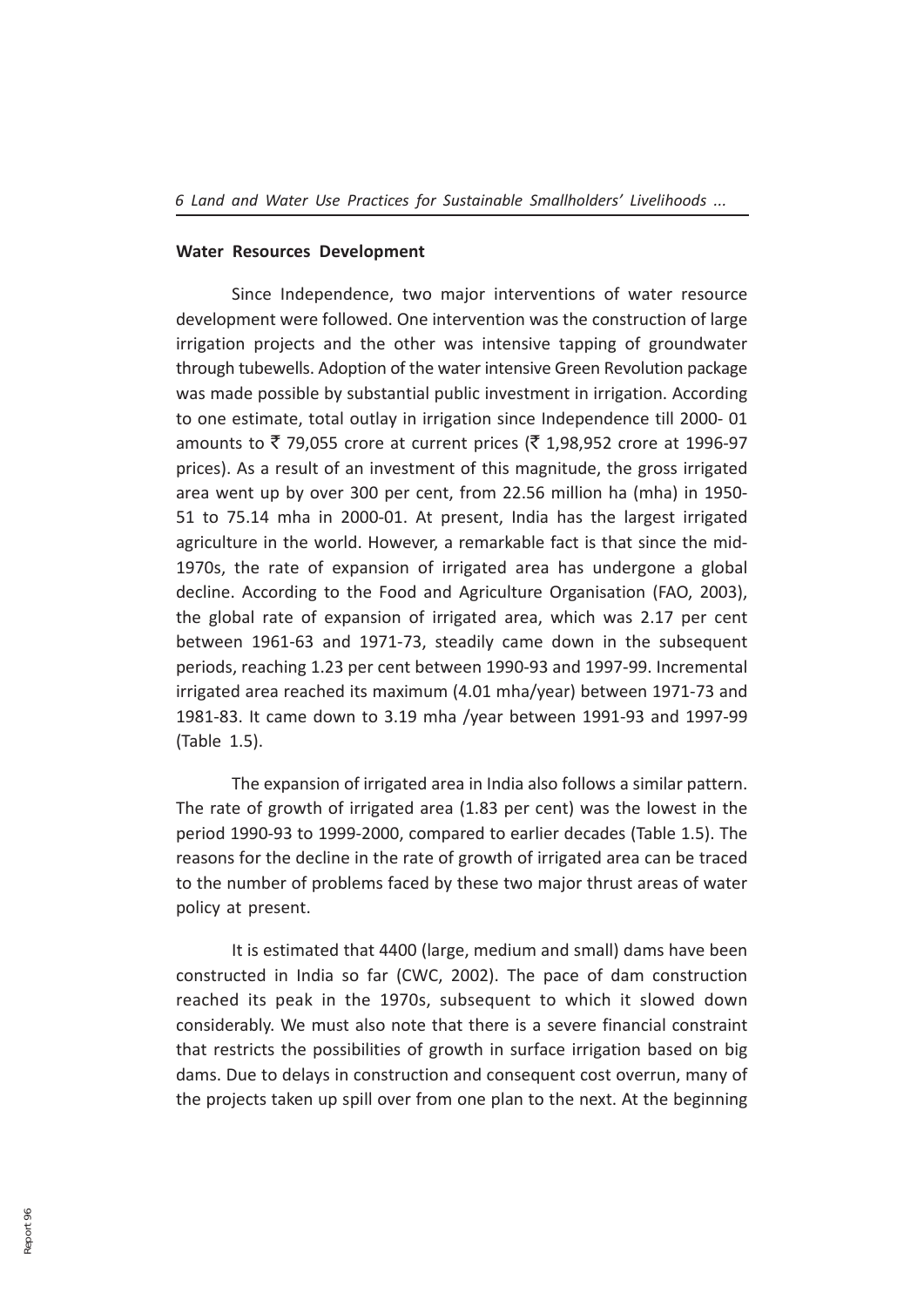|              | --- - -- --- -- - - - -       |                          |            |
|--------------|-------------------------------|--------------------------|------------|
| Year         | Gross Irrigated<br>Area (mha) | Increment<br>(mha/year)  | $CAGR(\%)$ |
| <b>WORLD</b> |                               |                          |            |
| 1961-63      | 141.7                         | $\qquad \qquad -$        | -          |
| 1971-73      | 175.6                         | 3.40                     | 2.17       |
| 1981-83      | 215.7                         | 4.01                     | 2.08       |
| 1991-93      | 251.7                         | 3.60                     | 1.56       |
| 1997-99      | 270.9                         | 3.19                     | 1.23       |
| <b>INDIA</b> |                               |                          |            |
| 1960-63      | 28.6                          | $\overline{\phantom{a}}$ |            |
| 1970-73      | 38.6                          | 0.99                     | 3.02       |
| 1980-83      | 51.0                          | 1.25                     | 2.84       |
| 1990-93      | 65.0                          | 1.40                     | 2.45       |
| 1999-2000    | 76.5                          | 1.28                     | 1.83       |

**Table 1.5 : Gross Irrigated Area In The World And India, 1960-2000**

Source : FAO (2003) and Indian Agricultural Statistics, various issues.

Note : CAGR = Compound Annual Growth Rate.

of the Tenth Plan, there were 410 ongoing major and medium irrigation projects in the country, some of them dating back to the Fifth Plan period (Planning Commission, 2002). The Steering Committee on Irrigation for the Tenth Plan estimates that total spill over costs of previous projects to the Tenth Plan will be  $\bar{z}$  1,77,739 crore. However, the total public sector allocation during the Tenth Plan for all irrigation and flood control was only  $\bar{z}$  1,03,315 crore. The Steering Committee categorically states that "given the large number of projects taken on hand, the frequent changes in project scope, and the escalation of project costs due to a variety of reasons, there is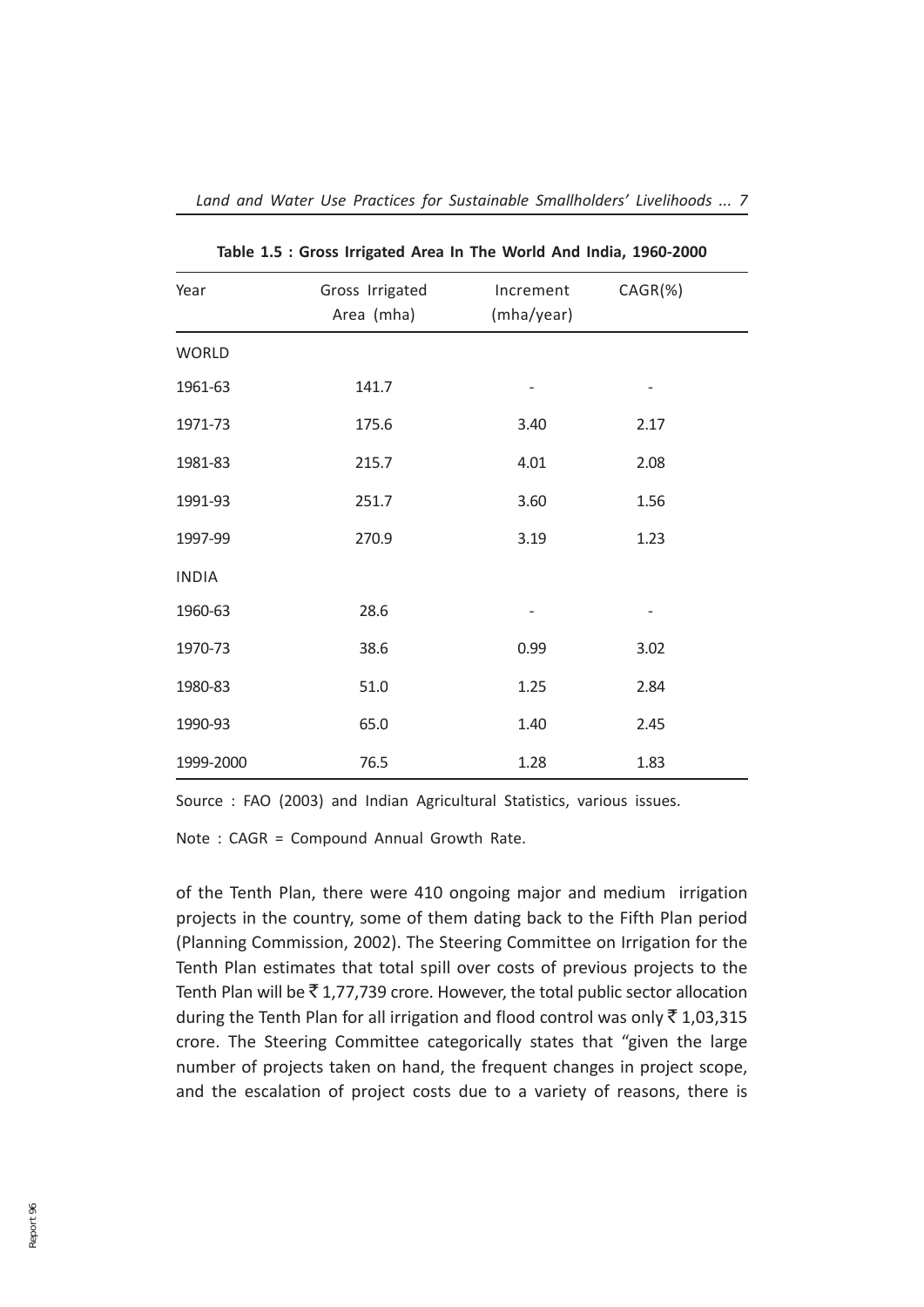little likelihood that the outlay in the budgets can ever match the total demand". The Steering Committee, therefore, gives top priority to completion of ongoing projects and says, "New projects may be taken up selectively, keeping in view the necessity for removal of regional imbalances and development of drought prone and tribal areas" (Planning Commission, 2002). Rapidly escalating cost of creating additional irrigation potential is a serious problem faced by major and medium irrigation projects. This has happened because the best sites suitable for dam construction have already been covered and only progressively more expensive and socio-economically and ecologically less favourable sites are left for exploration. The cost of creating additional potential from M&M projects had already reached the fairly mind-boggling figure of  $\bar{z}$  1,42,662 per ha by the end of the Ninth Plan (Planning Commission, 2002).

Evidence is also accumulating regarding the ill-effects of overirrigation, which has become a feature of many irrigation commands. The Ministry of Water Resources estimated the area affected in irrigation project commands and came up with figures of 1.6 mha for waterlogging, 3.1 mha for salinity and 1.3 mha for alkalinity (Vaidyanathan, 1994). It should also be remembered that the track record of development projects in handling the problems of proper rehabilitation of displaced persons has been extremely poor (ILO-ARTEP, 1993); 75 per cent of the displaced (an estimated 15 to 25 million people) have not been rehabilitated. These include the poorest of the poor in the country, such as the tribals. The proportion of tribals displaced by M&M projects could be as much as 40 per cent. The problem of displacement imposes another serious constraint on the expansion of surface irrigation.

The recent expansion in irrigated area owes much more to groundwater. Nearly 60 per cent of the irrigation in the country is from groundwater. Moreover, of the addition to irrigated area of 25.7 mha between 1970 and 1990, groundwater accounted for over 85 per cent. Table 1.6 shows that the area under canal irrigation has ceased to expand significantly since the mid-1970s while the area irrigated by tanks has actually declined. The annual extraction of groundwater in India is over 150 billion cubic metres (bcm), which is by far the highest in the world (Tushaar Shah et al,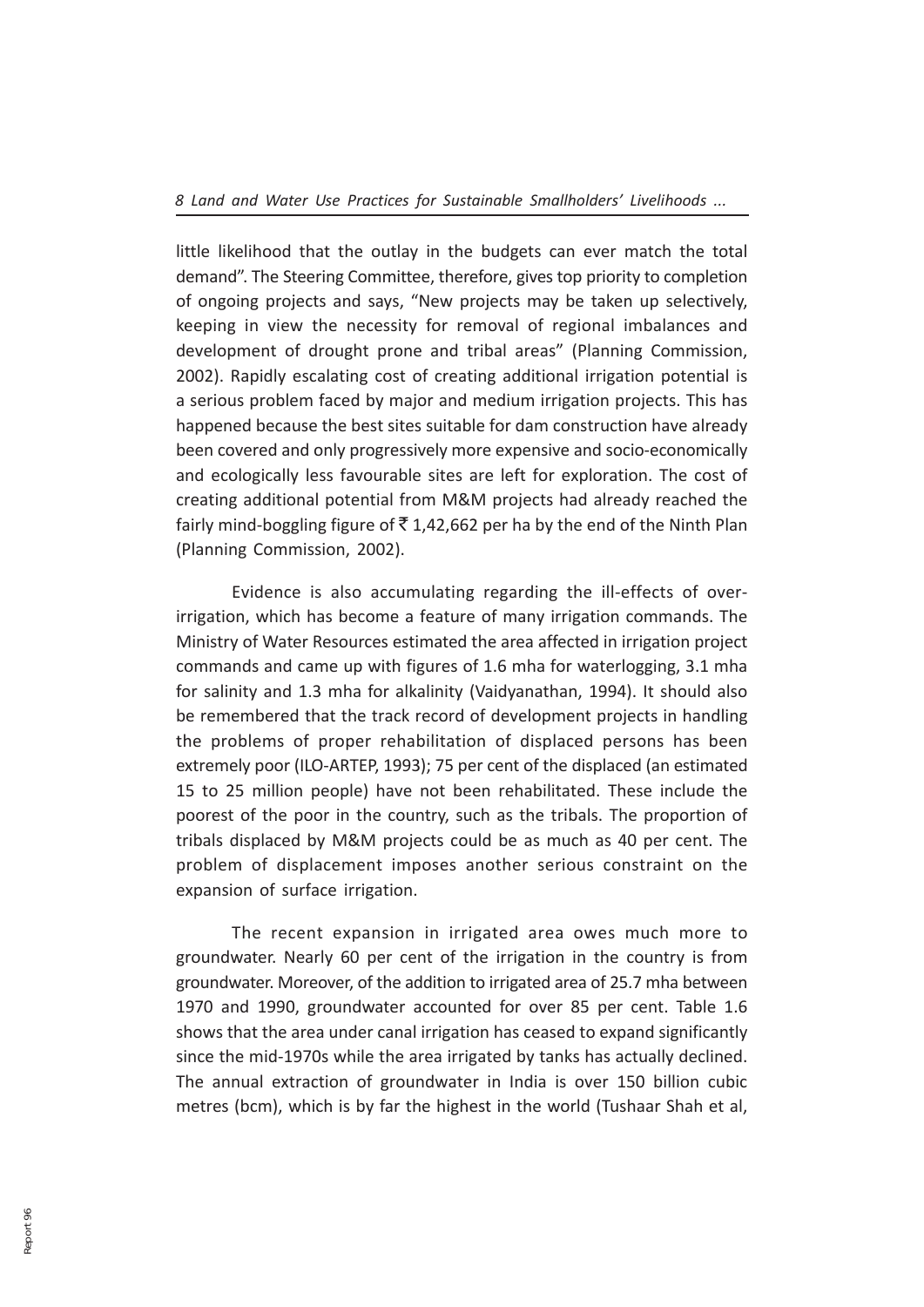2000) (Studies in India have shown that crop yield per cubic metre on groundwater irrigated farms tends to be 1.2-3 times higher than on surface water irrigated farms (Dhawan 1989,167). The most dramatic change in the groundwater scenario in India is that the share of tubewells in irrigated area rose from a mere 1 per cent in 1960-61 to 37 per cent in 1999-2000. By the year 2000, tubewells had become the largest source of irrigation in India.

| Year                         | Tubewells    | Wells | Tanks          | Canals | Others       | NIA(mha)   |
|------------------------------|--------------|-------|----------------|--------|--------------|------------|
| 1960-61                      | $\mathbf{1}$ | 29    | 19             | 42     | 10           | 24.7       |
| 1970-71                      | 14           | 24    | 13             | 41     | 8            | 31.1       |
| 1980-81                      | 25           | 21    | 8              | 40     | 7            | 38.7       |
| 1990-91                      | 30           | 21    | $\overline{7}$ | 35     | 7            | 47.8       |
| 1999-2000                    | 37           | 22    | 5              | 31     | 5            | 56.8       |
| Area Irrigated (mha)         |              |       |                |        |              |            |
| Year                         | Tubewells    | Wells | Tanks          | Canals | Others       | <b>NIA</b> |
| 1960-61                      | 0.2          | 7.1   | 4.5            | 10.3   | 2.4          | 24.7       |
| 1970-71                      | 4.4          | 7.5   | 4.0            | 12.8   | 2.5          | 31.1       |
| 1980-81                      | 9.5          | 8.2   | 3.2            | 15.3   | 2.6          | 38.7       |
| 1990-91                      | 14.3         | 10.0  | 3.3            | 16.7   | 3.3          | 47.8       |
| 1999-2000                    | 21.0         | 12.5  | 2.8            | 17.6   | 2.8          | 56.8       |
| Increment<br>$(1970 - 2000)$ | 16.6         | 5.0   | $-1.2$         | 4.8    | 0.4          | 25.7       |
| Share in<br>Increments (%)   | 65           | 20    | $-5$           | 19     | $\mathbf{1}$ | 100        |

# **Table 1.6 : Share Of Various Sources In Net Irrigated Area (Nia) In India, 1960-2000 (%)**

Source: Indian Agricultural Statistics, various issues.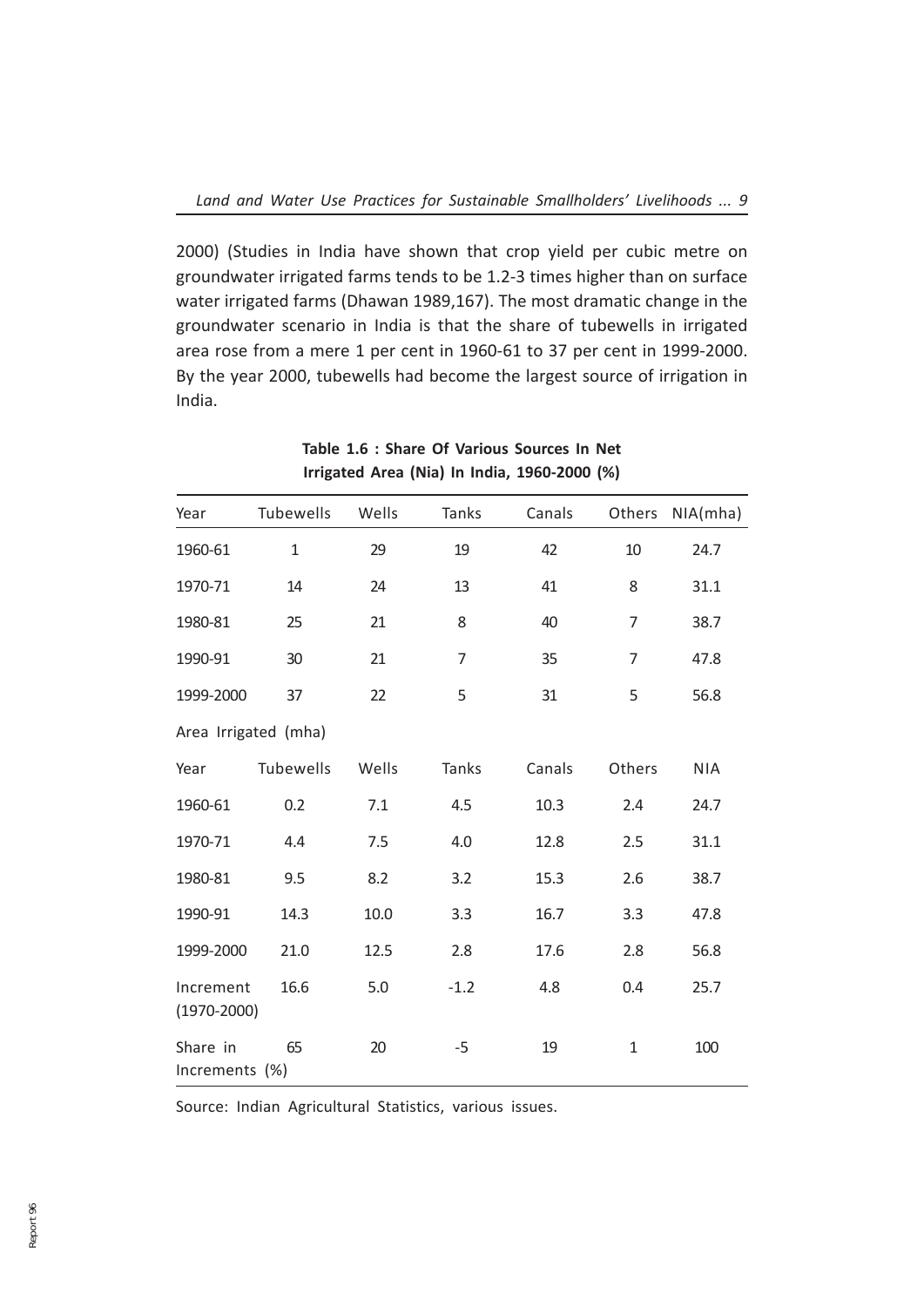Groundwater availability is dependent on the water storage and transmission characteristics of underlying geological strata. Tubewell technology was initially introduced in the alluvial tracts of Indo-Gangetic Plains, which had a favourable geology for this technology. Indiscriminate extraction of groundwater here has lowered the water table to such an extent that a serious question is being posed about the sustainability of such high levels of extraction in a low rainfall tract (HLC, 2001). Assessments by the Central Groundwater Board of the level of groundwater development (GWD) (Level of Groundwater Development (GWD) = Extraction / Utilisation \* 100) provide a grim picture of an impending crisis in the core Green Revolution areas (Table 1.7).

| <b>States</b> | BCM/yr | BCM/yr | BCM/yr | %       |
|---------------|--------|--------|--------|---------|
|               | (1)    | (2)    | (3)    | (2)/(1) |
| Haryana       | 7.3    | 8.1    | 0.0    | 112.2   |
| Punjab        | 16.8   | 16.4   | 0.4    | 97.7    |
| Rajasthan     | 10.7   | 9.3    | 1.4    | 86.4    |
| Tamil Nadu    | 22.4   | 14.5   | 7.9    | 64.4    |
| Gujarat       | 17.3   | 9.6    | 7.7    | 55.2    |
| Uttar Pradesh | 69.0   | 32.3   | 36.7   | 46.9    |

**Table 1.7 : Groundwater Availability, Net Draft and Level Of Development, 2003**

Source : CWC (2002)**.**

The Table shows that the alluvial tracts of Haryana and Punjab have already reached the limit beyond which further extraction of groundwater becomes unsustainable. Rajasthan, Tamil Nadu and Gujarat are fast approaching it. This is also reflected in the numbers of critical blocks ("dark" and "overexploited" blocks with GWD >90 per cent) in these states (Table 1.8). Nearly 60 per cent of the blocks in Punjab and 40 per cent of blocks in Rajasthan and Haryana are experiencing over-extraction of groundwater.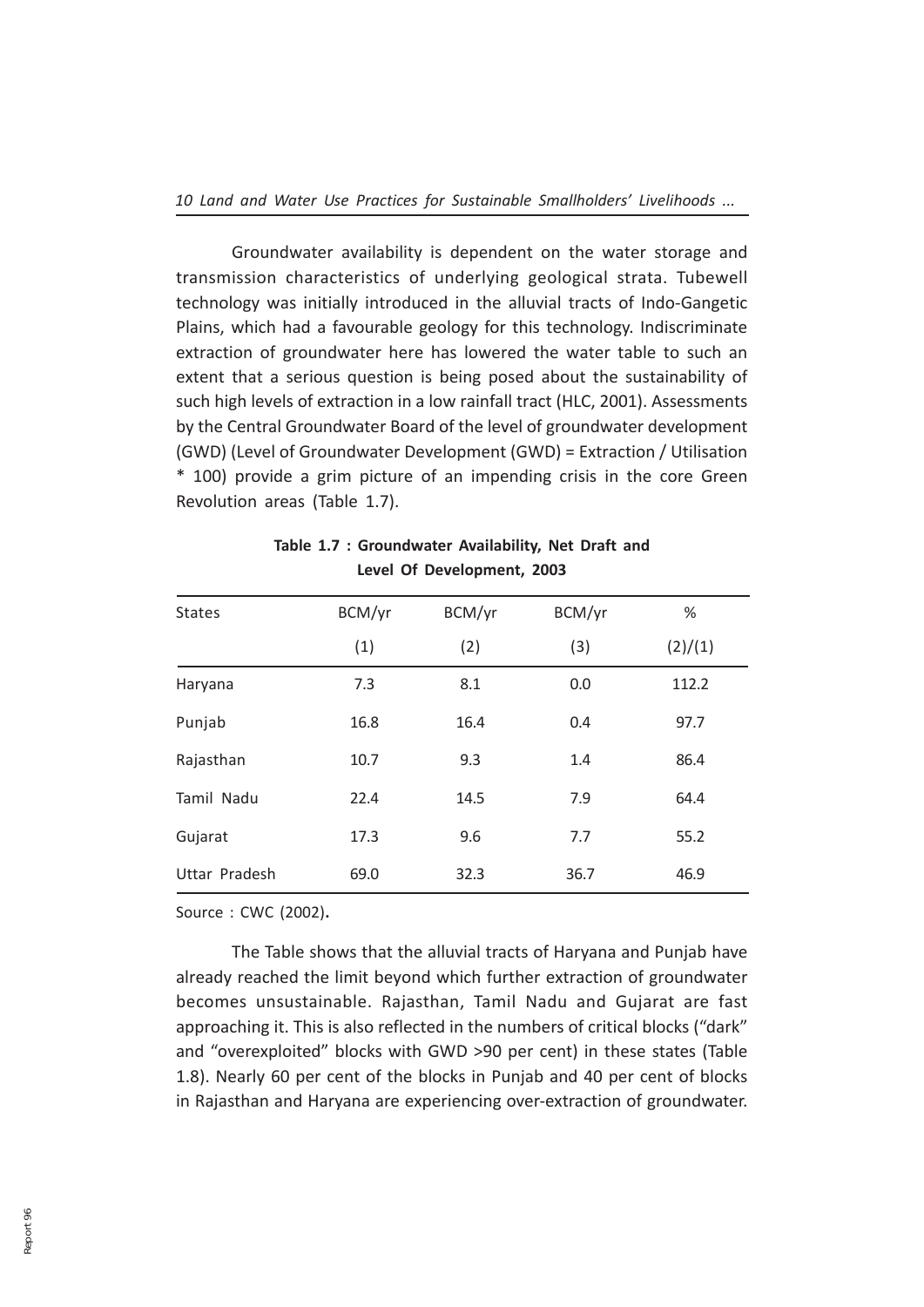| <b>States</b> | <b>Districts</b> |       | Blocks/Mandals/Taluks/Watersheds |      |                                      |            |  |  |
|---------------|------------------|-------|----------------------------------|------|--------------------------------------|------------|--|--|
|               |                  | Total | Over-<br>exploited               | Dark | Critical<br><b>Blocks</b><br>$(3+4)$ | %<br>(5/1) |  |  |
| Punjab        | 17               | 138   | 72                               | 11   | 83                                   | 60%        |  |  |
| Rajasthan     | 32               | 236   | 74                               | 20   | 94                                   | 40%        |  |  |
| Haryana       | 17               | 108   | 33                               | 8    | 41                                   | 38%        |  |  |
| Tamil Nadu    | 27               | 384   | 64                               | 39   | 103                                  | 27%        |  |  |
| Gujarat       | 19               | 184   | 13                               | 15   | 28                                   | 15%        |  |  |

**Table 1.8 : Number Of Dark And Over-exploited Blocks, 2002**

Source : CWC (2002)**.**

Table 1.9 gives India's overall water budget. Out of total precipitation, the available water is 60 per cent. Only 48.8 per cent of the water is earmarked for utilisation. Hardly 50 per cent of the water at present is being utilised.

The foregoing analysis thus far shows that the limits to further expansion of surface and groundwater irrigation through big dams and tubewells are being reached rapidly. This makes the urgency of a different strategy for India's drylands even greater. Such a strategy needs to recognise the location-specific characteristics of different parts of India and also needs to be sensitive to the limits set by the eco-system. One such strategy is revisiting the efficient use of of land and water in a better way. This calls for broad strategy of watershed development. The results of initial efforts by different organisations were mixed one.

#### *Watershed Approach*

The initial interventions on soil and water conservation by the Ministry of Agriculture had begun in the early 1960s (Planning Commission, 2004). After Independence India relied on multi-purpose reservoirs for providing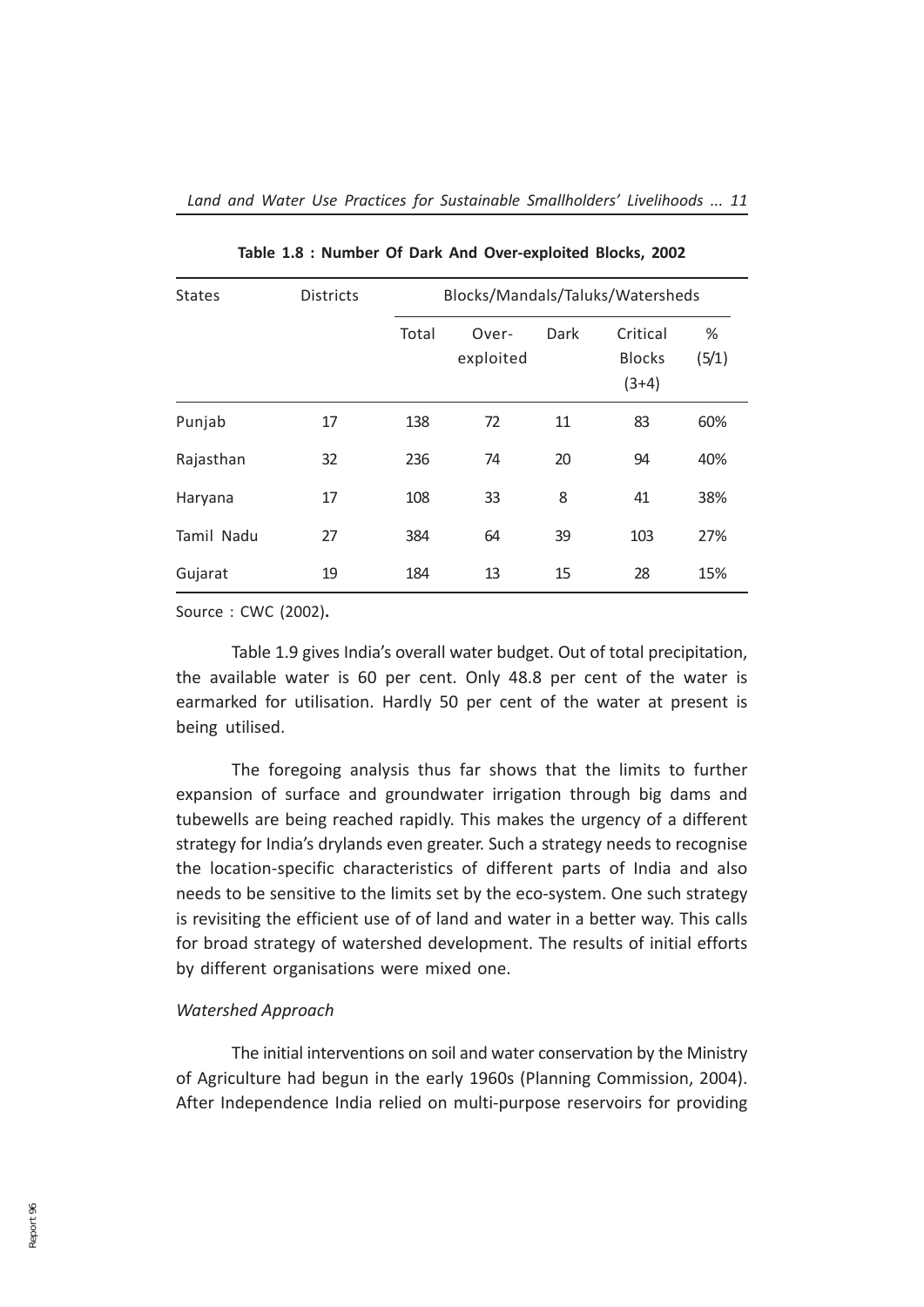|                         | Estimates based on Ministry Estimates based on<br>of Water Resources <sup>1</sup> | world-wide Comparison <sup>2</sup>   |
|-------------------------|-----------------------------------------------------------------------------------|--------------------------------------|
| Annual Rainfall         | 3,840                                                                             | 3,840                                |
| Evapotranspiration      | $3840 - (1,869 + 432) =$<br>1,539 (40%)                                           | 2,500 (65%) World-wide<br>comparison |
| Surface runoff          | 1,869 (48.7%)                                                                     | Not used in estimate                 |
| Groundwater<br>Recharge | 432 (11.3%)                                                                       | Not used in estimate                 |
| Available water         | 2,301 (60%)                                                                       | 1,340 (35%)                          |
| Utilisable water        | 1,123 (48.8%) Gupta and<br>Deshpande, Curr. Sci., 2004                            | 654 (48.8% of 1,340)                 |
| Current water use       | 634                                                                               | 634                                  |
| Remarks                 | Current use (634) well<br>below 1,123                                             | Current use (634)<br>close to 654    |

**Table 1.9 : India's Water Budget (All volumes in cubic kms)**

Source : 1 Ministry of Water resources, 2002; Planning Commission, 2007;

2 Narasimhan, 2008.

irrigation and generating hydro-electricity. To stabilise the catchments of reservoirs and to control siltation, a Centrally Sponsored Scheme of "Soil Conservation Work in the Catchments of River Valley Projects (RVP)" was launched in 1962-63. The Ministry of Agriculture started a scheme of Integrated Watershed Management in the Catchments of Flood Prone Rivers (FPR) in 1980- 81. During the 1980s, several successful experiences of fully treated watersheds, such as Sukhomajri in Haryana and Ralegaon Siddhi in Western Maharashtra, came to be reported. The Ministry of Agriculture launched a scheme for propagation of water harvesting/conservation technology in rainfed areas in 19 identified locations in 1982-83. In October 1984, the Ministry of Rural Development (MoRD) adopted this approach in 22 other locations in rainfed areas. In these 41 model watersheds the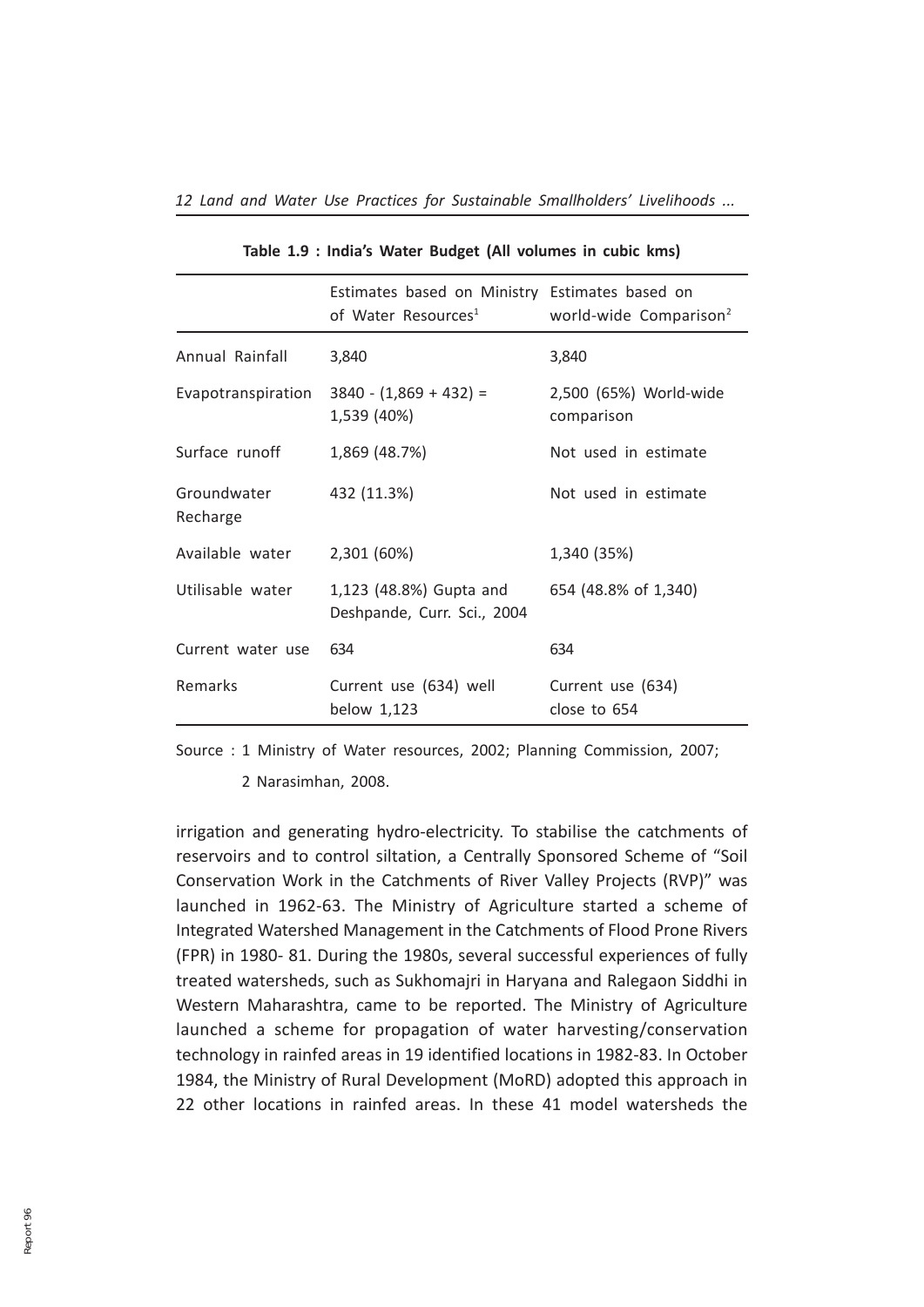Indian Council of Agricultural Research (ICAR) was also involved to provide research and technology support. The purpose of these Operation Research Projects was to develop "model watersheds" in different agro-climatic zones of the country. With experience gained from all these, the concept of integrated watershed development was first institutionalised with the launching of the National Watershed Development Programme for Rainfed Areas (NWDPRA) in 1990, covering 99 districts in 16 states. Meanwhile, conservation work was ongoing in the Drought Prone Areas Programme (DPAP) launched by MoRD in 1972-73. The objective of this programme was to tackle the special problems of areas constantly affected by severe drought conditions. In 1977-78, the MoRD started a special programme for hot desert areas of Rajasthan, Gujarat and Haryana and cold desert areas of Jammu & Kashmir and Himachal Pradesh (which were earlier under DPAP) called Desert Development Programme (DDP).

These programmes were reviewed in 1973 by a Task Force headed by Dr. B.S. Minhas, by another Task Force headed by Dr. M.S. Swaminathan in 1982 as well as by an Inter-Departmental Group in 1984. In 1988 the National Committee on DPAP and DDP was set up under the Chairmanship of the Member, Planning Commission to appraise and review the DPAP and DDP. The committee was initially headed by Dr. Y.K. Alagh and later by Shri L.C. Jain who took over as Member, Planning Commission in charge of the subject. The committee submitted its report in August 1990.

In 1994, a Technical Committee under the Chairmanship of Prof. C.H. Hanumantha Rao was appointed to appraise the impact of the work done under DPAP/DDP; identification of the weaknesses of the programme and to suggest improvements. The Hanumantha Rao Committee felt that "the programmes have been implemented in a fragmented manner by different departments through rigid guidelines without any well-designed plans prepared on watershed basis by involving the inhabitants. Except in a few places, in most of the programme areas the achievements have been dismal. Ecological degradation has been proceeding unabated in these areas with reduced forest cover, reducing water table and a shortage of drinking water, fuel and fodder" (Hanumantha Rao Committee, 1994, Preface). The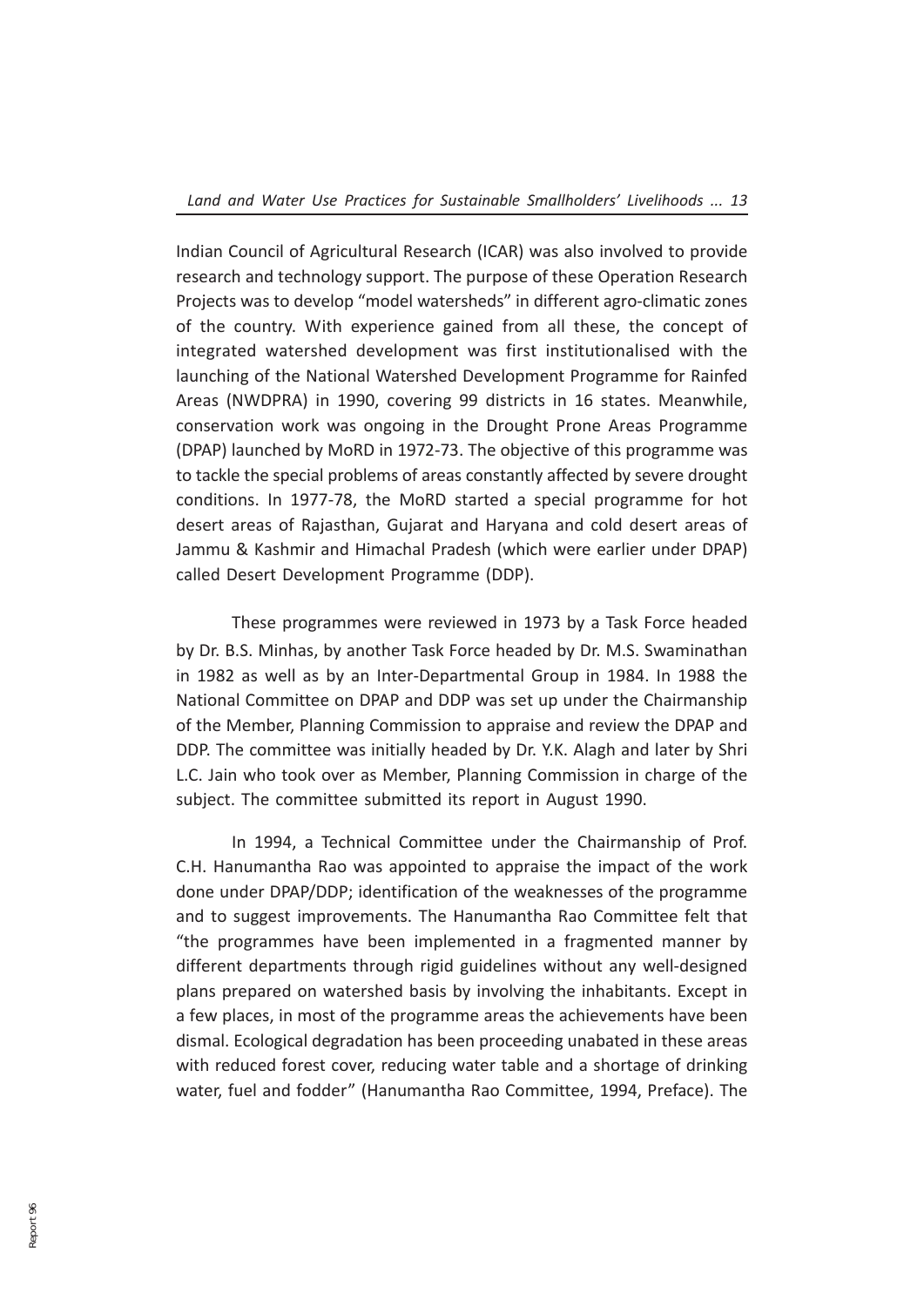Committee, therefore, decided to revamp the strategy of implementation of these programmes, drawing upon the "the outstanding successes" of some ongoing watershed projects. It recommended that sanctioning of works should be on the basis of the action plans prepared on watershed basis instead of fixed amount being allocated per block as was the practice at that time. It called for introduction of participatory modes of implementation, through involvement of beneficiaries of the programme and non-government organisations (NGOs). It recommended that "wherever voluntary organisations are forthcoming, the management of watershed development should be entrusted to them with the ultimate aim of handing over to them one-fourth of total number of watersheds for development". The Committee also called for a substantial augmentation of resources for watershed development by "pooling resources from other programmes being implemented by the Ministry of Rural Development, e.g., Jawahar Rozgar Yojana, Employment Assurance Scheme, etc., and by integrating them with DPAP and DDP". The Committee recommended suitable institutional mechanism for bringing about coordination between different departments at the Central and state levels with a view to ensuring uniformity of approach in implementing similar programmes for the conservation of land and water resources. On the basis of these recommendations, the Hanumantha Rao Committee formulated a set of "Common Guidelines", bringing five different programmes under the MoRD, namely, DPAP, DDP and Integrated Wastelands Development Programme (IWDP), as also the Innovative- Jawahar Rozgar Yojana (I-JRY) and Employment Assurance Scheme (EAS), 50 per cent of the funds of both of which were to be allocated for watershed works. The watershed projects taken up by MoRD from 1994 to 2001 followed these Common Guidelines of 1994. In 2000, the Ministry of Agriculture revised its guidelines for NWDPRA, making them "more participatory, sustainable and equitable". These were called WARASA – JAN SAHABHAGITA Guidelines. The Common Guidelines of 1994 were revised by MoRD in 2001 and then again modified and reissued as "Guidelines for Hariyali" in April 2003. The watershed programme became the centerpiece of rural development in India. The Ministry of Environment and Forests as well as bilateral funding agencies are also involved in implementation of watershed projects in India. The on-going watershed programmes are listed in Table 1.10.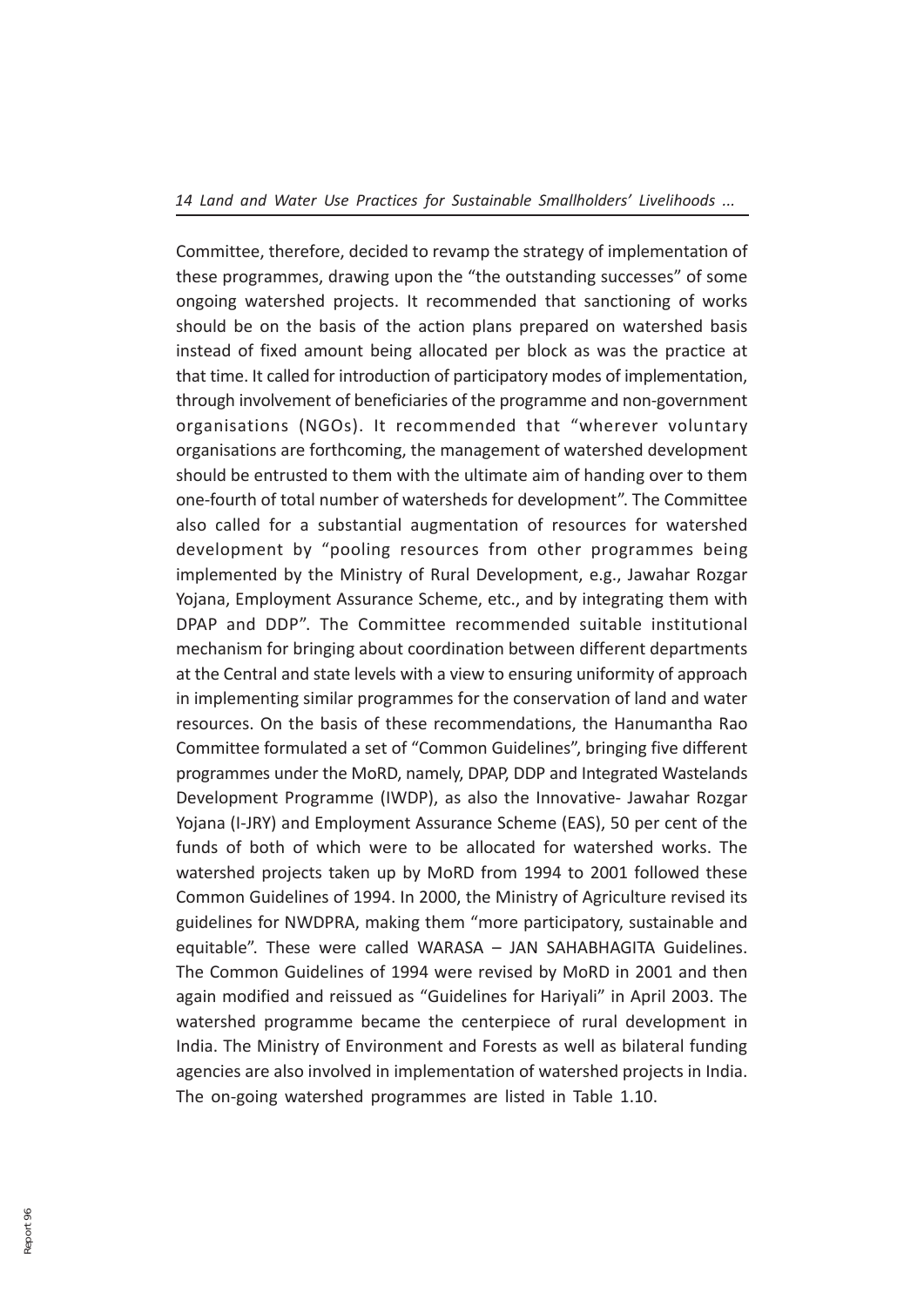|     |                                                                                         |      | watersned Programmes in India |      |                                   |      |                                               |      |                               |
|-----|-----------------------------------------------------------------------------------------|------|-------------------------------|------|-----------------------------------|------|-----------------------------------------------|------|-------------------------------|
|     | No. Programme                                                                           |      | Up to end<br>of 8th Plan      |      | During<br>9th Plan                |      | During 10th<br>Plan till<br><b>March 2005</b> |      | Total<br>(Till March<br>2005) |
|     |                                                                                         | Area | ment                          |      | Invest- Area Invest- Area<br>ment |      | ment                                          |      | Invest- Area Invest-<br>ment  |
|     | (1)                                                                                     | (2)  | (3)                           | (4)  | (5)                               | (6)  | (7)                                           | (8)  | (9)                           |
| L   | Ministry of Agriculture                                                                 |      |                               |      |                                   |      |                                               |      |                               |
| (a) | National<br>Watershed<br>Development<br>Project for<br>Rainfed Areas<br>(NWDPRA)        |      | 4.22 967.93                   | 2.77 | 911.01                            |      | 0.96 519.82                                   | 7.95 | 2398.76                       |
|     | (b) River Valley<br>Project (RVP)<br>and Flood<br>Prone Rivers<br>(FPR)                 | 3.89 | 819.95                        | 1.60 | 696.26                            |      | 0.60 377.91                                   | 6.09 | 1894.12                       |
| (c) | Watershed<br>Development<br>Project in Shifting<br><b>Cultivation Areas</b><br>(WSDSCA) | 0.07 | 93.73                         | 0.15 | 82.01                             | 0.06 | 60.61                                         | 0.28 | 236.35                        |
|     | (d) Alkali Soils                                                                        | 0.48 | 62.29                         | 0.08 | 20.25                             | 0.56 | 82.54                                         |      |                               |
|     | (e) Externally<br>Aided Project<br>(EAP)                                                | 1.00 | 646.00                        |      | 0.50 1425.01                      |      | 0.86 2685.25                                  |      | 2.36 4756.26                  |
|     | Sub-total                                                                               |      | 9.66 2589.90                  |      | 5.02 3114.29                      |      | 2.56 3663.84                                  |      | 17.24 9368.03                 |

# **Table 1.10 : Area Treated (Mha) and Investment Undertaken (**` **Crore), Watershed Programmes In India**

*(Contd.)*

Report 96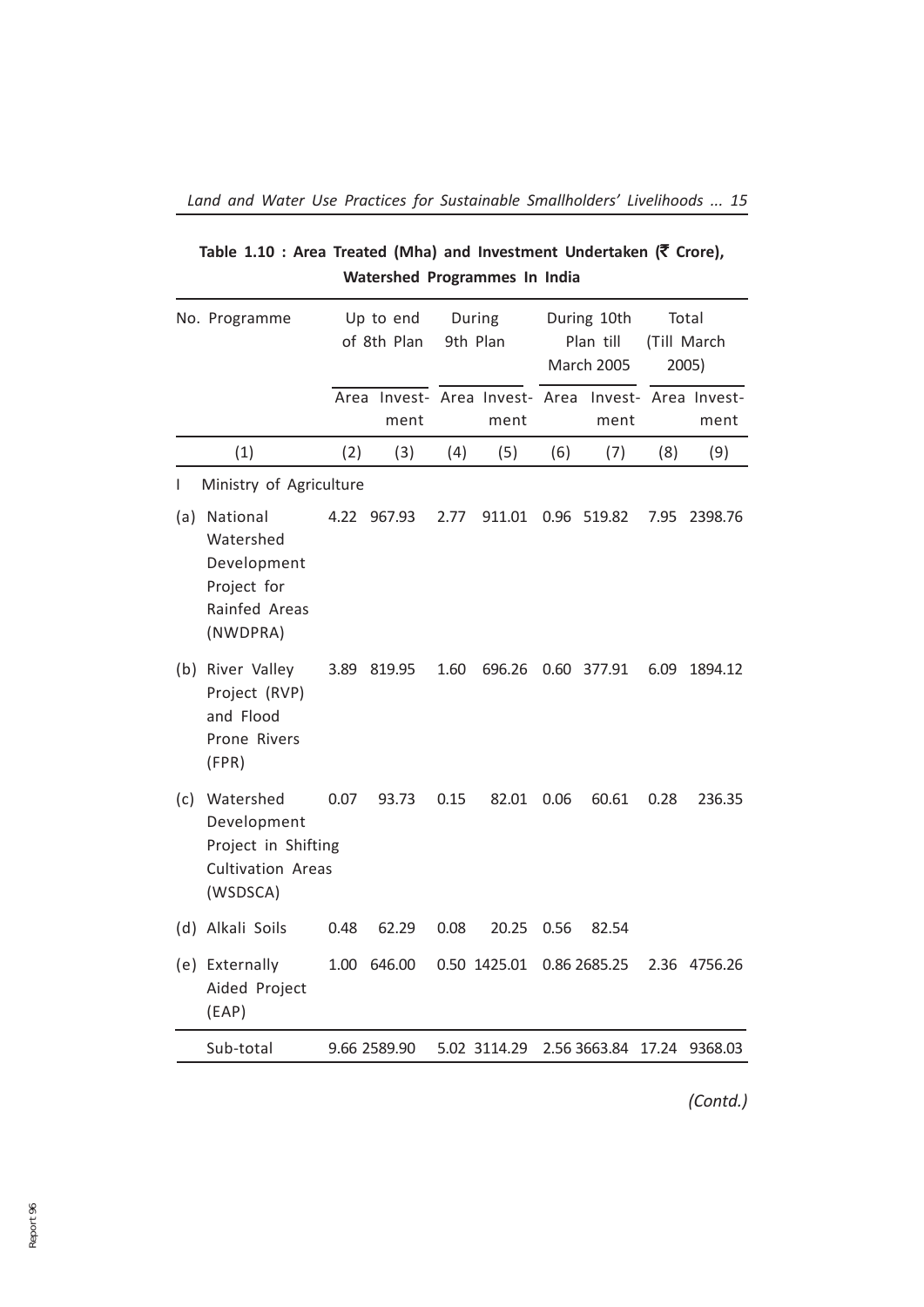|               | Table 1.10 : (Contd.)                                                         |      |               |      |               |     |                    |      |                                            |
|---------------|-------------------------------------------------------------------------------|------|---------------|------|---------------|-----|--------------------|------|--------------------------------------------|
|               | (1)                                                                           | (2)  | (3)           | (4)  | (5)           | (6) | (7)                | (8)  | (9)                                        |
| $\mathbf{II}$ | Department of Land Resources (MoRD)                                           |      |               |      |               |     |                    |      |                                            |
| (a)           | Drought<br>Prone Areas<br>Programme<br>(DPAP)                                 |      | 6.86 1109.95  | 4.49 | 668.26        |     | 3.78 845.19 15.13  |      | 2623.40                                    |
|               | (b) Desert<br>Development<br>Programme<br>(DDP)                               | 0.85 | 722.79        | 2.48 | 519.80        |     | 2.38 615.19        | 5.71 | 1857.78                                    |
| (c)           | Integrated<br>Watershed<br>Development<br>Programme<br>(IWDP)                 | 0.28 | 216.16        | 3.58 | 943.88        |     | 2.46 1001.77       |      | 6.32 2161.81                               |
|               | $(d)$ EAP                                                                     | 0.14 | 18.39         | 0.22 | 194.28        |     | 0.36 212.67        |      |                                            |
|               | Sub-total                                                                     |      | 7.99 2048.90  |      | 10.69 2150.33 |     | 8.84 2656.43 27.52 |      | 6855.66                                    |
|               | III Ministry of Environment & Forests                                         |      |               |      |               |     |                    |      |                                            |
|               | Integrated<br>Afforestation<br>& Eco-Development<br>Project scheme<br>(IAEPS) | 0.30 | 203.12        | 0.12 | 141.54        |     | 0.40 469.07        | 0.82 | 813.73                                     |
|               | Grand Total                                                                   |      | 17.95 4841.92 |      |               |     |                    |      | 15.83 5406.16 11.80 6789.34 45.58 17037.42 |

Source : Parthasarathy Committee, 2006.

It is imperative that the present study focuses on the land and water use practices for sustainable smallholders' livelihoods where 72 per cent of landholding constitutes small and marginal farmers (Table 1.11). Their lands mostly fall under rainfed area.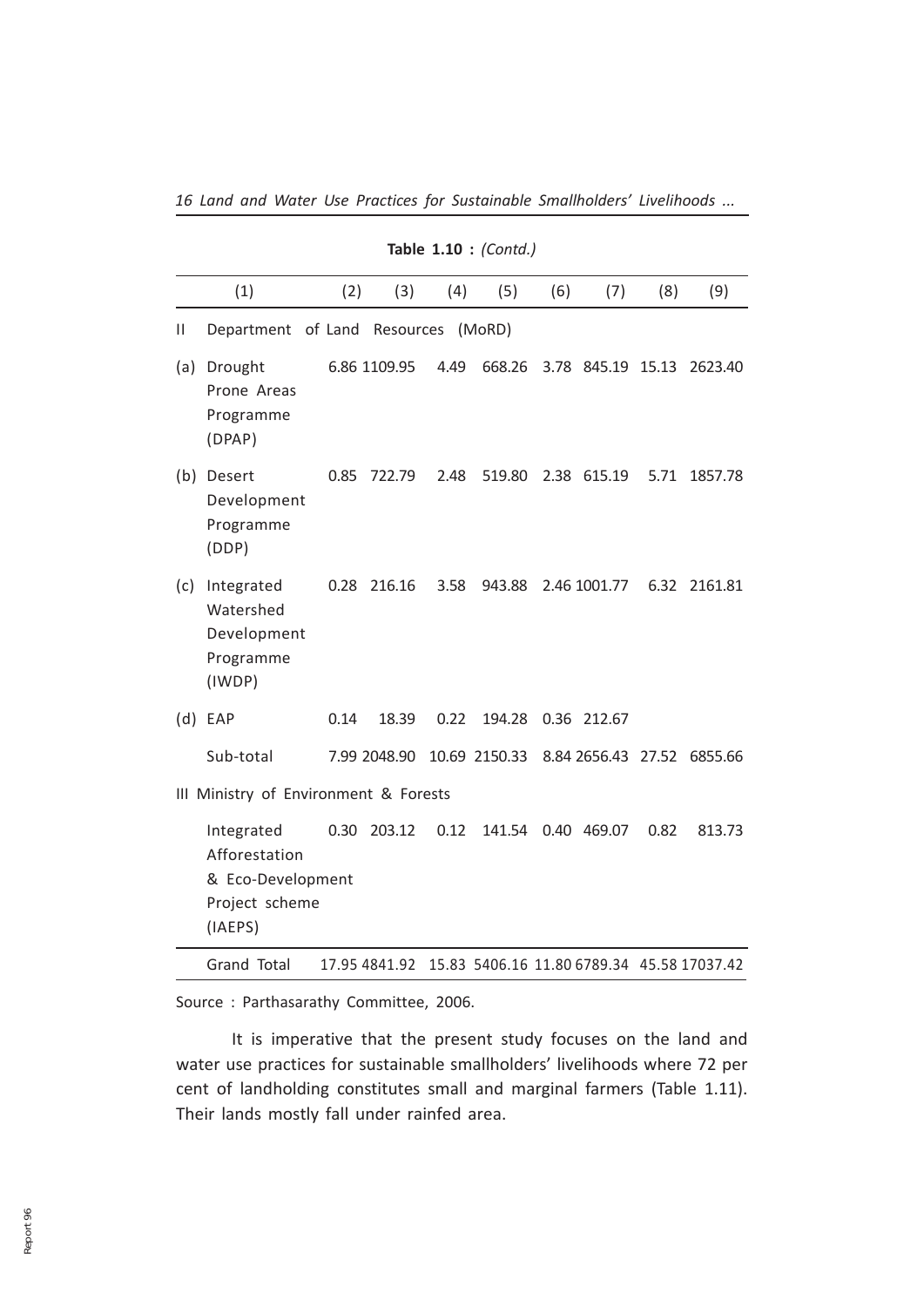| Size-Class (ha) | Number of Holdings   | Area                   |
|-----------------|----------------------|------------------------|
| Marginal        | 150883 (100) (58.97) | 46348 (100) (2.74)     |
| Small           | 33294 (100) (13.01)  | 46916 (100) (2.77)     |
| All             | 255849 (100) (100)   | 1694077 (100) (100.00) |

# **Table 1.11 : Number (Absolute Units) and Area (Absolute Hectares) of Holdings by Size Group (2005-06)**

Source : Agriculture Census, 2005-06.

#### **Section II**

#### **Review of Literature**

The challenges faced by the small and marginal farmers in rainfed areas are manifold. Most of these are confined to the resource conservation, management, investment decisions, risk and vulnerability and access to markets. Although much has been learned from earlier interventions of various natural resource management based experiences (DDP, DPAP, IWDP and NWDPRA) in sustainable resource management, there is still inadequate understanding of the market, policy and institutional failures that shape and structure farmer incentives and investment decisions. Market linkages, access to credit and availability of pro-poor options for beneficial conservation are critical factors in enhancing sustainable livelihood and investments. Addressing the externalities (mostly upper and downstream; investment made and realised benefits accrued-gestation period) and institutional failures (delivery mechanisms-timely and capability) that prevent private and joint investments for management of agricultural landscapes will require new kinds of institutional mechanisms for empowering communities through local collective action that would ensure broad participation and equitable distributions of the gains from joint conservation investment. The following review of some of the interventions made earlier could be highlighted.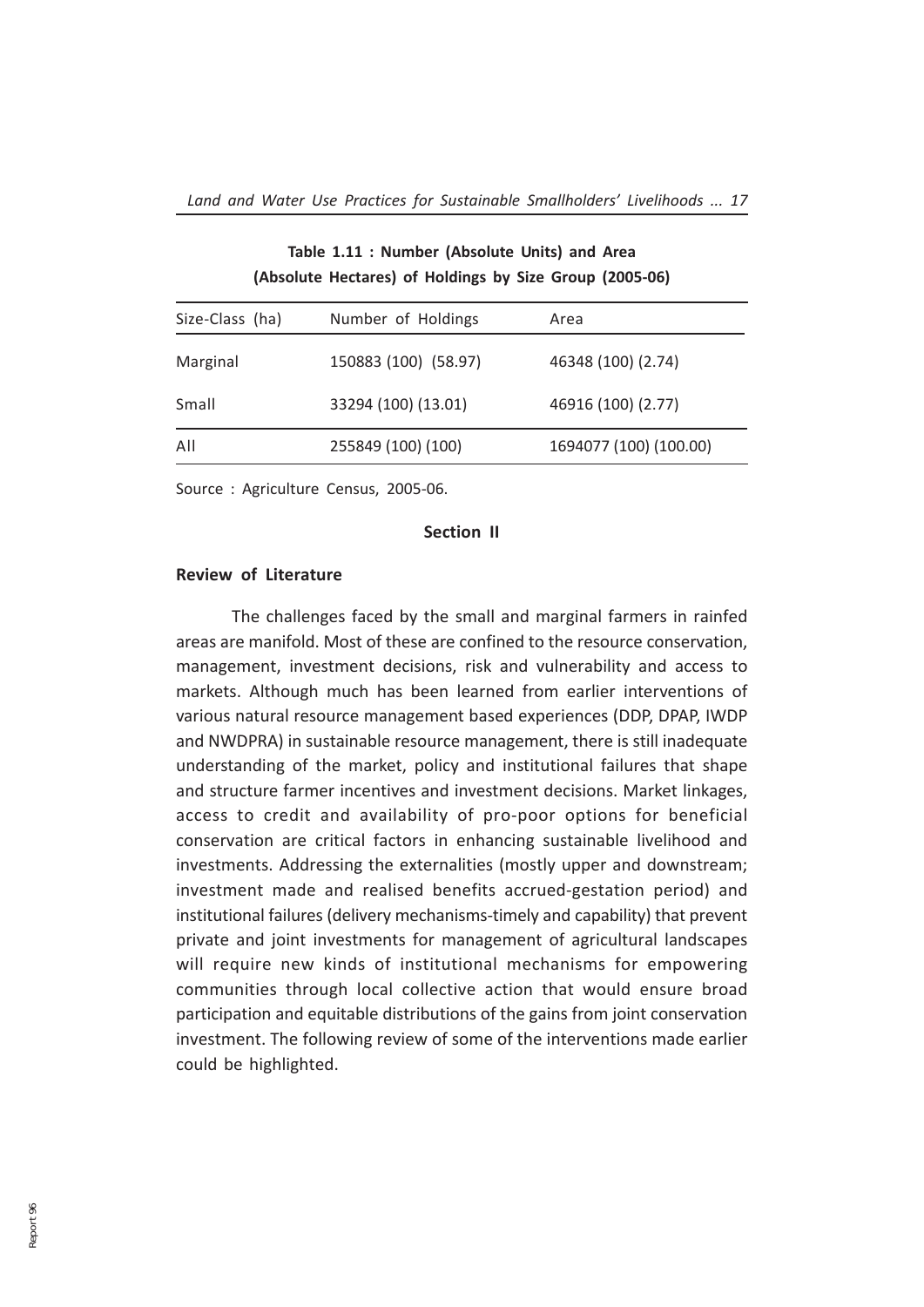#### *18 Land and Water Use Practices for Sustainable Smallholders' Livelihoods ...*

Resource development, management and governance are crucial components to raise the productivity, protection and institutional arrangements to guide resources management. The practices of land and water focusing on water harvesting and soil conservation typically state three objectives (Kerr 2007): conserve and strengthen the natural resource base, make agriculture and other natural resource-based activities more productive, and support rural livelihoods to alleviate poverty. These objectives are interlinked to each other. In seasonally dry areas (semi-arid) where land and water use practices focus on (often held in common), water harvesting, the natural resource base in question typically includes soil, water, agricultural land, pastures, and forests. Steps to strengthen one of these natural resources inevitably affect others and the livelihoods that depend on them. The catchment area development approaches (Watershed Projects) (is defined by the hydrological linkages among all these resources: - collective action among all these resource users is needed to manage hydrological processes for maximum productivity of the whole catchment area/watershed system) typically begin by investing in soil conservation in upper catchment area. Upper catchment area treatments (practices) often are hilly, with pasture or forest land use rather than agriculture. In such cases, soil conservation typically involves increasing vegetative cover since bare ground is more prone to erosion. This involves planting new vegetation and making the area off-limits to grazing animals. Water harvesting involves building small dams to capture runoff from upper catchment areas after heavy rains. Reducing erosion reduces silt in runoff water and in water harvesting ponds, thus lengthening their lifespan. Water harvesting in turn benefits farms further down the slope by providing irrigation, either via surface water or by recharging groundwater.

These interventions are designed to eventually raise the productivity of all natural resources in the catchment area. Soil becomes more productive for agriculture, water is captured for irrigation, and pastures and forests yield more biomass. All livelihood activities that depend on these resources may be enhanced, and employment may increase as agriculture becomes more productive and additional labour is needed for harvesting and other operations. One important point is that improvements in different natural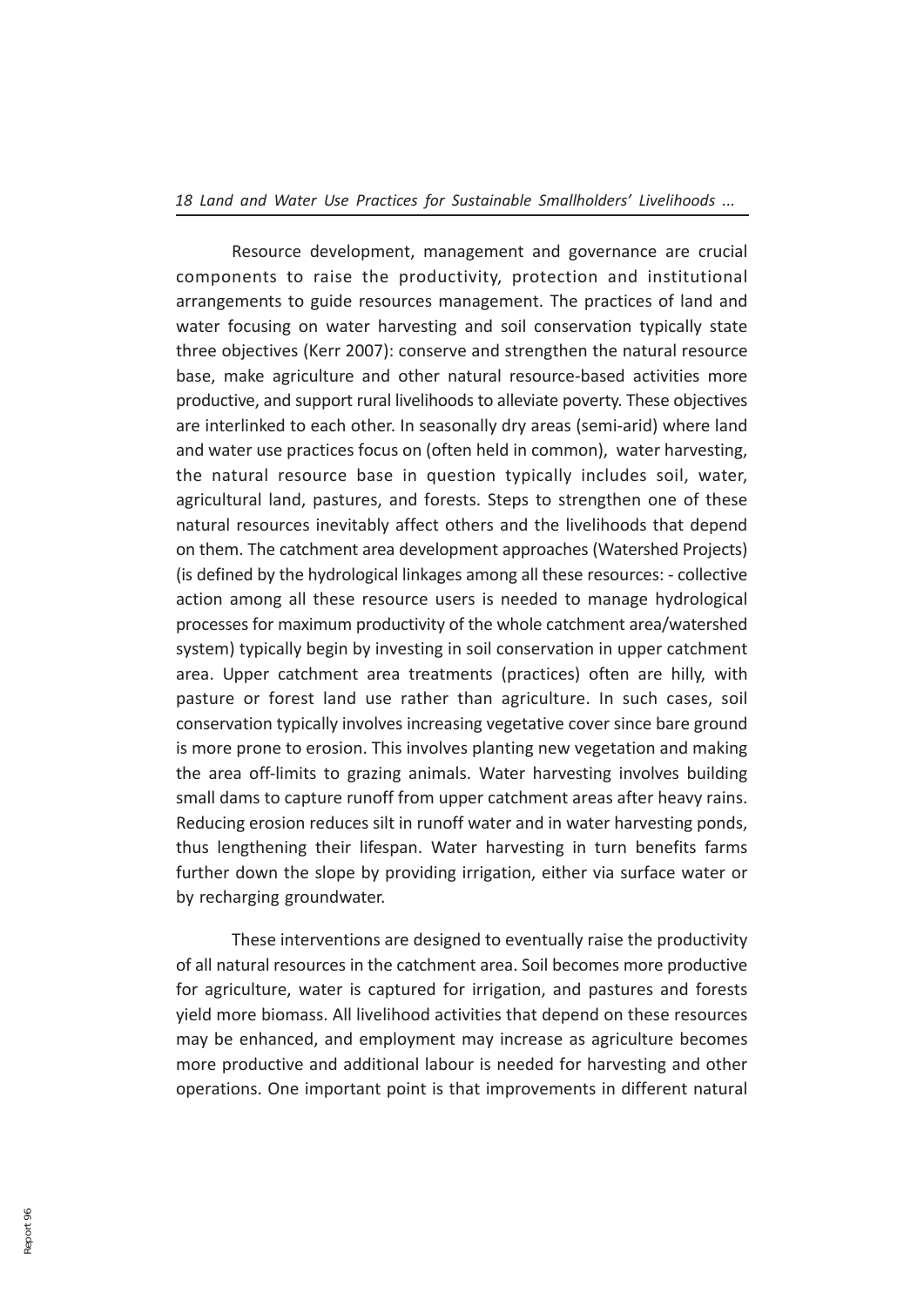resources have different durations. Water harvesting for example can begin almost immediately but forests and pastures take time to yield biomass increase, and they are off limits to grazing and harvesting during plantation.

# **Socio-economic Challenges**

The successful land and water use practices face socio-economic challenges across India in recent past. In more cases, benefits are incremental and gradual. Most of the interventions across India with less visible connection between investments made and benefits realised, organisational challenges become more apparent (Kerr 2002). The major challenge to land and water use practices is that its costs and benefits are distributed unevenly. Uneven impacts result from spatial variation and multiple, conflicting uses of natural resources. The conflict between using upper reaches of catchment area for grazing and protecting them for regeneration to support downstream irrigation is a good example (Kerr 2007). The question arises here about those who gain immediate benefits through the intervention and those whose benefits are gradual and incremental in the long run. Whether poor people who depend on the resource for their livelihood will wait for these gradual and incremental benefits for three to four years? There is need to create mechanisms to encourage natural resource utilisation consistent with the common good.

# **Technical Challenges**

In India, recent hydrological research suggests that land and water related and watershed projects may be exacerbating precisely the water shortages they aim to overcome. At the macro watershed level (covering many villages), Batchelor et al (2003) document cases where water harvesting in upper watersheds reduced water availability downstream. Calder et al (2006) refer to this as 'catchment closure', whereby water harvesting upstream concentrates groundwater locally and then intensive pumping exhausts the shallow aquifer. The land and water use practice/ watershed activities prevent both surface runoff and groundwater from moving naturally downstream. It suggests two perverse project outcomes; first, what is good for one micro watershed can be bad for others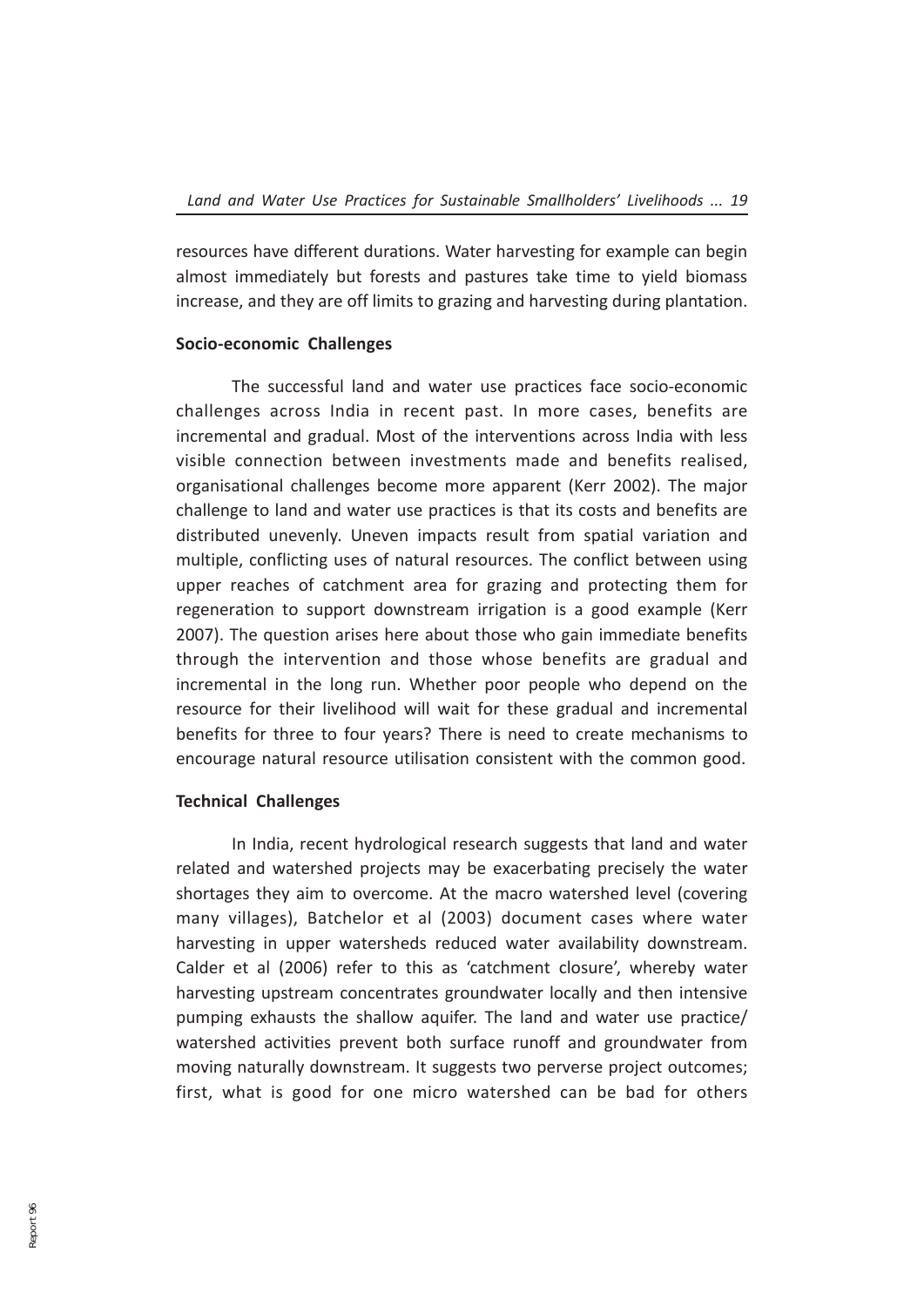downstream, and second, what is good for a watershed in the short term can be bad in the long term. More so, in India, most of the state's electricity to run pump is free in some states and subject to a low, flat fee in others, allowing pump owners to draw unlimited water without affecting their costs. In addition, whoever pumps water first owns it (Singh 1992) and this encourages over-pumping.

Uncertainty and misunderstanding about technical watershed relationships, combined with the uneven distribution of benefits and costs of management, create severe challenges to manage land and water use practices/watersheds. This raises questions about what really can be expected of catchment area/watershed development as a strategy for transforming rural natural resources and livelihoods. Keeping in view the above socio-economic and technical challenges, the present study made an attempt to examine different dimensions of these resources across different states in India. By reducing siltation rates through control of the volume and velocity of surface water runoff, watershed programmes can make a big contribution to enhancing storage capacities of big dam reservoirs. They can similarly be also effective in restoring fallen water tables in areas that have seen massive groundwater over-exploitation.

# **Evolution of Approaches for Sustainable Land and Water Management**

Concern with land and water degradation in smallholder agriculture is not a new issue. It has been around for a long time and farmers are involved in a constant struggle to adopt and adapt mitigation and conservation strategies under changing climatic and socio-economic conditions. The strategies adopted and technological solutions to the problem of land degradation varied over time and space. In many sloping areas with undulating topographies, the traditional emphasis has been on arresting soil erosion and reducing runoff. In semi-arid regions where rainfall is either unreliable or insufficient, the focus has been on technological solutions for capturing and utilising surface and groundwater. As indicated above, stimulating widespread adoption and adaptation of land and water management innovations has seen limited success, especially in marginal and vulnerable environments with limited socio-economic infrastructure. In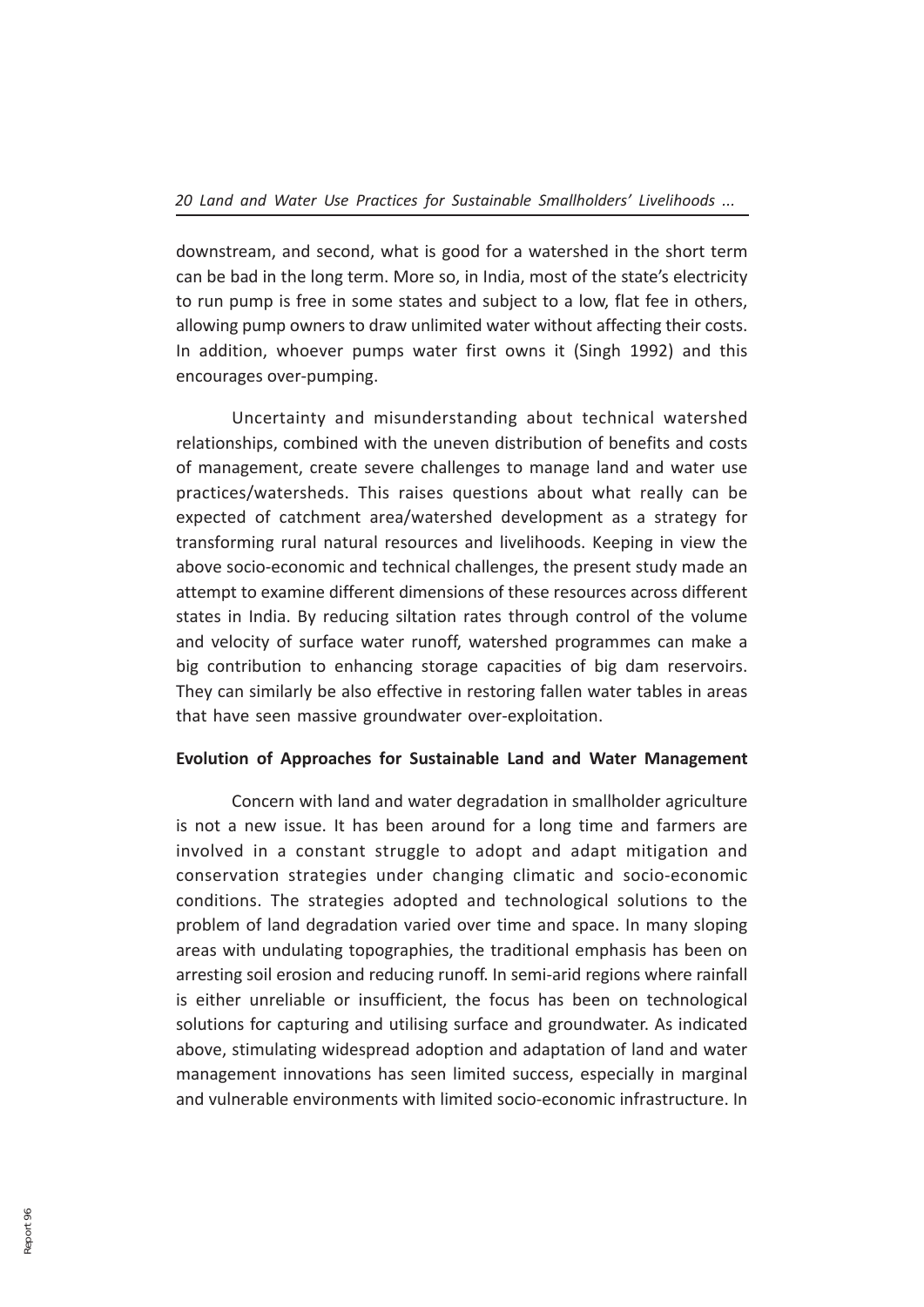an effort to redress the problem and improve actual livelihood and environmental outcomes, the approach to soil and water conservation has evolved through several phases. These different approaches may be grouped into three major types (Biot et al. 1995): top-down interventions, populist or farmer-first, and neo-liberal approaches.

Most of the early soil and water conservation approaches focused on top-down interventions mainly using structural methods for arresting the physical process of soil erosion. This approach is also characterised by lack of farmer participation in technology design and use of command-andcontrol type policies for implementation of externally developed structural measures. In the pre-Independence era, colonial governments, following concerns with the rapid rate of land degradation in marginal areas (i.e., the reserves) instituted policies that aimed at checking the rate of soil and water degradation. These policies included forced adoption of soil erosion control, planting of trees on hillsides, and protection of water/river catchments. However, the policies were largely driven by fear of future consequences of inaction.

Based on the experiences gained from the failed command-andcontrol policies, a new paradigm—referred to as ''populist''—that upturned the process and made the farmer central to programme design and implementation of soil and water conservation activities has emerged. This view appeared in the late 1980s and was marked by the publication of Farmer First (1989)—a book that embodies many of the ideas behind the ''populist'' approach (Chambers et al. 1989). The difficulties of implementing such farmer-led participatory approaches has prompted some researchers to reject this model in favour of a broader approach, in which farmer innovation is driven by the economic, institutional and policy environment (Biot et al. 1995; Robbins and Williams, 2005).

The neo-liberal approach advocates the need to understand the present structure of incentives that prevents resource users from adopting and adapting existing land and water management technologies. This approach recognises the appropriate roles for farmer innovation but brings to the center stage the critical role of markets, policies and institutions to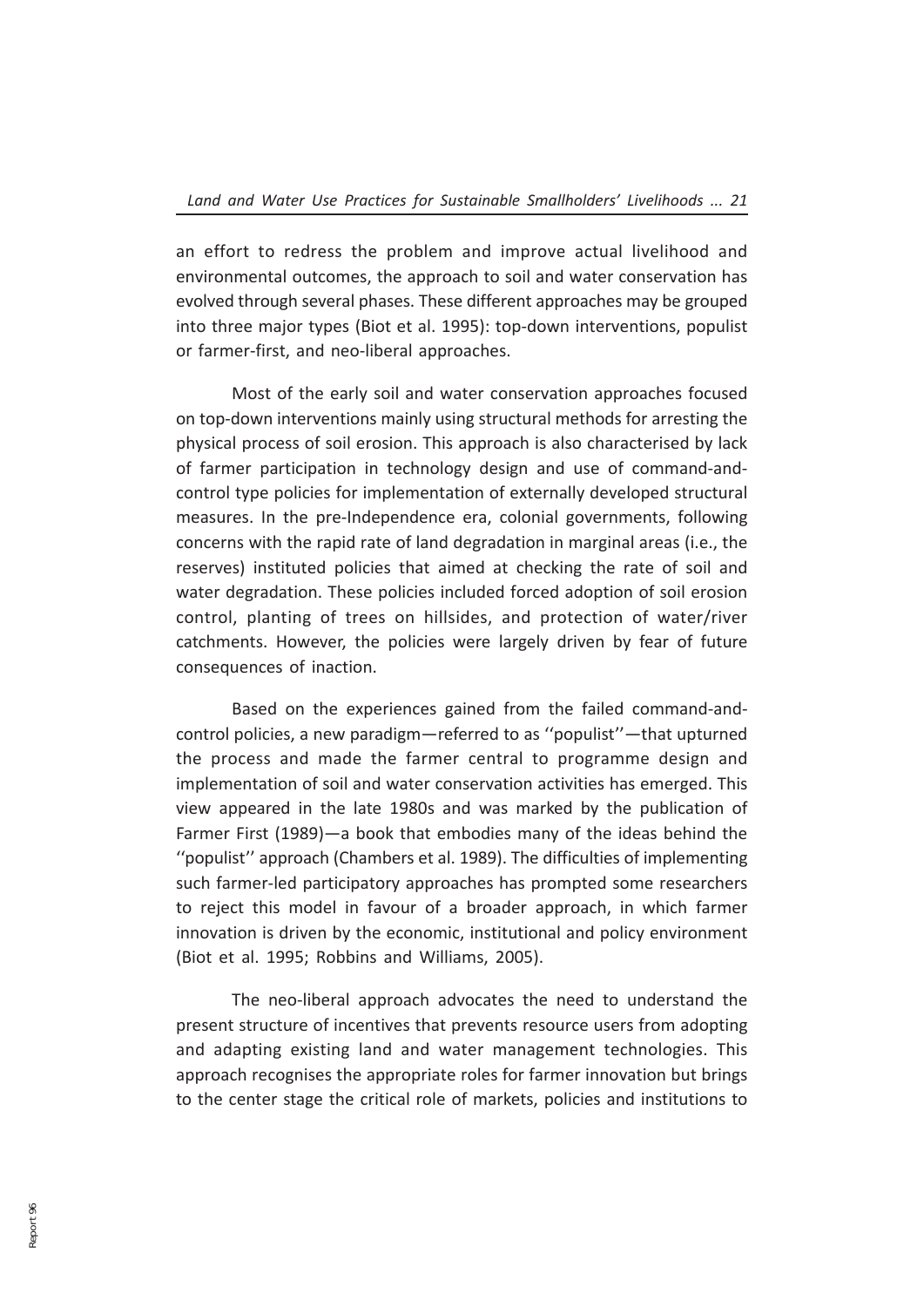stimulate and induce farmer innovation, adoption and adaptation of suitable options. The critical importance of making conservation attractive and economically rewarding to farmers through productive technologies and improved access to markets is regarded as the driving force for igniting farmer investments in sustainable land water management options. Growing understanding and recognition of the public goods characteristics of soil and water conservation and the non-technical factors that condition individual technology choice and adaptation has also prompted strategies that address institutional and organisational constraints and internalise local externalities to induce proper action at the community and landscape level (Reddy 2005; Kerr et al. 2007). An example of this is the integrated watershed management programme(IWMP) approach that aims to improve both private and communal livelihood benefits from wide-ranging technological and institutional interventions. The concept of IWMP goes beyond traditional integrated technical interventions for soil and water conservation to include proper institutional arrangements for collective action and market related innovations that support and diversify livelihoods. In the last few years, the approach for soil and water conservation in agriculture has also slowly moved towards the concept of sustainable land (and water) management (SLM) both at the farm and landscape level (Robbins and Williams 2005). There is no single definition for SLM but Hurni (2000) suggests that SLM implies ''a system of technologies and/or planning that aims to integrate ecological and socio-economic and political principles in the management of land for agricultural and other purposes to achieve intra- and inter-generational equity''. The broadening of the concept shows the complexity of the challenges and the need for broadening of desired partnerships and the disciplinary analyses required for stimulating and promoting options for sustainable land and water management. The following section builds on this broader concept of SLM and develops an integrating conceptual framework for analyses of challenges for adoption and adaptation of beneficial conservation methods and practices.

#### **Adoption and Adaptation of NRM Interventions**

Smallholder farmers in many developing regions are dual economic agents engaging simultaneously in the production and consumption of the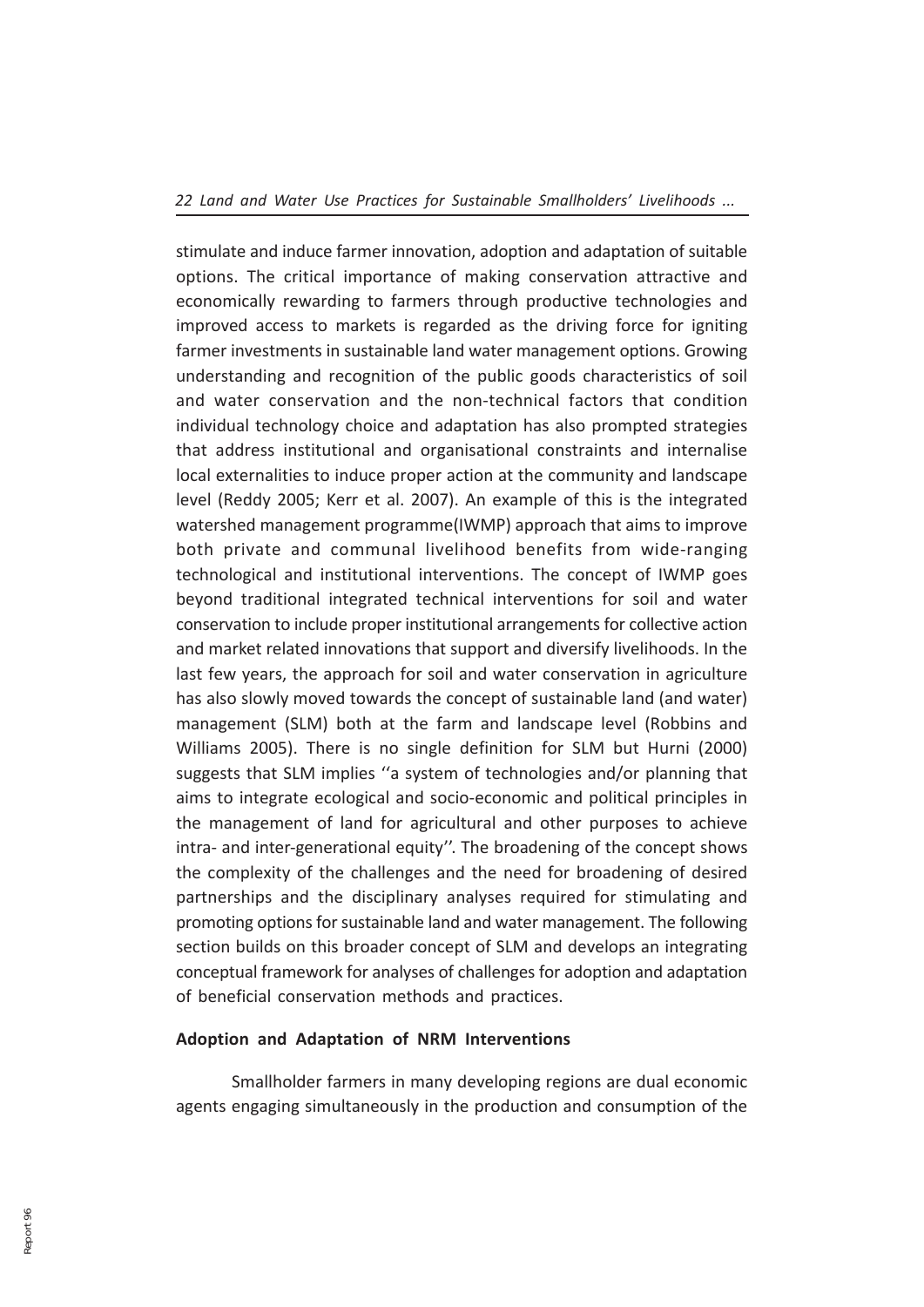same commodities and investments in improving productivity and sustainability of natural resources. Hence, smallholder farmers are often referred to as farm-households. This means that smallholder decisions for land and water management in agriculture are likely to be influenced by several inter-related factors both on the production and consumption side. The farm household, pursuing certain feasible livelihood strategies, is the ultimate decision maker on how and when to utilise natural resources in agricultural production or to undertake certain productivity-enhancing investments to attain preferred objectives. Understanding the investment decisions of the resource users and the most important factors that drive such decisions will allow designing effective strategies for up-scaling promising options for sustainable land and water management. In the context of multiple outcomes and pathways that are possible, this would also provide insights on how policymakers, analysts and development practitioners motivate and tailor farmer resource use, production and investment strategies towards win-win pathways that reduce poverty and enhance future production possibilities. This requires a more holistic conceptual framework that captures the intertemporal investment decision problems across alternative livelihood options (crops, livestock, and non-farm diversification) and on-farm natural resource investment possibilities that resource users face at each period and the consequences of these livelihood strategies on the quality of the resource base. The pattern of change in the quality of the natural resource base, household assets and livelihoods would then determine the evolution of the 'development pathway' and incentives for future natural resource investments in subsequent periods (Shiferaw and Bantilan 2004).

The conceptual framework clearly recognises and places household investment decisions in the context of the evolving global, national and local policies and institutional changes that shape production and investment opportunities available to smallholder farmers. This is consistent with the broader evolving inter-disciplinary and dynamic perspective required for technology design and development efforts targeting poverty reduction and sustainable natural resource management in agriculture. In making their production and investment decisions in each period, smallholder farmers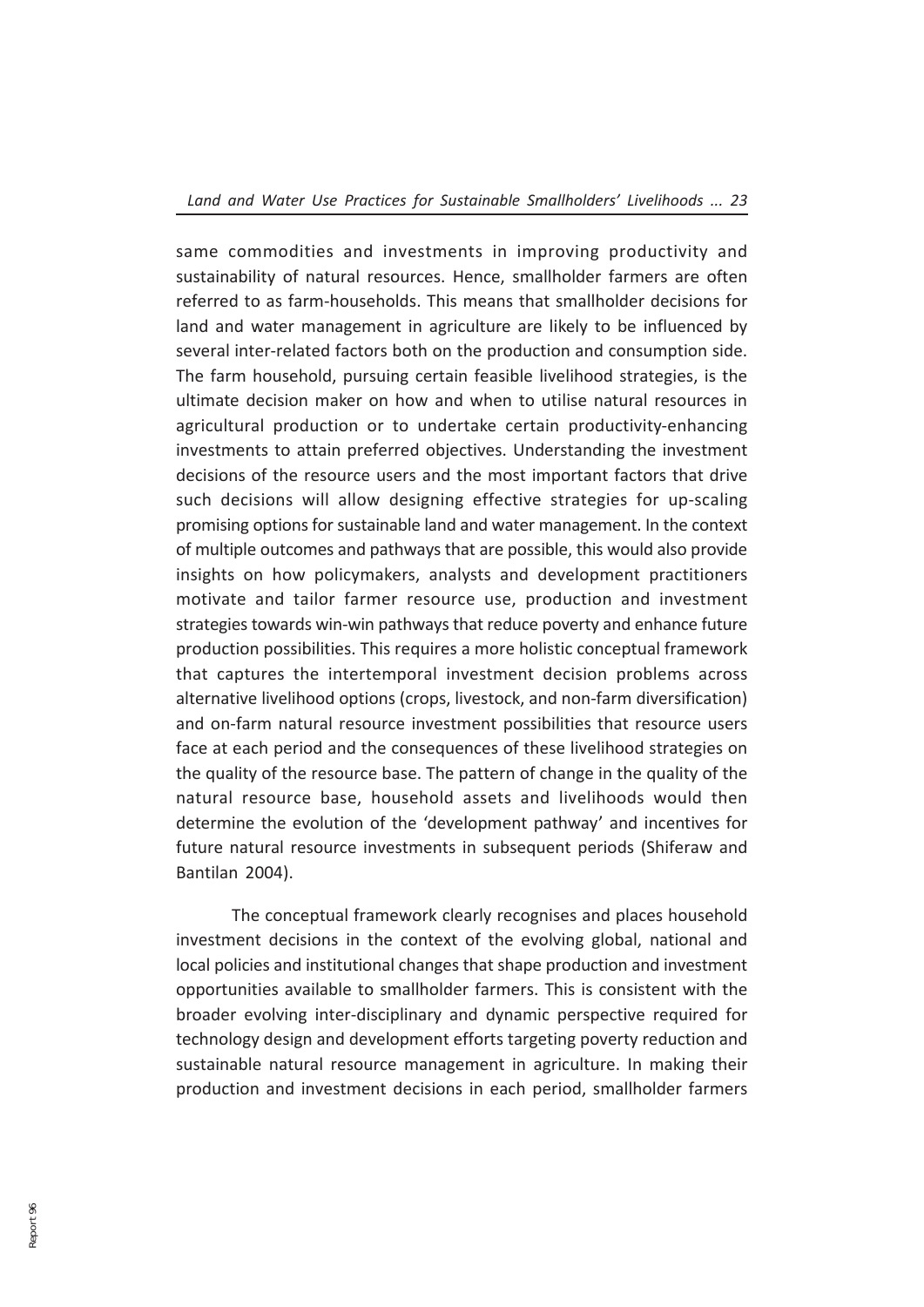attempt to maximise their livelihood benefits over a period of time based on existing resource assets and expected shocks that jointly determine the vulnerability context. These decisions are also conditioned and mediated by the prevailing socio-economic and policy environment, including subnational and sub-sectoral policy changes and responses to shifts in global and macro policies, transmitted to the local level through policy reforms, institutional changes and infrastructural investments that in turn determine relative input-output prices and access to new technologies and markets at the local level (Shiferaw and Bantilan 2004). The extent to which global and national policies are transmitted to the local level depends on trade policies and the extent to which input and output markets are integrated. In some situations (e.g., watershed management), collective action by the community may further enhance and supplement individual production and investment possibilities. The diversity of household assets and the prevailing biophysical and socio-economic environment therefore, jointly determine the livelihood options and investment strategies available to farmers. Access to markets (including output, credit, input markets), appropriate technologies, and the input and output prices define the production feasibility set and determine the livelihood and investment strategies. While the endowment of family resources and assets determines the initial production and investment capabilities, the socio-economic and policy environment shapes the resource use patterns and the ability to relax initial constraints through trade and market participation.

The framework clarifies that when more profitable resource conserving or improving technologies are available and capital and institutional constraints are not limiting, farm households may undertake productivity enhancing resource investments. Enabling policies (e.g., secure rights to land and water), access to markets and institutional arrangements (e.g., credit services and extension systems) create incentives to invest in options that expand future production and consumption possibilities. Such resource improving and productivity enhancing investments provide opportunities for intensification of agriculture and diversification of livelihood strategies that will help combat resource degradation. This will in turn determine the livelihood and natural resource outcomes in the next period. In a dynamic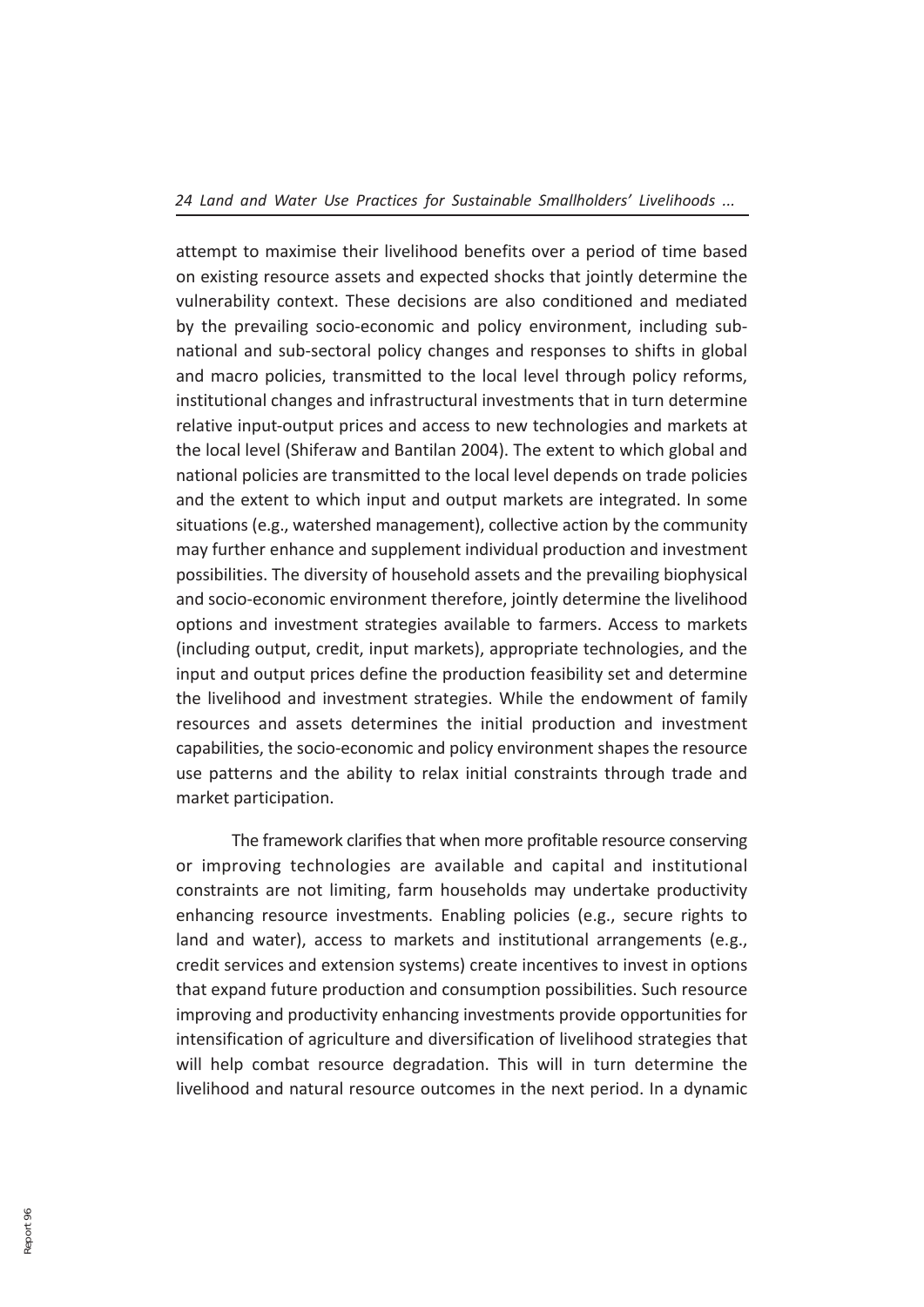sense, improved level of well-being and natural resource conditions will in turn enhance the stock of livelihood assets available for production, consumption and investment decisions in the subsequent periods. This shows how the interplay of good technology and conducive socio-economic conditions enable some households to pursue a more sustainable intensification strategy that will also help them escape poverty. Nevertheless, these conditions are often lacking for many smallholder farmers in less favourable regions with poor market access and suffering from high levels of resource degradation. In the absence of enabling policy and institutional environments that encourage technological innovation, smallholder farmers lack the economic rationale to adopt and adapt interventions for sustainable land and water management. In such situations, increasing subsistence demand and land degradation further undermine the ability to manage the resource base. The interface of lack of viable technological options and adverse biophysical, policy and institutional environments, may force smallholder farmers in marginal areas to practise more exploitative and unsustainable livelihood strategies. There may also be several such trajectories leading to less sustainable intensification pathways, indicating extractive resource use patterns (Shiferaw and Bantilan 2004). In this case, the synergistic effects of poverty and resource degradation lead to worsening conditions of the poor, potentially leading to a downward spiral (Scherr 2000). Breaking this spiral is a complex challenge requiring innovative strategies that stimulate technical innovation and enabling policy and institutional arrangements, including targeted subsidies for investments that generate positive public benefits e.g., poverty reduction and sustainability.

# **Determinants of Farmer Conservation Investments**

Farmers adopt and adapt new practices and technologies only when the switch from the old to new methods offers additional gains either in terms of higher net returns, lower risks or both. This means that smallholder farmers are likely to adopt natural resource management (NRM) interventions only when the additional benefits from such investments outweigh the added costs (Lee 2005). Investment in soil and water conservation is often just one of the many investment options available to farmers. Farmers can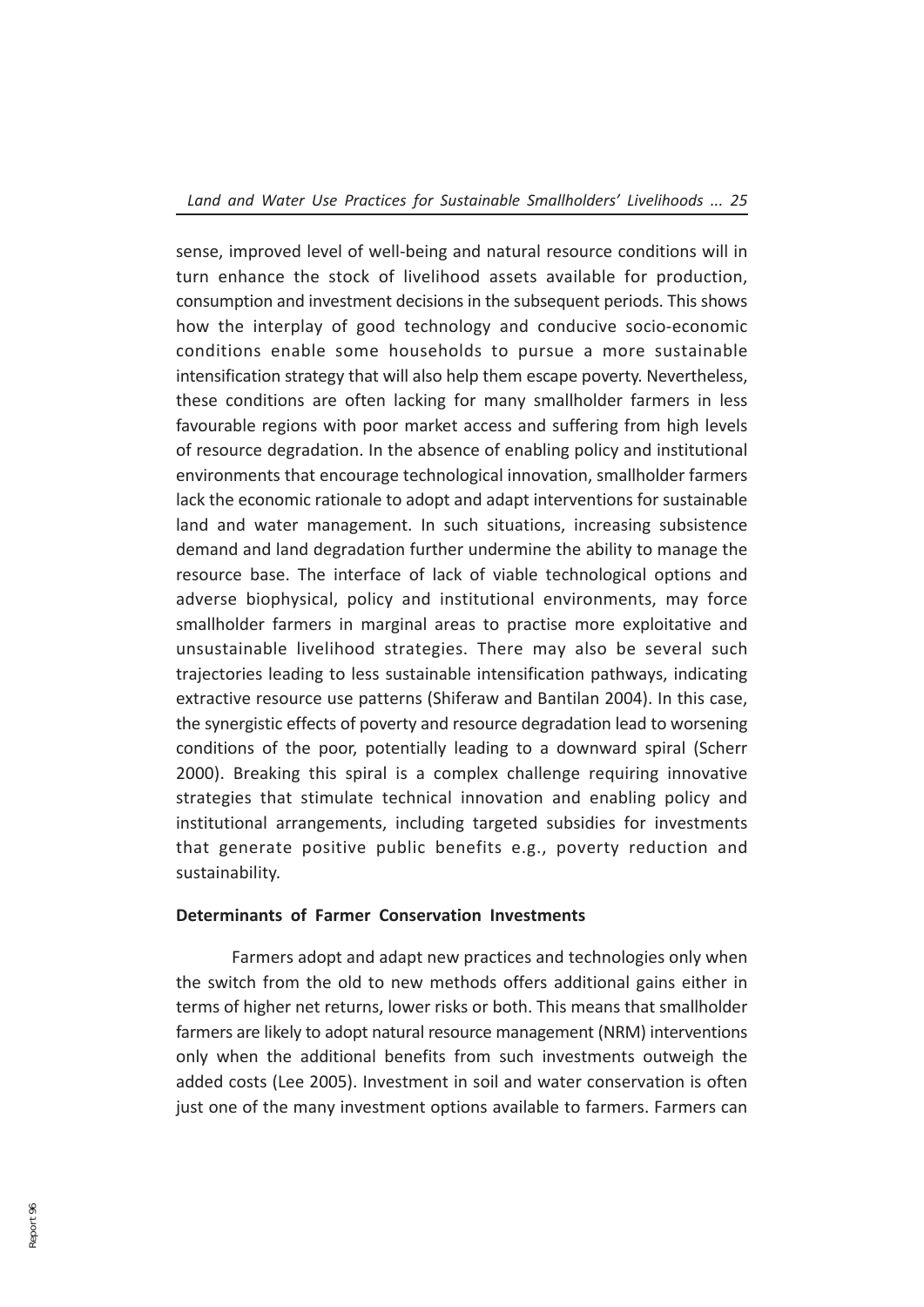therefore, defer undertaking such conversation investments until the gains from such investments are perceived to be at least equal to the next best investment opportunities available to them (Kerr and Sanghi 1992). In other words, farmers in developing regions implicitly compare the expected costs and benefits and then invest in options that offer highest net returns (either in terms of income or reduced risk). In some cases, the highest (but short term) net returns might be realised from foregoing soil and water conservation. Where private costs of adopting and adapting conservation interventions outweigh the benefits, voluntary adoption will be greatly hampered unless society is willing to internalise some of the costs and offer subsidies to farmers. In many cases, farmers reject some interventions for lack of additional benefits (incentive problem). In other cases, farmers also find themselves highly constrained to adopt and adapt otherwise profitable (or economically attractive) interventions due to poverty, imperfect information, market, policy, institutional and other limiting factors. These constraints further limit the economic gains from investments in some NRM interventions and make it unattractive for farmers to adopt and adapt them on their farms. These factors can be broadly categorised into incentive and market factors, poverty and capacity factors, policy and institutional factors, participation and information factors, and environmental factors. These will be discussed in turn below.

# *Markets and Incentives*

The fundamental economic incentives (related to relative profitability and risk reduction gains) for farmers to adopt NRM interventions are often affected by prevailing relative input and output prices, interest rate, and access to labour and output markets.

# *Relative Output and Input Prices*

Studies that examine the effect of commodity prices on land and water management find mixed effects of price changes on conservation investments. An increase in the price of agricultural commodities may often mask the effect of land degradation and make agricultural production using erosive practices attractive to farmers. In other cases, an increase in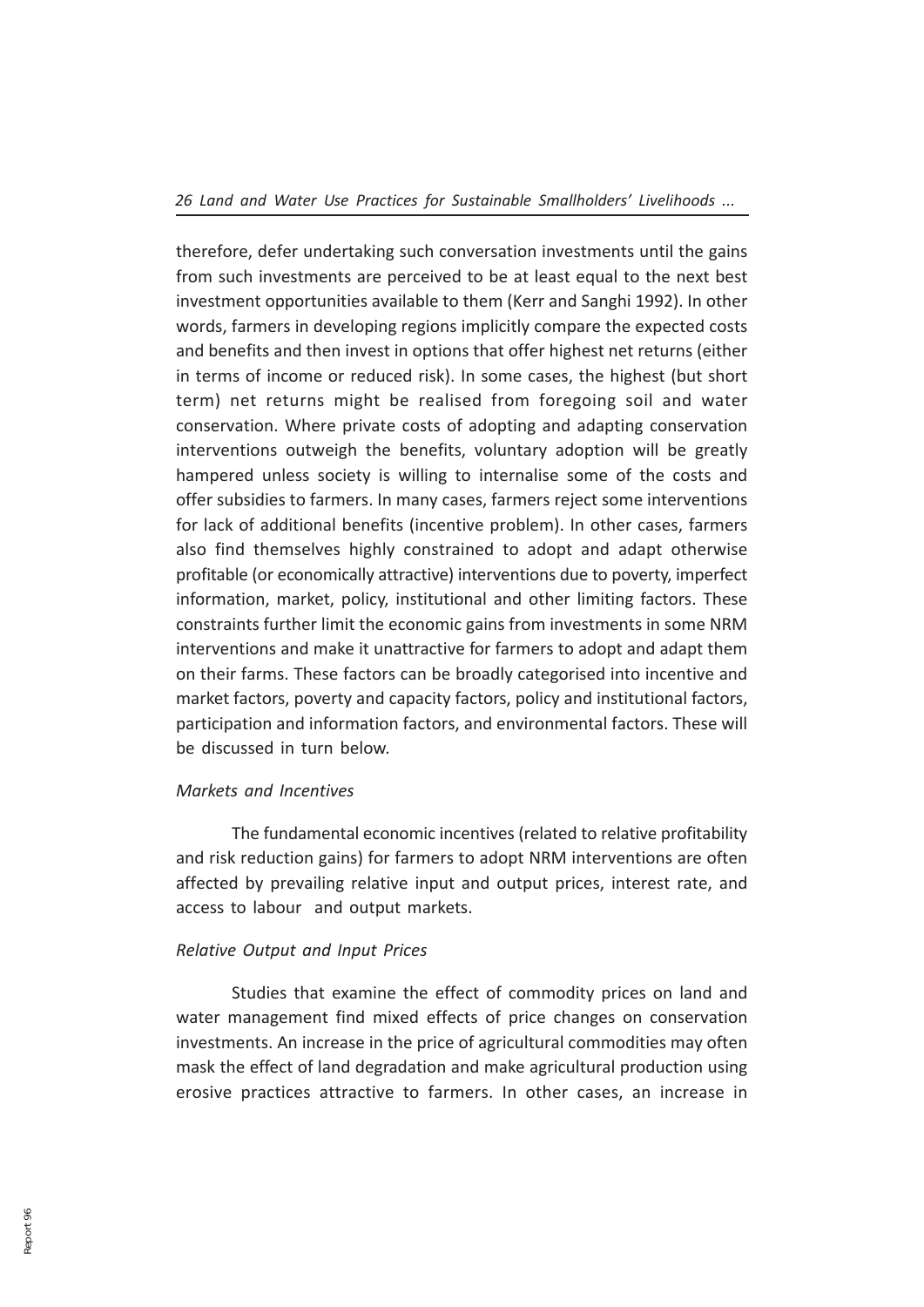commodity prices may make certain NRM interventions profitable or attractive to farmers. Accordingly, some studies find a positive relation between increase in commodity price and adoption of conservation technologies (e.g., Shiferaw and Holden 2000; Lee 2005). However, when conservation does not provide such complementary economic benefits, an increase in the price of an erosive crop would encourage smallholders to expand or intensify the production of such crops without investment in conservation (Shiferaw and Holden 2000). The same effects can be observed when governments provide price support and other subsidies for certain crops that would distort the incentives faced by resource users. The case in point is the commodity price support to irrigated crops (e.g., rice and wheat) that discourages farmers in semi-arid areas to cultivate sorghum and other water-efficient dryland crops. This indicates that good intentioned policies introduced for attaining food security could lead to extensive land degradation and depletion of groundwater resources by encouraging dryland farmers to abandon traditional crops in favour of more erosive or waterintensive irrigated crops. The overall effect of commodity price changes therefore, depends on the likely impact of the associated agricultural practice for the particular product and how this affects the relative prices and profitability of conservation investments. Looking at the input prices, a major determinant of adoption of conservation practices is the price that farmers have to pay to have the technology in place, i.e., the cost of adopting a conservation technology. These costs often raise the cost of production and reduce the profitability of the technology or even make it unaffordable to farmers to invest in such interventions. In some cases the cost of conservation may not show directly in terms of actual cash outlays, but in terms of indirect short-term effects on production or risk management. But, if farmers are able to recognise such indirect costs, they will be factored into their consideration of investment strategies.

#### **Market Access and Off-farm Employment Opportunities**

Market access for agricultural products often facilitates commercialisation of production and adoption of commercial inputs like fertiliser, pesticides and the like. When farmers clearly perceive the future costs of current land degradation and when policy and institutional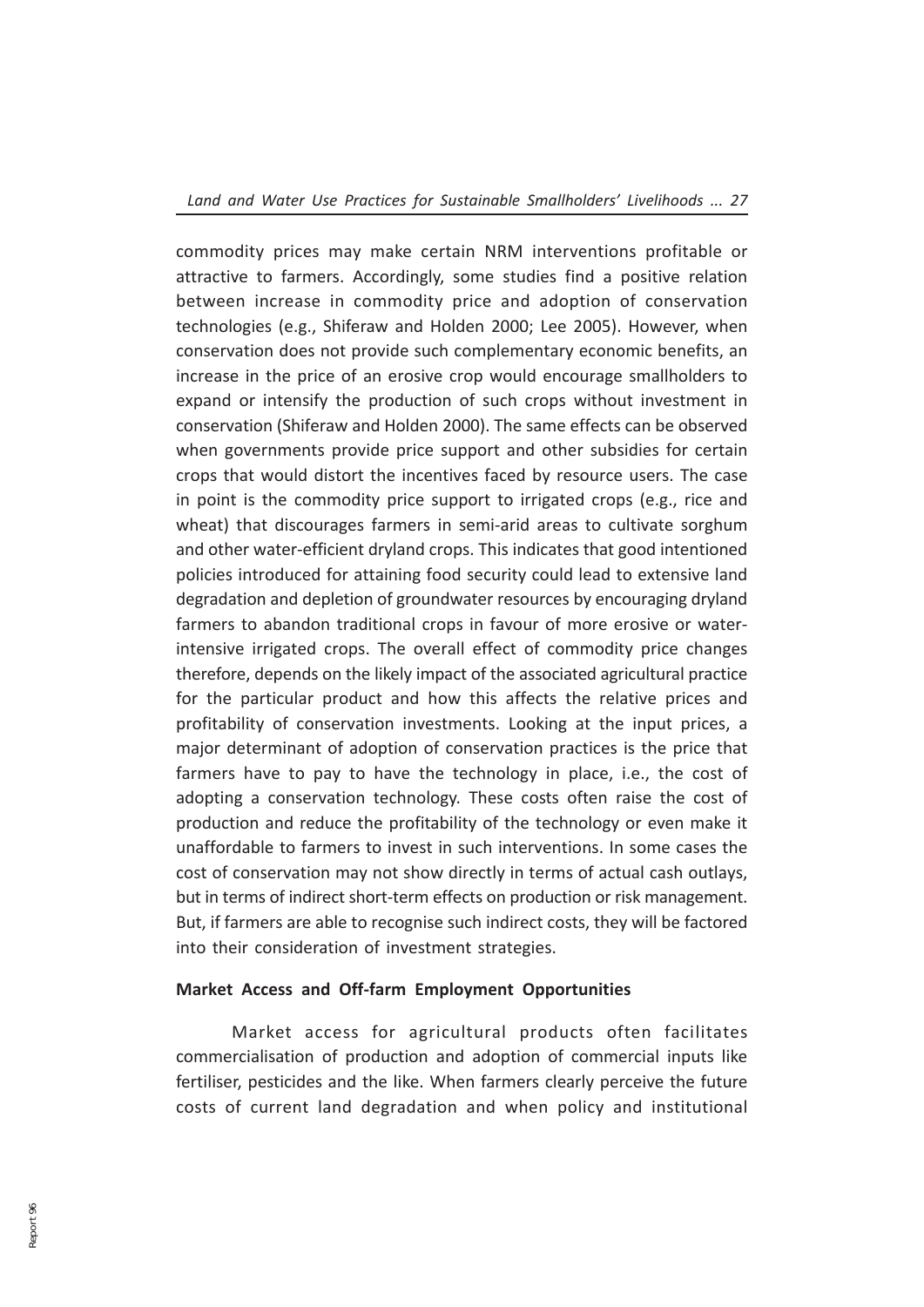mechanisms support changes in behaviour, improved market access can be the driving force for sustainable intensification of agriculture. But this is not always the case— there are situations where market access for certain products may end up encouraging less sustainable practices. Hence, the overall effect of improved market access on investments in land and water management is not always positive. However, market access is constrained in many rural areas by the poor transport and communication infrastructure leading to high transaction costs in accessing markets. The associated high transaction costs and limited market opportunities in turn affect adoption of sustainable land and water management options (Pender and Kerr 1998). Such market failure caused by high transaction costs is especially endemic in marginal areas where basic market infrastructure and supporting institutions are lacking or underdeveloped (Poulton et al. 2006). Pender and Kerr (1998) for example examine the role of output market failure on adoption of soil and water conservation in the semi-arid areas of India. Their findings suggest that market failure both in input and output markets affects the profitability of investments in such technologies and hence constrain adoption. Since market failure often affects households differently depending on their resource endowments, their study explained why technology choice and conservation investments may actually vary from farmer to farmer. The effect of market access or performance on farmer conservation choice and investments may also vary depending on the dimensions of the affected market. When labour markets are missing or imperfect, the empirical evidence shows that households endowed with more family labour will have an advantage to adopt labour intensive methods. When credit markets are imperfect, wealthier households with higher liquidity will have an advantage to invest in practices that require cash outlays upfront (Pender and Kerr 1998).

An interesting relationship is the effect of off-farm and non-farm employment on adoption and adaptation of sustainable and land water management interventions. Given the higher returns to labour off-farm households with unconstrained access to non-farm employment are likely to conserve less land than their counterparts. Similarly, Shiferaw and Holden (1998) find a negative relationship between off-farm income orientation and maintenance of implemented conservation structures. Kerr and Sanghi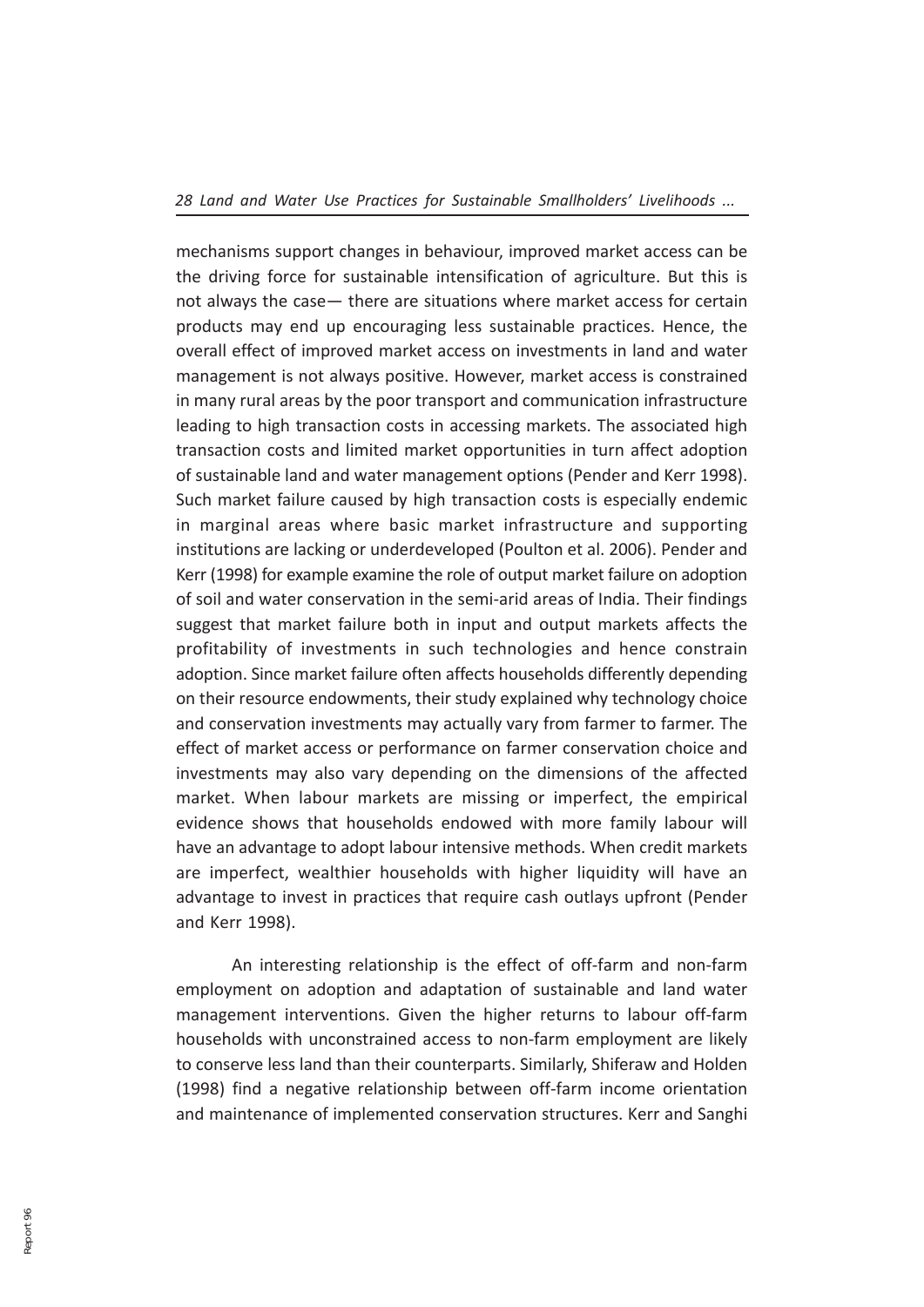(1992) find reduced soil and water conservation investments around large Indian cities with active off-farm labour markets than more remote areas. Two reasons are offered in the literature for the negative outcomes. First, under some situations, household workers face higher opportunity costs and prefer to allocate family labour into off-farm activities where it fetches higher returns than on-farm soil and water conservation. Second, off-farm employment often directly overlaps with slack season conservation activities and reduces the labour available for adoption and maintenance of conservation practices. Other authors however argue that there exists a positive relationship between off-farm employment and adoption of conservation technologies (Tiffen et al. 1994; Scherr 2000). These studies review empirical examples across sub-Saharan Africa that show how income from off-farm employment under certain enabling conditions can be used to fund essential soil and water conservation investments and contribute to reducing the problem of land degradation. Off-farm employment and migration opportunities may also ease the pressure on land and reduce the intensity of resource use in densely populated areas.

The emerging picture from the above discussion is that market access, especially off-farm employment, should not be necessarily bad for land and water conservation. It would seem that the direction of the effect will depend on the opportunity cost of labour, the policy and institutional environment, and how important agricultural income is for people's livelihoods. Where returns to family labour in agriculture are high due to better market opportunities and supportive policies that encourage farmer conservation, market access is likely to induce adoption of strategies for sustainable intensification.

# **Poverty, Asset Endowments and Scarcity**

There has been a growing concern on the potential linkages between poverty and land degradation, some positing a nexus that locks poor people under a low level equilibrium that perpetuates poverty and environmental degradation. Several studies across the developing world have shown that under conditions of imperfect credit and insurance markets, asset endowments (including human capital) and wealth will have a significant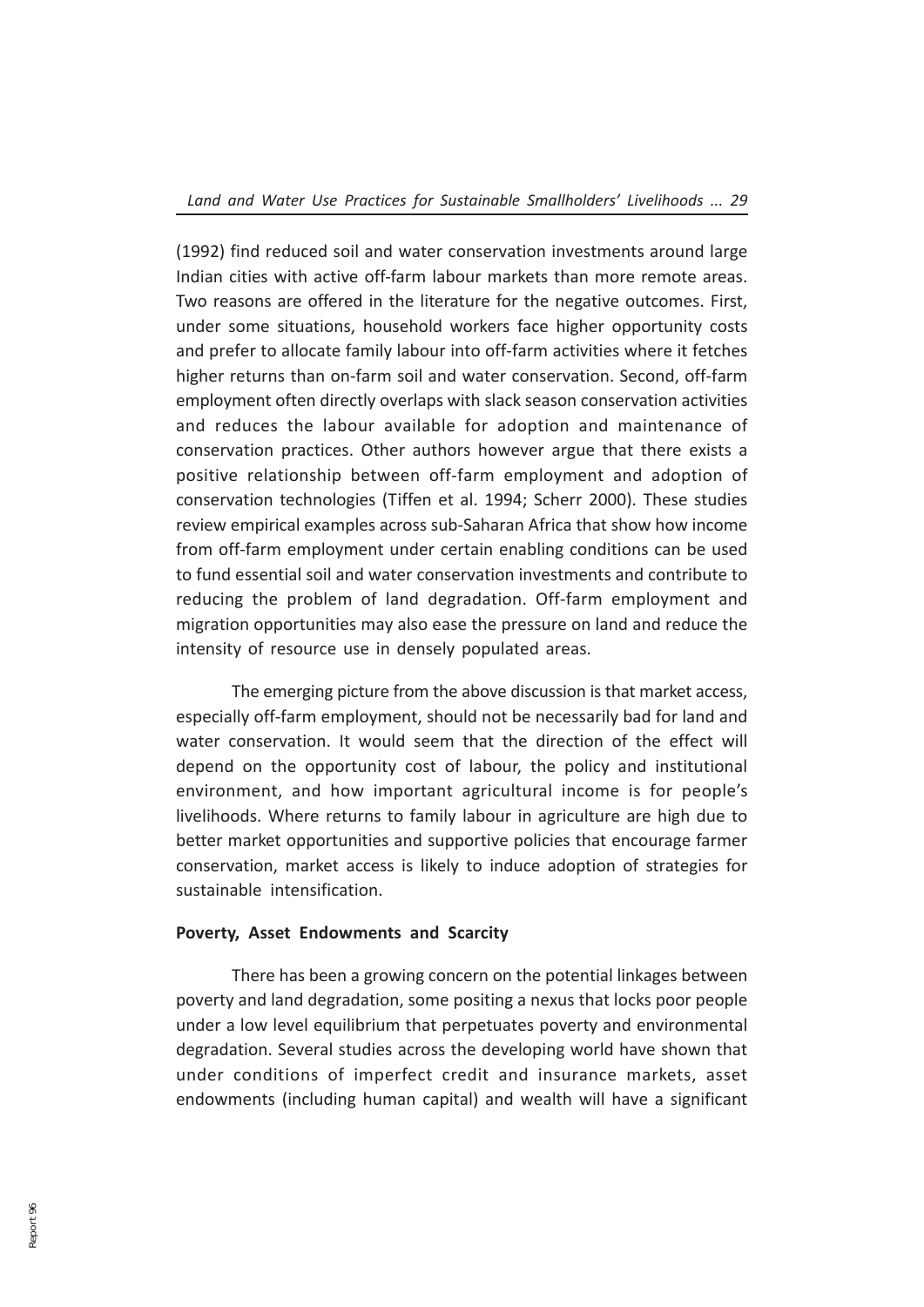influence on the ability of smallholder farmers and resource users to adopt and adapt certain conservation practices (Reardon and Vosti 1995; Holden et al. 1998; Scherr 2000; Swinton and Quiroz 2003).

# **Farmer Capacity to Invest in Conservation**

The credit, insurance and labour markets in rural areas of many developing countries tend to be either missing or highly imperfect. This means that households who lack in cash capital, labour, essential skills or in their ability to manage risks will face constraints, especially when these resources are needed for adoption and adaptation of sustainability investments. This indicates that smallholder farmers better endowed with such family resources will have greater capacity to undertake certain conservation investments that require more of these resources. For example, education and human capital endowments affect adoption and adaptation of such practices through several directions (e.g., Swinton and Quiroz 2003). First, it enhances the likelihood of farmers perceiving land degradation as a problem. Second, it increases the likelihood of farmers to receive and process information about a technology that can solve the problem by increasing their managerial ability. On the other hand, higher levels of education under certain conditions may raise the opportunity cost of family labour in agriculture and direct its allocation into other activities that offer higher returns (e.g., migration and non-agricultural wage employment). Another important factor for farmer investment is operating capital or access to credit. This is particularly important for certain capital-intensive investments that require heavy investments upfront (e.g., irrigation, terracing, tree planting, and fertiliser use). While credit is generally found to have a significant effect in stimulating farmer investments for land and water management, it may at times conflict with the adoption of indigenous soil and water conservation practices.

# **Land and Water Scarcity**

The effect of population pressure on incentives for sustainable resource management has been contested for a long time. Diverging theories exist on how population growth and the relative scarcity of agricultural land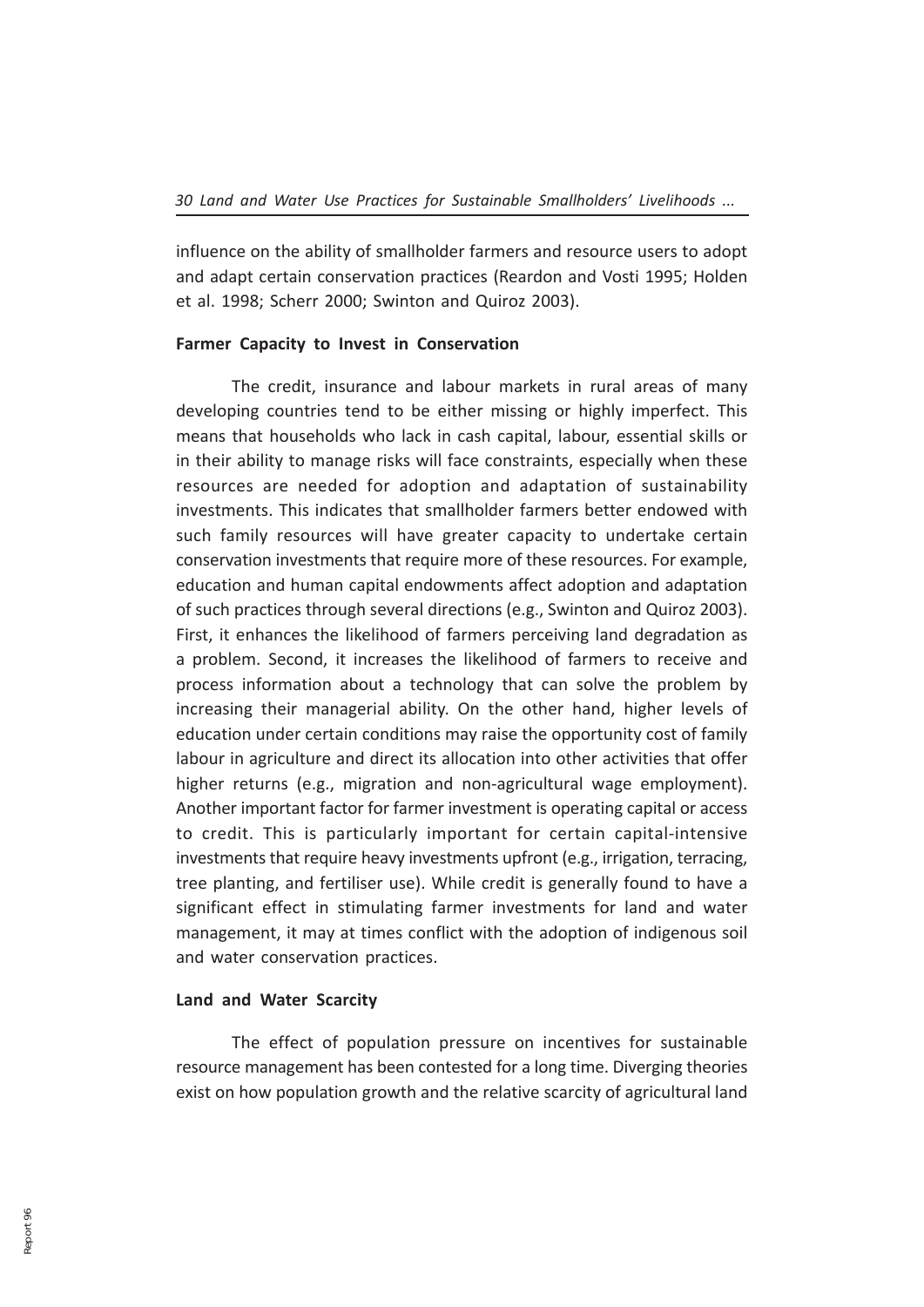may affect incentives for land and water management (Boserup 1965; Cleaver and Schreiber 1994). These theories will not be reviewed here but empirical evidence provides support to both Malthusian and Boserupian type responses. However, the empirical regularities seem to suggest that, other things being equal, scarcity of land and water would stimulate farmer innovation and investment patterns in conservation practices or methods that augment and enhance the productivity of these resources (Templeton and Scherr 1999; Scherr 2000; Mazzucato et al. 2001; Shiferaw and Bantilan 2004). As we show below, lack of proper policy and institutional arrangements and informational asymmetries may however prevent farmers from pursuing strategies that save or conserve scarce resource as is often observed in over-exploitation and depletion of common pool resources (groundwater, grazing lands, lake fish, etc). Similarly, poverty and lack of credit arrangements also prevent farmers from adopting fertiliser and improved seeds, the necessary land-augmenting investments needed as farm size and/or soil fertility decline due to population growth and land degradation.

#### **Risk**

Another important factor conditioning adoption and adaptation of conservation technologies is risk. Smallholder farmers are generally risk averse and face constant difficulties in buffering various risks triggered by from health, climatic and socio-economic shocks. Hence, land and water. management technologies that increase variability or uncertainty of the income stream tend to be shunned by farmers. Such risks can arise from greater odds of crop failure or could be caused by insecure property rights. Whereas soil and water conservation generally tend to reduce production risks, there may be circumstances in which some proposed interventions may actually increase risks (Critchley et al. 1992; Shiferaw and Holden 1998; Mazzucato et al. 2001). In addition to the above risks associated with conservation itself, exogenous risks can also dampen farmers' motivation to adopt conservation technologies. Unless conservation counteracts the problem, the increased risks of crop failure due to weather variability and pest and disease outbreaks can also discourage farmer investments. But, substantial empirical evidence shows that when farmers perceive the riskreducing benefits of conservation investments, they will be willing to increase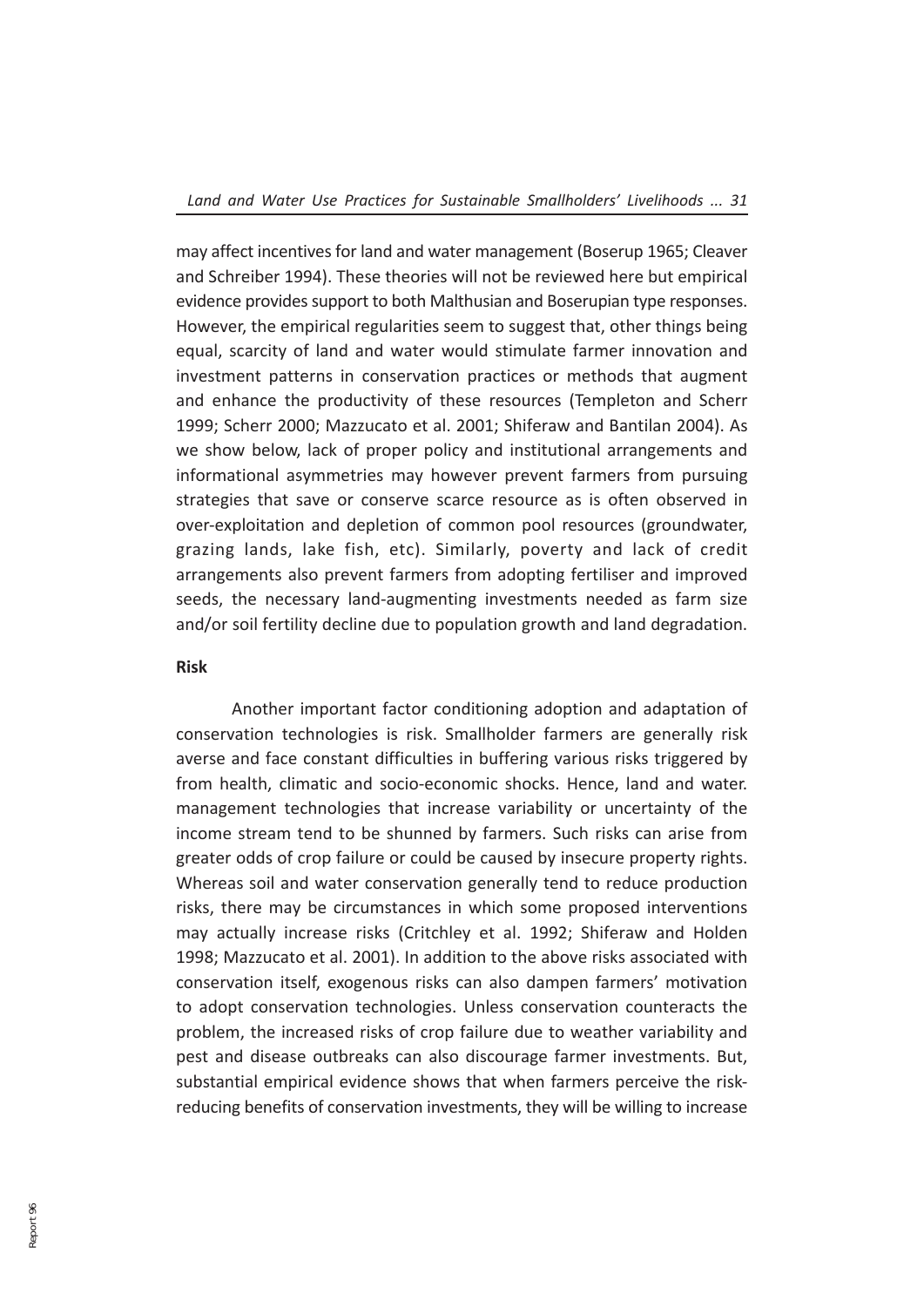expenditures as part of their strategy to cope with and adapt to drought and climatic shocks (e.g., water harvesting and irrigation in many semi-arid areas of India and Africa). This shows the need for farmers to recognise the risk-reducing benefits of land and water management interventions which could serve as an additional incentive to stimulate greater adoption of such practices.

# **Gestation Period**

Most resource management investments require heavy initial investments (either in cash or in-kind) but deliver benefits many years in the future. At the same time, land and watershed degradation often impose long-term economic and environmental effects. For example, the short onsite productivity effects of soil erosion are often small but impose greater long-term consequences unless action is taken immediately. However, most resource-poor farmers have short planning horizons and face difficulties in adopting a long view (Holden et al. 1998). This is particularly the case when the cost of borrowing is high (e.g., high rates of interest) and capital markets in rural areas are largely imperfect. This raises the subjective rate of discount for poor farmers contemplating certain investments, and discourages adoption of technologies that may not offer immediate benefits, but improve livelihoods only in the long haul.

#### **Government Policies**

One of the important policy issues is the interest of some governments to provide certain agricultural input and investment subsidies to improve productivity and reduce reliance on rainfed agriculture. The effect of agricultural policies on conservation investments can best be examined by looking at public support for irrigation water and infrastructure. In India, as in many Asian countries, water for smallholder irrigation is free while the electricity used for pumping groundwater is highly subsidised (Reddy 2005). These subsidies provide distorted signals to farmers and landholders and displace efforts to invest in soil erosion control and conservation of available water (Shiferaw and Bantilan 2004; Reddy 2005). In addition, irrigation subsidies cause farmers to shift cropping patterns to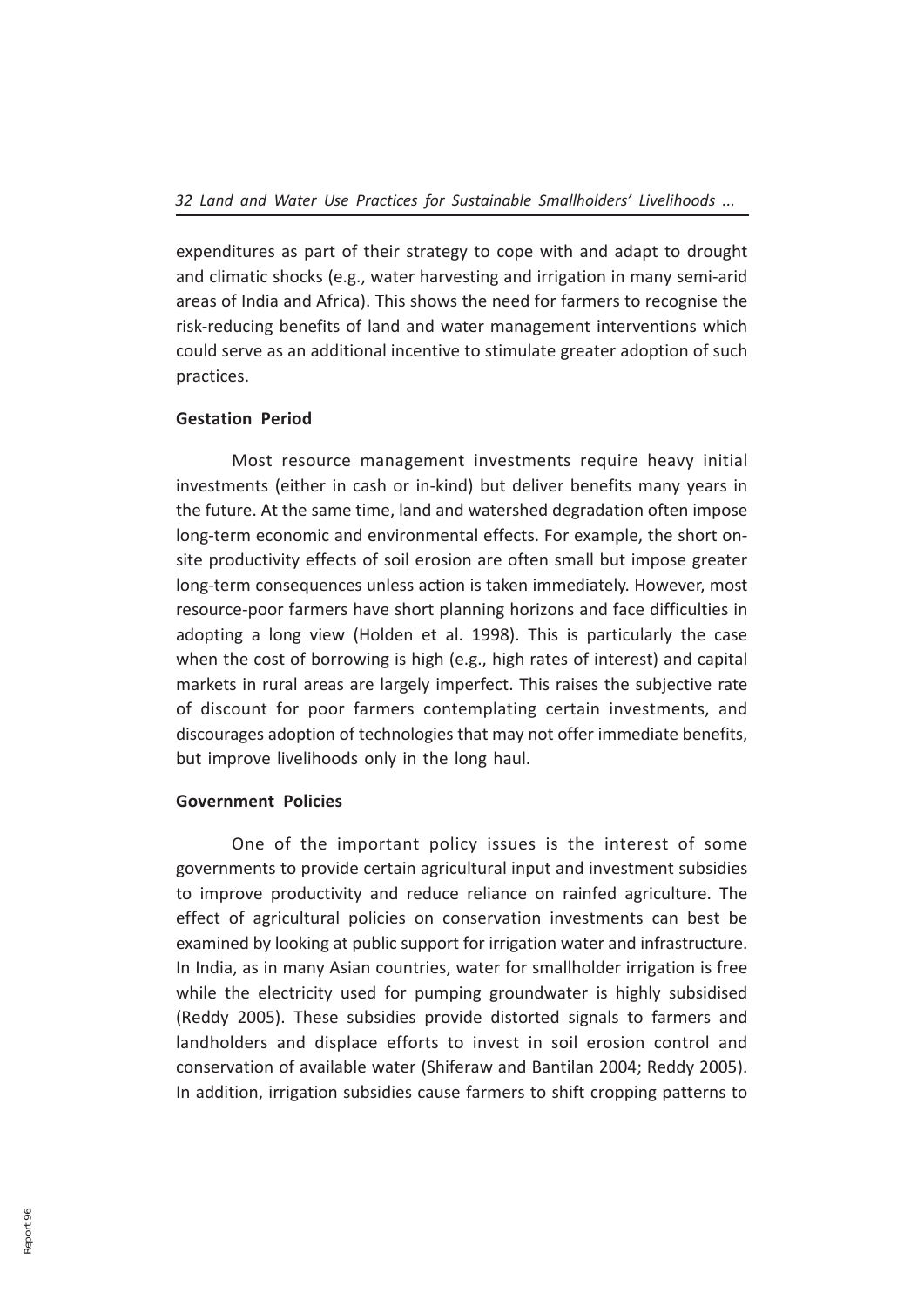water-intensive crops which should not be promoted in semi-arid areas. Subsidies can also temporarily raise the returns to conservation practices and create an impression that farmers are investing in the new management practices only for them to resort to old practices once the subsidies are withdrawn. The upshot is that while subsidies could be justified under some conditions where market or institutional failures prevent socially desirable conservation, there is a need for careful appraisal of the equity and sustainability implications of policies that affect smallholder resource use and management decisions.

# **Other Institutional Factors**

The institutional factors conditioning the adoption of conservation technologies mainly relate to the prevailing system of property rights, that is the right of access and security of rights to land, water and other natural resources. Understandably, farmers lack economic incentives to invest their time or money if they cannot capture the full benefits of their investments. This condition may prevail when farmers have insecure rights to land (e.g., non-transferable usufruct rights) or when the natural resource is governed by open access property regime. In addition, farmers are not likely to invest on sustainable resource management of rented private property if the length of use right does not allow them to recoup their investments (Ahuja 1998; Barrett et al. 2002; Shiferaw and Bantilan 2004). Incomplete property rights and the associated public goods externalities (high costs of exclusion and non-rivalry) can also discourage private conservation investments. This is typical in investments characterised by externalities such as flood control in community watersheds. In some cases the externality may flow in both directions (reciprocal externality) or in one direction. In such cases, the inter-dependence of resource users and resources (as in watershed programmes) will require collective action and cooperation to achieve socially desirable levels of conservation investments. Promotion of certain interventions that affect several users within a given landscape and provide public goods benefits may therefore, require new kinds of policies and institutional arrangements to induce and sustain collective action. Evidence also shows that collective action (which embodies social capital) can play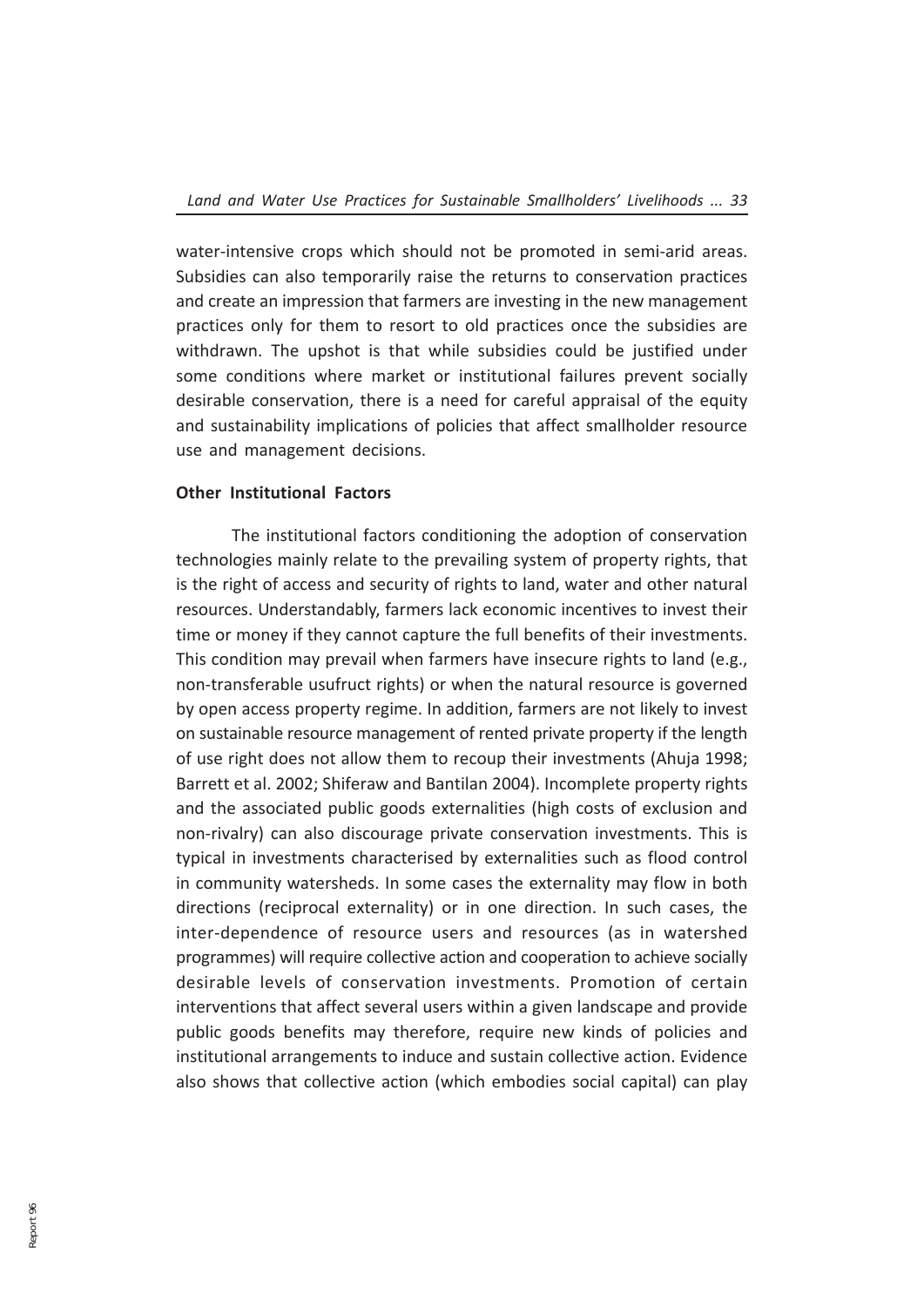a significant role in the adoption and adaptation of technologies for conservation and management of contested resources.

# **Lack of Information and Farmer Participation**

Farmer participation in the design of conservation technologies and availability of information about the potential benefits and risks associated with new methods has an important role to play in influencing farmers' attitudes and perceptions. Many past interventions that followed the topdown non-participatory approach have failed (Reij 1991; Tiffen et al. 1994; Robbins and Williams 2005). A number of factors have contributed to the success of participatory conservation technologies designed using bottomup approaches. First, such technologies take into account the unique socioeconomic characteristics of target farmers, allowing them to adapt to their specific circumstances. Second, farmers are able to test, try or experiment with and adopt various practices at their own pace and preferred sequence. This process of farmer innovation and adaptive experimentation leads to a high degree of compatibility with local situations and farming systems (Robbins and Williams 2005). Third, participatory approaches allow farmers to gradually adapt the technology to changing market and agro-climatic conditions (Bunch 1989). The information and perception issues are also important as some types of land degradation may not be directly visible to farmers, especially when external variability in growing conditions makes it difficult for farmers to attribute such changes to declining resource quality. Farmers will adopt technologies only if they perceive soil and water degradation as a major problem that affects their livelihood (Fujisaka 1994; Baidu-Forson 1999; Cramb et al. 1999). Along with participatory technology design, education and awareness about new options and the process of resource degradation or depletion (e.g., levels of soil fertility or groundwater depletion) are critical in stimulating awareness and action by individual resource users and communities.

# **Biophysical Environment**

Finally the profitability of natural resource investments will ultimately depend on the agro-ecological and bio-physical conditions. Factors like the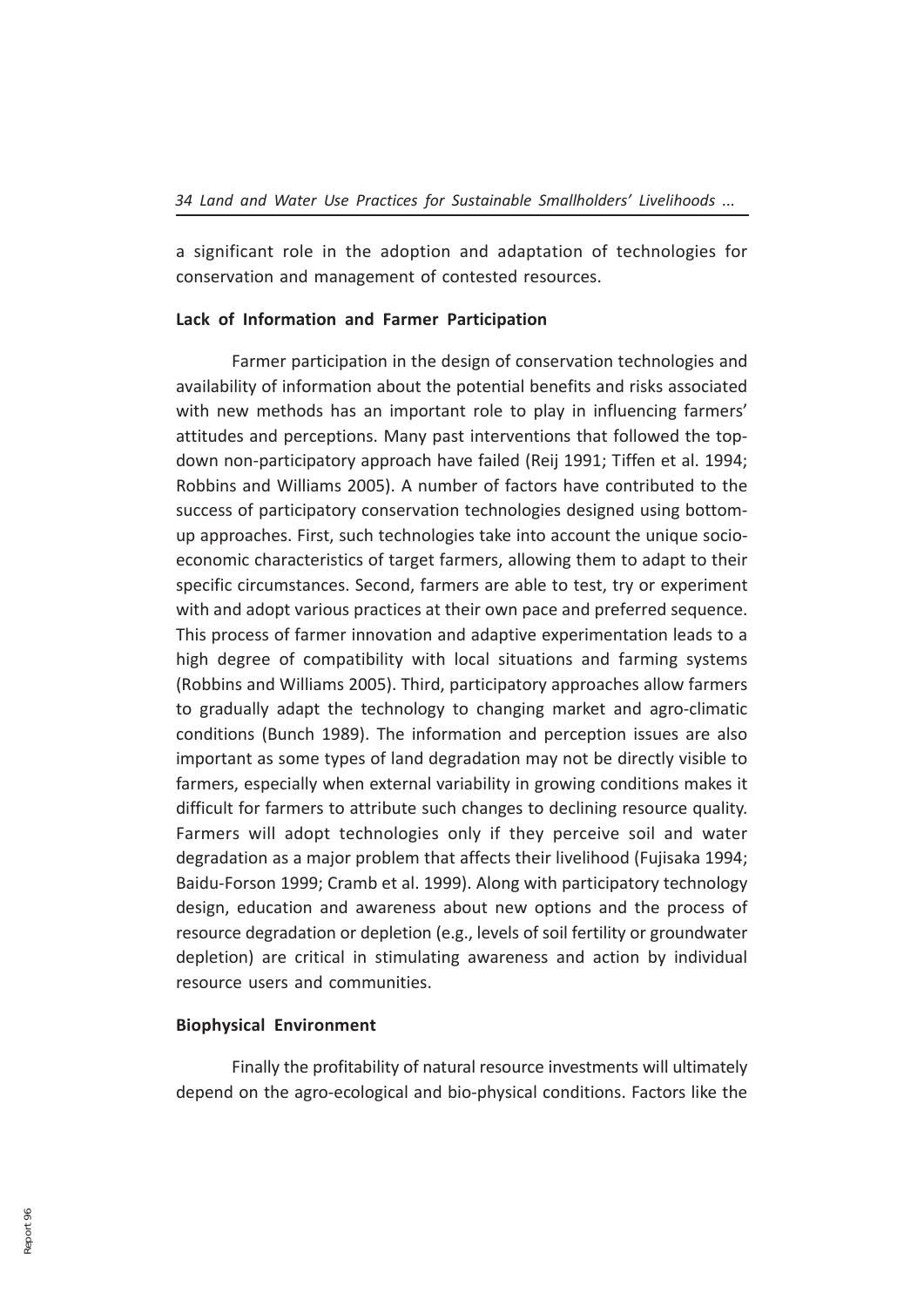natural fertility of soils, topography, climate and the length of the growing period influence the success of research investments and the type of technologies needed to sustain livelihoods and conserve the resource base. For example, meta-analysis of watershed development impacts in India identified rainfall and water availability as major determinants of the success of community watershed programmes. Cost-benefit ratios were found to be largely positive in medium rainfall (701– 900 mm) and low-income regions (Joshi et al. 2005). This indicates that in drought-prone semi-arid areas with infertile soils and erratic rainfall patterns, risk considerations imply emphasis on water management to reduce vulnerabilities to drought and to increase crop yields. In such areas suffering from moisture stress and seasonal drought, water conservation provides an important entry point, hence the need to focus on enhancing in-situ conservation and productivity of water. Technologies for water harvesting and supplementary irrigation provide higher incentives for farmers to adopt other complementary inputs. This is mainly because the quick gains in terms of reduced risk of drought and increased productivity of other purchased inputs (e.g., fertiliser) enhance the expected returns from such investments. Similarly, in higher rainfall areas, soil and water conservation may emphasise mitigating soil erosion through cost-effective methods, which reduce overland flow and improve safe drainage of excess water. Even in such areas, the excess water may derive some benefits for supplementary irrigation during the post-rainy season or for domestic and livestock use. The heterogeneity of the biophysical system in both dry and wet areas therefore, suggests the need for careful consideration of local conditions in designing conservation options. The challenge is on how to balance applied research needed to adapt to micro niches with the need for strategic knowledge on crosscutting issues that will have wider relevance and application.

# **Recent Efforts by the Government of India through Watershed Programmes**

In India, from 1994-95 onwards, participatory watershed development approaches have been seen as the solution for the problem of rural resource degradation and poverty. Studies conducted on a large number of projects (Farrington, J., C., Turton. and A. J. James 1999; Jodha, N. S. 1986; Kerr, J.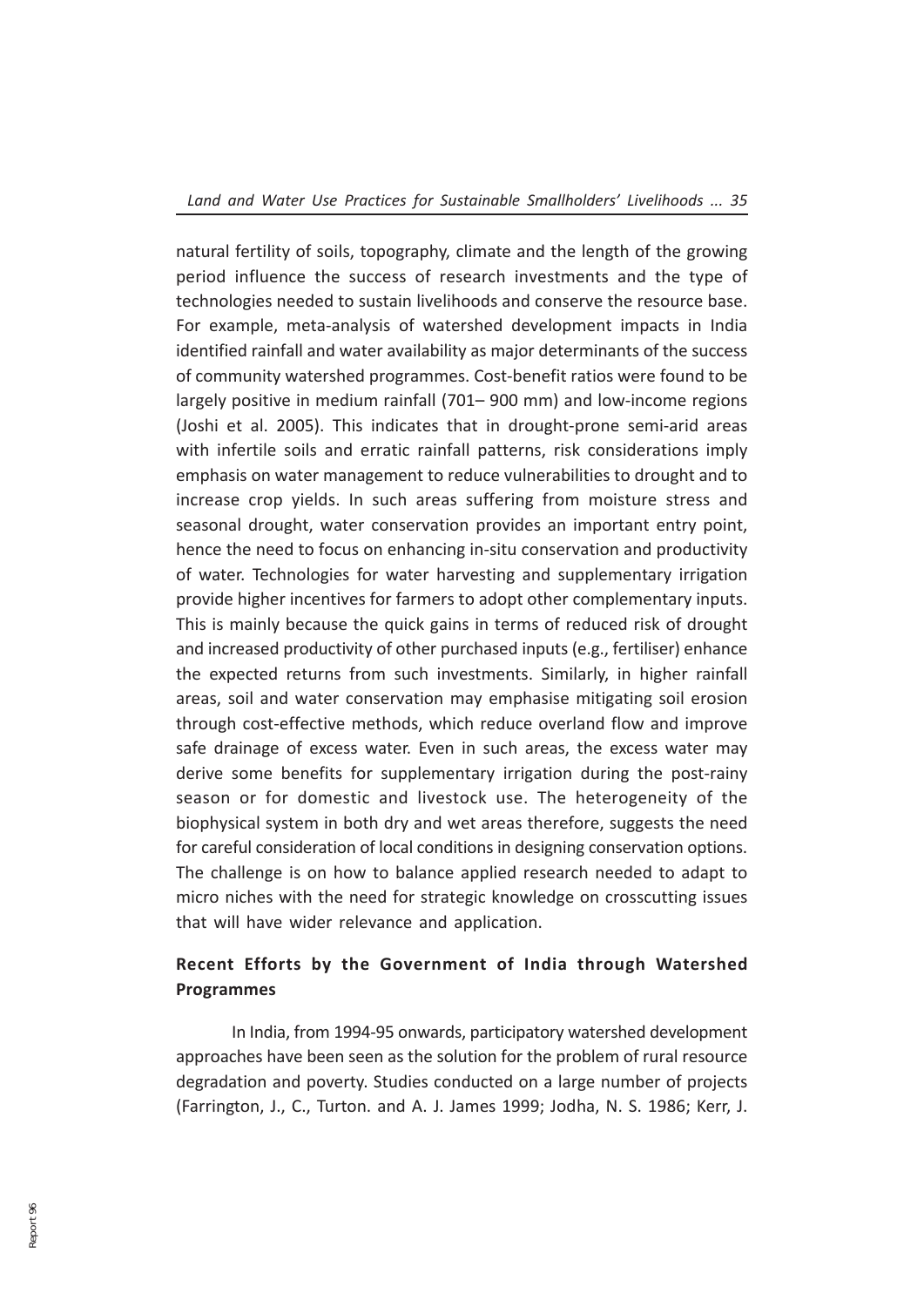and K. Chung 2001; Knox, A. and R., Meinzen-Dick 2001; Hemantha Kumar U. et al 2007; SSP Sharma et al 2008) : claim substantial improvements, mostly based on the positive bio-physical indicators as well as the new institutions built during the project. However, there is still no convincing evidence if there has been equity in the distribution of benefits and if they have been successful strong cases in alleviating poverty of the most vulnerable sections and more so with an emphasis on better land and water use practices. Though the overall impact of the several projects under watershed approach in India, on livelihood of the people of the project area has been remarkable, there have been significant differences in the benefits accrued between farmers and landless labourers. While the farmers benefited from the improved natural resource base directly by increasing productivity and adopting economically favourable cropping patterns, the landless could not derive their full share of benefits from the project due to lack of access to land. Equity in resource possession/ enhancement is also not visible. Other institutional building efforts did less to strengthen their voice and bargaining power to articulate their interests. Group dynamics (both heterogeneous/homogeneous in nature) while dealing with the watershed related activities are not documented much.

# **Gaps in Literature**

It is clear from the above reviewed that concerted efforts have been made in the past to make various natural resource management based programmes (include watershed programmes) an important source of growth in the rainfed areas. Yet there are a number of gaps in the existing framework that do not allow reaping the potential benefits of investment incurred on various programmes. Few important gaps have been documented from the earlier studies, which need to be addressed properly. The following issues need attention to revisit the policy environment.

From small and marginal farmers' point of view special attention is needed for developing suitable methods to assess the impact of watershed development programmes on poverty alleviation, employment generation, livelihood patterns and conservation of soil and water resources in the rainfed areas.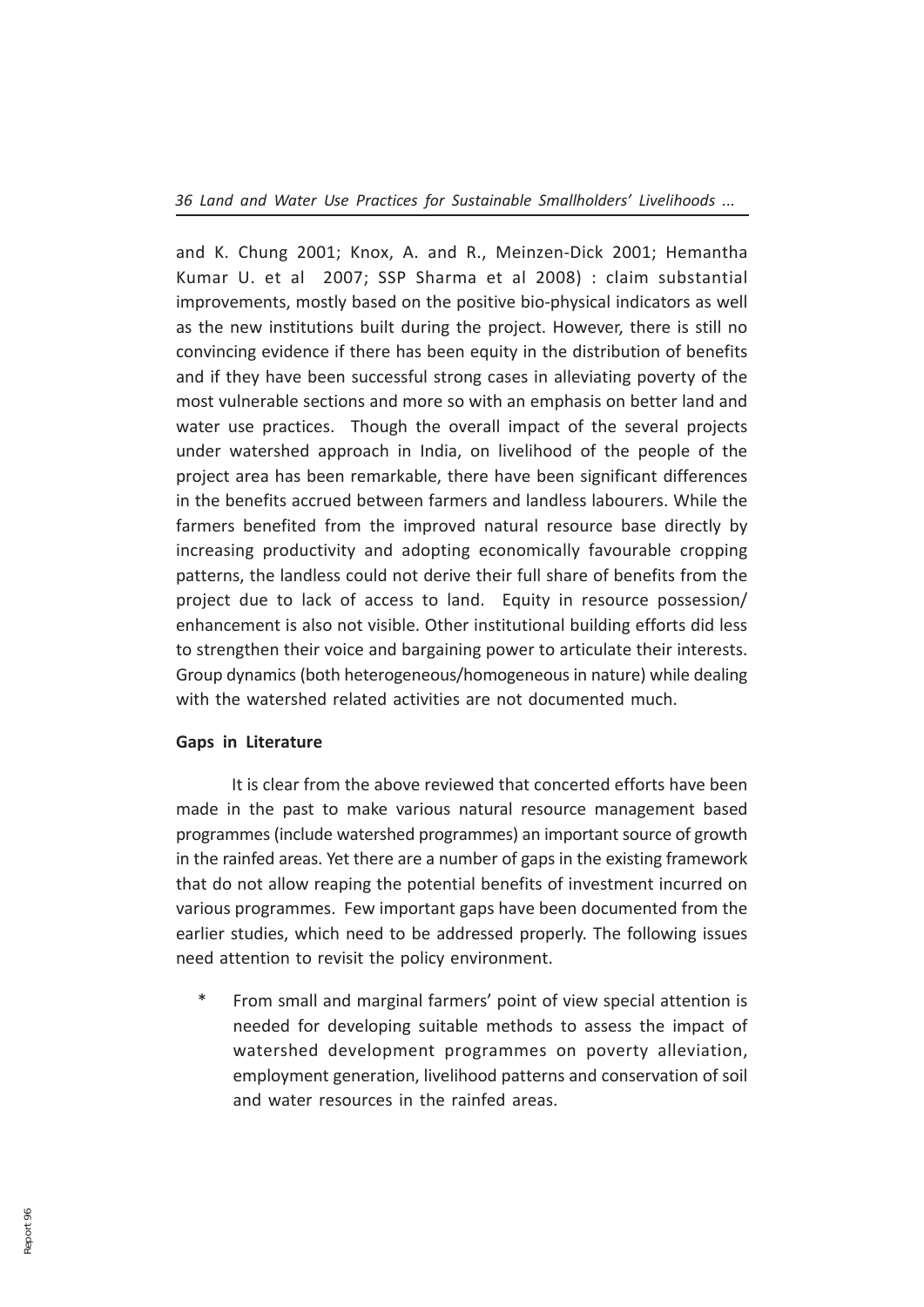- \* Formulation of investment strategies for watershed development and there is a need to prioritise regions, delineation of water scarce and poverty ridden areas.
- \* Evolve policy options that ensure equitable sharing of watershed management benefits across sections of watershed community and for allocating water and sharing costs and benefits among upstream and downstream communities to mitigate the problem of externalities.
- Develop policies for introducing high-value commodities and marketing strategy in the watershed areas to enhance productivity of water and other resources- strengthen diversification opportunities.
- \* Development of transparent institutional framework to overcome the conflicting objectives, free riders' problem and sharing of costs and benefits.
- \* Institutionalisation of partnership between the government, private sector, non-governmental agencies, research institutions and clearly defining their roles and responsibilities to achieve convergence and efficiency.
- \* Promotion of innovative institutions (contract farming or cooperatives) to strengthen production and marketing
- \* Dissemination of information by making use of ICT on latest technologies, markets, prices, etc.
- \* A continuous flow of improved demand-driven technologies is needed for developing targeted and location-specific technologies to meet the needs of small farmers based on their resource endowments.

To overcome certain imbalances while dealing with these resources, one has to refer its dynamics and act accordingly (see Figure I).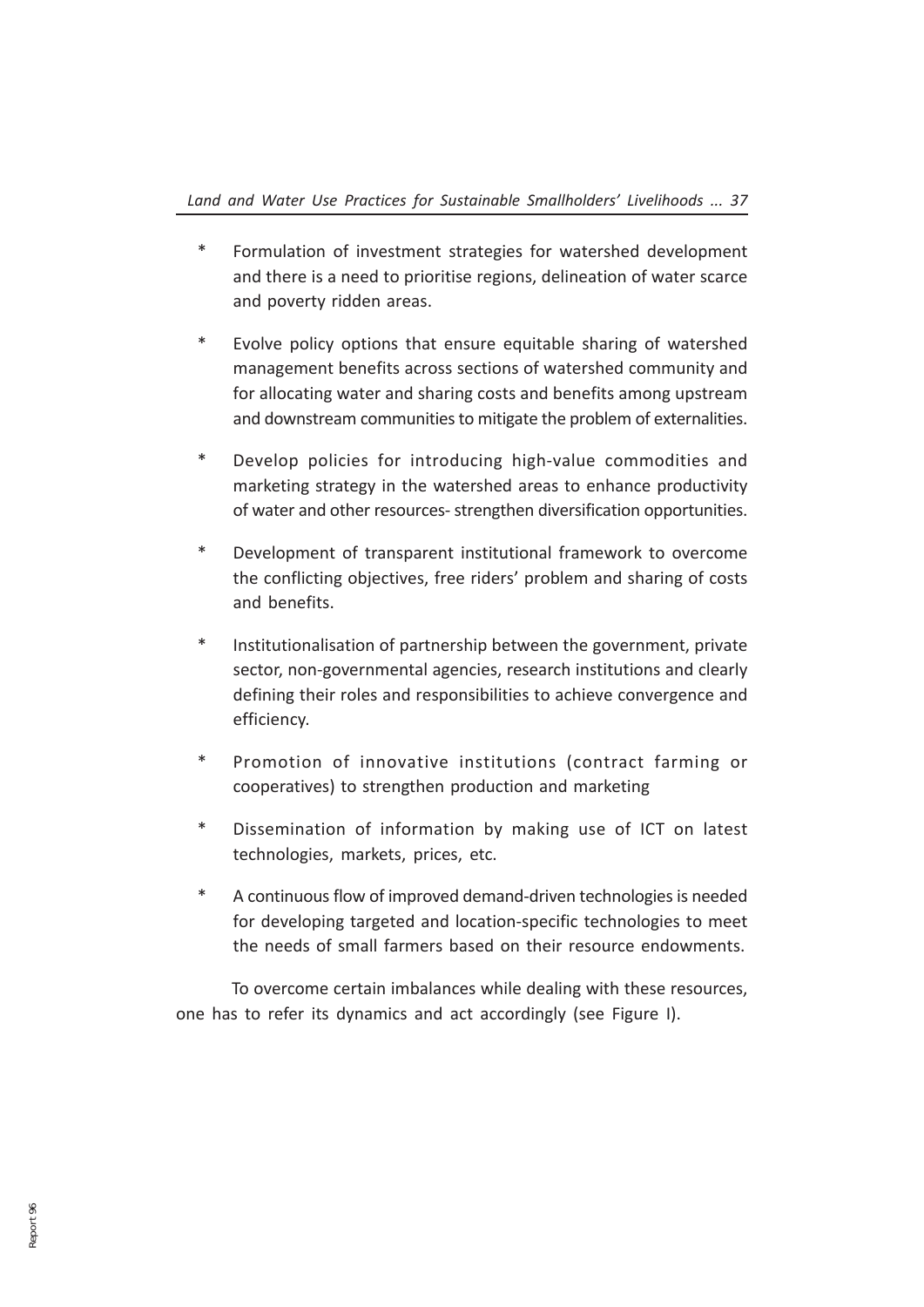

**Figure I : Natural Resources and its Dynamics**

Source : K.J Joy et al (2006), "Reorienting the Watershed Development Programme in India", Forum for Watershed Research and policy Dialogue, Occasional Paper, SOPPECOM, GIDR and CISED.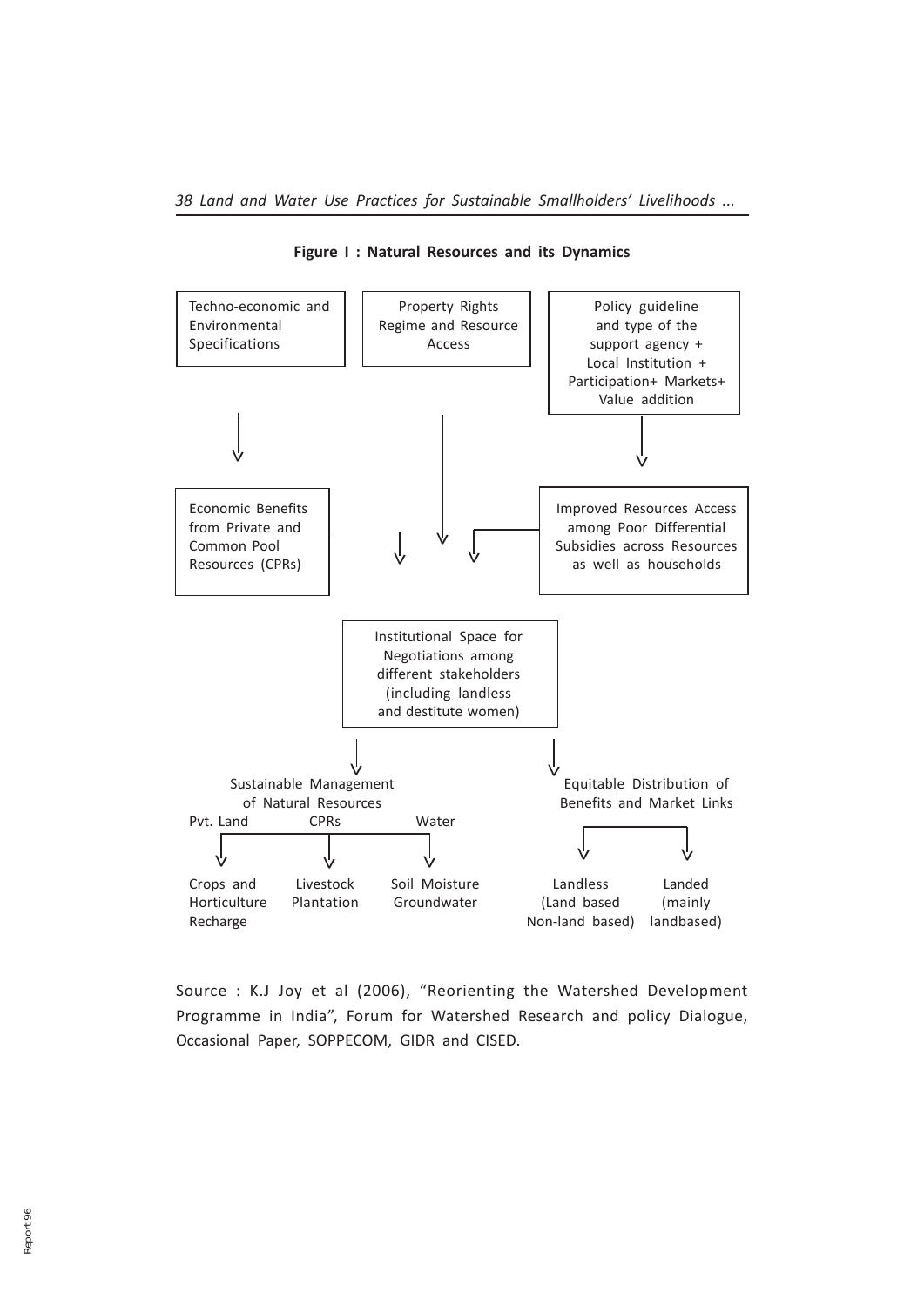Providing livelihood assurance for the poor (small and marginal, landless and destitute women), at the same time ensuring environmentally sustainable resource augmentation and use, is dependent on how all these stakeholders negotiated and equal distribution of benefits received among themselves keeping in view availability of funds, processes and institutional arrangements have to be worked out by identifying the expected outcome in the light of above logical framework. All these work through integration of all possible fronts (including convergence across sectors) as well as institutional arrangements and group dynamics (homogenous/ heterogeneous).

## **Objectives**

The objectives of the study are

- 1. To examine the land and water use practices of small and marginal farmers, and
- 2. To study the livelihood security of small and marginal holders under the changing scenario of land and water use practices.

## **Area and Period of the Study**

For comparative picture, four States were selected, namely Gujarat, Tamil Nadu, Jharkhand and West Bengal. The study was carried out in the year 2009.

## **Hypothesis**

The hypothesis of the study is the determining factor of land and water use practices properly considered for assignment purposes of entitlements, and livelihood security of small and marginal farmers stands unaltered despite the changing scenario of land and water use practices.

## **Methodology**

To study the effectiveness of land and water use practices, the study has been carried out in four States viz., Gujarat, Tamil Nadu, Jharkhand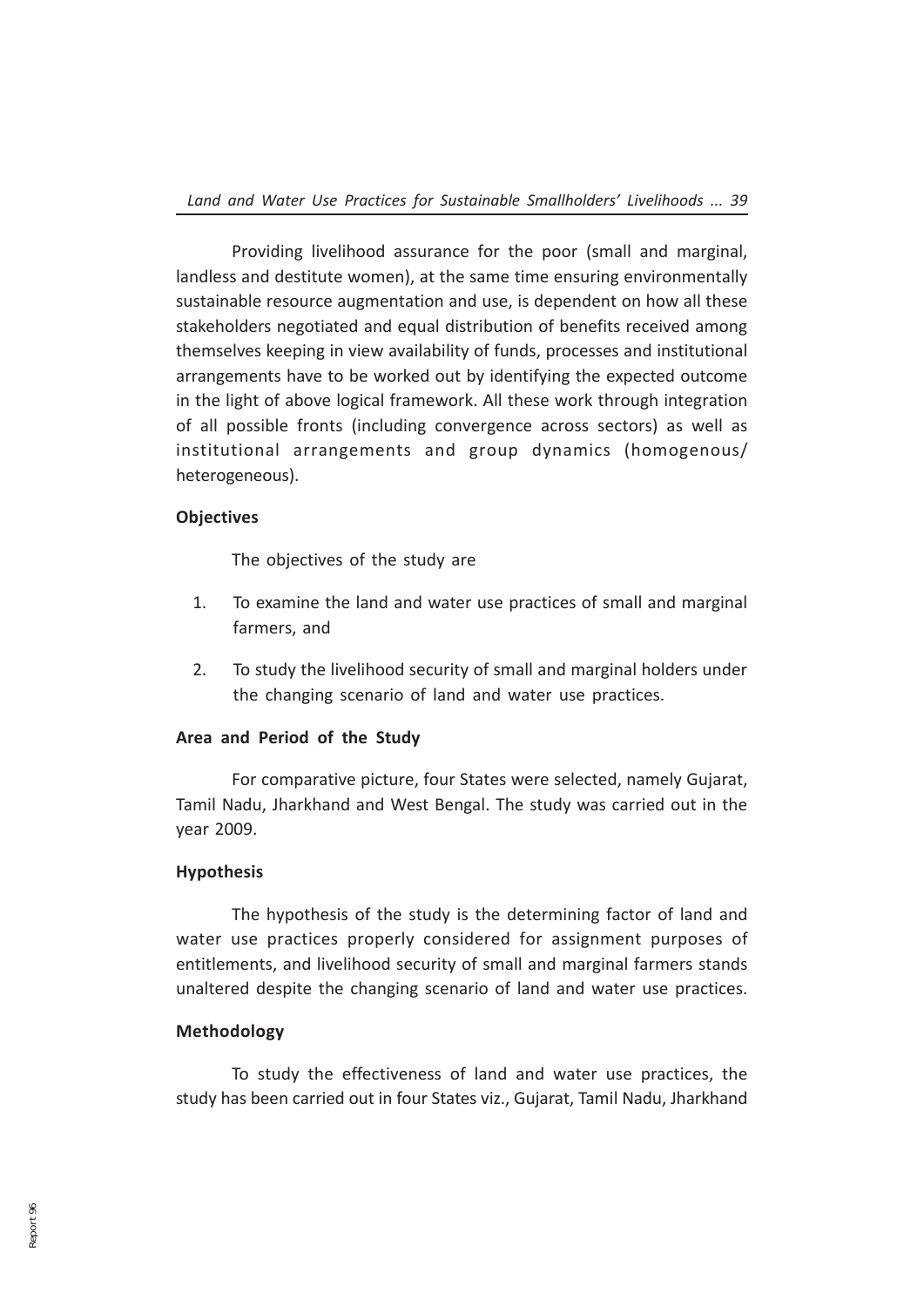and West Bengal. Based on the secondary data, one rainfed district was selected in each State. The selection of the district and sample villages was further based on rainfall patterns, runoff/soil erosion, exploitation of groundwater, low crop yields and drinking water scarcity. The data were collected at two levels, primary and secondary. The primary data were collected at village as well as household level through structured questionnaire and focus group discussions (FGD). From the selected district, based on above criteria, the study identified two rainfed blocks. Based on same criteria from each block two villages were selected. The sample technique was purposive and the sample size was 12 (include small, marginal farmers and women) households in each village (Table 1.12). The indicators developed and studied were working condition of the inventions done, nature of technology and management arrangements, farmers' perceptions and alternative about soil and water conservation methods, implementation of the works, decision-making process, farmers' involvement/farmers' opinion, impact and livelihood security. For secondary data collection the study mostly relied upon the village level records (Patwari/village secretary).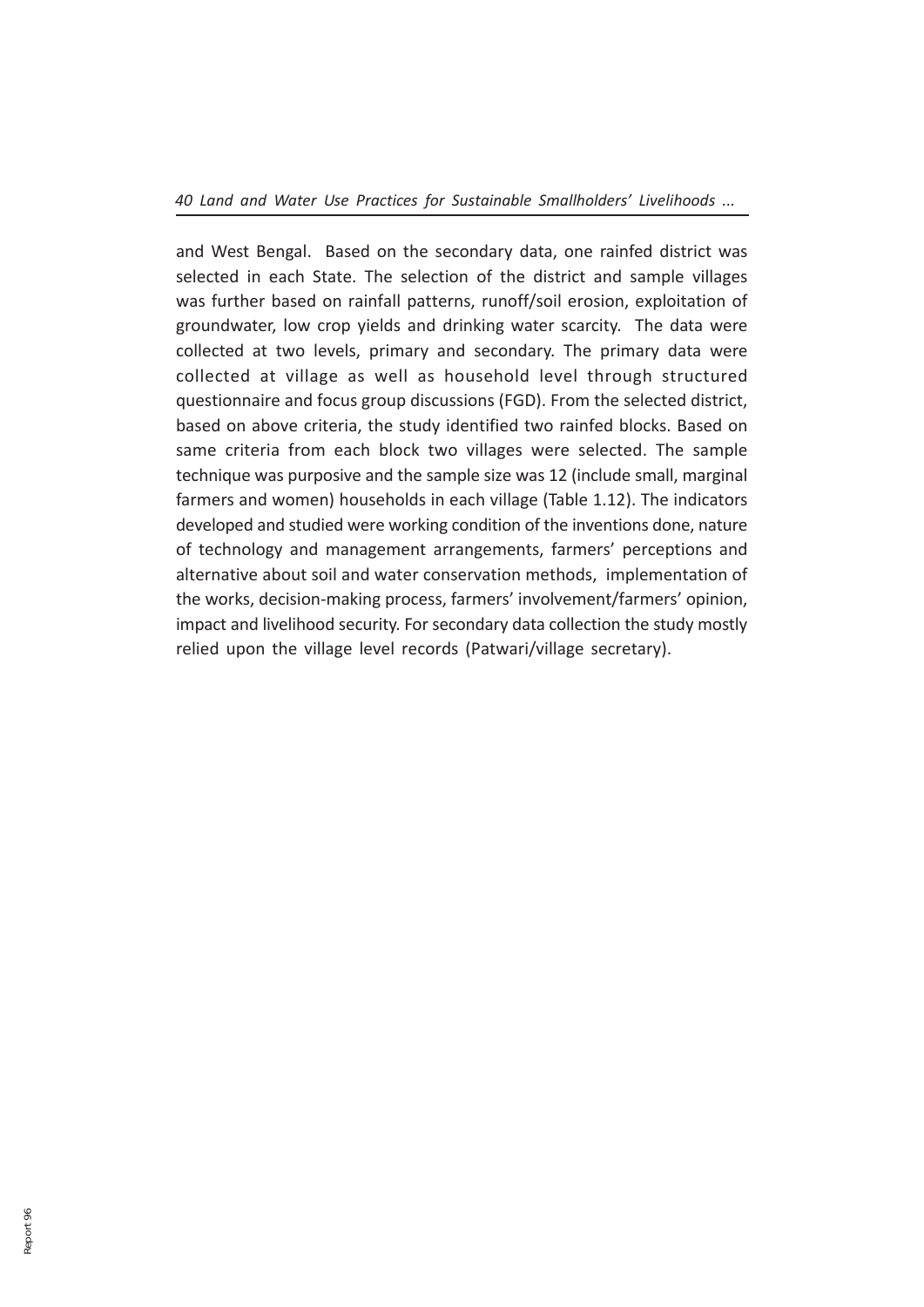|                      |                         | Table 1.12 : Sample Design |                                           |                              |
|----------------------|-------------------------|----------------------------|-------------------------------------------|------------------------------|
| Name of<br>the State | Name of the<br>District | <b>Block</b>               | Sample<br>Gram<br>Panchayats/<br>Villages | No. of sample<br>respondents |
| Gujarat              | Sabarkantha             | Malpur                     | 1. Dodiya (Jogi<br>vanta kumpa)           | 12                           |
|                      |                         |                            | 2. Persoda                                | 12                           |
|                      |                         | Vijaynagar                 | 3. Itavadi                                | 12                           |
|                      |                         |                            | 4. Masota                                 | 12                           |
| Tamil Nadu           | Ramanadhapuram          | Kadaladi                   | 1. S. Vagaikulam                          | 12                           |
|                      |                         |                            | 2. Uchilankulam                           | 12                           |
|                      |                         |                            | R.S.Mangalam 3. A.R. Mangalam             | 12                           |
|                      |                         |                            | 4. Guduluru                               | 12                           |
| Jharkhand            | Deoghar                 | Sarawan                    | 1. Jaikhara                               | 12                           |
|                      |                         |                            | 2. Banwariya                              | 12                           |
|                      |                         | Palojori                   | 3. Parnagari<br>(Basputia)                | 12                           |
|                      |                         |                            | 4. Basata                                 | 12                           |
| West Bengal          | Burdwan                 | Ausgram                    |                                           |                              |
|                      |                         |                            | 1. Ukta (Sifafati)                        | 12                           |
|                      |                         |                            | 2. Asgram<br>(Banangram)                  | 12                           |
|                      |                         | Kanksa                     | 3. Kanksa<br>(Amani Danga)                | 12                           |
|                      |                         |                            | 4. Trilokchandra<br>(Setar bandh)         | 12                           |

**Table 1.12 : Sample Design**

*Land and Water Use Practices for Sustainable Smallholders' Livelihoods ... 41*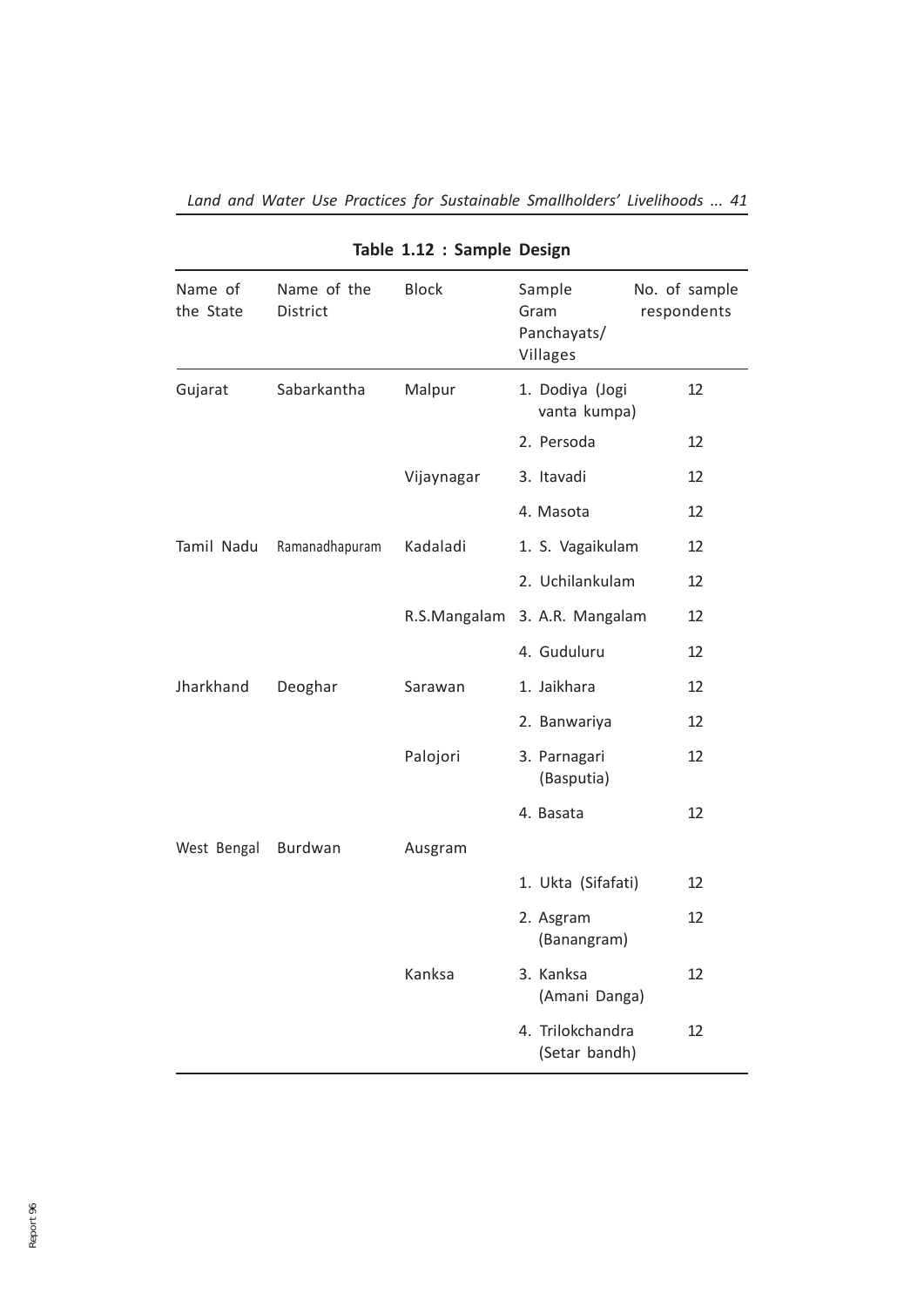#### **Section III**

#### **Role of Smallholding Agriculture : Challenges and Opportunities**

The agricultural economy contribution to gross domestic product (GDP) is one-sixth, and provides employment to 56 per cent of the workforce, however, the real development in terms of growth shared by all sections of the population has not taken place. The problems of poverty, unemployment, inequalities inaccess to health and education and poor performance of agriculture sector are still prevalent in the country. In recent past (after post-reform period) the growth in agriculture sector showed lower than 2 per cent per annum in the decade of mid-1990s to mid-2000s. There are also concerns on food security and livelihoods. Small holdings agriculture which is the focus of this study is important for raising agricultural growth. food security and livelihoods in India. It may be noted that Indian agriculture is the home of small and marginal farmers (72 per cent).

Therefore, the future of sustainable agriculture growth and food security in India depends on the performance of small and marginal farmers. The first and foremost problem faced by the small and marginal farmers is that the average size declined from 2.3 ha in 1970-71 to 1.37 ha in 2000- 01. Small and marginal farmers account for more than 72 per cent of total farm households and their share in operated area is around 44 per cent. Thus, there are significant land inequalities in India. Small holdings also face new challenges on integration of value chains, liberalisation and globalisation effects, market volatility and other risks and vulnerability, adaptation of climate change etc. (Thapa and Gaiha (2011). Recent developments have aggravated the situation further such as commercialisation of increasing proportions of input and output, institutional changes helped large farm holders. Broadly, agricultural development policies over time can be divided into four sets of policy packages: (a) institutional reforms; (b) public investment policies; (c) incentive policies; and (d) reforms and globalisation policies. The relative importance of the first three sets has varied over time (Mahendra Dev, 2012).

\* The first three Five Year Plans (1950–65), *institutional reforms and public investment packages* dominated. The Central and State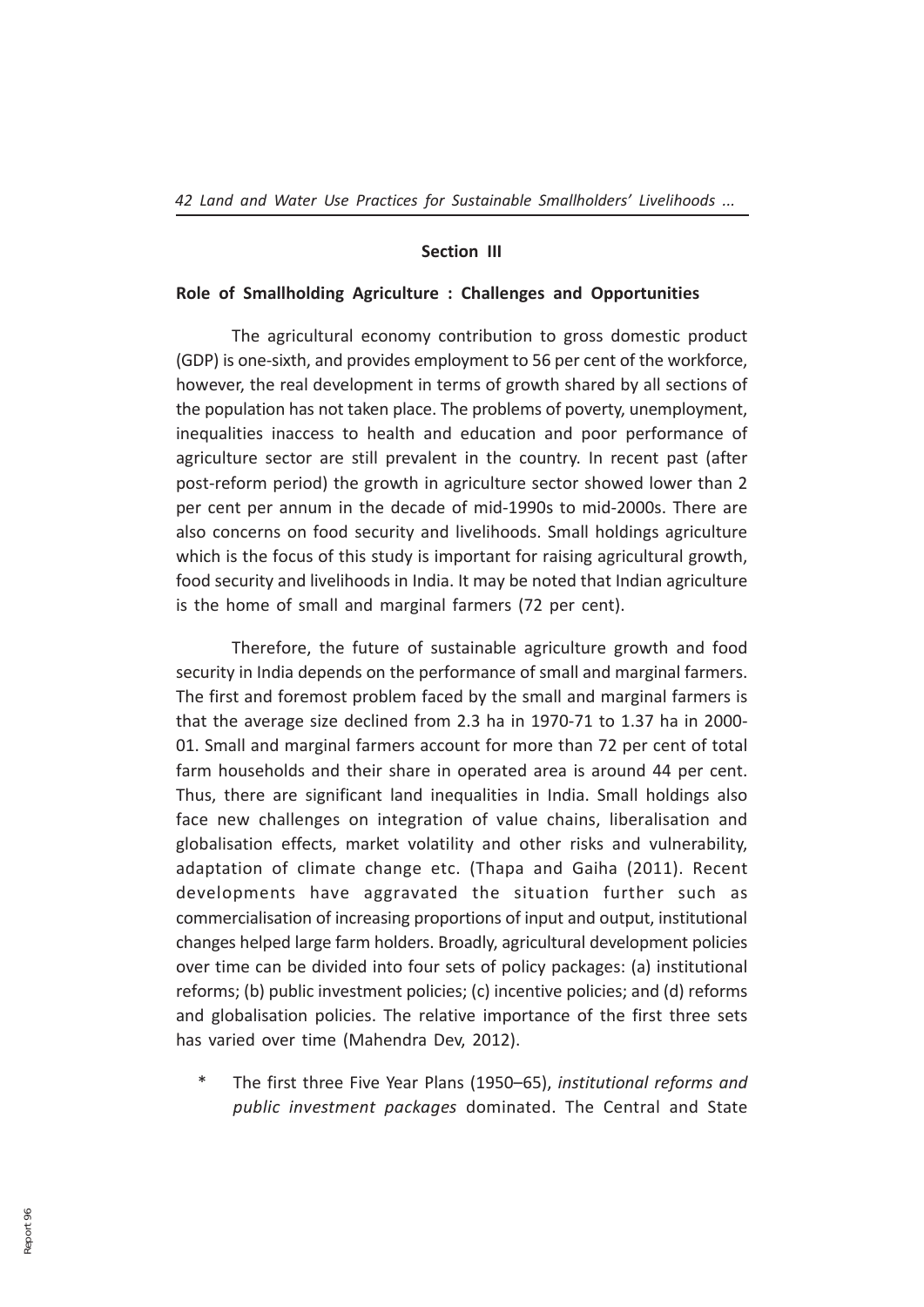governments enacted a number of laws regarding land reforms. These laws mainly relate to three aspects: abolition of zamindari system, land ceiling and redistribution of land, and tenancy reforms. The government was successful in abolishing the zamindari or intermediary system after paying compensation to the zamindars. The land ceiling laws were not effective although there was redistribution of some land to the beneficiaries. The tenancy reforms were more successful in two States, West Bengal in the east and Kerala in the south, than in others. West Bengal succeeded in giving ownership rights to tenants, particularly sharecroppers (bargardars) (some kind of entitlement). Some efforts were made to consolidate fragmented holdings in India since Independence. In some parts of north and north-west India these efforts were relatively successful.

- \* There was significant *public investment* in agriculture during 1950– 65. To achieve the objective of self-sufficiency in foodgrains, there was massive investment particularly in constructing irrigation reservoirs and distribution systems. Another important policy during this period was the expansion of institutional credit which helped reduce informal sources that had been exploitative in respect of interest rates and terms and conditions.
- \* During the 1967–90 period, *incentive policies* for adoption of new technology and public investment policies dominated government strategy in agriculture. After the humiliating experience with import of foodgrains in the mid-1960s (especially under PL 480), there was a vigorous drive for achieving self-sufficiency in foodgrains by stepping up public investment in irrigation and introduction of new technology through incentives. Yields increased significantly for wheat initially and later for rice. This breakthrough is popularly known as the 'green revolution'. The productivity improvement associated with the green revolution is best described as forest- or land-saving agriculture. It may be noted that without the green revolution it would not have been possible to lift the production potential of Indian agriculture.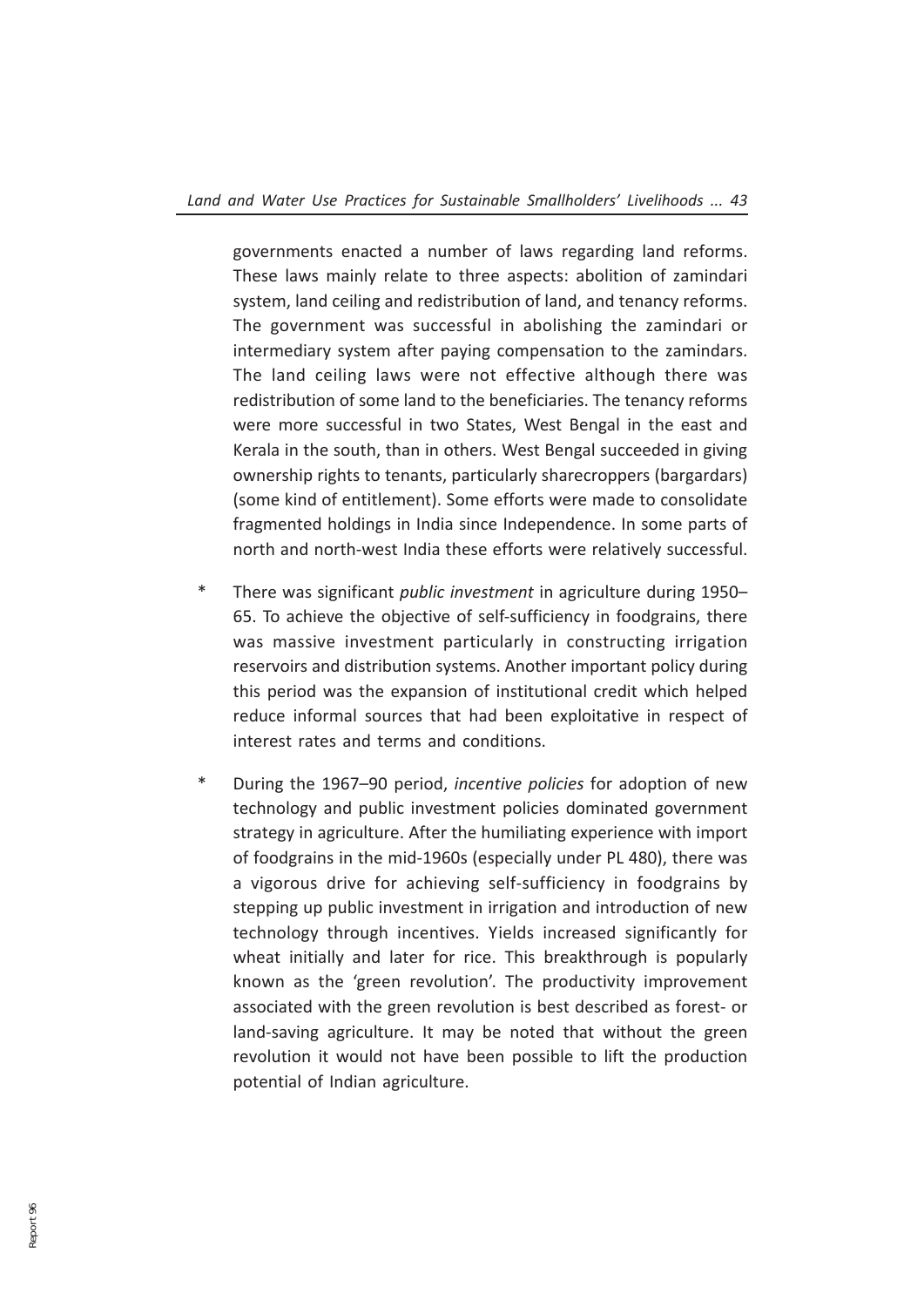- Incentive policies focused on both inputs and output. Subsidies for inputs like irrigation, credit, fertilisers, and power increased significantly in the 1970s and 1980s. The objective of the subsidies is to provide inputs at low prices to protect farmer interests and encourage diffusion of new technology. Similarly, on the output side, there has been a comprehensive long-term procurement-cumdistribution policy in the post-green revolution period. The government announces the support prices at sowing time and agrees to buy all the grains offered for sale at this price. To support these operations, institutions like the Food Corporation of India (FCI) and the Agricultural Prices Commission (APC) were established in the mid-1960s.
- \* In the post-reform period, economic reforms in India since 1991 have improved the incentive framework and agriculture has benefited from reduction in protection to industry. The terms of trade for agriculture have improved and private investment has increased. Export of commodities, particularly cereals, has risen and there has been some progress on market reforms in terms of removing domestic and external controls. However, there were also concerns about agriculture and food security in the 1990s. There has been emphasis on price factors at the cost of non-price factors like research and extension, irrigation, and credit. Economic reforms have largely neglected the agricultural sector and only in the last few years have domestic and external trade reforms in the sector started (Mahendra Dev. S, 2012).

# **Role of Small Holding Agriculture**

The small holding character of Indian agriculture is much more prominent today than even before.

According to the Agricultural Census Division of Department of Agriculture and Cooperation, the average size of holdings in India declined from 2.3 ha. in 1970-71 to 1.33 ha. in 2000-01. It may be noted that 63 per cent of landholdings belong to marginal farmers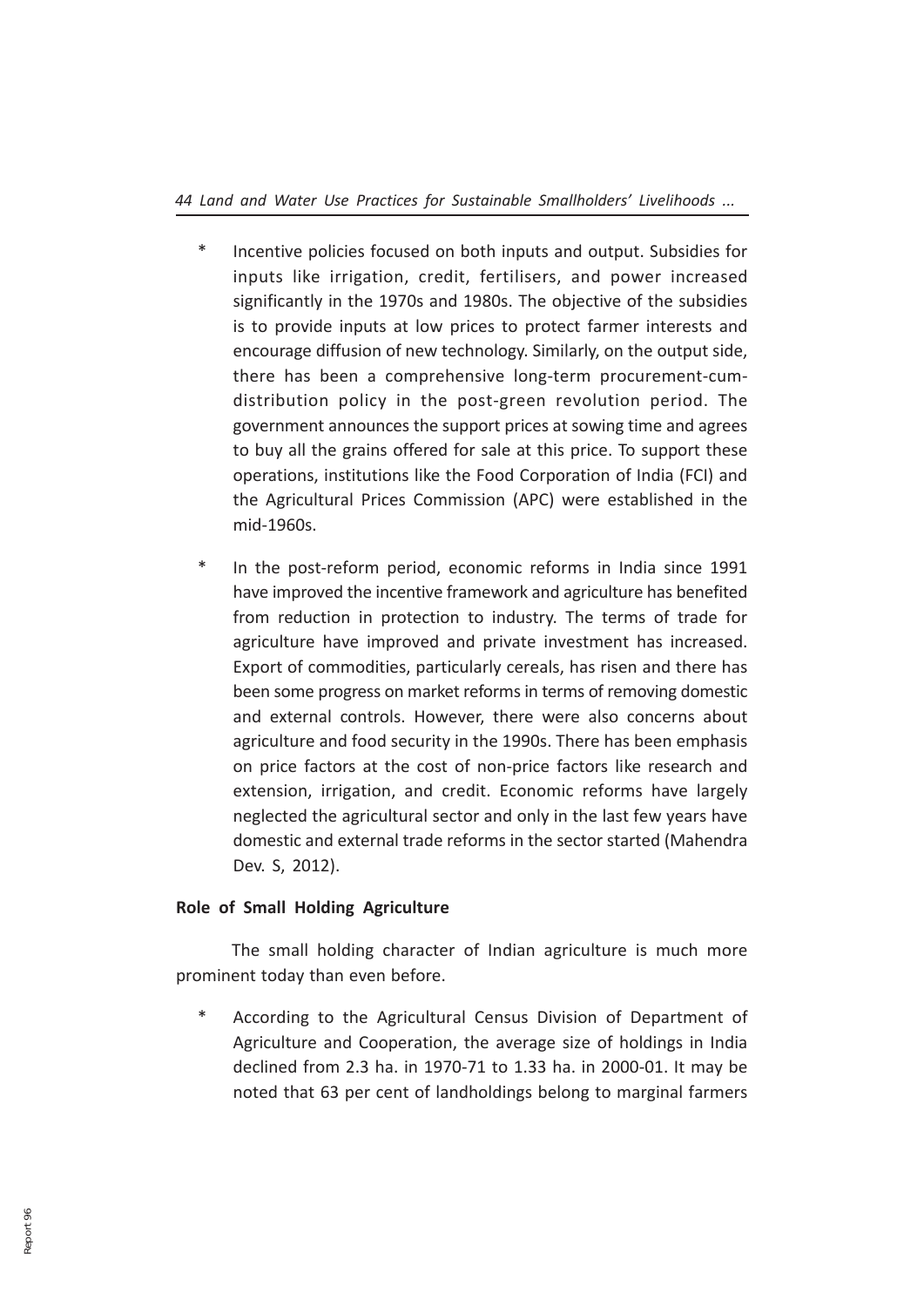with less than 1 ha. The average size of marginal holdings is only 0.24 at all India level. The average size of small holdings is 1.42 ha. The average size of marginal holdings varies from 0.14 ha. in Kerala to 0.63 ha. in Punjab.

- \* Access to irrigation has increased for all categories of farmers. It is the highest for marginal farmers followed by small farmers. The percentage of area under irrigation for small farmers increased from 40 in 1980-81 to 51 in 2000-01. On the other hand, for large farmers it rose from 16 to 31 per cent during the same period. It may, however, be noted that large farmers capitalise on cheaper sources like canals while small farmers have to rent water. About 40 per cent of the irrigated area for large farmers was from canals while it was less than 25 per cent in the case of small and marginal farmers (NCEUS, 2008).
- The fertiliser per hectare is inversely related to farm size for both irrigated and unirrigated areas. It increased from marginal farmers in irrigated areas from 100 kgs in 1980-81 to 252 kgs in 2001-02. In fact, the per hectare consumption for all farm sizes was similar on irrigated areas in 1981-82 but it rose faster for marginal farmers and small farmers in 2001-02. This is true in the case of unirrigated areas also. Similarly, the percentage of area under high-yielding varieties (HYV) is also inversely related to farm size (Chand et al, 2011). In the irrigated areas, the coverage of area under HYV was 89, 86 and 78 per cent, respectively in marginal, small and large farmers in 2001-02. In the case of unirrigated areas, the coverage was above 50 per cent for marginal, small and semi-medium but it was only 30 per cent for large farmers in 2001-02.
- \* Multiple cropping indexes are higher for marginal and small farmers than that for medium and large farmers. For marginal farmers, cropping intensity increased from 134 in 1981-82 to 139 in 2001-02. In the case of large farmer, it rose from 116 to 121 during the same period. The differences across farm sizes persisted over time. When it comes to the cropping pattern: (a) small and marginal farmers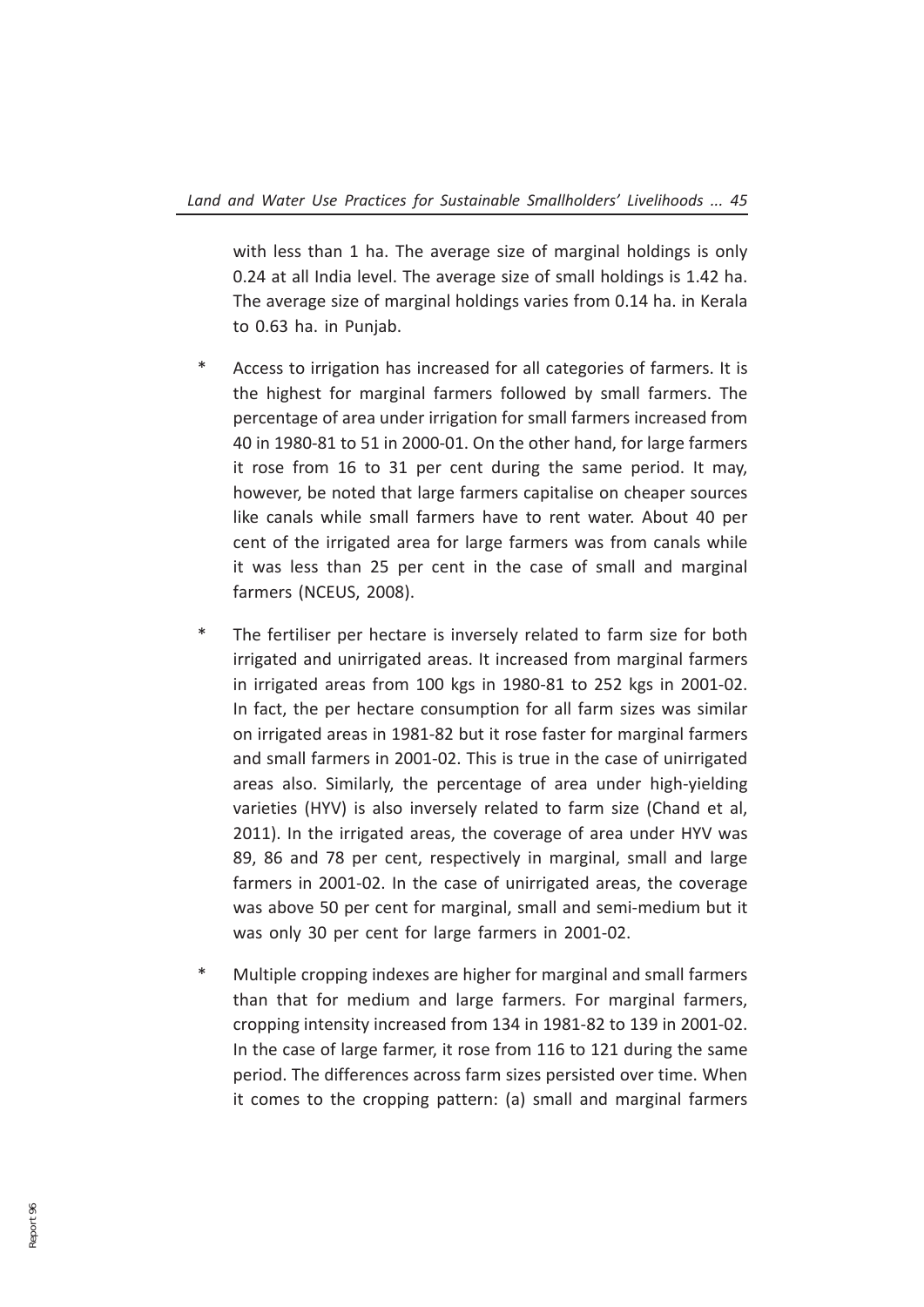allocate larger proportion of their cultivated land to high value crops like fruits, and vegetables ; (b) small and marginal farmers seem to have comparative advantage in growing vegetables than fruits because of quick returns in the former; (c) small and marginal farmers allocate larger proportion of rice and wheat than other farmers; (d) small and marginal farmers allocate lower proportion of land to pulses and oilseeds (Birthal et al (2011).

- The contribution to output is higher for marginal and small farmers as compared to their share in area. The share of these farmers was 46.1 per cent in land possessed but they contribute 51.2 per cent to the total output of the country at all India level in 2002-03 (using NSS unit level data 59th Round on Situation Assessment Survey of Farmers 2003). There are significant regional variations in their contribution to output. The share of output is less than the operated area in ten states. In rest of the states, the reverse was true. The contribution of small and marginal farmers to output ranges from 19 per cent in Punjab to 86 per cent in West Bengal. It is less than 50 per cent in 9 out of 20 states. In the eastern states, the share of both area and output are high for these farmers. On the other hand, in some of the states in central, western and north-western regions, medium and large farmers still dominate in both area and output.
- In terms of production, small and marginal farmers also make larger contribution to the production of high value crops. They contribute around 70 per cent to the total production of vegetables, 55 per cent to fruits against their share of 44 per cent in land area (Birthal, 2011). Their share in cereal production is 52 and 69 per cent in milk production. Thus, small farmers contribute to both diversification and food security. Only in the cases of pulses and oilseeds, their share is lower than other farmers (the reason is obvious that the small farmers have no access to credit and other inputs).
- There has been debate in India on the relationship between farm size and productivity. The results of NSS 2003 farmers' survey empirically established that small farms continue to produce more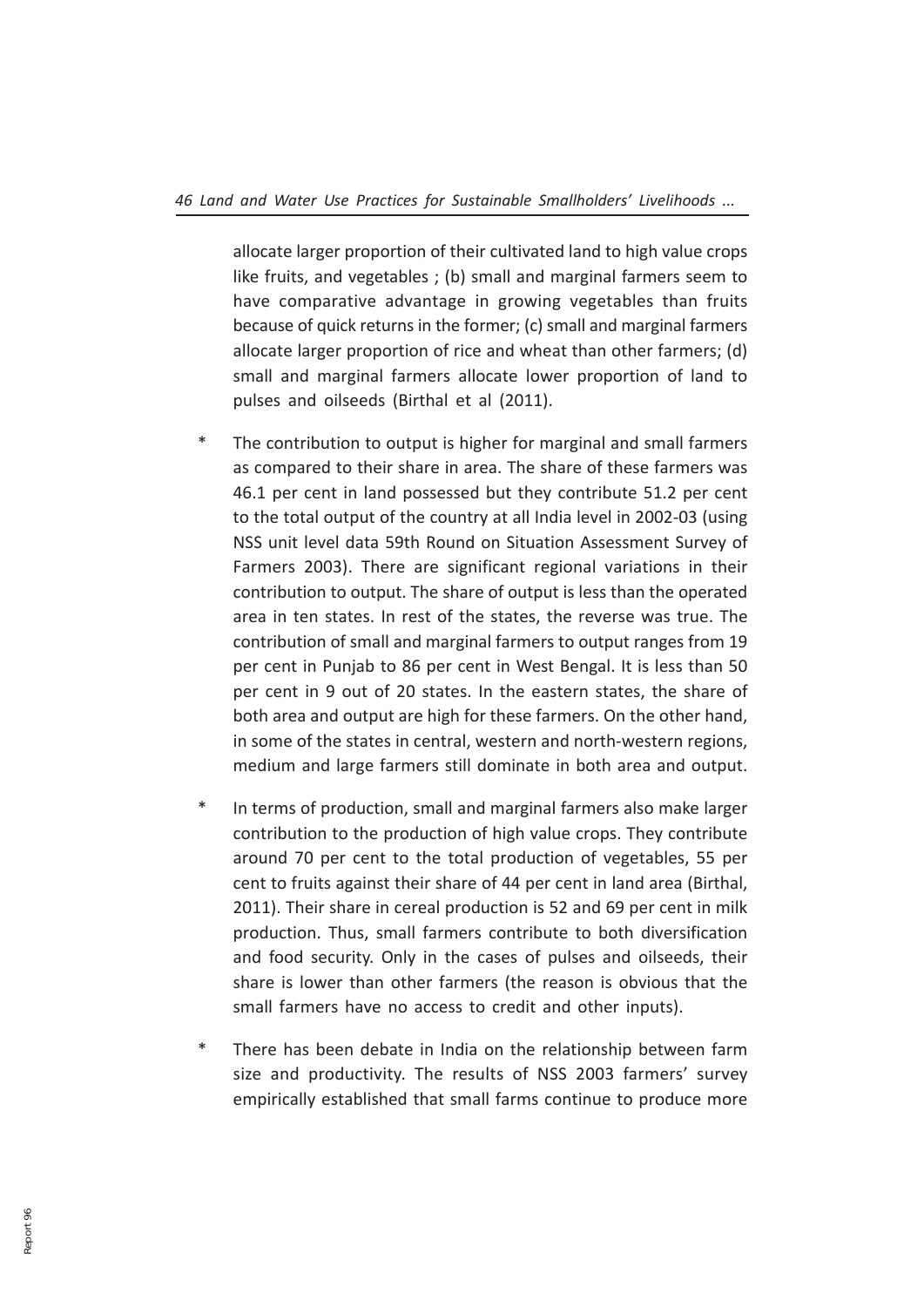in value terms per hectare than the medium and large farms. The value of output per hectare was  $\bar{\tau}$  14754 for marginal farmers,  $\bar{\tau}$ 13001 for small farmers,  $\bar{\tau}$  10655 for medium farmers and  $\bar{\tau}$  8783 for large farmers. It shows that from efficiency point of view, small holdings are equal or better than large holdings. For marginal farmers, it varies from  $\bar{\zeta}$  29448 in Punjab to  $\bar{\zeta}$  7177 in Rajasthan. This is also true for large medium and large farmers – it ranges from  $\bar{\tau}$  28983 in Punjab to  $\bar{\tau}$  4213 in Rajasthan. In many states, small holdings have higher value of output per hectare than large farms. However, in the case of States like, Kerala, Madhya Pradesh, Uttar Pradesh, Himachal Pradesh and Tamil Nadu, the large farms have higher productivity (in value terms) than marginal farmers. In the case of Punjab, the differences in productivity are not large across farm sizes.

## **Smallholders' Livelihoods**

The sustainability of small and marginal farmers is crucial for livelihoods in rural areas and for the entire country. It is true that small holdings have higher productivity than medium and large farms. But, the net farm income per hectare in large holdings is higher than small holdings (using NSS unit level data 59th Round on Situation Assessment Survey of Farmers 2003). However, the monthly income and consumption figures across different size class of landholdings show that marginal and small farmers have dis-savings compared to medium and large farmers. The average monthly income of farmer households comprises income from wages, net receipts from cultivation, net receipts from farming of animals and income from non-farm business. The average monthly consumption of farmer households comprises total food and non-food expenditure.

According to NSS 2003 data, the monthly consumption of marginal farmers was  $\bar{\tau}$  2482 and monthly income was  $\bar{\tau}$  1659. It shows that they have dis-savings of  $\bar{\tau}$  823. The dis-savings for small farmers were  $\bar{\tau}$  655. On the other hand, for large farmers, monthly income and consumption, respectively were  $\bar{\xi}$  9667 and  $\bar{\xi}$  6418 with savings of  $\bar{\xi}$  3249. As NCEUS (2008) says, "consumption expenditure of marginal and small farmers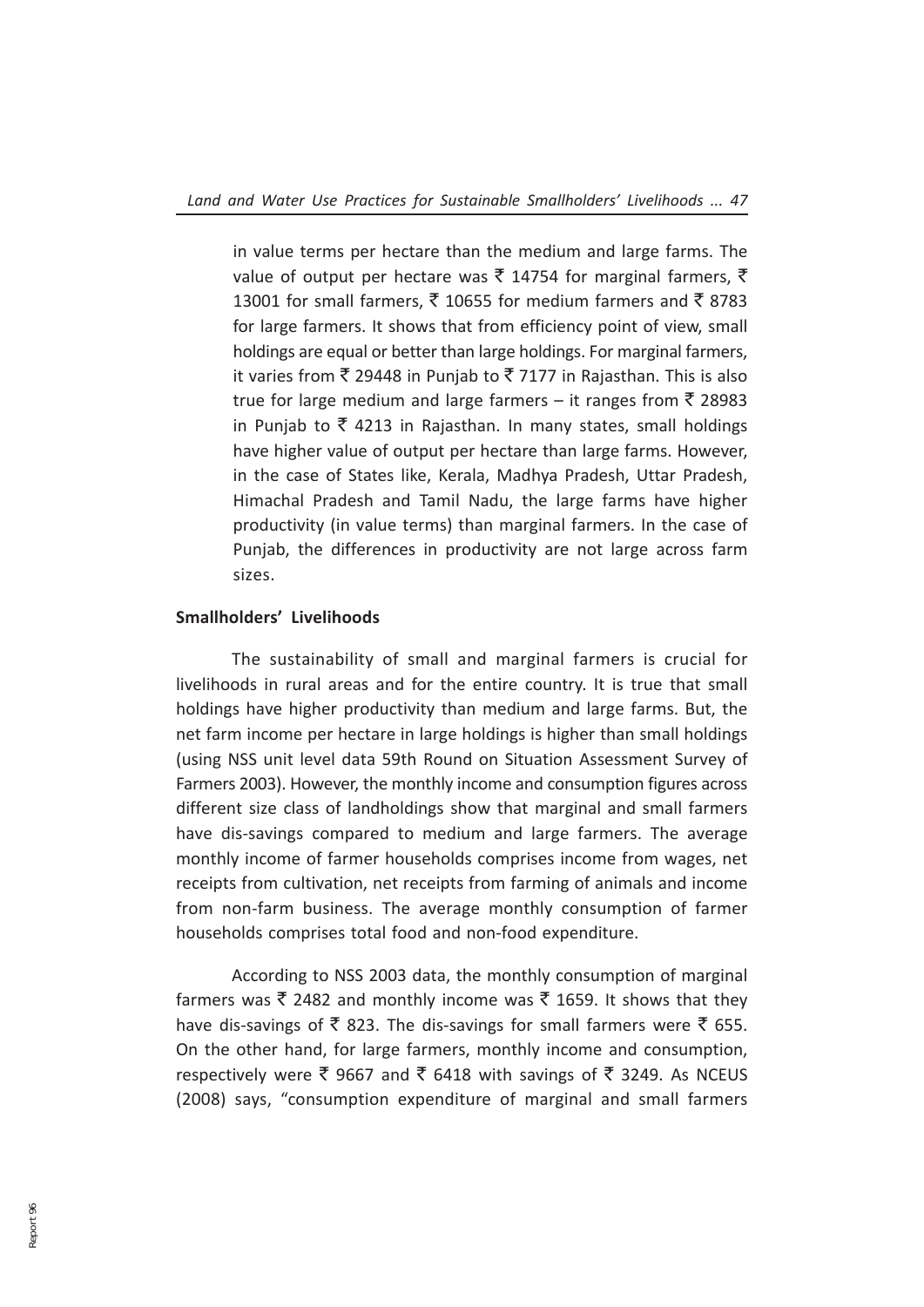exceeds their estimated income by a substantial margin and presumably the deficits have to be plugged by borrowing or other means". NCEUS (2008) also indicates that the poverty for small holding farmers is much higher than other farmers. The need for increase in productivity and incomes of small holdings and promotion of non-farm activities for these farmers is obvious.

# **Issues and Challenges for Small Holders**

There are many issues and challenges for small holding agriculture in India. NSS farmers' survey of 2003 brought out many issues relating to small and marginal farmers. Based on this Survey, NCEUS (2008) says, "some of the general issues that confront marginal-small farmers as agriculturalists are :

- i) imperfect markets for inputs/product leading to smaller value realisations;
- ii) absence of access to credit markets or imperfect credit markets leading to sub-optimal investment decisions or input applications;
- iii) poor human resource base; smaller access to suitable extension services restricting suitable decisions regarding cultivation practices and technological know-how;
- iv) poorer access to 'public goods' such as public irrigation, command area development, electricity grids; greater negative externalities from poor quality land and water management, etc".

## **Role of Women**

The importance of women in agriculture has been increasing. The share of rural females in agriculture was around 83 per cent in 2004-05 as compared to 67 per cent among rural men, showing the importance of women in agriculture in rural areas. Percentage of women among marginal farmers (38.7 per cent) is higher than that for large farmers (34.5 per cent) in 2004-05. These proportions have increased over time. Agriculture is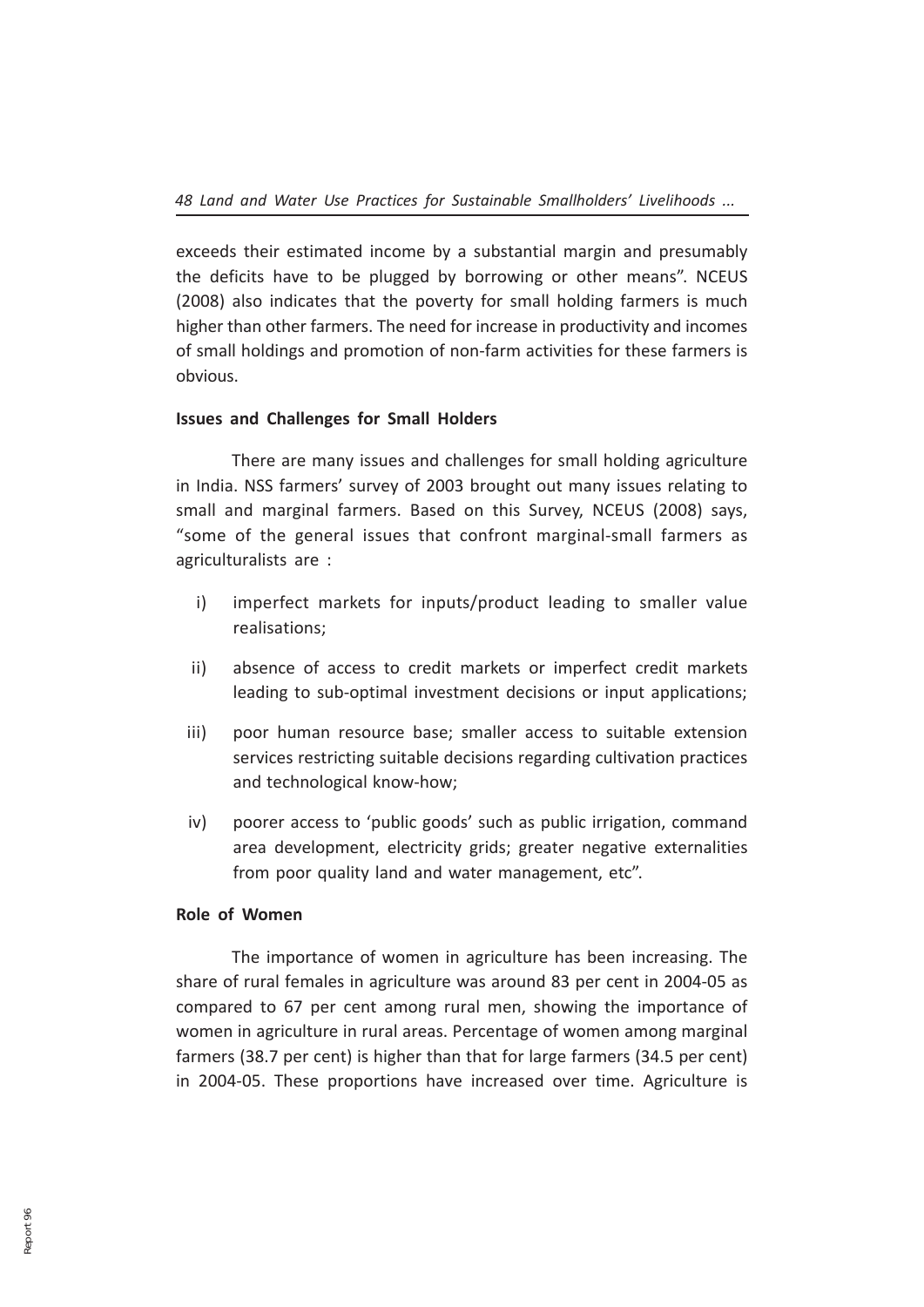becoming increasingly feminised as men are migrating to rural non-farm sector. They work in "land preparation, seed selection and seed production, sowing, in applying manure, fertiliser and pesticides, weeding, transplanting, threshing, winnowing and harvesting etc as well as in animal husbandry and dairying, fish processing, collection of non-timber forest produces (NTFPs), backyard poultry, and collection of fuelwood, fodder and other products for family needs" (GoI, 2007). Despite their importance, women are continually denied their property rights and access to other productive resources. Protecting women's rights in land, enhancing infrastructure support to women farmers, and giving legal support on existing laws, will facilitate recognition for women as farmers and enable them to access credit, inputs, and marketing outlets.

#### **Social Groups**

The proportion of socially disadvantaged groups such as Scheduled Castes (SCs) and Scheduled Tribes (STs) is higher among marginal and small farmers than that of medium and large farmers. Around 22 per cent of semi-marginal and marginal farmers are from SCs compared to 7.8 per cent in medium and large farmers. SCs have more than half of their holdings of less than half a hectare. Similarly, 15.6 per cent of small farmers belong to STs compared to 14.9 per cent among medium and large farmers. The distribution of land ownership among STs is better than SCs. However, the quality of STs land is probably of the lowest quality. Social identity of farmers is also seen to mediate access to economic resources and outcomes. Even after accounting for quantity and quality of land owned by socially deprived classes, their access to information, marketing, credit and publicly provided inputs and extension services is lower. This shows that they possibly suffer from discrimination in the delivery of public services as well as market (NCEUS, 2008).

#### **Land Issues**

## *Land and Tenancy Security*

National Commission on Enterprises for Unorganised Sector argued that there is a strong evidence that relatively successful implementation of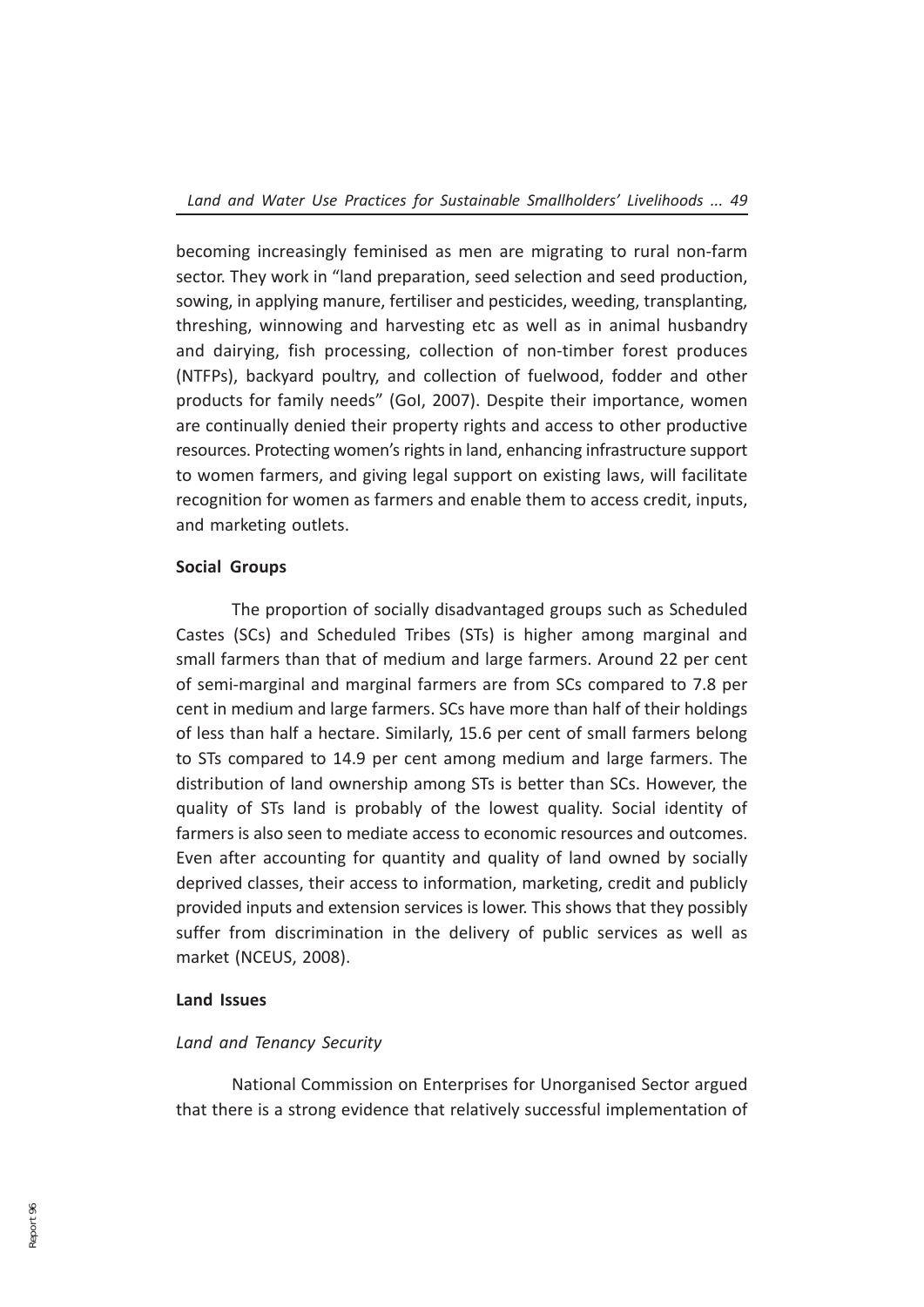even a modest package of land reforms dramatically improves the prospect of the poor. Regarding small and marginal farmers, they own and cultivate some land but it is a limiting factor for getting resources. Therefore, tenancy security is important for small holding farmers.

Land relations are extremely complicated and this complexity has contributed significantly to the problems faced by actual cultivators. Unregistered cultivators, tenants, and tribal cultivators all face difficulties in accessing institutional credit and other facilities available to farmers with land titles. One priority is to record and register actual cultivators including tenants and women cultivators, and provide passbooks to them, to ensure that they gain access to institutional credit and other inputs. As part of the reforms, lease market should be freed and some sort of security for tenants has to be guaranteed. This will ensure availability of land for cultivation to marginal and small farmers. The land rights of tribals in the agency areas must be protected. There is considerable scope for further land redistribution, particularly when waste and cultivable lands are taken into account. Complementary inputs for cultivation (initial land development, input minikits, credit, etc.) should be provided to all assignees, and the future assignments of land should be in the name of women.

On land market, the Report of the Steering Committee recommended the following : "Small farmers should be assisted to buy land through the provision of institutional credit, on a long term basis, at a low rate of interest and by reducing stamp duty. At the same time, they should be enabled to enlarge their operational holdings by liberalising the land lease market. The two major elements of such a reform are: security of tenure for tenants during the period of contract; and the right of the land owner to resume land after the period of contract is over" (Planning Commission, 2007a). Basically, we have to ensure land leasing, create conditions including credit, whereby the poor can access land from those who wish to leave agriculture.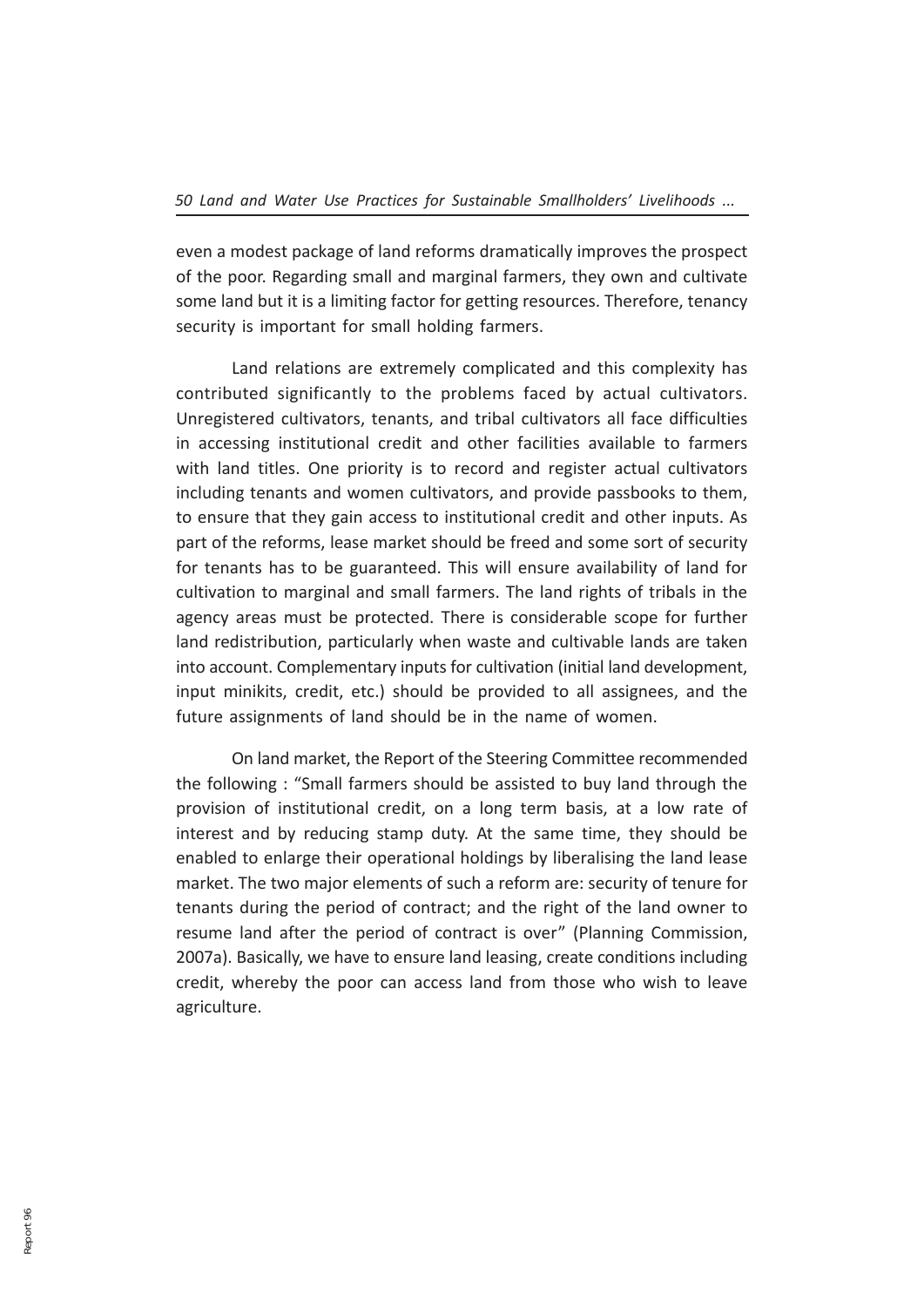#### *Low Level of Formal Education and Skills*

Education and skills are important for improving farming practices, investment and productivity. The literacy and mean years of education are lower for small holding farmers compared to medium and large farmers. For example, literacy among males and females for marginal farmers, respectively were 62.5 and 31.2 per cent while the corresponding numbers for medium and large farmers were 72.9 and 39 per cent. Similarly, mean years of education for males among marginal farmers were 3.9 as compared to 5.3 for medium and large farmers. It is important for small holding farmers to have a reasonable level of awareness regarding information on agriculture. The low level of farmers' education limits public dissemination of knowledge. The NSS farmers' survey clearly shows that awareness about bio-fertilisers, minimum support prices and WTO is associated with education levels which are lower for marginal and small farmers.

#### *Credit and Indebtedness*

Small holdings need credit for both consumption and investment purposes. Increasing indebtedness is one of the reasons for indebtedness among these farmers in recent years. Table 16 shows that overall indebtedness is not higher for small and marginal farmers compared to large farmers. However, the indebtedness for the small and marginal farmers from formal institutional sources is lower than large farmers and the reverse is true in the case of informal sources. The dependence on moneylenders is the highest for sub-marginal and marginal farmers. The share of formal source increases with the size of land. At all India level, the share of formal source varies from 22.6 to 58 per cent for small and marginal farmers while it varies from 65 to 68 per cent for medium to large farmers. Dependence of small and marginal farmers on informal sources is high even in States like Andhra Pradesh, Punjab and Tamil Nadu. For example, small and marginal farmers of Andhra Pradesh have to depend on 73 to 83 per cent of their loans on informal sources. This indicates very low financial inclusion for Andhra Pradesh. The NSS data also show that across social groups, indebtedness through formal sources is lower for STs as compared to others.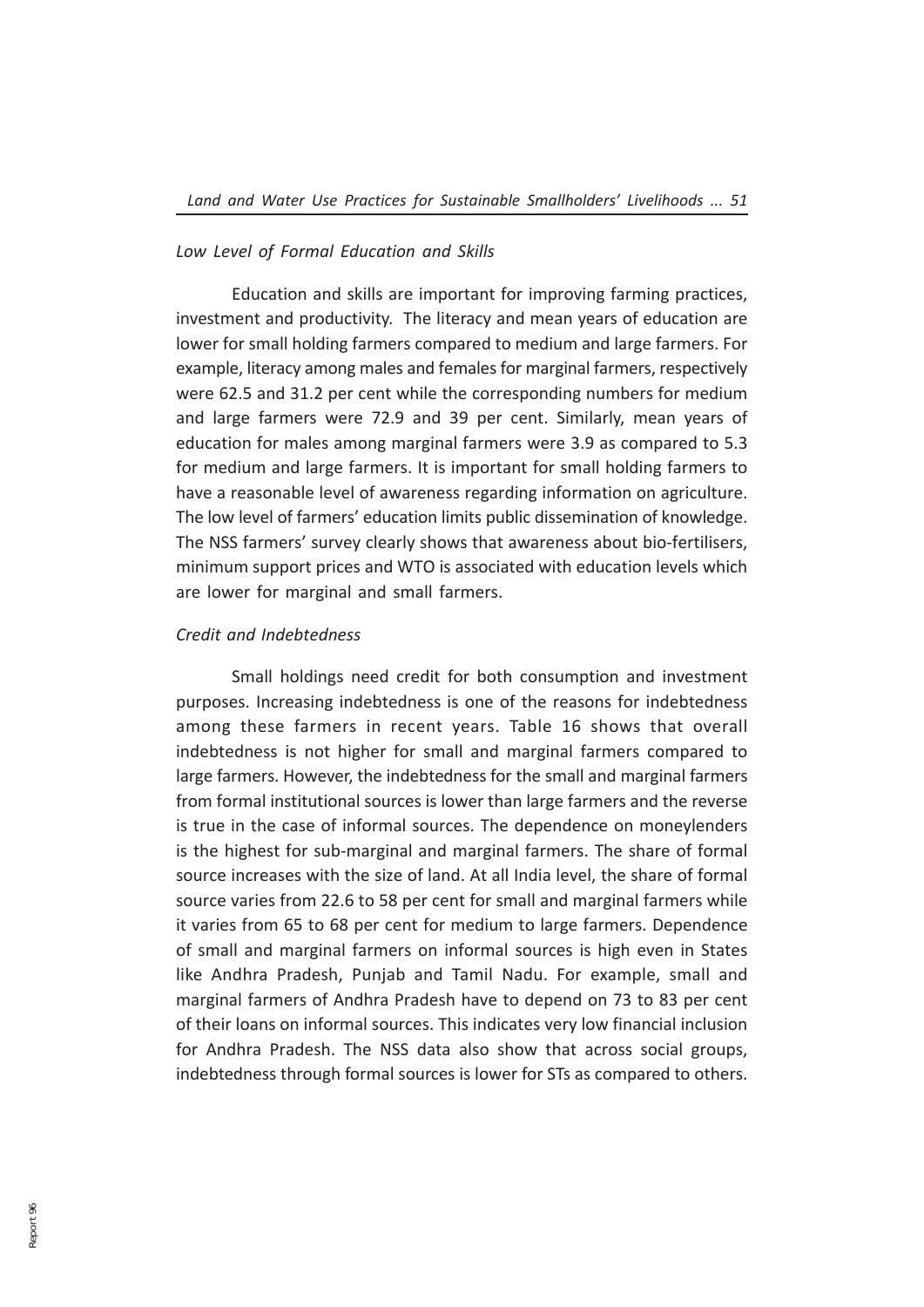#### *Risk and Vulnerability*

There is enough evidence to suggest that poor and poorest of the poor households are vulnerable to a range of risks affecting individuals, households or whole communities which can have a devastating effect on their livelihoods and well-being. They have higher exposure to a variety of risks at individual or household level. Some of them are (a) health shocks: illness, injury, accidents, disability; (b) labour market risk: many work in informal sector and have high risk of unemployment and underemployment; (c) harvest risks, life cycle risks, social risk and special risks for vulnerable groups. In addition, they have community risks such as droughts, floods, cyclones, structural adjustment policies etc. Small and marginal farmers are vulnerable to all these risks. Most of the coping mechanisms followed by households are: borrowing, sale of assets, spending from savings, assistance from relatives and government expanded labour supply, child labour, bonded labour, reduced consumption, migration etc.

Comprehensive social protection programmes are required to address the negative effects due to risks and vulnerabilities. India has many social protection programmes. The present major schemes for the poor in India fall into four broad categories: (i) food transfer like public distribution system (PDS) and supplementary nutrition (ii) self -employment (iii) wage employment and (iv) social security programmes for unorganised workers. The effectiveness of these programmes has to be improved so that small and marginal farmers can also benefit from these programmes. Crop insurance programmes and future markets have to be strengthened to reduce risks in price and yields.

#### **Opportunities for Small Holding Agriculture**

There are many technological and institutional innovations which can enable marginal and small farmers to raise agricultural productivity and increase incomes through diversification and high value agriculture. It is known that India spends only 0.5 per cent of GDP on agricultural research as compared to more than 1 per cent by other developing countries. There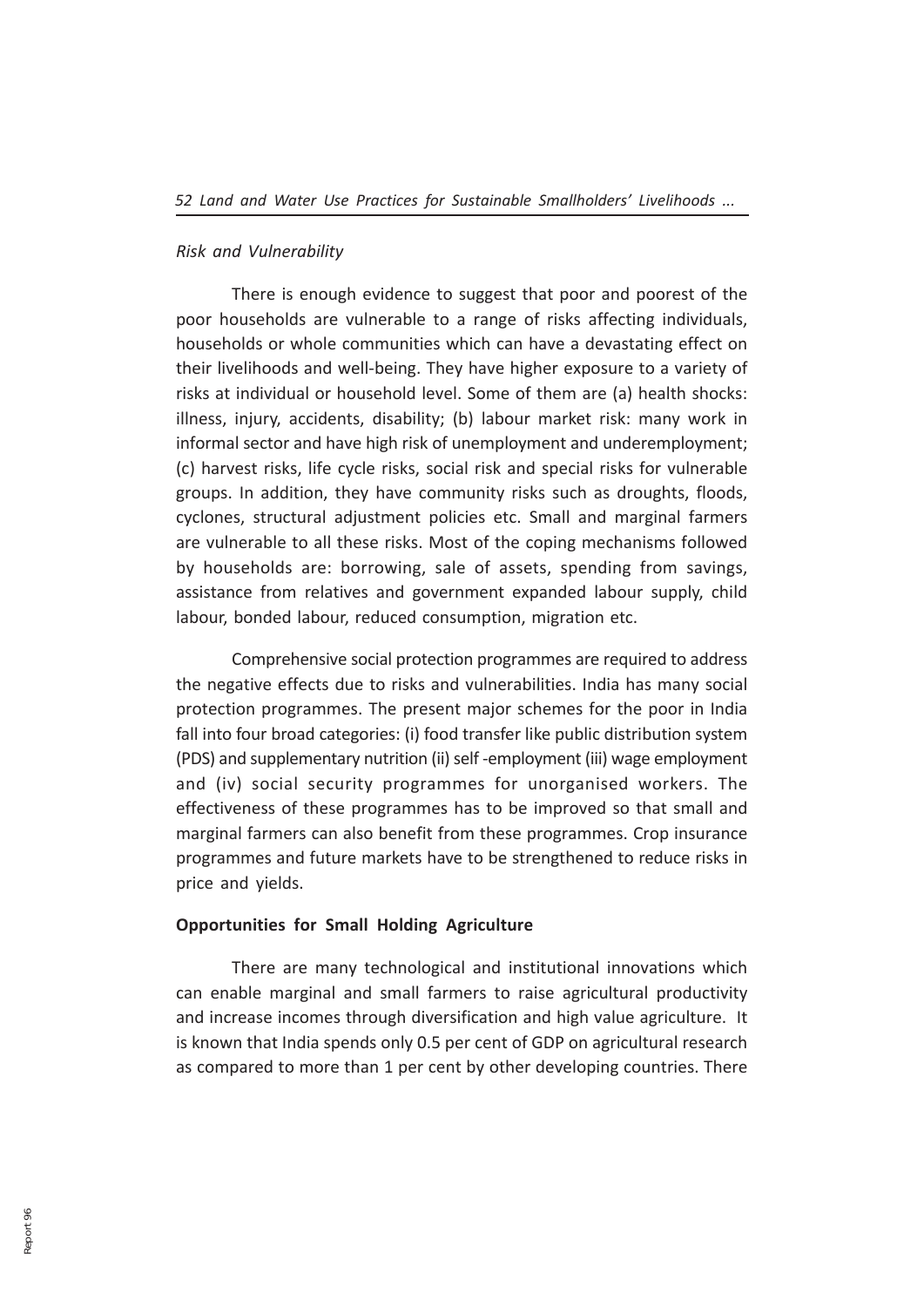is considerable potential for raising the effectiveness of these outlays by reordering the priorities in agricultural research and redefining the relative roles of public and private sectors in research and extension (Mahendra Dev, 2012). There is a need to shift away from individual crop-oriented research focused essentially on irrigated areas towards research on crops and cropping systems in the drylands, hills, tribal and other marginal areas. Dryland technology has to be improved. In view of high variability in agroclimatic conditions in such unfavourable areas, research has to become increasingly location-specific with greater participation or interaction with farmers. Horticulture crops that are land-saving and water-saving should be encouraged in dryland areas. Progress in post-harvest technology is essential to promote value addition through the growth of agro-processing industry.

# **Technological Innovations**

It may be noted that agricultural technologies are 'scale neutral' but not 'resource neutral' (Singh et al, 2002). Small holder-oriented research and extension should give importance to cost reduction without reduction in yields. Therefore, new technological innovations are needed. "These include low external input and sustainable agriculture approaches based on ecological principles but without the use of artificial chemical fertilisers, pesticides or genetically modified organisms; and biotechnology" (Thapa and Gaiha, 2011). The need for adopting the methods of an evergreen revolution has become very urgent now. As Swaminathan (2010) mentions, among other things, there are two major pathways to fostering an evergreen revolution.

- The first is organic farming. Productive organic farming needs considerable research support, particularly in the areas of soil fertility replenishment and plant protection.
- \* The other pathway to an evergreen revolution is green agriculture. In this context, ecologically sound practices like conservation farming, integrated pest management, integrated nutrient supply and natural resources conservation are promoted. Green agriculture techniques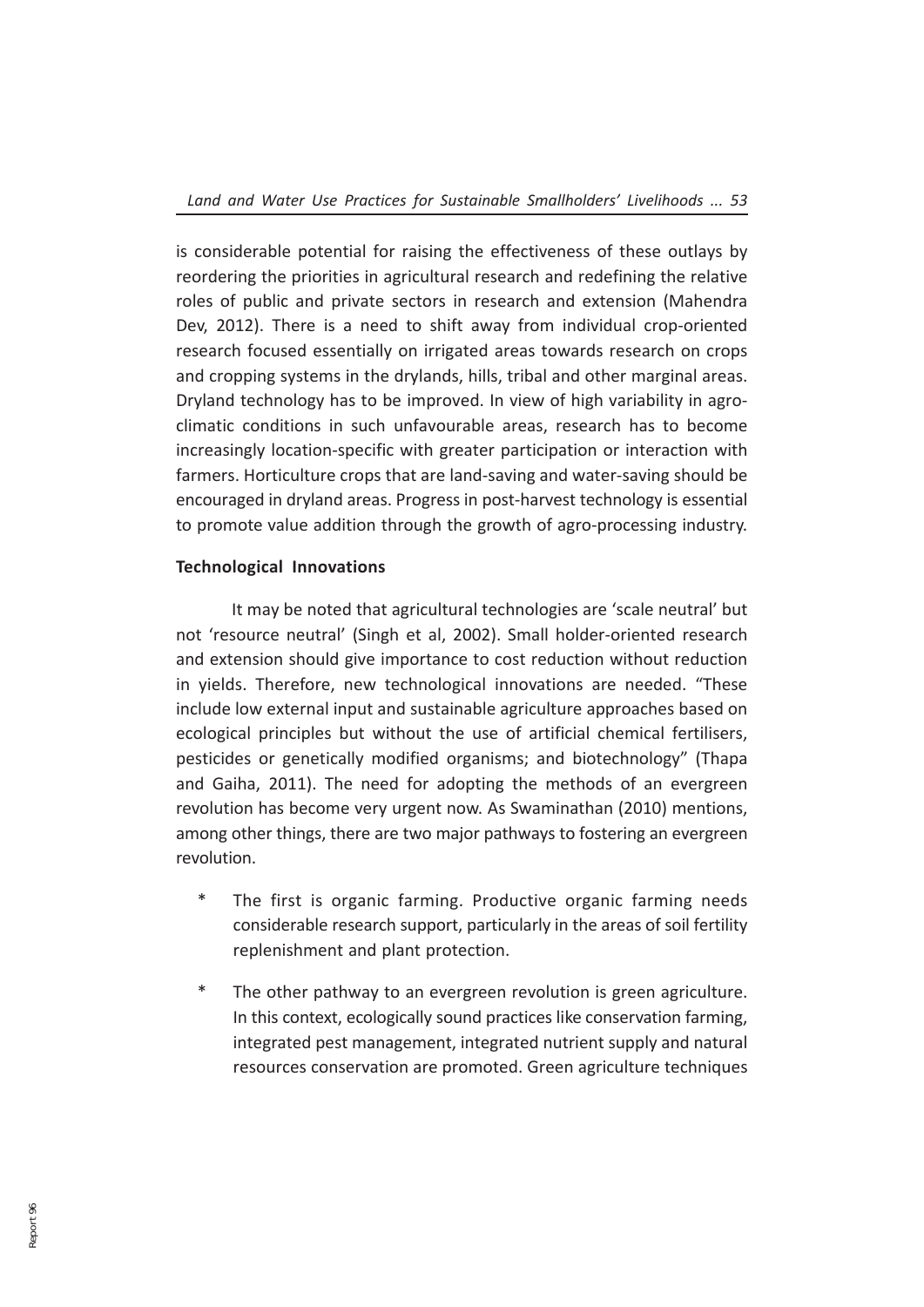could also include the cultivation of crop varieties bred through use of recombinant DNA technology if they are good in resisting to biotic and abiotic stresses or have other attributes like improving nutritive quality (Swaminathan, 2010).

- \* Another technology is that *Zero Tillage-* Cultivation practices such as zero-tillage (which involves injecting seeds directly into the soil instead of sowing on ploughed fields) combined with residue management and proper fertiliser use can help to preserve soil moisture, maximise water infiltration, increase carbon storage, minimise nutrient runoff, and raise yields (WDR, 2010).
- \* Rural women play a significant role in animal husbandry and are directly involved in major operations like feeding, breeding, management and health care. As the ownership of livestock is more evenly distributed with landless labourers, and marginal farmers, the progress in this sector will result in a more balanced development of the rural economy, particularly in the reduction of poverty and malnutrition. As Singh et al (2002) mention, priorities for livestock technology development are animal health, nutrition, and reproduction.
- \* Management strategies to improve the nitrogen use efficiency of crops which reduce fertiliser requirements focus on fertiliser best management practices. A note written for IFPRI by Flynn (2009) says that the best practices should look at application type, application rates, application timing and application placement. For example, balancing application rates of nitrogen with other required nutrients including phosphorus, potassium and sulphur is a major way of improving nitrogen use efficiency. Similarly, appropriate nitrogen application rates are important in order to have effectiveness on yields.
- \* Another way is switching to organic production which can reduce fertiliser use-Better use of existing organic sources of nutrients, including animal manure, crop residues, and nitrogen-fixing crops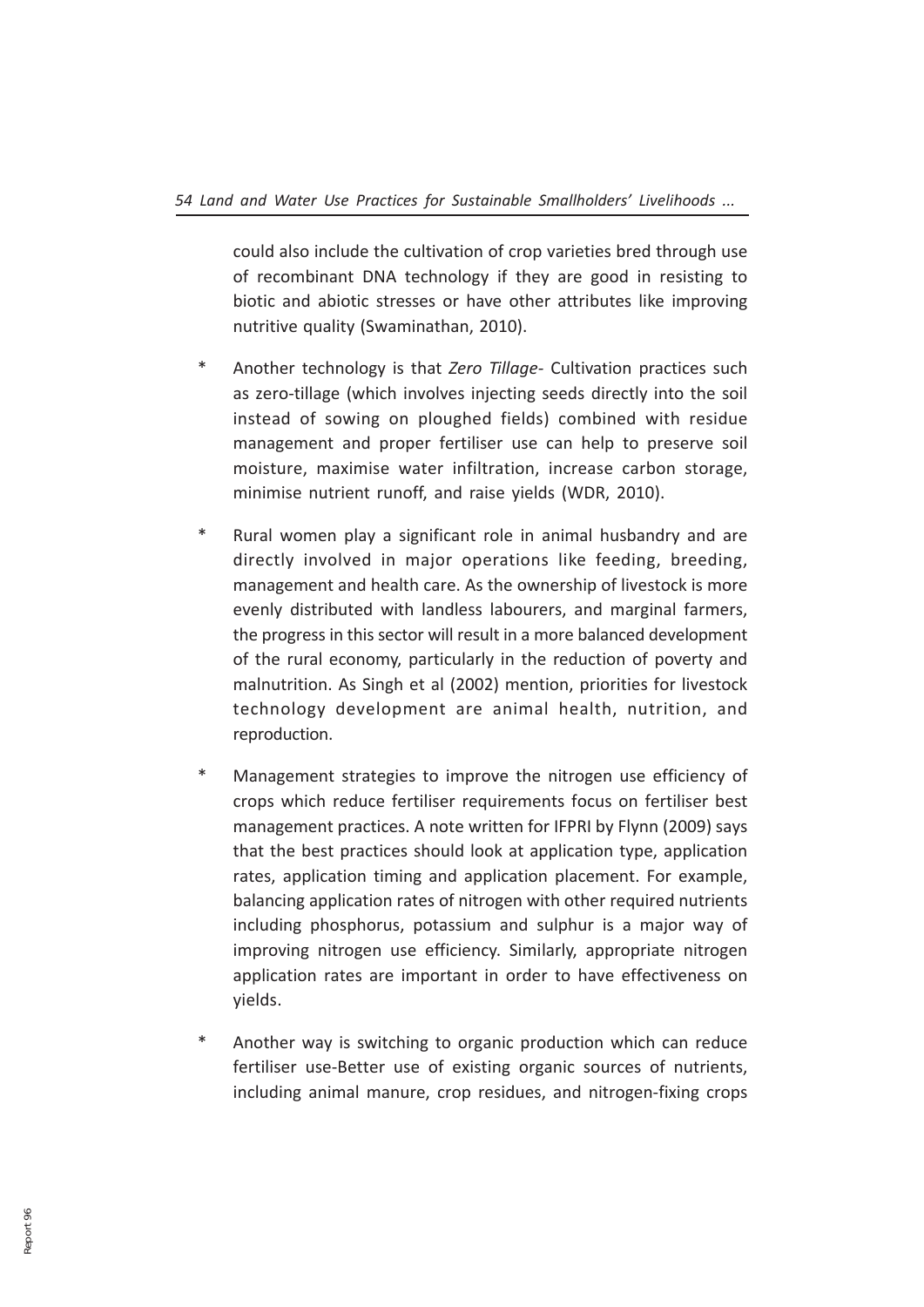such as legumes. Such organic nitrogen sources may also contribute to raising sequestration of carbon in soils (Flynn, 2009). However, yields have to be maintained with organic farming as compared to cultivation with chemical fertilisers.

\* Recently India had two revolutions in technology. One is BT cotton and the other is hybrid maize. Studies on Bt cotton showed that small farmers benefited from the introduction of this technology. A study in four districts of Andhra Pradesh (Warangal, Nalgonda, Guntur, Kurnool) examined, among other things, whether the benefits of Bt Cotton technology are shared by all groups of farmers across social categories and size groups (Rao and Dev, 2010). The green revolution technologies have been utilised by upper strata of farmers and later gradually spread to other strata. But in the case of biotechnological application, the small farmers and SC and ST farmers also made use of the technology well since the beginning. The small farmers growing Bt cotton have significantly improved their position compared to the non-Bt growing small farmers. The net income improved by 69 per cent and farm business income improved by 108 per cent. This clearly shows that the small farmers are better-off with Bt cotton than without Bt cotton. Same is the case with Scheduled Castes (SCs). Bt cotton led to improving the net income by 59 per cent. The farm business income is higher by three times than non-Bt farmers from SCs. Therefore, it is very clear that the farmers from SCs, who are also generally small farmers, got benefited from adopting this technology.

## **Institutional Innovations**

Small holding agriculture faces many challenges. But, a number of innovative institutional models are emerging and there are many opportunities for small and marginal farmers in India. Institutions relating to (a) land and water management, (b) group or cooperative approach for inputs and marketing and, (c) value chains and supermarkets can enhance productivity, sustainability and incomes of small holding agriculture.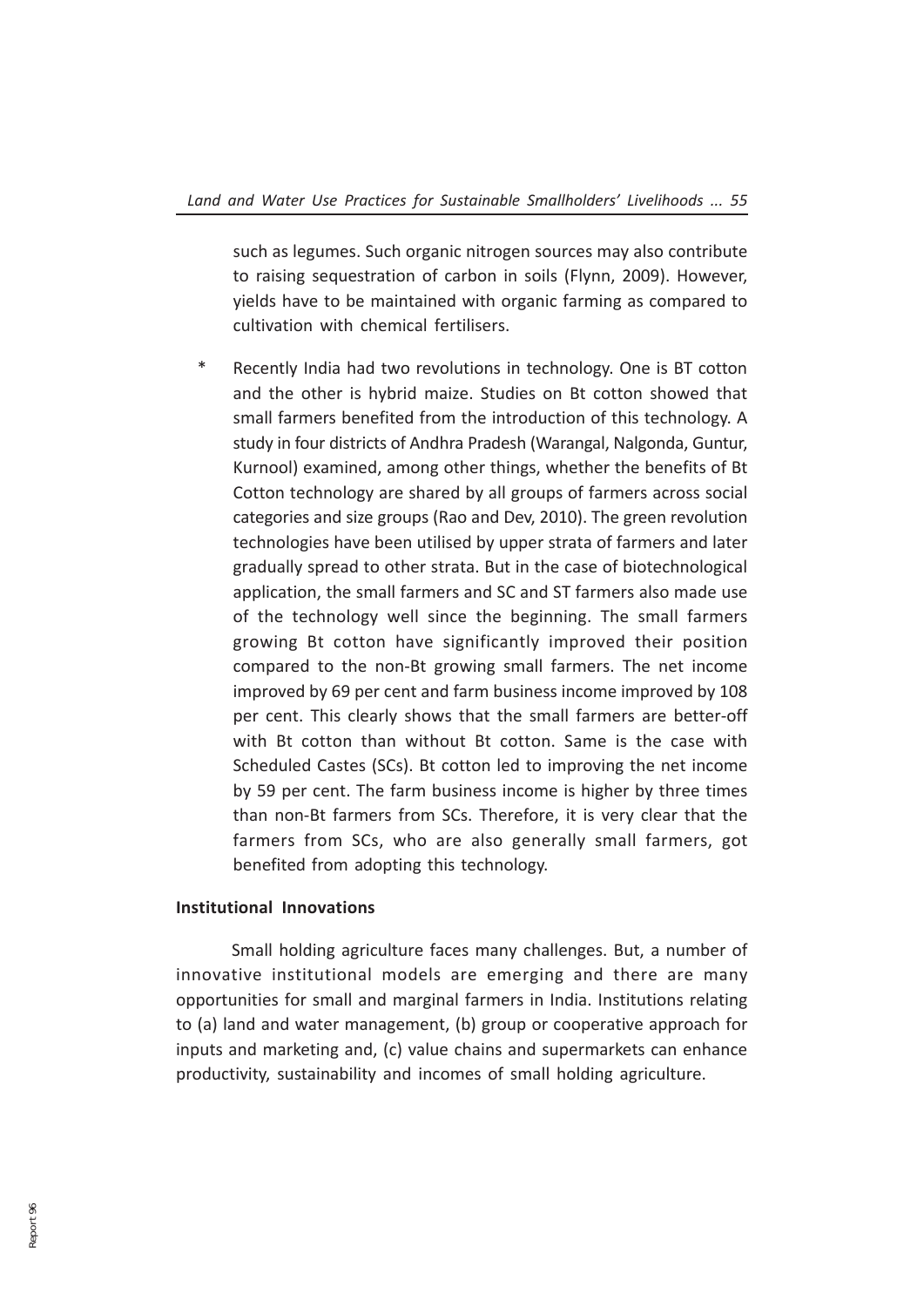#### **Institutions for Sustainable Land and Water Management**

Major areas of reforms needed in irrigation are: stepping up and prioritising public investment, raising profitability of groundwater exploitation and augmenting groundwater resources, rational pricing of irrigation water and electricity, involvement of user farmers in the management of irrigation systems and, making groundwater markets equitable (Rao, 2005). In a recent study, Shah et al (2009) indicate that the impact of the drought of 2009 is expected be less severe than the drought of 2002 due to groundwater recharge in the last few years. Groundwater can be exploited in a big way in eastern region. Watershed development (IWMP Guidelines, 2008) and, water conservation by the community are needed under water management. Assets created under MGNREGS can help in improving land and water management.

#### **Institutions for Marketing of Small Holdings**

For small and marginal farmers, marketing of their products is main problem apart from credit and extension. In recent years, there has been some form of *contract arrangements* in several agricultural crops such as tomatoes, potatoes, chillies, gherkin, baby corn, rose, onions, cotton, wheat, basmati rice, groundnut, flowers, and medicinal plants. There is a silent revolution in institutions regarding non-cereal foods. New production –market linkages in the food supply chain are: spot or open market transactions, agricultural cooperatives and contract farming (Joshi and Gulati, 2003). One of the most successful *producer organisations* is the Indian dairy cooperative which in 2005 had a network of more than 100,000 village level dairy cooperatives with 12.3 million members ( Birthal et al 2008). Contract farming has a potential to help the small and marginal farmers overcome constraints in accessing inputs, credit, extension and marketing. In recent years, there has been some form of contract arrangements in several agricultural crops such as tomatoes, potatoes, chilies, gherkin, baby corn, rose, onions, cotton, wheat, basmati rice, groundnut, flowers, and medicinal plants and is spreading throughout India in States like Andhra Pradesh (Dev and Rao, 2005), Tamil Nadu, Karnataka, Punjab and Maharashtra.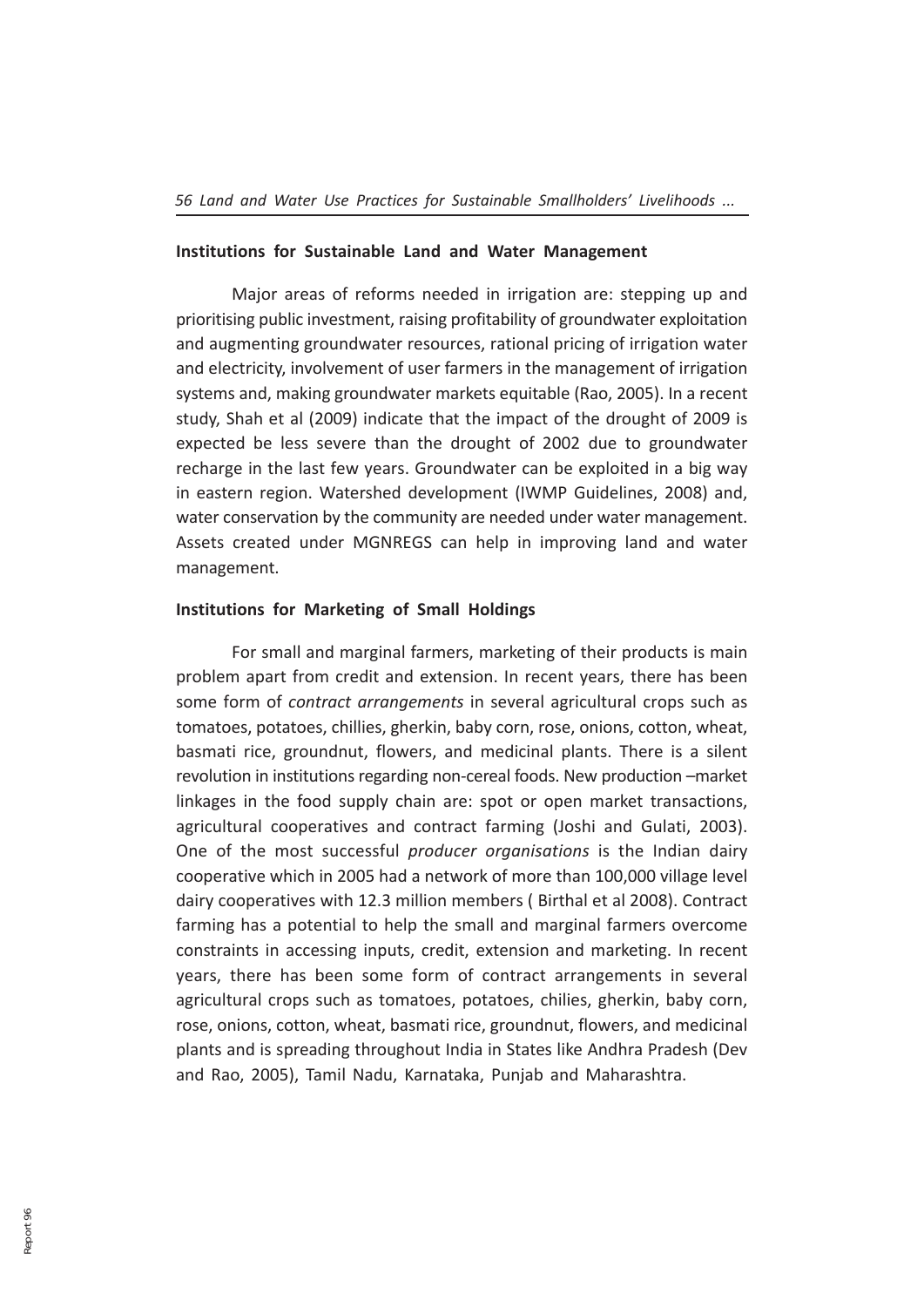#### **Policies to Support to Smallholders**

In the case of small holding agriculture, Government has to play an important role in improving productivity and incomes of small farmers. The Eleventh Five Year Plan says that "the agricultural strategy must focus on 85 per cent of farmers who are small and marginal, increasingly female, and who find it difficult to access inputs, credit and extension or to market their output". The National Commission for Enterprises in the Unorganised Sector (NCEUS) has recommended a special programme for marginal and small farmers. The report of NCEUS analyses the status and constraints faced by marginal and small farmers and focuses on the need for a special programme which aimed at capacity building of these farmers, both the farm and non-farm activities. NCEUS recommended four measures. These are: (a) Special programmes for maginal and small farmers; (b) Emphasis on accelerated land and water management; (c) Credit for marginal and small farmers; (d) Farmers' debt relief commission.

The Commission strongly advocates that a strategy for marginal and small farmers must focus on group approaches in order to benefit from the economies of scale. A focused approach can be used to incentivise the formation of farmers' groups and apex organisations and government and other can facilitate in finding solutions to problems of irrigation, inputs, procurement, markets and risk.

The Commission has considered four important models for group approach in the country. These are : Cooperatives, Producer's Companies, Farmers' groups such as those in Andhra Pradesh and SEWA (Self-Employed Women's Association) Farmers' model.

\* Cooperatives and farmers' groups on the lines of Self-Help Groups (SHGs) seem to hold greater promise for expansion. It may be noted that formation of marginal and small farmers' groups on the lines of SHGs has developed under agency structure such as 'Velugu' or Indira Kranti Pradham (IKP) or CMSA mentioned above in Andhra Pradesh, 'Kudumbashree' in Kerala and SEWA in Gujarat.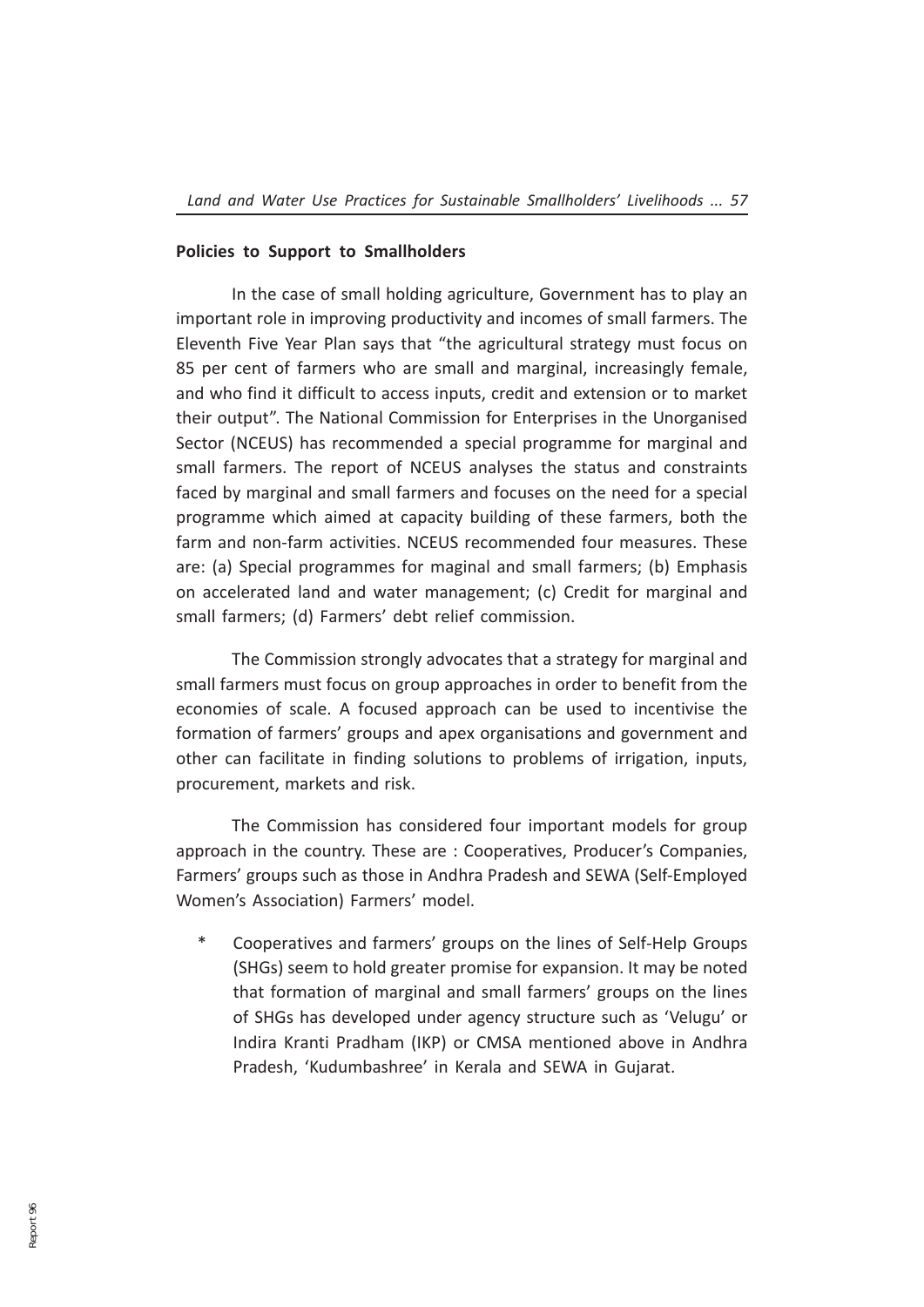Such initiatives are being developed in Tamil Nadu, West Bengal, Odisha and Madhya Pradesh as well. As the Commission mentions, the "main lesson of these experiences is the capacity building and group formation among the poor, marginal and small farmers cannot be simply seen as an extension of routine departmental activity and as one of the many activities that a programme seek to promote" (p.39). These groups under agency approach can be promoted where farmers' cooperatives are not operating.

The elements of special programmes advocated by NCEUS (2008) are the following :

- (a) *Promotion of Marginal and Small Farmers' Groups :* In many states groups on lines of self -help groups (SHGs) are few. Special efforts have to be made to facilitate formation of such groups. The special programme proposes setting up of Marginal and Small Farmers' Development Society (MSFDS) for the promotion, capacity building and coordination of development of marginal and small farmers' groups.
- (b) *Enabling Greater Access to Institutional Credit :* Linking Marginal and small farmers' groups to banks are an essential step towards needed credit flow to these farmers.
- (c) *Training and Capacity Building :* The special programme aims at motivating and enabling marginal and small farmers to acquire skills by establishing Community Resource Centres, by promoting marginal and small farmer activists at the village, cluster and block levels.
- (d) *Support for Strengthening and Creation of Non-farm Activities :* This aims to bridge the farm activities and non-farm activities of small holding agriculture as income from small farming is hardly sufficient to meet the basic needs of the farm households.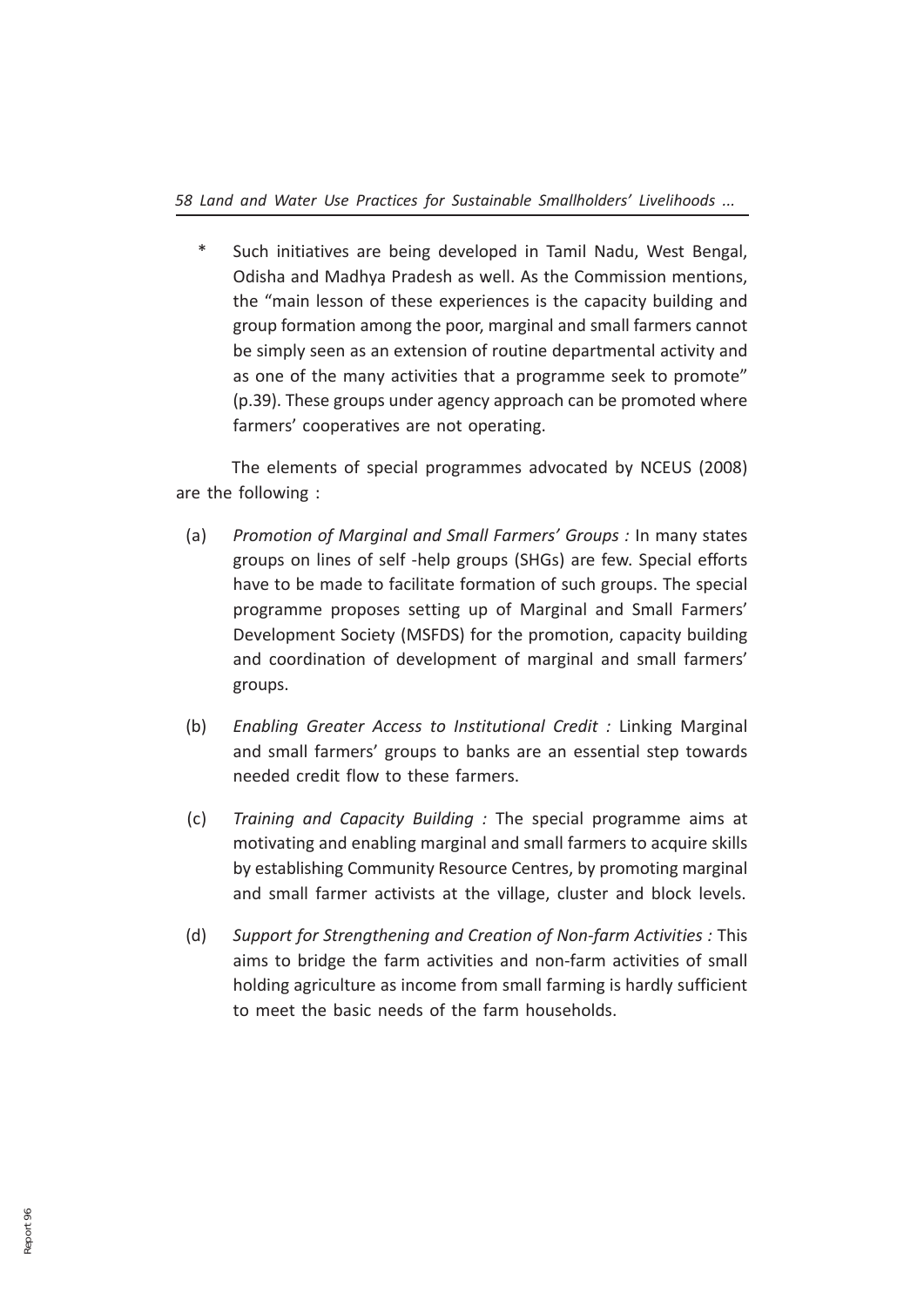- (e) *Gender-focused Activities :* It is known that the share of women is increasing in agriculture. This programme aims that the farmers' groups should have adequate representation of women farmers.
- (f) *Planning for Development of Marginal and Small Farmers :* The Marginal and Small Farmer's Development Society would develop a medium term development strategy for these farmers.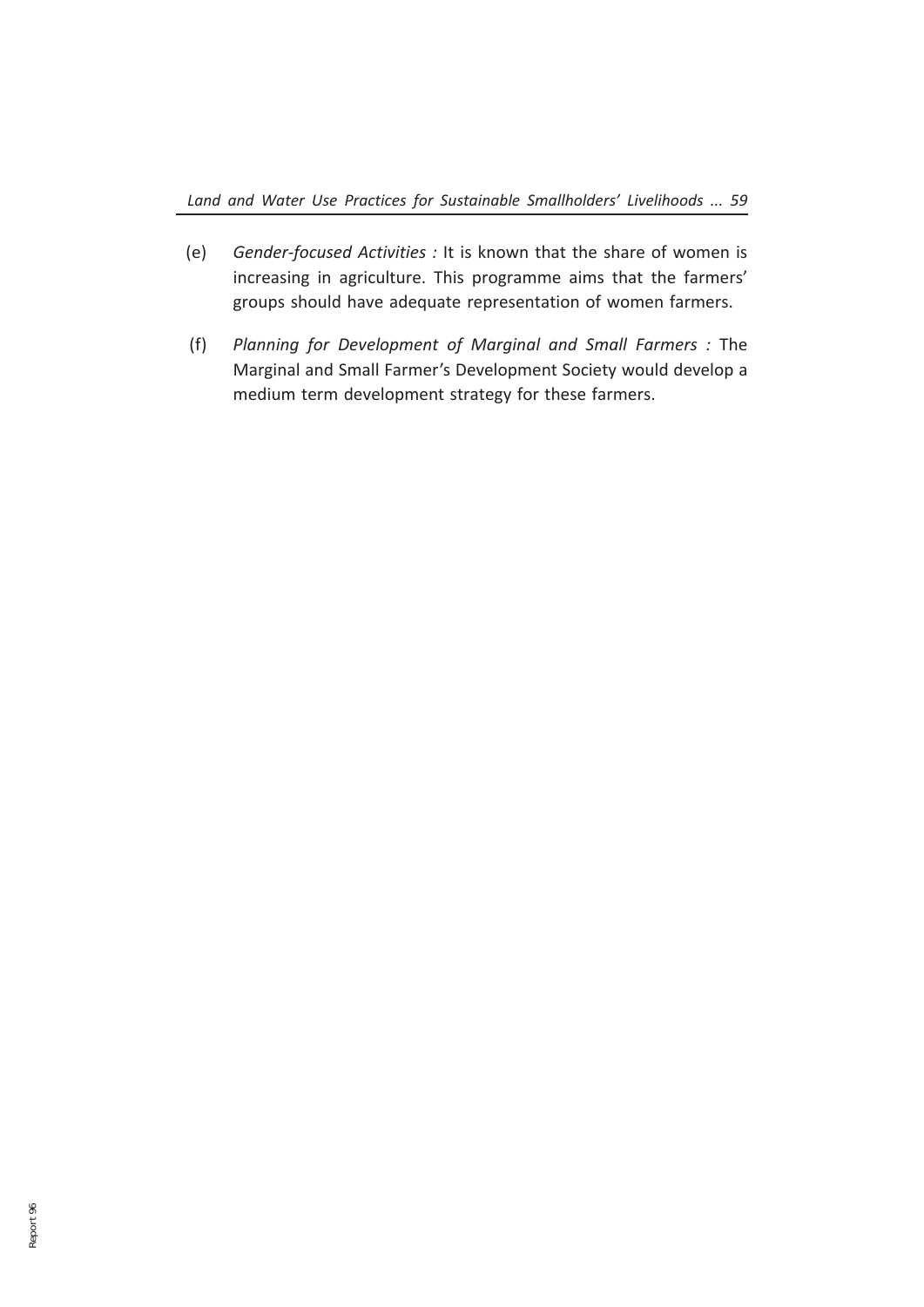#### **CHAPTER II**

# **LAND AND WATER USE PRACTICES OF SMALLHOLDERS : STATUS AND OPPORTUNITIES IN THE SAMPLE DISTRICTS**

Identification of homogeneous agro-climatic zones for regional planning is beneficial for proper utilisation of land, water and other resources through transfer of suitable technology, choice of crops, adoption of uniform policy and distribution of management inputs etc., among the climatic analogues. With the diverse climate-soil-crop situations that exist in vast areas of the Indian continent, no single technology or practice satisfies overall planning of agricultural systems. Therefore, regional planning is much relevant on agro-climatic zonal basis to achieve higher crop production. In India, the treatment of land and water resources are dealt scientifically on watershed based approach.

Watershed is a geo-hydrological unit where excess water collected through rainfall drains to a common point in the form of surface runoff after infiltration into the top permeable layers of the earth. In general, watershed is an area between ridge and valley topography encircled by a ridge. It's physical dimension is not constant which varies from 4 to 10 ha and extends even up to 25000 ha. In order to achieve sustainable development of watershed i.e., from runoff (upper reaches) to recharge zone (downstream section) proper identification of existing surface water bodies, wastelands and commons (areas of potential sources of enhanced economic biomass) generating through user groups is a very important element. Similarly, individual farmers have to develop their own fields through various soil and moisture conservation measures like vegetative barriers, waste weirs in addition to various water harvesting structures along steep slopes and also across gullies.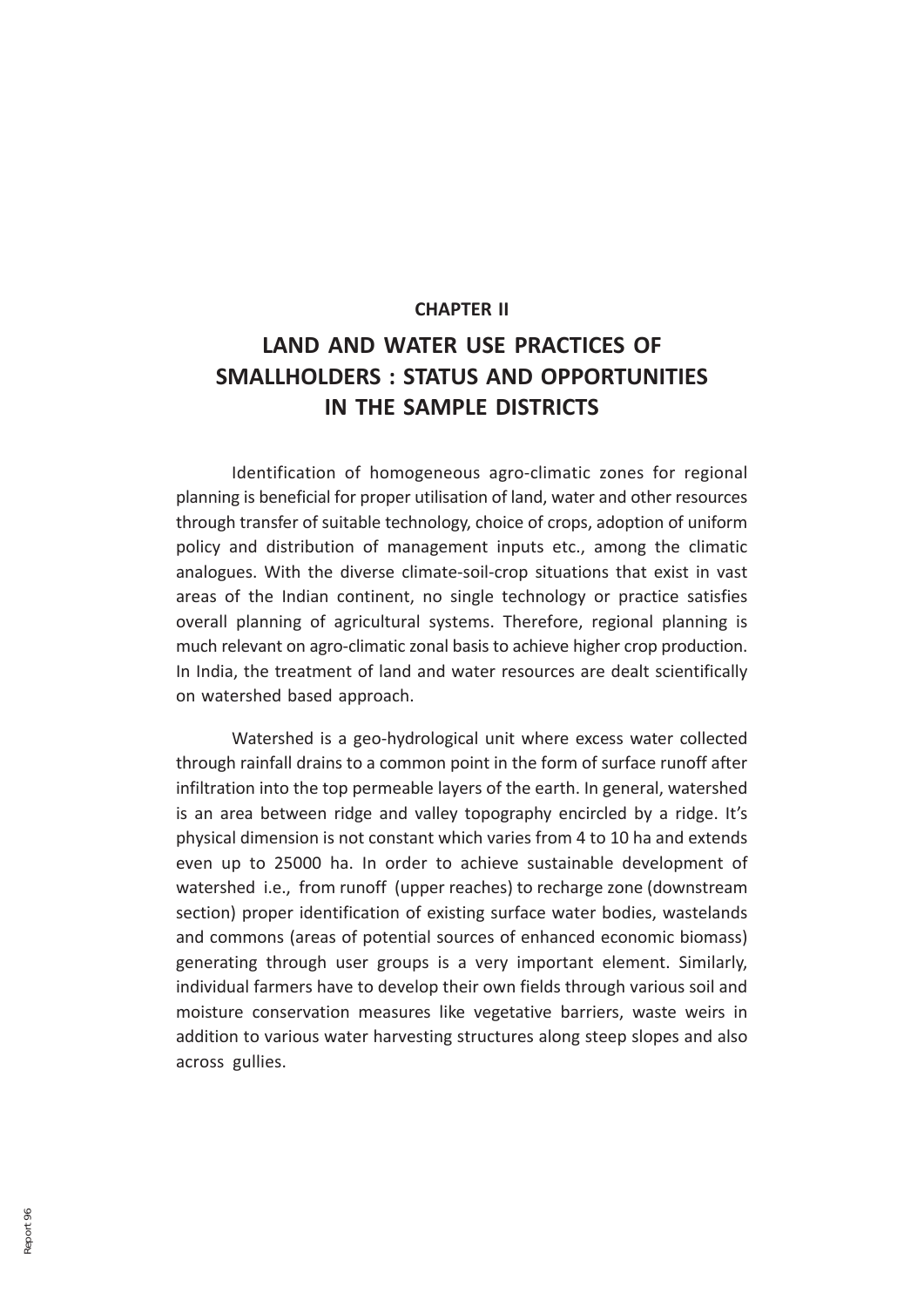#### **Overview of Rainfed Dryland Issues**

The term rainfed drylands refer to those areas which record less than 800 mm of rainfall in a year. The major problem with drylands is that they are under increased pressure due to poor agricultural practices and intensive use, over-exploitation, over-grazing in order to meet the basic needs of ever-growing population which resulted in accelerated soil erosion, soil fertility and also affected the productivity to a large extent. An assessment made by United Nations Environment Programme has revealed that about 4,500 million hectares (35 per cent) of the earth's surface is affected by desertification. Most of the poor people live in degraded environments and about 45 per cent of our country's foodgrain production is from rainfed drylands. Agricultural technologies and suitable practices have been developed particularly, to improve dryland agriculture effectively, in India during recent decades.

#### **Constraints in Development of Rainfed Areas**

The various constraints in the development of rainfed areas are (i) Socio-economic aspects (ii) Physical factors (iii) Technological aspects (iv) Institutional aspects.

#### **Socio-economic Aspects**

About 70 per cent of the resource poor farmers live in rainfed areas. Due to illiteracy among these farmers, awareness of new trends and development is also less. Most of the resource poor farmers' i.e. landless farmers in these areas are given class-IV lands which are supposed to be grown permanent vegetation but they tend to grow crops like rice for their sustenance. Moreover, the farmers in the dryland areas grow crops purely based on convention rather than conviction and there is a faster shift towards new crops and trees which are more on economic consideration. Due to this new concept farmers tend to grow crops like sunflower, soybean, pigeon pea, in good fertile agricultural lands which are suitable to grow sorghum which is considered as one of the important rainfed crops grown in India. The important point to be noted in this context is to achieve self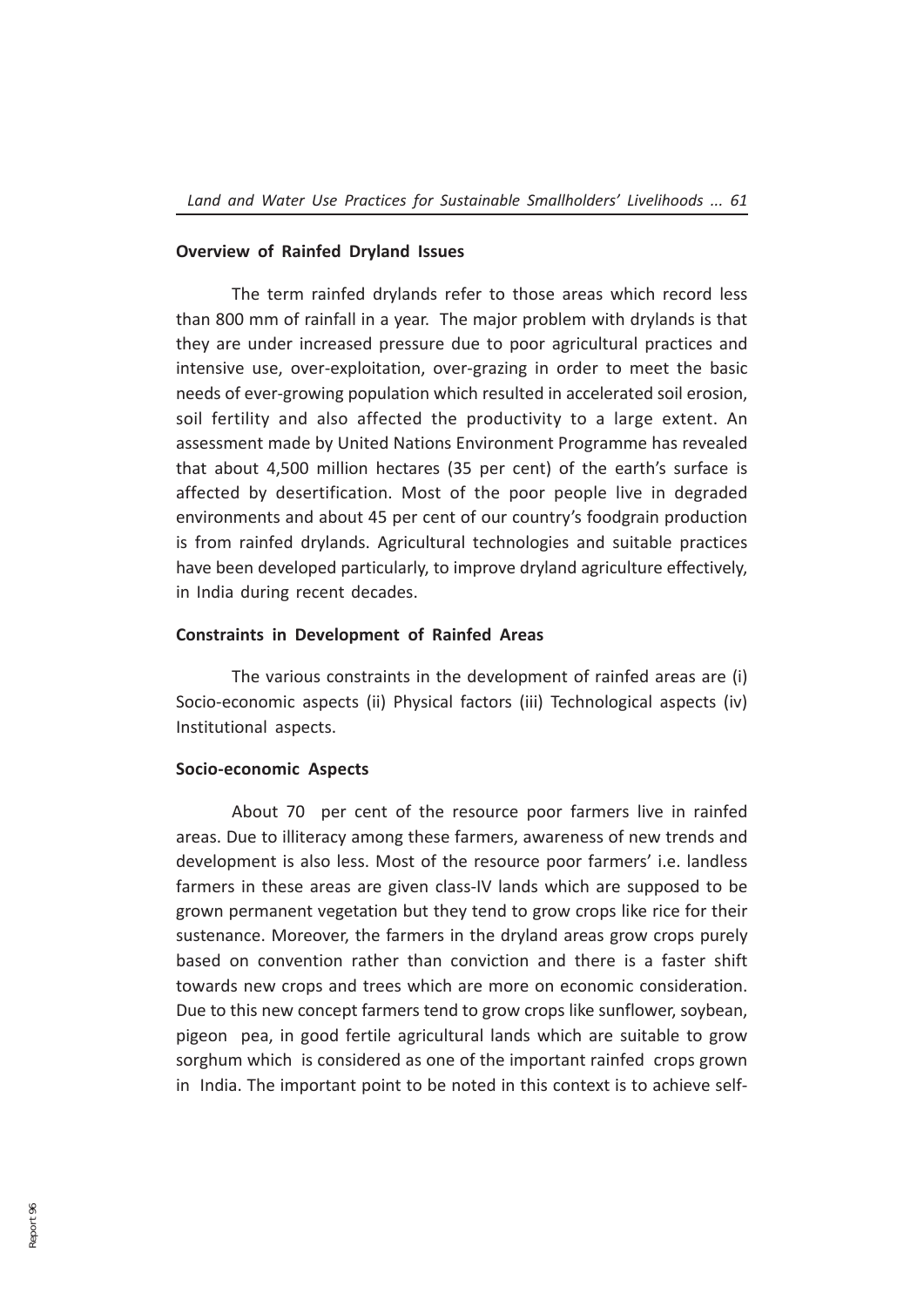sufficiency in food production along with economic equity as a significant measure for social justice in the dryland areas.

# **Physical Factors**

The major physical factors which influence the development of rainfed area are (a) environment and (b) energy.

# *Environment*

Soil and water in the form of rainfall are the important elements in rainfed drylands. More than 70 per cent of dryland farmers have marginal lands. Particularly, in tropical and subtropical areas after harvest of crops due to lack of vegetation lands area is left fallow which leads to soil erosion. This problem arises mainly due to reasons like ownership (i.e. if the farmer is owner of a land, he will take all possible measures like vegetative and mechanical to check erosion, if he is a tenant the land will be definitely subjected to erosion). In such areas contour farming plays a very important role in harvesting rainwater as well as soil conservation. Similarly, land use conflict is also one of the important elements. Farmer tends to select crops out of economic compulsion. Due to labour problem in some cases farmers prefer to plant trees (commercial) rather than staple crops. Similarly, in good lands sunflower, pigeon pea, and soyabean are grown instead of sorghum.

# *Energy*

Among the physical factors another important factor is energy which is estimated to be about 0.22 hp/ha in drylands. This is mainly due to economic problems of particularly, small and marginal farmers. Some solutions as suggested by technical guidelines, Ministry of Rural Development may be adopted to solve this problem.

They are

(i) Encourage tractorisation either through single ownership or community ownership or allow custom-hire service through governmental/private enterprises.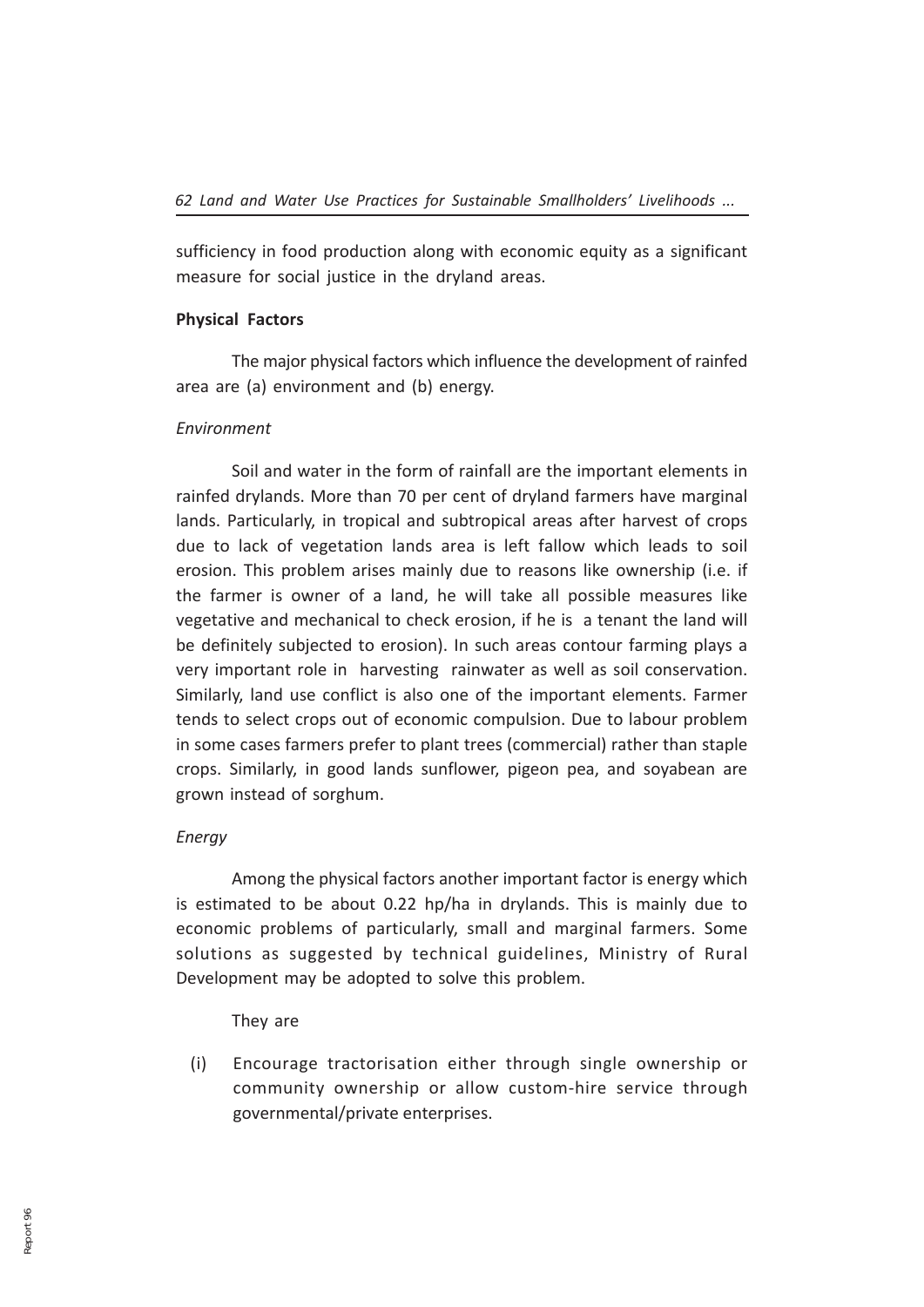- (ii) Off-season tillage for timely sowing is one step in this direction
- (iii) Agronomic manipulations through wide row planting to permit wider coverage with each rain event and also to save energy.

#### **Technological Aspects**

Most of the research work is done in research rich situations but, many of the farmers are in resource poor situations. The results obtained in experimental farms axiomatically need further refinement for adoption by farmers.

#### **Institutional Aspects**

Institutional factors include input supply agents and credit system, crop production system, and marketing agent has to co-opt the user farmers and develop technologies in either area development or crop production. Similarly, crop production should be developed in conjunction with extension specialists, input supply agents and the user, the farmer. In order to achieve comprehensive development, costs of soil and water conservancy programmes should be brought under the budget for upkeep and maintenance.

## **Integrated Resource Survey of Watersheds**

Particularly, for the sustainable development of rainfed dryland areas integrated resource surveys are useful to a greater extent. The development of these fragile areas is possible only through the identification of available /existing natural resources like (i) surface and groundwater resources (ii) soils (iii) nature of the terrain and (iv) biological features (flora and fauna include forest cover, crops, pastures, livestock and human beings). In addition to these natural resource surveys, climatic survey is the utmost important element which includes parameters like rainfall, temperature, humidity, wind and insolation (incoming solar radiation). Among all rainfall is the most essential feature which plays a vital role in deciding the growing season of vegetation. Similarly, soil resource surveys include the soil parameters like colour, depth of the soil profile, texture, permeability of the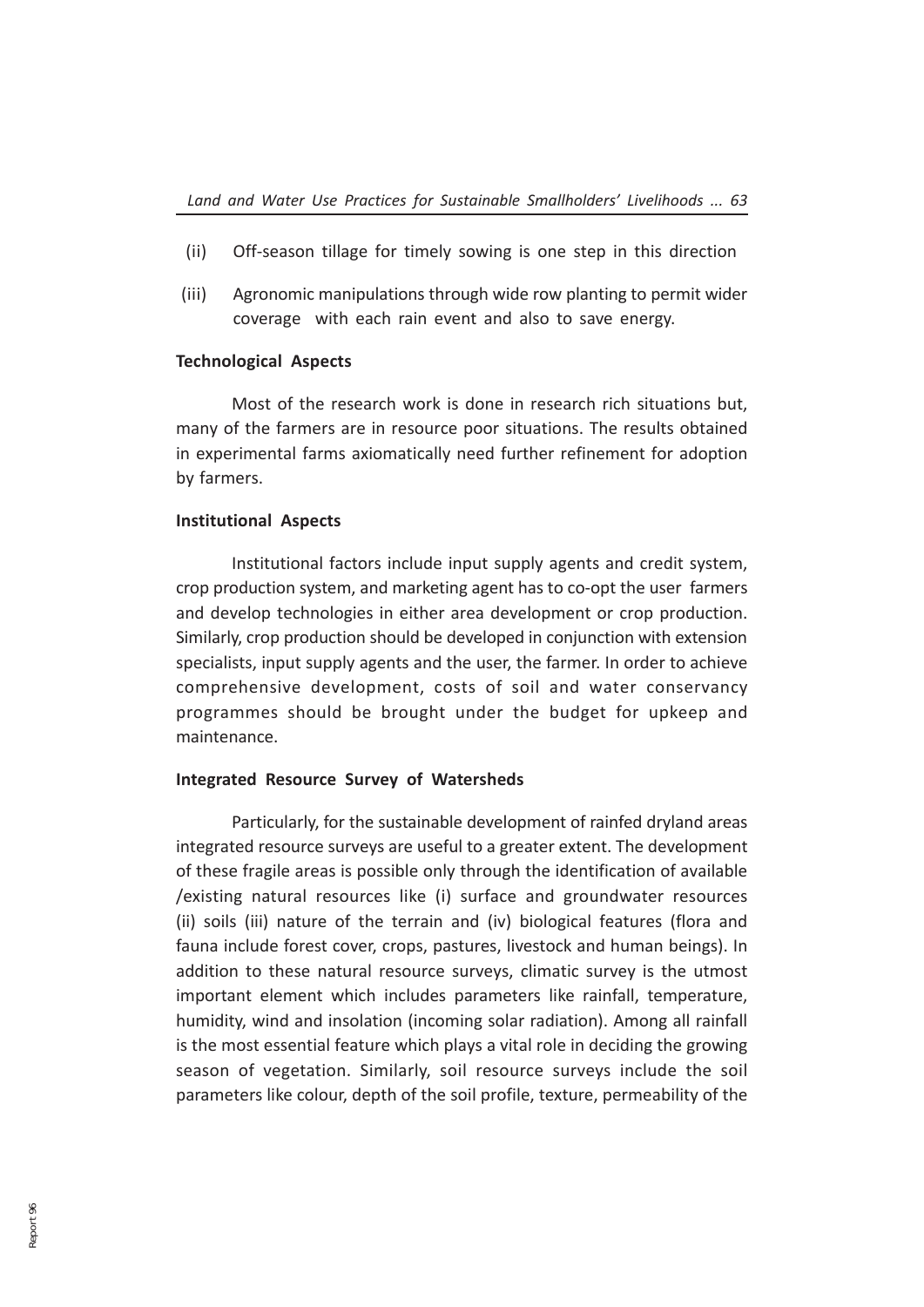top as well as sub-soil, erosion status, land capability and fertility. Slope is also one of the important resource surveys which exhibits gradient of the terrain.

Hydro-geomorphic studies to understand type of landform and lithology is also an important element in natural resource surveys. Surveys under biological features include flora like type of forest cover, plantations, orchards, pastures and crops such as kharif and rabi, and fauna like livestock, details of male, female, children and total population of human beings. The advent of satellite remote sensing has greatly improved the quality of natural resource surveys in recent decades. Remote sensing techniques are very useful to obtain baseline information about natural resources timely and more precisely.

#### **Soil and Moisture Conservation in Drylands – Overview**

Drylands are more erosion prone areas. Conservation of soil and water natural resources simultaneously, particularly, in fragile areas like rainfed drylands is highly essential. The ever-growing population may lead to the depletion of these natural resources by their continued overexploitation activities. Proper measures should be taken in order to avoid or at least minimise this environmental problem. In general, soil erosion due to lack of proper soil erosion management practices may lead to loss of agricultural production by reduced moisture holding capacity, soil depth and loss of soil nutrients. As a result of soil erosion, the following consequences like siltation of irrigation canals, farm lands, reservoirs, water bodies and also declined water quality occur in the downstream areas. Further, soil erosion may also lead to flooding and to decrease stream flow during dry seasons. The two important methods are (i) rainwater management through reduction of splash erosion, detachment and transport of soil particles and (ii) control of surface runoff by checking sheet, rill and gully erosion. The various soil and water conservation measures purely depend up on soils, slope of the land, rainfall and wind characteristics of a selected area. The basic measures to be adopted for arable and non-arable lands are different. Particularly, under arable land management the two important measures (i) Agronomical and (ii) Engineering measures are to be followed.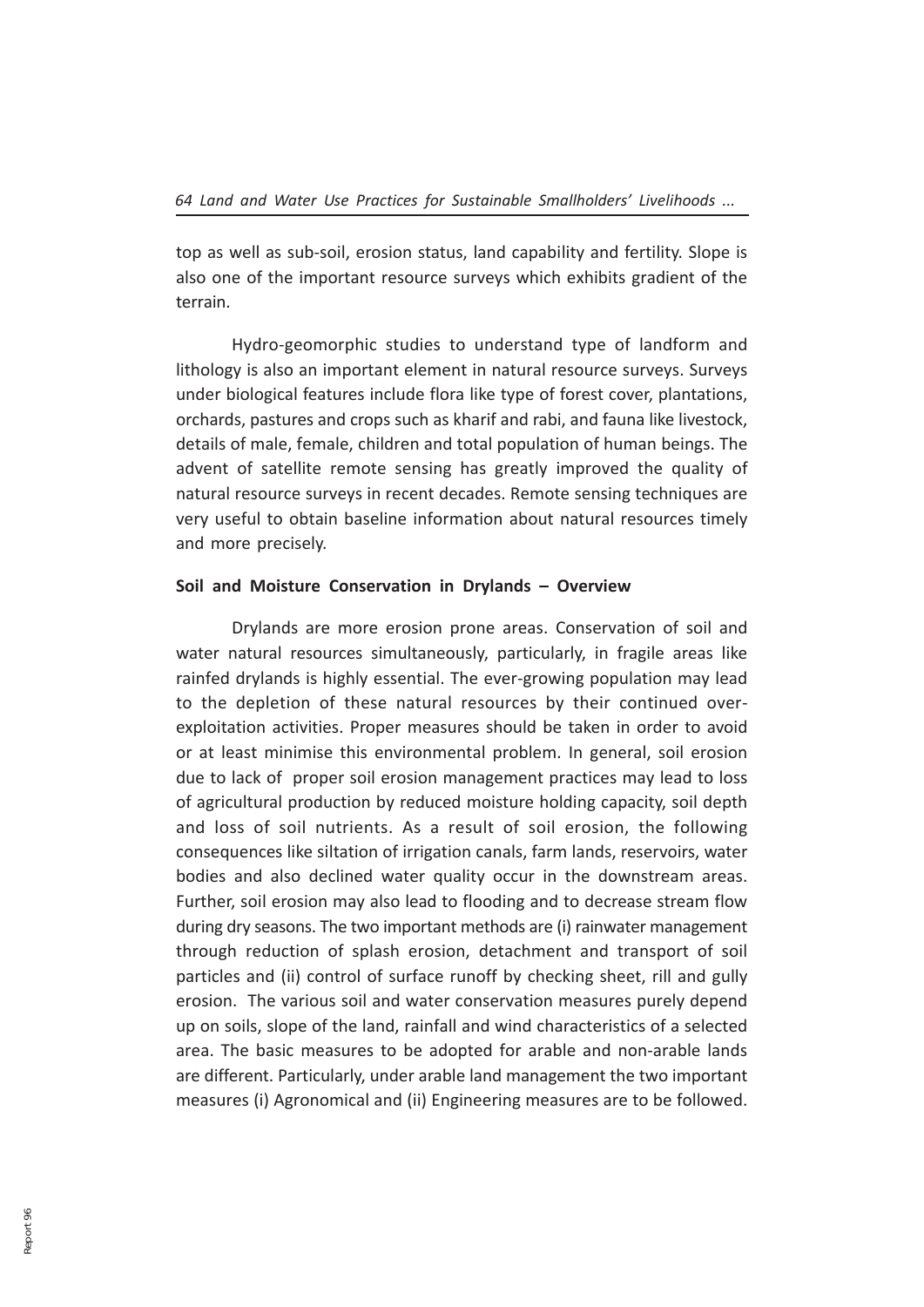Again the agronomical measures are broadly divided into (i) wind erosion and (ii) water erosion.

The following methods may be adopted to prevent wind erosion :

- \* Vegetative cover
- \* Strip cropping
- \* Stubble cropping
- \* Tillage practices
- \* Sand dune stabilisation
- \* Wind breaks and shelter belts

For controlling water erosion the following water conservation measures may be adopted.

- \* Contour farming
- \* Strip cropping
- \* Field strip cropping
- \* Contour strip cropping
- \* Buffer strip cropping
- \* Conservation cropping system (ley farming)
- \* Mulching and crop residue management
- \* Critical area planning
- \* Vegetative barriers of live bunds
- \* Ridges and furrows/dead furrows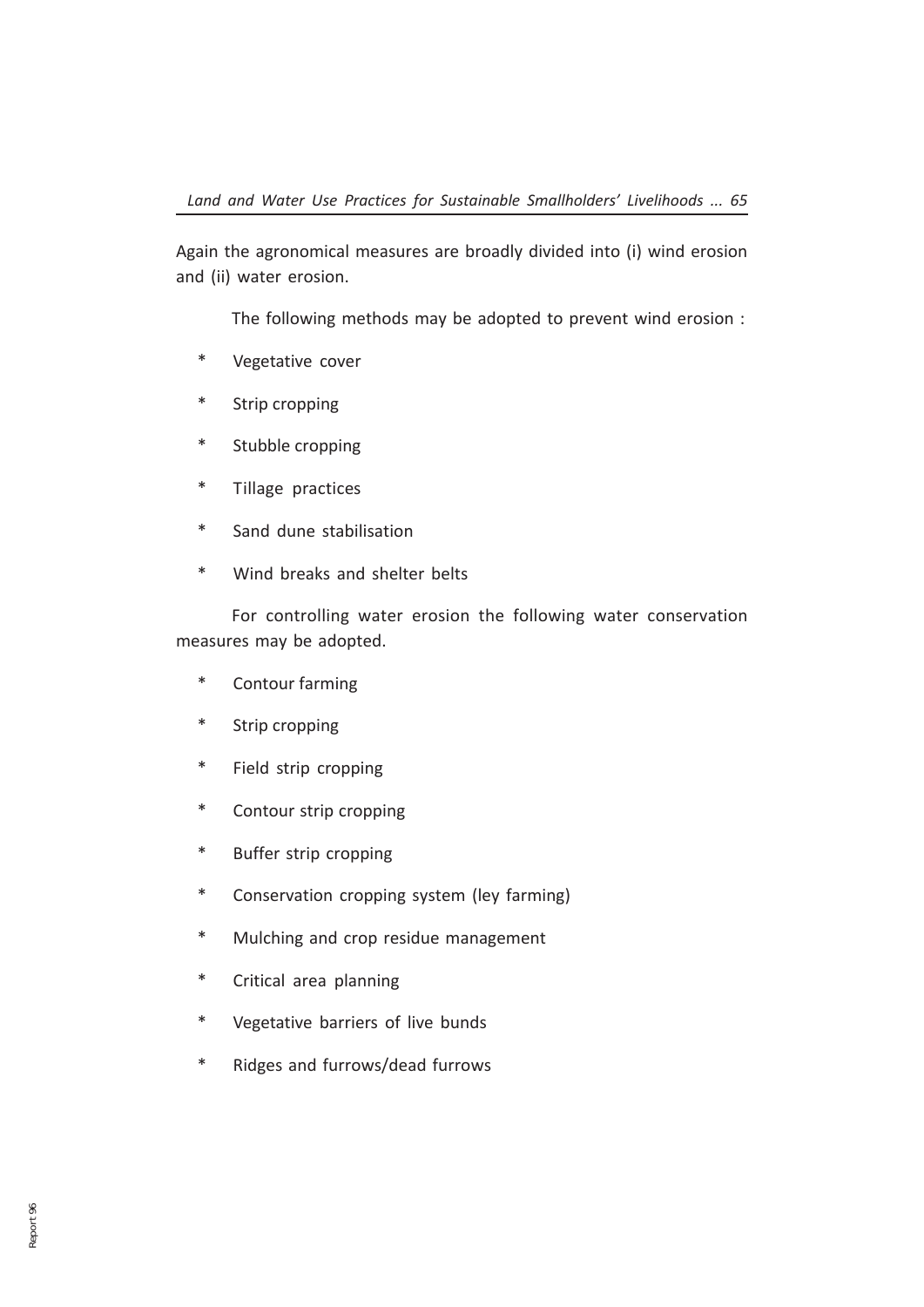The mechanical/engineering measures include

- \* Contour and graded bunds
- \* Stone wall terrace
- \* Water ways with vegetative covers
- \* Gully plugging

Similarly, in non-arable areas and degraded land areas the following methods may be followed.

- \* Providing drainage lines
- \* In-situ moisture conservation measures
- \* Vegetative fencing (bio-fencing or hedge)
- \* Trench and mound fencing
- \* Stone wall fencing
- \* Mud-wall fencing
- \* Barbed wire fencing
- \* Social fencing
- \* Vegetative cover, pastures and afforestation

#### **Soil and Moisture Conservation Measures**

The following *in-situ* soil moisture conservation measures may be adopted on the land (outside the gully course) to harvest rainwater and soil conservation.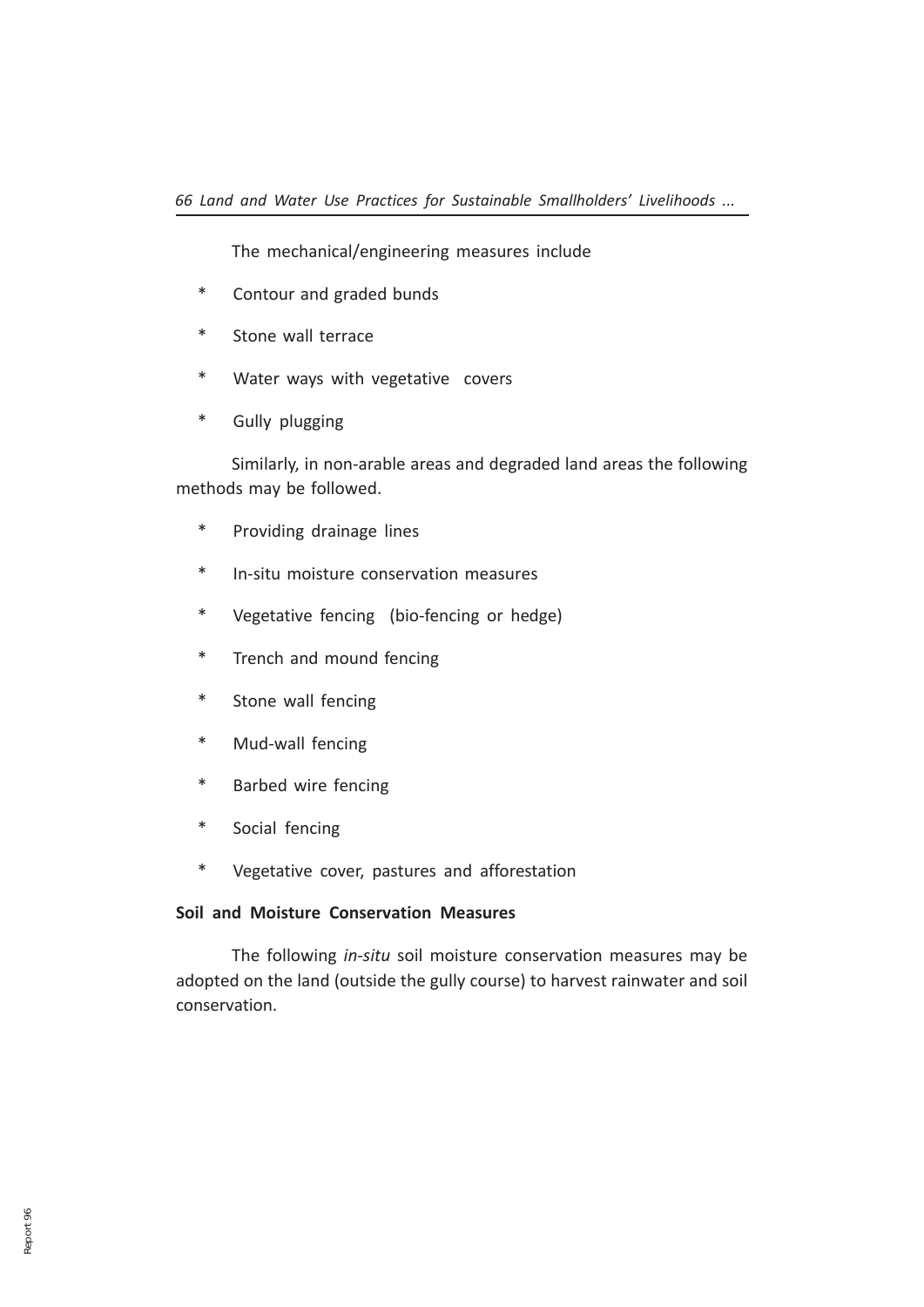#### **Determinants**

#### *Cropping Pattern*

The rainfall pattern, the soil type (depth and texture) and the physiography largely determine the cropping pattern in rainfed agriculture. As rules of thumb we may adopt the following :

| Rainfall<br>(m.m.per<br>annum) | Soil type                                  | Season        | Possible<br>cropping<br>pattern |
|--------------------------------|--------------------------------------------|---------------|---------------------------------|
| < 375                          | Sandy, Loamy sand                          | Kharif        | Single crop                     |
| 375-600                        | Sandy loam, Heavy clay,<br>Clay loam       | Kharif+Rabi   | Single crop                     |
| 600-800                        | Sandy loam, Loam, Heavy<br>clay, Clay Ioam | Kharif        | Inter-crop                      |
| 800-1000                       | Sandy loam, Loam, Heavy<br>clay, Clay Ioam | Kharif        | Inter-crop                      |
| >1000                          | Sandy loam, Loam, Heavy<br>clay, Clay Ioam | Kharif + Rabi | Double<br>Cropping              |

#### **Crop Growing Period**

Sustainable agricultural systems in any region mainly depend upon the assured amount of rainfall that can meet the crop water requirement during its growth and development. Assured rainfall is the most probability rainfall occurring at least in two-thirds of the years (67 per cent probability) satisfying the crop water requirement at different growth stages of the major crop of the region. Thus, the duration of crop growing period (CGP) depends upon the rainfall and crop water requirements. It is highly influenced by the quantum and distribution on monsoon rainfall. Within an agro-climatic region, the available CGP varies for shallow and deep soils as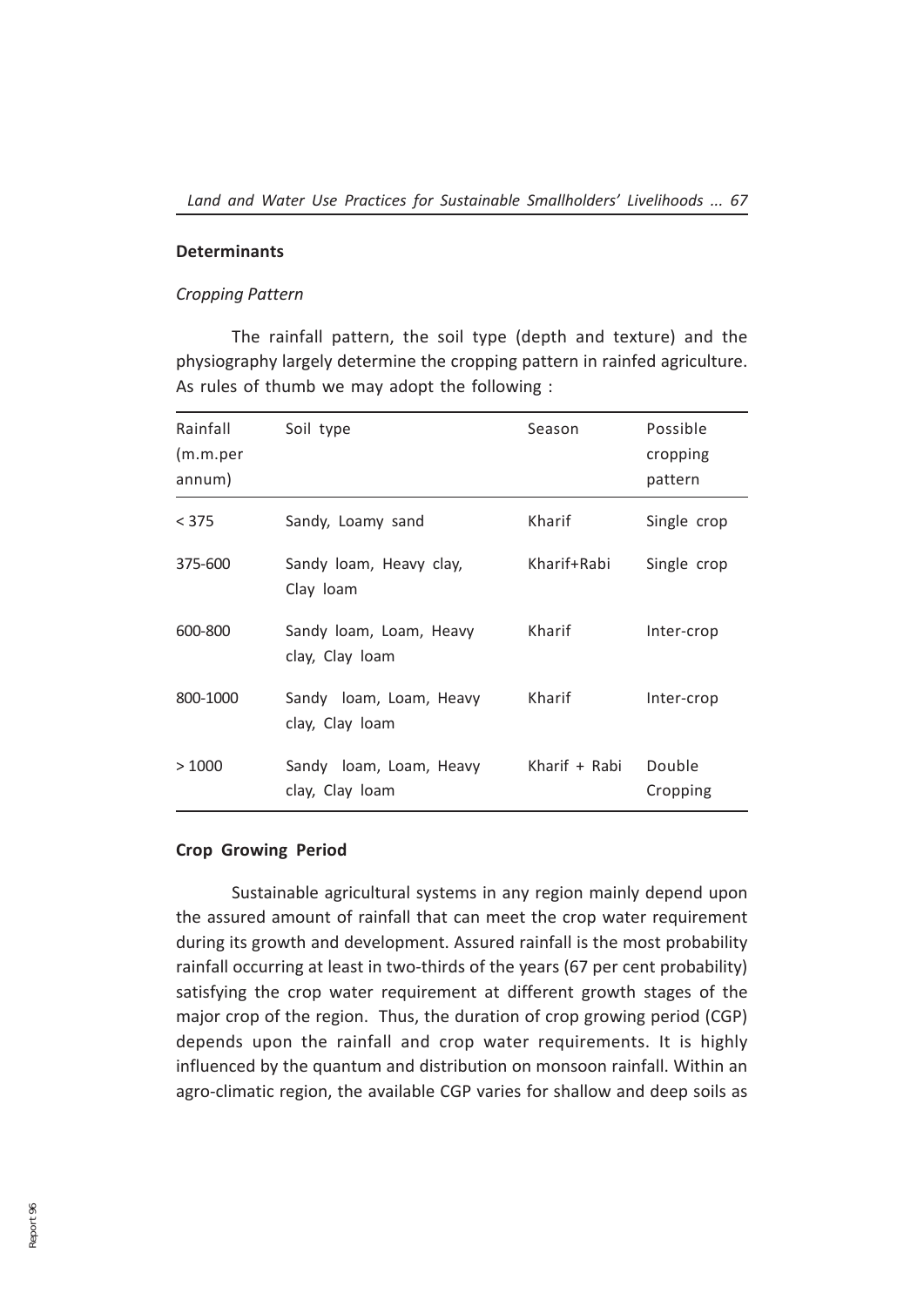the latter has more water holding capacity and hence can provide additional moisture from soil reserve for growing the crop for longer period.

Though the quantum of rainfall at a specified growing life cycle in a given location is same, different crops respond to the available water for its growth differently depending upon its water requirements and stage of the crop. Studies were made on the influence of water availability on the yields of some crops. In case of mug bean and cowpea, the moisture availability conditions during  $6<sup>th</sup>$  to  $9<sup>th</sup>$  week coinciding with pod formation and development have strongly influenced the yields. So also water availability conditions during  $7<sup>th</sup>$  to  $11<sup>th</sup>$  week and  $6<sup>th</sup>$  to  $10<sup>th</sup>$  week have profound influence on grain yields of pearl millet and sesame, respectively. Keeping in view the water availability as the key factor determining the yield level, the CGP analysis using simple criteria for some selected locations were carried out and presented.

# **Methodology**

The analysis of weekly rainfall to identify the crop growing period (CGP) involves the following steps:

- 1. Weekly rainfall data of the station for a period of 30 years are to be collected.
- 2. The major soil type of the area is to be identified to find out soil depth and water holding capacity. (For example, the available soil water for loamy sandy soils of shallow depth is 60 mm and for deep soil of 1m depth, it is about 100 mm).
- 3. Sowing week is considered as the week (at the beginning of the rainy season in the area) which receives rainfall greater than 25 mm.
- 4. The CGP of the area is computed on weekly basis as given below.
- a) The weekly water requirement for the major crops of the region are taken as follows : Examples : 25 mm/week for pearl millet, sorghum, short duration pulses, 40 mm/week for maize and pigeon pea , 50 mm/week for rice.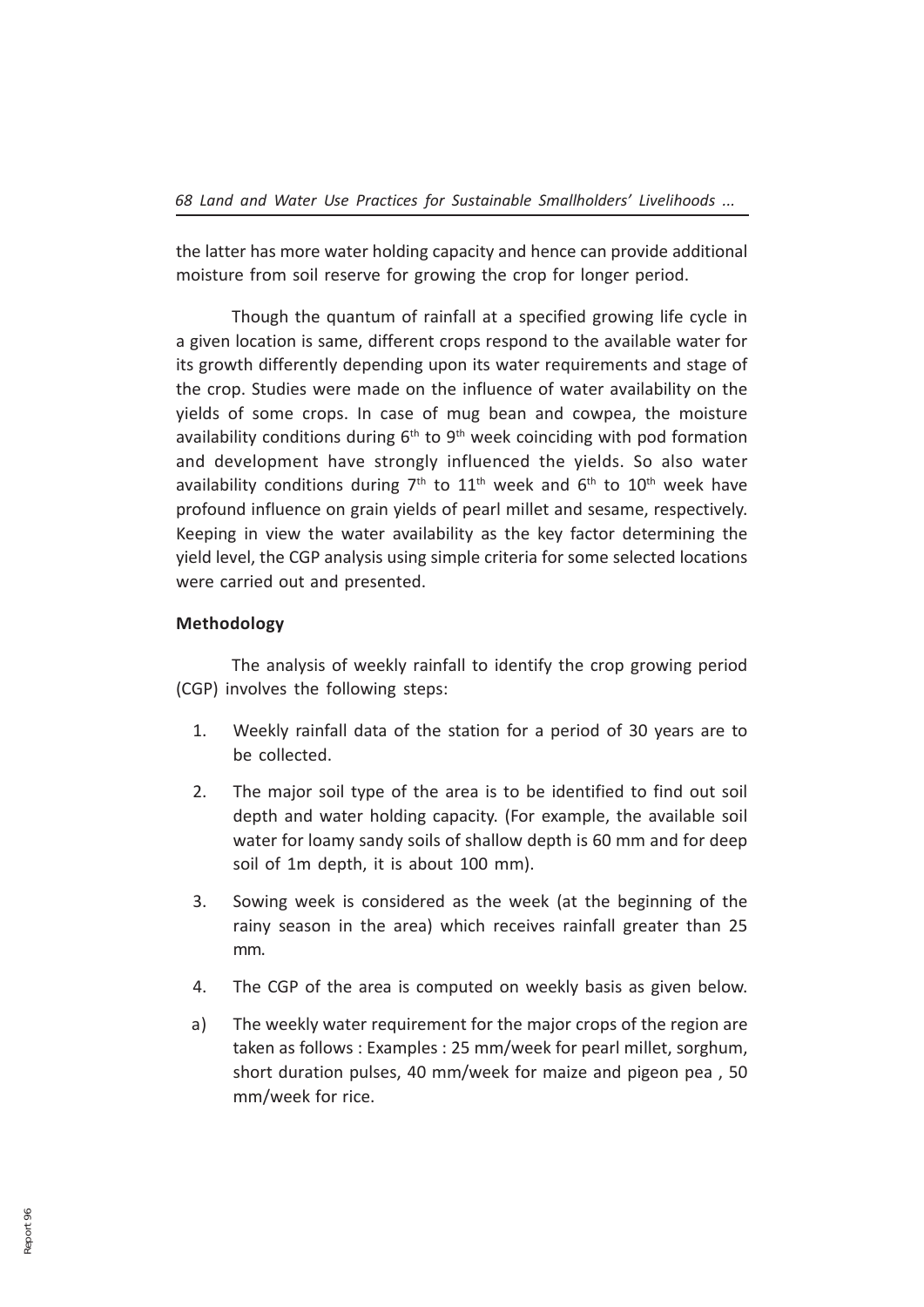- b) If the rainfall in the week is greater than the weekly water requirement of the crop in the region, it is assumed that threefourths of the excess water goes to soil recharge and one-fourth is lost as runoff. Example: If the crop is pearl millet with water requirement of 25 mm/week and if the rainfall in the week is 35 mm, then out of the excess 10 mm, an amount of 7.5 mm goes to recharge and 2.5 mm is lost as runoff. (If the soil moisture at the beginning of this week is say 70 mm it will now become 77.5 mm).
- c) In a week when rainfall is less than the crop water requirements, the difference is met from the available soil moisture (ex:- If the next week does not get rain, the water for the crop i.e., 25 mm is met from soil moisture. Thus, the soil moisture at the end of this week would be 77.5-25.0=52.5 mm). On the other hand, if this week had received say 18.0 mm rain, then the rest 7 mm is taken from soil and in such case the soil moisture at the end of week is 77.5-  $7.0 = 70.5$  mm).
- d) The soil moisture recharge can occur till the soil attains fields capacity (e.g. for deep loamy sand soils,  $FC = 150$  mm, for shallow soils = 100 mm). Any additional water beyond this value is lost as deep drainage i.e., soil moisture recharge after meeting the weekly crop water need is limited up to field capacity only. Out of this amount, the water available to the crop in case of no rainfall is limited to the available soil water (field capacity – wilting point value which is about 100 mm and 60 mm, respectively as mentioned earlier). This moisture can support the crop for a few weeks depending on the amount of rainfall and crop water requirement/week.

The assured moisture availability period is otherwise known as crop growing period (CGP). The rainfall pattern, the soil depth and texture have a bearing on the CGP. The type of crop tells on the water demands. Rice may need 50 mm/week while bajra would survive with 25 mm/week. This could come through rain and through the stored water in the soil. By combining the rainfall per week with stored water in the soil we can find out the CGP. Fine soil holds less water (100-150 mm/meter) while heavy soil holds more water (200-300 mm/meter).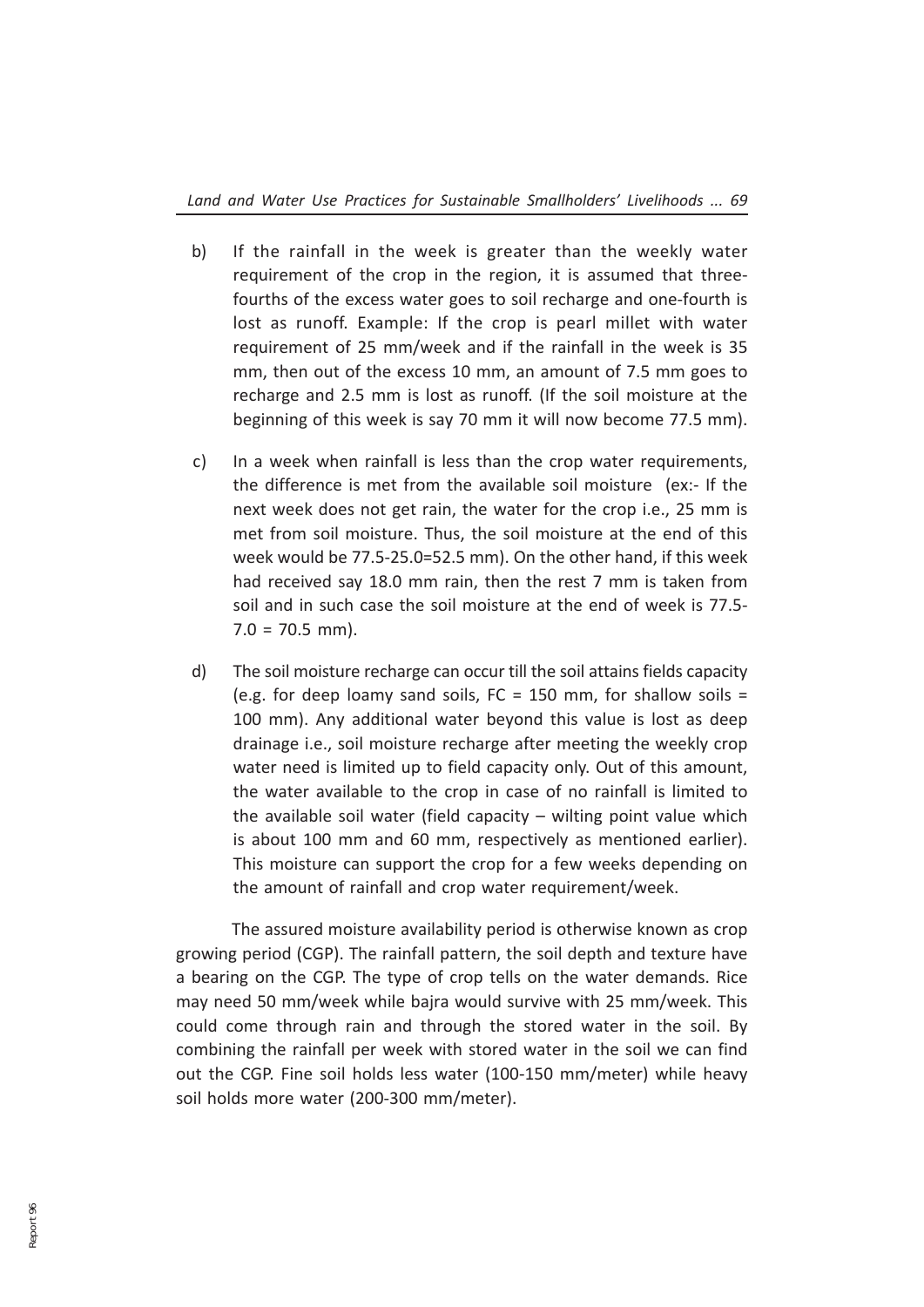#### **Traditional Land and Water Use Practices**

India is bestowed with several traditional land and water use practices. Broadly these can be grouped into three viz., runoff farming, groundwater, and river based systems.

#### *Runoff Farming*

Among others they include: Khadin, Ad-bandh, Submergence banch, Conservation ditch, Embankment, Farm ponds, Rela, Hill side conduit system and Zabo system.

#### *Khadin*

When an ephemeral stream, carrying runoff from the rocky catchment areas comes down into a low lying plain or valley area, a check dam is constructed across the plain/valley area to retain the runoff. The bund is provided with wastewier/spill way. The runoff submerges the plain/valley area, which is bestowed with relatively deep silty clay loam. The ratio between the rocky catchment and cultivable khadin area varies from 12:1 to 15:1. The detained water percolates the deep soil and a part of it also evaporates. A part of the water recharges the groundwater and the wells in the lower reaches would be benefited. By November the area would be generally ready for sowing Rabi crops like wheat or gram.

The area so submerged is known as khadin and had been the main source of agriculture in the low rainfall region of west Rajasthan particularly Jaisalmer district. Some contingent situations can arise in the system. One is, the ponded rainwater may not evaporate fully and need to be removed for timely sowing of Rabi crops. So the farmers breach the bund damaging the areas below the bund. Even the wells in the lower reaches would be affected. Another is, the rain may be inadequate to spread all over the khadin area, which could be 25-100 hectares, averaging the 50 ha. In such a case contingent cropping is needed, as the water would be receding faster as the quantum would be relatively less. Crops like mustard may have to be grown. The khadin system has been adopted by the Government of Rajasthan and replicated in the non-bearing districts like Jalore, Pali and Jodhpur. The structures were placed in cultivated areas. In most places the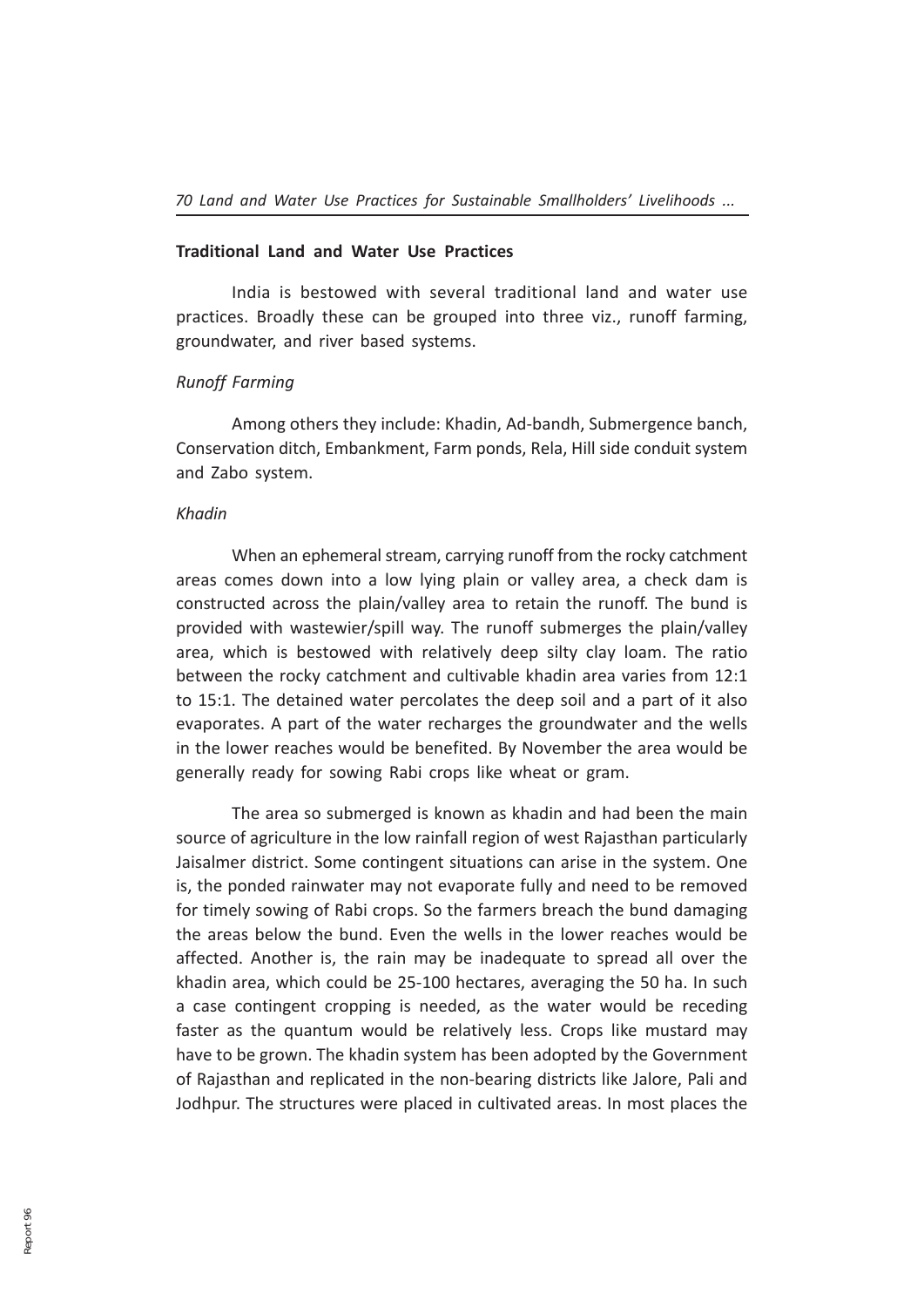adopted system had failed. The primary reason is the catchment area, which is rocky in the original system while in the adapted system it is in cultivated area leading to more siltation of the khadin area. Moreover, in the traditional area, the group of farmers who own the khadin largely belong to a community which it is not so in the adapted systems. Presently khadin areas adjacent to the Indira Gandhi Nahar Project are now made dysfunctional as the silt is now being used for brick making.

#### *Ad-Bandh*

This is rainwater harvesting in the arable black soils of Gujarat. In slopes of 1.0 to 2.0 per cent the runoff rainwater moves as a sheet. It is collected at the lower reaches with the help of a bund and waste-wier/spill way. The spread of water is very large, the depth of submergence varying from a few cm to even 1.0 to 2.0 meters. As the water recedess, cropping is practised. In a way it is recession cropping starting with sorghum, pearl millet, short pulses, cotton, sunflower, mustard, gram and finally wheat. As in khadin system, the downstream area would be recharged with increase in groundwater. And in case the rainwater does not percolate or evaporate, the bund may be breached.

#### *Submergence Bandh*

This is an unique system in the Bundelkhand region of Madhya Pradesh and adjacent to Uttar Pradesh. Water is impounded by constructing big dykes at lower elements of slope. The soils are generally medium to deep with 1-3 per cent slope. The height of the dyke could be 2-5m with 10-12m base and 1.5 – 2.0 meter top dimension, slope being 1.5:1. These bunds could be 2-3 km long and at 2 to 4m vertical interval. They also assist in groundwater recharge. Evidently kharif crop is sacrificed and an assured rabi crop of wheat or gram is taken nearer to away of the bandh. These bandhs are pur to permanent vegetation like Acacia nilotica.

#### *Conservation Ditches*

These are something similar to inverted contour bunds. They are constructed between fields of farmers of the Vidarbha region. It is in deep black soils of medium to high rainfall region. These ditches are maintained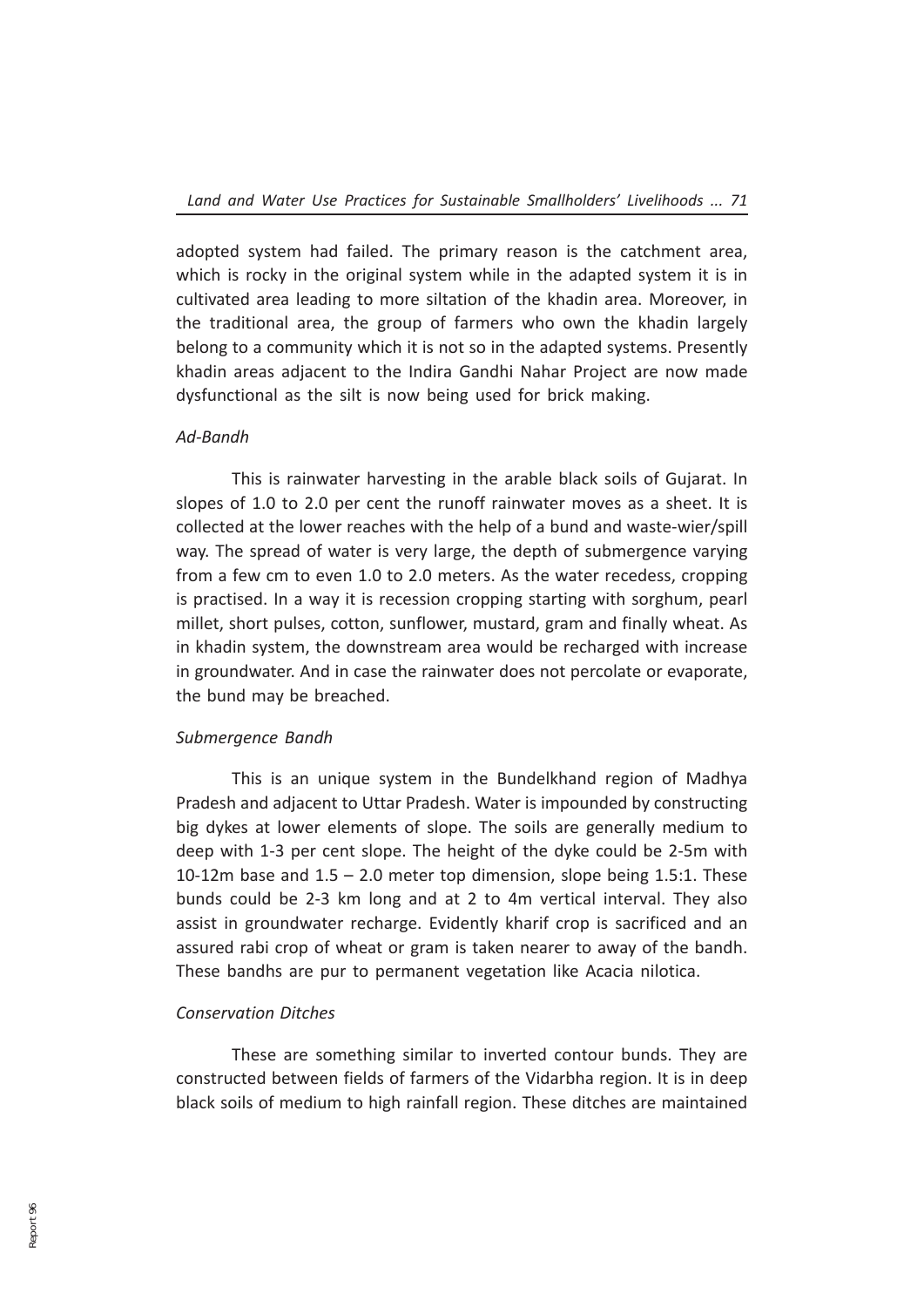by the adjoining farmers in alternate years by a mutual agreement. These ditches not only collect runoff but also some sediment (up to 1.0 to 1.5t/ ha). The water stored in these ditches is primarily used for livestock. It can also be considered for a critical irrigation as shown by the researchers at Soil Conservation Centre, Bellary. The finetuning of the technology by them and the details thereof are provided below:

Conservation ditching consists of laying out shallow trapezoidal ditches on contour at the usual terrace (bund) spacing of the locality. It works on the principle that when suitably designed, the ditch intercepts and stores within its confines all or most of the inter-ditch runoff from a design rainstorm. The upstream side face is kept flat (5:1) so as to be safe against the scouring action of the incoming runoff. The downstream side slope is kept steeper (1.5:1) to conform to the angle of repose of the soils. Due to better fertility and moisture regime the ditch banks can be utilised for growing fodder grasses. Due to the low permeability of the black soils, substantial quantities of the stored water become available till a week to ten days for utilising the same for supplemental irrigation to downstream crops. The low lifts at which the water is available enable its easy lifting by traditional hand operated lifting devices like swing baskets, arch median screws and handpumps.

## *Advantages of Ditch Over Bunds*

From the above discussion. It may be seen that all the problems incidental to the traditional bunds in the deep black soils are due to the fact that they are embankments, or above ground level constructions. Thus, water stagnation in contour bunds occurs due to the backing up of water behind the bunds. The impounded water enters the summer cracks on the bunds and gushes out causing extensive breaches. Waste weirs, constructed at a substantial cost, result in channelised erosion in the inter-bunded area.

Other graded bunds drain out the excess water far beyond the reach of small farmers. All these problems are solved by the ditch which is a wholly below ground construction. As water does not backup upstream of the ditch, there is no water stagnation; water entering the cracks on the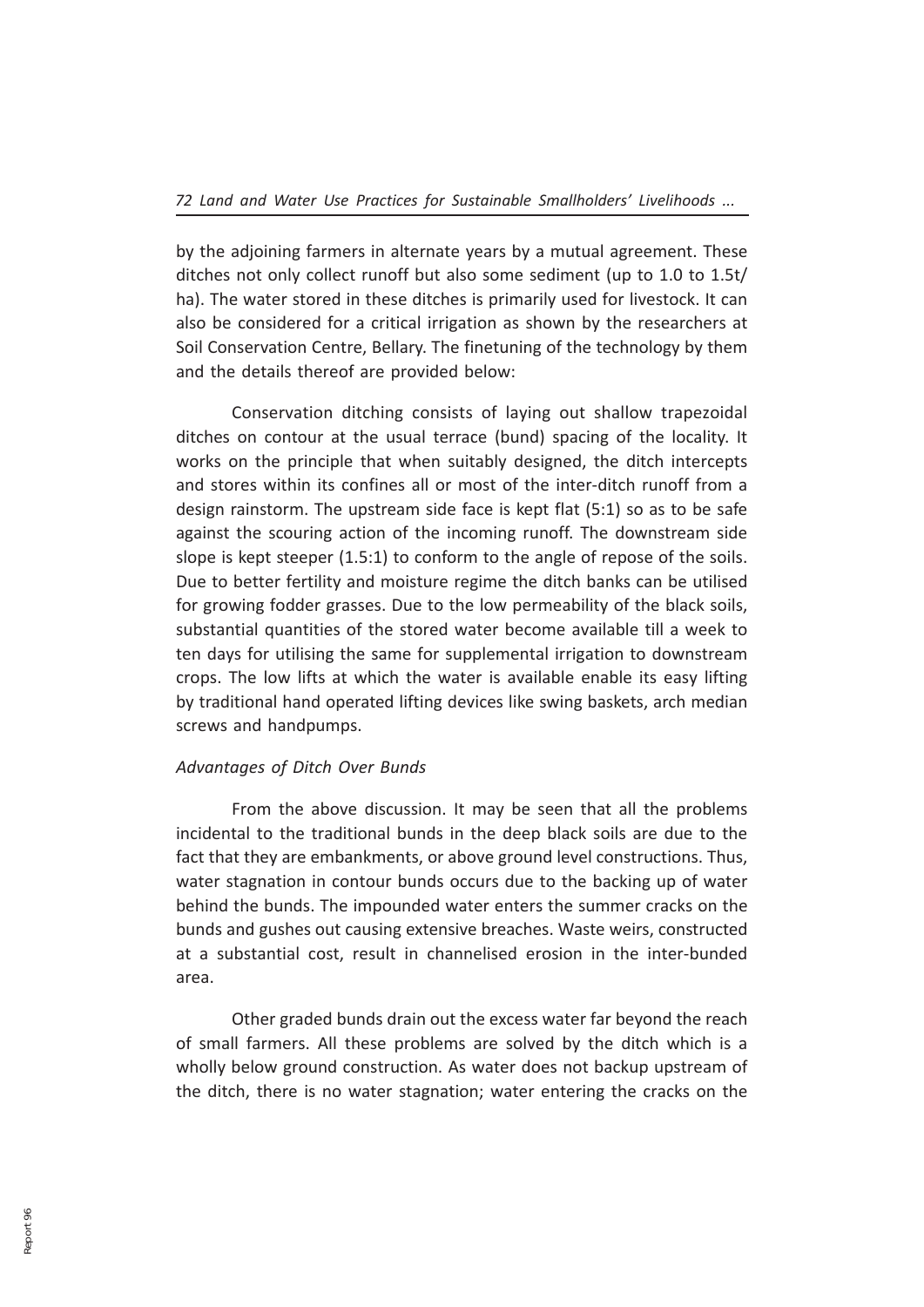sides of the ditches causes no breaches but helps to charge the soil profile with moisture to a distance of 4 to 5m on the downstream side benefiting the crops in the area and waste weirs are dispensed with as the surplus water flows as a thin sheet over a major portion of the length of the ditch on the downstream side. The ditch being on contour and lying wholly below the ground, rainwater is stored in situ without the problems associated with contour/graded bunds as explained above. The ditch is thus a suitable conservation structure in the deep black soils.

## *Embankment Type Reservoirs*

Other means of water harvesting and re-use is the embankments. These are embankments provided over gullies or streams at lower reaches to impound water for using the stored runoff water for a critical irrigation. The water spread would be  $1/8$  to  $1/6$ <sup>th</sup> of the catchment with depth of about 1.5m pounding area. At the catchment to pond age ratio of 5:1 resulted in enough storage to reduce flood peaks by 9 per cent with almost no sediment movement. This approach can be mechanised and considered in catchment areas for desalting purposes and for retading the aggressive velocity of the runoff water. This is also useful in agricultural watersheds in high rainfall zones with deep soils as in Palamau, Bihar. Such embankments were erected in Pune district of Maharashtra through Pani Panchayats on barren hills and water provided at the rate of 0.5 cu.m per person or 1.0 ha per family through light irrigation for growing crops other than paddy. But the problems are too many. As long as the pond is in a no cultivable Government land, this concept could be implemented. When the catchment is a cultivated area, more than one farmer is to be involved if the size of the farm pond is, say 2000m. The location of the pond and sharing of runoff for critical irrigation are the main issues. The minimum size of pond that could still have payoff is not clearly known. Further, the sealant for light soils is not fully resolved. So also the lifting and use of such stored water.

#### *Ponds*

Farm ponds are water bodies of variable size constructed by excavating a pit, or as an embankment across a water course or a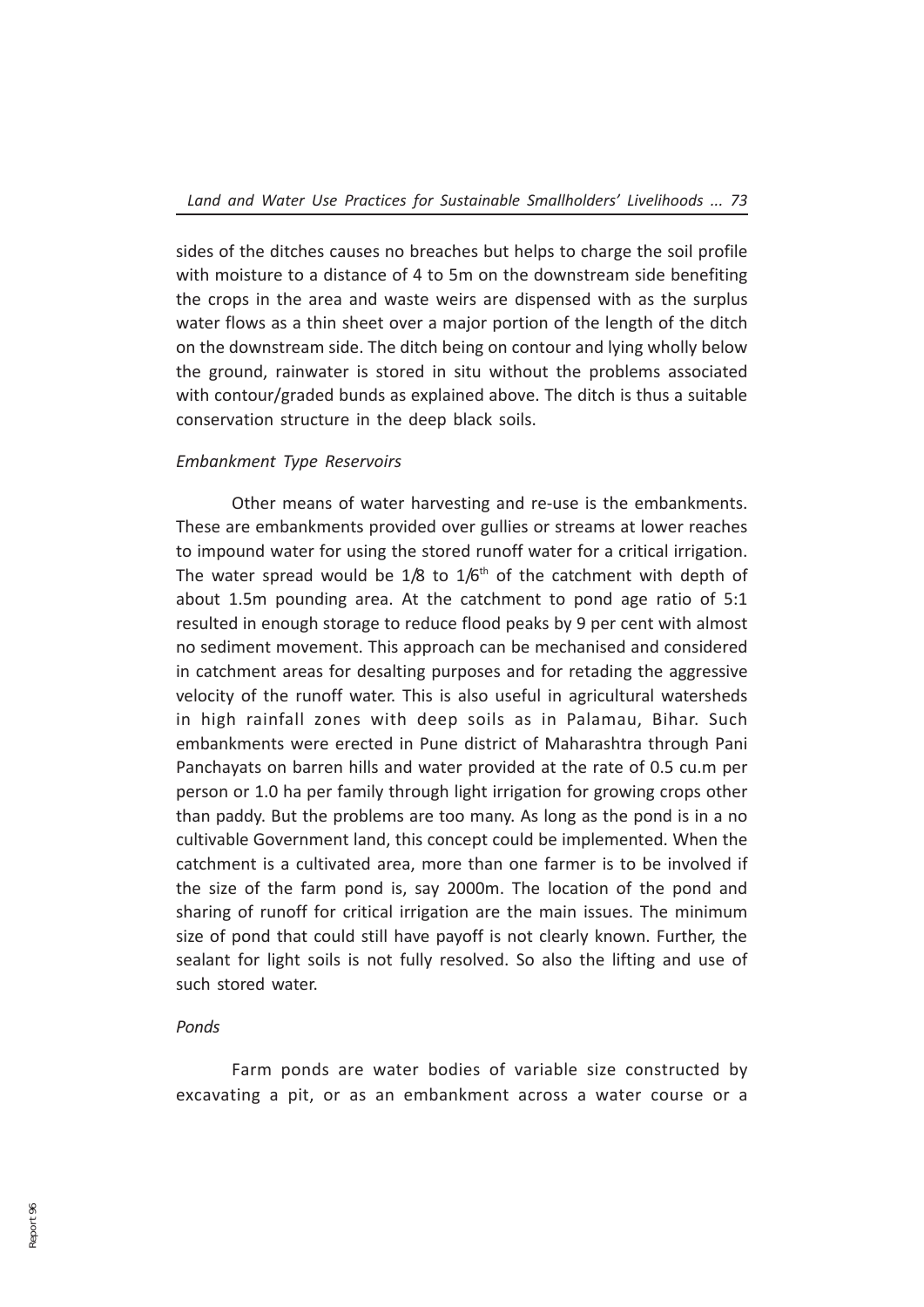combination of both. The water so stored can be utilised for irrigation, a limited area (eg. Nursery).It can be a source of drinking water, particularly for livestock. Also it can be a part of arresting the erosion of the runoff water. The ponds need to be shallow (3.0m deep) so that water can be normally lifted by a pedal operated pump, say up to 1.0 to 1.5m depth, the rest being left for percolation to enhance groundwater recharge. So the best places would be near the water courses (drainage). Side slope should be about 1:1. The size of the pond depends on the following criteria : runoff, catchment area and water needs (depends on the purpose). There should be a provision for a spillway. Small ponds can have grassed spillway. Bigger ones may be provided with mechanical spillways strengthened with grassing. The commonly used spillway with farm ponds is the 'drop inlet' spillway. This type of spillway may be used to drain the pond as well as to supply water for irrigation by providing a sluice gate arrangement for the inlet well/riser. For this, the size of the barrel and riser should be kept more than 15 and 20m in diameter, respectively. The spillway should discharge into a grass waterway or a natural drain. Care need to be taken to avoid excessive erosion.

#### *Rela Farming*

This is a diversion system. In a situation where a potential arable area lies adjacent to an ephemeral stream, but whose banks have no higher elevation with respect to flow level a more intricate dam need to be built to first raise the water level and subsequently divert it to get spread the ephemeral stream flow of kharif season on to the adjoining fields. This kind of diversion is practised in Sanchor Tehsil of Jalore district in west Rajasthan. It is called 'Rela' farming. The prerequisites for the success of 'Rela' farming are: the streambed should not be sandy, Stream must be a in spate with the monsoon rains.

## *Hill-side Conduit Systems*

In both hot as well as cold arid areas, hill side conduit systems are in vogue. In arid Rajasthan, stonewall conduit is built to collect and channelise the runoff water. The runoff would be in their sheets over a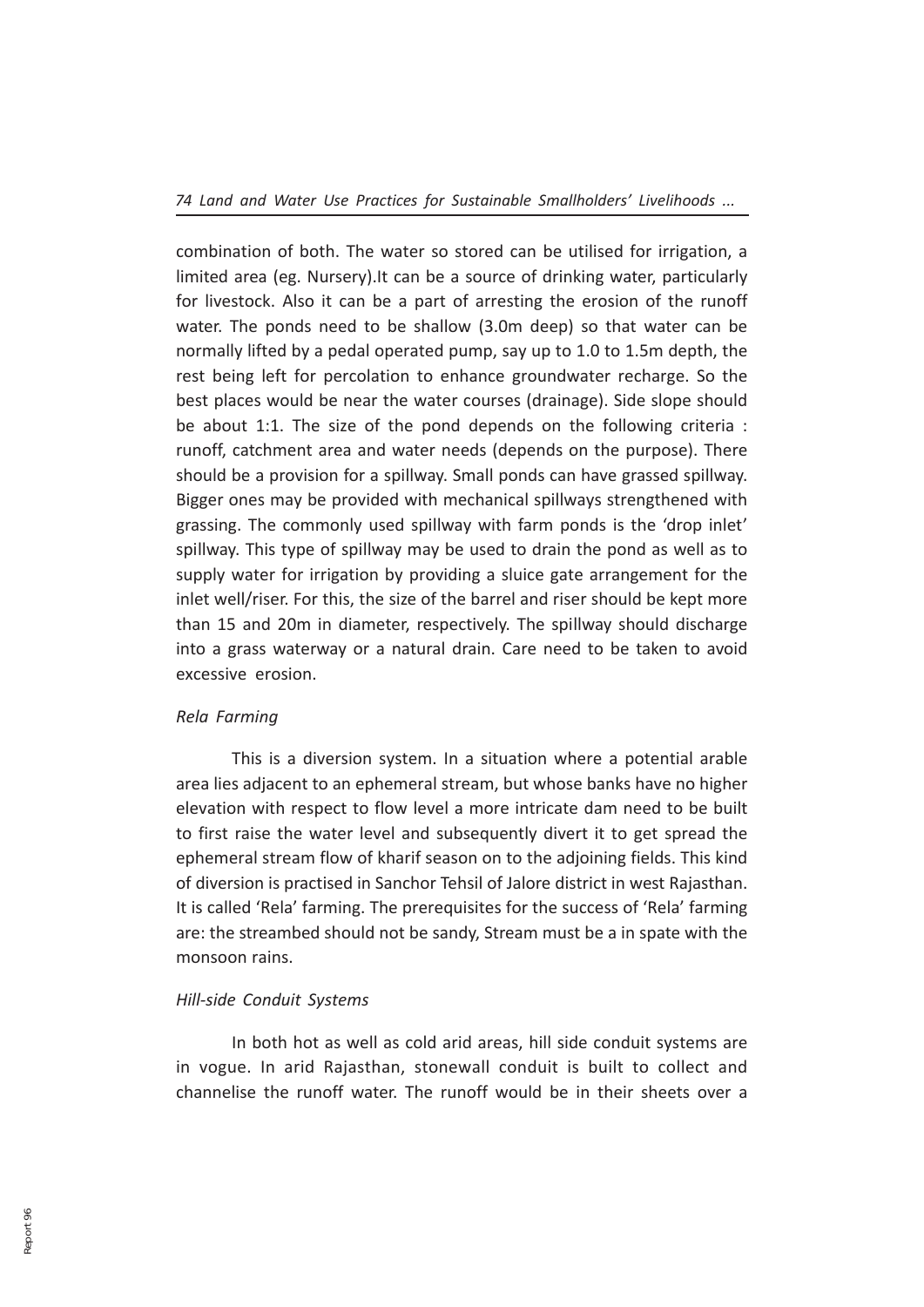catchment of sloping plain surface. Then it would get dispersed and infiltrated and lost before reaching the agricultural fields. In Jodhpur district, under such conditions, farmers build numerous conduit channels to concentrate and channelise the runoff rainwater. This helps in increasing the velocity of the runoff and reduces transit loss. The conduits are of either stone walls or ditches. In the sub-mountane/mountainous region of N.W.Himalays (Jammu & Kashmir, Himachal Pradesh, N.W.Uttar Pradesh) similar conduit formations would be seen as 'Gools' or 'Kuhls'. These are narrow channels connected to the naturally occurring springs located on higher elevations. The inflow varies with the season, being more in the rainy season. The transmission losses are also heavy. This being the sole source of irrigation in hinterlands and also the main stay for agriculture in the cold arid areas more attention is needed for fine-tuning the system.

## *Zabo System*

It is indigenous to Nagaland (Pheh district). Zabo means impounding of water. It is an excellent system of rainwater harvesting. It is generally practised in holdings of 2.0 to 2.5ha. The catchment area is under permanent vegetation. Water body is 0.2ha area pond of 1.5 to 2.5m (shallow) located below the catchment area with a suitable silt trap. The bottom and sides of the pond are rammed and compacted to reduce seepage losses. The water so stored is let into the paddy fields located in the lower elements of the slope. This area would be 0.2 to 0.8ha.

#### **Indigenous Water Harvesting Structures**

In tropical and subtropical regions, runoff is inevitable. It varies between 10-40 per cent of the total rainfall. From earlier times this runoff water is managed by the farmers in different ways. The tank technology prevalent in several parts of India particularly below the Vindhyan region is a case in point. Water is held against an embankment in this case. But what is more important is the management of the water so held. There was strict vigil on proper maintenance of the catchment area and differential rates for various economic groups in the use of the water. All this was done by the beneficiaries or users. The charges levied were used for the maintenance of the embankment as well as the catchment area.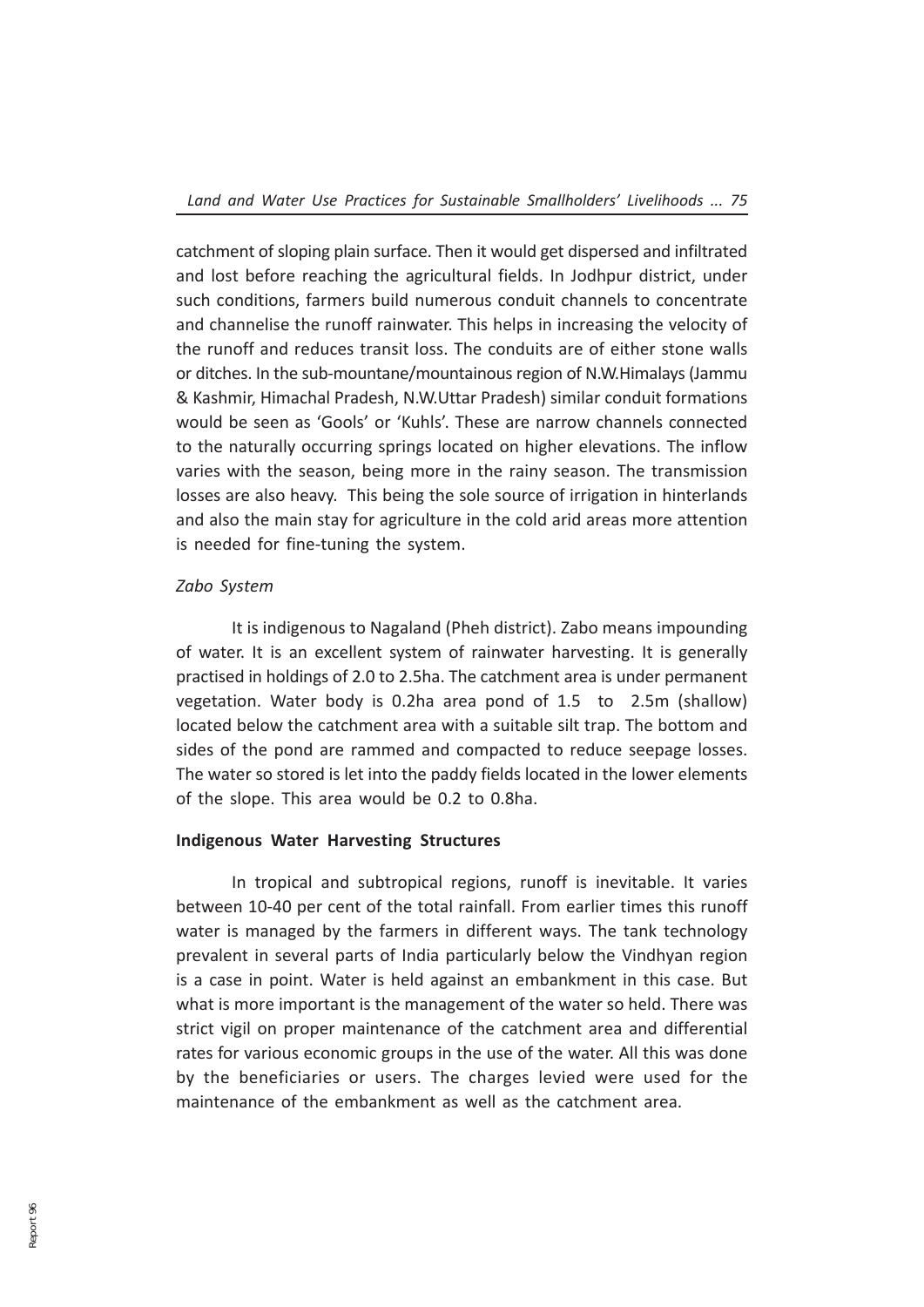## *In situ Rainwater Harvesting Systems*

Rainwater is the primary source of water for rainfed production systems. And soil is the base through which plants primarily draw their water needs. So the root profile need to be charged with water, in this case rainwater, for efficient crop production. The entry of rainwater into the soils is through its surface. The entry could be slowed down due to various processes. Among others, they include : sloppy terrain, capping/crusting of the surface, and large plots without any barrier.

One way to enhance rainwater entry into the soil is to have terraces of various types to contain the water. These measures are discussed elsewhere. The other is to provide more opportunity for the rainwater to enter the soil in situ. These include, among others, summer/off-season ploughing, contour farming, sowing on contour and ridging later, deadfurrow, inter-row water harvesting, and inter-plot water harvesting

- i) *Summer/Off-season Ploughing :* Immediately after the harvest of the kharif or rabi crop several farmers do plough up their lands. Some plough on receipt of pre-monsoon rains. This practice should be encouraged as it a) opens up the soil surface for rainwater to enter the root profile with the subsequent rains, b) enhances the surface area for more and more water to enter the soil, and c) also eliminates the weeds with any subsequent harrowing that is taken up for seed bed preparation.
- ii) *Contour Farming :* For uniform distribution of moisture in the fields, contour farming should be practised. Otherwise the moisture would be inequitably distributed in any given field leading to poorer yields. Sowing on contour and ridging later: There is a traditional practice of criss-cross ploughing in castor fields of Telangana with the good September rains. This aims at root pruning and forming furrows to capture subsequent rains in-situ. Similarly, bueshening is done in upland rice to thin the plant stands and plough in the thinned rice plants as well as weeds as green manure. This is done about six weeks after seeding.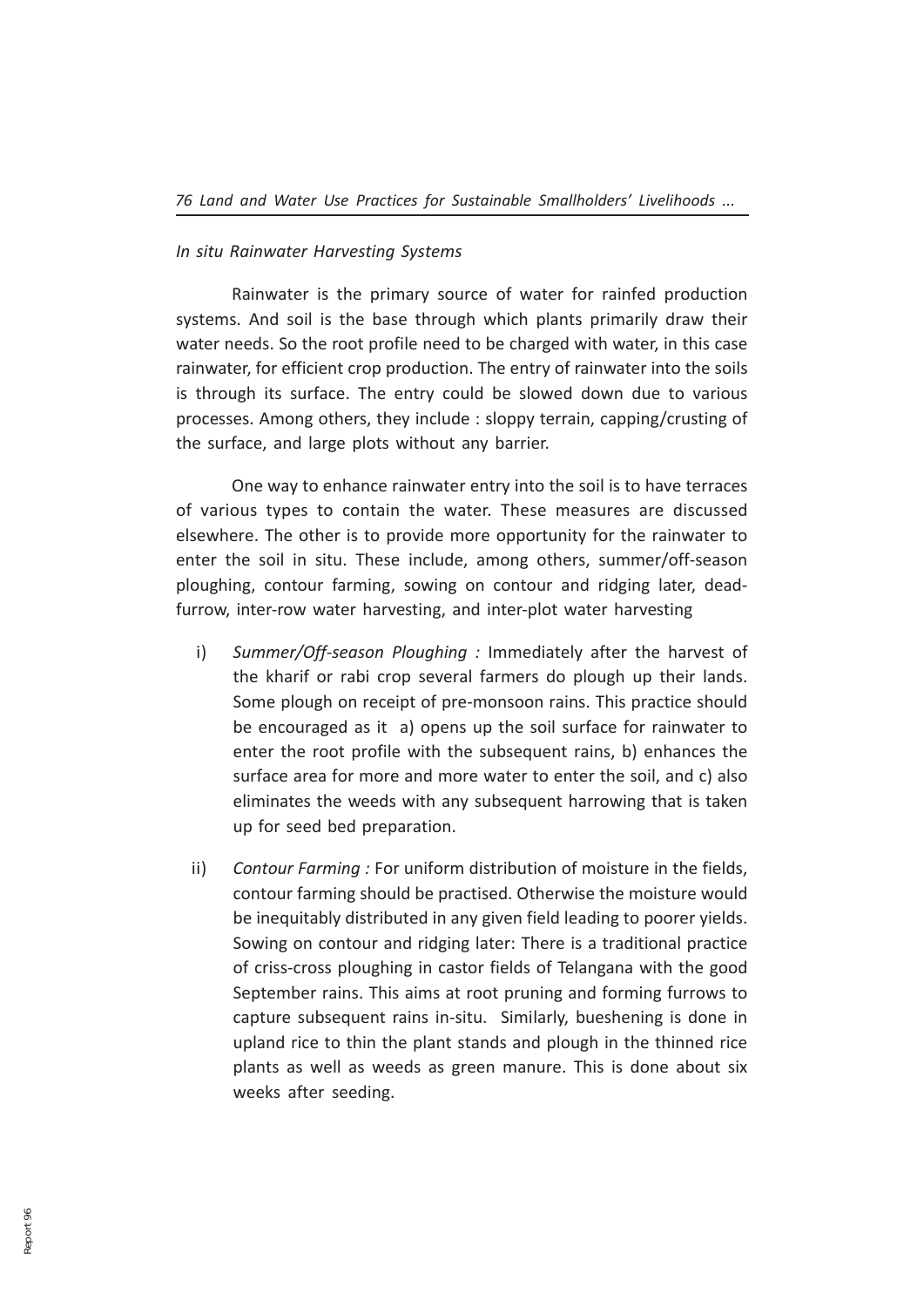- iii) *Dead Furrows :* In the red soils of Rayalaseema and southern Karnataka furrows are opened while sowing, across the slope at 2.0 to 4.0 meters distance. In Karnataka on either side of the dead furrow redgram is sown as an interap with groundnut. The dead furrow is also a method for capturing rainwater.
- iv) *Inter-row Water Harvesting :* In arid Rajasthan, ridge and furrow system is recommended, crops being sown in the furrows. The system works well.
- v) *Intra-plot Water Harvesting :* In high rainfall Doon valley this system is suggested. The upper reaches of the plot is sown to non-rice kharif crops like maize, soybean or finger millet and the conservation bench is put to an assured rice crop.
- vi) *Other Practices :* These include deep ploughing, land smoothing, zing terraces, compartmental bunds, tie-ridging and scooping.
- a) *Deep Ploughing :* It not only enhances infiltration of rainwater into the root profile, but also helps in breaking down the hard pans, removing persistent weeds, and bringing out the illuminated clay to the surface, all leading to enhanced productivity. Also the deep ploughing has residual effects, particularly in areas with textural profiles (i.e. more clay in the lower depths of the profile). Further, the type of crop also reflects on the benefits of deep ploughing. Generally speaking the yield increase is more in deep soils growing kharif crops. Deep rooted crops responded better over shallow rooted crops.
- b) *Land Smoothing :* This is done primarily to level the field from small bumps and gullies in between field bunds or contour/graded bunds. This helps in normal agricultural operations and also normal rainwater movement on the surface without concentrating at one place.
- a) *Zing Terracing :* In bunded areas to prevent concentration of rainwater nearer the lower bund, the lower one-third area between bunds is leveled to help the runoff water spread in larger portion between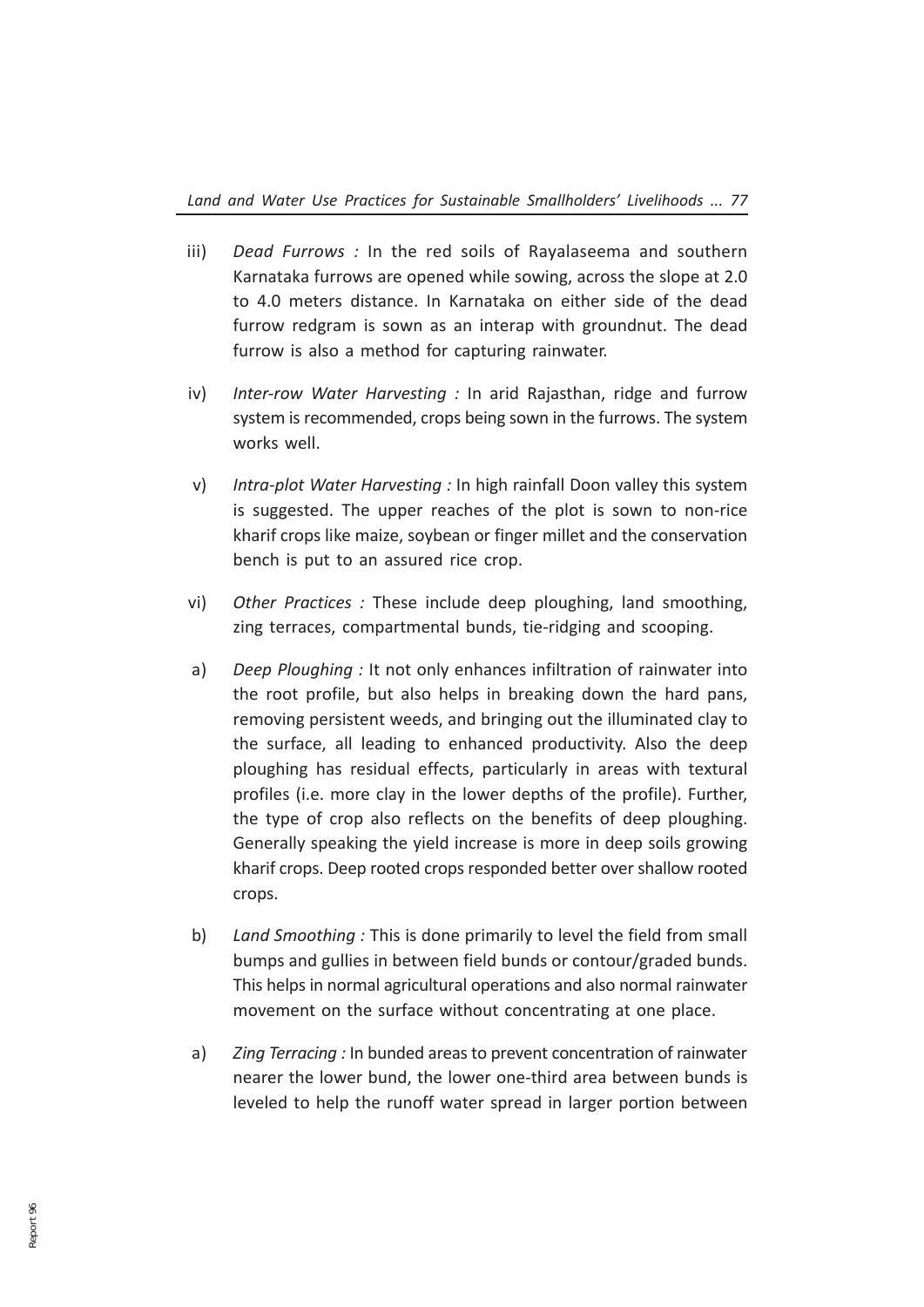bunded area. This ensures better availability of rainwater to the crops.

- b) *Compartmental Bunding :* In deep black soils the entire field is laid out into small bunded compartments varying in size from 6 x 6m to 10 x 10m. Kharif rains are collected, allowed to percolate and rabi crop taken.
- c) *Tie-ridging :* The soil is thrown into ridges and furrows. The adjacent ridges are, then, joined at regular intervals by barriers or ties of the same height to allow the rainwater infiltrate and thus prevent runoff except during intense heavy rains. This is practicable in all situations except steep slopes. It is said to work in low to medium rainfall zones.
- d) *Scooping :* Scooping out soil from small basins with basin lister or similar equipment, helps in retaining the rainwater on the surface for a longer time, thereby allowing more of it to percolate into the soil. In the process the soil erosion would be reduced. So if runoff.

## **Watershed Based Land and Water Use Practices**

#### *Vegetative Barriers*

This is a semi-permanent soil and water conservation structural measure which can be adopted in almost all areas irrespective of rainfall and soil type. Vegetative barriers are closely spaced stiff-stemmed dense plantations like grasses, legumes or shrubs grown in a few narrow parallel rows along contours for erosion in agricultural lands with flat and undulating topography in order to prevent soil erosion and also silting of percolation tanks, check-dams and minor irrigation tanks. These act as barriers in concentrated surface runoff areas to reduce the velocity thereby to prevent sheet, rill and gully formation (ephemeral gully formation), to trap sediment to maintain soil fertility and allow more water to recharge the ground.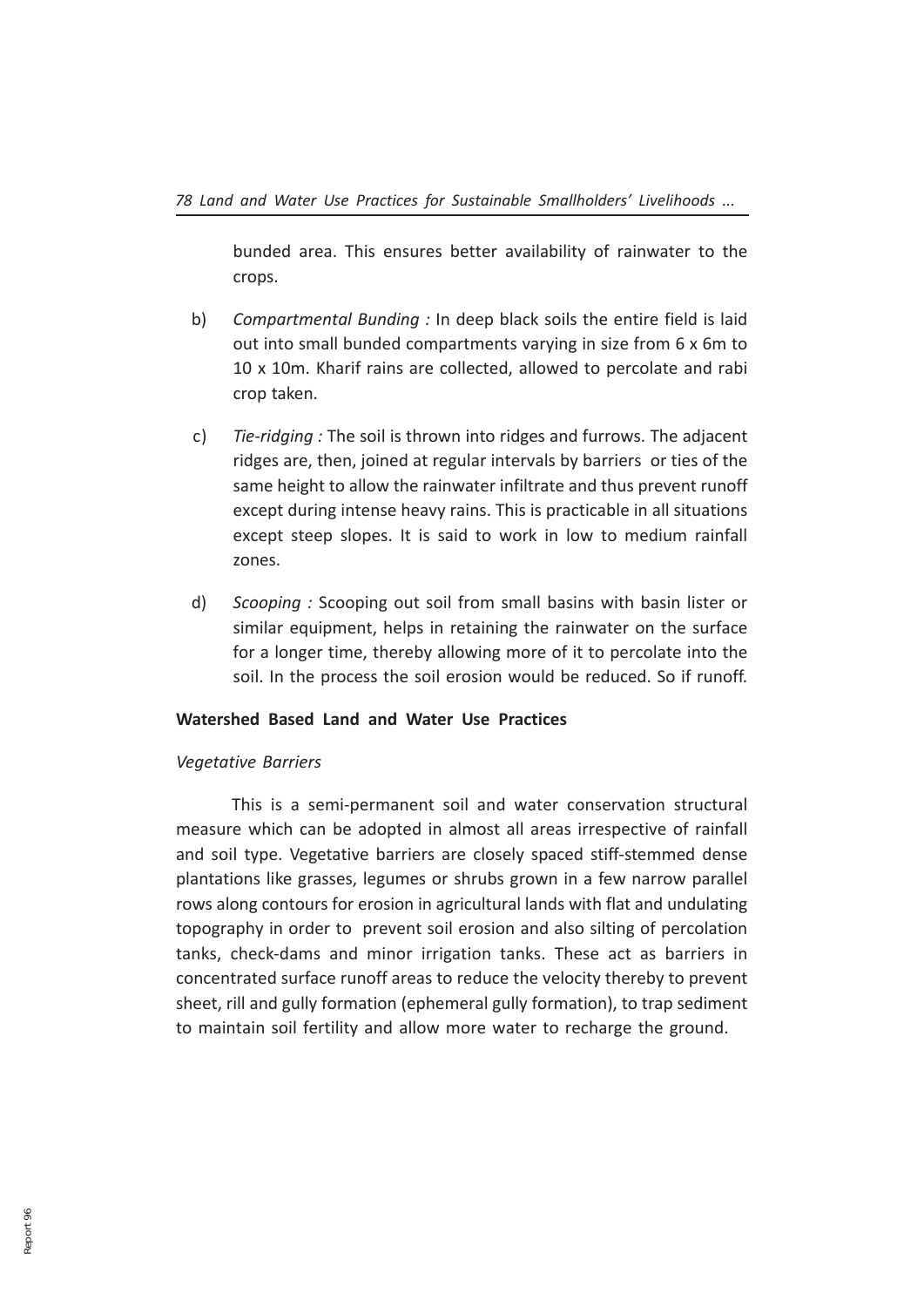#### *Site Condition*

Vegetative barriers can be established in all types of lands with flat and undulating topography except in class-VII lands and also in desertic environments. Vegetative species can be selected on the basis of soil type and climatic conditions.

## *Design Criteria*

The most important item in designing vegetative barriers in addition to the selection of vegetative species is spacing (interval) between rows which depends upon the vertical drop of the land. Vertical interval of vegetative barriers should be nearly half of the mechanical barriers. Depending upon the habitat of species selected, number of rows and plant to plant spacing will be decided. The following points should be taken into consideration while selecting vegetative species. The vegetative species should be perennial with stiff stems that remain intact throughout the year, tolerant of both dry and wet soil conditions and should have ability to penetrate several inches of sediment and capability to grow even from buried stem nodes with rhizomatous or stoloniferous growth characteristics.The following species like *vetiver, agave, swithgrass,(Panicum Virgatum L., leucaena, lemongrass, cenchrus ciliaris* and *eastern gamagrass(Tripsacum dactyloides)* are the suitable warm-season plants, can be selected for soil conservation. In addition to these plants, grass strips of 1 to 2 m wide can also be used in cultivated areas, pasture and also in forest areas to prevent soil erosion.

## **Farm Ponds**

Farm ponds are man-made water reservoirs built in agricultural lands by constructing an embankment across a water course or excavating a pit with small diameter and moderate depth. This is one of the best measures particularly, in rainfed dryland areas to store rain water during monsoon period in order to provide drinking water for livestock, human beings and irrigation purpose.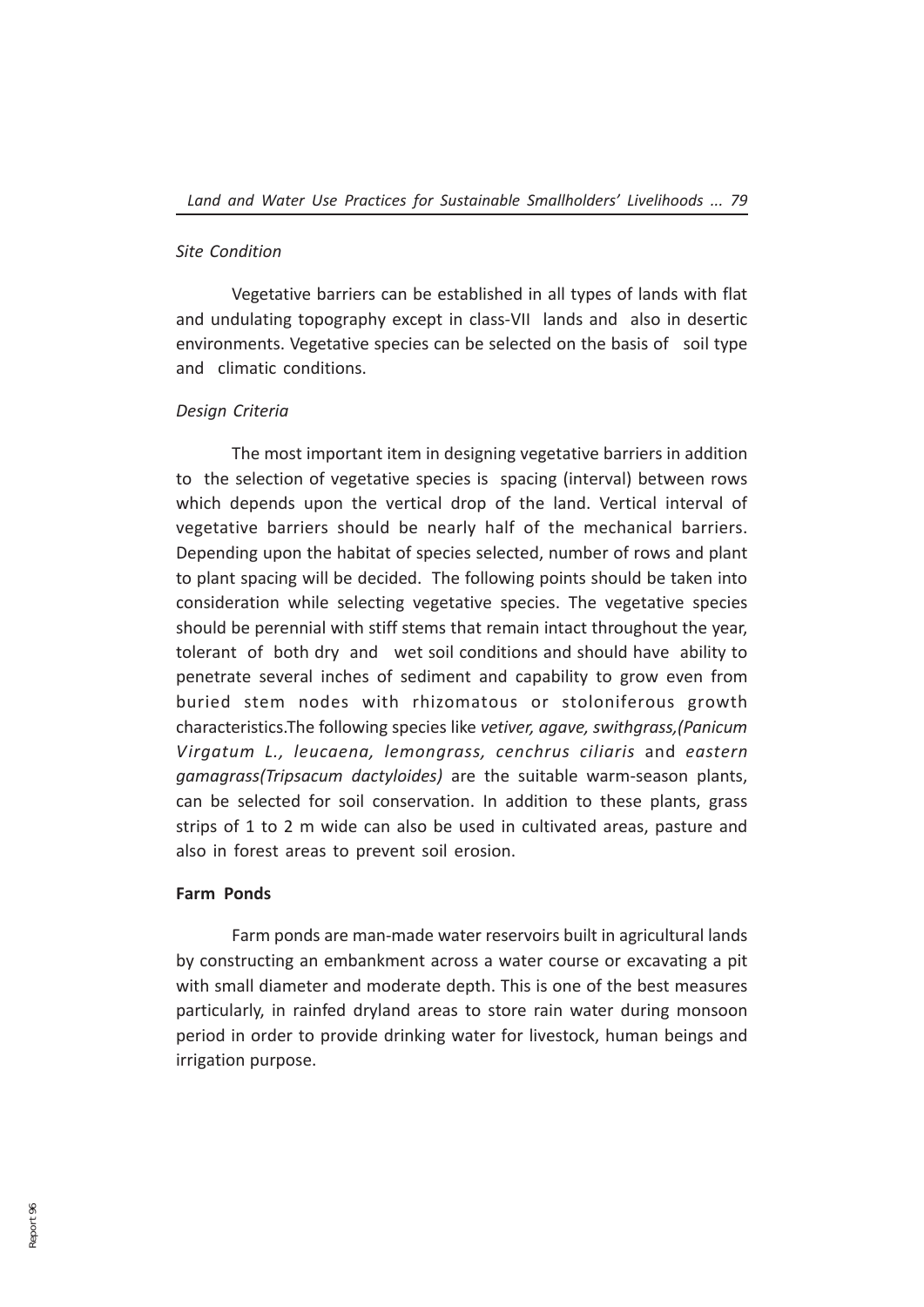#### *Site Condition*

Farm ponds are effective especially in black soil areas. Dug out farm ponds are suitable in areas having flat topography where water table is very close to the ground level. Similarly, impounding type (embankment) of farm pond is ideal in places of well defined waterways and low soil permeability with rolling topography.

## *Design Criteria*

The size of the farm pond can be decided based on the total requirement of water for irrigation, livestock and also for domestic use. In addition to these, the total runoff entering the pond also should be taken into consideration while designing the pond. The pond capacity can be estimated based on the equation given below.

Pond capacity = Irrigation requirement + Livestock requirement + Domestic requirement + 20 per cent of the sum of the above towards evaporation and other losses.

In general, in low rainfall areas 1 ha catchment area can provide 100m3 of runoff and similarly, in medium rainfall areas 1 ha of catchment can yield 200m<sup>3</sup> runoff The actual size of the farm pond should be one half or less than the total amount of annual runoff taking into consideration the above observation. One farm pond can be recommended for every 25 ha of land.

Excavated farm ponds can be constructed either in square or rectangular shape whereas embankment type will be determined purely based upon the physiography of the area. The side slopes of the excavated farm ponds should be preferably flatter (1:1) which will be decided based on the type of the soil. 'Drop inlet' type of spillways is generally used for farm ponds. Each farm pond should have 'Sod' type spillway or emergency spillway in order to dispose overflow during heavy rains. For watersheds ranging 4 to 12 ha require a combination of both mechanical and vegetative spillways.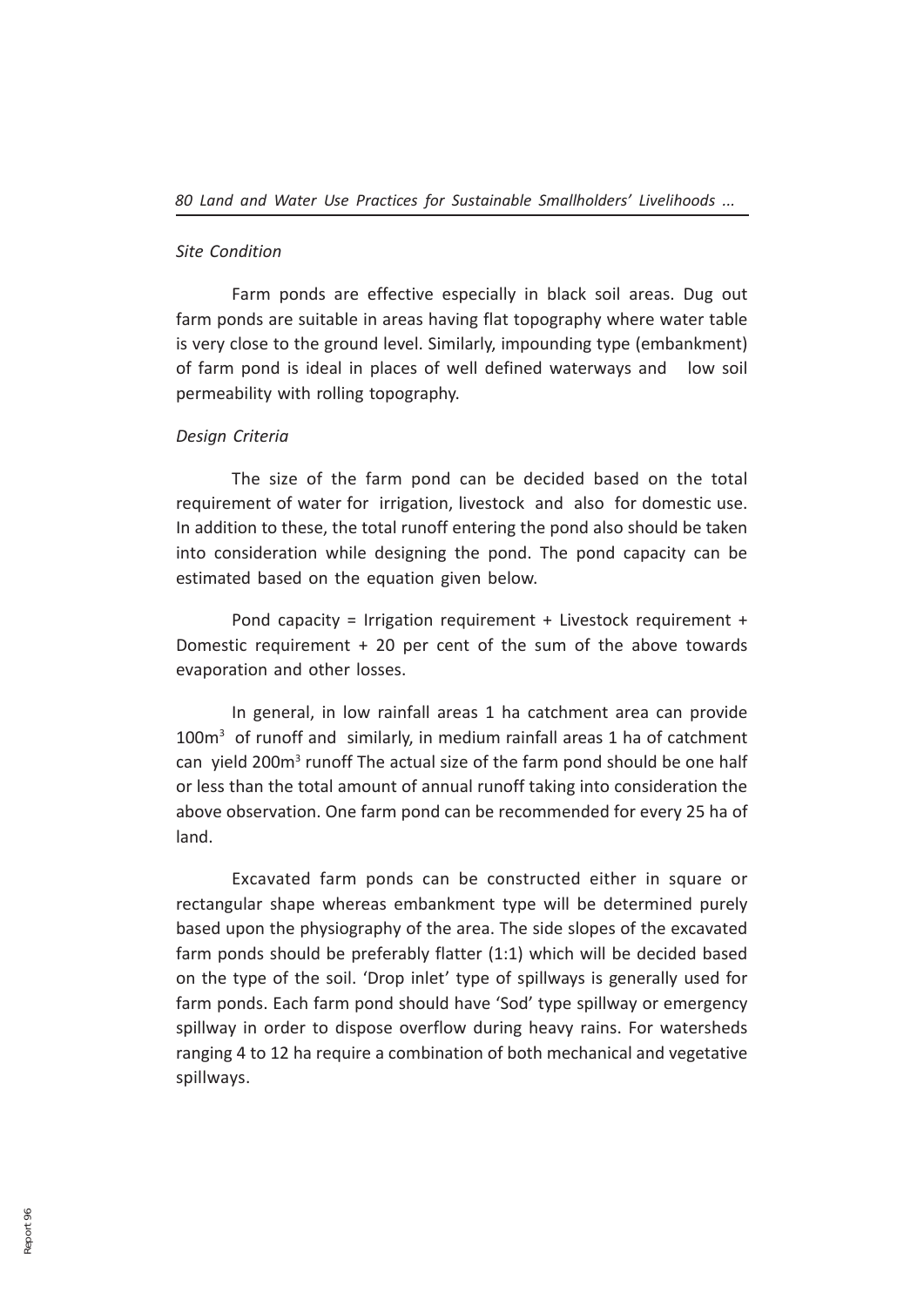## **Bunds**

Bunds are small earthen barriers constructed in agricultural lands on 1-6 per cent sloping lands to avoid gully formation by reducing velocity of run-off, percolation into the soil and to reduce sand deposition in downstream areas. These are semi-permanent mechanical measures built all along the contours for erosion by means of earthen to delay surface runoff in order to allow more water to be infiltered into the earth (soil layers as well as groundwater recharge). Here the velocity of the surface runoff will be reduced and delayed by converting long slope splitting into several smaller ones. This measure will be useful to undertake agronomic operations for man and animals by field to field access.

Bunds are broadly divided into (i) Graded bunds and (ii) Contour bunds which can be adopted to suite different environments depending upon the annual rainfall.

#### **Site Condition**

Both graded and contour bunds can be built on 1-6 per cent sloping agricultural lands to avoid gully formation, to reduce surface runoff velocity thereby increase recharge to the groundwater and reduce sand deposition particularly, in lower lands.

## *(i) Graded Bunds*

Graded bunds are suitable in areas with medium to high rainfall (i.e. annual rainfall of 600 mm and above) and soils with poor permeability and soils of crust formation nature.

## *(ii) Contour Bunds*

Contour bunds are suitable in low rainfall areas (i.e. annual rainfall less than 600 mm) and areas with light textured soils. Vegetation can be grown on these bunds.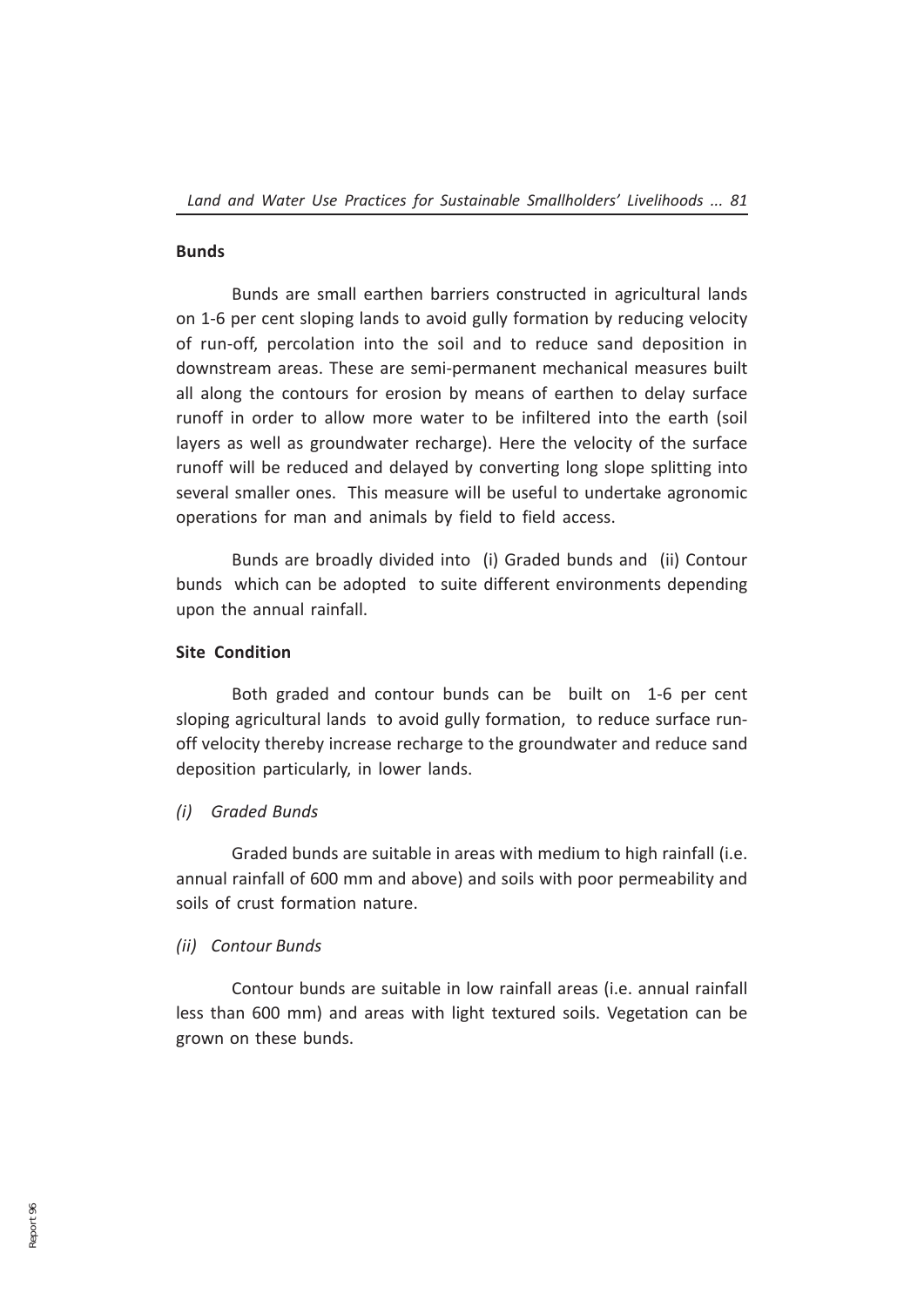#### **Design Criteria**

*(i) Graded Bunds*

Graded bunds can be constructed in two ways, one with providing a channel and the other one without channel. Graded bund without channel is found to be effective. The minimum cross section area for shallow soils is 0.3m<sup>2</sup>, for red and alluvial soils  $0.5m^2$  and for heavier soils  $0.675m^2$ . The minimum cross section area can be considered as  $0.5$ m<sup>2</sup>. The following equation can be used to fix the distance between successive beds.

$$
V.I = (s/a + b) 0.3
$$

Where V.I is the vertical interval in metres

s = slope in percentage

- a = constant value ranging from 3 to 4 for permeable soils
- $b =$  constant with average value of 2
- *(ii) Contour Bunds*

The design of contour bunds can be made considering water storage equivalent to 50 mm of rainfall. The contour bund specifications which are suitable for different soil environments are presented here. For gravelly soils cross section area of the bund is 0.45  $m^2$ , for red soil areas 0.72  $m^2$ , for shallow to medium black soils 1.07  $m^2$  and for deep soils 1.32  $m^2$ .

#### **Contour Furrow/Ridge and Furrow**

This is a mechanical and vegetative barrier. Contour furrows are trapezoidal/ V-shaped trenches dug all along the contours for erosion. This measure is effective in reducing surface runoff to increase infiltration particularly, at high sloping areas.

#### *Site Condition*

This measure is suitable for areas where slope of the cultivated land is more than 5 per cent to conserve rainwater.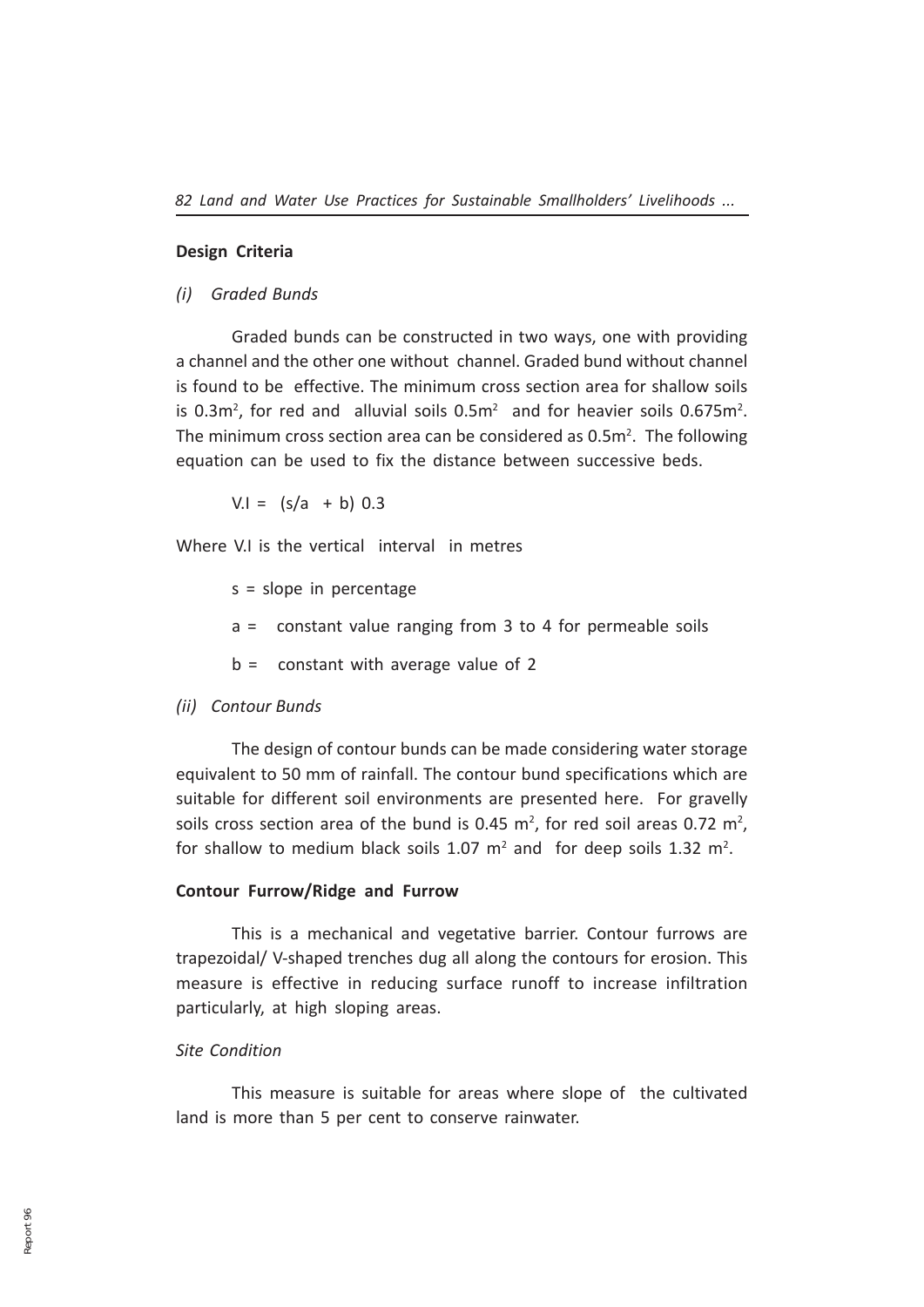#### **Design Criteria**

These V-shaped trenches should have a width of 0.6 to 1 m at the top and 0.4 m at the bottom with a depth of 0.4 m. These trenches can be made as continuous or staggered and they may be planted as well.

#### **Irrigation and Water Management**

In dryland agriculture water management plays a very important role. The efficient method is to economise water application through drip and sprinkler method. Similarly, planting of horticultural species on field bunds can reduce water through evaporation from crops and also act as shelter-belt in preventing wind erosion at specific locations.

#### **Water Harvesting Measures**

Water harvesting measures are purely dependent upon rainfall and soil type in a selected area. Several indigenous practices as well as in-situ rainwater harvesting measures are available for water harvesting to implement in different parts of the country. The indigenous practices include (i) runoff farming (ii) groundwater recharge and (iii) river based systems. The indigenous water harvesting structures are suitable for several tropical and sub-tropical regions where runoff is only 10-40 per cent.

In dryland areas rainwater is the only source for agriculture production. The infiltration of water into the soil layers affected by various parameters like (i) slope of the terrain (ii) capping of the surface and (iii) large areas without any barriers which require various methods in the form of vegetative/mechanical barriers to stop surface runoff to some extent in order to allow infiltration to recharge ground (top layers of the earth). The following gully control measures may be adopted to recharge groundwater in the upstream and middle reaches of the streams.

#### **Check-Dam**

A check-dam is also known as an anicut which intercepts the rainwater from the upstream of the local catchment and stores for direct use and / or groundwater recharge of the downstream wells. A check-dam has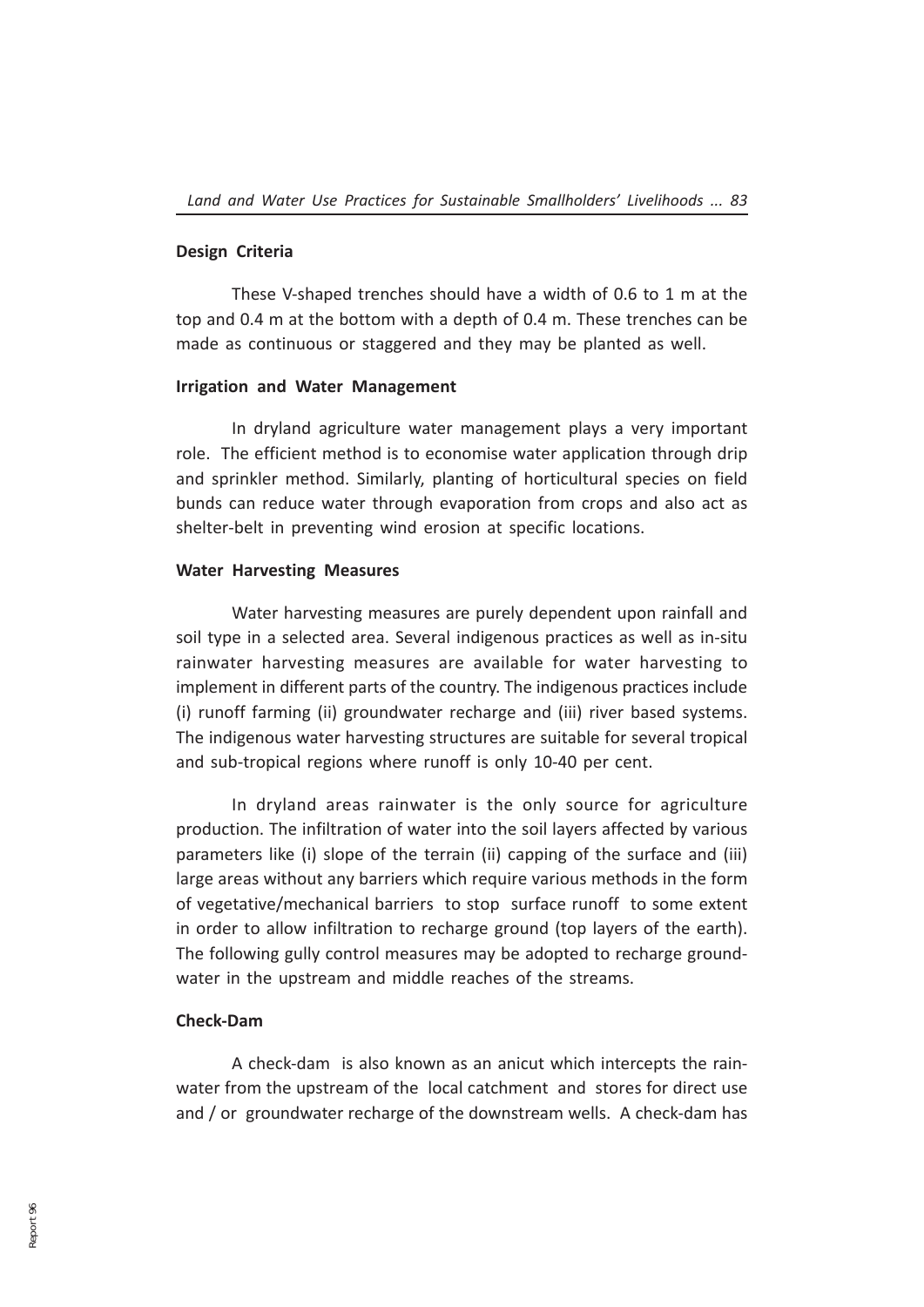an earthen dam with a masonry spillway. Under permanent check-dams concrete or masonry or earth dams to store and slow down water are suggested.

## **Site Condition**

Check-dams will be constructed across  $1^{st}$  and  $2^{nd}$  order streams particularly, in medium sloping areas (0-5 per cent). Temporary check-dams are suggested in the case of head ward erosion of gullies where gullies encroach into the adjoining agricultural lands.

## **Design Criteria**

These structures are designed based on the analysis of recurrence interval of rainfall over a period of about 50 years. Local guidelines should be followed while designing structures. One check-dam with a capacity of 0.5mcft for about 25 ha of land is sufficient to recharge groundwater and also as points for cattle.

The water thus retained at check-dams may be also used for irrigation crops. Synthetic bags filled with sand or loose boulders can also be used instead of earthen structure. Particularly, in areas with high rainfall and medium black soils gabions (wire boxes filled with stones) are suggested.

## **Loose Boulder Check-dams/Rock Fills Dams**

This is a semi-permanent mechanical structure constructed across stream/nala with variable sizes of stones (boulders) or over burnt bricks to check the velocity of watershed, recharge the ground and also to arrest silt. This is one of the most effective and economic measures for gully control and it is an arrangement of loose boulders across stream/nala. These structures are of permeable type in order to arrest suspended sediment load.

## *Site Condition*

This structure is effective in all areas irrespective of rainfall and soil type. This measure is successful in the reclamation of broad and shallow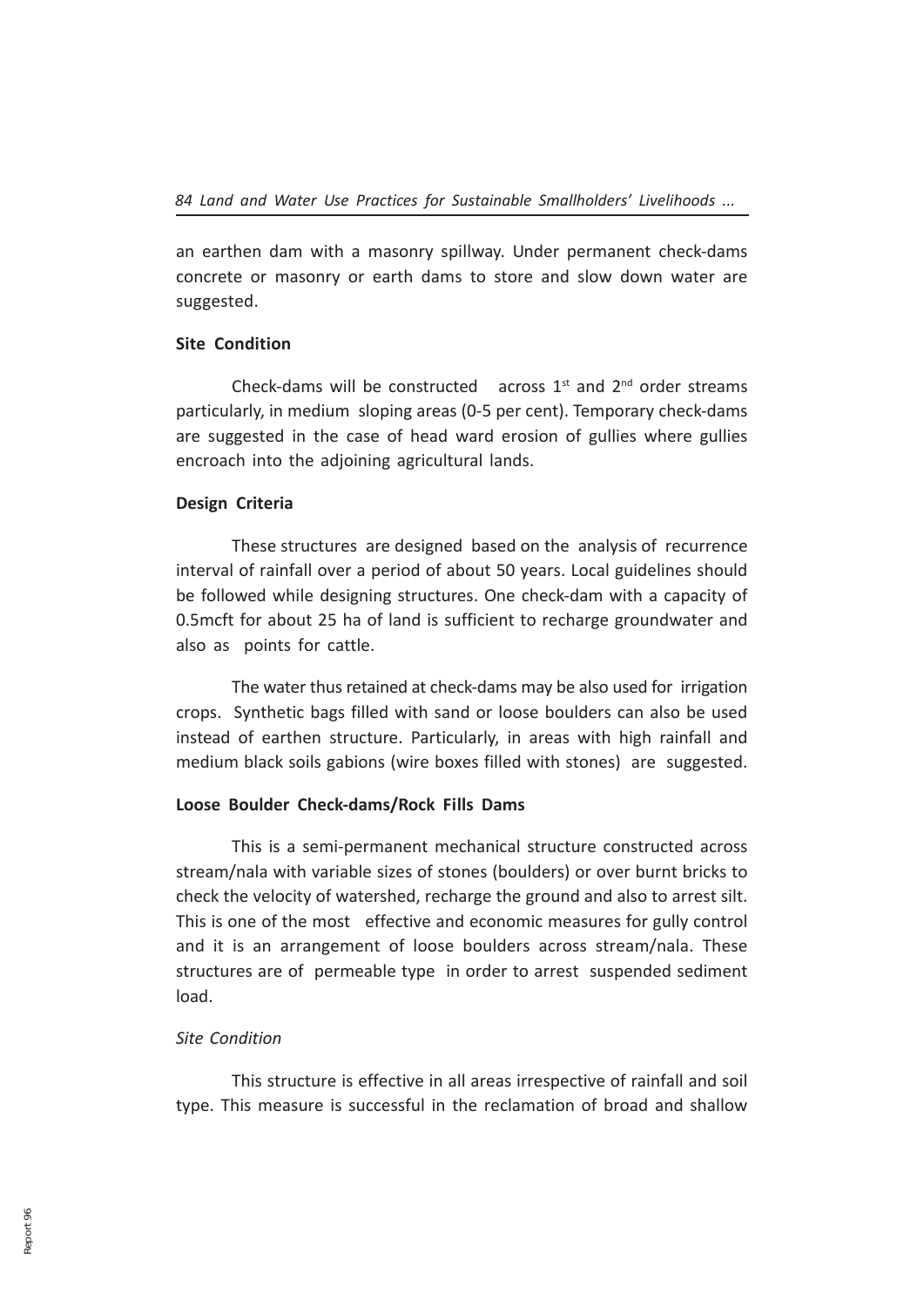gullies by promoting vegetative growth. These are suitable in places where width of the gullies are not wider than 10 metres and where loose bouders are available locally and cheaply. Gabions are preferred where foundation conditions are unstable. Rock fill dams need better foundation conditions rather than earthen dams or earthen gully plugs.

## *Design Criteria*

Rock fill dams need special design because gullies with origin from hill slopes, normally have high velocity during peak flows. Rock fill dams should be constructed at a vertical interval of 1.5 to 2 m along the gully bed and also at gully heads. The stones used for rock fill dams should be larger than 30 x 30 x 30 cm. The average height of the rock fill dam should be 4 to 5 metres. The minimum rock fill in the dam should be not less than 0.5 m., the side slope of the dam should be 2:1 or flatter. The central portion of the rock fill dam should be low or a rectangular free board in order to allow peak flows. The trapezoidal or tapering cross section of this type dams reduces the friction and resultant damage during peak floods. In order to reinforce the dam the down slope side should be constructed with rock rubble. Cut-off walls with a thickness of about 20cm should be provided at the upstream and they should extend into the rock surface or disintegrated material. The structure should have strong foundation with adequate notch capacity and sizeable anchorage into the gully walls. Voids in the dam can be filled with small size metals also. For notch portion dimensions the following weir formula can be used.

 $Q = 1.75$  LH  $^{3/2}$ 

Where  $Q =$  Peak discharge,  $m^{3}/sec$ 

- $L =$  Length of rectangular waste weir, m and
- $H =$  Depth of flow of water over the waste weir, m (Depth of flow of 0.3 m can be used)

The hydraulic structures including side walls, wing walls and aprons should be constructed similar to masonry drop structures.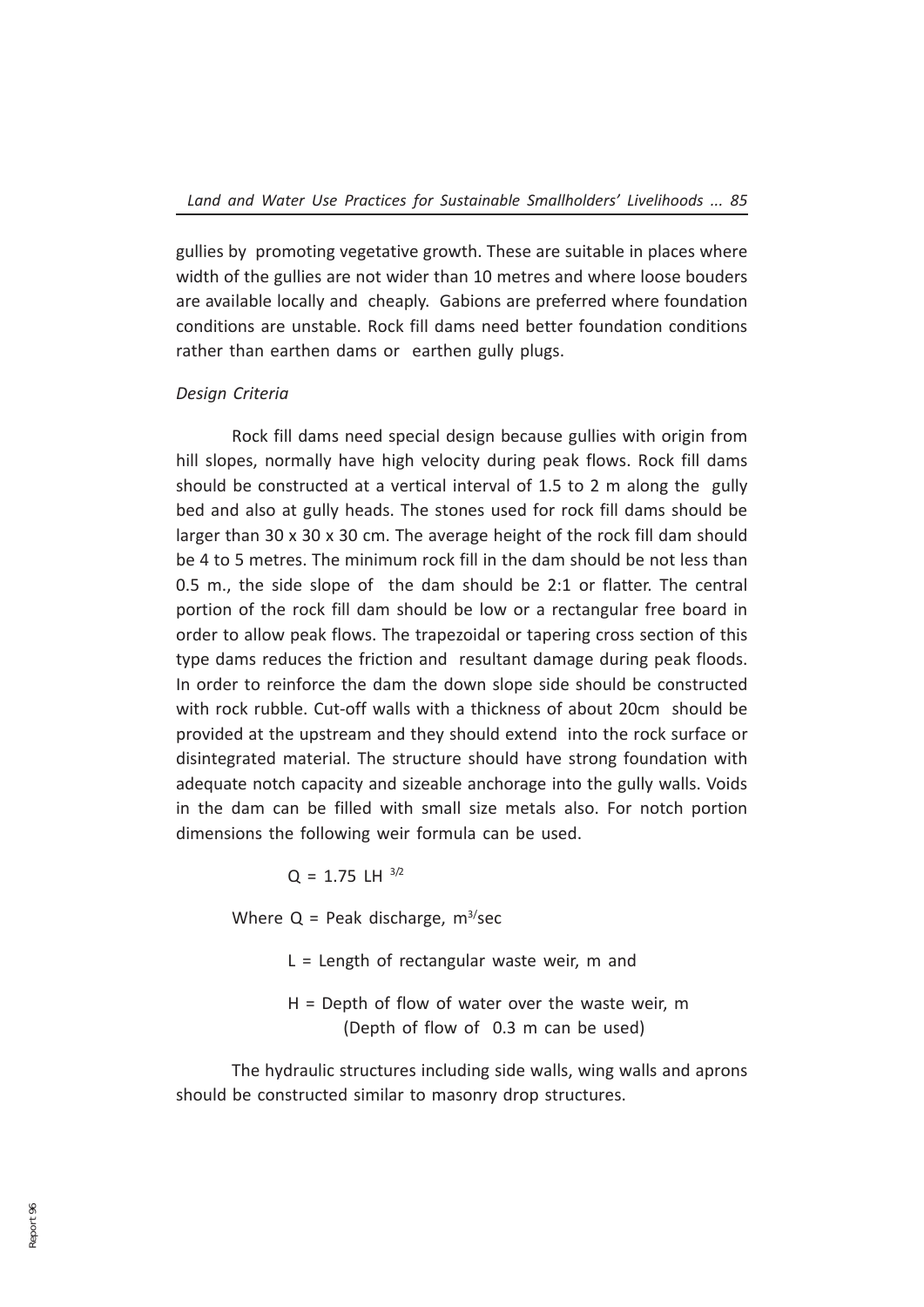#### **Wire-gabion Structures**

Wire gabion structure is a semi-permanent mechanical structure suitable in steep sloping gully areas to prevent sediment erosion and also to recharge groundwater. In wire gabion structures loose boulders are enclosed with wire mesh to reinforce the structure.

## *Site Condition*

These structures are suitable in areas with high rainfall and steep slopes. This measure is not effective in boulder strewn gullies with high rock mass flow. These semi-permanent check-dams should be constructed across steep sloped gullies.

## **Design Criteria**

In this structure wire-woven baskets should be filled with pebbles and cobbles and built across gullies to prevent sediment erosion during heavy rains. These structures should have openings less than the average size of the rocks. The wire mesh reduces the corrosive action by rock mass flow.

## **Gully Plug**

Gully plugs are generally earthen embankments or loose boulder bunds with a spillway and some vegetative cover built across active gullies with less than a metre depth where active erosion is prevalent. Gully plugs act as grade stabilisation structures by depositing silt load which creates micro-environment for establishing vegetative cover. Gully plugging is generally adopted to prevent down cutting of gully heads and also to prevent silt load movement towards downstream areas.

## *Site Condition*

Gully plugs are suitable in small and medium gullies where runoff velocity is low and the slope of the gullies ranges between 2-3 per cent. Gully plugs are suggested particularly where foundation conditions are unfavourable for loose or masonry structures.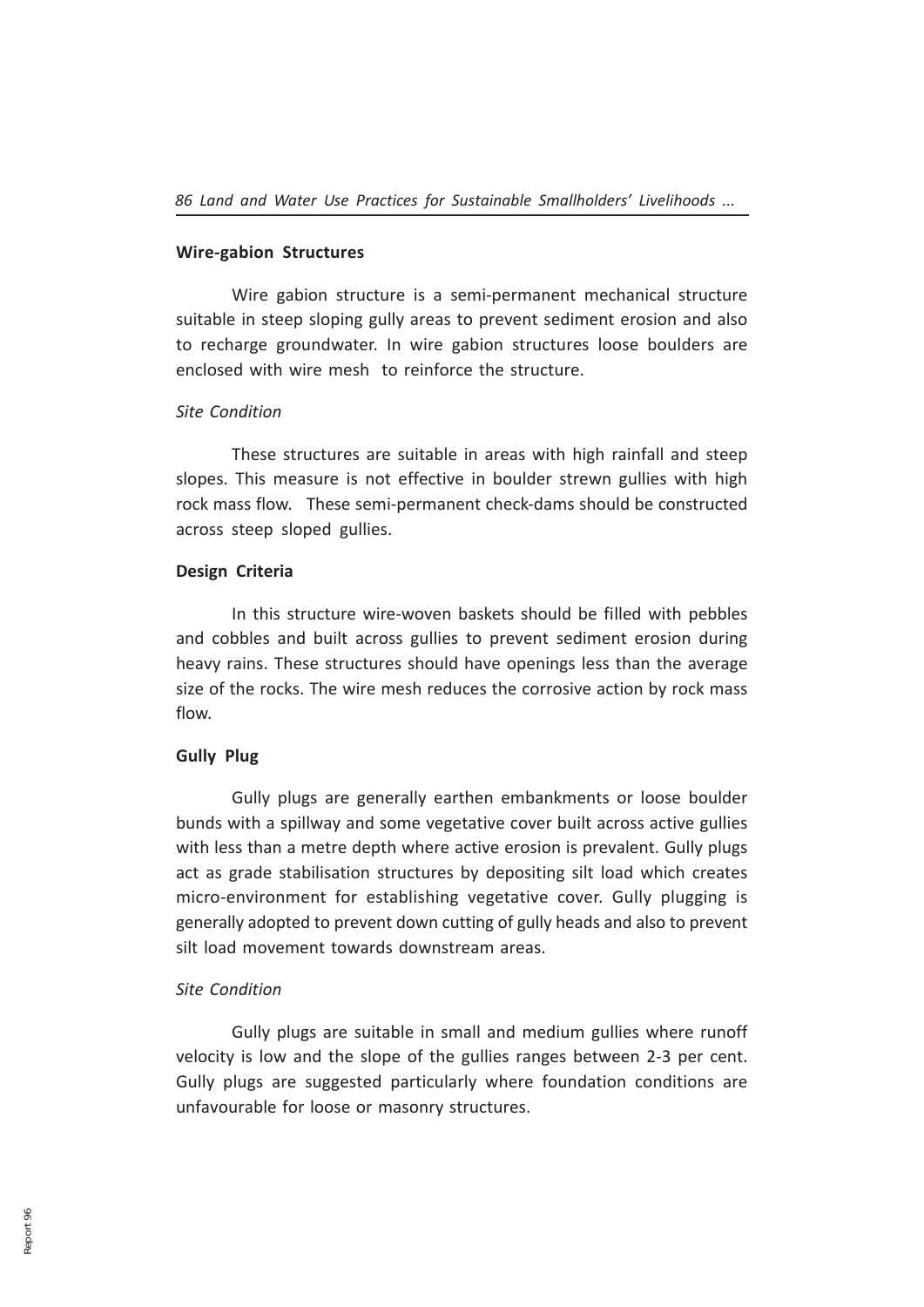#### **Design Criteria**

The designing of gully plugs includes an embankment, a mechanical spillway and a grass ramp. The grass ramp should be constructed with a crest about 60cm below the top of the embankment. A pipe outlet should be installed 30cm below the ramp level. The minimum cross section of the embankment of earthen dam for gully plugs is 1.25m<sup>2</sup> and it should range between 2.5 to 25  $m^2$ .

The specifications for type of gully plug up to 10 per cent slope, infiltration materials and the location of the gully plug are presented in the Table.

| Slope of<br>the gully | Location                     | Width of gully<br>in<br>bed<br>metres | Type of<br>gully plug      | Vertical interval<br>in metres |
|-----------------------|------------------------------|---------------------------------------|----------------------------|--------------------------------|
| $0 - 5%$              | Gully bed                    | up to $4.5$                           | Brushwood                  | up to $3$                      |
| $5 - 10%$             | Gully bed                    | up to $4.5$                           | Brush wood                 | up to $3$                      |
|                       | Gully bed                    | 4.5 to $6$                            | Farthen and<br>side branch | $1.5$ to $3$                   |
|                       | Confluence of<br>two gullies | 7.5 to 15                             | Sand bags                  | $2.25$ to 3                    |

#### **Nala Bunds and Percolation Tanks**

Nala bunds and percolation tanks are the permanent mechanical recharge structures constructed across nalas to check the velocity of runoff and to increase water percolation in order to improve soil moisture regime. Nala bunds and percolation tanks are similar structures used alternatively at different places. Percolation tanks are small storage tanks constructed across the streams and minor valleys by means of earthen bunds mainly to recharge the irrigation wells in the downstream sections.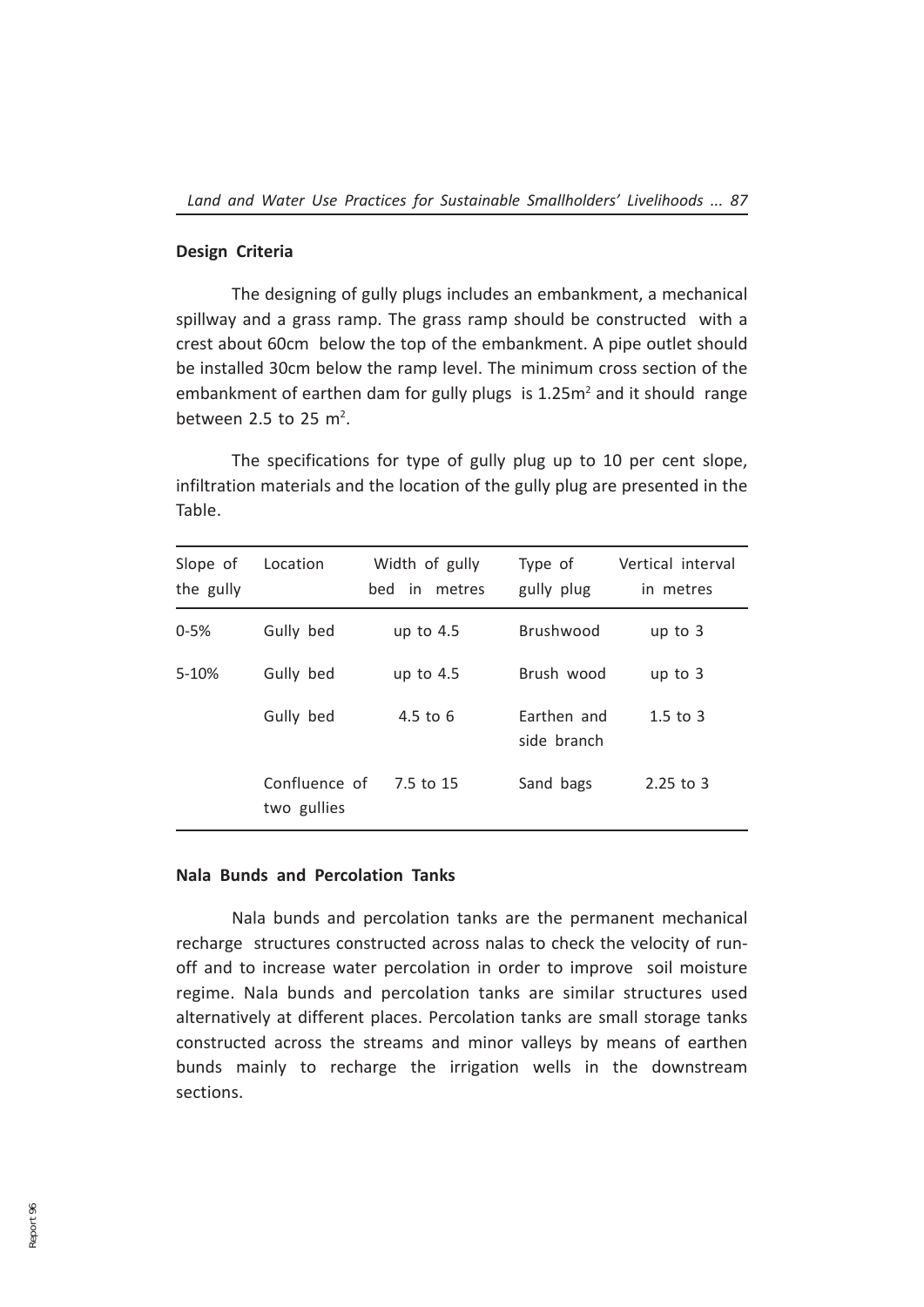## *Site Condition*

Percolation tanks are suitable in relatively flatter areas where the slope of the nala should be less than 2 per cent. There should be a nala bund for every 40 ha of catchment area. The sub-strata at this location should be preferably hard rock and soils of the nala bund should be permeable or they should be disintegrated if it is composed of hard rock at greater depths.

## **Design Criteria**

The top width of the nala bund should not be less than 1 m( $1/3$ <sup>rd</sup> of the impounding depth). The bund section should comprise a core wall and a puddle trench. Similarly, an emergency spillway may be provided by the side of the nala bund. The width of the cut outlet varies depending upon the rainfall variation as presented in Table. The capacity of the percolation tank can be about 5 to 20mcft.

#### **Sunken Pit**

This is one of the structures adopted in recent watershed development activities which occupy less area and less submergence of land. This structure acts as a water point for cattle, human beings in addition to recharge water table through deep percolation.

#### *Site Condition*

These are dug along nala/streams at certain selected locations.

#### **Design Criteria**

Sunken ponds do not have any problem of breaching as they are constructed in the ground. A spillway may be provided to allow excess water to be flown into the drainage line.

#### **Vegetative Barriers**

This is a semi-permanent structure which can be adopted in almost all areas irrespective of rainfall and soil type. Vegetative barriers are closely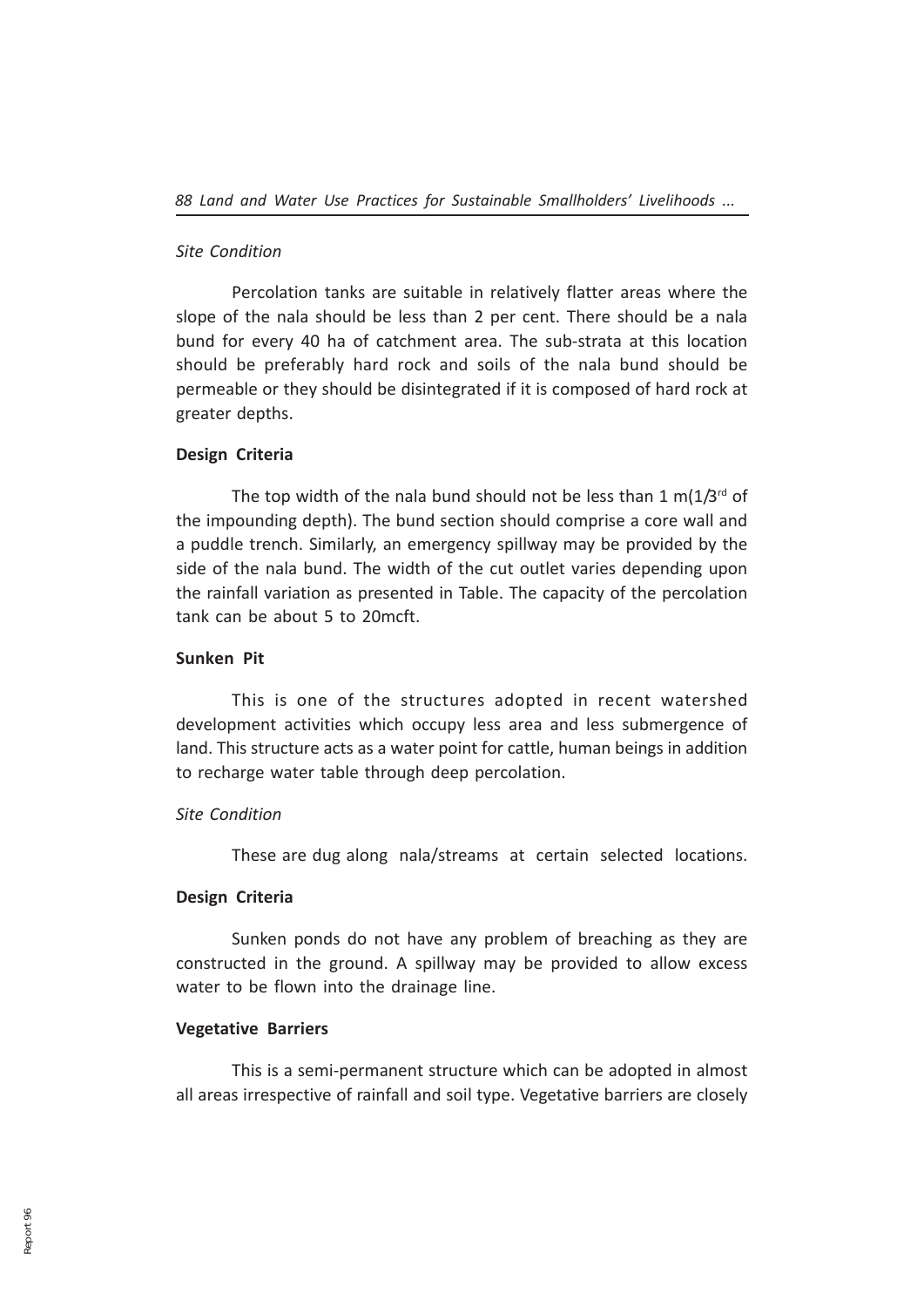spaced stiff-stemmed dense plantations like grasses, legumes or shrubs grown in a few narrow parallel rows along contours for erosion in agricultural lands with flat and undulating topography in order to prevent soil erosion and also silting of percolation tanks, check-dams and minor irrigation tanks. These act as barriers in concentrated surface runoff to reduce the velocity thereby to prevent sheet, rill and gully formation (ephemeral gully formation), to trap sediment to main soil fertility and allow more water to recharge the ground.

## *Site Condition*

Vegetative barriers can be established in all types of lands with flat and undulating topography except class-VII lands and also in deserted conditions. Vegetative species can be selected based on soil type and climatic conditions.

## **Design Criteria**

The most important item in designing vegetative barriers in addition to the selection of vegetative species is spacing (interval) between rows which depends upon the vertical drop of the land. Vertical interval of vegetative barriers should be nearly half of the mechanical barriers. Depending upon the habitat of species selected number of rows and plant to plant spacing will be decided. The following characteristics should be followed while selecting vegetative species. They are : Vegetative species should be perennial with stiff stems that remain intact throughout the year, tolerant of both dry and wet soil conditions and should have ability to penetrate several inches of sediment and capability to grow even from buried stem nodes with rhizomatous or stoloniferous growth characteristics.

The following species like vetiver, agave, swithgrass,(Panicum Virgatum L.) and eastern gamagrass (Tripsacum dactyloides) are the suitable warm-season plants that can be planted for soil conservation. These grass strips of 1 to 2 m width can also be used in cultivated areas, pasture and also in forest areas to prevent soil erosion.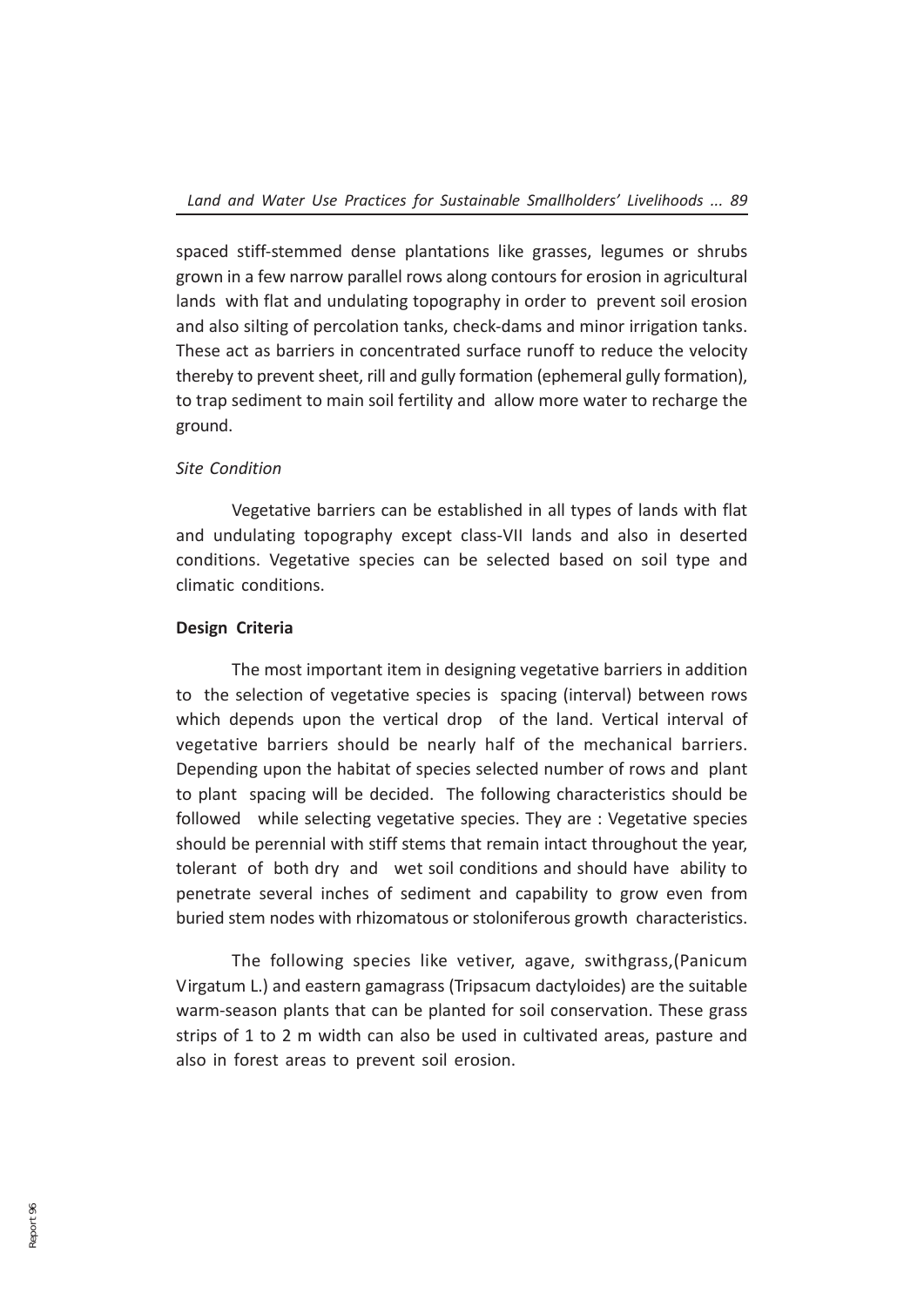*Challenges of Land and Water :* Keeping with the pace of different practices available in the literature, the land and water resources face several challenges in the recent past. These challenges are;

- \* Over the last 50 years, land and water management has met rapidly rising demands for food and fibre. In particular, input-intensive, mechanised agriculture and irrigation have contributed to rapid increases in productivity. India's agricultural production has grown between 2.5 and 3 times over the period while the cultivated area has grown only by 12 per cent (FAO, 2011). More than 40 per cent of the increase in food production came from irrigated areas, which have doubled in area. In the same period, the cultivated area of land per person gradually declined to less than 0.25 ha, a clear measure of successful agricultural intensification.
- \* The distribution of land suitable for cropping is skewed against those different parts of the country which have most need to raise production. This is a troubling finding given that the growth of demand for food production, as a function of population and income, is expected to be concentrated in the country in coming years. The main implication is that a global adjustment of agricultural production will need to be anticipated in order to compensate for these facts of geography.
- Rainfed agriculture is India's predominant agricultural production system, but also hosts majority of the rural poor. Unpredictable soil moisture availability over the course of a growing season reduces nutrient uptake and, consequently, yields. Taken with low soil fertility and carbon content of tropical soils, yields in rainfed systems are little more than half the achievable potential in the country. While improved land and nutrient management can result in higher yields, these can prove difficult to sustain if the threat of erratic rainfall remains. The rural poor on marginal lands with limited access to improved seed, fertiliser and information remain vulnerable.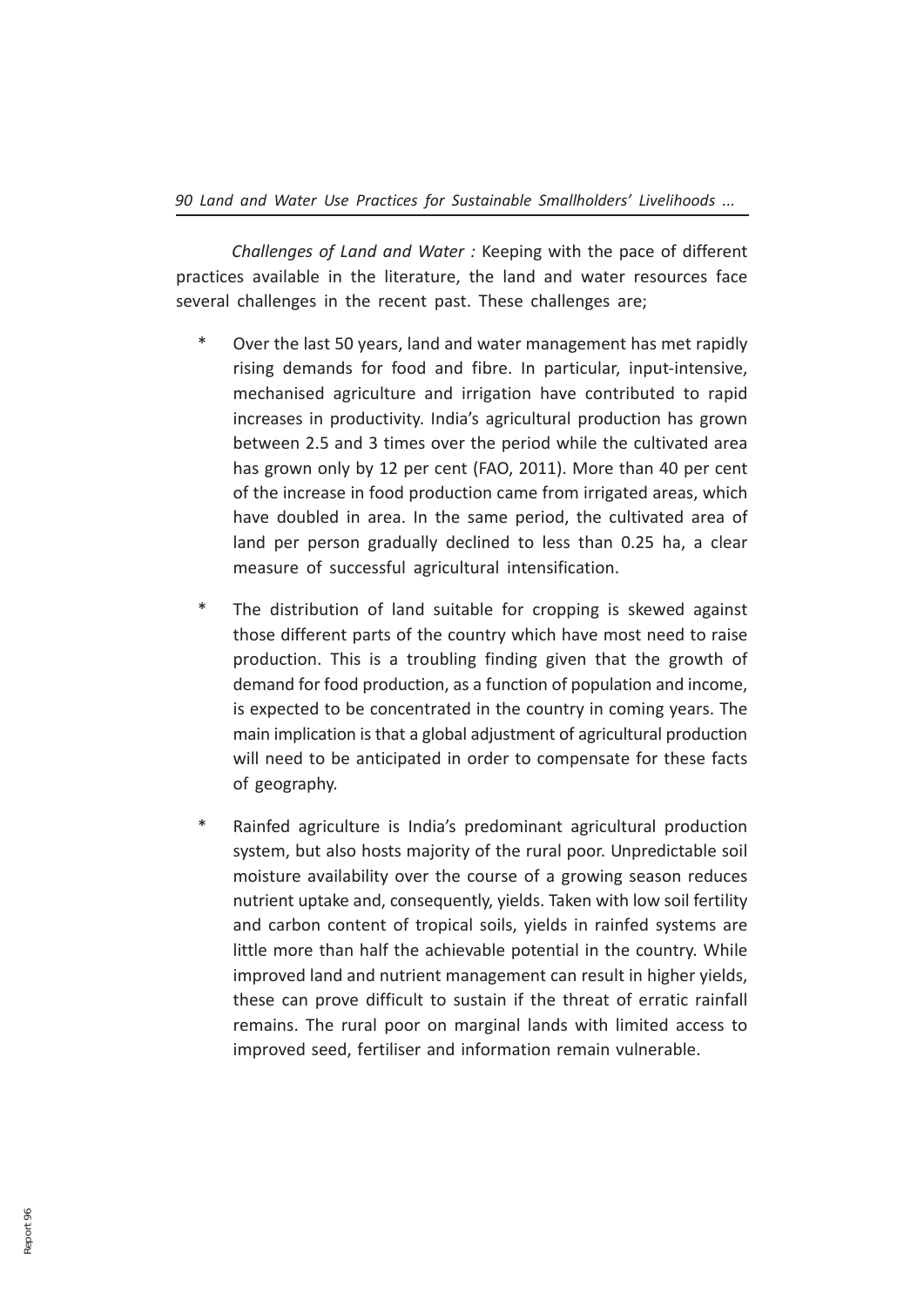- \* The tendency to locate high-input agriculture on the most suitable lands for cropping relieves pressure on land expansion and limits encroachment on forests and other land uses. Groundwater use in irrigation is expanding quickly, and almost 40 per cent of the irrigated area is now reliant upon groundwater as either a primary source, or in conjunction with surface water.
- \* In many places, however, achievements in production have been associated with management practices that have degraded the land and water systems upon which the production depends. In some of these areas, the accumulation of environmental impacts in key land and water systems has now reached the point where production and livelihoods are compromised. Intensive agricultural practice has, in some cases, resulted in serious environmental degradation, including the loss of biodiversity and surface and groundwater pollution from the improper use of fertilisers and pesticides.
- \* Groundwater abstraction has provided an invaluable source of ready irrigation water but has proved almost impossible to regulate. As a result, locally intensive groundwater withdrawals are exceeding rates of natural replenishment in key cereal producing locations. Because of the dependence of many key food production areas on groundwater, declining aquifer levels and continued abstraction of non-renewable groundwater present a growing risk to local and food production, and finally
- \* There is a strong linkage between poverty and the lack of access to land and water resources. The poor in the country have the least access to land and water and are locked in a poverty trap of small farms with poor quality soils and high vulnerability to land degradation and climatic uncertainty. Technologies and farming systems within reach of the poor are typically low management, low input systems that can contribute to land degradation or buffer rainfall variability. Highest trends in land degradation are associated with the poor.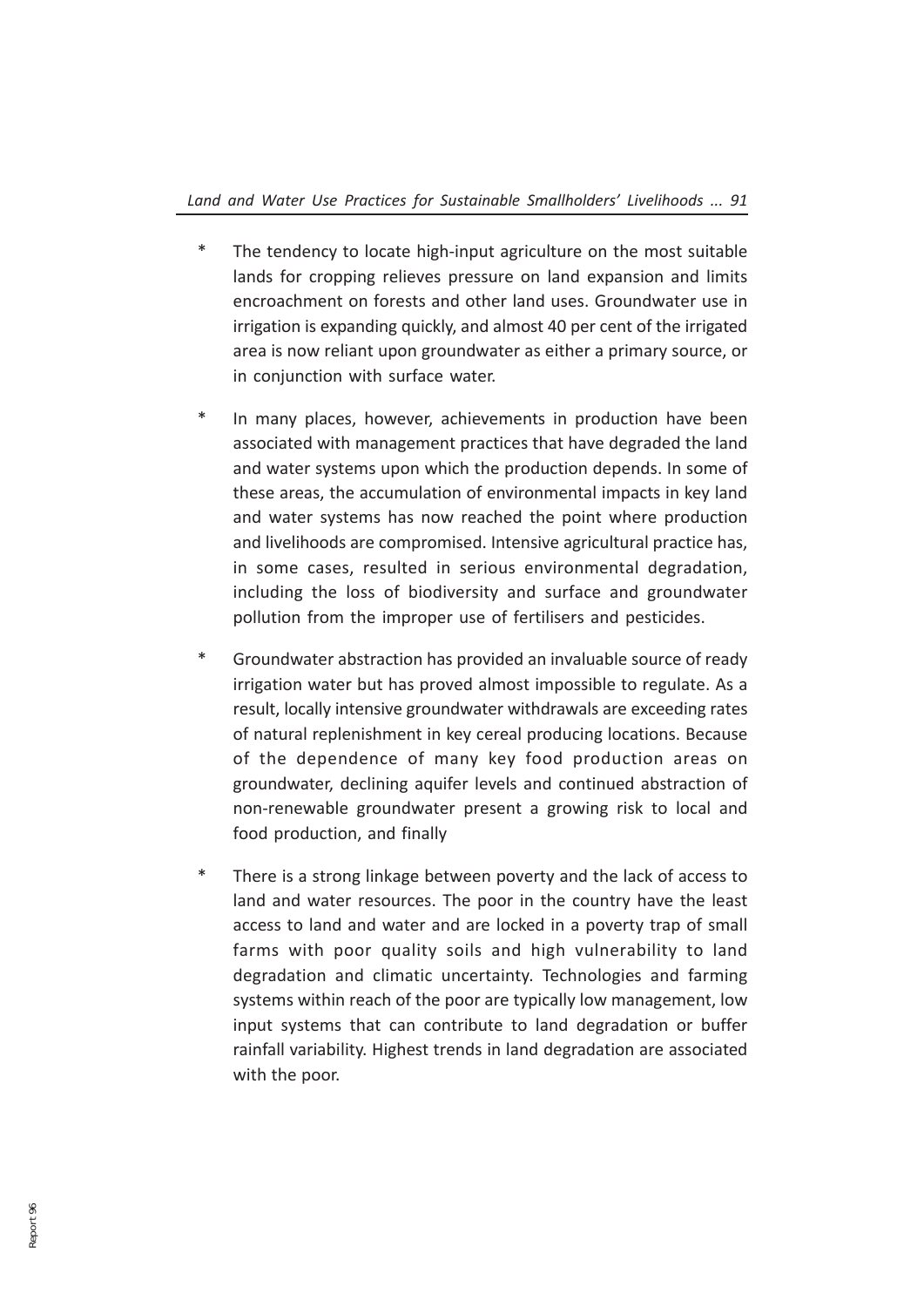## **Policies, Institutions and Investments in Land and Water**

- 1. The lack of clear and stable land and water *rights* as well as *weak regulatory* capacity and *enforcement* have contributed to conflict over land access and competition for water use. In particular, the systematic inclusion of customary and traditional use rights in national legislation is a necessary first step in order to protect rural livelihoods and provide incentives for responsible land and water use.
- 2. Agricultural development policies have tended to focus on investments in high-potential areas and on irrigation, mechanisation and crop specialisation (mono-cropping) for marketed commodities and export crops.
- 3. Effective collaboration between land and water institutions has lagged behind patterns of use and consumption. Although land and water function as an integrated system, many institutions deal with them separately.
- 4. Levels of public and private investment in basic agricultural infrastructure and institutions have declined over the past two decades.
- 5. Large-scale land acquisitions are on the increase in parts of India where land and water resources appear abundant and available.

By 2050, rising population and increase of income of various sections of the people in the country are expected to result in a 70 per cent increase in demand for foodgrains. Hence, it is imperative to examine the present practices of land and water use so that both the irrigated and rainfed agriculture respond to rising demand. Most of future growth in crop production in India is likely to come from intensification, with irrigation playing an increasingly strategic role through improved water services, wateruse efficiency improvements, yield growth and higher cropping intensities. The present study has examined how various practices of land and water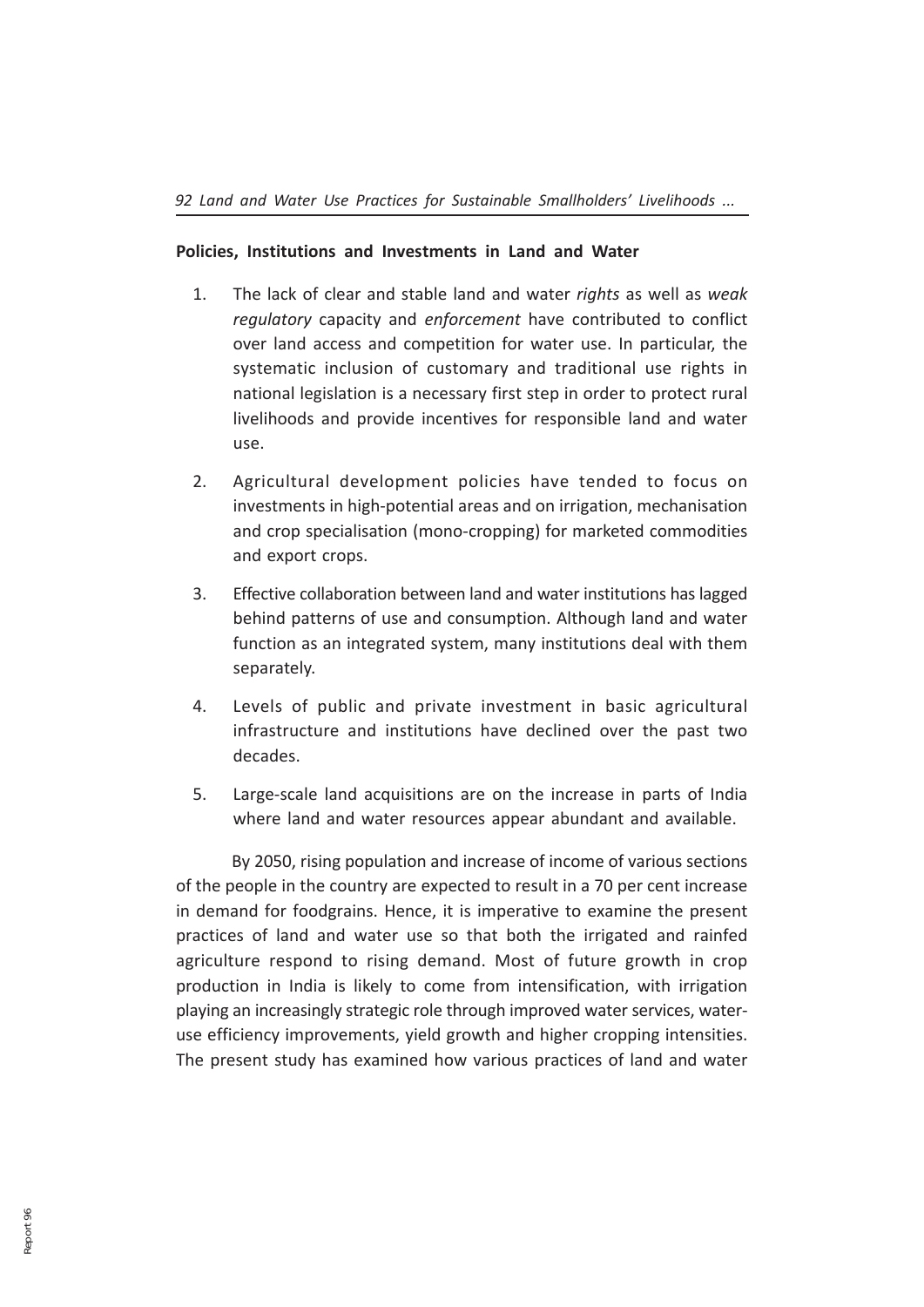in 16 sample villages of four states enhance the livelihood security of small and marginal farmers.

## **Land Use Pattern in Sample Villages**

Natural resources, particularly land, water and biomass, which form the basis for sustainable development, have reached a critical point by the anthropogenic pressures posed by the rapidly growing human population in India. Land use pattern in particular area provides the base for natural resources development and thereby livelihood security. The study areas are predominant with agriculture and common pool resources (CPRs), most people in these 16 sample villages across four states directly or indirectly depend on agriculture and CPRs for their livelihood (see Table 2.1). Interestingly, one of the villages in our samples villages of Gujarat has predominantly tribal population where 67.6 per cent of the area is under forest and most of the people depend upon the forest. The data also show that considerable area is under forest in sample villages of Jharkhand and West Bengal. However, except in Jharkhand and West Bengal, there is considerable area under wastelands where practices of land and water use impact are seen.

The total cropped area is prominent in almost all the sample villages. The irrigated area is more in Gujarat and Tamil Nadu whereas un-irrigated area is prominent in almost all the sample villages. It reflects that rainfall depended agriculture is very high (Table 2.1). The land use pattern gives scope for resilience capacity of natural resources base in almost all the sample villages.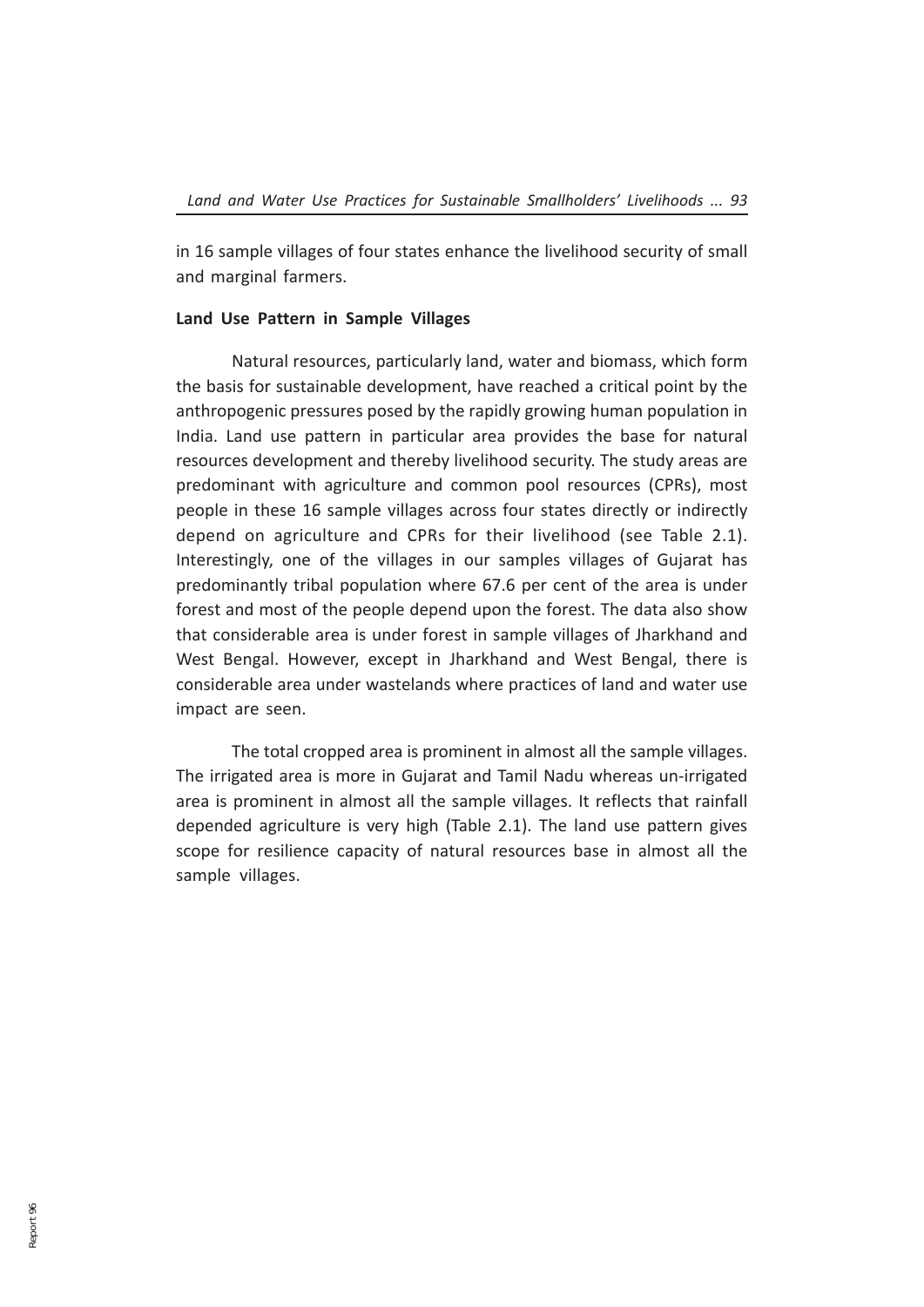| Villages    | Total     | Forests   | Fallows | Total   |        | Irrigated Rainfed/ Waste- |           |
|-------------|-----------|-----------|---------|---------|--------|---------------------------|-----------|
|             | Geo-      | (Perma-   | Cropped | Area    |        | Un-                       | lands     |
|             | graphical | nent,     | Area    |         |        | irrigated                 |           |
|             | Area      | Current)  |         |         |        | Area                      |           |
| (1)         | (2)       | (3)       | (4)     | (5)     | (6)    | (7)                       | (8)       |
| Gujarat     |           |           |         |         |        |                           |           |
| Village-I   | 1251.15   | <b>NA</b> | 206.0   | 805.0   | 280.0  | 525.0                     | 240.15    |
|             | (100)     |           | (16.4)  | (64.3)  | (22.4) | (42.0)                    | (19.2)    |
| Village-II  | 700.2     | <b>NA</b> | 27.2    | 613.0   | 232.0  | 381.0                     | 60.0      |
|             | (100)     |           | (3.8)   | (87.5)  | (33.3) | (54.4)                    | (8.6)     |
| Village-III | 1947.6    | 1317.6    | 159.0   | 462.5   | 254.4  | 208.1                     | 48.5      |
|             | (100)     | (67.6)    | (8.16)  | (23.7)  | (13.1) | (10.7)                    | (2.5)     |
| Village-IV  | 329.4     | <b>NA</b> | 60.4    | 257.7   | 104.0  | 153.7                     | 11.3      |
|             | (100)     |           | (18.3)  | (78.2)  | (31.6) | (46.7)                    | (3.4)     |
| Tamil Nadu  |           |           |         |         |        |                           |           |
| Village-I   | 516.96    | <b>NA</b> | 148.81  | 281.38  | 84.62  | 352.79                    | 86.77     |
|             | (100)     |           | (28.8)  | (54.5)  | (16.4) | (68.3)                    | (16.8)    |
| Village-II  | 315.9     | <b>NA</b> | 20.0    | 147.98  | 37.62  | 110.36                    | 148.31    |
|             | (100)     |           | (6.3)   | (46.8)  | (11.9) | (34.9)                    | (46.9)    |
| Village-III | 1340.92   | <b>NA</b> | 538.74  | 755.46  | 419.16 | 444.97                    | 46.72     |
|             | (100)     |           | (38.7)  | (56.3)  | (31.3) | (33.2)                    | (3.5)     |
| Village-IV  | 1560.52   | <b>NA</b> | 219.27  | 1018.65 | 298.81 | 719.84                    | 322.6     |
|             | (100)     |           | (14.1)  | (65.3)  | (19.1) | (46.1)                    | (20.7)    |
| Jharkhand   |           |           |         |         |        |                           |           |
| Village-I   | 800.0     | 40.0      | 40.0    | 720.0   | 200.0  | 320.0                     | <b>NA</b> |
|             | (100)     | (5.0)     | (5.0)   | (90.0)  | (25.0) | (40.0)                    |           |

**Table 2.1 : Land use Pattern in Sample Villages (Area in Ha.)**

*(Contd.)*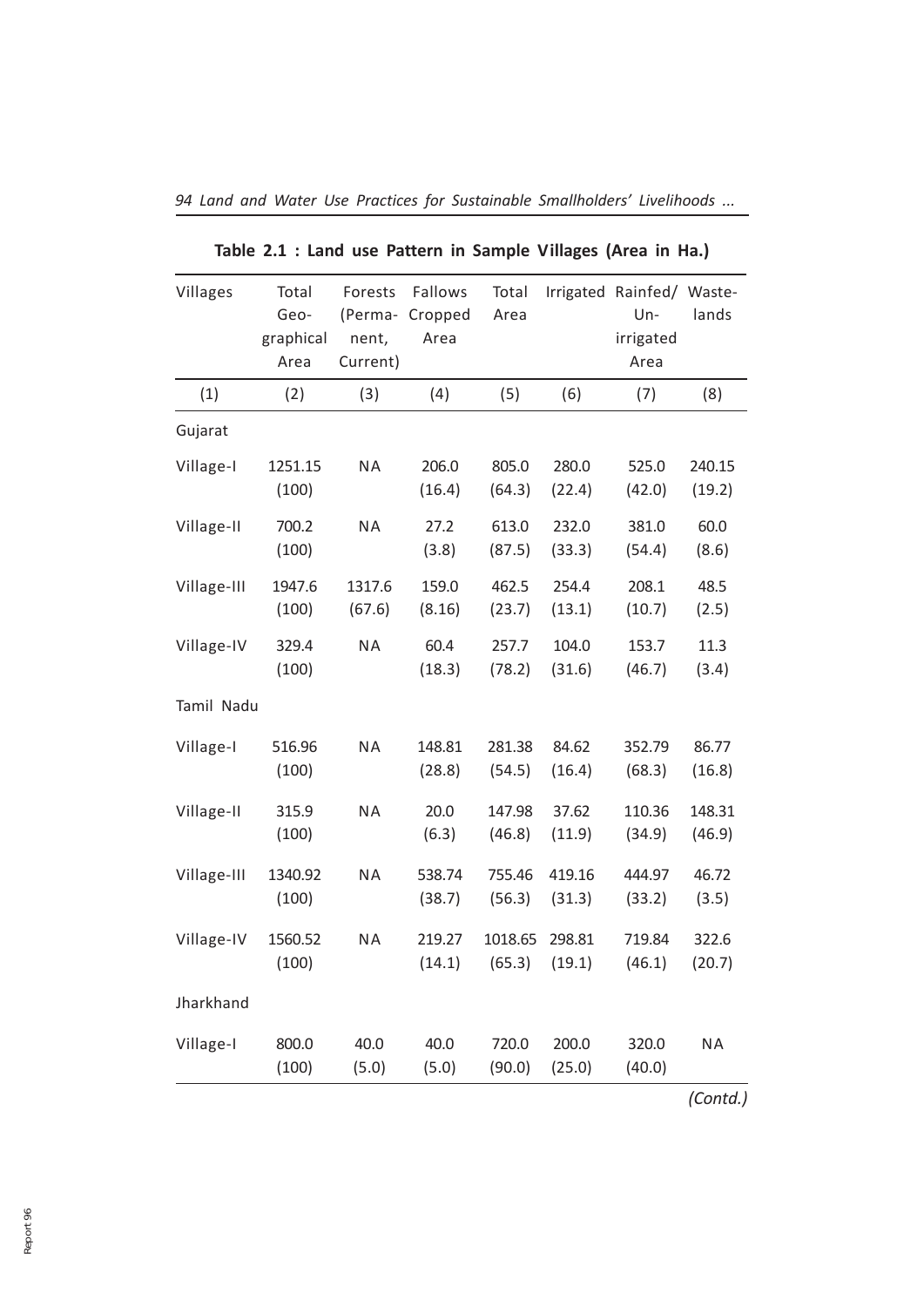| (1)         | (2)             | (3)             | (4)            | (5)              | (6)             | (7)              | (8)            |
|-------------|-----------------|-----------------|----------------|------------------|-----------------|------------------|----------------|
| Village-II  | 580.0<br>(100)  | 200.0<br>(34.5) | 80.0<br>(13.8) | 300.0<br>(51.7)  | 100.0<br>(17.2) | 200.0<br>(34.5)  | <b>NA</b>      |
| Village-III | 120.0<br>(100)  | 10.0<br>(8.3)   | 12.0<br>(10.0) | 88.0<br>(73.3)   | 10.0<br>(8.3)   | 60.0<br>(50.0)   | 10.0<br>(8.3)  |
| Village-IV  | 300.0<br>(100)  | 25.0<br>(8.3)   | 75.0<br>(25.0) | 125.0<br>(41.7)  | 50.0<br>(12.5)  | 75.0<br>(25.0)   | 75.0<br>(25.0) |
| West Bengal |                 |                 |                |                  |                 |                  |                |
| Village-I   | 150.0<br>(100)  |                 | 10.0<br>(6.7)  | 140.0<br>(93.3)  | 70.0<br>(46.7)  | 60.0<br>(40.0)   | <b>NA</b>      |
| Village-II  | 1300.0<br>(100) | 70.0<br>(5.4)   | <b>NA</b>      | 1230.0<br>(94.6) | <b>NA</b>       | 1230.0<br>(94.6) | <b>NA</b>      |
| Village-III | 60.0<br>(100)   | 6.0<br>(10.0)   | 10.0<br>(16.7) | 44.0<br>(73.3)   | <b>NA</b>       | 44.0<br>(73.3)   | <b>NA</b>      |
| Village-IV  | 70.0<br>(100)   | 30.0<br>(42.9)  | <b>NA</b>      | 40.0<br>(57.1)   | 15.0<br>(21.4)  | 25.0<br>(35.7)   | <b>NA</b>      |

*Land and Water Use Practices for Sustainable Smallholders' Livelihoods ... 95*

**Table 2.1 :** *(Contd.)*

Source : Village Records; NA : Not Available.

# **Occupational Pattern**

The occupational pattern of the sample households surveyed by their primary occupations is given in Table 2.2 below. The workforce constitutes more in Gujarat and Tamil Nadu. However, the present study looked at marginal workers, cultivators and agricultural labourers. Except Gujarat, in the other sample village households across Tamil Nadu, Jharkhand and West Bengal a considerable population constitute agricultural labour. Marginal workers constitute more in Gujarat and Tamil Nadu, it reflects the initiation of livelihoods through group as well as individual interventions which are required for meeting the needs of different poor people especially marginal workers.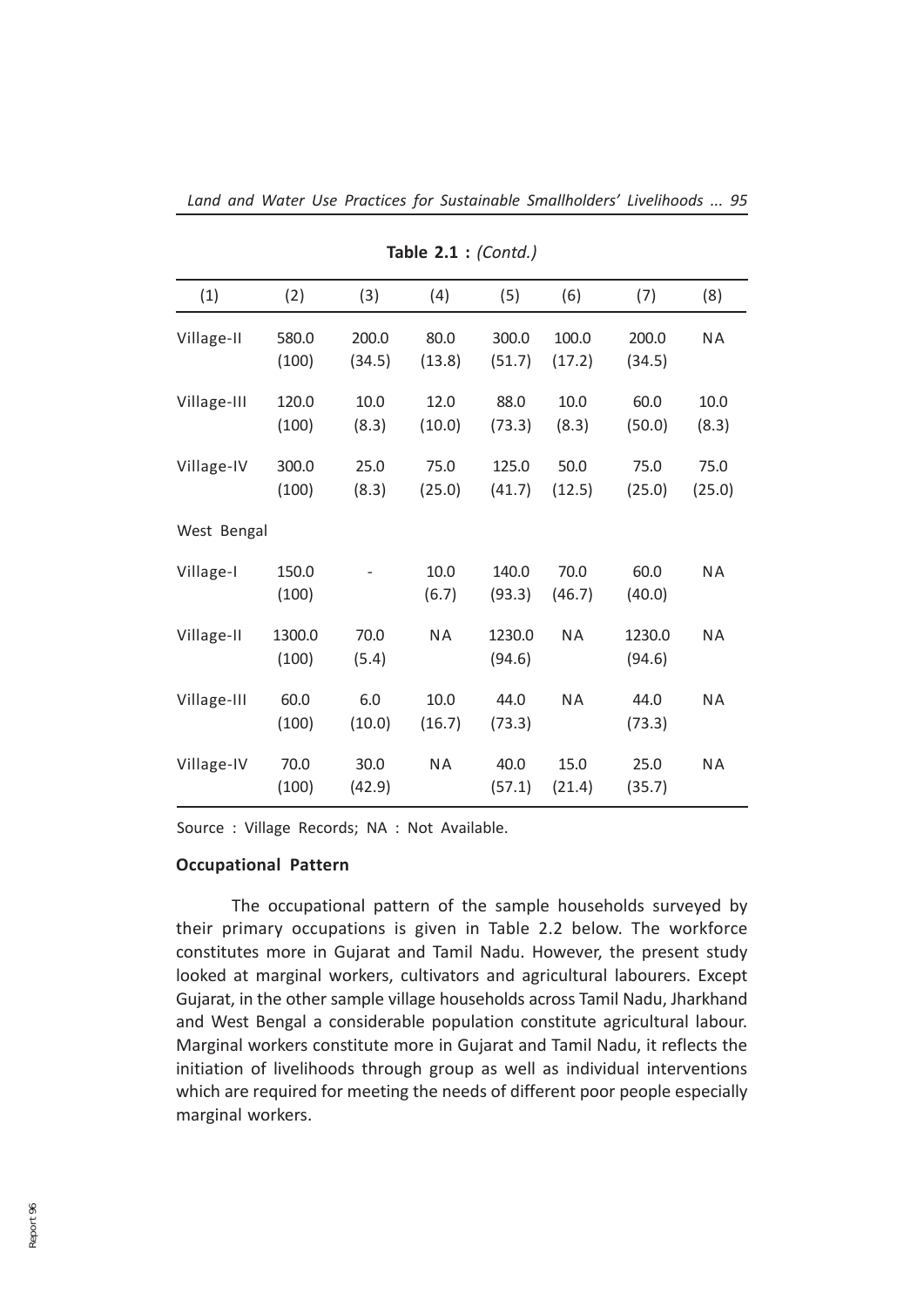|             |                              |                                    |                   |                 | Table 2.2 : Occupational Pattern in Sample Villages |                          |                          |                          |                                    |                |
|-------------|------------------------------|------------------------------------|-------------------|-----------------|-----------------------------------------------------|--------------------------|--------------------------|--------------------------|------------------------------------|----------------|
| Village     | Number<br>of HH <sub>S</sub> | Population Workers<br><b>Total</b> | <b>Total</b>      | Main<br>Workers | Cultivators                                         | Labour<br>Agri.          | Industry<br>Workers<br>E | Others                   | Marginal SC/ST<br>Workers          |                |
| ヨ           | $\widehat{c}$                | $\left( \frac{3}{2} \right)$       | $\left( 4\right)$ | $\overline{5}$  | $\widetilde{\Theta}$                                | $\overline{\mathcal{L}}$ | $\circledg$              | $\widehat{\mathfrak{g}}$ | (10)                               | (11)           |
| Gujarat     |                              |                                    |                   |                 |                                                     |                          |                          |                          |                                    |                |
| Village-I   | 171                          | 1005                               | 574               | 332             | (14.0)<br>140                                       | (7.6)<br>76              | ı                        | 47                       | $242$<br>(24.1)                    | 26             |
| Village-II  | 328                          | 1740                               | 841               | 837             | (14.1)<br>245                                       | (0.22)<br>4              | $\overline{u}$           | 4                        | (0.22)<br>$\overline{\phantom{a}}$ | $\frac{4}{2}$  |
| Village-III | 381                          | 1915                               | 921               | 272             | (11.1)<br>213                                       | (0.7)<br>$\mathfrak{U}$  | $\mathbf I$              | சி                       | (33.9)<br>649                      | 1732<br>(5T)   |
| Village-IV  | 222                          | 1225                               | 480               | 138             | (4.3)<br>53                                         | (3.3)<br>$\overline{a}$  | $\sim$                   | \$                       | (27.9)<br>342                      | $1111$<br>(ST) |
| Tamil Nadu  |                              |                                    |                   |                 |                                                     |                          |                          |                          |                                    |                |
| Village-I   | 397                          | 1645                               | 1634              | 1610            | (3.5)<br>58                                         | (41.9)<br>690            | $\Xi$                    | $\infty$                 | (58.9)<br>969                      | 742            |
|             |                              |                                    |                   |                 |                                                     |                          |                          |                          |                                    | (Contd.)       |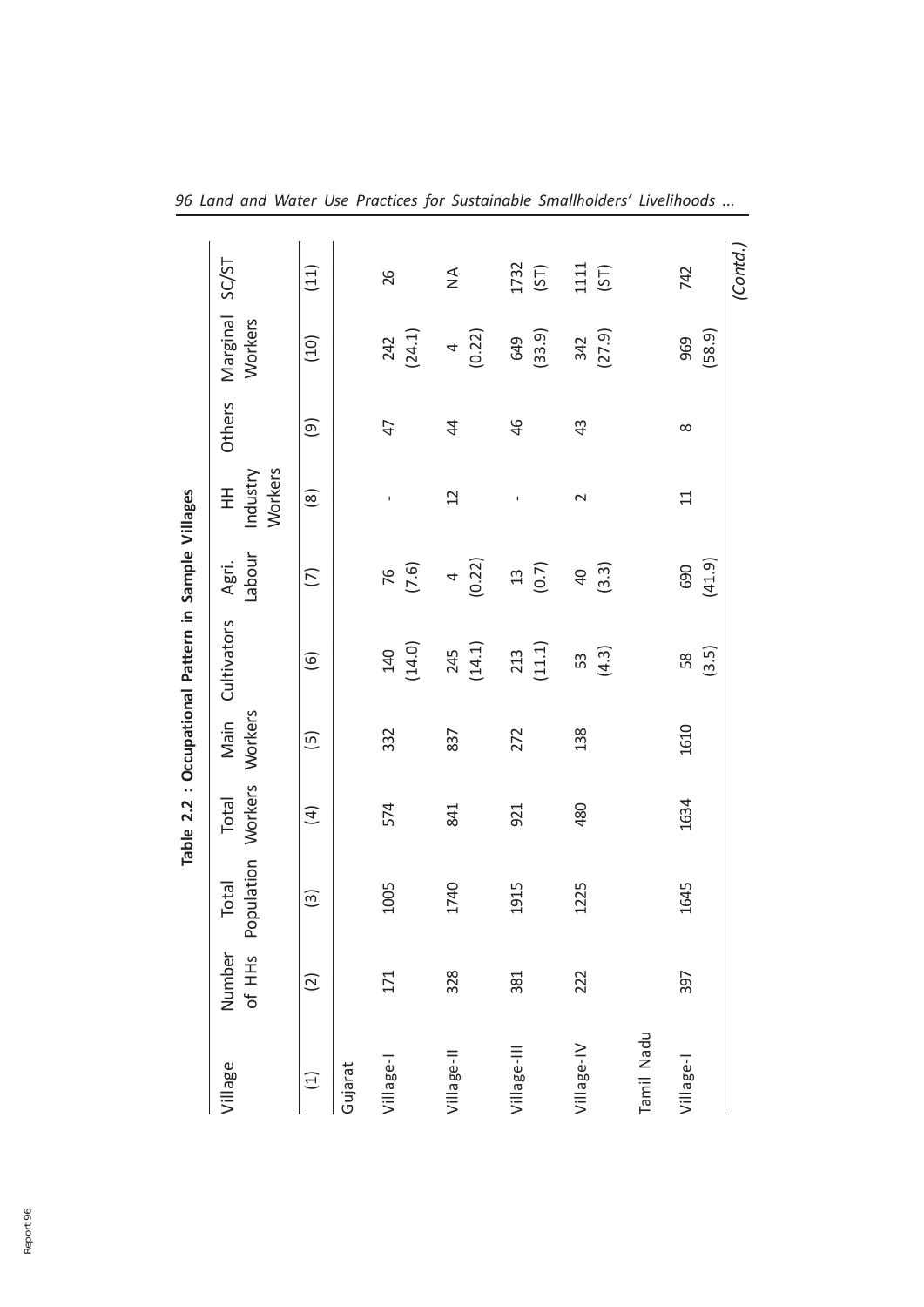|             |                      |                              |                  |                                | Table 2.2 : (Contd.)    |                   |             |                |                   |          |
|-------------|----------------------|------------------------------|------------------|--------------------------------|-------------------------|-------------------|-------------|----------------|-------------------|----------|
| Ξ           | $\widetilde{\Omega}$ | $\left( \frac{3}{2} \right)$ | $\left(4\right)$ | $\overline{5}$                 | $\overline{6}$          | (7)               | $\circledg$ | $\widehat{e}$  | (10)              | (11)     |
| Village-II  | 290                  | 1157                         | 1126             | 1119                           | (3.6)<br>$\overline{d}$ | (39.4)<br>456     |             | ſ              | (40.5)<br>469     | 310      |
| /illage-III | 903                  | 4291                         | 1322             | $\stackrel{\triangle}{\geq}$   | 345<br>(8.0)            | 552<br>(12.9)     | 169         | 82             | 1279<br>(29.8)    | 831      |
| Village-IV  | 819                  | 1719                         | 778              | $\stackrel{\triangle}{\simeq}$ | $230$<br>(13.4)         | 338<br>(19.7)     | 158         | 50             | 688<br>(40.0)     | 277      |
| Jharkhand   |                      |                              |                  |                                |                         |                   |             |                |                   |          |
| Village-I   | 195                  | 978                          | 678              | 479                            | (30.4)<br>298           | (6.6)<br>65       |             | 23             | (35.3)<br>345     | 325      |
| Village-II  | 600                  | 3110                         | 1476             | 1010                           | $102$<br>(3.3)          | $150$<br>$(4.8)$  | 105         | 89             | $1,222$<br>(39.3) | 1025     |
| Village-III | 35                   | 222                          | 129              | 114                            | $\frac{28}{(12.6)}$     | $50$<br>(2.5)     | I           | $\Xi$          | (40.1)<br>89      | 45       |
| Village-IV  | PQ                   | 395                          | 301              | 275                            | (7.8)<br>31             | (27.8)<br>$110\,$ | $\circ$     | $\frac{8}{10}$ | (42.5)<br>168     | 102      |
|             |                      |                              |                  |                                |                         |                   |             |                |                   | (Contd.) |

Report 96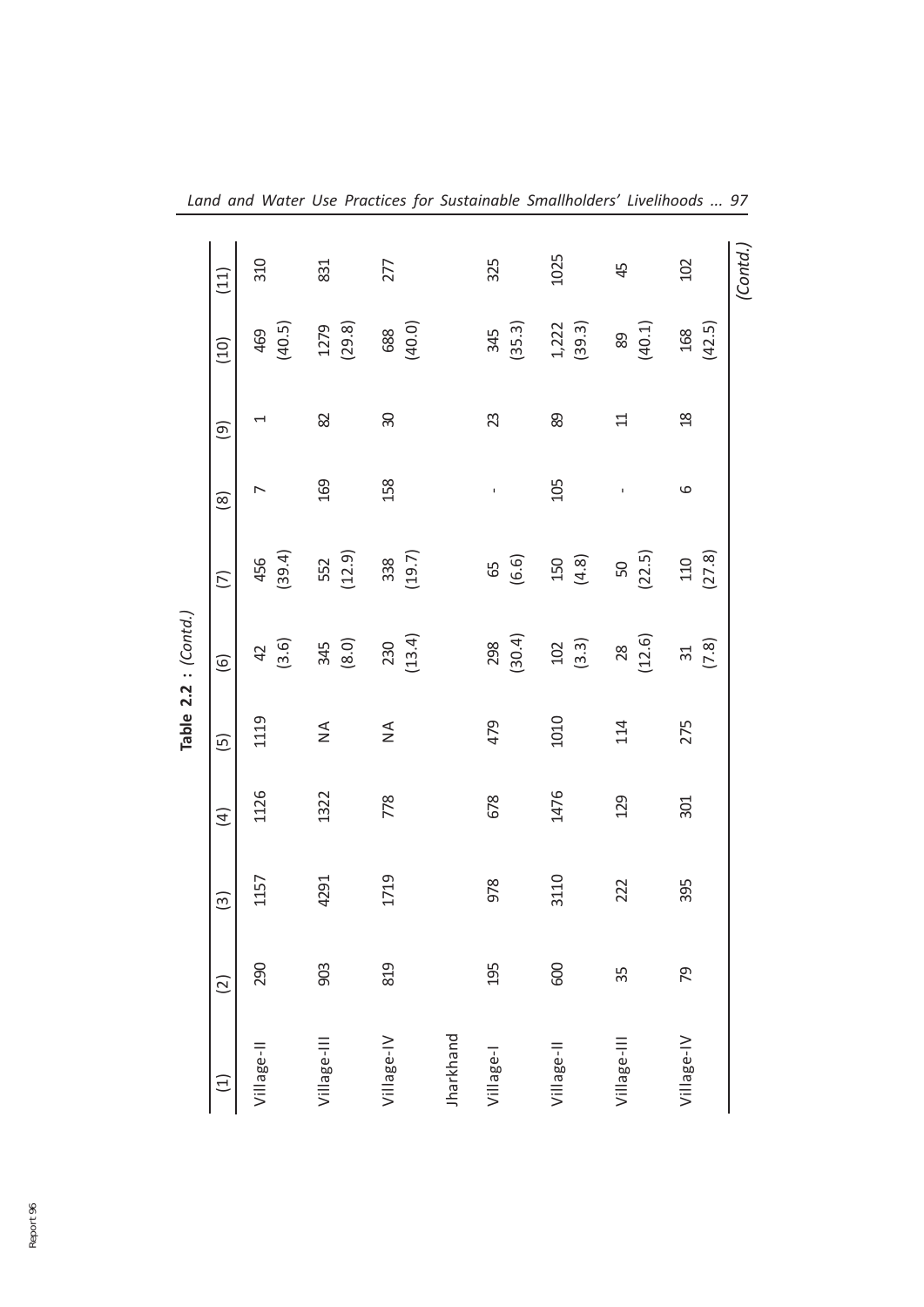|                    |                          |                   |                  |                   | Table 2.2 : (Contd.) |                                              |                   |                |                 |                |
|--------------------|--------------------------|-------------------|------------------|-------------------|----------------------|----------------------------------------------|-------------------|----------------|-----------------|----------------|
|                    | $\overline{\mathcal{C}}$ | $\widetilde{\Xi}$ | $\left(4\right)$ | $\widetilde{\Xi}$ | $\widetilde{\Theta}$ | (7)                                          | $\left( 8\right)$ | $\widehat{e}$  | (10)            | (11)           |
| West Bengal        |                          |                   |                  |                   |                      |                                              |                   |                |                 |                |
| Village-I          | 100                      | 550               | 355              | 300               | 67<br>(12.2)         | $160$<br>(29.1)                              | $\sigma$          | $\overline{a}$ | 256<br>(46.5)   | $\overline{1}$ |
| Village-II         | 300                      | 1525              | 1223             | 768               | (19.7)               | $\begin{array}{c} 180 \\ (11.8) \end{array}$ | 25                | 47             | 678<br>(44.5)   | 125            |
| Village-II         | 136                      | 680               | 520              | 340               | $17$<br>(2.5)        | $280$<br>(41.2)                              | $\Xi$             | 35             | 378<br>(55.6)   | ı              |
| Village-IV         | <u>P</u>                 | 272               | 232              | 112               | (7.0)                | (22.8)<br>62                                 | ı                 | $\overline{2}$ | $147$<br>(54.0) | ı              |
| NA: Not Available. |                          |                   |                  |                   |                      |                                              |                   |                |                 |                |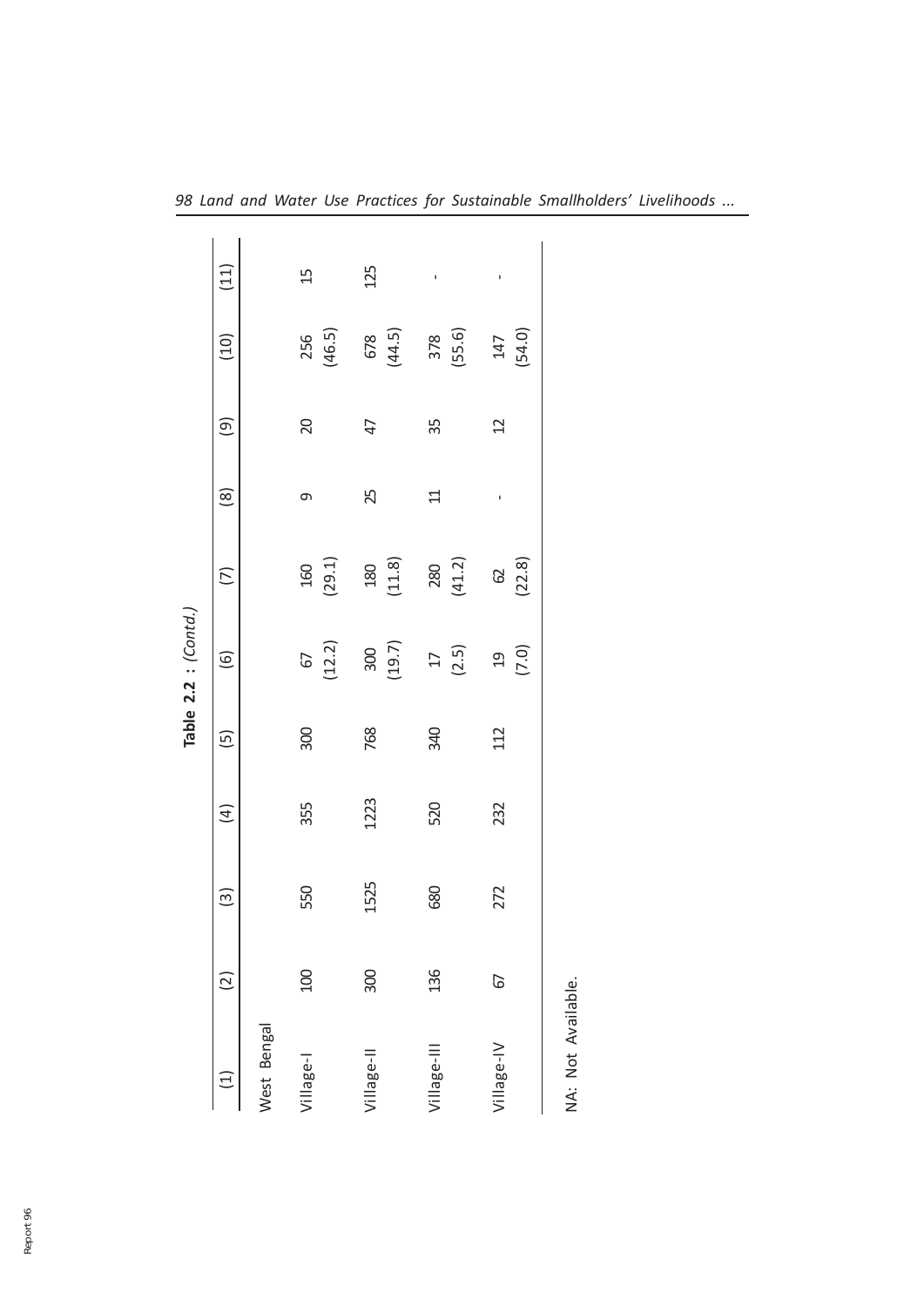## **Physical Characteristics of Sample Villages**

The rainfall characteristics have looked at average annual rainfall, average number of rainy days and number of drought years in all 16 sample villages. The average annual rainfall (rainy days) is very high in West Bengal and Jharkhand whereas it is moderate in Tamil Nadu but when compared to these three States, the sample State of Gujarat receives very low rainfall (Table 2.3). Generally, 11 rains/precipitation occurrences (or exceeding 20mm precipitation) contribute to surface runoff and soil erosion. But in our sample villages, the sample villages of West Bengal, and in a couple of sample villages in Gujarat the runoff is very high to total rainfall. Runoff is assumed to be around 25-30 per cent of the runoff producing precipitation due to a larger area of the watershed (our sample villages especially Tamil Nadu and Jharkhand and parts of Gujarat State sample villages) falling in the slope group of 1.5 to 5 per cent.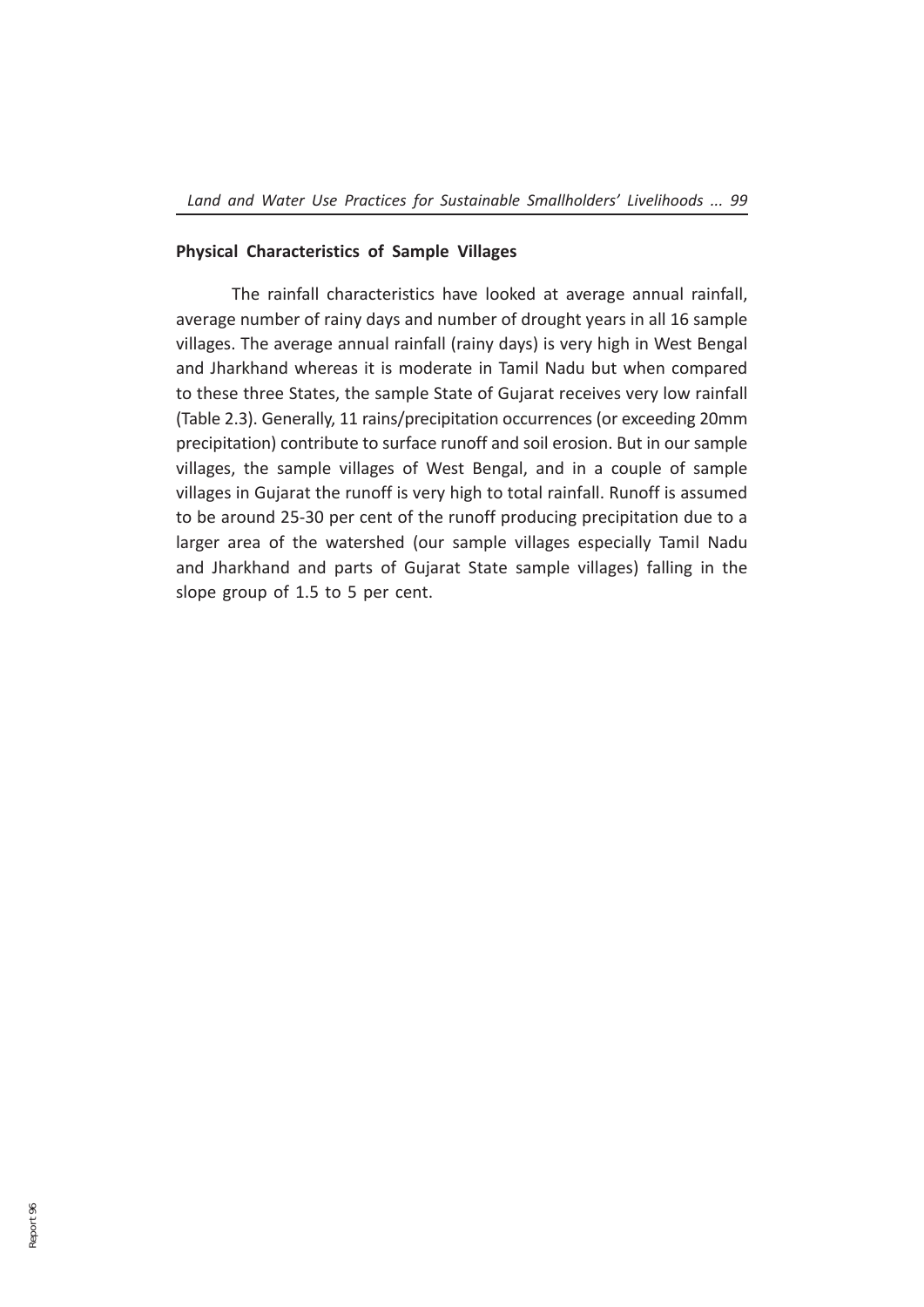|             |                                                     |                                         |                                                      | Table 2.3 : Physical Characteristics of Sample Villages   |                                          |                                                                                                              |                                                               |
|-------------|-----------------------------------------------------|-----------------------------------------|------------------------------------------------------|-----------------------------------------------------------|------------------------------------------|--------------------------------------------------------------------------------------------------------------|---------------------------------------------------------------|
| Villages    |                                                     | Rainfall Characteristics                |                                                      |                                                           |                                          | Hydrological Characteristics                                                                                 |                                                               |
|             | Average<br>Rainfall<br>Annual<br>$\left( mm\right)$ | Days/Year<br>Average<br>No. of<br>Rainy | Years during<br>past 10<br>Drought<br>No.of<br>years | Soil (Red;<br>Alluvial)<br>Laterite;<br>Type of<br>Black; | (as % of<br>rainfall)<br>Runoff<br>total | water re-charge<br>after cessation<br>increase in ft.<br>for Ground-<br>lenuue se)<br>Potential<br>of rains) | and conservation<br>Water storage<br>structures               |
| $\Xi$       | $\widehat{\Omega}$                                  | $\widehat{\Xi}$                         | $\widehat{E}$                                        | $\overline{5}$                                            | $\widehat{\mathbf{e}}$                   | $\widehat{\triangleright}$                                                                                   | $\circledast$                                                 |
| Gujarat     |                                                     |                                         |                                                      |                                                           |                                          |                                                                                                              |                                                               |
| Village-I   | 1100                                                | 8                                       | 8                                                    | Alluvial                                                  | 10%                                      | 35                                                                                                           | Ponds, Check-Dams and<br>Percolation Tanks                    |
| Village-II  | 200                                                 | 15                                      | g                                                    | Alluvial                                                  | 10%                                      | 35                                                                                                           | repair, construction of<br>Land leveling, Tank<br>Farm ponds, |
| Village-III | $rac{1}{4}$                                         | 25                                      | ළ                                                    | <b>Black Soil</b>                                         | 5%                                       | $\Omega$                                                                                                     | repair, Farm ponds,<br>Land leveling, Tank<br>and Check-Dams  |
| Village-IV  | 450                                                 | 15                                      | <b>S</b>                                             | <b>Black Cotton Soil</b>                                  | 5%                                       | 15                                                                                                           | repair, construction of<br>Land leveling, Tank<br>Farm ponds  |
|             |                                                     |                                         |                                                      |                                                           |                                          |                                                                                                              | (Contd.)                                                      |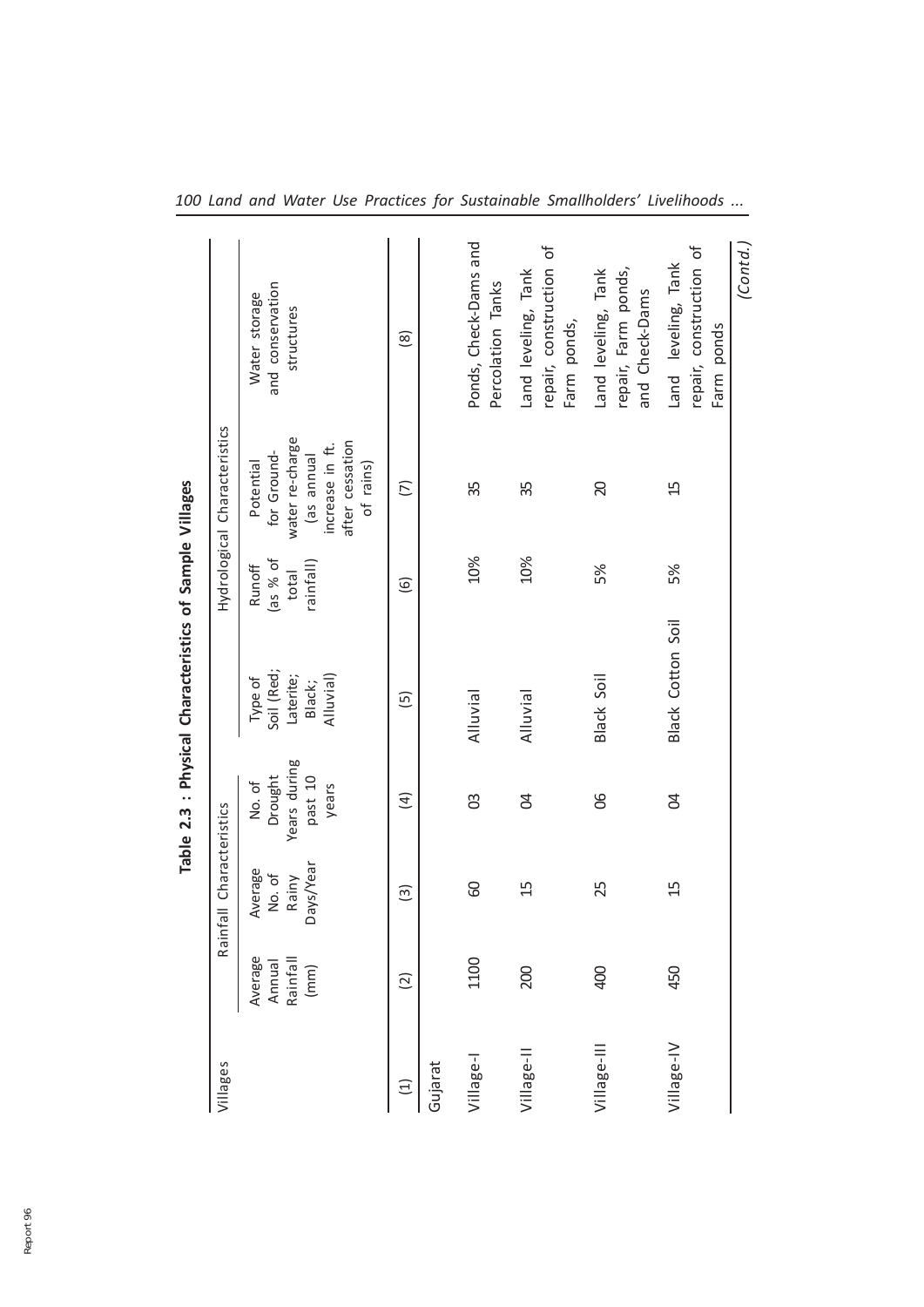|                        |                 |                |                   | Table 2.3 : (Contd.)     |         |                            |                                                                                                                    |
|------------------------|-----------------|----------------|-------------------|--------------------------|---------|----------------------------|--------------------------------------------------------------------------------------------------------------------|
| $\widehat{\mathbf{H}}$ | $\widetilde{c}$ | $\binom{3}{2}$ | $\left( 4\right)$ | $\overline{5}$           | $\odot$ | $\widehat{\triangleright}$ | $\circledR$                                                                                                        |
| Tamil Nadu             |                 |                |                   |                          |         |                            |                                                                                                                    |
| Village-I              | 679.65          | 35             | පි                | Black Cotton Soil        | 3%      | $\overline{2}$             | Deepening of Tank,<br>Clearing of Supply<br>Farm Ponds,<br>Channel                                                 |
| Village-II             | 183.88          | 25             | S                 | <b>Black Cotton Soil</b> | 2%      | g                          | Deepening of Tank,<br>Clearing of Supply<br>Farm Ponds,<br>Channel                                                 |
| Village-III            | 890.60          | $\Theta$       | S                 | <b>Black Cotton Soil</b> | 1.5%    | 25                         | Deepening of Tank,<br>Clearing of Supply<br>Farm Ponds,<br>Channel                                                 |
| harkhand<br>Village-IV | 887.95          | $\Theta$       | $\infty$          | Black Cotton Soil        | 1.5%    | 50                         | of Tank, Clearing of<br>Farm Ponds, Deepening<br>Supply Channel                                                    |
| Village-I              | 1100            | R              | C <sub>3</sub>    | Red Soil                 | 2%      | R                          | (Contd.)<br>Clearance of Drainage<br>Ponds, Bunding and<br>(Check-Dams, Farm<br>lines and checks<br>across drains) |
|                        |                 |                |                   |                          |         |                            |                                                                                                                    |

*Land and Water Use Practices for Sustainable Smallholders' Livelihoods ... 101*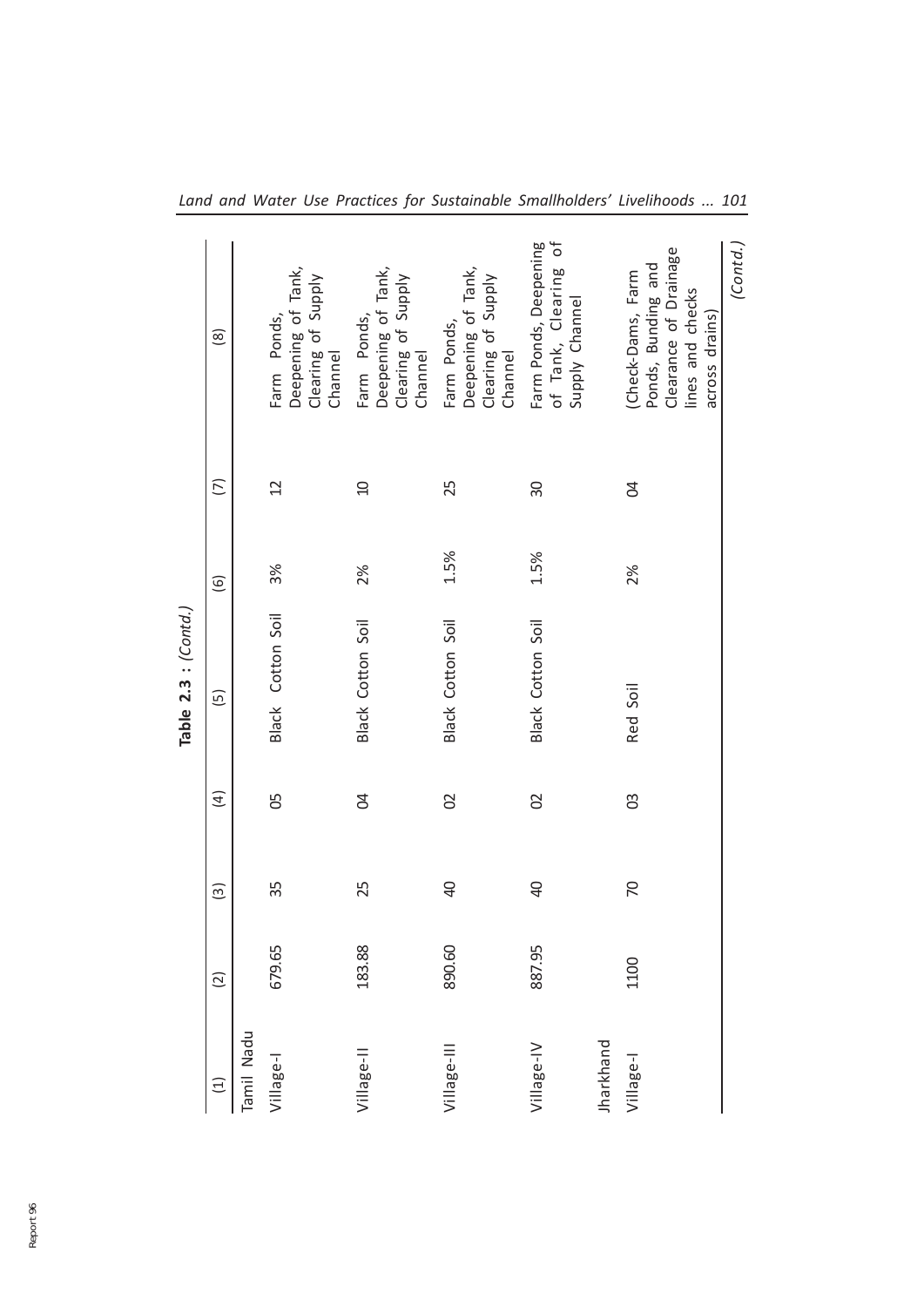|                      |                 |                   |               | Table 2.3 : (Contd.) |                    |                            |                                                                         |
|----------------------|-----------------|-------------------|---------------|----------------------|--------------------|----------------------------|-------------------------------------------------------------------------|
| $\widetilde{\dashv}$ | $\widetilde{c}$ | $\widetilde{\Xi}$ | $\widehat{E}$ | $\overline{5}$       | $\widehat{\Theta}$ | $\widehat{\triangleright}$ | $\circledR$                                                             |
| Village-II           | 1000            | <b>200</b>        | <b>S</b>      | Red Soil             | 2%                 |                            | 25 (20 per (Check-Dams, Farm<br>Ponds,                                  |
|                      |                 |                   |               |                      |                    | cent)                      | Bunding and Clearance<br>of Drainage lines and<br>checks across drains) |
| Village-III          | 700             | 8                 | <b>S</b>      | Red Soil             | 2%                 | 25                         | Repair of Tanks, Farm<br>Ponds                                          |
| Village-IV           | 600             | 75                | g             | Red Soil             | 2%                 | 20-25                      | Repair of Tanks, Farm<br>Ponds, Bunding                                 |
| West Bengal          |                 |                   |               |                      |                    |                            |                                                                         |
| Village-I            | 1400            | $\overline{5}$    |               | Loam Soil            | 5%                 | 35-40                      | Repair of Tanks, Farm<br>Ponds, Bunding                                 |
| Village-II           | 1400            | <b>200</b>        | Ĭ.            | Alluvial             | 6%                 | 35-40                      | Farm Ponds, Bunding                                                     |
| Village-III          | 1165            | 8                 | $\beta$       | Red, Laterite        | 8%                 | $\Theta$                   | Renovation of Small<br>Tanks, Farm Ponds                                |
| Village-IV           | 1200            | 90                | ı             | Laterite and Sandy   | 8%                 | 35                         | Renovation of Small<br>Tanks, Farm Ponds                                |
|                      |                 |                   |               |                      |                    |                            |                                                                         |

*102 Land and Water Use Practices for Sustainable Smallholders' Livelihoods ...*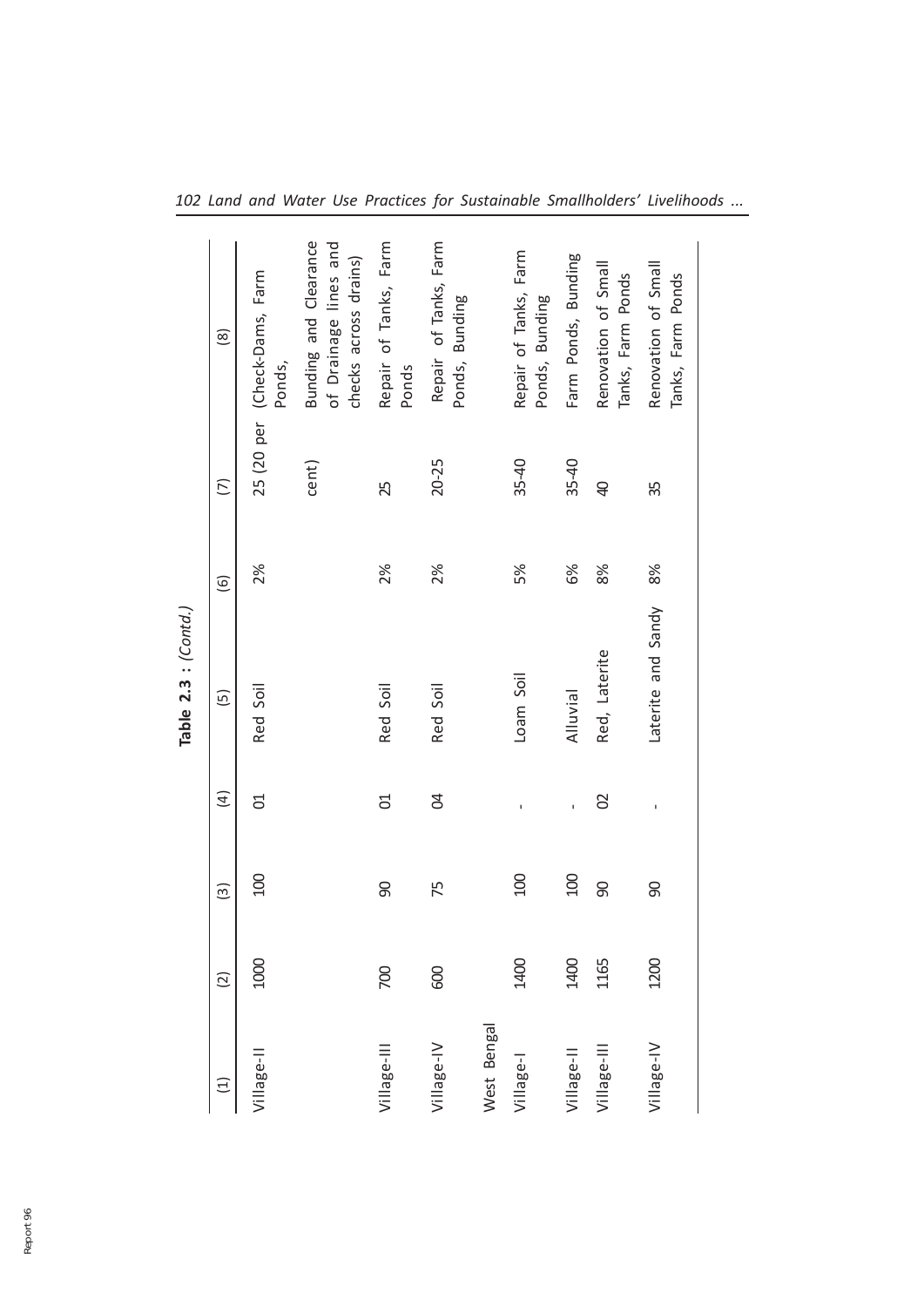| <b>District</b>           | Normal<br>(mm) | Actual<br>(mm) | Average<br>(mm) |  |
|---------------------------|----------------|----------------|-----------------|--|
| Gujarat-Sabarkantha       | 803            | 450            | 627             |  |
| Jharkhand- Deoghar        | 1203           | 1395           | 1288            |  |
| Tamil Nadu-Ramanathapuram | 827            | 869            | 587             |  |
| West Bengal- Burdwan      | 1442           | 1173           | 1157            |  |

**Table 2.4 : Distribution of Rainfall (mm) in Sample Districts**

The rainfall pattern further reveals that, on an average there are 4 to 6 droughts in Gujarat, 2 to 5 in Tamil Nadu and 1 to 3 in Jharkhand whereas it is nominal in West Bengal and the period of droughts varies across 16 sample villages. Due to occurrences of drought situations crops suffer from severe moisture stress. The potential evapo-transpiration as well as the precipitation from the data reveals a possible crop-growing period from mid-April to third week of October and from first week of November to last week of February. In the sample districts of Gujarat and Tamil Nadu only single crop is possible since the actual rainfall occurrences was 71 and 57 per cent of normal rainfall, respectively (Table 2.4). Further, the distribution of rainfall in sample district was also observed. Since village level distribution of rainfall is not available, the study relied upon district level distribution of rainfall. In the sample districts of Jharkhand and West Bengal intercrop and double crop is possible as the actual rainfall occurrence was more than 800mm. Thus, water is the major natural constraint in increasing and stabilising agricultural production in these sample areas. The land and water use practices/watershed model adapted in these areas provides for proper management of all the precipitation by way of collection, storage and efficient utilisation of runoff rainwater as also the use of groundwater in view of type of soil and potential for groundwater recharge.

The topography of land is also an important factor for selection and design of different structures of land and water use practices for better rain water harvesting; for groundwater recharge as well as improving the moisture in the soil. The topography of land lie mostly in high as well as medium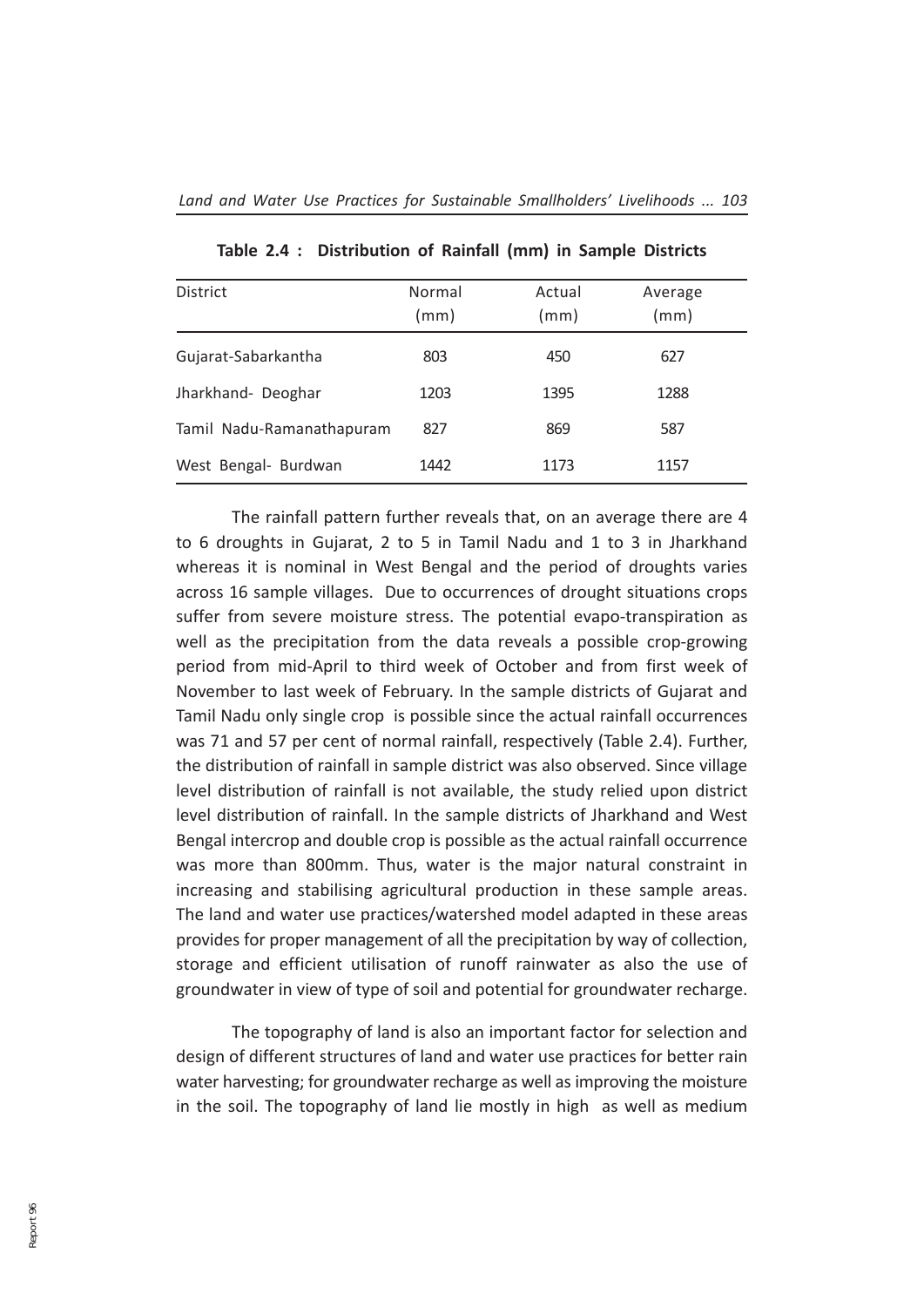|             |       |                       |       |       | Table 2.5 : Topography of Land (in acres) |           |     |                      |       |     |                        |      |
|-------------|-------|-----------------------|-------|-------|-------------------------------------------|-----------|-----|----------------------|-------|-----|------------------------|------|
| Villages    |       | (in acres)<br>Gujarat |       |       | Tamil Nadu (in acres)                     |           |     | Jharkhand (in acres) |       |     | West Bengal (in acres) |      |
|             |       | High Medium Low       |       |       | High Medium Low                           |           |     | High Medium          | Low   |     | High Medium Low        |      |
| Village-I   | 25    |                       | 375   | 243.5 | 446.5                                     | 122       | 200 | 320                  | 150   | 150 | 130                    | R    |
| ll-əge∥i/   | 367.5 | 6.3<br>56             | 306.3 | 313.3 | 210.2                                     | 114.0     | 150 | 150                  | 200   |     | I                      | 3185 |
| /illage-III | 1176  |                       | 294   | 678.2 | 300.8                                     | 602.0     | S   | 8                    | $\Xi$ | 35  | $\overline{5}$         | පි   |
| /illage-IV  | 367.5 | 122.5                 | 188.7 | 206.9 | 678.7                                     | 263.6 100 |     | ₽                    | 8     | R   |                        | ¥    |

*104 Land and Water Use Practices for Sustainable Smallholders' Livelihoods ...*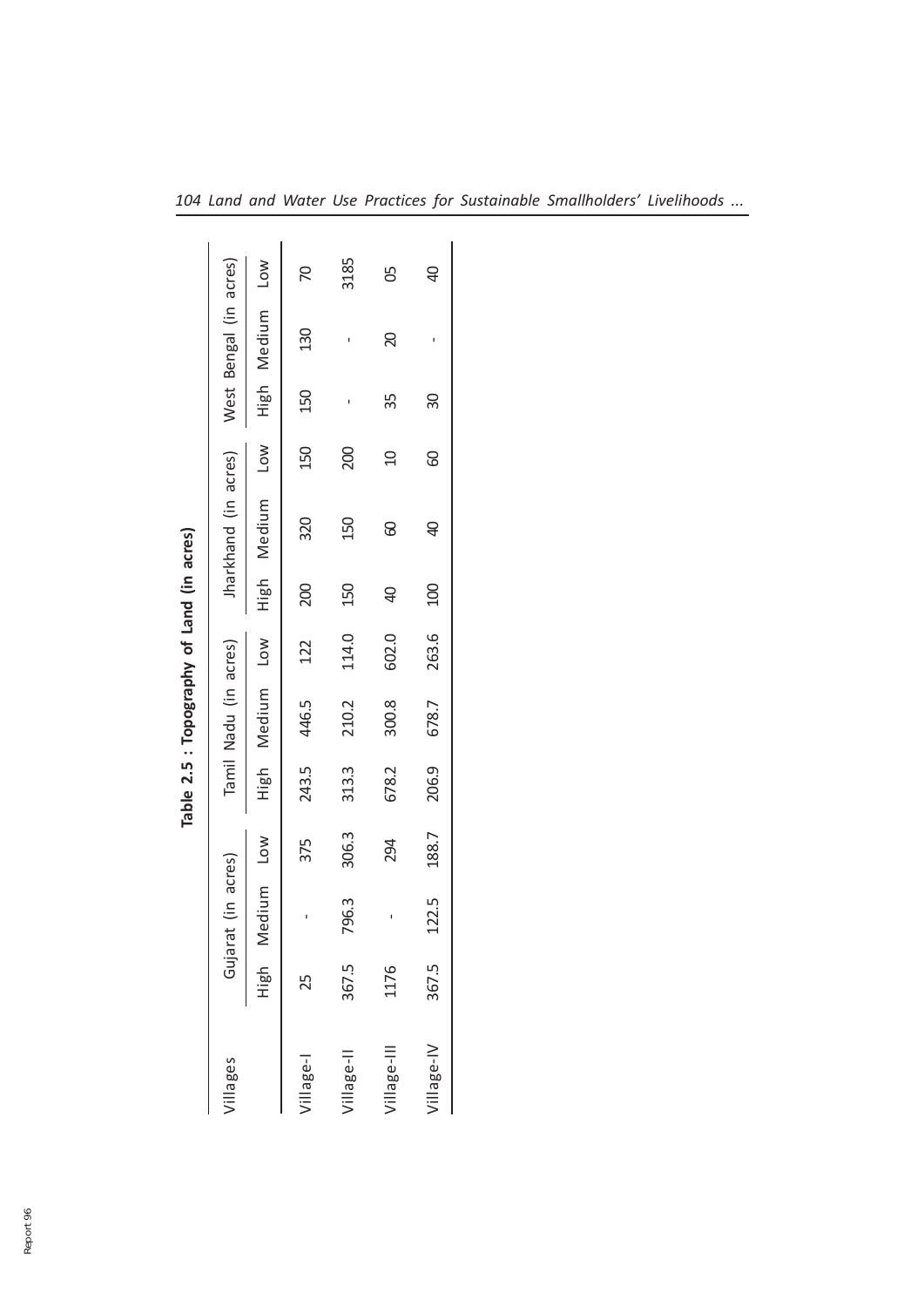areas in almost all 12 sample villages except in the State of West Bengal where the area mostly lie in low area (Table 2.5). The data reveal that the topography of land itself reflects the need for proper practices of land and water use in upper and middle reaches of catchment area of the watershed.

| Villages    |                                                 | Land Use Capability Classification and Slope              |                                                      |
|-------------|-------------------------------------------------|-----------------------------------------------------------|------------------------------------------------------|
|             | Class I to III &<br>Slope 6%<br>Arable Cropping | Class IV &<br>Slope 6-30%<br>Tree Fencing<br>Horticulture | Class V &<br>Slope >30%<br>Forestry-<br>Silvipasture |
| Gujarat     |                                                 |                                                           |                                                      |
| Village-I   | 160.0                                           | 50.0                                                      | 20.0                                                 |
| Village-II  | 1347.5                                          | 150.0                                                     | 82.0                                                 |
| Village-III | 1500.0                                          | 500.0                                                     | 450.0                                                |
| Village-IV  | 192.5                                           | 125.0                                                     | 375.0                                                |
| Tamil Nadu  |                                                 |                                                           |                                                      |
| Village-I   | 2495.8                                          | 548.3                                                     | <b>NA</b>                                            |
| Village-II  | 3143.4                                          | 2531.0                                                    | <b>NA</b>                                            |
| Village-III | 630.0                                           | 141.0                                                     | <b>NA</b>                                            |
| Village-IV  | 703.5                                           | 342.0                                                     | 30.2                                                 |
| Jharkhand   |                                                 |                                                           |                                                      |
| Village-I   | 1764.0                                          | 98.0                                                      | 98.0                                                 |
| Village-II  | 735.0                                           | 196.0                                                     | 490.0                                                |
| Village-III | 171.5                                           | 30.0                                                      | 24.5                                                 |
| Village-IV  | 312.5                                           | 183.75                                                    | 49.0                                                 |
| West Bengal |                                                 |                                                           |                                                      |
| Village-I   | 343.0                                           | 24.5                                                      | <b>NA</b>                                            |
| Village-II  | 3013.5                                          | <b>NA</b>                                                 | 171.5                                                |
| Village-III | 107.8                                           | 24.5                                                      | 14.7                                                 |
| Village-IV  | 98.0                                            | <b>NA</b>                                                 | 73.5                                                 |

## **Table 2.6 : Land Available for Agriculture and Different Purposes (in acres)**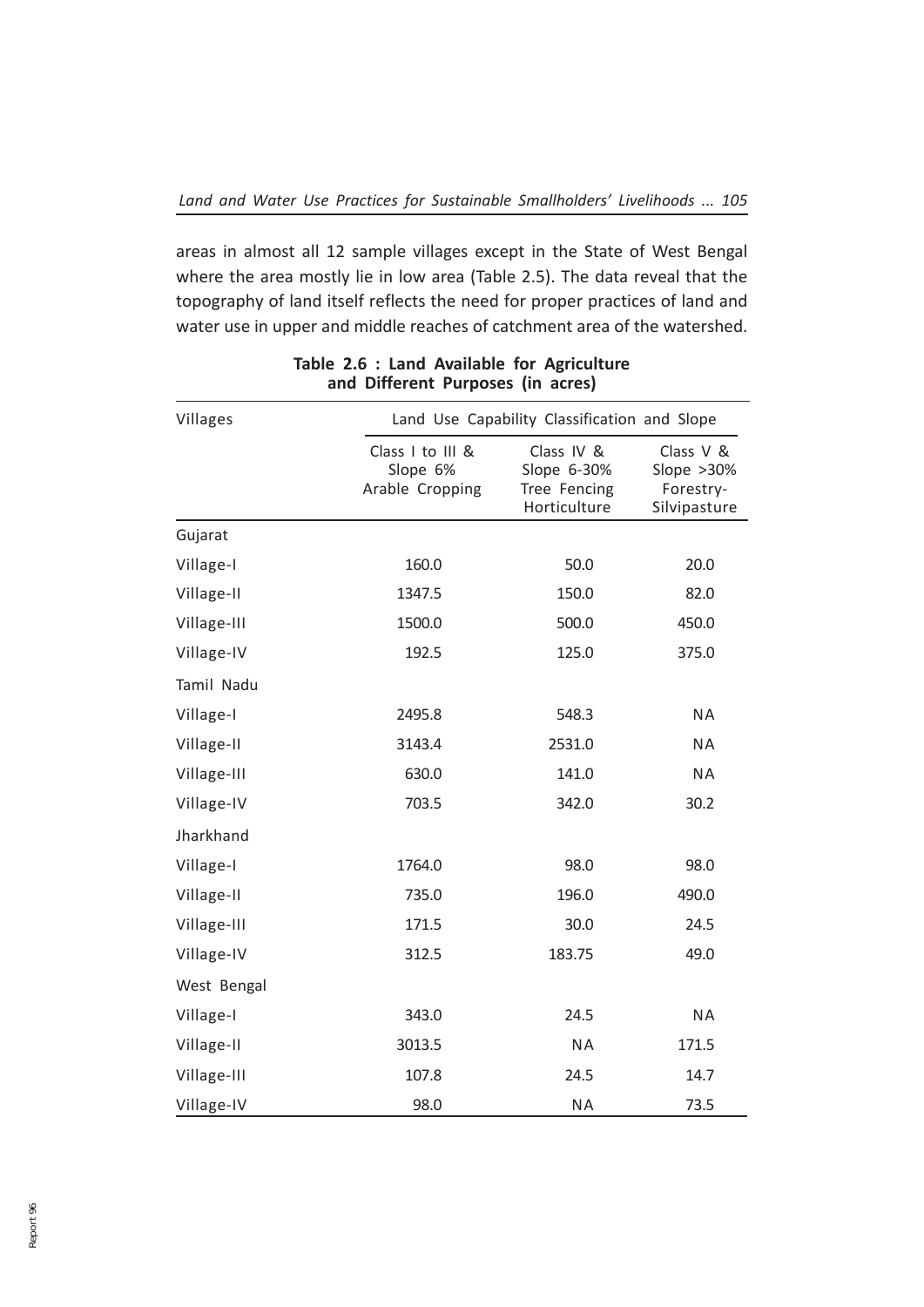The land available for agriculture and other purposes is also important for better management of land, water and biomass. As the data reveal the arable land with the slope of 6 per cent and tree fencing cum horticulture with the slope of 6 to 30 per cent is very high in almost all the sample villages (Table 2.6). The land with the slope of >30 per cent is for development of forestry and silvipasture. It reveals that agriculture cum horticulture type of natural resource management is very viable in our sample villages.

Table 2.7 gives the landholding pattern of small and marginal farmers in the sample villages. The mean value of landholding for small and marginal farmers in Gujarat, Tamil Nadu, Jharkhand and West Bengal were 1.95, 1.90, 1.66 and 1.81 ha, respectively. There was no much difference when compared to their respective median values.

## **Traditional/Institutional Conservation Practices in Sample Villages**

In almost all the sample villages, the data reveal that both the practices of traditional as well as modern were taken up. In traditional practice, the traditional knowledge which is the key for conservation of resources should be protected. The protection of natural resources cannot be done and managed properly by codified laws, but traditional and customary practices can play an important role in its protection and conservation, through social norms, sanctions and codes. For example, every village in Garhwal region has its 'Bhumyal'(God of Land), 'Bandeo'(God of Forest), and also God of water bodies (Gadhera). Each 'Naula' (Spring) or drinking water source has the temple or symbol of God & Goddess above it (to protect them from any damage or deterioration), also no body was allowed to go for any construction activity above these water bodies (so there were less chances of any anthropocentric water pollution or deterioration). There is a fair, equitable and transparent system of scarce water distribution among the villagers in Garhwal region for agriculture purposes, where the people elect a water official, generally known as 'Kulao'. The responsibility of the person is to release water for required time in the field of each family for irrigation purposes, and this tradition has been followed since ancient times (K N Vajpai and Ms. Bhawna Maheshwari,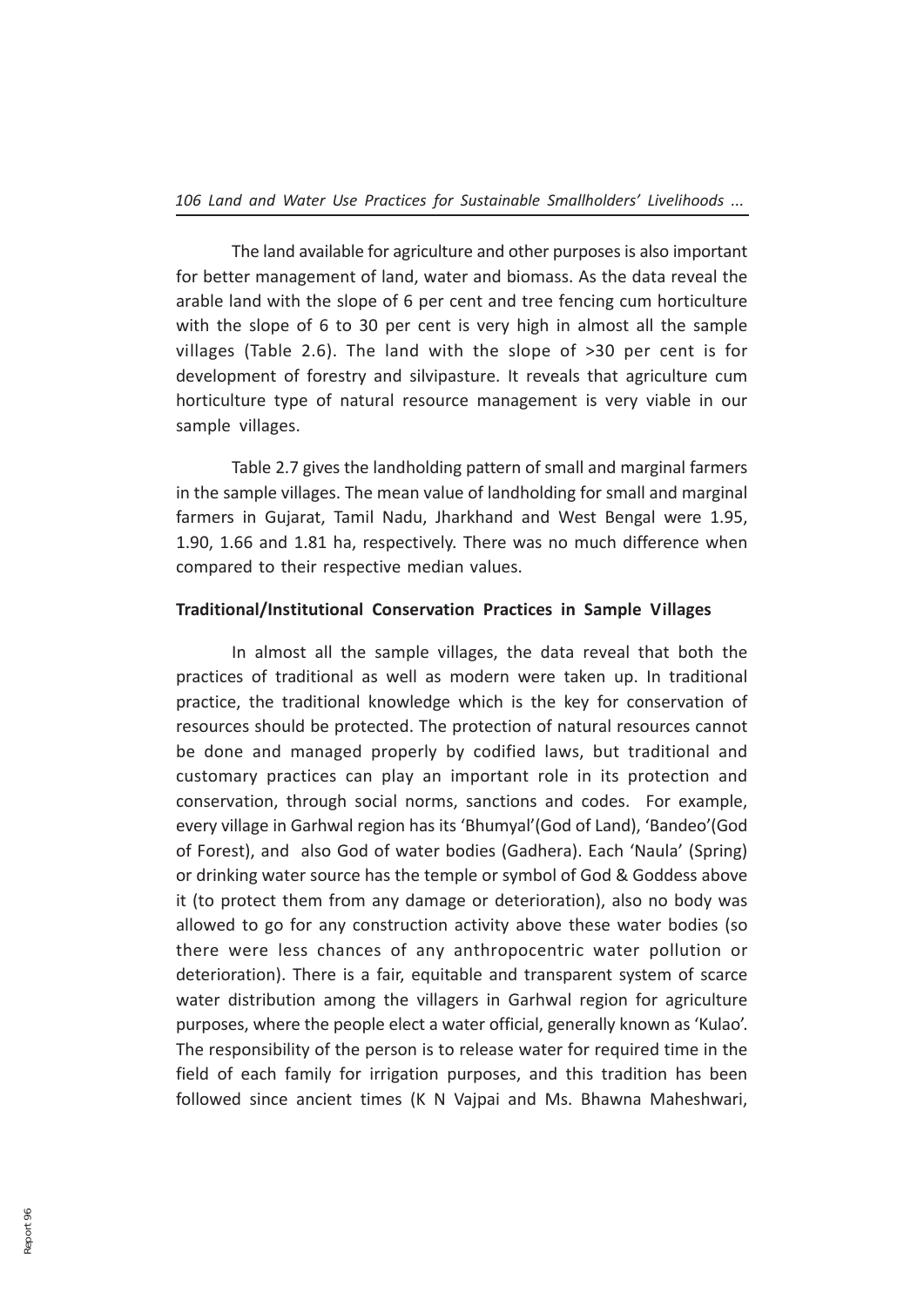|             | Table 2.7                          |                                      |                                                  | : Landholdings of Small and Marginal Farmers (SMF) in Sample Villages |                                         |                   |               |                              |
|-------------|------------------------------------|--------------------------------------|--------------------------------------------------|-----------------------------------------------------------------------|-----------------------------------------|-------------------|---------------|------------------------------|
| Villages    |                                    |                                      |                                                  | Landholdings in Sample Villages (Area in Hectare)                     |                                         |                   |               |                              |
|             | Cultivated<br>Area<br><b>Total</b> | Holdings<br>Number<br>$\overline{0}$ | Small and<br>Marginal<br>Farmers<br><b>Total</b> | Total Area<br>of Small<br>Marginal<br>and                             | Average<br>area per<br>Holding<br>(SMF) | Mean              | Median        | (ascending<br>Mode<br>order) |
| Ξ           | $\widehat{\Omega}$                 | $\widetilde{\Xi}$                    | $\left( 4\right)$                                | Farmers<br>$\overline{5}$                                             | $\odot$                                 | $\left( 5\right)$ | $\circled{s}$ | ල)                           |
|             |                                    |                                      |                                                  |                                                                       |                                         |                   |               |                              |
| Gujarat     |                                    |                                      |                                                  |                                                                       |                                         |                   |               |                              |
| Village-I   | 805.0                              | <b>140</b>                           | 123                                              | 226.23                                                                | 1.84                                    | 1.95              |               | 1.95 1.80, 1.84, 2.06, 2.1   |
| Village-II  | 613.0                              | 245                                  | 189                                              | 341.01                                                                | 1.80                                    |                   |               |                              |
| Village-III | 462.5                              | 213                                  | 156                                              | 321.56                                                                | 2.06                                    |                   |               |                              |
| Village-IV  | 257.7                              | S3                                   | 27                                               | 55.43                                                                 | 2.1                                     |                   |               |                              |
| Tamil Nadu  |                                    |                                      |                                                  |                                                                       |                                         |                   |               |                              |
| Village-I   | <b>1.38</b><br>281                 | 58                                   | $\overline{21}$                                  | 32.55                                                                 | 1.55                                    | 1.90              |               | 1.911.55, 1.88, 1.93, 2.25   |
| Village-II  | 98<br>147                          | 42                                   | $\overline{17}$                                  | 38.23                                                                 | 2.25                                    |                   |               |                              |
| Village-III | $-46$<br>755                       | 345                                  | 201                                              | 389.11                                                                | 1.93                                    |                   |               |                              |
| Village-IV  | 1018.65                            | 230                                  | 178                                              | 335.78                                                                | 1.88                                    |                   |               |                              |
|             |                                    |                                      |                                                  |                                                                       |                                         |                   |               | (Contd.)                     |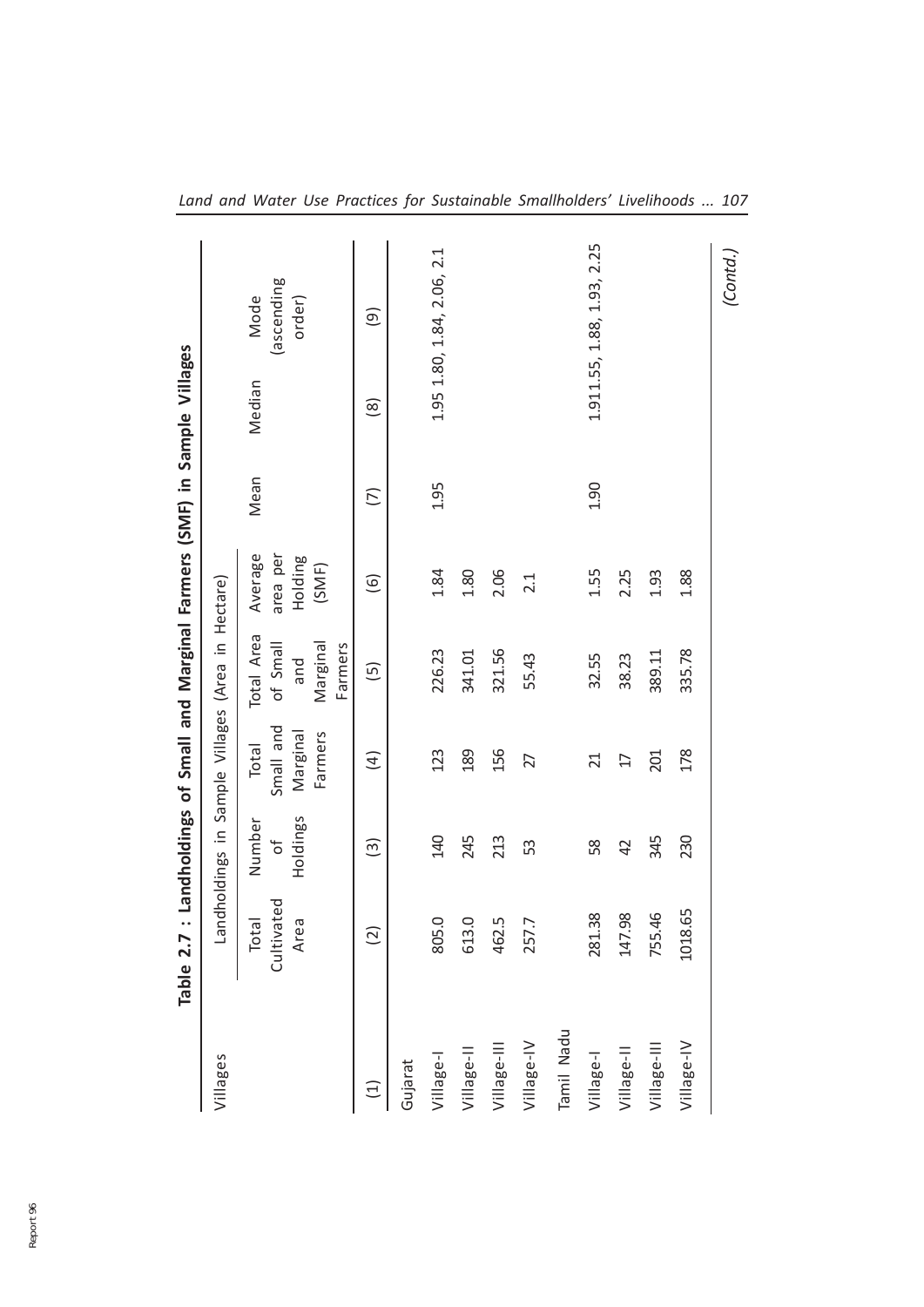|                                   |                 |                              |                   | Table 2.7 : (Contd.) |                    |                   |                                                                    |  |
|-----------------------------------|-----------------|------------------------------|-------------------|----------------------|--------------------|-------------------|--------------------------------------------------------------------|--|
| $\Xi$                             | $\widetilde{c}$ | $\left( \frac{3}{2} \right)$ | $\left( 4\right)$ | $\overline{5}$       | $\widehat{\Theta}$ | $\left( 5\right)$ | $\left( \begin{matrix} 0 \\ 0 \end{matrix} \right)$<br>$\circledS$ |  |
| Jharkhand                         |                 |                              |                   |                      |                    |                   |                                                                    |  |
| Village-I                         | 720.0           | 298                          | 198               | 302.98               | 1.53               | 1.66              | 1.641.42, 1.53, 1.74, 1.93                                         |  |
| Village-II                        | 300.0           | 102                          | 79                | 112.0                | 1.42               |                   |                                                                    |  |
| Village-III                       | 88.0            | 28                           | $\Xi$             | 29.0                 | 1.93               |                   |                                                                    |  |
| Village-IV                        | 125.0           | 31                           | $\overline{a}$    | 33.0                 | 1.74               |                   |                                                                    |  |
| West Bengal                       |                 |                              |                   |                      |                    |                   |                                                                    |  |
| Village-I                         | 140.0           | 67                           | 57                | 71.11                | 1.92               | 1.81              | 1.881.43, 1.84, 1.92, 2.05                                         |  |
| Village-II                        | 1230.0          | 300                          | 221               | 453.22               | 2.05               |                   |                                                                    |  |
| Village-III                       | 44.0            | $\overline{17}$              | $\overline{4}$    | 25.78                | 1.84               |                   |                                                                    |  |
| Village-IV                        | 40.0            | $\mathfrak{g}$               | $\mathfrak{g}$    | 22.90                | 1.43               |                   |                                                                    |  |
| $1B$ igha = .625 acre= $5/8$ acre |                 | 16 bigha = 1 acre            |                   |                      |                    |                   |                                                                    |  |
| 1 Bigha is equal to 0.04 hectare  |                 |                              |                   |                      |                    |                   |                                                                    |  |
| 1 Hectare = $2.47105381$ Acres    |                 |                              |                   |                      |                    |                   |                                                                    |  |
| Source : Village Records          |                 |                              |                   |                      |                    |                   |                                                                    |  |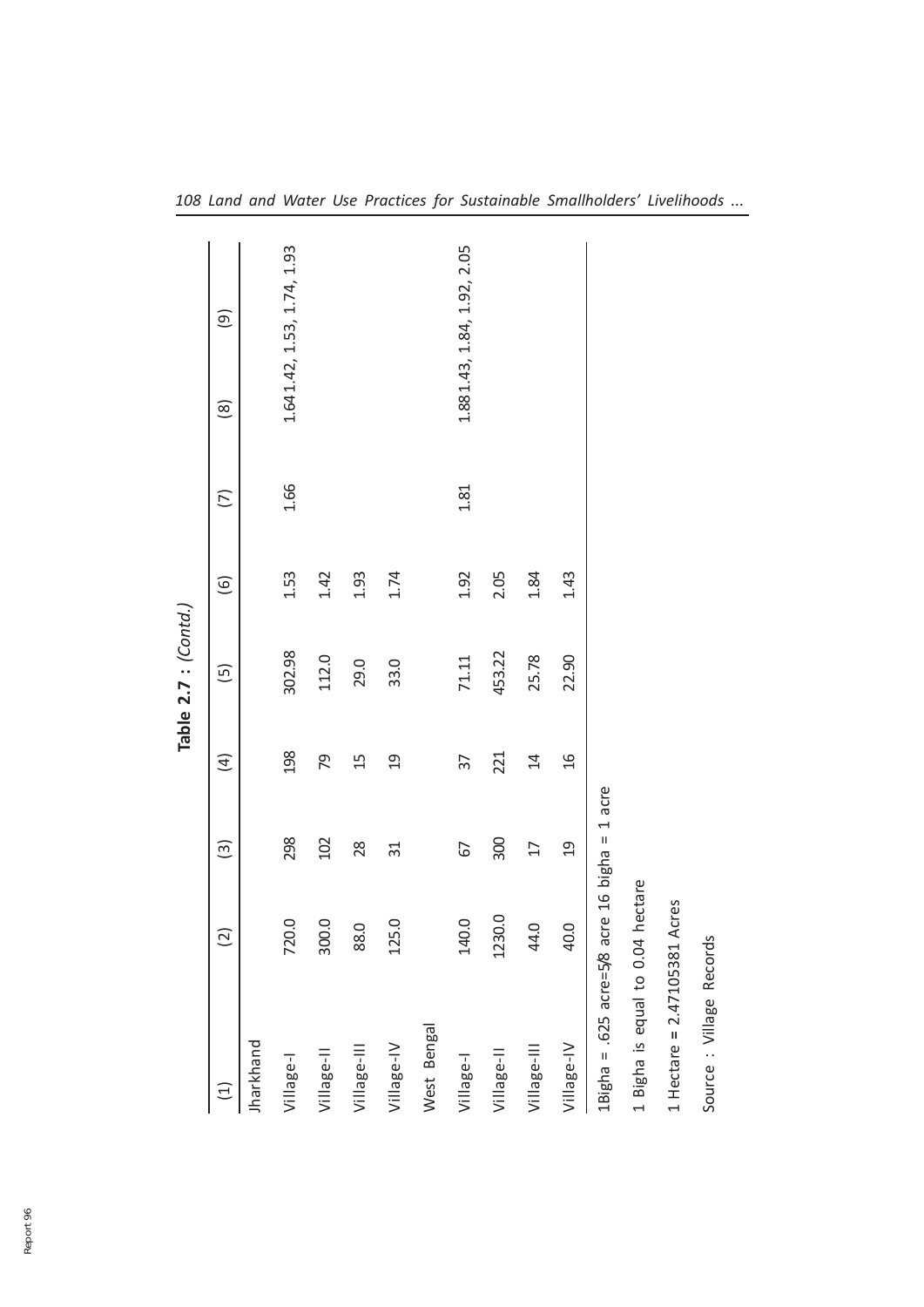2000). Similar institutions also prevailed in some parts of India such as *'neerukatti (Southern part of India) warabandi (Irrigation management in North India) and pani panchayats (Maharashtra)* etc. Some such kind of traditional practices was institutionalised prevailed elsewhere in India. Collective action, riparian rights, maintenance, sharing benefits, contributions and monitoring are some ingredients in institutional practices. Traditional practices of water bodies such as tanks are prominent in our sample watersheds. From rooftop, water was collected and stored in tanks built in their courtyards. From open community lands, they collected the rain and stored it in artificial wells.

Modern practices mostly involve the techniques and patterns of investment that were developed and practised in the later part of 20<sup>th</sup> century. The watershed based approach is mostly based on scientific approach. The modern practices mostly are storage of rain water on surface for future use and recharge to groundwater with various practices such as farm ponds, check-dams gully plugs etc. In the arable land, farm ponds are prominent where groundwater recharges and irrigation is possible. Mechanisation and relying on exogenous inputs in agriculture are also part of modern practices. Considerable initiations such as renovation of traditional water bodies like tanks are also taken up in the sample villages (see Table 2.8). The land and water use practices of different re-harvesting mechanisms namely, tanks, farm ponds, contour bunds and structures such as gully plugs and surface detention have been taken up in these sample villages. Other activities performed in non-arable land are mostly agri-horticulture type of interventions, vegetative barriers and other plantations. These are the interventions where, livelihood opportunities for landless and destitute women involved much more. This intervention is crucial with creation of non-land based opportunities for poor people in watershed area. Class v land may be used for pastures and livestock rearing.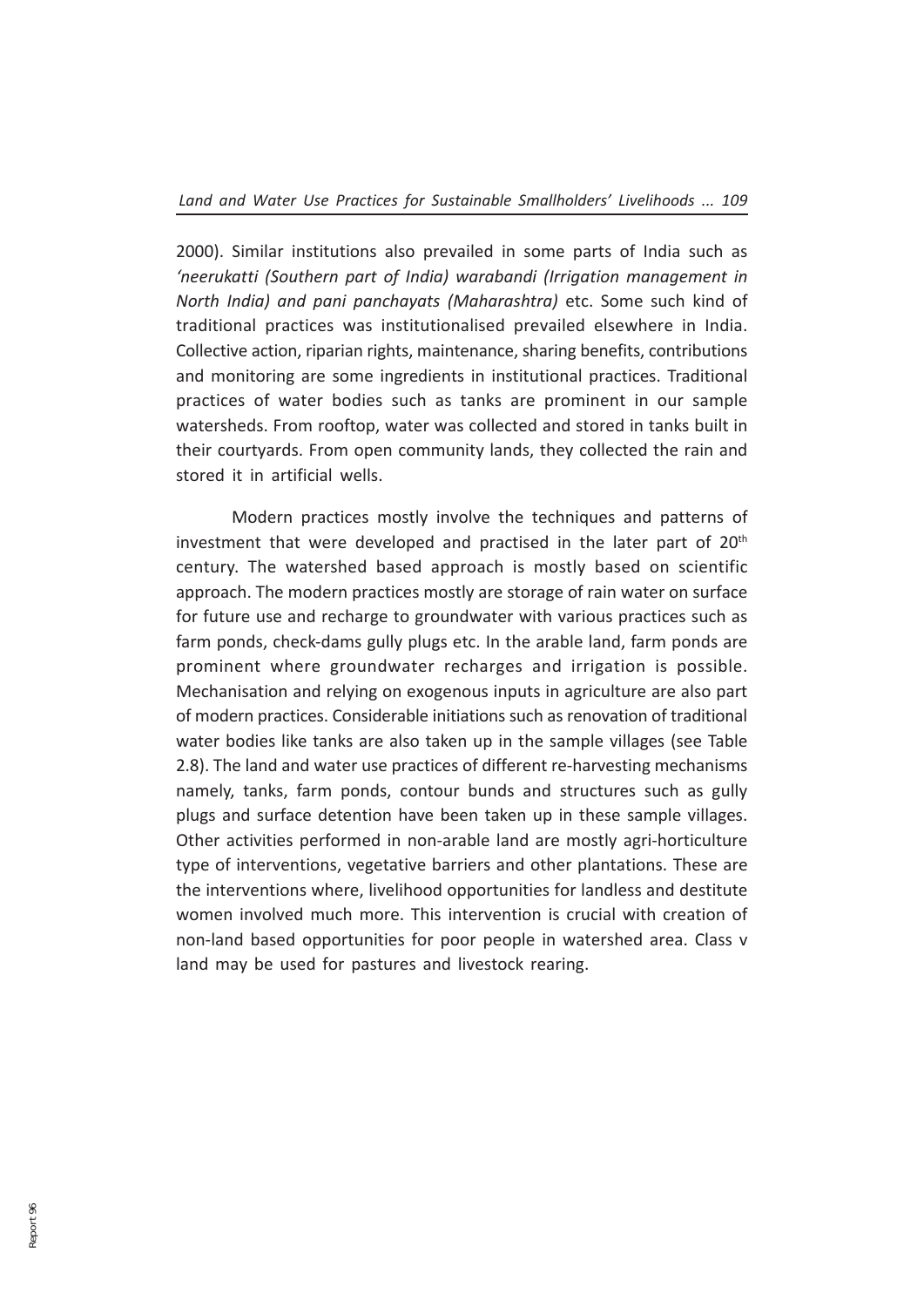|                 | Table                  | 2.8 : Land and Water Use Practices Carried out in Sample Villages |                                  |                                           |                                             |                                                                                       |
|-----------------|------------------------|-------------------------------------------------------------------|----------------------------------|-------------------------------------------|---------------------------------------------|---------------------------------------------------------------------------------------|
| Villages        |                        |                                                                   |                                  | Land and Water Use Practices Carried out  |                                             |                                                                                       |
|                 | Check-Dams<br>(in No.) | Farm Ponds/<br>(in No.)<br>Orani                                  | Percolation<br>(in No.)<br>Tanks | Renovation/<br>(in No.)<br>Repair<br>Tank | Bunds/Land<br>Leveling<br>(in Ha.)<br>Field | Pasture Development/<br>Vegetative Barriers/<br>Plantations (in Ha.)<br>Horticulture/ |
| $\widehat{\Xi}$ | $\widehat{c}$          | $\left( \frac{3}{2} \right)$                                      | $\widehat{f}$                    | $\overline{5}$                            | $\left( 6\right)$                           | $\overline{C}$                                                                        |
| Gujarat         |                        |                                                                   |                                  |                                           |                                             |                                                                                       |
| Village-I       | ഗ                      | ∞                                                                 | Б                                | $\sim$                                    | 88                                          | $\Xi$                                                                                 |
| Village-II      | అ                      | 4                                                                 |                                  | m                                         | 67                                          | ഗ                                                                                     |
| Village-III     |                        | 5                                                                 |                                  | $\sim$                                    | 50                                          | S                                                                                     |
| Village-IV      |                        | N                                                                 |                                  |                                           | 15                                          | ဖ                                                                                     |
| Tamil Nadu      |                        |                                                                   |                                  |                                           |                                             |                                                                                       |
| Village-I       | $\sim$                 | 5                                                                 |                                  | S                                         | 5                                           | 4                                                                                     |
| Village-II      | m                      | 4                                                                 |                                  | S                                         | $\overline{4}$                              | $\sim$                                                                                |
| Village-III     | ∞                      | ↖                                                                 | 4                                | ∞                                         | 108                                         | $\infty$                                                                              |
| Village-IV      | $\Xi$                  | 15                                                                | $\sim$                           | S                                         | 95                                          | $\mathfrak{D}$                                                                        |
|                 |                        |                                                                   |                                  |                                           |                                             | (Contd.)                                                                              |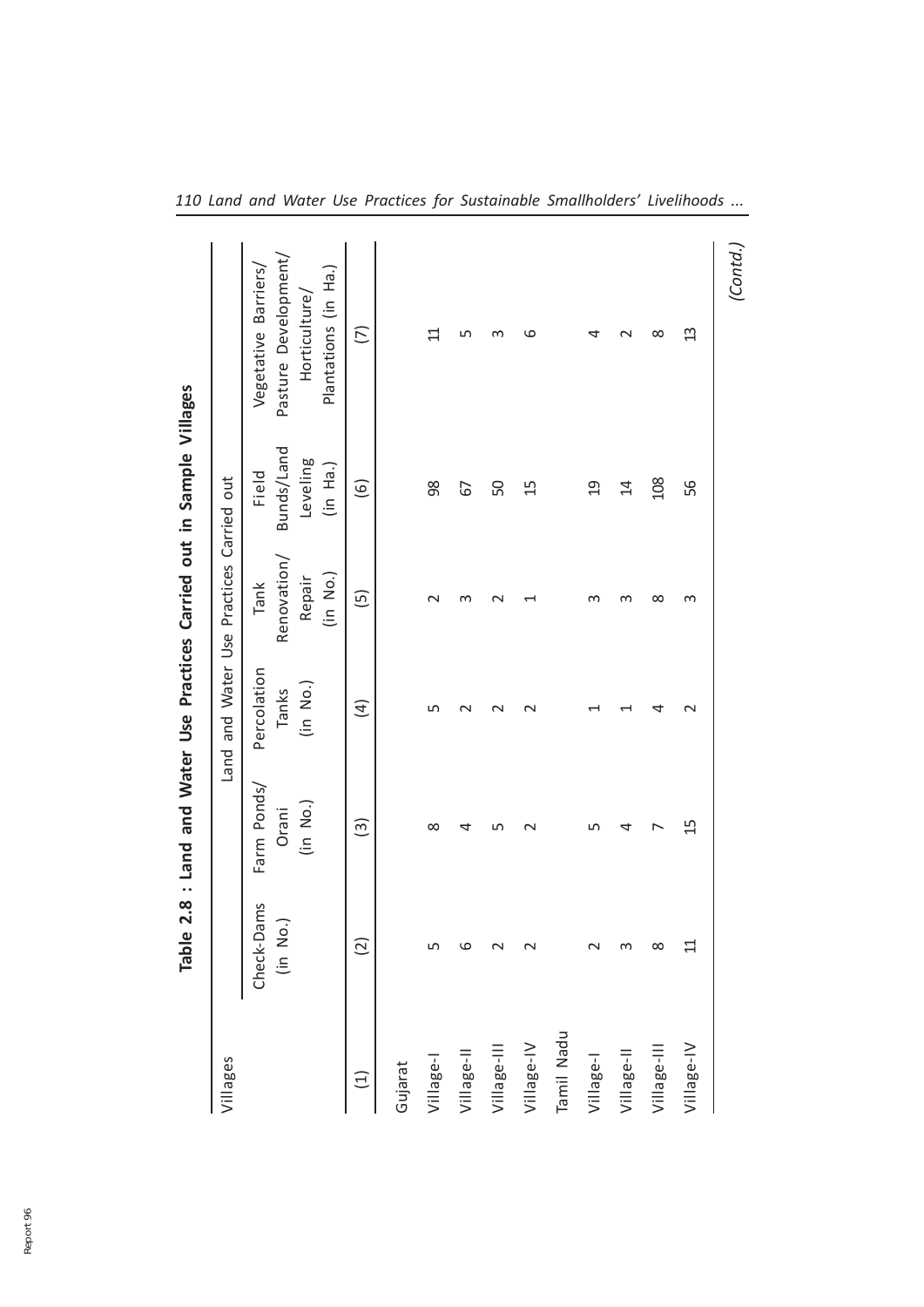|             |                |                 | Table 2.8 : (Contd.) |                |                      |   |
|-------------|----------------|-----------------|----------------------|----------------|----------------------|---|
| $\Xi$       | $\overline{c}$ | $\widetilde{S}$ | $\overline{4}$       | $\overline{5}$ | $\widetilde{\Theta}$ | E |
| Jharkhand   |                |                 |                      |                |                      |   |
| Village-I   |                | σ               |                      |                | 88                   |   |
| Village-II  |                |                 |                      |                | 34                   | ∞ |
| Village-III |                |                 |                      |                | $\mathfrak{a}$       |   |
| Village-IV  | ന              | S               |                      |                | $\overline{21}$      |   |
| West Bengal |                |                 |                      |                |                      |   |
| Village-I   |                | Б               | N                    |                | 25                   |   |
| Village-II  |                | ຊ               | ∞                    |                | 66                   | ∞ |
| Village-III |                | 4               |                      |                | 2                    |   |
| Village-IV  |                | 4               |                      |                | 15                   | 4 |
|             |                |                 |                      |                |                      |   |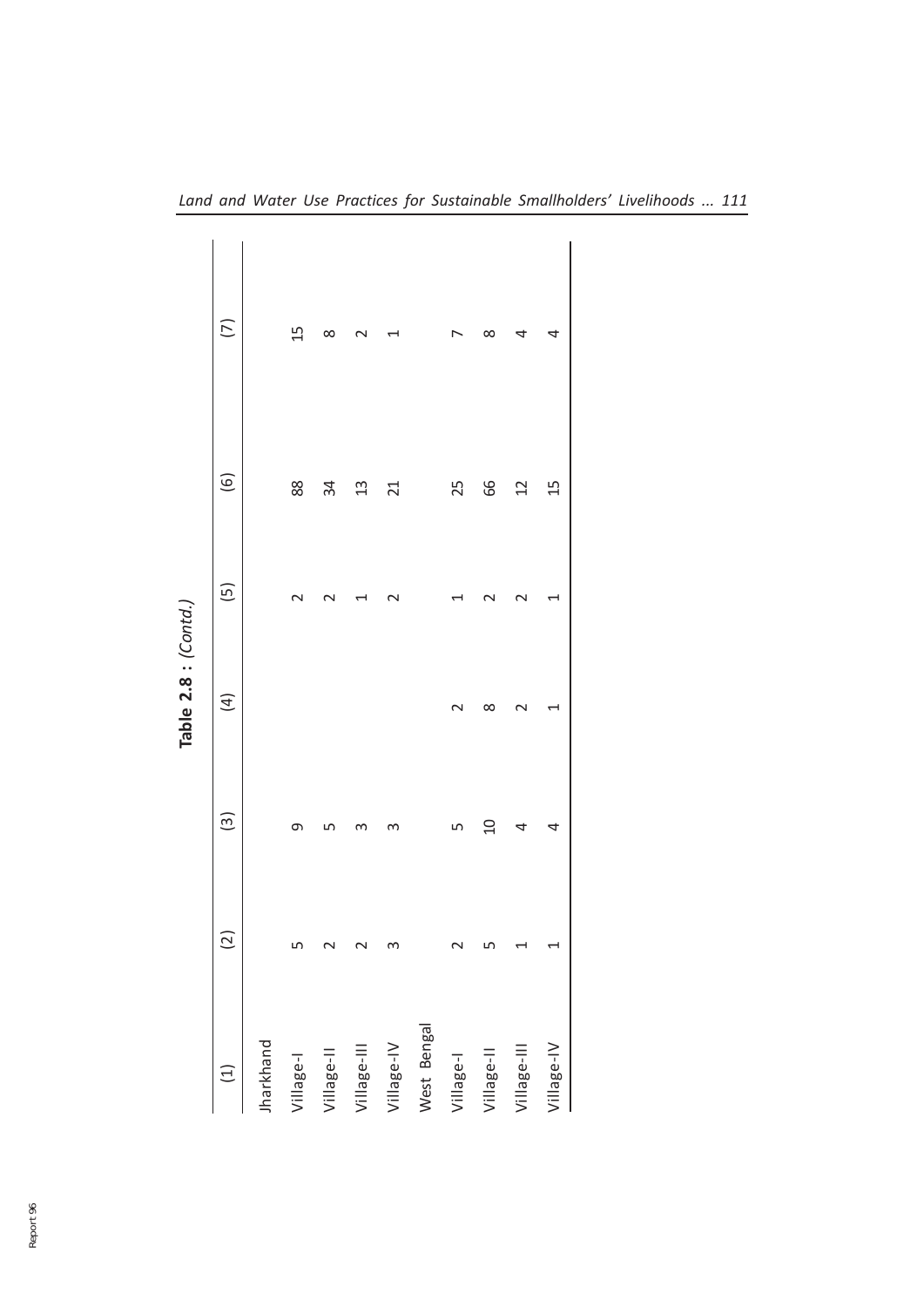Table 2.8 shows the different practices of land and water in sample villages. Water harvesting practices like check-dams, farm ponds, and percolation tanks were carried out in almost all the sample villages. Further, these practices mostly were maintained by the user groups through collective action. Most of the traditional tanks were also renovated in sample villages. Considerable soil conservation measures such as formation of bunds, land leveling at individual fields were also taken up. Other soil conservation measures like vegetative barriers, plantations especially horticulture plantations and development of pasture land were mostly carried out in a community mode. The impact of these structures was positive, especially increase of groundwater level, drinking water availability and reduced runoff and thereby enhanced yields and increase of incomes of smallholders in the sample villages of Gujarat, Tamil Nadu, Jharkhand and West Bengal where the practices of land and water initiations are more practical and well managed by the villagers.

The treatment of water bodies and its status is also assessed. The data show that the location of the structure is proper. This was expressed by the beneficiaries in almost all the sample villages in the study area (see Table 2.9). Recharge efficiency of the farm ponds and percolation tanks varies between 50 and 60 per cent depending upon the prevailing hydro geological conditions. It is reflected in our 16 sample villages. As expressed by the farmers, the reducing rate of siltation and groundwater recharge works are proper and useful to their needs. The quality of works carried out was very much appreciated by the sample respondents while 70 per cent of the development of plantations including horticulture development and pasture development survived. The treatment of various land and water practices in sample villages made a good sign where the realisation of benefits from these works is significant.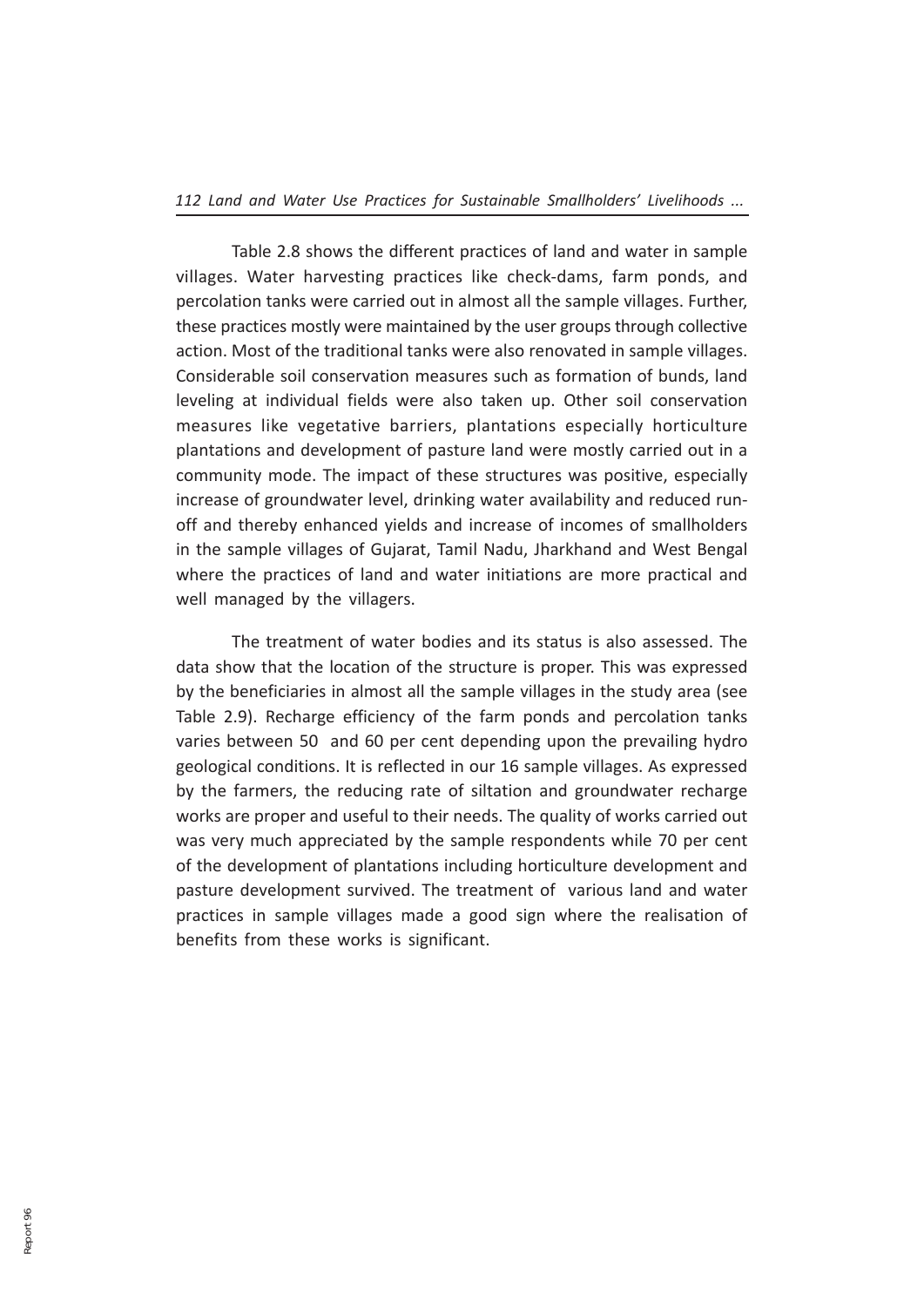| Villages    | Reducing rate<br>of Siltation/<br>Runoff (Tank<br>Renovation/<br>Repair/ Bunding/<br>Land Leveling) |                                              |              | Groundwater<br>Recharge Works<br>(Percolation<br>Tanks, Check-<br>Dams, and<br>Farm Ponds) |                          | Location of the<br>Structure      |              | Sustainability                         |
|-------------|-----------------------------------------------------------------------------------------------------|----------------------------------------------|--------------|--------------------------------------------------------------------------------------------|--------------------------|-----------------------------------|--------------|----------------------------------------|
|             | Yes                                                                                                 | <b>No</b>                                    | New          | Renovation                                                                                 | Proper                   | Improper                          | Quality      | Survival<br>(Structures) (Plantations) |
| (1)         | (2)                                                                                                 | (3)                                          | (4)          | (5)                                                                                        | (6)                      | (7)                               | (8)          | (9)                                    |
| Gujarat     |                                                                                                     |                                              |              |                                                                                            |                          |                                   |              |                                        |
| Village-I   | 7<br>(58.3)                                                                                         | 5<br>(41.7)                                  | 10<br>(83.3) | $\overline{2}$<br>(16.7)                                                                   | 9<br>(75.0)              | 3<br>(25.0)                       | 8<br>(66.7)  | 9<br>(75.0)                            |
| Village-II  | $\overline{7}$                                                                                      | 5<br>$(58.3)$ $(41.7)$ $(75.0)$              | 9            | 3<br>(25.0)                                                                                | 8<br>(66.7)              | $\overline{\mathbf{4}}$<br>(33.3) | 9<br>(75.0)  | 9<br>(75.0)                            |
| Village-III | 9                                                                                                   | 3<br>$(75.0)$ $(25.0)$ $(66.7)$              | 8            | $\overline{\mathbf{4}}$<br>(33.3)                                                          | $\overline{7}$<br>(58.3) | 5<br>(41.7)                       | 6<br>(50.0)  | 8<br>(66.7)                            |
| Village-IV  | 10                                                                                                  | $\overline{2}$<br>$(83.3)$ $(16.7)$ $(66.7)$ | 8            | 4<br>(33.3)                                                                                | 8<br>(66.7)              | 4<br>(33.3)                       | 6<br>(50.0)  | 6<br>(50)                              |
| Tamil Nadu  |                                                                                                     |                                              |              |                                                                                            |                          |                                   |              |                                        |
| Village-I   | 9                                                                                                   | 3<br>$(75.0)$ $(25.0)$                       | 10<br>(83.3) | 2<br>(16.7)                                                                                | 11<br>(91.7)             | $\mathbf{1}$<br>(8.30)            | 12<br>(100)  | 12<br>(100)                            |
| Village-II  | $\mathsf 9$                                                                                         | 3<br>$(75.0)$ $(25.0)$                       | 10<br>(83.3) | $\overline{2}$<br>(16.7)                                                                   | 10<br>(83.3)             | $\overline{2}$<br>(16.7)          | 9<br>(75.0)  | 8<br>(66.7)                            |
| Village-III | 7                                                                                                   | 5<br>$(58.3)$ $(41.7)$                       | 10<br>(83.3) | $\overline{2}$<br>(16.7)                                                                   | 9<br>(75.0)              | 3<br>(25.0)                       | 10<br>(83.3) | 8<br>(66.7)                            |
| Village-IV  | 7                                                                                                   | 5<br>$(58.3)$ $(41.7)$ $(83.3)$              | 10           | $\overline{2}$<br>(16.7)                                                                   | 9<br>(75.0)              | 3<br>(25.0)                       | 9<br>(75.0)  | 10<br>(83.3)                           |

# **Table 2.9 : Farmers' Opinion on Treatment of Various Land and Water Use Practices in Sample Villages**

*(Contd.)*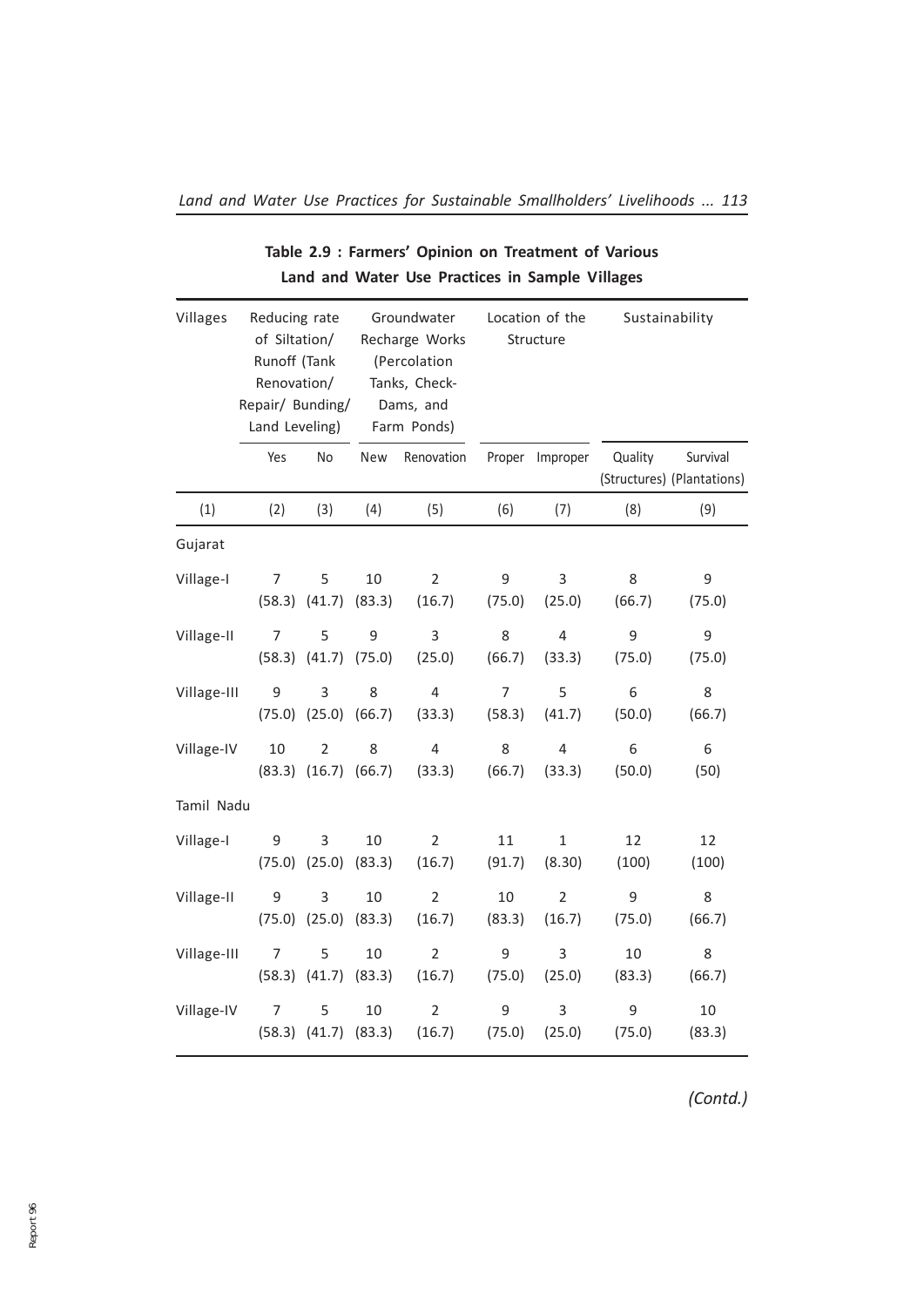|             |                          |                 |                | Table 2.9 : (Contd.)                                  |                |                        |                          |                          |
|-------------|--------------------------|-----------------|----------------|-------------------------------------------------------|----------------|------------------------|--------------------------|--------------------------|
| (1)         | (2)                      | (3)             | (4)            | (5)                                                   | (6)            | (7)                    | (8)                      | (9)                      |
| Jharkhand   |                          |                 |                |                                                       |                |                        |                          |                          |
| Village-I   | $6\overline{6}$          | $6\overline{6}$ | 9              | 3<br>$(50.0)$ $(50.0)$ $(75.0)$ $(25.0)$              | $\overline{7}$ | 5<br>$(58.3)$ $(41.7)$ | 6<br>(50.0)              | 8<br>(66.7)              |
| Village-II  | $\overline{\phantom{0}}$ | $\overline{7}$  | 5              | $\overline{7}$<br>$(41.7)$ $(58.3)$ $(41.7)$ $(58.3)$ | $\overline{7}$ | 5<br>$(58.3)$ $(41.7)$ | $\overline{7}$<br>(58.3) | 6<br>(50.0)              |
| Village-III | 4                        | 8               | 8              | $\overline{4}$<br>$(33.3)$ $(66.7)$ $(66.7)$ $(33.3)$ | 6<br>(50.0)    | 6<br>(50.0)            | 6<br>(50.0)              | $\overline{7}$<br>(58.3) |
| Village-IV  | $\overline{4}$           | 8               | 8              | $\overline{4}$<br>$(33.3)$ $(66.7)$ $(66.7)$ $(33.3)$ | $\overline{7}$ | 5<br>$(58.3)$ $(41.7)$ | 6<br>(50.0)              | $\overline{7}$<br>(58.3) |
| West Bengal |                          |                 |                |                                                       |                |                        |                          |                          |
| Village-I 7 |                          | 5               | $\overline{9}$ | 3<br>$(58.3)$ $(41.7)$ $(75.0)$ $(25.0)$              | 8              | 4<br>$(66.7)$ $(33.3)$ | 10<br>(83.3)             | 9<br>(75.0)              |
| Village-II  | 8                        | $\overline{4}$  | $\overline{7}$ | 5<br>$(66.7)$ $(33.3)$ $(58.3)$ $(41.7)$              | 9              | 3<br>$(75.0)$ $(25.0)$ | 8<br>(66.3)              | 8<br>(66.3)              |
| Village-III | 8 <sup>8</sup>           | $\overline{4}$  | $\overline{7}$ | 5<br>$(66.7)$ $(33.3)$ $(58.3)$ $(41.7)$              | 9<br>(75.0)    | 3<br>(25.0)            | 8<br>(66.3)              | 9<br>(75.0)              |
| Village-IV  | 5                        | $\overline{7}$  | 8              | 4<br>$(41.7)$ $(58.3)$ $(66.7)$ $(33.3)$              | 6<br>(50.0)    | 6<br>(50.0)            | 8<br>(66.3)              | 9<br>(75.0)              |

Report 96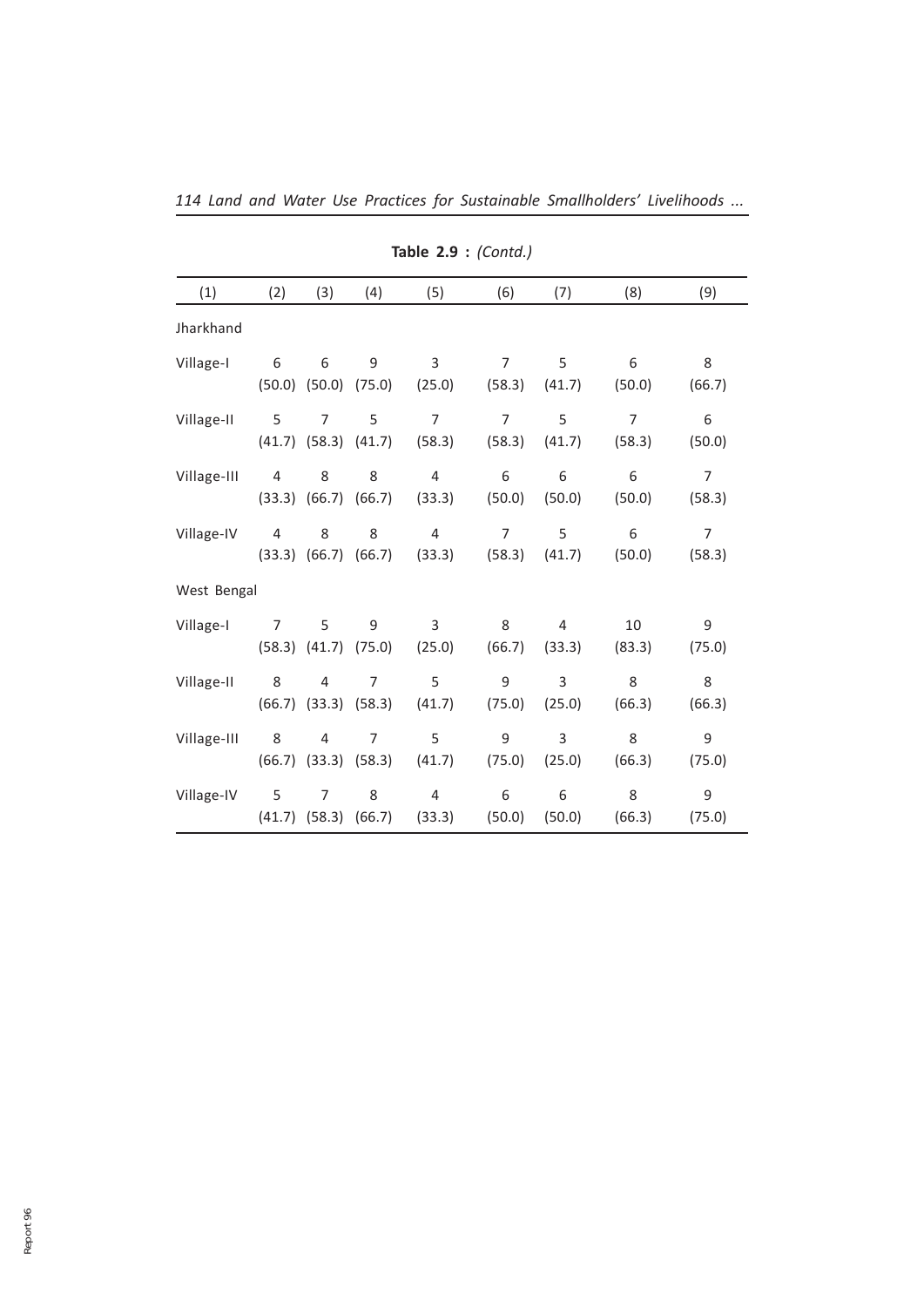# **CHAPTER III ENABLING MEASURES FOR LAND AND WATER CONSERVATION**

A number of innovative actions/initiatives pursued by our 16 sample villagers spreading across four States at local level are demonstrated to some extent to tackle poverty alleviation and resource sustainability. These responses provide a base to enhance resilience capacity to future impacts of climate change/climate variability. Positive local efforts include strengthening production systems, building economic assets, improving access to markets and information, diversifying to less climate-sensitive livelihoods, reducing disaster risks through local planning and preparation, and building foundations for all of these initiatives through more effective institutions of local governance and resource management.

Local approaches to land and water management have focused on improving production systems in order to increase productivity while reducing damage to land and water resources. Agricultural production systems are being strengthened through diversification of cultivars, improved soil and water management practices, identification and development of droughttolerant, water-resistant and saline-tolerant varieties and management practices, as well as demand-responsive water management for agriculture such as drip irrigation. Innovations in integrated water resources management, with approaches in both supply and demand management, have led to improvements in water resource sustainability. Improved management of irrigation channels and pond construction, combined with soil erosion control and rainwater harvesting have improved efficiency of water management systems.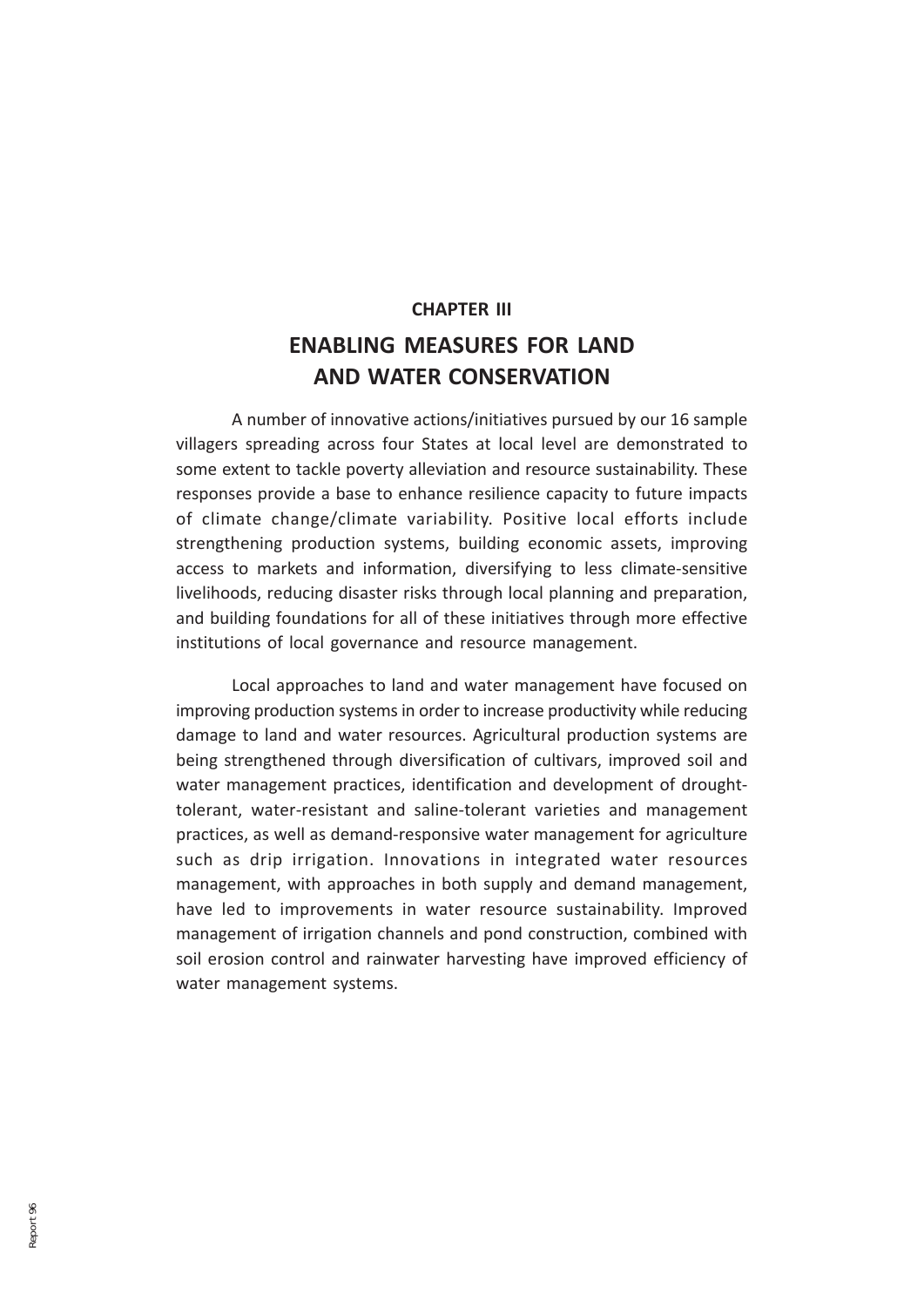|             |                    | <b>Table</b>         |                  |             | : Farmers' Opinion on Working Condition of the Interventions<br>and Satisfaction Level (No. of Respondents) |            |             |                  |               |             |                   |        |
|-------------|--------------------|----------------------|------------------|-------------|-------------------------------------------------------------------------------------------------------------|------------|-------------|------------------|---------------|-------------|-------------------|--------|
| Villages    |                    | Gujarat              |                  |             | Tamil Nadu                                                                                                  |            |             | <b>Jharkhand</b> |               |             | West Bengal       |        |
|             | Good Moc           | lerate               | $\sum_{i=1}^{n}$ | Good        | Moderate                                                                                                    | <b>NO7</b> |             | Good Moderate    | <b>NO7</b>    |             | Good Moderate Low |        |
| Village-I   | (66.7)<br>$\infty$ | $\bar{S}$            | (8.30)           | (75.0)      | (8.30)                                                                                                      | (16.7)     | (41.7)      | (33.3)           | (25.0)        | (50.0)      | (16.7)            | (33.3) |
| Village-II  | (41.7)<br>LŊ       | (33.3)               | (25.0)<br>m      | (58.3)      | (33.3)<br>4                                                                                                 | (8.30)     | (33.3)      | (58.3)           | (8.30)        | (66.7)<br>∞ | (33.3)<br>4       | $\leq$ |
| Village-III | (91.7)<br>$\Xi$    | $\overline{30}$<br>© | $\frac{4}{2}$    | (50.0)<br>6 | (33.3)<br>4                                                                                                 | (16.7)     | (25.0)<br>S | (58.3)           | (16.7)        | (41.7)      | (41.7)            | (16.7) |
| Village-IV  | (75.0)<br>$\circ$  | (16.7)               | (8.30)           | (58.3)      | (25.0)                                                                                                      | (16.7)     | (58.3)      | (41.7)           | $\frac{4}{5}$ | (75.0)<br>σ | (16.7)            | (8.30) |
|             |                    |                      |                  |             |                                                                                                             |            |             |                  |               |             |                   |        |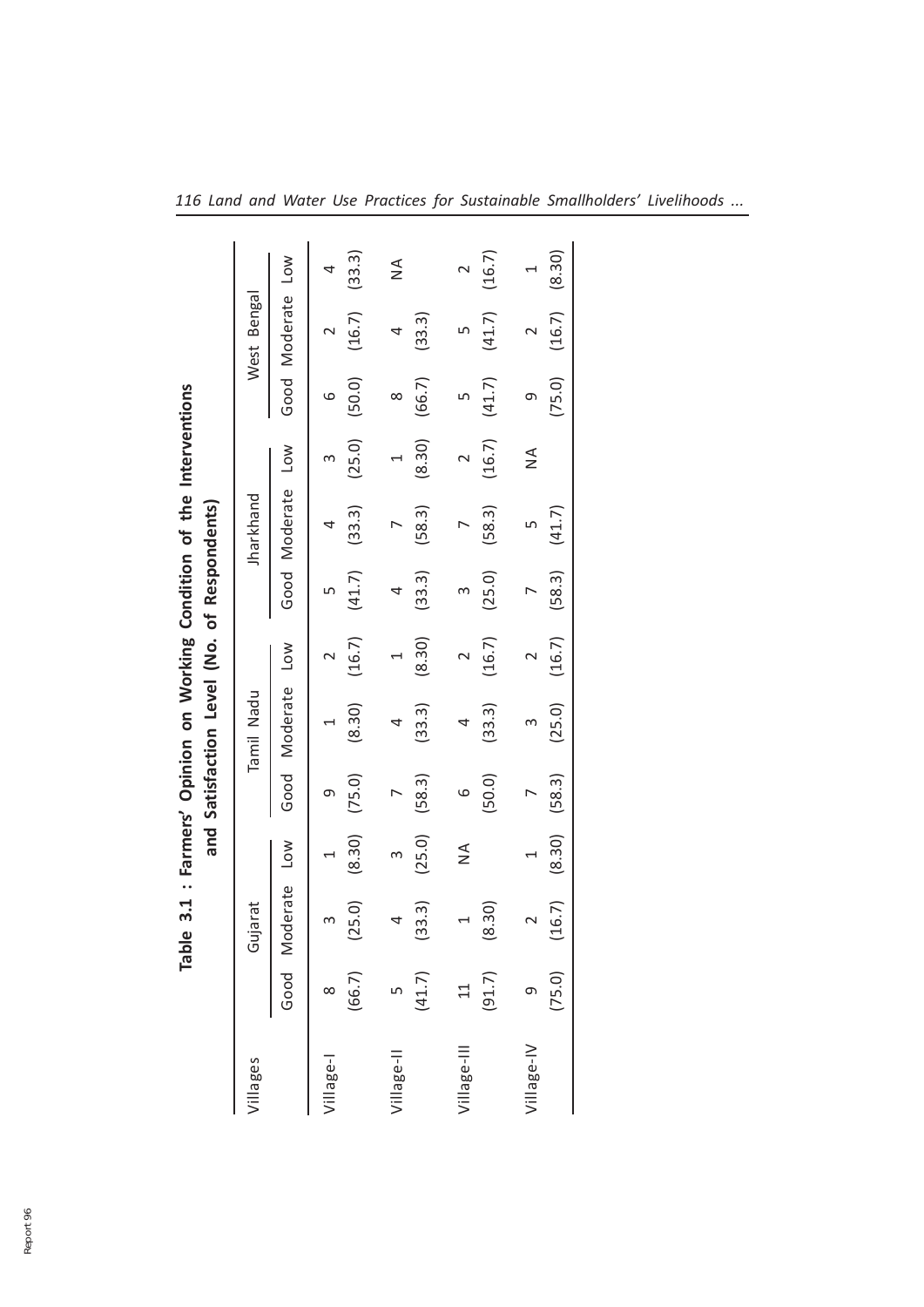The working conditions and satisfaction level of the different interventions in 16 sample villages across four States reveal that in almost all the villages these are mostly either good or moderate in condition (see Table 3.1). The same has been expressed by the villagers in 16 sample villages. The nature of ownership and use rights of land and water in sample villages are mostly individual when agriculture is concerned, whereas use of groundwater resources is purely private in nature. It is observed that over-exploitation of groundwater is taking place in almost all the sample villages. Interestingly, the use rights over common pool resources belong to village as a whole. It is further strengthened by group activity which depends upon livelihood activity. Activity-wise rights are assigned to different groups and individuals by the village institutions. The role of gram panchayat is prominent in Gujarat, Tamil Nadu and parts of West Bengal.

The cropping pattern as defined by area under different crops at a point of time has been changing across four States in our 16 sample states after initiation of land and water use practices. The sequences of crop diversification from food crops to commercial are not observed much in our sample villages. However, mixed cropping is more in Gujarat, Tamil Nadu and some parts of West Bengal. Detailed changes in area under different crops and yield have been discussed in brief in chapter IV.

The livestock population (total both milch animals and small ruminants) of 16 sample villages spreading across four States is shown in Table 3.2. There is no significant change in the number of sample households possessing livestock over the last six years. However, in Gujarat and Tamil Nadu, a significant gradual change is observed in having milch cows, buffaloes and sheep/goats. But overall, there is a considerable decrease of small ruminants in almost all the sample households. The reasons are many and alternative agriculture-horticulture based livelihoods are prominent among them in the sample villages. Another reason is the deterioration of fodder and pasture lands drastically in sample villages.

The possession of livestock population at the household level in our 16 sample villages is varied in nature. Some households are possessing the livestock, from more than four milch animals, whereas some others hardly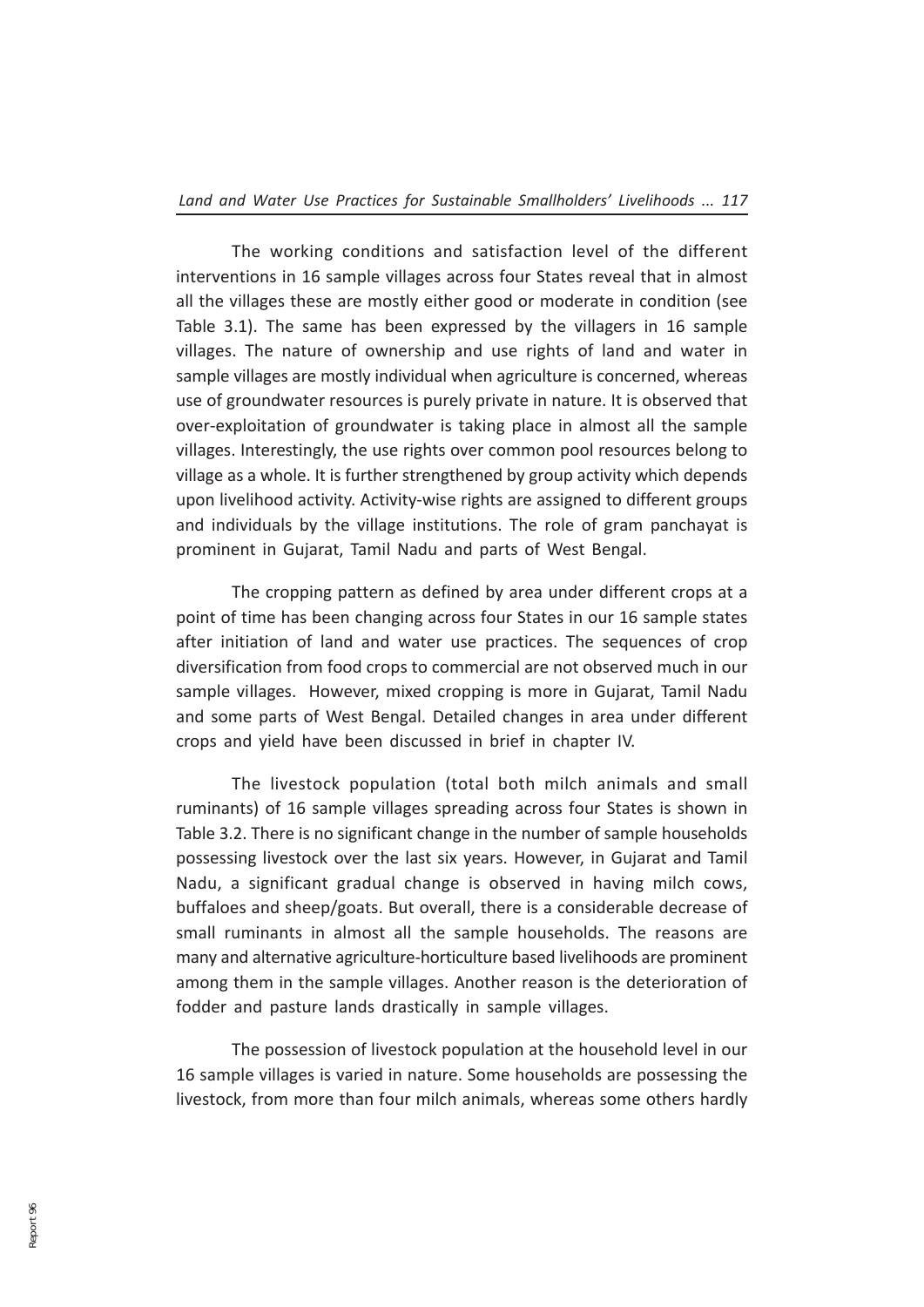| Villages    |    |                  |      |                    | Type of Livestock |                  |                    |    |
|-------------|----|------------------|------|--------------------|-------------------|------------------|--------------------|----|
|             |    |                  | Past |                    |                   | Present          |                    |    |
|             |    | Milch<br>Animals |      | Small<br>Ruminants |                   | Milch<br>Animals | Small<br>Ruminants |    |
|             |    | Cows Buffaloes   |      | Sheep Goat         |                   | Cows Buffaloes   | Sheep Goat         |    |
| Gujarat     |    |                  |      |                    |                   |                  |                    |    |
| Village-I   | 55 | 64               | 33   | 24                 | 74                | 121              | 42                 | 20 |
| Village-II  | 36 | 25               | 12   | 11                 | 44                | 32               | 45                 | 8  |
| Village-III | 22 | 12               | 24   | 14                 | 18                | 21               | 33                 | 33 |
| Village-IV  | 65 | 37               | 23   | 15                 | 133               | 55               | 34                 | 45 |
| Tamil Nadu  |    |                  |      |                    |                   |                  |                    |    |
| Village-I   | 44 | 56               | 48   | 33                 | 67                | 68               | 52                 | 24 |
| Village-II  | 66 | 44               | 56   | 26                 | 110               | 58               | 46                 | 22 |
| Village-III | 54 | 23               | 18   | 44                 | 68                | 25               | 34                 | 28 |
| Village-IV  | 68 | 55               | 34   | 22                 | 120               | 59               | 46                 | 38 |
| Jharkhand   |    |                  |      |                    |                   |                  |                    |    |
| Village-I   | 36 | 44               | 37   | 44                 | 54                | 49               | 26                 | 32 |
| Village-II  | 22 | 26               | 18   | 25                 | 30                | 28               | 32                 | 22 |
| Village-III | 18 | 12               | 25   | 20                 | 24                | 16               | 21                 | 12 |
| Village-IV  | 31 | 20               | 14   | 22                 | 38                | 16               | 22                 | 08 |
| West Bengal |    |                  |      |                    |                   |                  |                    |    |
| Village-I   | 45 | 39               | 28   | 12                 | 57                | 46               | 33                 | 16 |
| Village-II  | 55 | 48               | 16   | 23                 | 64                | 38               | 22                 | 20 |
| Village-III | 22 | 18               | 12   | 06                 | 20                | 14               | 21                 | 14 |
| Village-IV  | 32 | 16               | 23   | 12                 | 36                | 23               | 26                 | 12 |

**Table 3.2 : Total Livestock Population of Sample Households**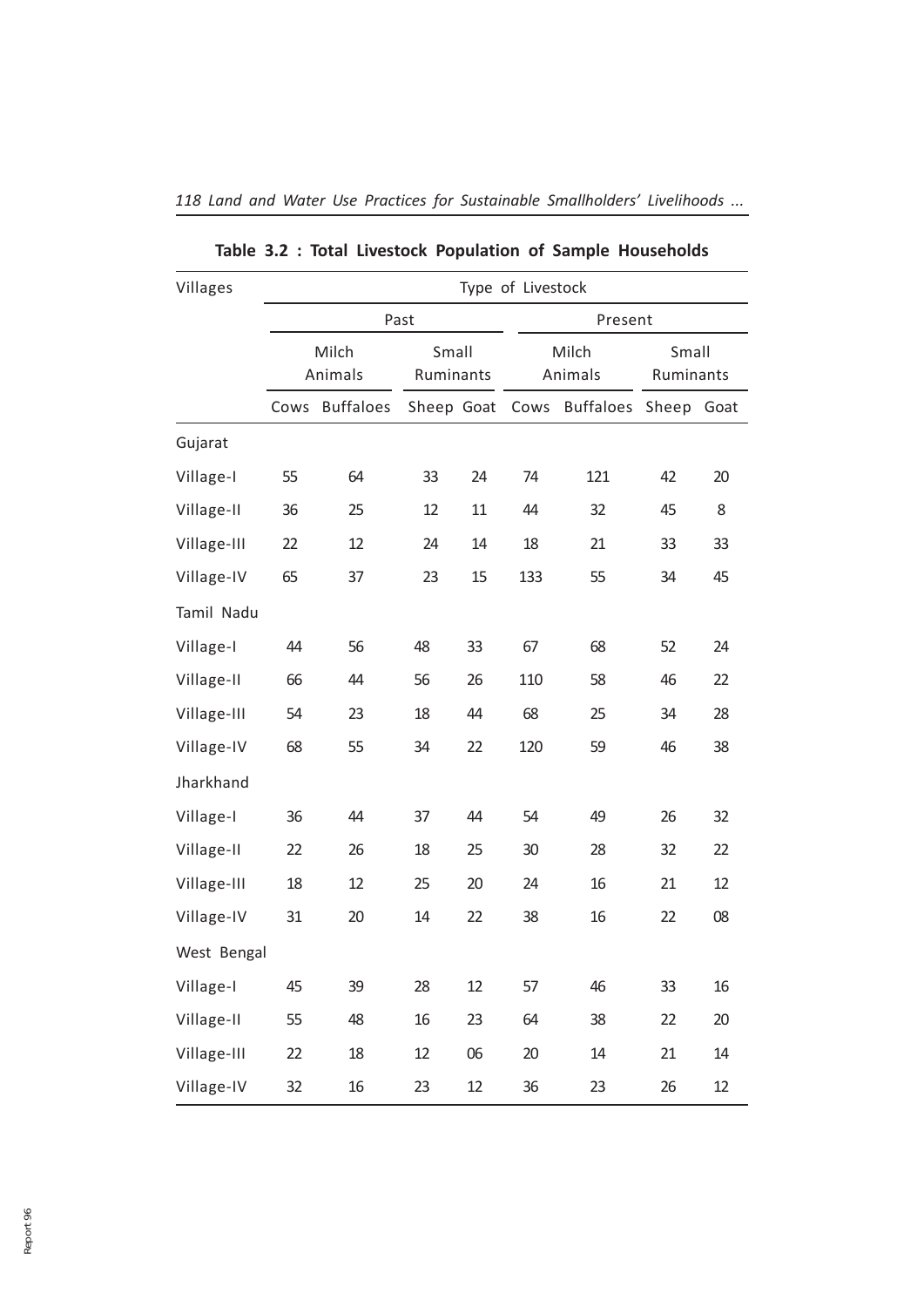one or two. Same is the situation for small ruminants also. It is also observed that 10 to 15 per cent of households do not possess livestock at all in 16 sample villages.

| Villages       | Soil           | Conservation Adopted Management Land Use                                                                    |       |                     |             | Practices Transfer of Proper Effects<br>Skills | Systems |                |                                           |                |
|----------------|----------------|-------------------------------------------------------------------------------------------------------------|-------|---------------------|-------------|------------------------------------------------|---------|----------------|-------------------------------------------|----------------|
|                | tional         | Tradi- Institu- Tradi- Institu- Posi-<br>tional                                                             |       | tional tional       | tive        | Nega-Yes<br>tive                               |         | No             | Posi-<br>tive                             | Nega-<br>tive  |
| (1)            | (2)            | (3)                                                                                                         | (4)   | (5)                 |             | $(6)$ $(7)$                                    | (8)     | (9)            |                                           | $(10)$ $(11)$  |
| Gujarat        |                |                                                                                                             |       |                     |             |                                                |         |                |                                           |                |
| Village-I      | $\overline{9}$ | $\mathbf{3}$<br>$(75.0)$ $(25.0)$ $(41.7)$ $(58.3)$ $(25.0)$ $(75.0)$ $(91.7)$ $(8.30)$ $(83.3)$ $(16.7)$   |       | $5 \quad 7 \quad 3$ |             | 9                                              | 11      | $1 \quad$      | 10                                        | $2^{\circ}$    |
| Village-II 11  |                | $(91.7)$ $(8.30)$ $(50.0)$ $(50.0)$                                                                         | 1 6 6 |                     | <b>NA</b>   | NA 8                                           |         | $4 \quad$      | 8<br>$(66.7)$ $(33.3)$ $(66.7)$ $(33.3)$  | $\overline{4}$ |
| Village-III 10 |                | $\overline{2}$<br>$(83.3)$ $(16.7)$ $(50.0)$ $(50.0)$                                                       |       | 6 6                 |             | NA NA 8                                        |         | $\overline{4}$ | 10<br>$(66.7)$ $(33.3)$ $(83.3)$ $(16.7)$ | $2^{\circ}$    |
| Village-IV 10  |                | $\overline{2}$<br>(83.3) (16.7) (66.7) (33.3) (16.7) (83.3) (75.0) (25.0) (83.3) (16.7)                     |       | 8 4                 | $2^{\circ}$ | 10                                             | 9       | 3              | 10                                        | $2^{\circ}$    |
| Tamil Nadu     |                |                                                                                                             |       |                     |             |                                                |         |                |                                           |                |
| Village-I 8    |                | $\overline{4}$<br>$(66.7)$ $(33.3)$ $(83.3)$ $(16.7)$ $(33.3)$ $(66.7)$ $(83.3)$ $(16.7)$ $(66.7)$ $(33.3)$ |       |                     |             | 10  2  4  8                                    | 10      |                | $2 \t 8$                                  | $\overline{4}$ |
| Village-II     | $\overline{7}$ | 5<br>$(58.3)$ $(41.7)$ $(83.3)$ $(16.7)$ $(33.3)$ $(58.3)$ $(41.7)$ $(75.0)$ $(25.0)$                       | 10    | $\overline{2}$      |             | 4 NA 7                                         |         | 5              | 9                                         | $\overline{3}$ |
| Village-III 9  |                | 3<br>$(75.0)$ $(25.0)$ $(50.0)$ $(50.0)$ $(33.3)$ $(66.7)$ $(58.3)$ $(41.7)$ $(83.3)$ $(16.7)$              | 6     | $6\overline{6}$     |             | 4 8 7                                          |         | 5              | 10                                        | $2^{\circ}$    |
| Village-IV 9   |                | 3<br>(75.0) (25.0) (58.3) (41.7) (16.7) (66.7) (33.3) (83.3) (16.7)                                         | 7     | 5                   | $2^{\circ}$ | <b>NA</b>                                      | 8       | $\overline{4}$ | $10$                                      | $2^{\circ}$    |

|  |  | Table 3.3 : Farmers' Opinion on Nature of Practices at Natural |  |  |  |
|--|--|----------------------------------------------------------------|--|--|--|
|  |  | Resource Management (No. of Respondents)                       |  |  |  |

*(Contd.)*

Report 96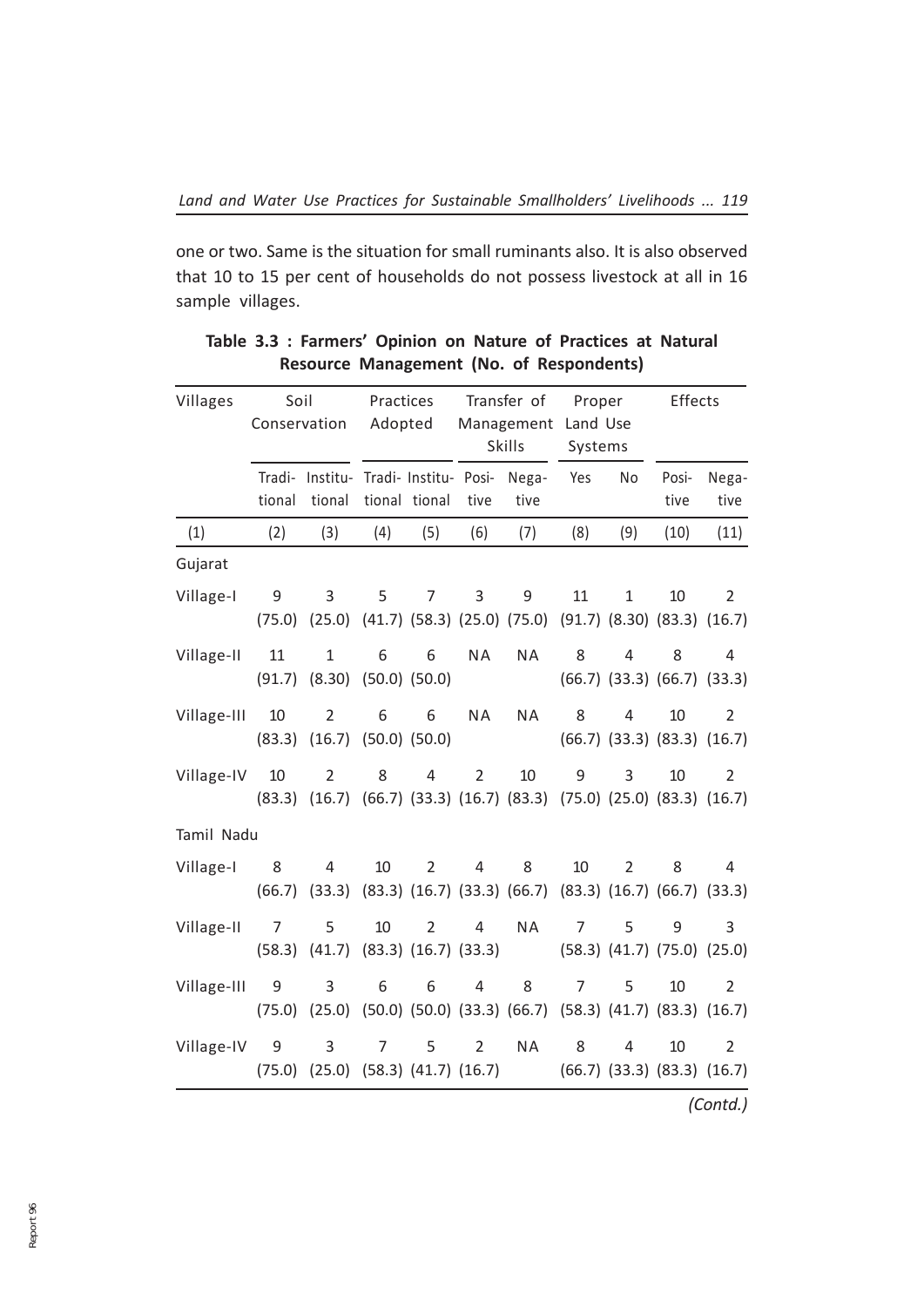|                                  |                                                                                  |  | <b>lable 3.3:</b> ( <i>CONTO.</i> ) |            |                     |                |
|----------------------------------|----------------------------------------------------------------------------------|--|-------------------------------------|------------|---------------------|----------------|
| (1)                              | $(2)$ $(3)$ $(4)$ $(5)$ $(6)$ $(7)$                                              |  |                                     | (8)        | $(9)$ $(10)$ $(11)$ |                |
| Jharkhand                        |                                                                                  |  |                                     |            |                     |                |
| Village-I 6 6 3 9 1 NA 6 6 7 5   | $(50.0)$ $(50.0)$ $(25.0)$ $(75.0)$ $(8.30)$ $(50.0)$ $(50.0)$ $(58.3)$ $(41.7)$ |  |                                     |            |                     |                |
| Village-II 5 7 6 6 2             | $(41.7)$ $(58.3)$ $(50.0)$ $(50.0)$ $(16.7)$ $(58.3)$ $(41.7)$ $(50.0)$ $(50.0)$ |  |                                     | NA 7 5 6 6 |                     |                |
| Village-III 4 8 5 7 2 NA 4 8 5 7 | $(33.3)$ $(66.7)$ $(41.7)$ $(58.3)$ $(16.7)$ $(33.3)$ $(66.7)$ $(41.7)$ $(58.3)$ |  |                                     |            |                     |                |
| Village-IV 4 8 5 7 - NA 4 8 5 7  | $(33.3)$ $(66.7)$ $(41.7)$ $(58.3)$ $(33.3)$ $(66.7)$ $(41.7)$ $(58.3)$          |  |                                     |            |                     |                |
| West Bengal                      |                                                                                  |  |                                     |            |                     |                |
| Village-I 7 5 8 4 5 NA 7 5 9 3   | $(58.3)$ $(41.7)$ $(66.7)$ $(33.3)$ $(41.7)$ $(58.3)$ $(41.7)$ $(75.0)$ $(25.0)$ |  |                                     |            |                     |                |
| Village-II 9 3 8 4 4 NA 9 3      | $(75.0)$ $(25.0)$ $(66.7)$ $(33.3)$ $(33.3)$ $(75.0)$ $(25.0)$ $(83.3)$ $(16.7)$ |  |                                     |            |                     | 10 2           |
| Village-III 6 6 7 5 4 NA 8 4     | $(50.0)$ $(50.0)$ $(58.3)$ $(41.7)$ $(33.3)$ $(66.7)$ $(33.3)$ $(83.3)$ $(16.7)$ |  |                                     |            | 10                  | $2^{\circ}$    |
| Village-IV 6 6 6 6 6 4 NA 8 4 7  | $(50.0)$ $(50.0)$ $(50.0)$ $(50.0)$ $(33.3)$ $(66.7)$ $(33.3)$ $(58.3)$ $(41.7)$ |  |                                     |            |                     | 5 <sup>7</sup> |

**Table 3.3 :** *(Contd.)*

Community-based resource management or co-management between communities, groups and among individuals and governments is the key area where management of land and water practices reflects its effectiveness. The nature of practice in tune with development and management of land and water resources and biomass reflects positive in almost all the sample villages (Table 3.3). The level of practice adaptation, proper land and water use systems and their effects are more positive in the sample States like Gujarat, Tamil Nadu and West Bengal. Even in the sample State of Jharkhand the data have shown positive while adopting the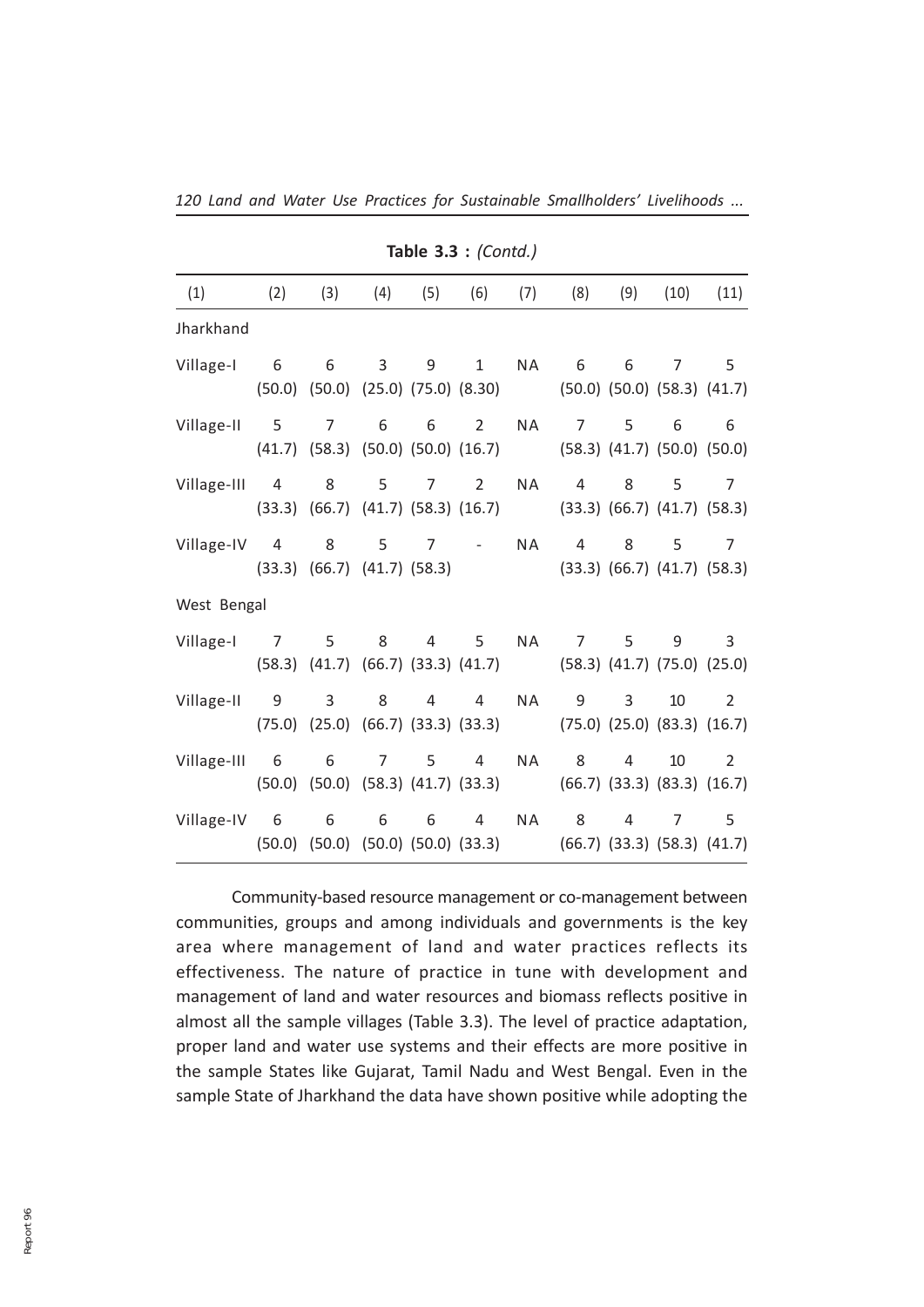nature of management of natural resources. The watershed management policies that relied mostly on traditional water and land rights were no longer appropriate as water demand and conflicts increased. However, stringent efforts were made by some of PIAs and other village institutions at gram panchayat level. These conflict resolution mechanisms and proper regulations at village level over natural resources are effectively managed.

The type of technology and proper use of land and water use practices in the 16 sample villages reveal that there is close correlation with locationspecific as well as local cultures, size and homogeneousness of the community.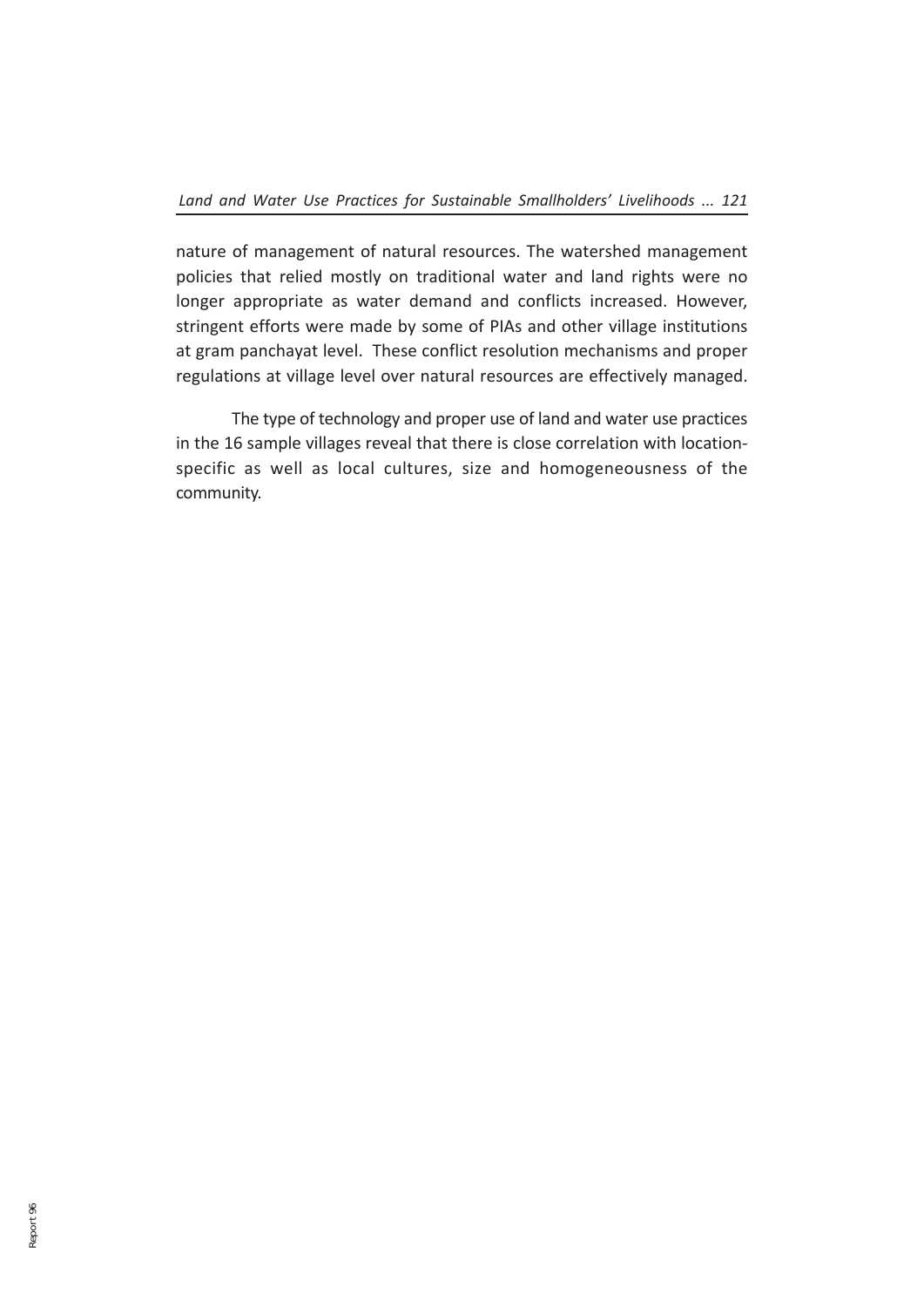|             |                       |                              | Table 3.4 : Farm System : Population Density and Changes in Agricultural and Socio-economic Systems |                                |                         |                                      |                                      |                                        |                                                               |                                          |
|-------------|-----------------------|------------------------------|-----------------------------------------------------------------------------------------------------|--------------------------------|-------------------------|--------------------------------------|--------------------------------------|----------------------------------------|---------------------------------------------------------------|------------------------------------------|
| Villages    |                       | Population<br>per km2        | Agricultural<br>System                                                                              |                                | Management<br>Fertility |                                      | Land Availability<br>for Cultivation |                                        |                                                               | Typical Problem                          |
|             | years)<br>Past<br>010 | Now                          | years)<br>Past<br>$\overline{0}$                                                                    | N <sub>O</sub> M               | years)<br>Past<br>(10)  | Now                                  | years)<br>Past<br>(10)               | Now                                    | years)<br>Past<br>(10)                                        | Now                                      |
| 1           | $\widetilde{c}$       | $\left( \frac{3}{2} \right)$ | $\overline{4}$                                                                                      | $\widetilde{\Xi}$              | $\widehat{\Theta}$      | $\widehat{\subset}$                  | $\circledR$                          | ම)                                     | (10)                                                          | (11)                                     |
| Gujarat     |                       |                              |                                                                                                     |                                |                         |                                      |                                      |                                        |                                                               |                                          |
| Village-I   | 655                   | 970                          | Traditional                                                                                         | increased<br>addition<br>Value | Very<br>$\sim$          | with local<br>Increased<br>potential | Low                                  | Increased                              | Yield is<br>$\frac{1}{2}$                                     | established<br>Agriculture<br>production |
| Village-II  | 775                   | 1140                         | Subsistence                                                                                         | Diversified                    | $\frac{4}{2}$           | Organic                              | L <sub>O</sub> w                     | Additional<br>brought<br>under<br>area | very low<br>Drinking<br>Ground-<br>table is<br>water<br>water | Managed                                  |
| Village-III | 710                   | 1415                         | Subsistence Diversified                                                                             |                                | $\frac{4}{5}$           | Increased<br>with local<br>potential | <b>NOT</b>                           | Additional<br>brought<br>under<br>area | water table<br>is very low<br>Drinking<br>Ground-<br>water    | Managed                                  |
|             |                       |                              |                                                                                                     |                                |                         |                                      |                                      |                                        |                                                               | (Contd.)                                 |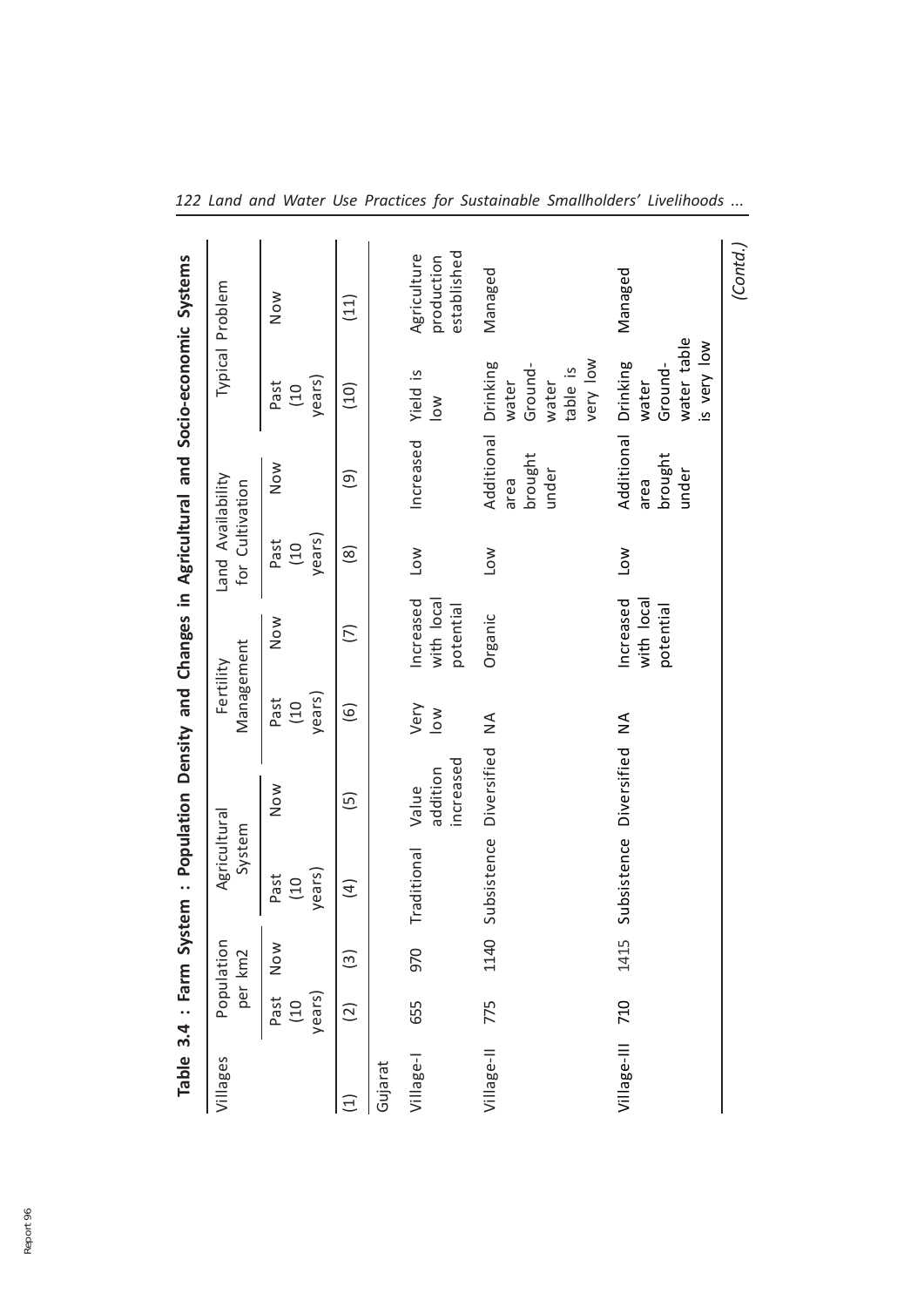|             |                |                   |                             |                                                            |                      | Table 3.4 : (Contd.)                                        |             |                                               |                                                                            |                                                          |
|-------------|----------------|-------------------|-----------------------------|------------------------------------------------------------|----------------------|-------------------------------------------------------------|-------------|-----------------------------------------------|----------------------------------------------------------------------------|----------------------------------------------------------|
| 1           | $\overline{2}$ | $\widetilde{\Xi}$ | $\widehat{f}$               | $\widetilde{5}$                                            | $\widetilde{\Theta}$ | $\left($ 7)                                                 | $\circledS$ | $\widehat{e}$                                 | (10)                                                                       | (11)                                                     |
| Village-IV  | 801            | 998               | Subsistence Diversified     |                                                            | $\frac{4}{5}$        | with local<br>ncreased<br>potential                         | <b>NOT</b>  | Increased                                     | water table<br>is very low<br>Drinking<br>Ground<br>water                  | Managed                                                  |
| Tamil Nadu  |                |                   |                             |                                                            |                      |                                                             |             |                                               |                                                                            |                                                          |
| Village-I   | 890            | 1245              | Subsistence Diversified NA  |                                                            |                      | Organic                                                     | Low         | Increased                                     | Drinking<br>water                                                          | Overcome                                                 |
| Village-II  | 790            | 1001              | Subsistence                 | Diversified<br>additional<br>crops and<br>with new<br>area | Tradi-<br>tional     | Traditional<br>and prone<br>to organic                      | Low         | <b>Additional</b><br>brought<br>under<br>area | producti-<br>Drinking<br>water<br>Low<br>vity                              | with better<br>Managed<br>practices<br>land and<br>water |
| Village-III | 2890           | 3912              | Traditional/<br>subsistence | Traditional<br>modern<br>Cum                               | Tradi-<br>tional     | own choice<br>and cost-<br>effective<br>Farmers'<br>Organic | <b>NOT</b>  | impact<br>visible<br>$\frac{1}{2}$            | and irriga-<br>tion and<br>drinking<br>problem<br>erosion<br>water<br>Soil | with better<br>Managed<br>land and<br>practices<br>water |
|             |                |                   |                             |                                                            |                      |                                                             |             |                                               |                                                                            | (Contd.)                                                 |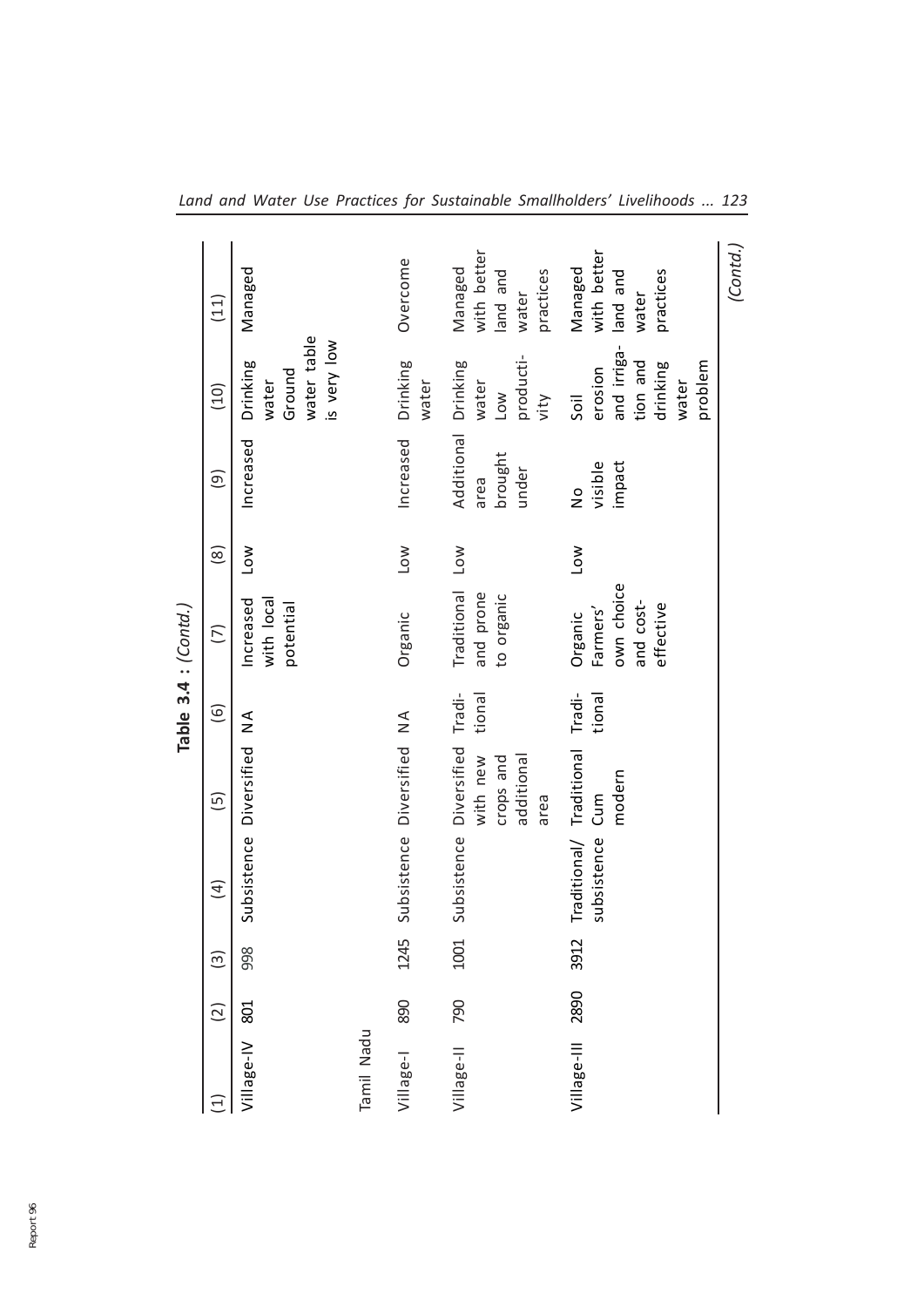|             |                |                              |                                       |                       |                       | Table 3.4 : (Contd.)                                       |                                  |                                         |                                          |                                                                           |
|-------------|----------------|------------------------------|---------------------------------------|-----------------------|-----------------------|------------------------------------------------------------|----------------------------------|-----------------------------------------|------------------------------------------|---------------------------------------------------------------------------|
|             | $\overline{2}$ | $\left( \frac{3}{2} \right)$ | $\left( 4\right)$                     | $\overline{5}$        | $\widetilde{\Theta}$  | (5)                                                        | $\circled{s}$                    | $\widehat{e}$                           | (10)                                     | (11)                                                                      |
| Village-IV  | 980            | 1419                         | subsistence cum<br>Traditional/       | Traditional<br>modern | Tradi-<br>tional      | Organic                                                    | <b>NOT</b>                       | impact<br>visible<br>$\frac{1}{2}$      | $\frac{4}{2}$                            | ≨                                                                         |
| Iharkhand   |                |                              |                                       |                       |                       |                                                            |                                  |                                         |                                          |                                                                           |
| Village-I   | 560            | 978                          | Low                                   | Increased             | Same                  | Same                                                       | <b>NOT</b>                       | Increased                               | $\frac{1}{2}$                            | Improved                                                                  |
| Village-II  | 1889           | 3110                         | (subsistence<br>Traditional<br>level) | Diversified           | effec-<br>Not<br>tive | (organic)<br>based<br>Farm                                 | <b>NOT</b>                       | Increased                               | and runoff<br>is more<br>erosion<br>Soil | controlled<br>Reduced/                                                    |
| Village-III | 154            | 222                          | Traditional                           | Traditional           | yat                   | community change<br>Pancha-Individual,<br>panchayat<br>and | $\frac{1}{2}$                    | change<br>$\overset{\circ}{\mathsf{z}}$ | logging<br>Water                         | logging<br>Water                                                          |
| Village-IV  | 288            | 395                          | and tenancy system<br>Ownership       | has gone<br>Tenancy   | effec-<br>tive<br>Not | (organic)<br>based<br>Farm                                 | Very<br>$\overline{\phantom{0}}$ | Increased                               | no water<br>markets,<br>$\frac{1}{2}$    | recharge and<br>of water is<br>availability<br>Ground-<br>plenty<br>water |
|             |                |                              |                                       |                       |                       |                                                            |                                  |                                         |                                          | (Contd.)                                                                  |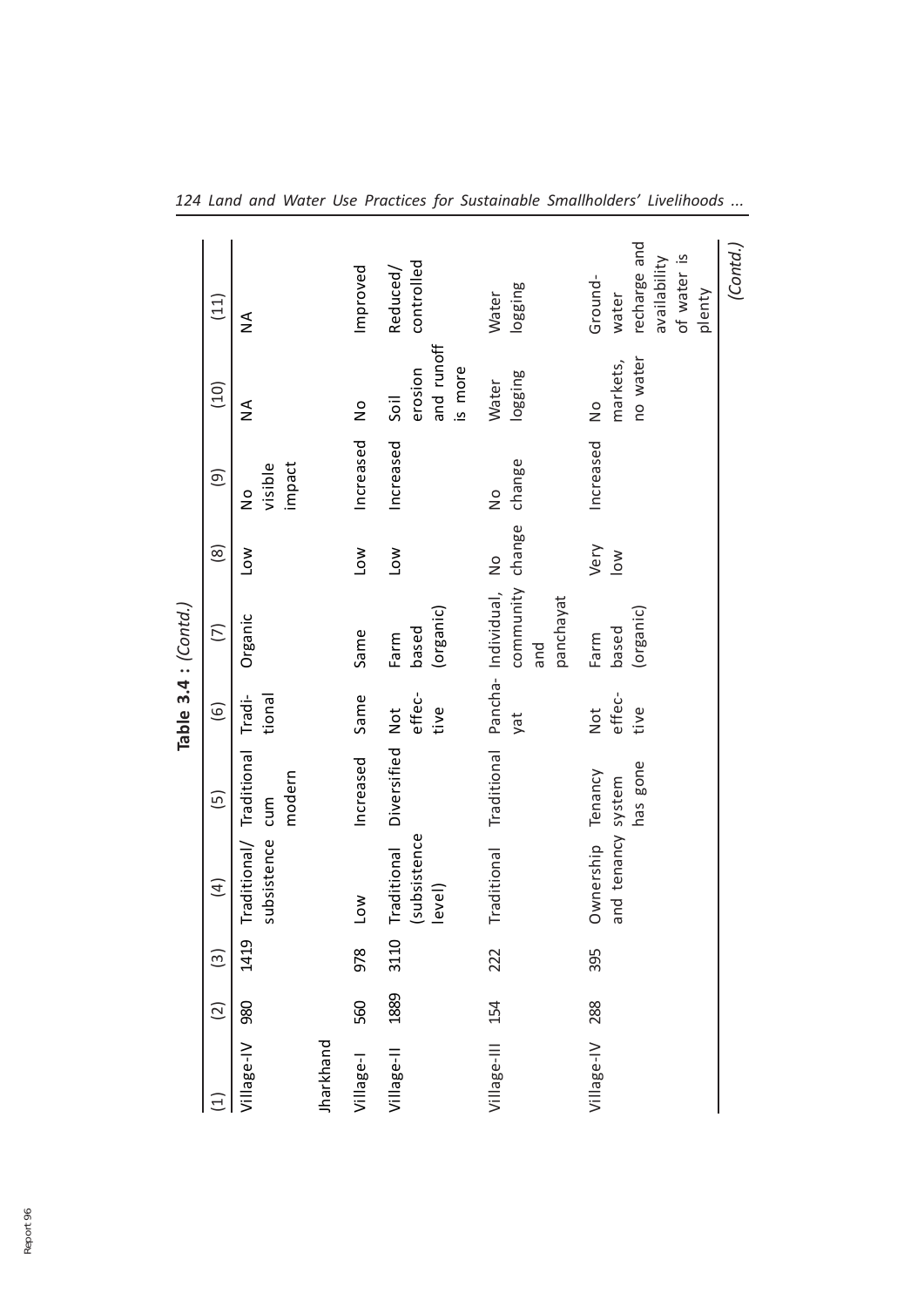| and capital<br>No water<br>ledge, No<br>ledge, No<br>irrigation<br>irrigation<br>irrigation<br>Lack of<br>Lack of<br>Lack of<br>know-<br>know-<br>(10)<br>Increased<br>Increased<br>Increased<br>ම<br>$\frac{4}{2}$<br>$\circledS$<br>Low<br>Low<br>Low<br>$\frac{4}{2}$<br>(organic)<br>(organic)<br>(organic)<br>$\widehat{\triangleright}$<br>based<br>based<br>based<br>Farm<br>Farm<br>Farm<br>$\frac{1}{2}$<br>effec-<br>effec-<br>effec-<br>$\circ$<br>tive<br>tive<br>tive<br>Not<br>Diversified Not<br>Diversified Not<br>$\frac{4}{2}$<br>Diversified<br>$\widetilde{5}$<br>$\frac{4}{2}$<br>Traditional<br>(subsistence<br>(subsistence<br>(subsistence<br>Traditional<br>Traditional<br>$\widehat{E}$<br>level)<br>level)<br>level)<br>$\frac{4}{2}$<br>379<br>425<br>450<br>350<br>$\bar{\mathbb{S}}$<br>400<br>324<br>375<br>300<br>$\widehat{\mathsf{N}}$<br>Nest Bengal<br>Village-III<br>Village-III<br>Village-II<br>illage-l |  |  |  | Table 3.4 : (Contd.) |  |                                          |
|-------------------------------------------------------------------------------------------------------------------------------------------------------------------------------------------------------------------------------------------------------------------------------------------------------------------------------------------------------------------------------------------------------------------------------------------------------------------------------------------------------------------------------------------------------------------------------------------------------------------------------------------------------------------------------------------------------------------------------------------------------------------------------------------------------------------------------------------------------------------------------------------------------------------------------------------------|--|--|--|----------------------|--|------------------------------------------|
|                                                                                                                                                                                                                                                                                                                                                                                                                                                                                                                                                                                                                                                                                                                                                                                                                                                                                                                                                 |  |  |  |                      |  | $\left(11\right)$                        |
|                                                                                                                                                                                                                                                                                                                                                                                                                                                                                                                                                                                                                                                                                                                                                                                                                                                                                                                                                 |  |  |  |                      |  |                                          |
|                                                                                                                                                                                                                                                                                                                                                                                                                                                                                                                                                                                                                                                                                                                                                                                                                                                                                                                                                 |  |  |  |                      |  | available<br>Water                       |
|                                                                                                                                                                                                                                                                                                                                                                                                                                                                                                                                                                                                                                                                                                                                                                                                                                                                                                                                                 |  |  |  |                      |  | Improved                                 |
|                                                                                                                                                                                                                                                                                                                                                                                                                                                                                                                                                                                                                                                                                                                                                                                                                                                                                                                                                 |  |  |  |                      |  | Employment<br>opportunities<br>available |
|                                                                                                                                                                                                                                                                                                                                                                                                                                                                                                                                                                                                                                                                                                                                                                                                                                                                                                                                                 |  |  |  |                      |  | Employment<br>opportunities<br>available |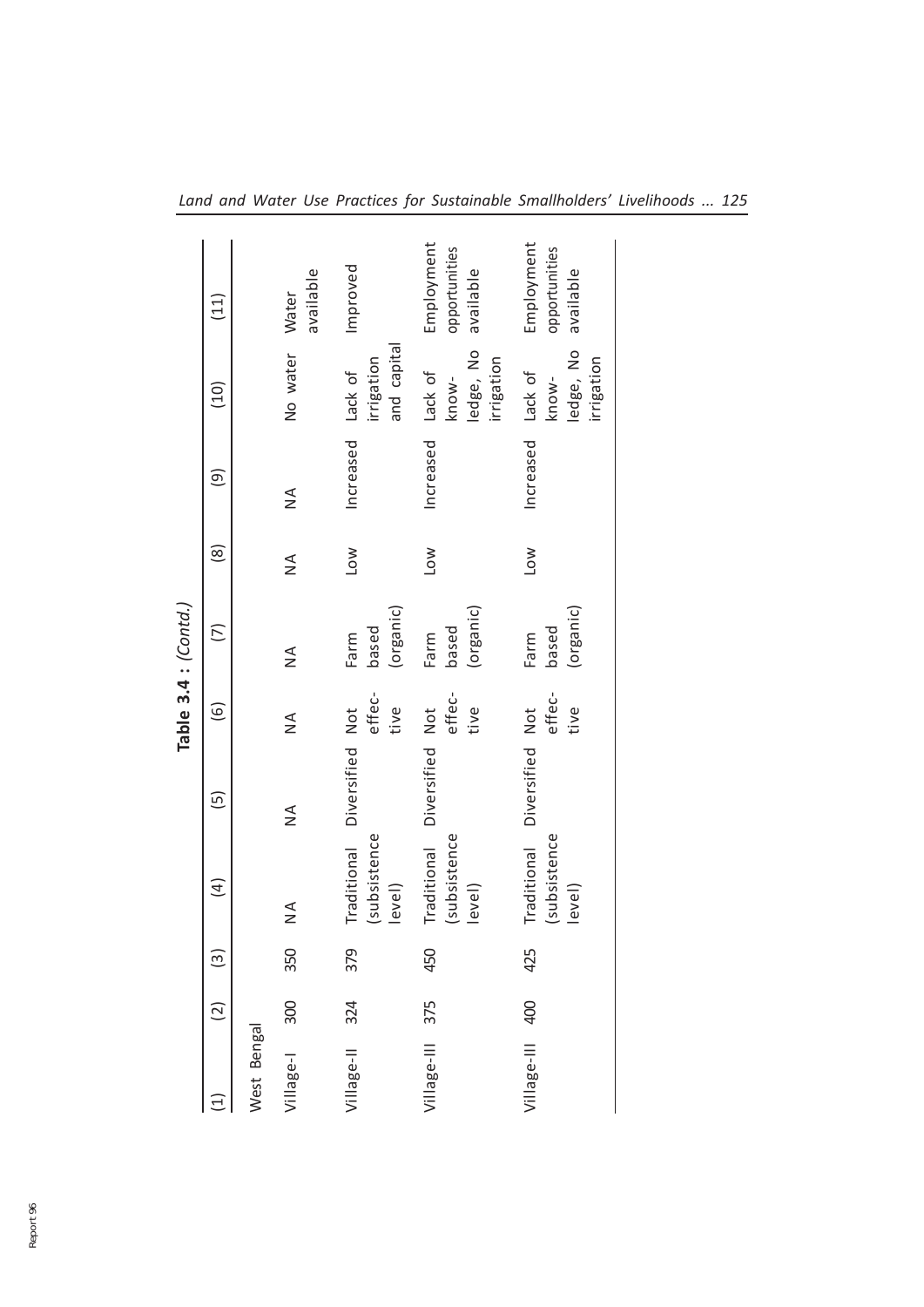| Table 3.4 (Contd) : Farm |                        |                 |                    |                                    |                         | System: Population Density and Changes in Agricultural and Socio-economic Systems |                                      |                                                           |                    |                                |
|--------------------------|------------------------|-----------------|--------------------|------------------------------------|-------------------------|-----------------------------------------------------------------------------------|--------------------------------------|-----------------------------------------------------------|--------------------|--------------------------------|
| Villages                 | Investments<br>per km2 |                 | System<br>Tenure   |                                    |                         | Market Access<br>Management                                                       | Information/Education<br>Technology/ |                                                           | Family size        |                                |
|                          | Past (10<br>years)     | Now             | Past (10<br>years) | Now                                | Past (10<br>years)      | Now                                                                               | Past (10<br>years)                   | NOW                                                       | Past (10<br>years) | Now                            |
|                          | $\widetilde{c}$        | $\widehat{\Xi}$ | $\widehat{4}$      | $\overline{5}$                     | $\odot$                 | (7)                                                                               | $\circled{s}$                        | $\left( \begin{matrix} 0 \\ 0 \end{matrix} \right)$       | (10)               | $(11)$                         |
| Gujarat                  |                        |                 |                    |                                    |                         |                                                                                   |                                      |                                                           |                    |                                |
| Village-I                | Low                    | Doubled         | $\frac{4}{2}$      | $\frac{4}{2}$                      | $\frac{1}{2}$           | Established                                                                       | $\frac{1}{2}$                        | institution<br>Through<br>village                         | Б                  | S                              |
| Village-II               | Low                    | Increased       | $\frac{4}{5}$      | $\frac{4}{5}$                      | $\frac{8}{10}$          | Cooperative<br>society                                                            | $\frac{1}{2}$                        | kendra<br>neksiv<br>Krushi                                | 5                  | $\sim$                         |
| Village-III              | LOW                    | Increased       | Same               | Same                               | Low                     | Increased                                                                         | $\stackrel{\triangleleft}{\simeq}$   | Agri. Dept.                                               | $\frac{4}{2}$      | $\stackrel{\triangle}{\simeq}$ |
| Village-IV               | LOW                    | Increased       | Same               | Same                               | Low                     | Increased                                                                         | $\frac{4}{2}$                        | Agri. Dept.                                               | 9                  | $\sim$                         |
| Tamil Nadu               |                        |                 |                    |                                    |                         |                                                                                   |                                      |                                                           |                    |                                |
| Village-I                | LOW                    | Increased       | LOW                | Visible<br>Impact<br>$\frac{1}{2}$ | Access<br>$\frac{0}{2}$ | Cooperative<br>Society                                                            | $\frac{1}{2}$                        | agricultural<br>extension<br>Available<br>officer<br>from | 5                  | 4                              |
|                          |                        |                 |                    |                                    |                         |                                                                                   |                                      |                                                           |                    | (Contd.)                       |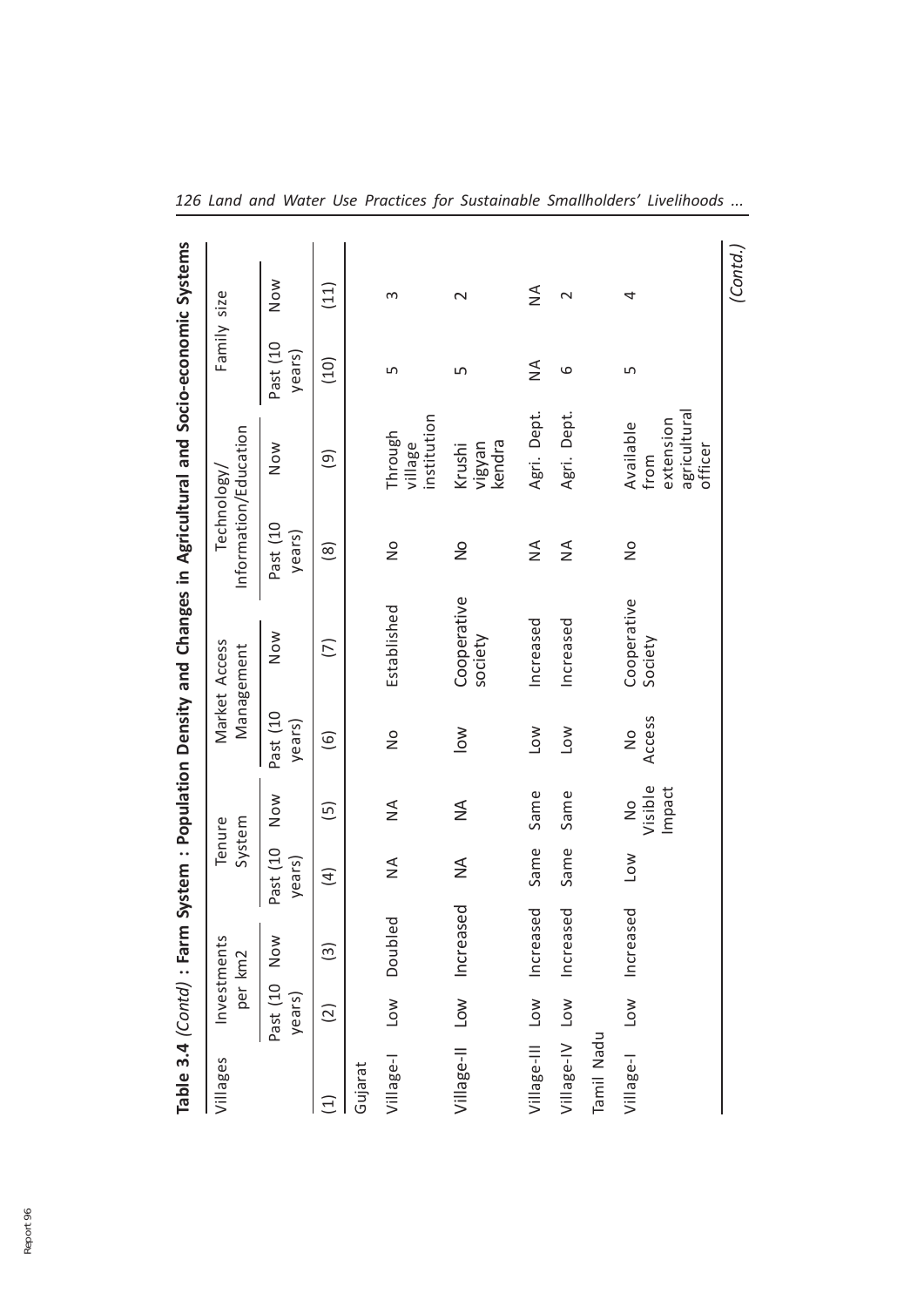|             |                    |                          |                |                                    |                         | Table 3.4 : (Contd.)   |                   |                                                           |                   |          |
|-------------|--------------------|--------------------------|----------------|------------------------------------|-------------------------|------------------------|-------------------|-----------------------------------------------------------|-------------------|----------|
| $\Xi$       | $\widehat{\Omega}$ | <u>ଚି</u>                | $\overline{4}$ | $\overline{5}$                     | $\left( 6\right)$       | (7)                    | $\left( 8\right)$ | $\widehat{(\mathsf{g})}$                                  | (10)              | (11)     |
| Village-II  |                    | Low Increased            | Low            | visible<br>impact<br>$\frac{1}{2}$ | access<br>$\frac{1}{2}$ | Cooperative<br>society | $\frac{1}{2}$     | agricultural<br>extension<br>Available<br>officer<br>from | 5                 | $\sim$   |
| Village-III | Low                | Increased                | Low            | visible<br>impact<br>$\frac{1}{2}$ | access<br>$\frac{0}{2}$ | Cooperative<br>society | $\frac{1}{2}$     | agricultural<br>extension<br>Available<br>officer<br>from | LŊ                | $\sim$   |
|             |                    | Village-IV Low Increased | Low            | visible<br>impact<br>$\frac{1}{2}$ | access<br>$\frac{1}{2}$ | Cooperative<br>society | $\frac{1}{2}$     | agricultural<br>extension<br>Available<br>officer<br>from | $\circ$           | 4        |
| Jharkhand   |                    |                          |                |                                    |                         |                        |                   |                                                           |                   |          |
| Village-I   |                    | Low Increased            | Same           | Same                               | Low                     | Increased              | $\frac{1}{2}$     | Improved                                                  | ഗ                 | ∼        |
| Village-II  | Low                | Increased                | Same           | Same                               | Low                     | Increased              | $\frac{1}{2}$     | Improved                                                  | Б                 | 4        |
| Village-III | Low                | Increased                | Same           | Same                               | LOW                     | Increased              | $\frac{1}{2}$     | Improved                                                  | Constant Declined |          |
|             |                    |                          |                |                                    |                         |                        |                   |                                                           |                   | (Contd.) |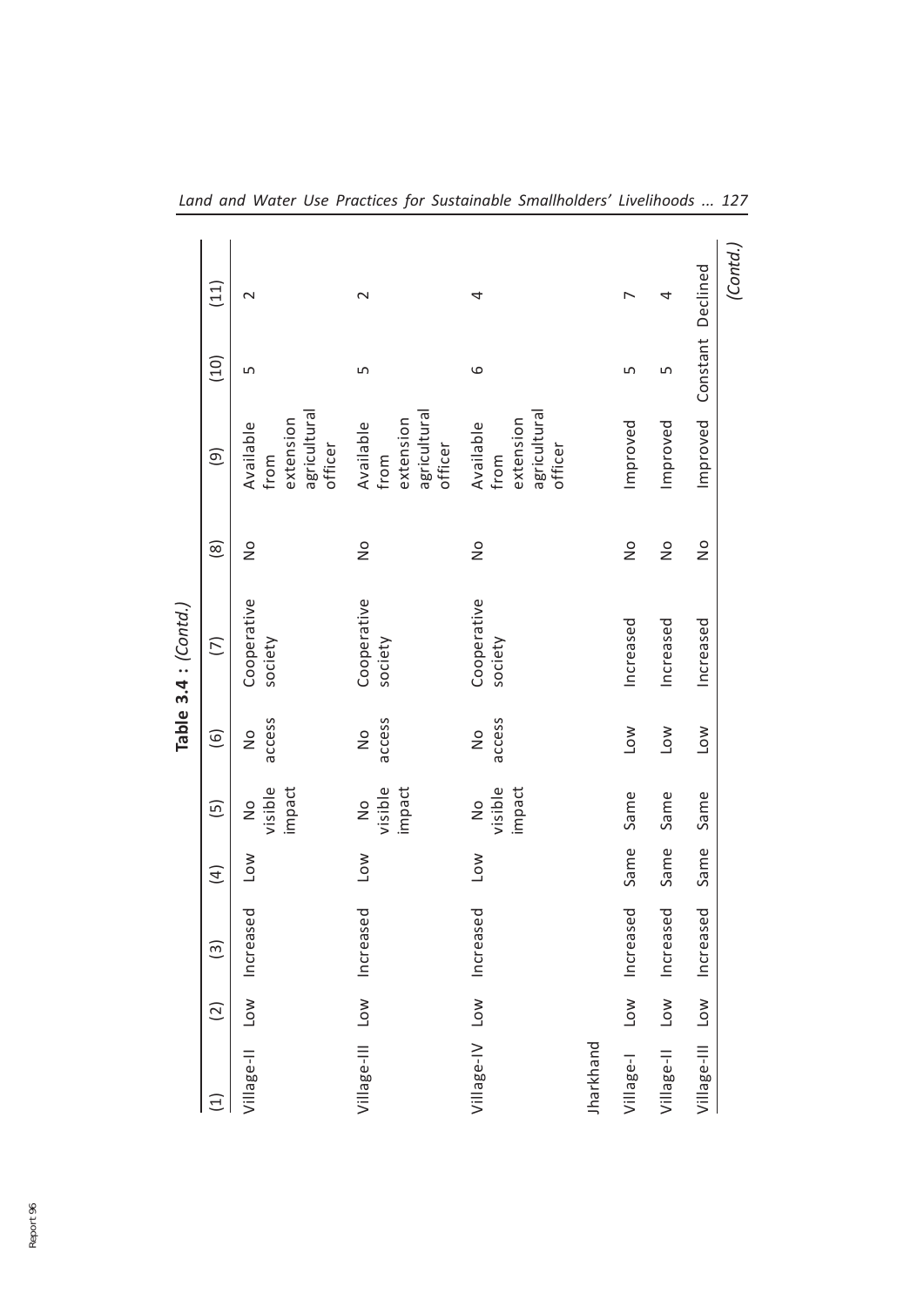|                          | $\widehat{\Omega}$ | $\overline{3}$ | $\widehat{A}$ | ල    | (6)                | Ξ         | $\circled{s}$ | ම        | (10)         | (11)                  |
|--------------------------|--------------------|----------------|---------------|------|--------------------|-----------|---------------|----------|--------------|-----------------------|
| Village-IV Low Increased |                    |                | ΘN            | ΘQ   | Negligible Visible |           | $\frac{1}{2}$ | Yes      | High         | Has come<br>down      |
| West Bengal              |                    |                |               |      |                    |           |               |          |              |                       |
| Village-I                | $\frac{4}{5}$      | $\frac{4}{2}$  | Same          | Same | Low                | Increased | $\frac{0}{2}$ | Improved | high<br>Very | Decreased<br>Slightly |
| Village-II               |                    | Low Increased  | Same          | Same | Low                | Increased | $\frac{1}{2}$ | Improved | Very<br>high | decreased<br>Slightly |
| Village-III              | LOW                | Increased      | Same          | Same | Low                | Increased | $\frac{0}{2}$ | Improved | Very<br>high | Decreased             |
| Village-IV Low Increased |                    |                | Same          | Same | Low                | Increased | $\frac{0}{2}$ | Improved | Very<br>high | Decreased             |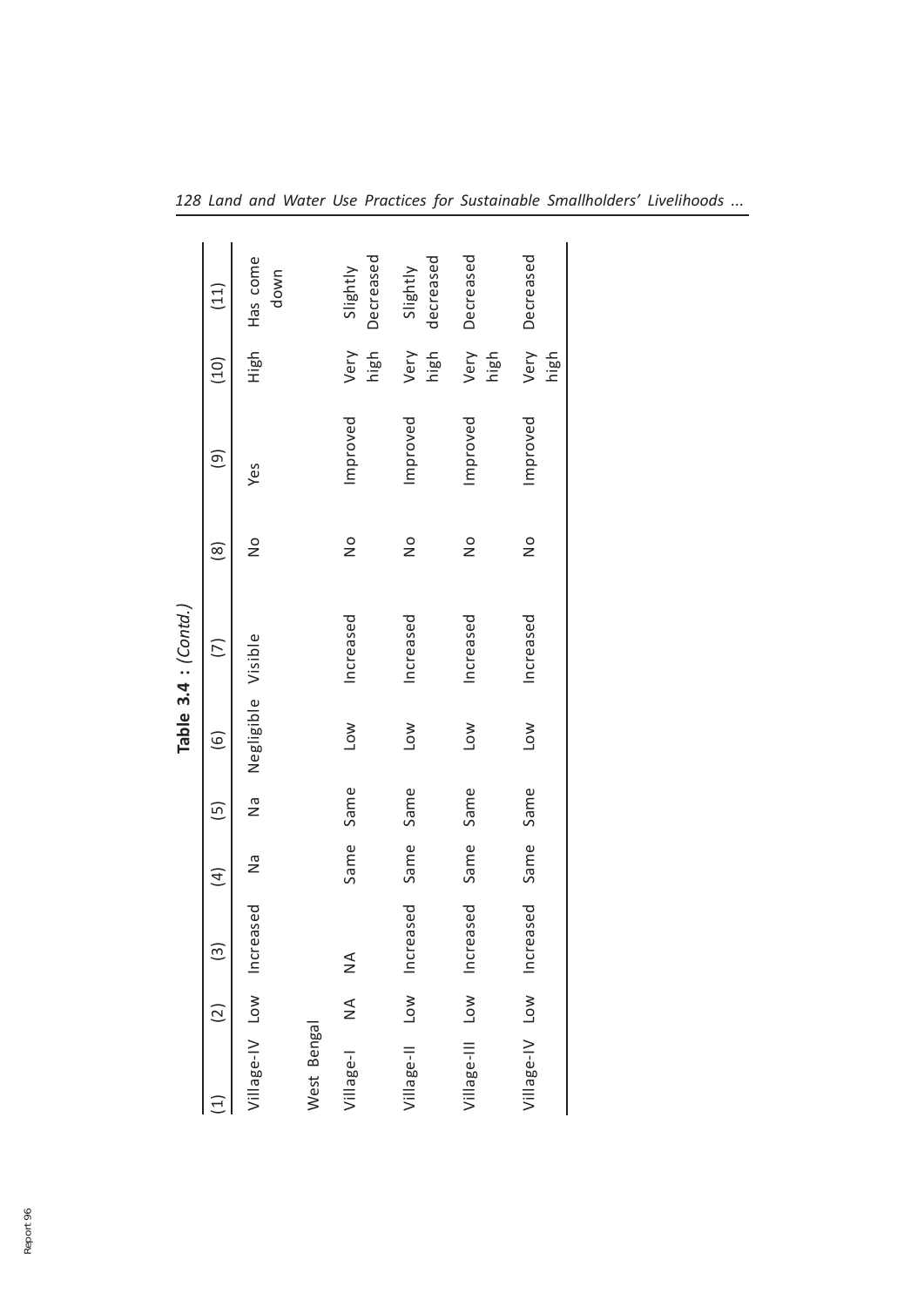Table 3.4 shows the overall effectiveness and related practices of land and water use in 16 sample villages across four sample States. It gives clear indication of additional area brought under cultivation, investment pattern and typical problems faced by the different villages where adoption of land and water use practices/watershed initiatives provided effective reharvesting of rain runoff in order to maximise agricultural production. It provides for effective water management plan (due to increase in groundwater table, and meeting the needs of drinking water in some of the sample villages), with approved practices and design. In this regard, quantity and costs of soil and water conservation measures coupled with proper management of manure and agricultural knowledge with specific location were also observed. It contributed to a significant change in land use by covering more area under cultivation. The adoption of organic and dryland practices has shifted cropping patterns with market facilities. Promotion of animal husbandry activities has resulted in providing subsidiary occupations for communities.

Further, the traditional practices in the study areas observed were harvested runoff by capturing water from swollen streams and rivers during the monsoon season and storing in various forms of water bodies such as tanks. Another practice observed was collecting water from rooftop and storing in open community lands, in tanks and artificial wells. The modern practices mostly are, storage of rain water on surface for future use and recharge to groundwater with various practices such as farm ponds, checkdams, and gully plugs etc.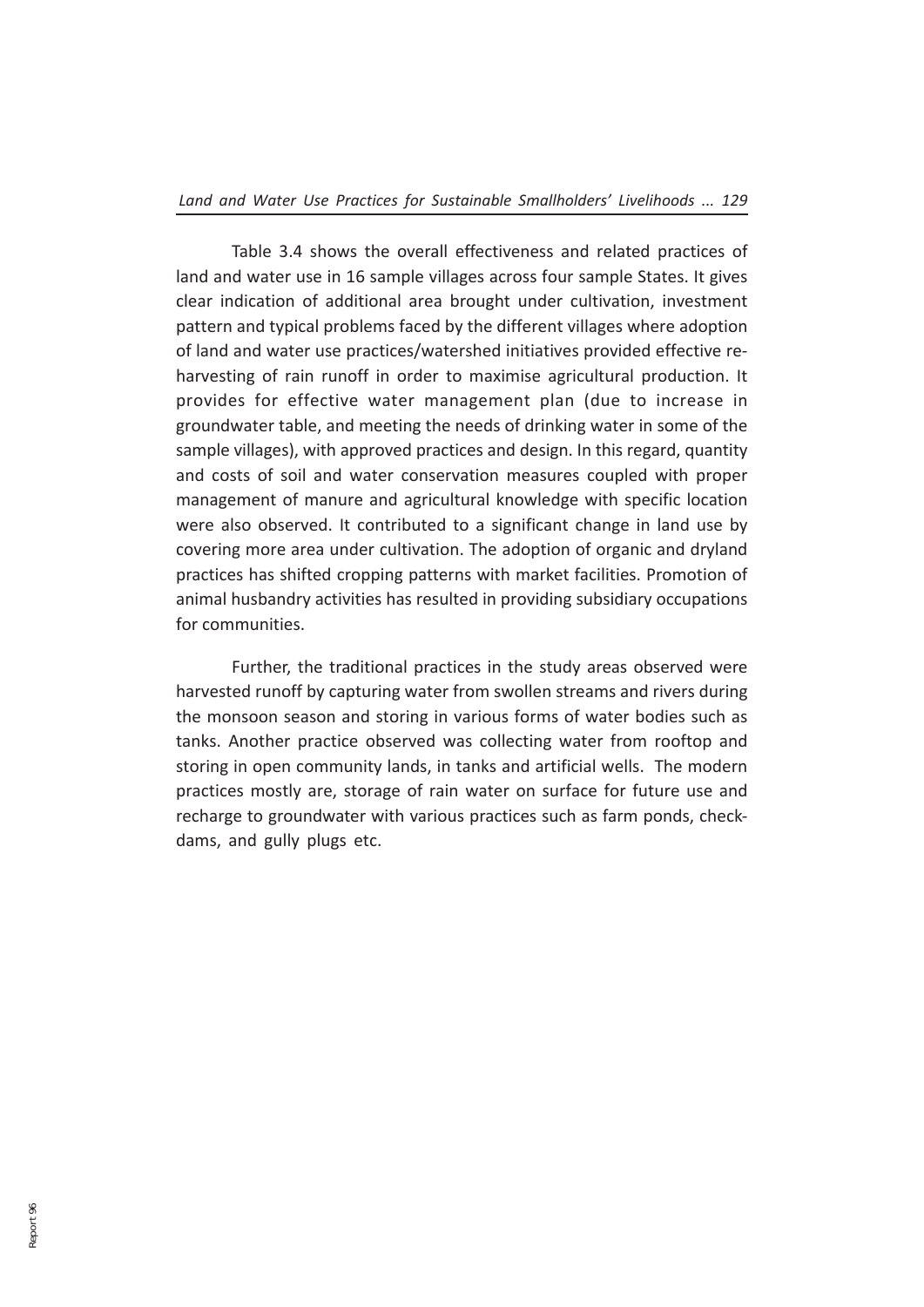| Villages    | Soil Erosion             |                |                         | Changes in Farming Practices |                            |
|-------------|--------------------------|----------------|-------------------------|------------------------------|----------------------------|
|             | Traditional              | Institutional  | Traditional             |                              | Institutional Alternatives |
| (1)         | (2)                      | (3)            | (4)                     | (5)                          | (6)                        |
| Gujarat     |                          |                |                         |                              |                            |
| Village-I   | $\overline{\mathcal{L}}$ | 8              | 3                       | 11                           | $\overline{7}$             |
|             | (33.3)                   | (66.7)         | (25.0)                  | (91.7)                       | (58.3)                     |
| Village-II  | 3                        | 9              | $\overline{2}$          | 9                            | 5                          |
|             | (25.0)                   | (75.0)         | (16.7)                  | (75.0)                       | (41.7)                     |
| Village-III | $\overline{2}$           | 10             | $\overline{4}$          | 9                            | 5                          |
|             | (16.7)                   | (83.3)         | (33.3)                  | (75.0)                       | (41.7)                     |
| Village-IV  | $\overline{2}$           | 10             | $\overline{\mathbf{4}}$ | 8                            | 8                          |
|             | (16.7)                   | (83.3)         | (33.3)                  | (66.7)                       | (66.7)                     |
| Tamil Nadu  |                          |                |                         |                              |                            |
| Village-I   | 6                        | 6              | 5                       | 9                            | 5                          |
|             | (50.0)                   | (50.0)         | (41.7)                  | (75.0)                       | (41.7)                     |
| Village-II  | 5                        | $\overline{7}$ | 6                       | 8                            | $\overline{4}$             |
|             | (41.7)                   | (58.3)         | (50.0)                  | (66.7)                       | (33.3)                     |
| Village-III | 3                        | 9              | 6                       | 8                            | $\overline{4}$             |
|             | (25.0)                   | (75.0)         | (50.0)                  | (66.7)                       | (33.3)                     |
| Village-IV  | 3                        | 9              | $\overline{\mathbf{4}}$ | $\overline{4}$               | 5                          |
|             | (25.0)                   | (75.0)         | (33.3)                  | (33.3)                       | (41.7)                     |
| Jharkhand   |                          |                |                         |                              |                            |
| Village-I   | 5                        | $\overline{7}$ | $\overline{\mathbf{4}}$ | 3                            | $\overline{2}$             |
|             | (41.7)                   | (58.3)         | (33.3)                  | (25.0)                       | (16.7)                     |

**Table 3.5 : Farmers' Opinion on Soil and Water Conservation Methods and Alternatives (No. of Respondents)**

*(Contd.)*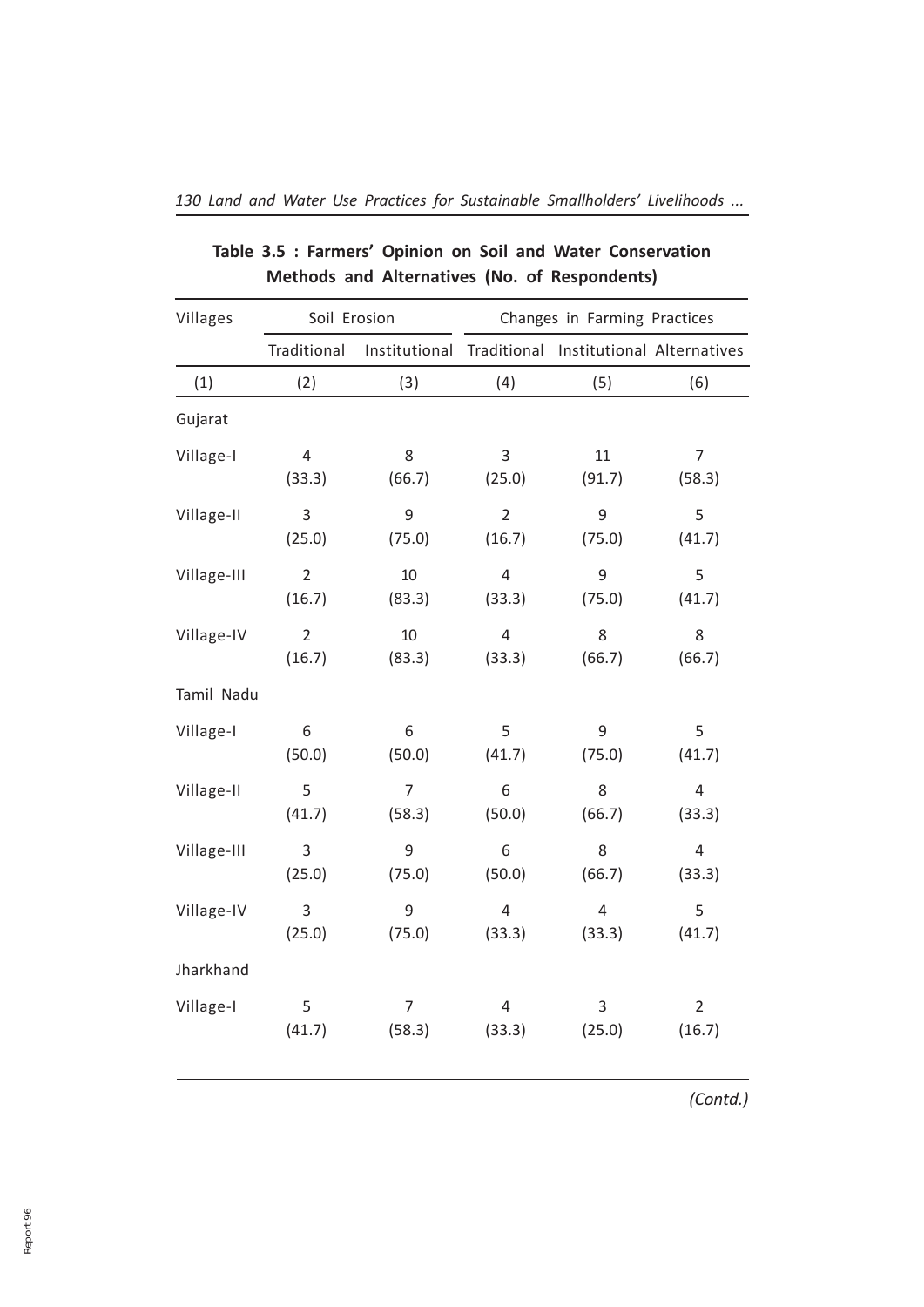|             |                          |                         |                          | Table 3.5 : (Contd.)        |             |                                                                                            |                          |                              |
|-------------|--------------------------|-------------------------|--------------------------|-----------------------------|-------------|--------------------------------------------------------------------------------------------|--------------------------|------------------------------|
| (1)         | (2)                      |                         | (3)                      |                             | (4)         | (5)                                                                                        |                          | (6)                          |
| Village-II  | 6<br>(50.0)              |                         | 6<br>(50.0)              |                             | 6<br>(50.0) | $\overline{4}$<br>(33.3)                                                                   |                          | 3<br>(25.0)                  |
| Village-III | $\overline{4}$<br>(33.3) |                         | 8<br>(66.7)              |                             | 6<br>(50.0) | 4<br>(33.3)                                                                                |                          | 3<br>(25.0)                  |
| Village-IV  | $\overline{7}$<br>(58.3) |                         | 5<br>(41.7)              |                             | 3<br>(25.0) | $\overline{2}$<br>(16.7)                                                                   |                          | $\mathbf{1}$<br>(8.30)       |
| West Bengal |                          |                         |                          |                             |             |                                                                                            |                          |                              |
| Village-I   | 3<br>(25.0)              |                         | 9<br>(75.0)              |                             | 5<br>(41.7) | 7<br>(58.3)                                                                                |                          | 7<br>(58.3)                  |
| Village-II  | 3<br>(25.0)              |                         | 9<br>(75.0)              |                             | 4<br>(33.3) | 5<br>(41.7)                                                                                |                          | 8<br>(66.7)                  |
| Village-III | 5<br>(41.7)              |                         | $\overline{7}$<br>(58.3) |                             | 3<br>(25.0) | 5<br>(41.7)                                                                                |                          | 8<br>(66.7)                  |
| Village-IV  | 6<br>(50.0)              |                         | 6<br>(50.0)              |                             | 3<br>(25.0) | 3<br>(25.0)                                                                                |                          | $\overline{2}$<br>(16.7)     |
|             |                          |                         |                          | Table 3.5 : (Contd.)        |             |                                                                                            |                          |                              |
| Villages    | Farmers'<br>Attitude     |                         |                          | Farmers' Risk<br>Assessment |             |                                                                                            | Incentives/<br>Subsidies |                              |
|             | Posi-<br>tive            | Nega-<br>tive           | High                     | Low                         | Price       | Institu-<br>tional<br>Frame-<br>work                                                       | Techno-<br>logies        | Direct<br>interven-<br>tions |
| (1)         | (2)                      | (3)                     | (4)                      | (5)                         | (6)         | (7)                                                                                        | (8)                      | (9)                          |
| Gujarat     |                          |                         |                          |                             |             |                                                                                            |                          |                              |
| Village-I   | $\overline{9}$           | $\overline{\mathbf{3}}$ |                          | 4 8 5                       |             | $4\overline{ }$<br>$(75.0)$ $(25.0)$ $(33.3)$ $(66.7)$ $(41.7)$ $(33.3)$ $(16.7)$ $(16.7)$ | $\overline{2}$           | $\overline{2}$               |
| Village-II  | 11                       |                         |                          | $1 \quad 5 \quad 7 \quad 3$ |             | $3^{\circ}$<br>$(91.7)$ $(8.30)$ $(41.7)$ $(58.3)$ $(25.0)$ $(25.0)$ $(33.3)$              | $4 -$                    | $\overline{2}$<br>(16.7)     |

*(Contd.)*

Report 96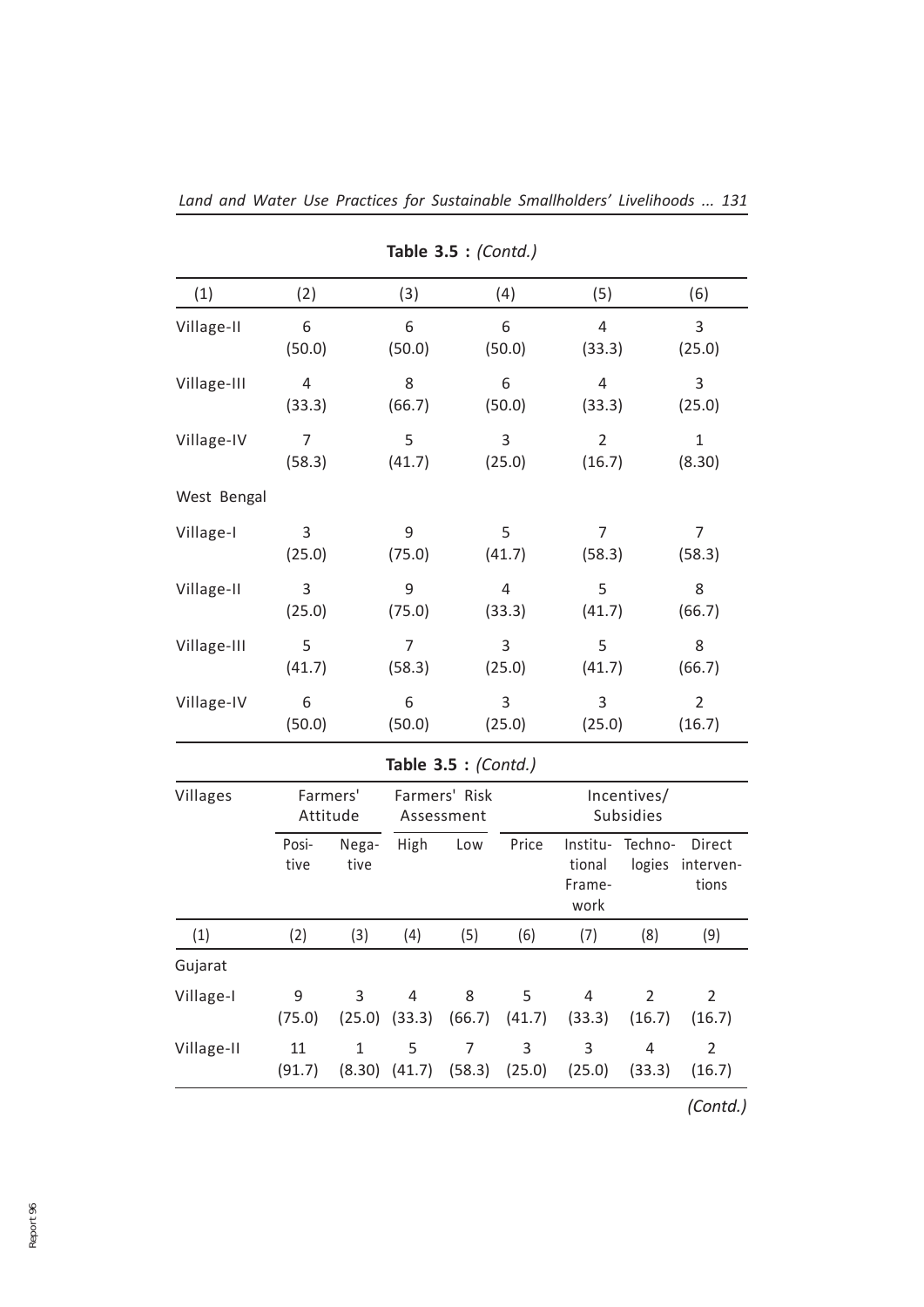|             |                          |                |                                     | <b>Table 3.5: (Contd.)</b>                        |                 |                                                                                           |                          |                          |
|-------------|--------------------------|----------------|-------------------------------------|---------------------------------------------------|-----------------|-------------------------------------------------------------------------------------------|--------------------------|--------------------------|
| (1)         | (2)                      | (3)            | (4)                                 | (5)                                               | (6)             | (7)                                                                                       | (8)                      | (9)                      |
| Village-III | 9                        | 3              | 6                                   | 6                                                 | $\overline{2}$  | $\overline{4}$<br>$(75.0)$ $(25.0)$ $(50.0)$ $(50.0)$ $(16.7)$ $(33.3)$ $(33.3)$ $(25.0)$ | $\overline{4}$           | $\overline{3}$           |
| Village-IV  | 8                        | $\overline{4}$ | 6                                   | $6\overline{}$                                    | $4\overline{ }$ | 5<br>$(66.7)$ $(33.3)$ $(50.0)$ $(50.0)$ $(33.3)$ $(41.7)$ $(41.7)$ $(25.0)$              | 5                        | 3                        |
| Tamil Nadu  |                          |                |                                     |                                                   |                 |                                                                                           |                          |                          |
| Village-I   | 7                        | 5              | 9                                   | $3 \quad \blacksquare$                            | 8               | 5<br>$(58.3)$ $(41.7)$ $(75.0)$ $(25.0)$ $(66.7)$ $(41.7)$ $(33.3)$ $(16.7)$              | 4                        | $\overline{2}$           |
| Village-II  | $6\overline{6}$          | 6              | 8                                   | $4 \quad$                                         | 6               | 6<br>$(50.0)$ $(50.0)$ $(66.7)$ $(33.3)$ $(50.0)$ $(50.0)$ $(25.0)$ $(16.7)$              | 3                        | $\overline{2}$           |
| Village-III | 8                        | 4              | 8                                   | $\overline{4}$                                    | $\overline{7}$  | $\mathbf{1}$<br>$(66.7)$ $(33.3)$ $(66.7)$ $(33.3)$ $(58.3)$ $(8.30)$ $(25.0)$ $(25.0)$   | 3                        | 3                        |
| Village-IV  | $5^{\circ}$              | $\overline{7}$ | 11                                  | $\mathbf{1}$                                      | $\overline{7}$  | $\overline{4}$<br>$(41.7)$ $(58.3)$ $(91.7)$ $(8.30)$ $(58.3)$ $(33.3)$ $(16.7)$ $(8.30)$ | $\overline{2}$           | $\mathbf{1}$             |
| Jharkhand   |                          |                |                                     |                                                   |                 |                                                                                           |                          |                          |
| Village-I   | 5                        | 7              | 3                                   | 9<br>$(41.7)$ $(58.3)$ $(25.0)$ $(75.0)$ $(16.7)$ | $\overline{2}$  | NA <b>NA</b>                                                                              | <b>NA</b>                | <b>NA</b>                |
| Village-II  | 3<br>(25.0)              | 9<br>(75.0)    | $\mathbf{1}$                        | 11                                                | 5               | 2<br>$(8.30)$ $(91.7)$ $(41.7)$ $(16.7)$ $(16.7)$                                         | $\overline{2}$           | $\overline{2}$<br>(16.7) |
| Village-III | $\overline{2}$           | 10             | $\overline{4}$                      | 8<br>$(16.7)$ $(83.3)$ $(33.3)$ $(66.7)$ $(25.0)$ | 3               | <b>NA</b>                                                                                 | <b>NA</b>                | <b>NA</b>                |
| Village-IV  | $\overline{2}$           | 10             | $\overline{4}$                      | 8<br>$(16.7)$ $(83.3)$ $(33.3)$ $(66.7)$ $(25.0)$ | 3               | <b>NA</b>                                                                                 | <b>NA</b>                | <b>NA</b>                |
| West Bengal |                          |                |                                     |                                                   |                 |                                                                                           |                          |                          |
| Village-I   | 7                        | $5^{\circ}$    | 6                                   | 6                                                 | 4               | $2^{\sim}$<br>$(58.3)$ $(41.7)$ $(50.0)$ $(50.0)$ $(33.3)$ $(16.7)$                       | <b>NA</b>                | <b>NA</b>                |
| Village-II  | 9                        | 3              | $\overline{7}$                      | 5                                                 | 3               | $\mathbf{1}$<br>$(75.0)$ $(25.0)$ $(58.3)$ $(41.7)$ $(25.0)$ $(8.30)$                     | $\overline{2}$<br>(16.7) | <b>NA</b>                |
| Village-III | $\overline{4}$<br>(33.3) | 8              | $\overline{3}$<br>$(66.7)$ $(25.0)$ | 9<br>(75.0)                                       | <b>NA</b>       | <b>NA</b>                                                                                 | NA                       | <b>NA</b>                |
| Village-IV  | 8<br>(66.7)              | 3              | 5                                   | $\overline{7}$                                    | $\overline{4}$  | $\overline{3}$<br>$(25.0)$ $(41.7)$ $(58.3)$ $(33.3)$ $(25.0)$                            | $\overline{2}$<br>(16.7) | 3<br>(25.0)              |

| ı |
|---|
|   |
| ٦ |
|   |
|   |
|   |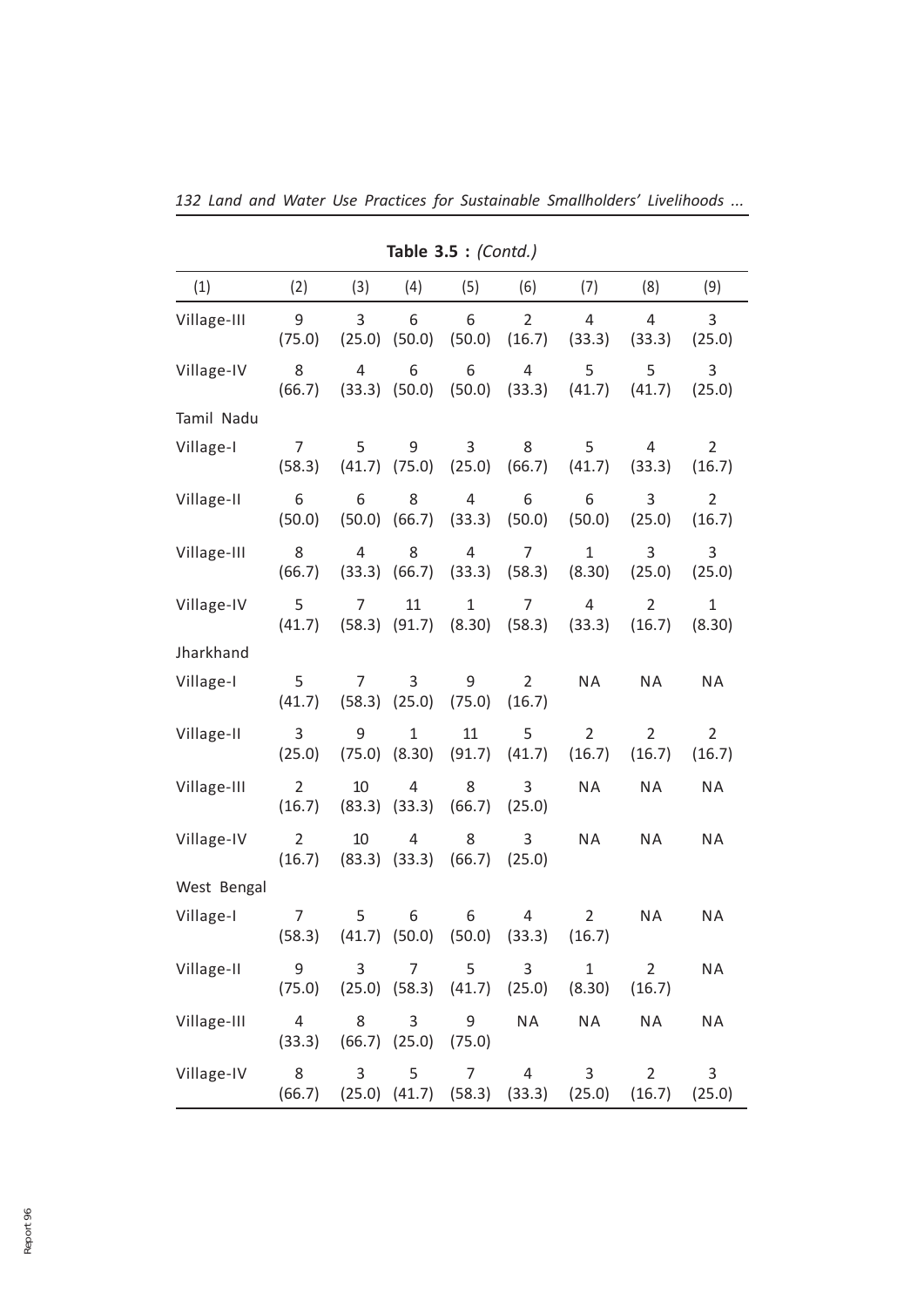The perceptions of beneficiaries in the 16 sample households reveal that the structures (both traditional as well as institutional) raised have directly helped to increase the soil erosion, moisture conservation in the soil and changes of these practices to raise groundwater table as reported by the sample households across the four States (Table 3.5). The perception on farmers' attitude and risk assessment reveal that majority of the sample households reported their attitude and risk assessment as positive and need based. On the sample households' perception to strengthen the activities relating to incentives, the suggestions pointed out are, remunerative price, strong institutional framework at grassroots level, access to newly available technologies and interventions.

# **Collective Action/Community Participation : (Other than the Soil and Water Conservation/Water Harvesting Measures)**

Some of the practices collectively implemented by the farmers in our 16 sample villages spread across four States as follows,

## *First intervention is Through SHGs (Tamil Nadu and Gujarat)*

The practice is applying timely land augmenting technologies and put the land suitable for fodder cultivation. PIA has intervened into the fodder cultivation and made fund availability to the SHGs. This is the first experience for them to cultivate *cholam (Ramanathapuram-TN)* on their own as fodder crop. They felt that their animals got good quality fodder in time and they felt no shortage of fodder for their animals during this period. It is also observed that certain norms were evolved collectively for contribution, maintenance and sharing of benefits. They plan and promise to adopt this strategy in future even after the exit of DPAP activities.

## *Second Intervention is Through Agri.-horticultural Model (Tamil Nadu, Gujarat-Village Garden) and West Bengal)*

The farmers planted horticultural seedlings (different varieties) on their small holdings through watershed interventions and developed their lands as agri.-horticulture model (especially in West Bengal). These farmers used to cultivate chillies and rainfed paddy every year. A pioneering effort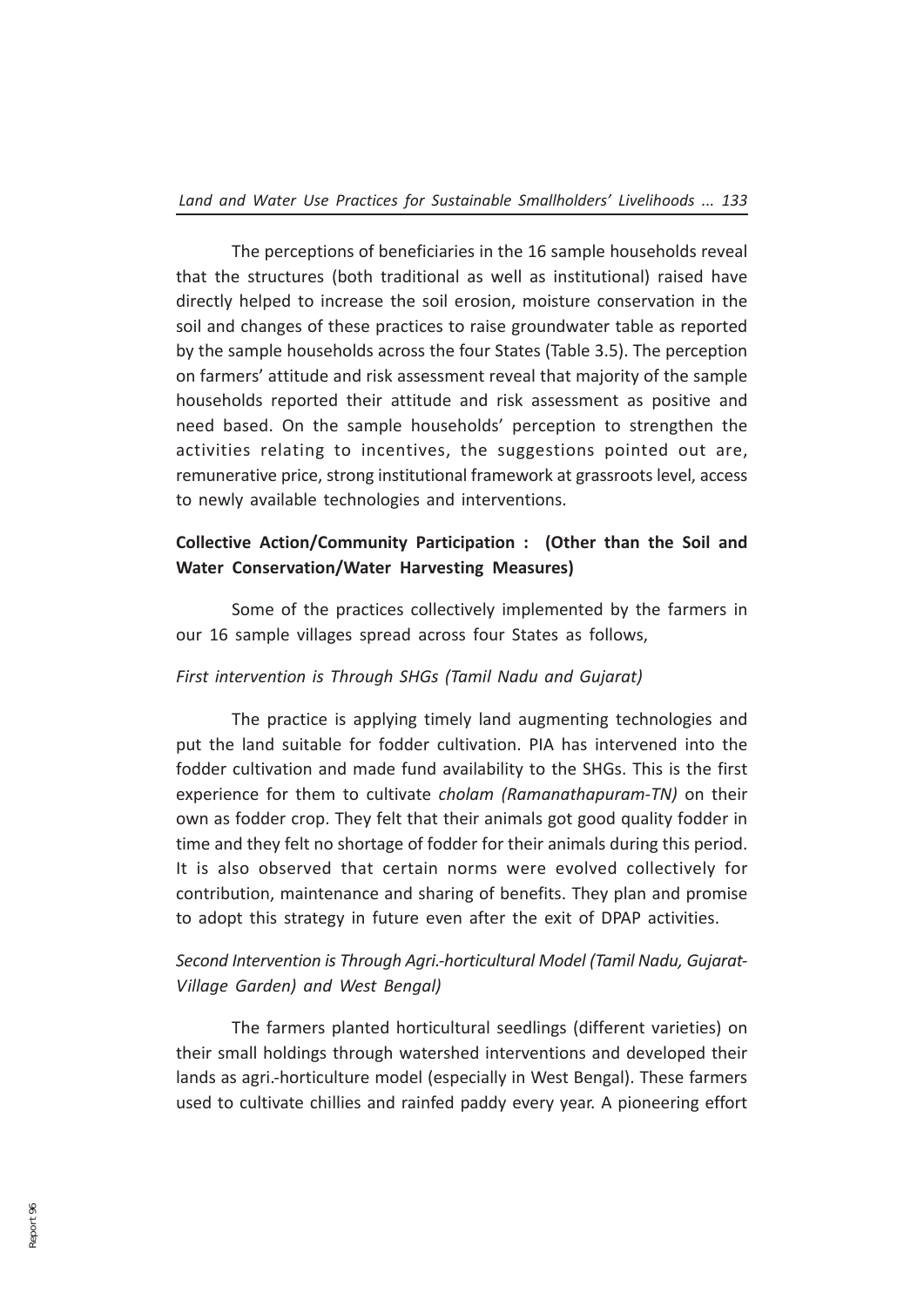was made in this region. Farmers collectively have planted mango, guava, sapota and amla in their land as rainfed horticulture. They planted all the seedlings in 10x10m spacing by taking pits to the size of 1  $\frac{1}{2}$  x 1  $\frac{1}{2}$  feet (Tamil Nadu). The soil type in their farms is varied in nature. They themselves made available the farm yard manure and filled the pit and then planted the seedlings during June, September and October 2002 & 2003 immediately after the first rains. Now the plants started bearing and harvesting of the produce is done regularly. Further, they were also cultivating chillies, vegetables and paddy as rainfed crops.

#### *Third Intervention is Soil and Water Conservation Activities by User Groups*

In sample villages of Tamil Nadu, the main problems are low productivity, unfavourable climatic conditions and degradation of land due to unscientific management of water harvesting structure and very poor rainwater retention. To meet out these problems, measures were adopted to preserve soil cover and to retain moisture. Emphasis was laid on low cost replicable technologies of which the sample village watershed is facing the problems of siltation in the channel. The type of soil is sandy in nature, rainwater takes away precious top soil every year and the channel lead to the nearby tanks is being spoiled due to heavy siltation. The length of the supply channel is about 800 m and width is about 2 m. Desiltation activity has been taken up and also generated employment for about 922 mandays. After the work was over, rain started and it was found that water was flowing freely and loss of water is being avoided. Hence the tank nearer to this village is filled up quickly and wastage of water also avoided. The water is used not only for recharging the nearby wells but also for the critical irrigation of the nearby drylands (locally they called the structure *Orani*).

## *Fourth Intervention is Water Harvesting Structures by User Groups (Jharkhand, Gujarat, Tamil Nadu and West Bengal)*

While taking up the formation of farm pond, the WDT members persuaded the people to prepare to construct farm pond in the farmers' as well as users groups' fields. Small farmers could not spare lands for construction of farm pond. Hence, in some of the sample villages it was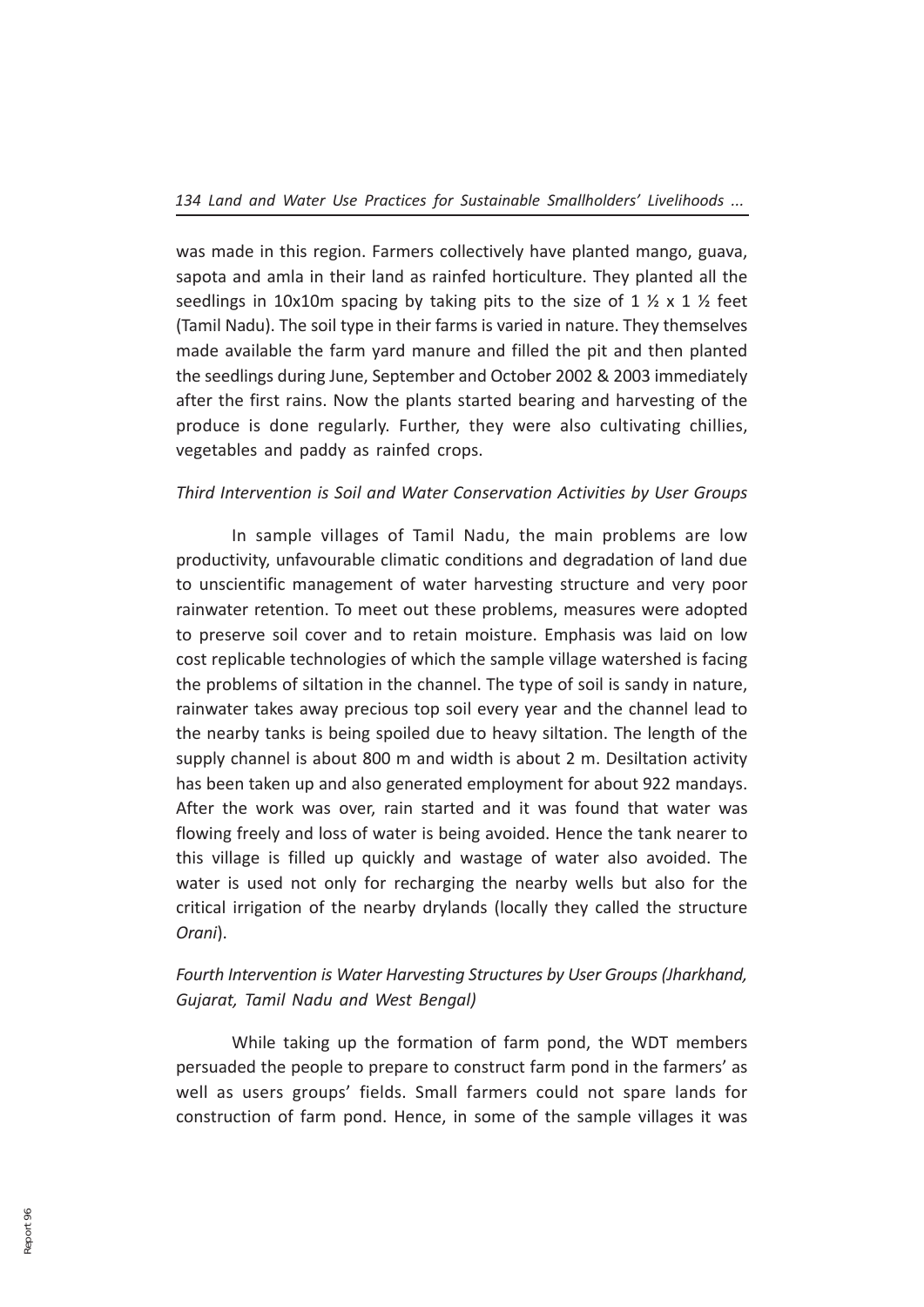observed that the farmers agreed to spare some area for construction of farm pond. Based on the soil type of the area and siltation rate, the formation of farm ponds was designed by the farmers themselves with the help of WDT members in the watershed areas. User groups desilted whenever siltation occurred and made as bunds along the periphery of the ponds to hold more water during rainy days. In some of the sample villages in these states, the soil type of the watershed i.e. below the subsoil is calcareous, hence the water quality is very poor and it is not potable. Hence people use the stored water in the farm pond for drinking purpose and also for cattle drinking. The farm ponds were constructed with proper vent as the soil is loose (black soil). The farmers used locally available boulders to control erosion. Further, vettiver and agaves were also planted on the vent to prevent soil erosion.

#### **Enabling Measures and Practices for Development**

However, the practices are not new and the present study highlights these existing practices which are effectively implemented elsewhere.

The *first practice* is risk management and asset building; Poor farmers have limited tools to manage the higher risks associated with the impacts of greater climate variability on production systems. Small and marginal farmers can have the alternative choice "hedging" production choices to manage these risks (farmers are responding to increasingly unpredictable rainfall by dividing their rice plots: on one half, using conventional wetpaddy rice techniques (resistant to heavy precipitation) and, on the other half, applying a system of rice intensification (SRI) requiring much less water). This may involve strengthening the accessibility and reach of formal lending institutions, women's self-help saving groups and micro credit banks for poor.

The *second practice* is improved access to markets : Market accessibility can substantially increase returns to poor producers, reducing poverty and enabling more sustainable production. Value-added practices such as improved primary processing, drying, storage and sorting or grading will often increase economic returns to agriculture, livestock, fisheries and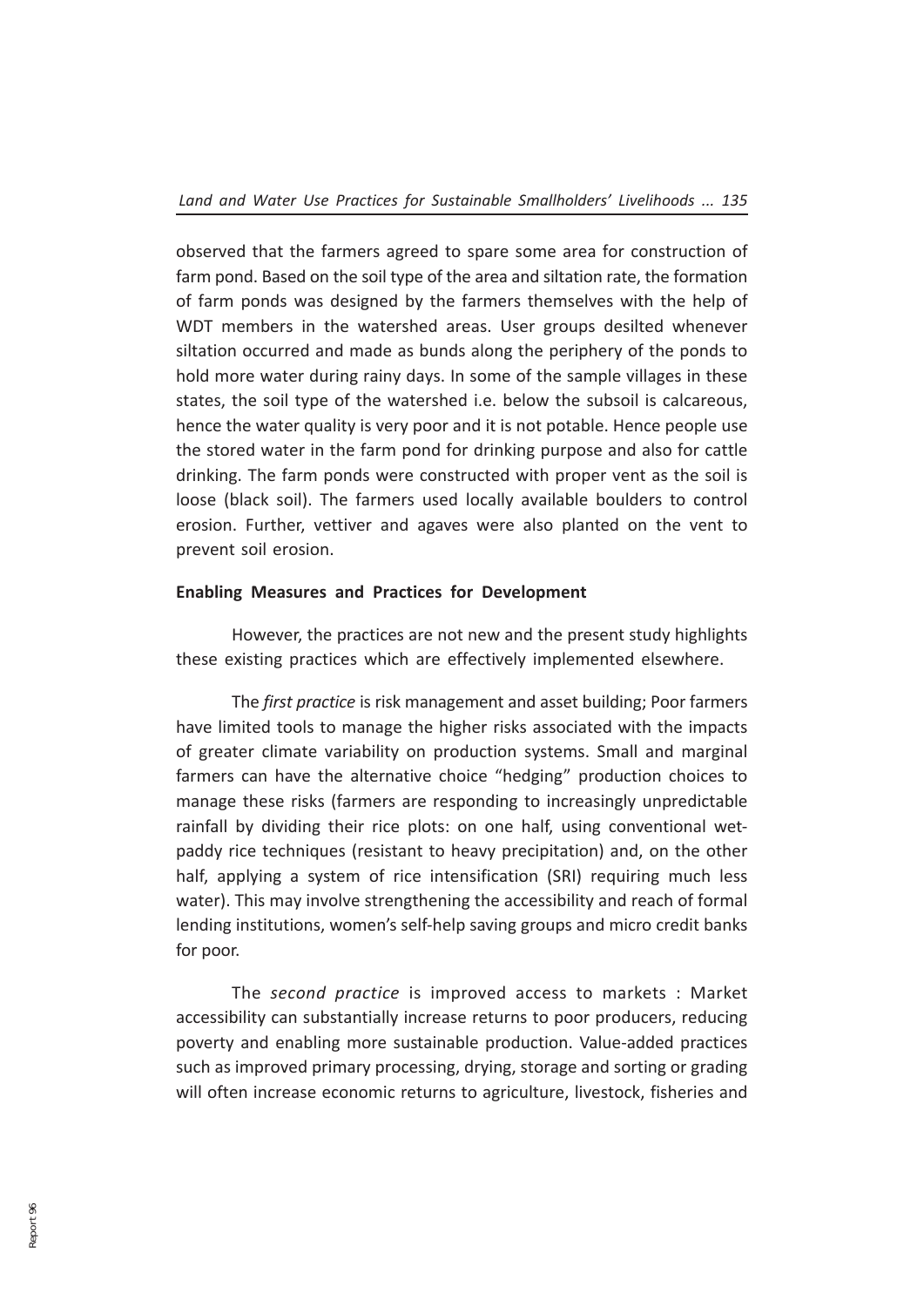forestry activities. Improving linkages to markets through creating economies of scale by linking women and men producers through cooperatives and improving transport facilities will also facilitate small producers to compete in markets and to strengthen economic assets.

The *third practice* is : information, education and communication: Campaign activities using accessible media such as community radio or local events are useful (farmer filed schools renowned in the region for supporting application of new agricultural practices).

The *fourth practice* is use of Remittance properly : A few poor farmers rely on local resource production, and many have at least one family member sending remittances from migrant labour abroad. Remittance economies are crucial to the survival of rural families, and may also be used as investment in land and water management.

The *final and fifth practice* is participatory community-based management of common pool resources to link knowledge and perceptions with scientific assessments: These two domains of knowledge are not easily reconciled because of different fundamental assumptions and world views. These call for discussion among stakeholders of different perceptions of existing water and socio-economic issues, generation and discussion of scenarios, and collaborative planning and coordination among users.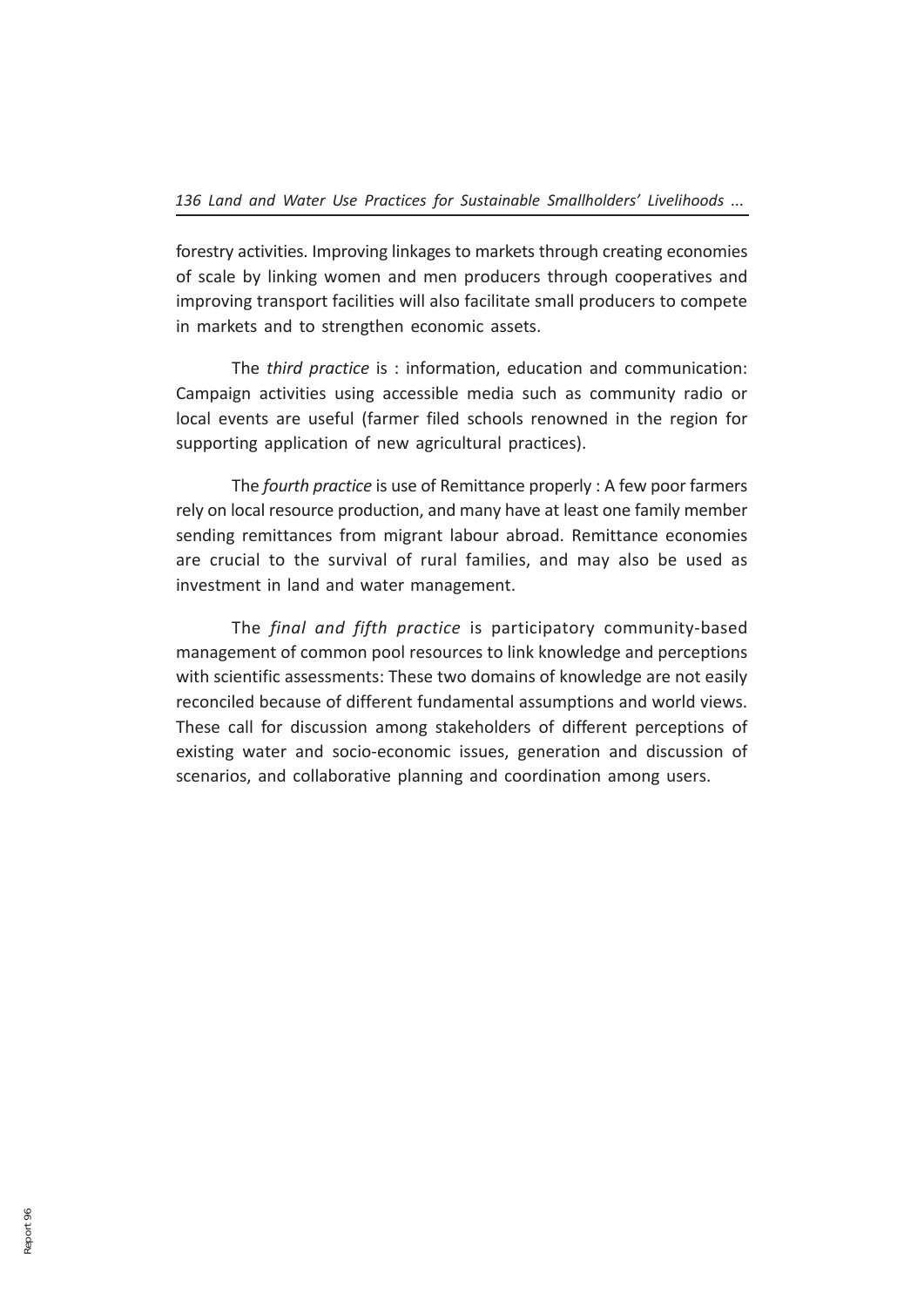### **CHAPTER IV**

# **EFFECTIVENESS OF LAND AND WATER USE PRACTICES**

Land and water use practices/watershed development initiatives aim to establish an enabling framework for the integrated use, regulation and development of land and water resources in a particular area in order to reduce poverty. The area of operation can be defined at various physical scales : at one extreme watershed covers whole regions or countries, at the other they occur within individual farms. The selection of watershed areas should be based on a combination of biophysical criteria (e.g. levels of erosion, rainfall, groundwater potential, and livestock numbers), social and economic criteria (e.g. landholding size, migration levels, literacy rates) and institutional criteria (e.g. functioning of self-help groups, history of collective action, presence of NGOs) (DFID-key sheets, January,1999).

Over the past 10 years, the typical goals of land and water use practices include:

- \* raising the productivity of rainfed agriculture and non-arable lands;
- \* encouraging the sustainable management and optimal use of surface and groundwater;
- \* reducing soil erosion and land development
- \* conserving forests and other natural vegetation;
- \* creating employment (both directly and indirectly); and
- promoting increased individual and collective responsibility for natural resource management and strengthening social institutions.

Local communities play a central role in the planning, implementation and funding of activities within the realm of natural resources management.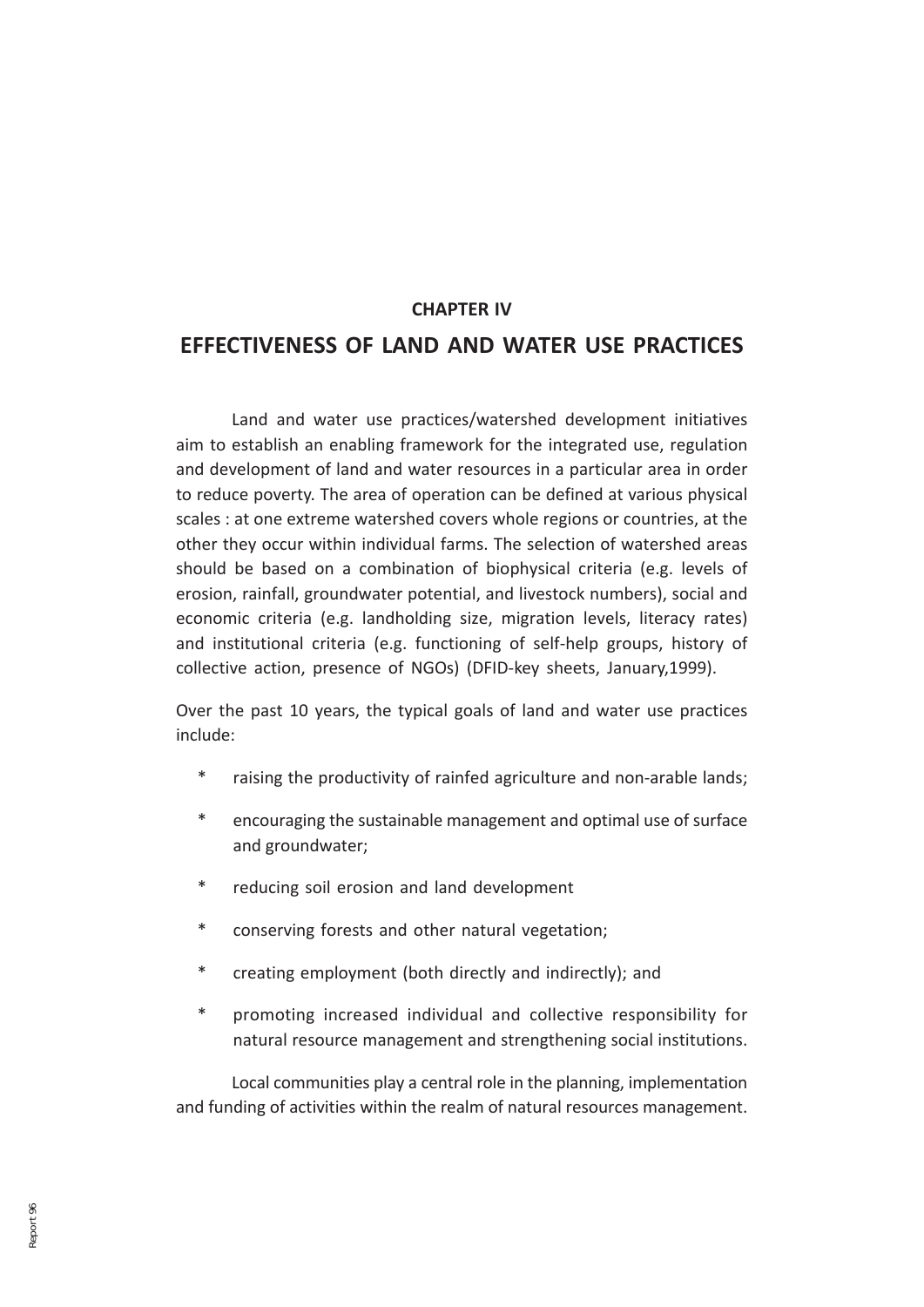The exact composition of any given programme should be determined in conjunction with them. It is important to ensure that programme activities:

- \* do not provoke conflict between resource users (where conflict is unavoidable, conflict resolution mechanisms should be specified early on);
- \* do not further isolate small and marginal households (may not be able to participate in activities which demand labour or financial contribution);
- \* do not undermine viable indigenous soil and water conservation techniques;
- \* are informed by an understanding of existing management practices (e.g. they do not immediately promote group activity if there is no history of communal working);
- \* are feasible given current capacity within the community and external organisations; and
- \* take into account underlying climatic, hydrological, soil and land use characteristics.

The effectiveness of land and water use practices/watershed development in eliminating poverty will depend on the distribution of costs and benefits in the short and long term. Particular attention should be paid to understanding and supporting the livelihood strategies of women and the landless. These strategies may be as follows,

- \* Which resources are most important to the poor? (Access should be safeguarded wherever possible.)
- \* How are land and water resources distributed within the community? If proposed activities affect this distribution who gains and who loses?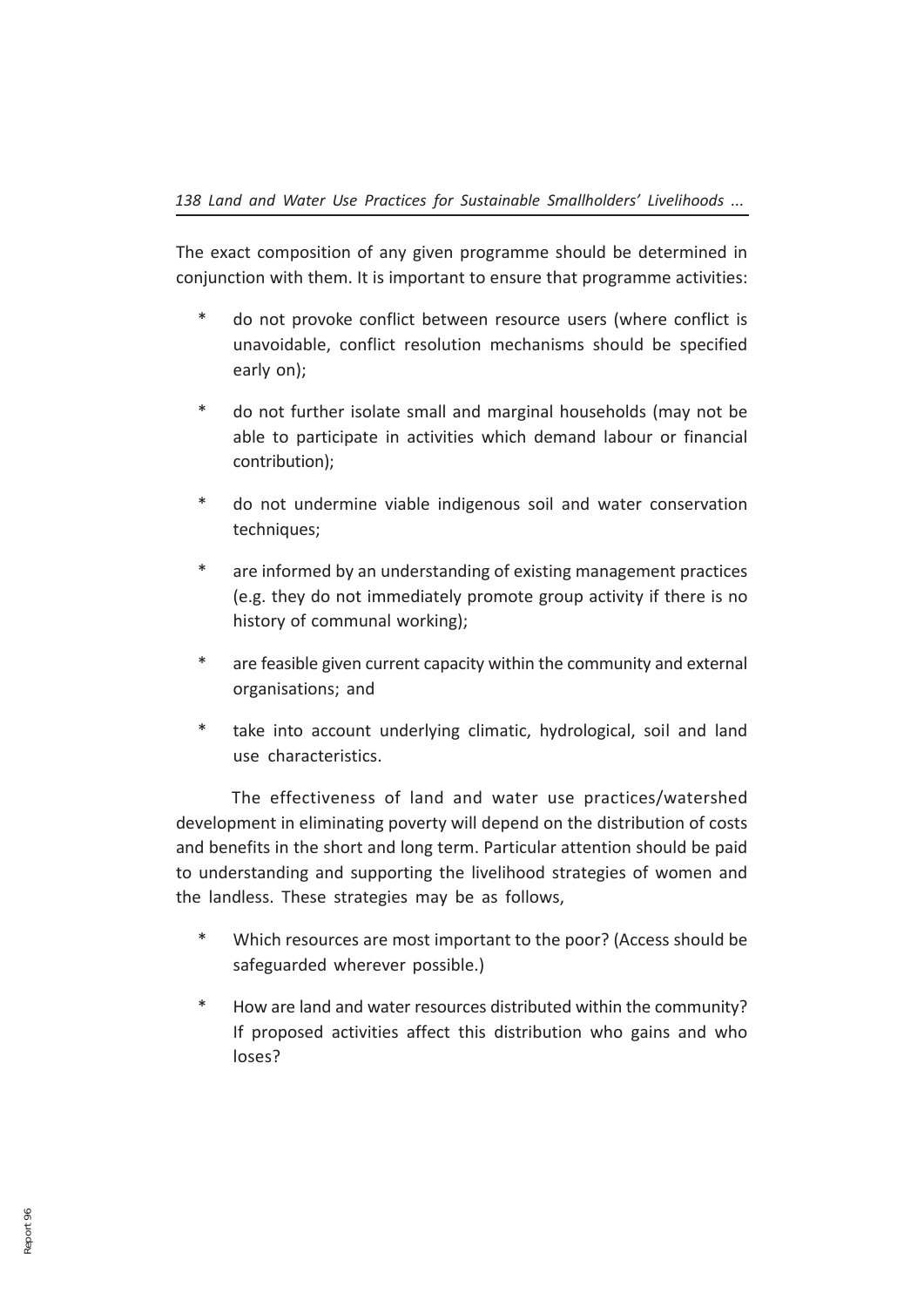- What non-land-based activities can be promoted to benefit landless households (e.g. livestock, non-farm employment)?
- \* What impact will proposed activities have on women's workloads? Can these be reduced by introduction of drudgery-reducing alternatives (e.g. improved energy sources, better water supplies)?
- \* Will women have access to wage-earning opportunities within the programme? If so, what can be done to help ensure that they retain control over the money they earn?

Specific capacity building efforts may be required to ensure that women, indigenous people and other marginal groups are involved in decision-making about natural resource management and the use of project funds. Capacity building may also be required in order to improve awareness of local technologies and how to adapt new technologies to local contexts; ensure that groups are able to manage finances effectively; and enable local people to be fully involved in monitoring and evaluating programmes.

The enabling environment of land and water use practices and its effectiveness has been assessed in four States across India, keeping in view the above key strategies. Our 16 sample villages spreading across four States reveal that effective management of land and water use practices and thereby livelihood security is possible through proper institutional arrangements, collective action of all stakeholders and timely availability of PIA to the local level institutions and groups.

#### **Process**

In the light of common property theory, and to promote collective action of different stakeholders in the realm of natural resource management, our study findings reveal diverse results regarding the land and water use practices in 16 sample villages across four States in India. Functioning and effectiveness of institutions in the village and dealing with the practices of land and water (including biomass) by these institutions mostly depend on the process of their evolution. Both pre and post-implementation processes play an important role in this regard. Very few farmers are involved in the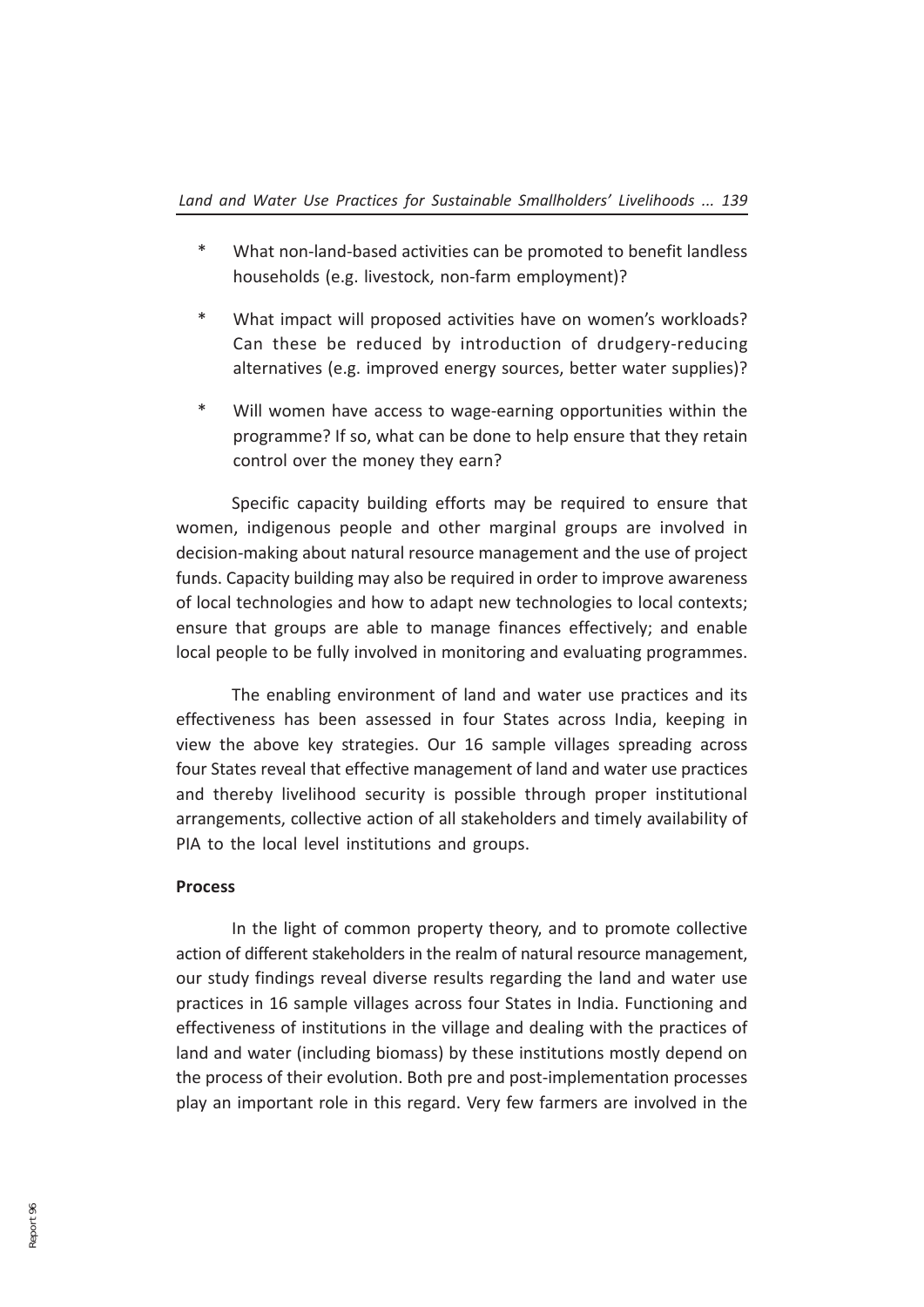pre-planning phase of the watershed related activities, though a majority of them expressed that the formation of village level institutions (informal as well as formal committees like watershed committees, user groups and SHGs, etc.) is appropriate to solve the problems of irrigation, drinking water and mitigate drought conditions and thereby ensuring livelihood security. The involvement of local community was much less in the down reaches especially Jharkhand and in some parts of Gujarat and Tamil Nadu sample villages. In the absence of local community participation, the main lacuna observed in the pre-planning process was: limited devolution of powers to these institutions in almost all States (16 sample villages) and selection of good leaders. It is observed that caste, gender and activity did not play an important role in the formation of village level institutions. The proportion of women members in these village institutions is very marginal in sample villages of Jharkhand and some parts in West Bengal also.

The first aspect as seen through our study is about type of works carried out by different institutions in the sample villages. People are aware of the work carried out and the maintenance of quality. Most of the works are carried out by the village institutions and also by the villagers with the help of PIA (see Table 4.1). The major works carried out in the sample villages are repair/ renovation/restoration of the existing structures of land and water bodies, bunding/land leveling, siltation, plantation and construction of check-dams/farm ponds and percolation tanks. These structures are in tune with rainfall and dry spells in the sample villages.

#### **Rainfall Risks and Adaptation Methods in Sample Villages**

In recent past, with productivity gains from irrigated areas slowing down in the country, the only alternative is to enhance productivity levels from rainfed areas. Rainfed areas need to contribute significantly towards second Green Revolution to alleviate poverty and ensure food and economic security and therefore, by 2020 the average productivity in rainfed areas must upscale to 2 t ha<sup>-1</sup> from current level of 1.2 t ha<sup>-1.</sup>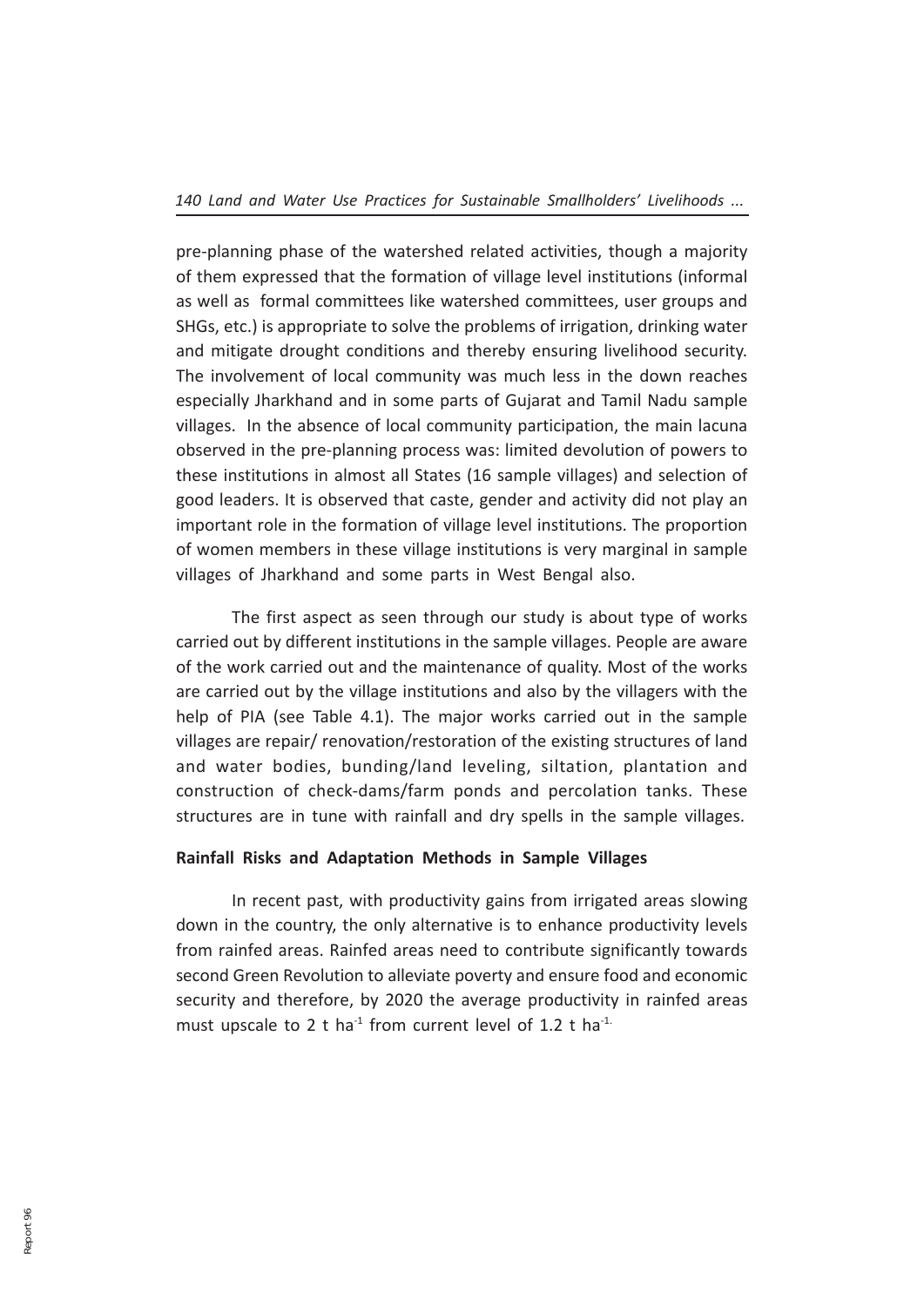#### **Risks**

- Rainfall is undependable both in timing and amount
- Soils are generally degraded in quality and marginal in fertility
- Dryland farmers are economically weak with little ability to withstand risk
- Timely adoption of crop management strategies is not happening
- Holdings are small and marginal
- Hurdles for farm mechanisation
- High tech, high value agriculture is not feasible unless water sources are well developed
- Poor extension services, and non- availability of good seed are the major bottlenecks

Keeping in view the above rainfed risks, the structures are also so designed to mitigate negative impacts of drought situations. These risks are well known to some village institutions and PIA. Accordingly, the works have been carried out by village institutions and individuals in some of the sample States.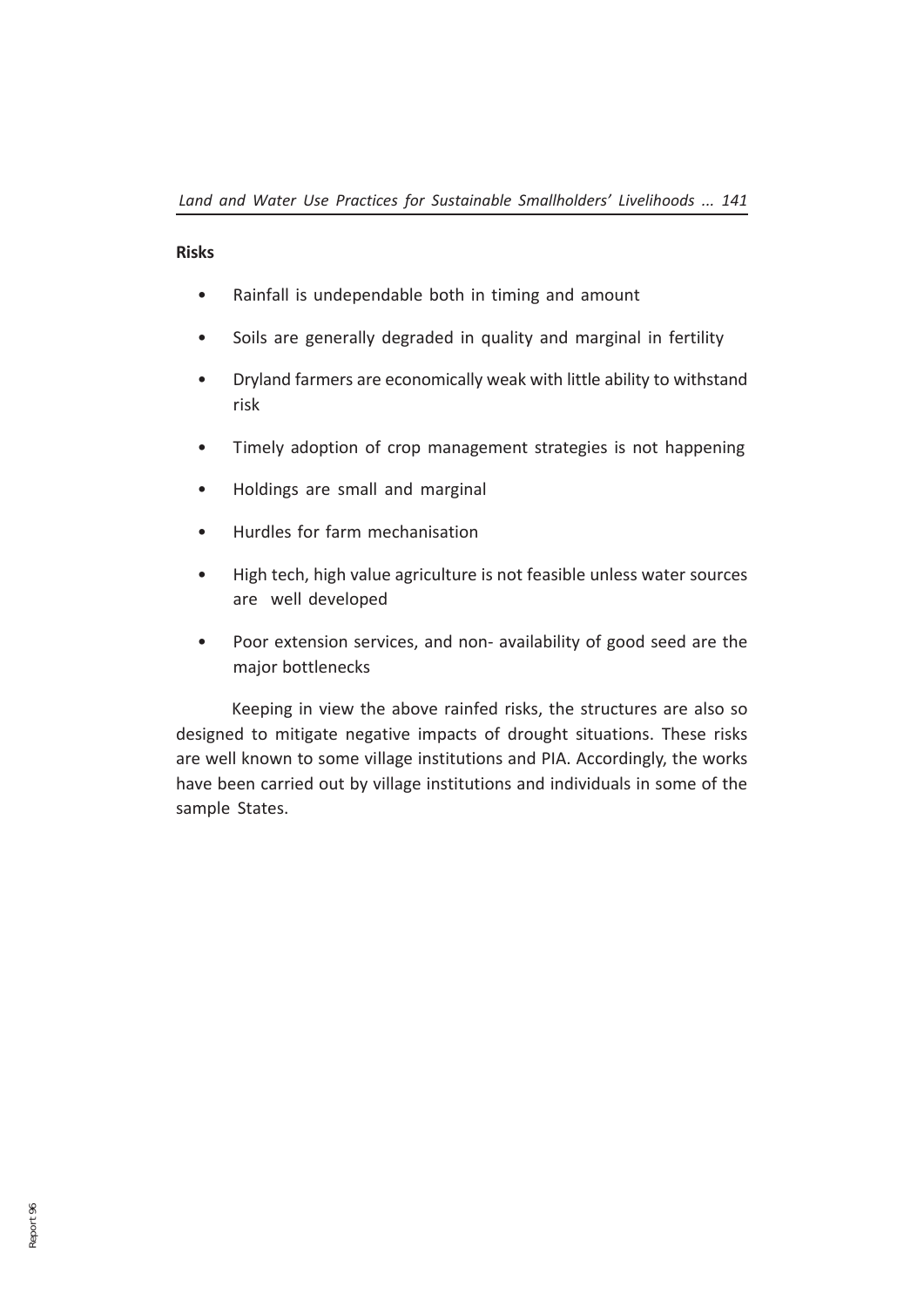|                |                                      |                                     |                                                                                                    |                  |                                     | Implementation of works (NO. Of Respondents)  |                           |                |                          |
|----------------|--------------------------------------|-------------------------------------|----------------------------------------------------------------------------------------------------|------------------|-------------------------------------|-----------------------------------------------|---------------------------|----------------|--------------------------|
| Village        | Tanks and Tank<br>Renovation/Repair) |                                     | Works Carried out by Bunding/Land<br>Institutions (Check-Dams, Leveling<br>Farm Ponds, Percolation |                  |                                     |                                               |                           | Siltation      |                          |
|                | Institu-<br>tion                     |                                     | Village Own Contractor                                                                             | Institu-<br>tion |                                     | Village Own Contractor Village Own Contractor | Institu-<br>tion          |                |                          |
| (1)            | (2)                                  | (3)                                 | (4)                                                                                                | (5)              | (6)                                 | (7)                                           | (8)                       | (9)            | (10)                     |
| Gujarat        |                                      |                                     |                                                                                                    |                  |                                     |                                               |                           |                |                          |
| Village-I      | 8 <sup>8</sup><br>$(66.7)$ $(33.3)$  | $\overline{4}$                      | <b>NA</b>                                                                                          | 8                | 4<br>$(66.7)$ $(33.3)$              | <b>NA</b>                                     | 7 <sup>7</sup><br>(58.3)  | <b>NA</b>      | 5<br>(41.7)              |
| Village-II 10  |                                      | $\overline{2}$<br>(83.3) (16.7)     | <b>NA</b>                                                                                          | 7                | 5<br>$(58.3)$ $(41.7)$              | <b>NA</b>                                     | 9<br>(75.0)               | <b>NA</b>      | 3<br>(25.0)              |
| Village-III 9  |                                      | 3 <sup>7</sup>                      | <b>NA</b>                                                                                          |                  | 6 6                                 | <b>NA</b>                                     | $\overline{7}$            | <b>NA</b>      | 5                        |
|                |                                      | $(75.0)$ $(25.0)$                   |                                                                                                    |                  | $(50.0)$ $(50.0)$                   |                                               | (58.3)                    |                | (41.7)                   |
| Village-IV 7 5 |                                      | $(58.3)$ $(41.7)$                   | <b>NA</b>                                                                                          | 7                | 5<br>$(58.3)$ $(41.7)$              | <b>NA</b>                                     | 10 <sup>1</sup><br>(83.3) | <b>NA</b>      | $\overline{2}$<br>(16.7) |
| Tamil Nadu     |                                      |                                     |                                                                                                    |                  |                                     |                                               |                           |                |                          |
| Village-I 10   | (83.3) (16.7)                        | $\overline{2}$                      | <b>NA</b>                                                                                          | $7 \quad$        | 5<br>$(58.3)$ $(41.7)$              | <b>NA</b>                                     | 8<br>(66.7)               | $\overline{4}$ | <b>NA</b><br>(33.3)      |
| Village-II 11  | $(91.7)$ $(8.30)$                    | $\mathbf{1}$                        | <b>NA</b>                                                                                          |                  | 9 3<br>$(75.0)$ $(25.0)$            | <b>NA</b>                                     | 10<br>$(83.3)$ $(16.7)$   | $\overline{2}$ | <b>NA</b>                |
| Village-III 10 | $(83.3)$ $(16.7)$                    | $\overline{2}$                      | <b>NA</b>                                                                                          | 8                | $\sqrt{4}$<br>$(66.7)$ $(33.3)$     | <b>NA</b>                                     | 9<br>$(75.0)$ $(25.0)$    | 3              | <b>NA</b>                |
| Village-IV 9   |                                      | $\overline{3}$<br>$(75.0)$ $(25.0)$ | <b>NA</b>                                                                                          | 8                | $\overline{4}$<br>$(66.7)$ $(33.3)$ | <b>NA</b>                                     | 9<br>$(75.0)$ $(25.0)$    | $\overline{3}$ | <b>NA</b>                |

# **Table 4.1 : Farmers' Opinion about Works Carried Out by Different Institutions/Involvement of Institutions for Implementation of Works (No. of Respondents)**

*(Contd.)*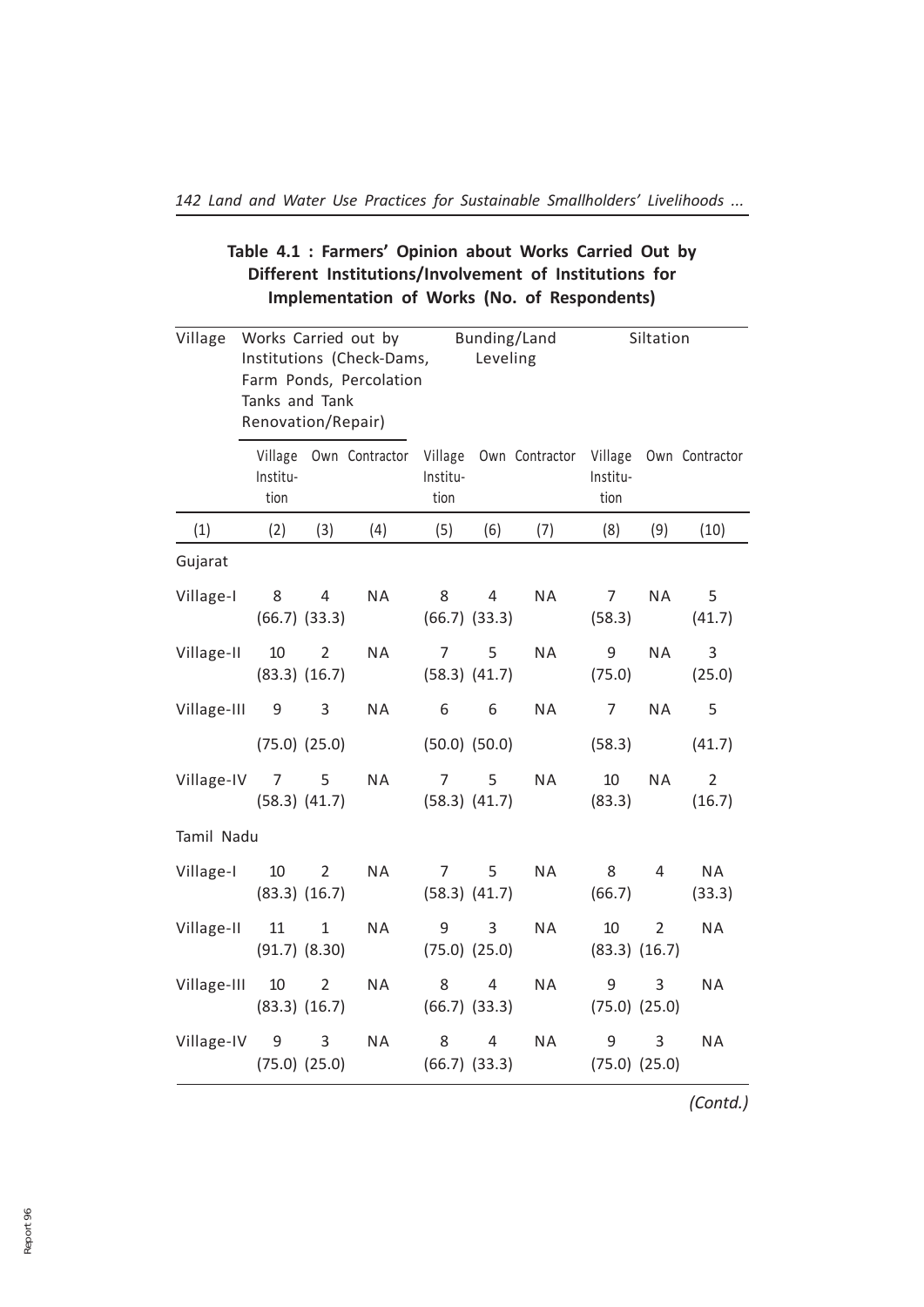|                              |     |     |                                                                         | Table $4.1: (Control.)$ |       |     |                     |                   |              |
|------------------------------|-----|-----|-------------------------------------------------------------------------|-------------------------|-------|-----|---------------------|-------------------|--------------|
| (1)                          | (2) | (3) | (4)                                                                     | (5)                     | (6)   | (7) | (8)                 | (9)               | (10)         |
| Jharkhand                    |     |     |                                                                         |                         |       |     |                     |                   |              |
| Village-I 5 3 4 6 6 NA 8 2 2 |     |     | $(41.7)$ $(25.0)$ $(33.3)$ $(50.0)$ $(50.0)$ $(66.7)$ $(16.7)$ $(16.7)$ |                         |       |     |                     |                   |              |
| Village-II 7 2 3 7 5         |     |     | $(58.3)$ $(16.7)$ $(25.0)$ $(58.3)$ $(41.7)$ $(75.0)$ $(16.7)$ $(8.30)$ |                         |       |     | NA 9 2 1            |                   |              |
| Village-III 9 2 1 8 4 NA 7 2 |     |     | $(75.0)$ $(16.7)$ $(8.30)$ $(66.7)$ $(33.3)$ $(58.3)$ $(16.7)$ $(25.0)$ |                         |       |     |                     |                   | 3            |
| Village-IV 5 3               |     |     | $(41.7)$ $(25.0)$ $(33.3)$ $(66.7)$ $(33.3)$ $(58.3)$ $(16.7)$ $(25.0)$ | 4 8 4 NA 7 2            |       |     |                     |                   | 3            |
| West Bengal                  |     |     |                                                                         |                         |       |     |                     |                   |              |
| Village-I 9 2 1 8 4 NA 8 2 2 |     |     | $(75.0)$ $(16.7)$ $(8.30)$ $(66.7)$ $(33.3)$ $(66.7)$ $(16.7)$ $(16.7)$ |                         |       |     |                     |                   |              |
| Village-II 8 2 2 7 5         |     |     | $(66.7)$ $(16.7)$ $(16.7)$ $(58.3)$ $(41.7)$                            |                         |       |     | NA 6 6              | $(50.0)$ $(50.0)$ | <b>NA</b>    |
| Village-III 8 2              |     |     | $(66.7)$ $(16.7 \t(16.7) \t(58.3) \t(41.7))$                            | $2 \overline{7}$        | $5 -$ |     | NA 6 6              | $(50.0)$ $(50.0)$ | <b>NA</b>    |
| Village-IV 7 3 2 9 2         |     |     | (58.3) (25.0) (16.7 (75.0) (16.7 (8.30) (58.3) (25.0) (16.7)            |                         |       |     | $1 \qquad \qquad 7$ |                   | $3 \qquad 2$ |

Report 96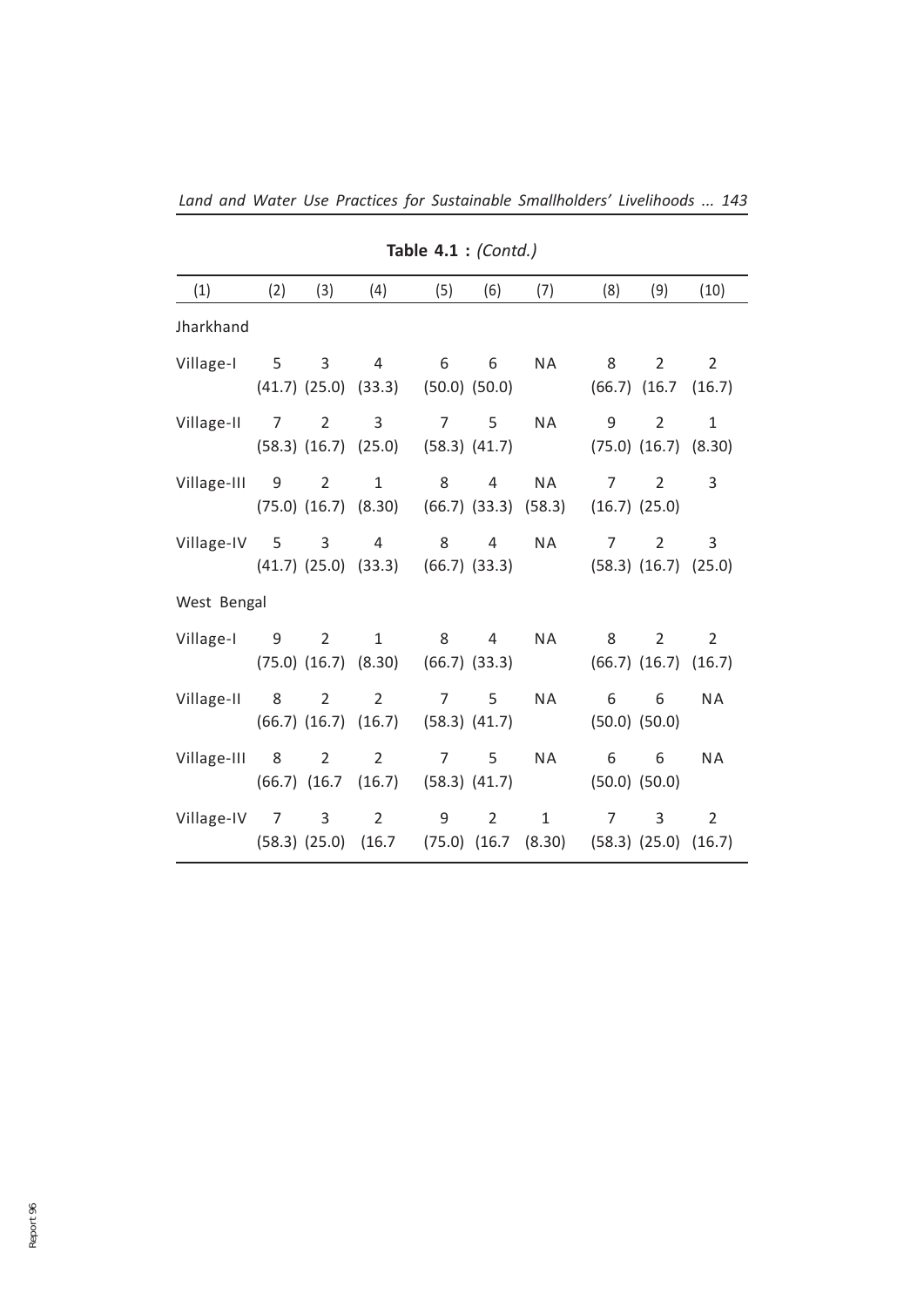|                 |                                  |                 |                        | Table 4.1 : (Contd.)     |           |                                                            |                  |                        |                        |
|-----------------|----------------------------------|-----------------|------------------------|--------------------------|-----------|------------------------------------------------------------|------------------|------------------------|------------------------|
| Village         |                                  | Plantation      |                        | Tanks                    |           | Construction of<br>(Check-Dams, Farm<br>Ponds, Percolation |                  | Any other<br>(specify) |                        |
|                 | Institu-<br>tion                 |                 | Village Own Contractor | Institu-<br>tion         |           | Village Own Contractor                                     | Institu-<br>tion |                        | Village Own Contractor |
| (1)             | (2)                              | (3)             | (4)                    | (5)                      | (6)       | (7)                                                        | (8)              | (9)                    | (10)                   |
| Gujarat         |                                  |                 |                        |                          |           |                                                            |                  |                        |                        |
| Village-I       | 9<br>$(75.0)$ $(25.0)$           | 3 <sup>7</sup>  | <b>NA</b>              | 3<br>(25.0)              | <b>NA</b> | 9<br>(75.0)                                                | <b>NA</b>        | <b>NA</b>              | ΝA                     |
| Village-II 7 5  | $(58.3)$ $(41.7)$                |                 | <b>NA</b>              | $\overline{4}$<br>(33.3) | <b>NA</b> | 8<br>(66.7)                                                | <b>NA</b>        | <b>NA</b>              | <b>NA</b>              |
| Village-III 7 5 | $(58.3)$ $(41.7)$                |                 | <b>NA</b>              | 4<br>(33.3)              | <b>NA</b> | 8<br>(66.7)                                                | <b>NA</b>        | <b>NA</b>              | ΝA                     |
| Village-IV 8    | $(66.7)$ $(33.3)$                | $4\overline{ }$ | <b>NA</b>              | 5<br>(41.7)              | <b>NA</b> | $7\overline{ }$<br>(58.3)                                  | <b>NA</b>        | <b>NA</b>              | <b>NA</b>              |
| Tamil Nadu      |                                  |                 |                        |                          |           |                                                            |                  |                        |                        |
| Village-I       | 10<br>$(83.3)$ $(16.7)$          | $\overline{2}$  | <b>NA</b>              | 5<br>(41.7)              | <b>NA</b> | $\overline{7}$<br>(58.3)                                   | <b>NA</b>        | NA.                    | <b>NA</b>              |
| Village-II      | $6\qquad 6$<br>$(50.0)$ $(50.0)$ |                 | <b>NA</b>              | 5<br>(41.7)              | <b>NA</b> | $\overline{7}$<br>(58.3)                                   | <b>NA</b>        | <b>NA</b>              | <b>NA</b>              |
| Village-III 6 6 | $(50.0)$ $(50.0)$                |                 | <b>NA</b>              | 3<br>(25.0)              | <b>NA</b> | 9<br>(75.0)                                                | <b>NA</b>        | <b>NA</b>              | ΝA                     |
| Village-IV 9 3  | $(75.0)$ $(25.0)$                |                 | <b>NA</b>              | $\mathbf{3}$<br>(25.0)   | <b>NA</b> | 9<br>(75.0)                                                | <b>NA</b>        | <b>NA</b>              | <b>NA</b>              |

*(Contd.)*

Report 96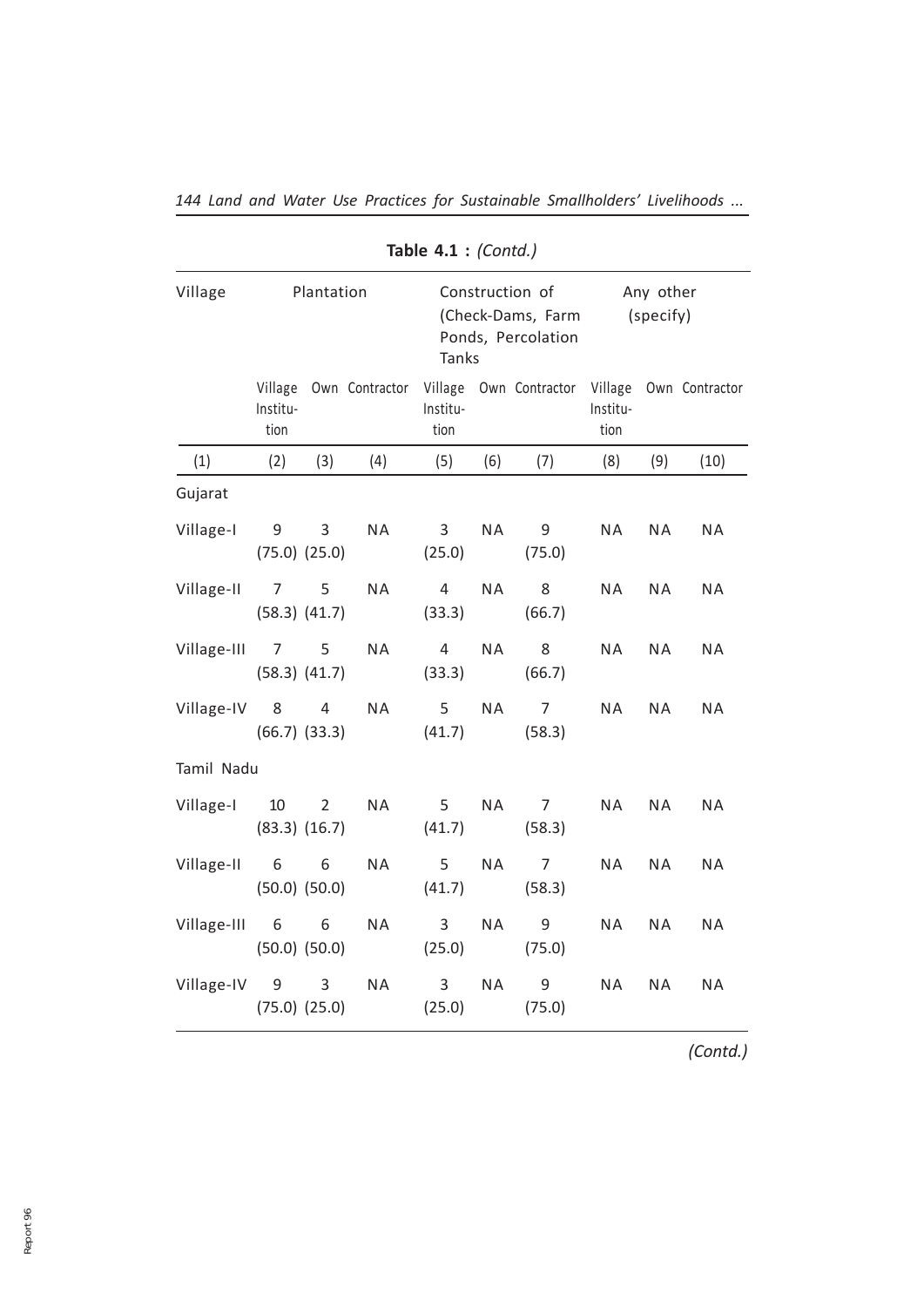|                 |                |                        |                 | <b>Table 4.1 : (Contd.)</b> |           |                             |                     |             |           |
|-----------------|----------------|------------------------|-----------------|-----------------------------|-----------|-----------------------------|---------------------|-------------|-----------|
| (1)             | (2)            | (3)                    | (4)             | (5)                         | (6)       | (7)                         | (8)                 | (9)         | (10)      |
| Jharkhand       |                |                        |                 |                             |           |                             |                     |             |           |
| Village-I 8 NA  | (66.7)         |                        | <b>NA</b>       |                             |           | NA 4 4<br>$(33.3)$ $(33.3)$ | <b>NA</b>           | NA <b>N</b> | <b>NA</b> |
| Village-II 5    | (41.7)         | <b>NA</b>              | NA 1            | <b>NA</b>                   | NA 6      | (50.0)                      | <b>NA</b>           | NA.         | <b>NA</b> |
| Village-III 5   | (41.7)         | <b>NA</b>              | <b>NA</b>       | <b>NA</b>                   |           | $NA$ 3<br>(25.0)            | <b>NA</b>           | <b>NA</b>   | <b>NA</b> |
| Village-IV 4 NA | (33.3)         |                        | NA <b>NA</b>    | <b>NA</b>                   | <b>NA</b> | $\overline{2}$              | <b>NA</b><br>(16.7) | <b>NA</b>   | <b>NA</b> |
| West Bengal     |                |                        |                 |                             |           |                             |                     |             |           |
| Village-I 7 5   |                | $(58.3)$ $(41.7)$      | NA <sub>1</sub> | 10<br>(83.3)                |           | $NA$ 2<br>(16.7)            | <b>NA</b>           | N A         | NA.       |
| Village-II      | 8 <sup>1</sup> | 4<br>$(66.7)$ $(33.3)$ | <b>NA</b>       | 9<br>(75.0)                 | <b>NA</b> | $\mathbf{3}$<br>(25.0)      | <b>NA</b>           | <b>NA</b>   | <b>NA</b> |
| Village-III 8 4 |                | $(66.7)$ $(33.3)$      | <b>NA</b>       | 9<br>(75.0)                 | <b>NA</b> | 3 <sup>7</sup><br>(25.0)    | <b>NA</b>           | NA 1        | NA.       |
| Village-IV 8 4  |                | $(66.7)$ $(33.3)$      | NA <sub>1</sub> | 11<br>(91.7)                |           | NA 1<br>(8.30)              | <b>NA</b>           | N A         | <b>NA</b> |

These low cost and time as well as risk saving structures like farm ponds are feasible in drought-prone areas where rainfall is scanty in nature. The relevance of farm ponds in some of the sample villages, explores the potential of water harvesting and possibility of convergence with line departments especially with Rashtria Krushi Vikas Yojana (RKVY) and National Agricultural Innovative Project (NAIP – Component-3 (Livelihoods) (Table 4.2). These farm ponds were developed at community as well as individual level. Through NAIP scheme, funds were used for digging of farm pond while the farmers contributed for lifting and utilisation of water for growing vegetables on small patches of plots.

Report 96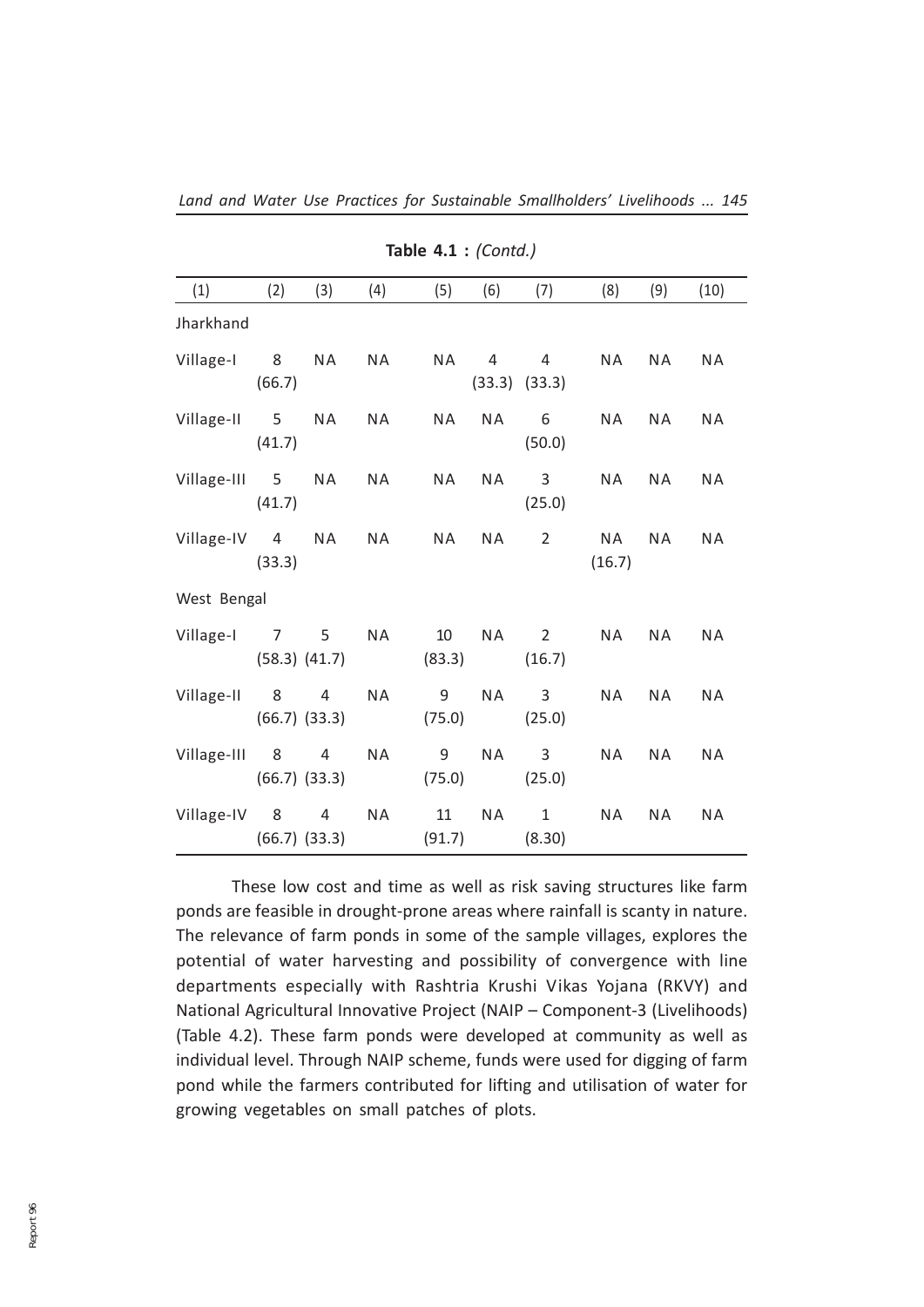| S.           | Farm pond/ Location   |                                         | Catmt. | <b>Dimensions</b>                      | Excav.            | Storage           |
|--------------|-----------------------|-----------------------------------------|--------|----------------------------------------|-------------------|-------------------|
|              | No. Percolation       |                                         | area   | Top-Bottom-                            | Volume            | capacity          |
|              | pond                  |                                         | (ha)   | Depth (m)                              | (m <sup>3</sup> ) | (m <sup>3</sup> ) |
| $\mathbf{1}$ | Farm<br>pond-1        | Field No.5                              | 2.0    | 16 x 16m<br>8.4 x 8.4; 3.8m            | 580               | 500               |
| 2            | Farm<br>pond-2        | Field No.6                              | 2.5    | 16.5 x 16.5m<br>8.5 x 8.5; 4.0m        | 645               | 550               |
| 3            | Farm<br>pond-3        | Field No.6                              | 3.7    | 16.5 x 16.5m<br>8.5 x 8.5; 4.0m        | (645)<br>1575     | (600)<br>1275     |
| 4            | Farm<br>pond-4        | Field No.9                              | 4.7    | 32.5 x 19.0m + $*$<br>23.5 x 8.0; 4.5m | (2300)<br>2950    | (1900)<br>2570    |
| 5            | Farm<br>pond-5        | Field No.8                              | 2.0    | 16.5 x 16.5 m<br>8.5 x 8.5; 4.0 m      | 645               | 580               |
| 6            | Farm<br>pond-6        | Field No.1                              | 2.7    | 16.5 x 16.5 m<br>8.5 x 8.5; 4.0m       | 645               | 560               |
| 7            | Percolation<br>pond-1 | Field No.11B<br>Old dugout<br>renovated | 3.0    | 18.5 x 18.5m<br>8 x 8; 4.5m            | 900               | 790               |
| 8            | Percolation<br>pond-2 | Field No.6<br>Defunct well<br>renovated | 2.5    | 18.5 x 18.5m<br>8 x 8; 7.0m            | (900)<br>1400     | (750)<br>1065     |
| 9            | Percolation<br>pond-3 | Field No.8<br>Defunct well<br>renovated | 3.9    | 19.5 x 18.5 m<br>8.5 x 8.5; 6.5 m      | 1000              | 800               |
|              |                       |                                         | 27.0   |                                        | 10340             | 8690              |

# **Table 4.2 : Volume and Catchment Area of Different Storage Structures**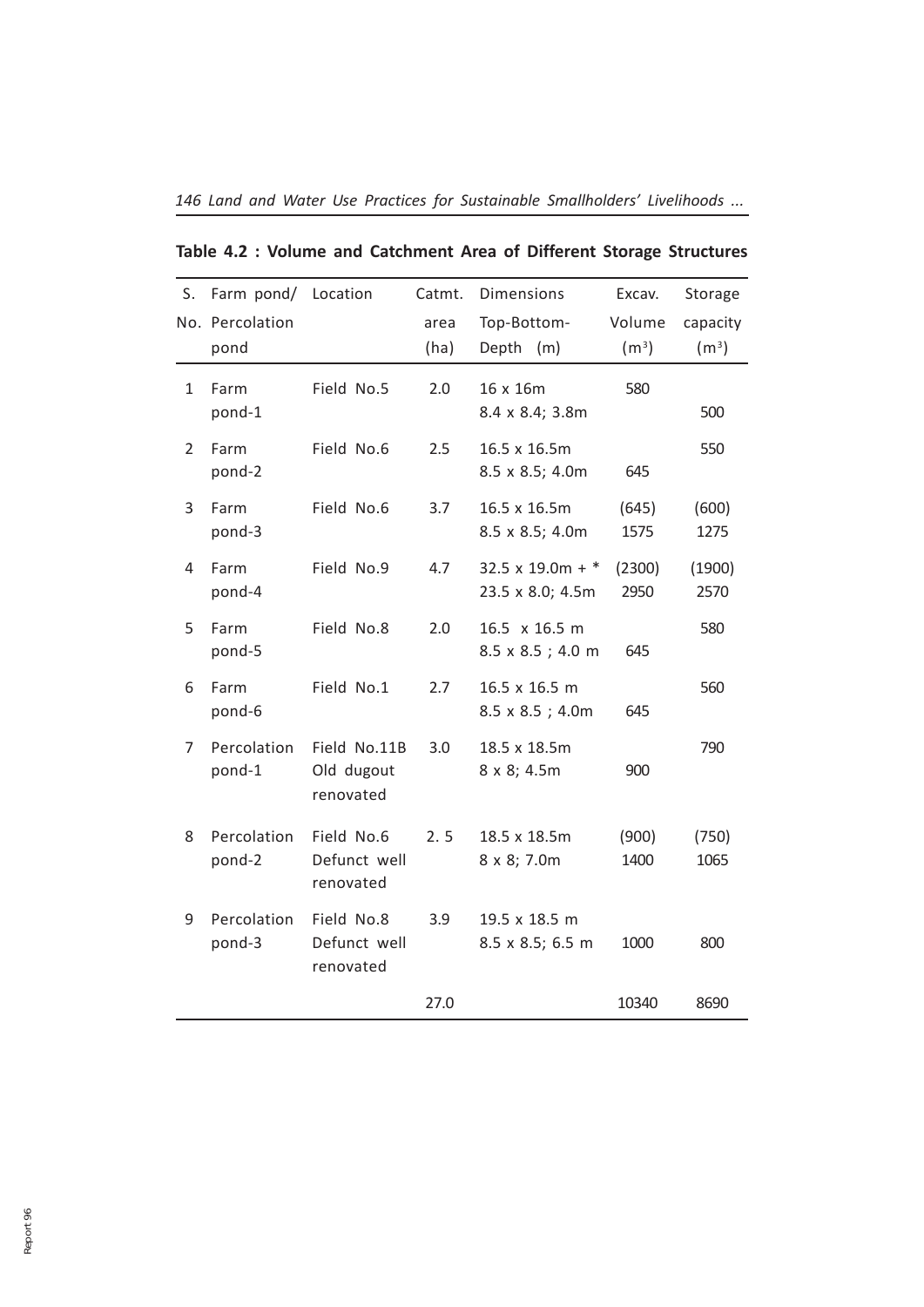## **Awareness**

Awareness level regarding the land and water conservation practices is quite high among the communities especially in Tamil Nadu, Gujarat and parts of West Bengal. Greater awareness in the communities could be due to the smaller coverage, often pertaining to one village and PIA closeness to these communities. However, the high awareness is not due to any systematic campaigning by the department or village panchayats. It is mainly spread among the farmers (Table 4.3). It is observed through the field study that the awareness level of households is high in the sample villages about purpose of institution, role of Institution, effectiveness of institution, problems associated with the institution, fund availability, and relationship with the village panchayat/other formal/informal institution. The effectiveness of institutions in these sample villages as observed, is higher in sample villages of Tamil Nadu and Gujarat and some villages of West Bengal, while it is very low profile in the States of Jharkhand sample villages. Most of the suggestions pertained to devolution of powers and proper repair of works. It is also observed that working together with village institutions and panchayats induces better results in some of the sample villages.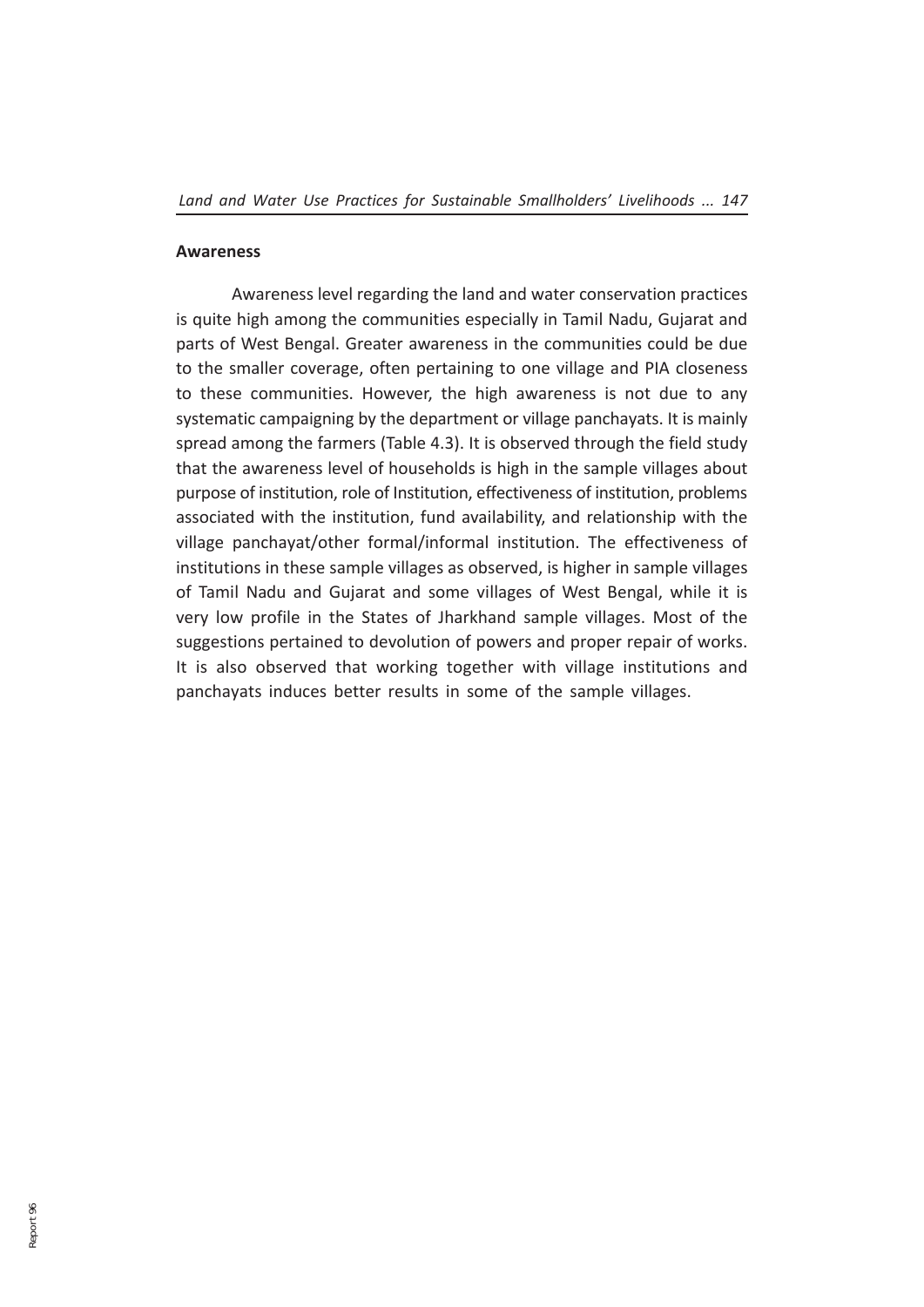| Village     |                          | Purpose of<br>Institution           |                          | Role of Institution      |                          |                          | Effectiveness of<br>Institution |                            |
|-------------|--------------------------|-------------------------------------|--------------------------|--------------------------|--------------------------|--------------------------|---------------------------------|----------------------------|
|             |                          | Clear Partial                       | Not<br>Clear             |                          | Aware Partial            | Can't<br>say             | Very                            | Not<br>Effective Effective |
| (1)         | (2)                      | (3)                                 | (4)                      | (5)                      | (6)                      | (7)                      | (8)                             | (9)                        |
| Gujarat     |                          |                                     |                          |                          |                          |                          |                                 |                            |
| Village-I   | $7\overline{ }$          | 5<br>$(58.3)$ $(41.7)$              | <b>NA</b>                | $\overline{7}$<br>(58.3) | 5<br>(41.7)              | 3<br>(25.0)              | $\overline{7}$<br>(58.3)        | $\overline{2}$<br>(16.7)   |
| Village-II  | 8                        | $\overline{2}$<br>$(66.7)$ $(16.7)$ | $\overline{2}$<br>(16.7) | 8<br>(66.7)              | $\overline{4}$<br>(33.3) | 3<br>(25.0)              | 9                               | <b>NA</b><br>(75.0)        |
| Village-III | 9                        | 3<br>$(75.0)$ $(25.0)$              | <b>NA</b>                | 9<br>(75.0)              | $\overline{3}$<br>(25.0) | $\overline{2}$<br>(16.7) | 9<br>(75.0)                     | $\mathbf{1}$<br>(8.30)     |
| Village-IV  | 11                       | $\mathbf{1}$<br>$(91.7)$ $(8.30)$   | <b>NA</b>                | 12<br>(100)              | <b>NA</b>                | $\overline{2}$<br>(16.7) | 10<br>(83.3)                    | <b>NA</b>                  |
| Tamil Nadu  |                          |                                     |                          |                          |                          |                          |                                 |                            |
| Village-I   | 10<br>(83.3)             | <b>NA</b>                           | <b>NA</b>                | 9<br>(75.0)              | <b>NA</b>                | <b>NA</b>                | $\overline{7}$<br>(58.3)        | <b>NA</b>                  |
| Village-II  | $\overline{9}$<br>(75.0) | <b>NA</b>                           | <b>NA</b>                | 8<br>(66.7)              | <b>NA</b>                | <b>NA</b>                | 6<br>(50.0)                     | <b>NA</b>                  |
| Village-III | 9<br>(75.0)              | <b>NA</b>                           | <b>NA</b>                | 8<br>(66.7)              | <b>NA</b>                | <b>NA</b>                | 6<br>(50.0)                     | <b>NA</b>                  |
| Village-IV  | 11<br>(91.7)             | <b>NA</b>                           | <b>NA</b>                | 10<br>(83.3)             | <b>NA</b>                | <b>NA</b>                | 8<br>(66.7)                     | <b>NA</b>                  |
| Jharkhand   |                          |                                     |                          |                          |                          |                          |                                 |                            |
| Village-I   | $5^{\circ}$<br>(41.7)    | <b>NA</b>                           | $\overline{7}$           | 5<br>$(58.3)$ $(41.7)$   | 7 <sup>7</sup><br>(58.3) | <b>NA</b>                | $\overline{2}$<br>(16.7)        | <b>NA</b>                  |
| Village-II  | $\overline{4}$<br>(33.3) | <b>NA</b>                           | 8<br>(66.7)              | $\overline{4}$<br>(33.3) | 8<br>(66.7)              | <b>NA</b>                | 3<br>(25.0)                     | <b>NA</b>                  |

|  | Table 4.3 : Opinion of the Existing Institutions and Their Role in |  |  |
|--|--------------------------------------------------------------------|--|--|
|  | Different Practices of Land and Water                              |  |  |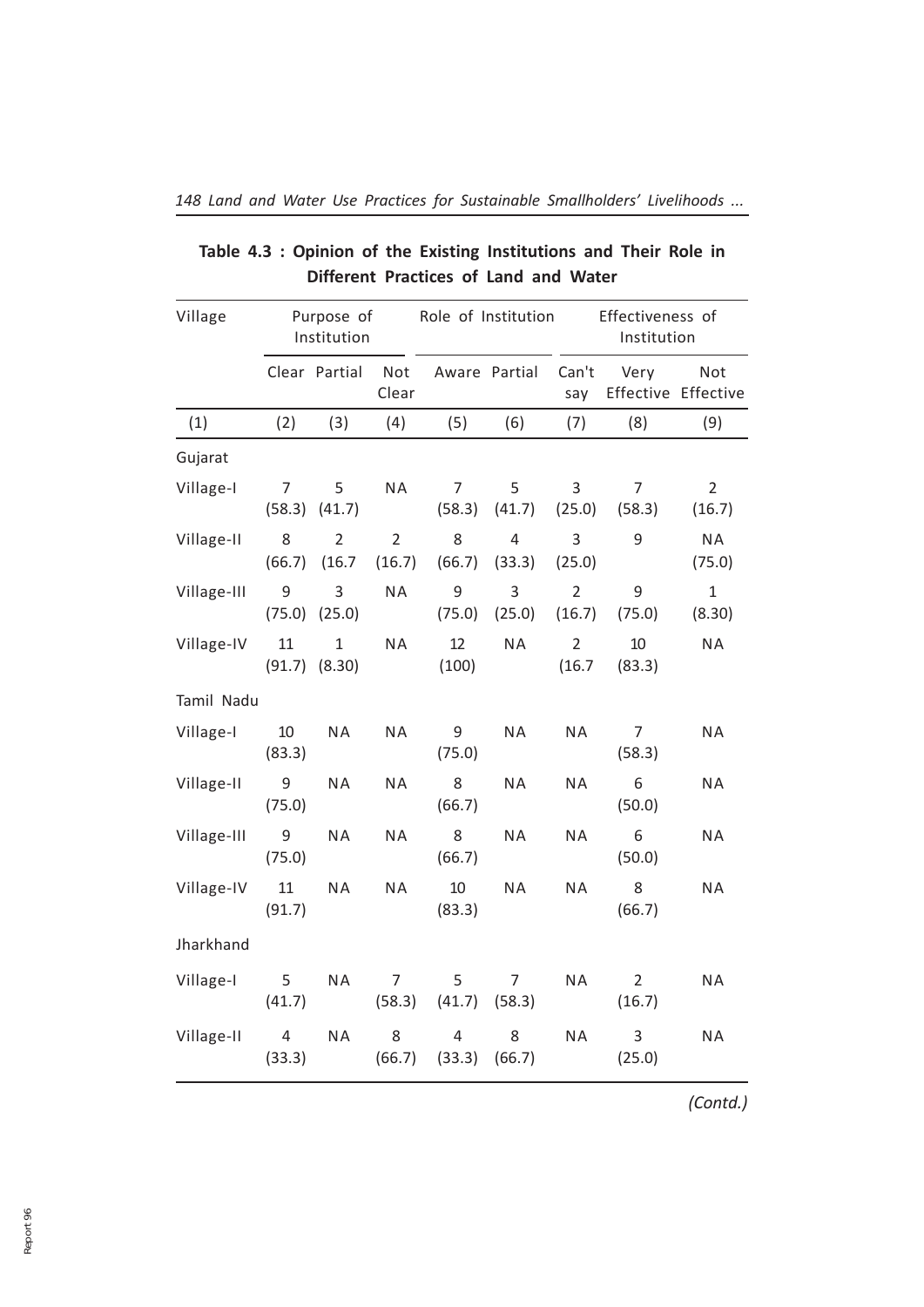| (1)         |                     | (2)                                    | (3)                                         | (4)         | (5)                      | (6)                                           | (7)                                 | (8)                            | (9)                      |
|-------------|---------------------|----------------------------------------|---------------------------------------------|-------------|--------------------------|-----------------------------------------------|-------------------------------------|--------------------------------|--------------------------|
| Village-III | $6\overline{6}$     | (50.0)                                 | <b>NA</b>                                   | 6<br>(50.0) | 6<br>(50.0)              | 6<br>(50.0)                                   | <b>NA</b>                           | 3<br>(25.0)                    | <b>NA</b>                |
| Village-IV  | $6\overline{6}$     | (50.0)                                 | <b>NA</b>                                   | 6<br>(50.0) | 6<br>(50.0)              | 6<br>(50.0)                                   | <b>NA</b>                           | <b>NA</b>                      | <b>NA</b>                |
| West Bengal |                     |                                        |                                             |             |                          |                                               |                                     |                                |                          |
| Village-I   |                     | 8                                      | 4<br>$(66.7)$ $(33.3)$                      | <b>NA</b>   | 8<br>(66.7)              | 4<br>$(33.3)$ $(16.7)$                        | $\overline{2}$                      | 8<br>(66.7)                    | 2<br>(16.7)              |
| Village-II  | $\overline{7}$      |                                        | 5<br>$(58.3)$ $(41.7)$                      | <b>NA</b>   | $\overline{7}$<br>(58.3) | 5<br>(41.7)                                   | 3<br>(25.0)                         | $\overline{7}$<br>(58.3)       | $\overline{2}$<br>(16.7) |
| Village-III |                     | $\overline{4}$                         | 5<br>$(33.3)$ $(41.7)$                      | <b>NA</b>   | 6<br>(50.0)              | 6<br>(50.0)                                   | 3<br>(25.0)                         | 6<br>(50.0)                    | 3<br>(25.0)              |
| Village-IV  |                     | $5^{\circ}$                            | $\overline{7}$<br>$(41.7)$ $(58.3)$         | <b>NA</b>   | 6<br>(50.0)              | 6<br>(50.0)                                   | 3<br>(25.0)                         | 5<br>(41.7)                    | 4<br>(33.3)              |
|             |                     |                                        |                                             |             | Table 4.3 : (Contd.)     |                                               |                                     |                                |                          |
| Village     |                     |                                        | Problems Associated<br>with the Institution |             | Fund Availability        |                                               |                                     | Suggestions for<br>Improvement |                          |
|             | No<br>Prob-<br>lems | Prob-<br>lems<br>with<br>some<br>minor | Not<br>respon-<br>ded                       | Sufficient  | cient                    | Insuffi- Proper<br>repair/<br>manage-<br>ment | No<br>tions<br>related<br>solutions | sugges- of powers revenue      | Devolution Financial/    |

**Table 4.3 :** *(Contd.)*

issues (1) (2) (3) (4) (5) (6) (7) (8) (9) (10) Gujarat Village-I 7 3 2 7 5 7 NA 8 6 (58.3) (25.0) (16.7) (58.3) (41.7) (58.3) (66.7) (50.0) Village-II 8 4 NA 4 6 6 NA 9 4<br>(66.7) (33.3) (33.3) (50.0) (50.0) (75.0) (33.3)  $(50.0)$   $(50.0)$ *(Contd.)*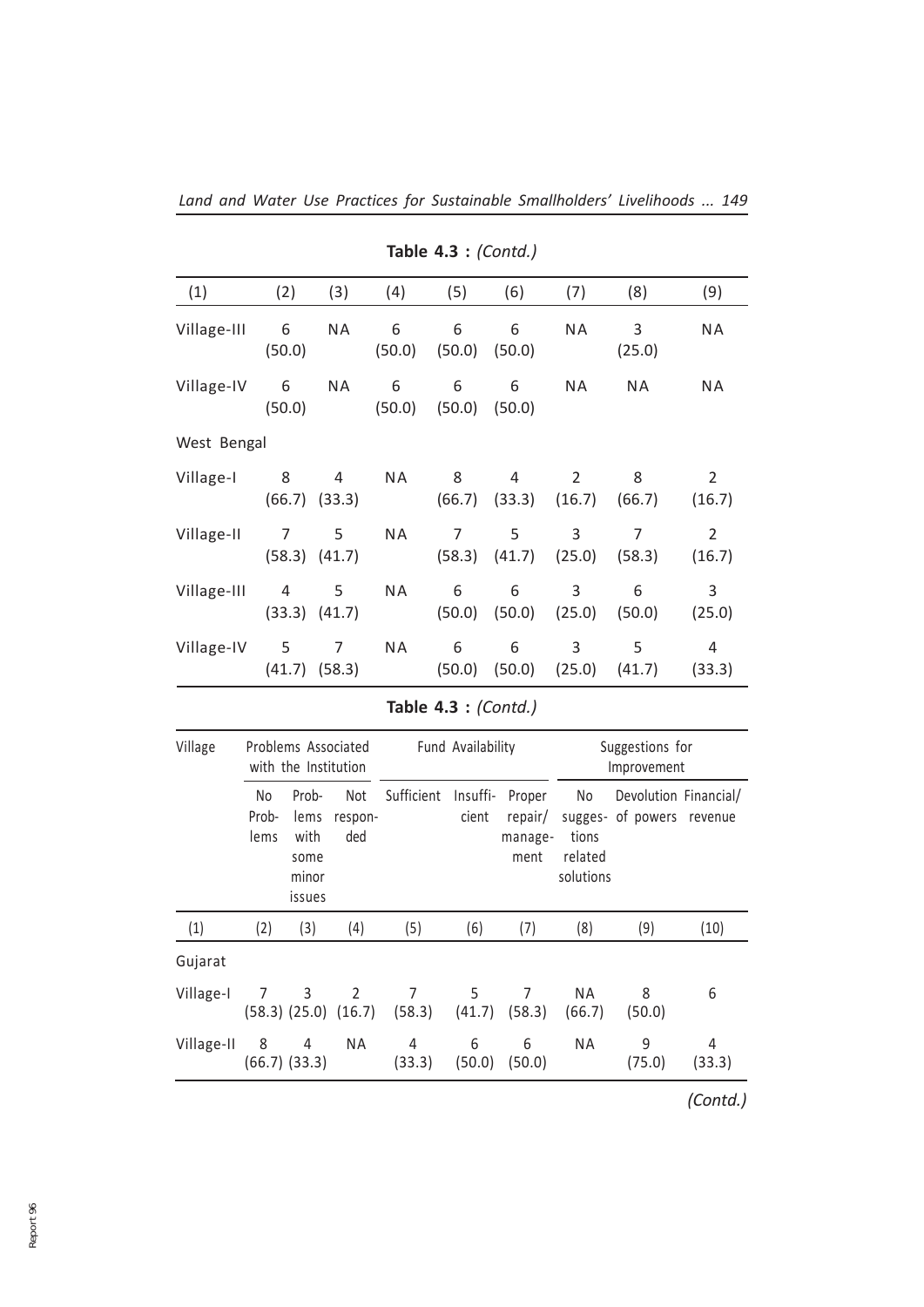|                                | $i$ and $4.5$ $i$ (control) |                   |           |                                                                         |                         |                                    |                     |                                                                |                     |  |  |
|--------------------------------|-----------------------------|-------------------|-----------|-------------------------------------------------------------------------|-------------------------|------------------------------------|---------------------|----------------------------------------------------------------|---------------------|--|--|
|                                |                             |                   |           | $(1)$ $(2)$ $(3)$ $(4)$ $(5)$ $(6)$ $(7)$                               |                         |                                    | (8)                 | (9)                                                            | (10)                |  |  |
| Village-III 9 2 1 6 6 4 NA 9   |                             |                   |           | $(75.0)$ $(16.7)$ $(8.30)$ $(50.0)$ $(50.0)$ $(33.3)$ $(75.0)$ $(58.3)$ |                         |                                    |                     |                                                                | $\overline{7}$      |  |  |
| Village-IV 5 7 NA 6 6 7        |                             |                   |           |                                                                         |                         |                                    | NA 6                | $(41.7)$ $(58.3)$ $(50.0)$ $(50.0)$ $(58.3)$ $(50.0)$ $(58.3)$ | $\overline{7}$      |  |  |
| Tamil Nadu                     |                             |                   |           |                                                                         |                         |                                    |                     |                                                                |                     |  |  |
| Village-I 8 4 NA 7 5 5 NA 2    |                             |                   |           |                                                                         |                         |                                    |                     | $(66.7)$ $(33.3)$ $(58.3)$ $(41.7)$ $(41.7)$ $(16.7)$ $(66.7)$ | 8                   |  |  |
| Village-II 5 7 NA 10 2 6       |                             |                   |           |                                                                         |                         |                                    | NA <sub>2</sub>     | $(41.7)$ $(58.3)$ $(83.3)$ $(16.7)$ $(50.0)$ $(16.7)$ $(66.7)$ | 8                   |  |  |
| Village-III 6 6 NA 8 4 6 NA    |                             |                   |           | $(50.0)$ $(50.0)$ $(66.7)$ $(33.3)$ $(50.0)$ $(66.7)$ $(75.0)$          |                         |                                    |                     | 8                                                              | 9                   |  |  |
| Village-IV 9 3 NA 8 4 8 NA 8   |                             |                   |           |                                                                         |                         |                                    |                     | $(75.0)$ $(25.0)$ $(66.7)$ $(33.3)$ $(66.7)$ $(66.7)$ $(58.3)$ | $\overline{7}$      |  |  |
| Jharkhand                      |                             |                   |           |                                                                         |                         |                                    |                     |                                                                |                     |  |  |
| Village-I 3 9 NA 4 8 9         |                             |                   |           | $(25.0)$ $(75.0)$ $(33.3)$ $(66.7)$ $(75.0)$                            |                         |                                    |                     | NA 8<br>$(66.7)$ (83.3)                                        | 10                  |  |  |
| Village-II 6 6                 |                             |                   |           | NA 3 9 10<br>$(50.0)$ $(50.0)$ $(25.0)$ $(75.0)$ $(83.3)$               |                         |                                    | <b>NA</b>           | $(25.0)$ $(75.0)$                                              | $3 \qquad \qquad 9$ |  |  |
| Village-III 5 7 NA 3 5 5       |                             |                   |           | $(41.7)$ $(58.3)$ $(25.0)$ $(41.7)$ $(41.7)$                            |                         |                                    | <b>NA</b>           | $7\overline{ }$<br>$(58.3)$ $(75.0)$                           | 9                   |  |  |
| Village-IV 2 2 NA 6 6 7        |                             |                   |           | $(16.7)$ $(16.7)$ $(50.0)$ $(50.0)$ $(58.3)$                            |                         |                                    | <b>NA</b>           | $7\overline{ }$<br>$(58.3)$ $(41.7)$                           | 5                   |  |  |
| West Bengal                    |                             |                   |           |                                                                         |                         |                                    |                     |                                                                |                     |  |  |
| Village-I NA 10 2 NA 12 7 NA 6 |                             |                   |           |                                                                         |                         |                                    |                     | $(83.3)$ $(16.7)$ $(100)$ $(58.3)$ $(50.0)$ $(75.0)$           | 9                   |  |  |
| Village-II 2 9 1 2 10 10       |                             |                   |           | $(16.7)$ $(75.0)$ $(8.30)$ $(16.7)$ $(83.3)$ $(83.3)$                   |                         |                                    | <b>NA</b>           | 3 <sup>7</sup><br>$(25.0)$ $(83.3)$                            | 10                  |  |  |
| Village-III NA 7 5             |                             |                   |           | <b>NA</b><br>$(58.3)$ $(41.7)$ $(83.3)$                                 | 10<br>$(58.3)$ $(25.0)$ | $\overline{7}$                     | <b>NA</b><br>(83.3) | 3                                                              | 10                  |  |  |
| Village-IV 6 6                 |                             | $(50.0)$ $(50.0)$ | <b>NA</b> | <b>NA</b>                                                               | 12                      | $\overline{7}$<br>$(100)$ $(58.3)$ | <b>NA</b>           | 3<br>(25.0)                                                    | 12<br>(100)         |  |  |

**Table 4.3 :** *(Contd.)*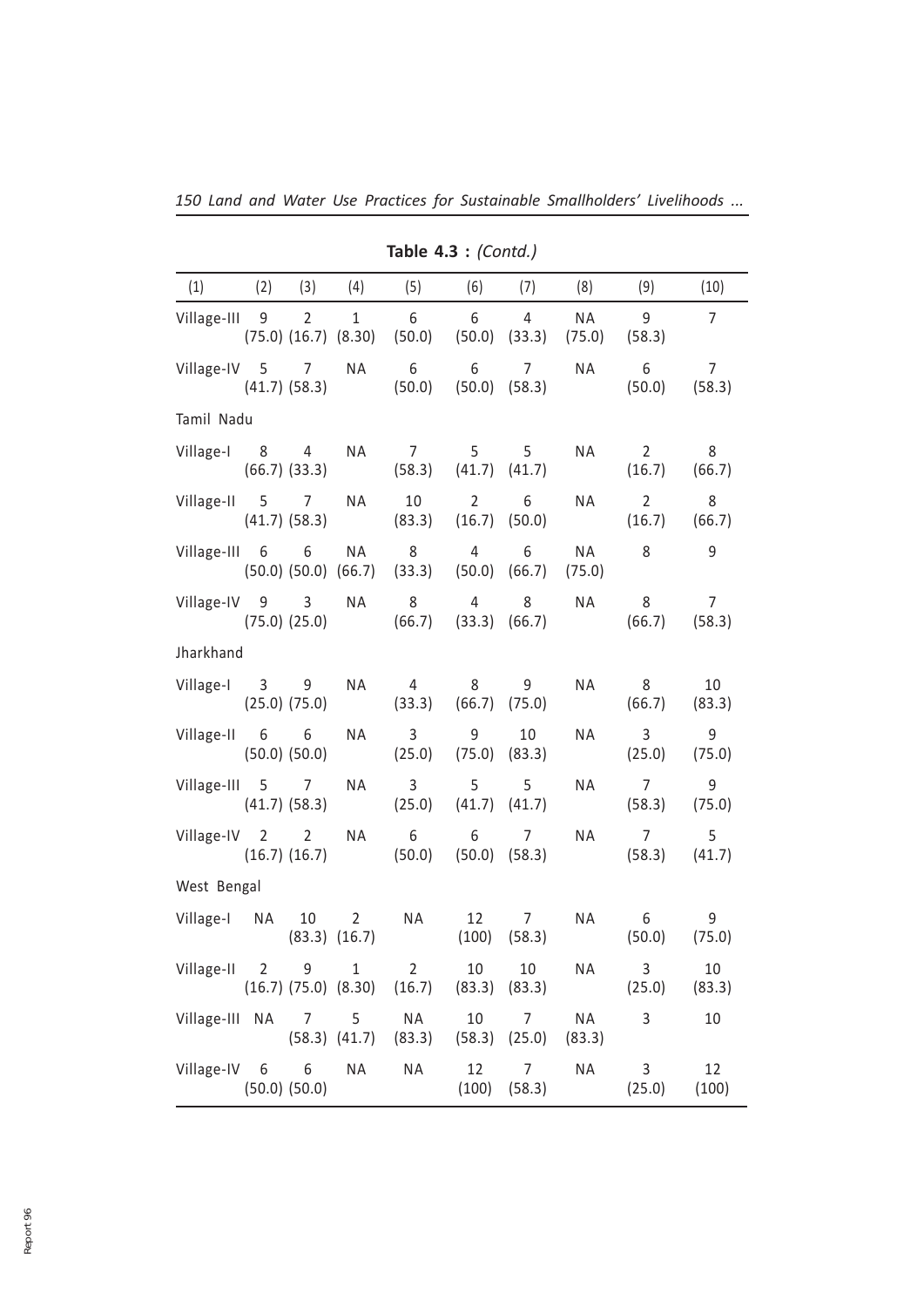|             |                          | Table 4.3 : (Contd.)                                                          |                          |
|-------------|--------------------------|-------------------------------------------------------------------------------|--------------------------|
| Village     |                          | Relationship with Village Panchayat /<br>Other Formal / Informal Institutions |                          |
|             | Very good                | Not satisfactory                                                              | Moderate                 |
| (1)         | (2)                      | (3)                                                                           | (4)                      |
| Gujarat     |                          |                                                                               |                          |
| Village-I   | 9<br>(75.0)              | 2<br>(16.7)                                                                   | $\mathbf{1}$<br>(8.30)   |
| Village-II  | 2<br>(16.7)              | $\overline{2}$<br>(16.7)                                                      | 8<br>(66.7)              |
| Village-III | 5<br>(41.7)              | <b>NA</b>                                                                     | $\overline{7}$<br>(58.3) |
| Village-IV  | 3<br>(25.0)              | <b>NA</b>                                                                     | 9<br>(75.0)              |
| Tamil Nadu  |                          |                                                                               |                          |
| Village-I   | 10<br>(83.3)             | <b>NA</b>                                                                     | $\overline{2}$<br>(16.7) |
| Village-II  | 11<br>(91.7)             | <b>NA</b>                                                                     | $\mathbf{1}$<br>(8.30)   |
| Village-III | 9<br>(75.0)              | 3<br>(25.0)                                                                   | <b>NA</b>                |
| Village-IV  | 10<br>(83.3)             | $\overline{2}$<br>(16.7)                                                      | <b>NA</b>                |
| Jharkhand   |                          |                                                                               |                          |
| Village-I   | 3<br>(25.0)              | $\overline{4}$<br>(33.3)                                                      | <b>NA</b>                |
| Village-II  | $\overline{1}$<br>(8.30) | $\overline{7}$<br>(58.3)                                                      | <b>NA</b>                |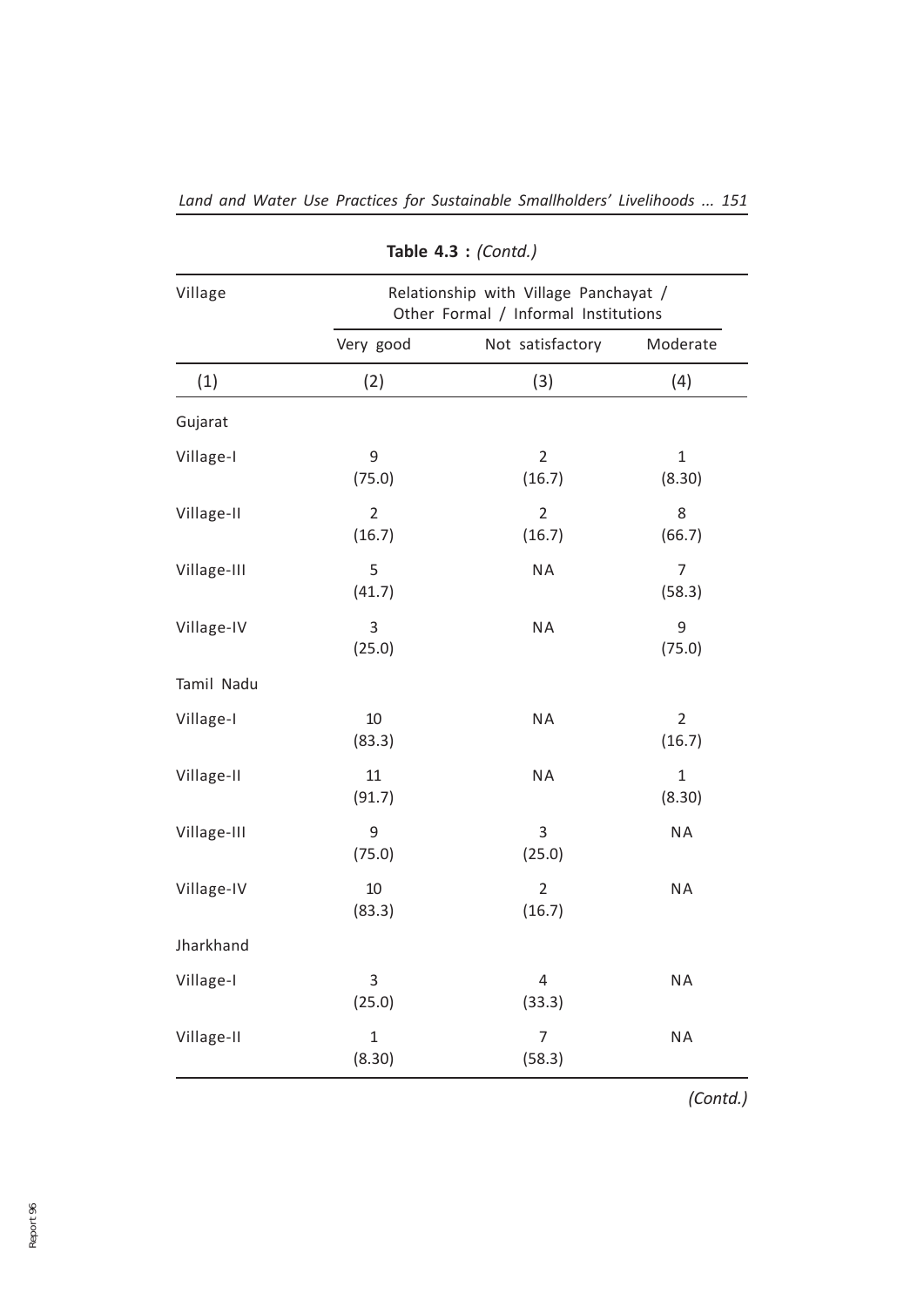| (1)         | (2)                      | (3)                      | (4)                      |
|-------------|--------------------------|--------------------------|--------------------------|
| Village-III | $\mathbf{1}$<br>(8.30)   | 6<br>(50.0)              | <b>NA</b>                |
| Village-IV  | $\overline{2}$<br>(16.7) | 6<br>(50.0)              | <b>NA</b>                |
| West Bengal |                          |                          |                          |
| Village-I   | 7<br>(58.3)              | $\overline{2}$<br>(16.7) | 3<br>(25.0)              |
| Village-II  | 9<br>(75.0)              | $\overline{2}$<br>(16.7) | $\mathbf{1}$<br>(8.30)   |
| Village-III | 5<br>(41.7)              | 4<br>(33.3)              | 3<br>(25.0)              |
| Village-IV  | 7<br>(58.3)              | 3<br>(25.0)              | $\overline{2}$<br>(16.7) |

**Table 4.3 :** *(Contd.)*

\* Wherever the Columns are Blank-the Farmers did not Respond.

#### **Process on Decision Making, Involvement of Farmers and Contributions**

Democratic process is measured in terms of conducting, attending meetings and decision-making process (collective / majority). Democratic decision-making is more in Tamil Nadu, Gujarat and West Bengal. But it is more or less absent in the State of Jharkhand. Important issues like fund collection and allocation are hardly discussed. Even on simple issues decisions were made either by President or by Government Officials except in Tamil Nadu and Gujarat (Table 4.4). When enquired about the functioning of the village level institutions, the opinion of the sample farmers is divided. Political interference appears to be the dominant reason for the members' dissatisfaction, especially in the State of Jharkhand. On the contrary, more people are happy about the performance of the previous president in both the cases and across the locations. This indicates that the unanimous selection process of the presidents is not very faulty. The limited dissatisfaction with the previous presidents was mainly incompetence. There are disputes among different stakeholders/users regarding works carried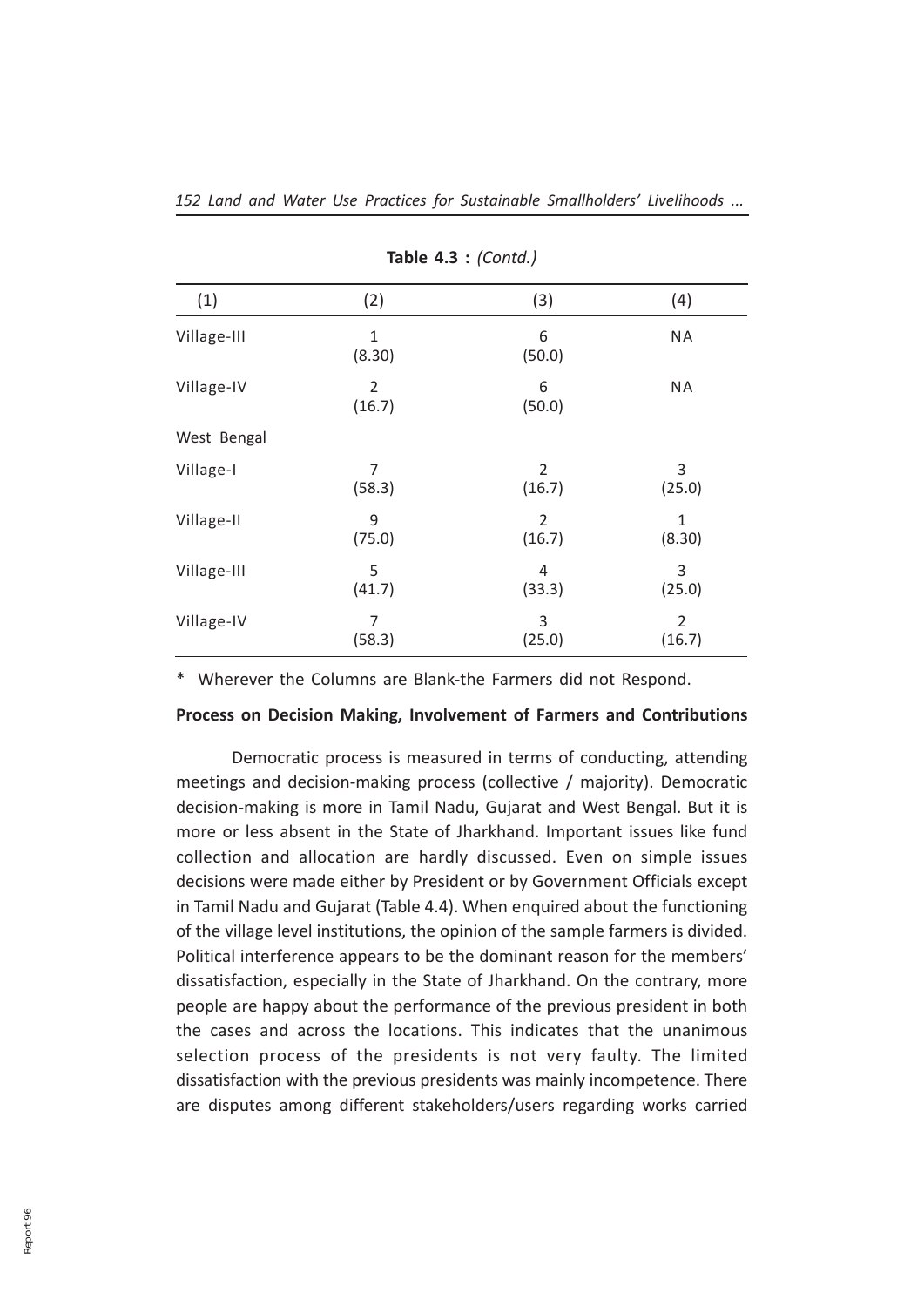out and distribution of water. This indicates that the involvement and influence of the department has not declined. Interestingly, majority of the farmers do not have any suggestion for improving the performance of the watershed committees though some of them have expressed the need for cooperation among the farmers. This clearly reflects the poor awareness and commitment of the farmers, indicating weak institutional structure in terms of social capital except in Tamil Nadu and Gujarat States.

Lack of commitment and ownership also comes out clearly from the farmers' involvement in the maintenance of the systems. Farmers' involvement is limited to participation in elections, attending general body meetings (conducted when necessary) and to some extent water distribution. Their involvement in the important works like rehabilitation and resettlement and joint assessment survey is found to be marginal (Table 4.4).

| Village     | Who took the decision<br>in various activities |                            | Were the<br>decisions taken<br>in the meeting<br>implemented |              | What are the powers<br>of the institution |                                    |                    |                                                 |
|-------------|------------------------------------------------|----------------------------|--------------------------------------------------------------|--------------|-------------------------------------------|------------------------------------|--------------------|-------------------------------------------------|
|             | President                                      | Demo-<br>cratic<br>process | Govt.<br><b>Officials</b>                                    | Yes          | No                                        | Conducting<br>meetings,<br>taining | Maintain-<br>enace | Getting<br>funds<br>from the<br>Govern-<br>ment |
| (1)         | (2)                                            | (3)                        | (4)                                                          | (5)          | (6)                                       | (7)                                | (9)                | (10)                                            |
| Gujarat     |                                                |                            |                                                              |              |                                           |                                    |                    |                                                 |
| Village-I   | 1<br>(8.30)                                    | 8<br>(66.7)                | 3<br>(25.0)                                                  | 10<br>(83.3) | $\overline{2}$<br>(16.7)                  | 11<br>(91.7)                       | 10<br>(83.3)       | 5<br>(41.7)                                     |
| Village-II  | 3<br>(25.0)                                    | 9<br>(75.0)                | <b>NA</b>                                                    | 12<br>(100)  | <b>NA</b>                                 | 9<br>(75.0)                        | 9<br>(75.0)        | <b>NA</b>                                       |
| Village-III | $\mathbf{1}$<br>(8.30)                         | 6<br>(50.0)                | 5<br>(41.7)                                                  | 9            | 2<br>$(75.0)$ $(16.7)$                    | 8<br>(66.7)                        | 7<br>(58.3)        | 3<br>(25.0)                                     |

**Table 4.4 : Process on Decision-making in Sample Villages Regarding Land and Water Use Practice**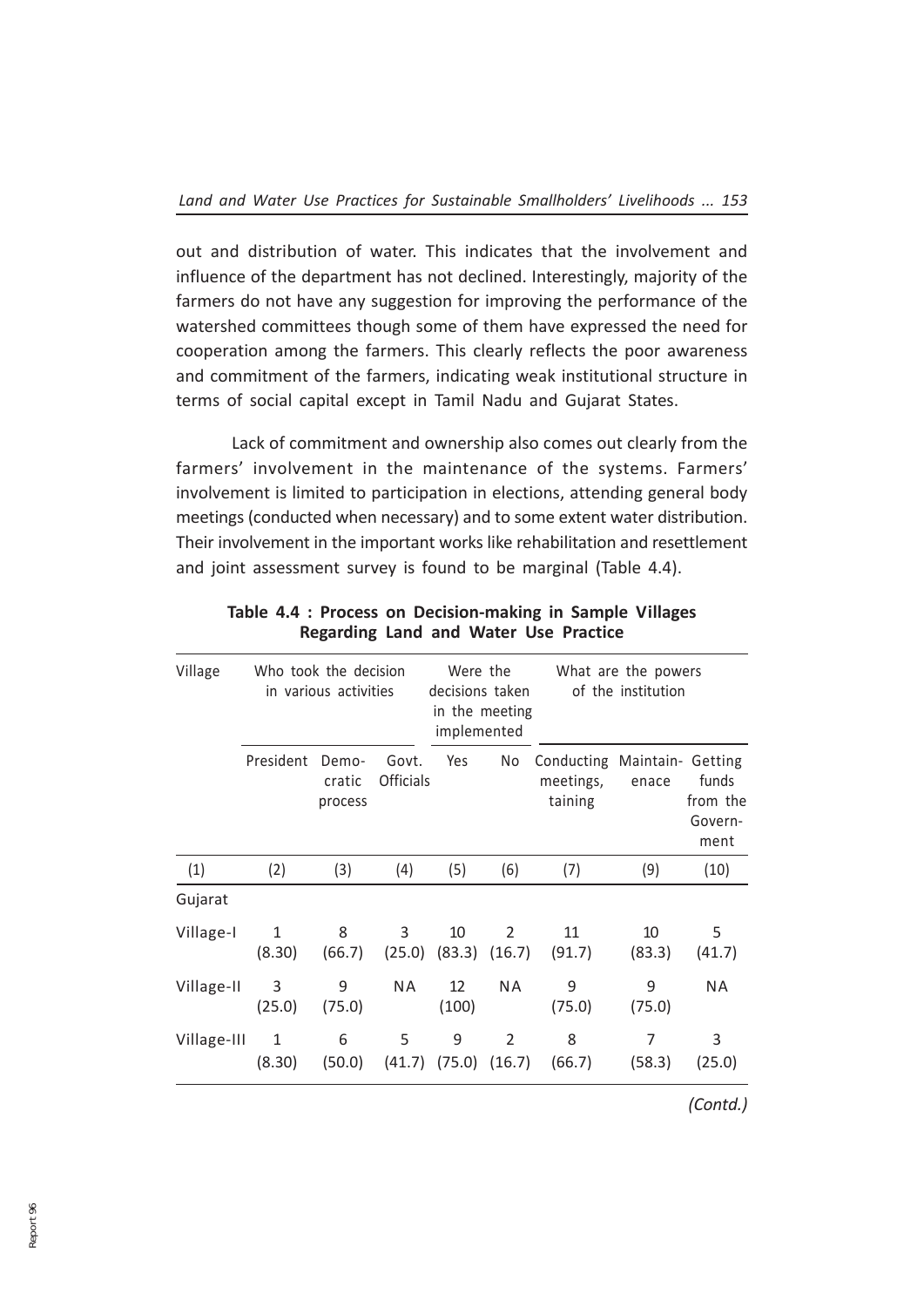| (1)                    | (2)                      | $(3)$ $(4)$                                                |                 |                | $(5)$ $(6)$ $(7)$                        |                                 |                                                                                              | $(9)$ $(10)$             |
|------------------------|--------------------------|------------------------------------------------------------|-----------------|----------------|------------------------------------------|---------------------------------|----------------------------------------------------------------------------------------------|--------------------------|
| Village-IV NA          |                          | $5 - 5$                                                    | $\overline{7}$  | $\overline{7}$ | $5^{\circ}$                              | $\overline{7}$                  | 8<br>$(41.7)$ $(58.3)$ $(58.3)$ $(41.7)$ $(58.3)$ $(66.7)$ $(33.3)$                          | $\overline{4}$           |
| Tamil Nadu             |                          |                                                            |                 |                |                                          |                                 |                                                                                              |                          |
| Village-I 6            |                          | $4\qquad 2$                                                |                 |                |                                          | $10 \qquad 2 \qquad 7$          | 11<br>$(50.0)$ $(33.3)$ $(16.7)$ $(83.3)$ $(16.7)$ $(58.3)$ $(91.7)$ $(8.30)$                | $\mathbf{1}$             |
| Village-II 3           |                          | $\overline{7}$                                             | $2^{\sim}$      | 9              | $3^{\circ}$                              | 11                              | 9<br>$(25.0)$ $(58.3)$ $(16.7)$ $(75.0)$ $(25.0)$ $(91.7)$ $(75.0)$ $(33.3)$                 | $\overline{4}$           |
| Village-III 4          |                          | 5 <sub>5</sub>                                             | $3^{\circ}$     | 9              | $3^{\circ}$ 9                            |                                 | 11<br>$(33.3)$ $(41.7)$ $(25.0)$ $(75.0)$ $(25.0)$ $(75.0)$ $(91.7)$ $(33.3)$                | $\overline{4}$           |
| Village-IV 4           |                          | $6 \quad \sigma$                                           | $2^{\sim}$      | 11             | $\mathbf{1}$                             | $\overline{7}$                  | 10<br>$(33.3)$ $(50.0)$ $(16.7)$ $(91.7)$ $(8.30)$ $(58.3)$ $(83.3)$ $(50.0)$                | 6                        |
| Jharkhand              |                          |                                                            |                 |                |                                          |                                 |                                                                                              |                          |
| Village-I <sub>3</sub> |                          | NA 9 5 7 8                                                 |                 |                |                                          |                                 | 5 <sup>5</sup><br>$(25.0)$ $(75.0)$ $(41.7)$ $(58.3)$ $(66.7)$ $(41.7)$ $(25.0)$             | $\overline{3}$           |
| Village-II 4           |                          | $\overline{2}$                                             | $6\overline{6}$ | 9              | 3                                        | $\overline{7}$                  | $\overline{7}$<br>$(33.3)$ $(16.7)$ $(50.0)$ $(75.0)$ $(25.0)$ $(58.3)$ $(58.3)$ $(25.0)$    | 3                        |
| Village-III 1          |                          | $\overline{4}$                                             | 7               | 6              | 6                                        | 9                               | 6<br>$(8.30)$ $(33.3)$ $(58.3)$ $(50.0)$ $(50.0)$ $(75.0)$ $(50.0)$ $(25.0)$                 | 3                        |
| Village-IV 3           |                          | $5 \qquad 4$                                               |                 | 8              | $4\overline{ }$                          | 6                               | 9<br>$(25.0)$ $(41.7)$ $(33.3)$ $(66.7)$ $(33.3)$ $(50.0)$ $(75.0)$ $(16.7)$                 | 2                        |
| West Bengal            |                          |                                                            |                 |                |                                          |                                 |                                                                                              |                          |
| Village-I <sub>3</sub> |                          | $6\qquad 3$                                                |                 | 8              |                                          | 4 7                             | $9 \quad \bullet$<br>$(25.0)$ $(50.0)$ $(25.0)$ $(66.7)$ $(33.3)$ $(58.3)$ $(75.0)$ $(41.7)$ | 5                        |
| Village-II             | 8                        | 8<br>$(66.7)$ $(66.7)$ $(91.7)$ $(8.30)$ $(50.0)$ $(91.7)$ | NA              | 11             |                                          | $1 \t\t 6$                      | $11\,$<br>(25.0)                                                                             | 3                        |
| Village-III            | 3                        | 9<br>$(25.0)$ $(75.0)$                                     | <b>NA</b>       | 6              | 6                                        | 8<br>$(50.0)$ $(50.0)$ $(66.7)$ | 9<br>(75.0)                                                                                  | $\overline{2}$<br>(16.7) |
| Village-IV             | $\overline{4}$<br>(33.3) | 6                                                          | $2^{\circ}$     | 9              | 3<br>$(50.0)$ $(16.7)$ $(75.0)$ $(25.0)$ | 9<br>(75.0)                     | 8<br>(66.7)                                                                                  | $\overline{2}$<br>(16.7) |

**Table 4.4 :** *(Contd.)*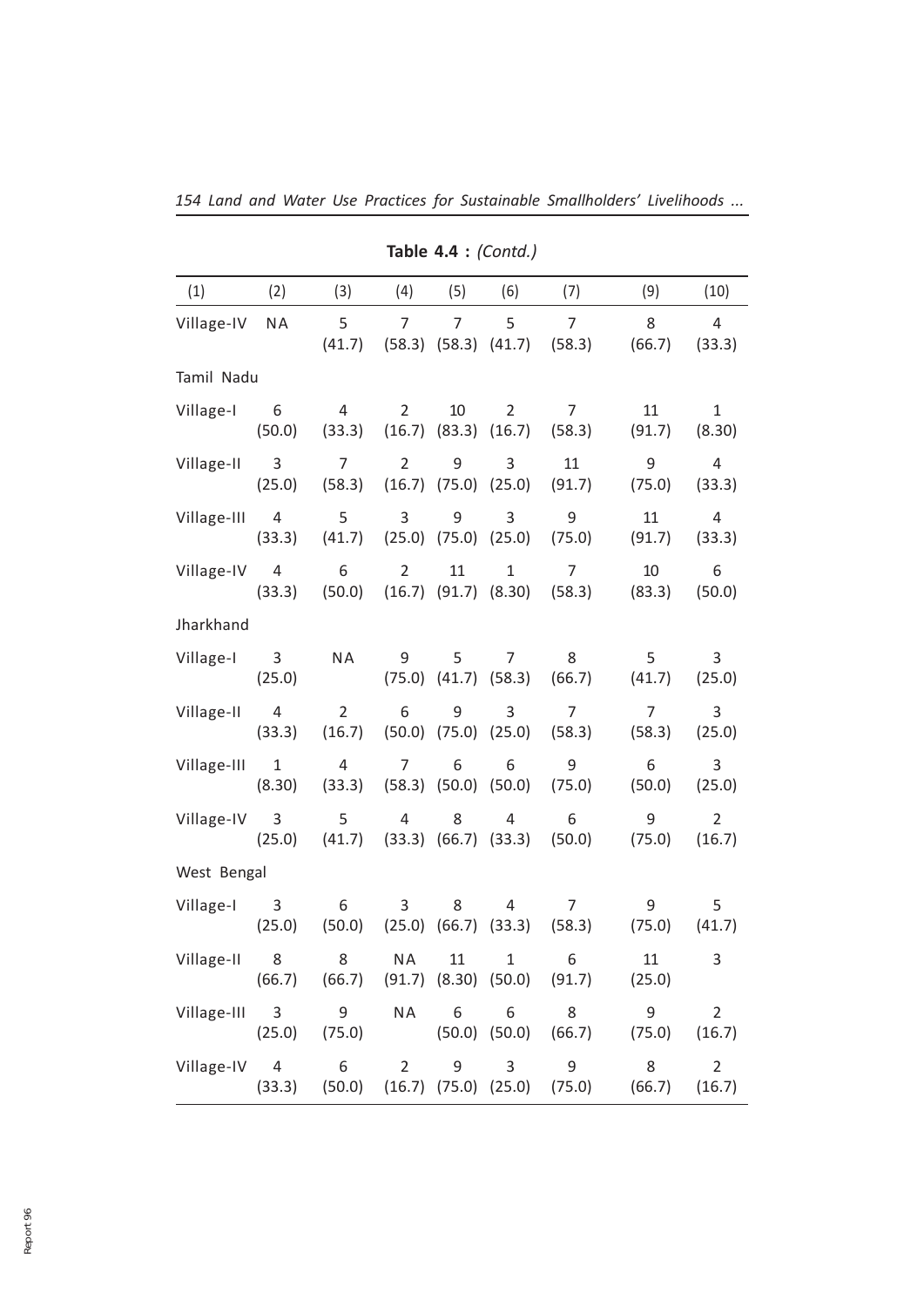| Village      |              | Has your new<br>institution conducted<br>meetings |                                                                                         | If Yes how<br>often meetings<br>took place |                   | Are all the<br>institution<br>members<br>participating<br>in the<br>implementation |                | What sort<br>of issues<br>were generally<br>discussed in<br>the meetings? |                                                                           |
|--------------|--------------|---------------------------------------------------|-----------------------------------------------------------------------------------------|--------------------------------------------|-------------------|------------------------------------------------------------------------------------|----------------|---------------------------------------------------------------------------|---------------------------------------------------------------------------|
|              | Yes          | N <sub>o</sub>                                    | Quarterly Yearly                                                                        |                                            | When<br>necessary | Yes                                                                                | N <sub>o</sub> | Fund<br>collec-<br>tion<br>ment                                           | Tank/<br>canal/<br>crop<br>and develop-<br>develop- ment/<br>any<br>other |
| Gujarat      |              |                                                   |                                                                                         |                                            |                   |                                                                                    |                |                                                                           |                                                                           |
| Village-I    | 8<br>(66.7)  | 4<br>(33.3)                                       | $\overline{2}$<br>(16.7)                                                                | $\mathbf{1}$                               | 9                 | 5<br>$(8.30)$ $(75.0)$ $(41.7)$ $(58.3)$ $(33.3)$                                  | 7              | 4                                                                         | 8<br>(66.7)                                                               |
| Village-II   | 11<br>(91.7) | $\mathbf{1}$<br>(8.30)                            | $\mathbf{1}$<br>(8.30)                                                                  | 3                                          | 8                 | 6<br>$(25.0)$ $(66.7)$ $(50.0)$                                                    | 7<br>(58.3)    | 4<br>(33.3)                                                               | 8<br>(66.7)                                                               |
| Village-III  | 8<br>(66.7)  | $\overline{4}$<br>(33.3)                          | $\overline{2}$<br>(16.7)                                                                | $\overline{2}$<br>(16.7)                   | 8                 | $\overline{7}$<br>$(66.7)$ $(58.3)$                                                | 5              | 5<br>$(41.7)$ $(41.7)$                                                    | $\overline{7}$<br>(58.3)                                                  |
| Village-IV 7 | (58.3)       | 5                                                 | $\mathbf{1}$<br>$(41.7)$ $(8.30)$ $(25.0)$ $(66.7)$ $(58.3)$ $(41.7)$ $(41.7)$ $(58.3)$ | 3                                          | 8                 | 7                                                                                  | 5              | 5                                                                         | $\overline{7}$                                                            |
| Tamil Nadu   |              |                                                   |                                                                                         |                                            |                   |                                                                                    |                |                                                                           |                                                                           |
| Village-I    | 11<br>(91.7) | 1<br>(8.30)                                       | <b>NA</b>                                                                               | <b>NA</b>                                  | 12<br>(100)       | 9<br>(75.0)                                                                        | 3              | 5.<br>$(25.0)$ $(41.7)$ $(58.3)$                                          | 7                                                                         |
| Village-II   | 9<br>(75.0)  | 3<br>(25.0)                                       | $\mathbf{1}$<br>(8.30)                                                                  | <b>NA</b>                                  | 11<br>(91.7)      | 11<br>(91.7)                                                                       | 1<br>(8.30)    | 3<br>(25.0)                                                               | 9<br>(75.0)                                                               |
| Village-III  | 9<br>(75.0)  | 3<br>(25.0)                                       | $\mathbf{1}$<br>(8.30)                                                                  | <b>NA</b><br>(91.7)                        | 11<br>(91.7)      | 11<br>(8.30)                                                                       | 1<br>(25.0)    | 3<br>(75.0)                                                               | 9                                                                         |
| Village-IV   | 9<br>(75.0)  | 3<br>(25.0)                                       | $\mathbf{1}$<br>(8.30)                                                                  | <b>NA</b>                                  | 11                | 10<br>$(91.7)$ $(83.3)$                                                            | $\overline{2}$ | 4<br>$(16.7)$ $(33.3)$ $(66.7)$                                           | 8                                                                         |

**Table 4.4 :** *(Contd.)*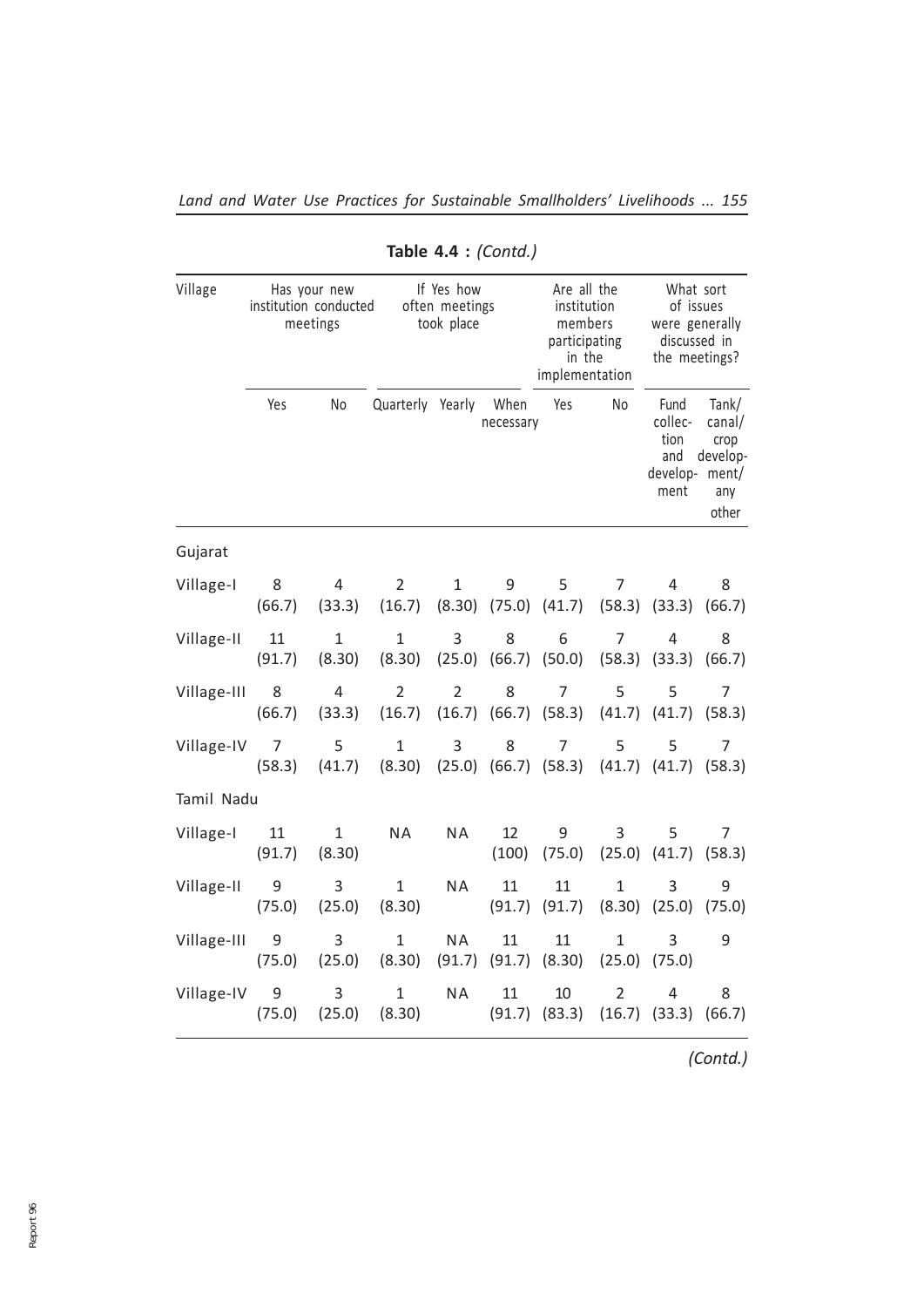|                 |        |                     |             |                 | <b>Table 4.4 : (Contd.)</b> |                |                                                                        |                 |                |
|-----------------|--------|---------------------|-------------|-----------------|-----------------------------|----------------|------------------------------------------------------------------------|-----------------|----------------|
| (1)             | (2)    | (3)                 | (4)         | (5)             | (6)                         | (7)            | (9)                                                                    | (10)            | (11)           |
| Jharkhand       |        |                     |             |                 |                             |                |                                                                        |                 |                |
| Village-I 7     | (58.3) | NA L                | NA 1        |                 | NA 7 5 7 5 7                |                | $(58.3)$ $(41.7)$ $(58.3)$ $(41.7)$ $(58.3)$                           |                 |                |
| Village-II 8    | (66.7) | <b>NA</b>           | <b>NA</b>   |                 | NA 8 8                      |                | $4 \quad$<br>$(66.7)$ $(66.7)$ $(33.3)$ $(33.3)$ $(66.7)$              | $4 \quad$       | 8              |
| Village-III 7   | (58.3) | NA NA               | NA 1        |                 | NA 7 6 6 5                  |                | $(58.3)$ $(50.0)$ $(50.0)$ $(41.7)$ $(58.3)$                           |                 | 7 <sup>7</sup> |
| Village-IV 7    | (58.3) | NA L                |             |                 | NA NA 7                     | $9 \quad \Box$ | $(58.3)$ $(75.0)$ $(25.0)$ $(41.7)$ $(58.3)$                           | $3 \quad 5$     | 7 <sup>7</sup> |
| West Bengal     |        |                     |             |                 |                             |                |                                                                        |                 |                |
| Village-I 9 NA  | (75.0) |                     |             |                 | NA NA 9 9 3 3               |                | $(75.0)$ $(75.0)$ $(25.0)$ $(25.0)$ $(75.0)$                           |                 | 9              |
| Village-II 11 1 |        | $(91.7)$ $(8.30)$   | <b>NA</b>   | NA <sub>1</sub> | 10                          |                | $10 \qquad 2 \qquad 5$<br>$(83.3)$ $(83.3)$ $(16.7)$ $(41.7)$ $(58.3)$ |                 | $7^{\circ}$    |
| Village-III 8   | (66.7) | $\omega_{\rm{max}}$ | NA <b>N</b> | <b>NA</b>       | 9                           | 9              | $3^{\circ}$<br>$(75.0)$ $(75.0)$ $(25.0)$ $(33.3)$ $(66.7)$            | $4\overline{ }$ | 8              |
| Village-IV 8    | (66.7) | <b>NA</b>           | <b>NA</b>   |                 | NA 8 8                      |                | $4 \quad$<br>$(66.7)$ $(66.7)$ $(33.3)$ $(33.3)$ $(66.7)$              |                 | 4 8            |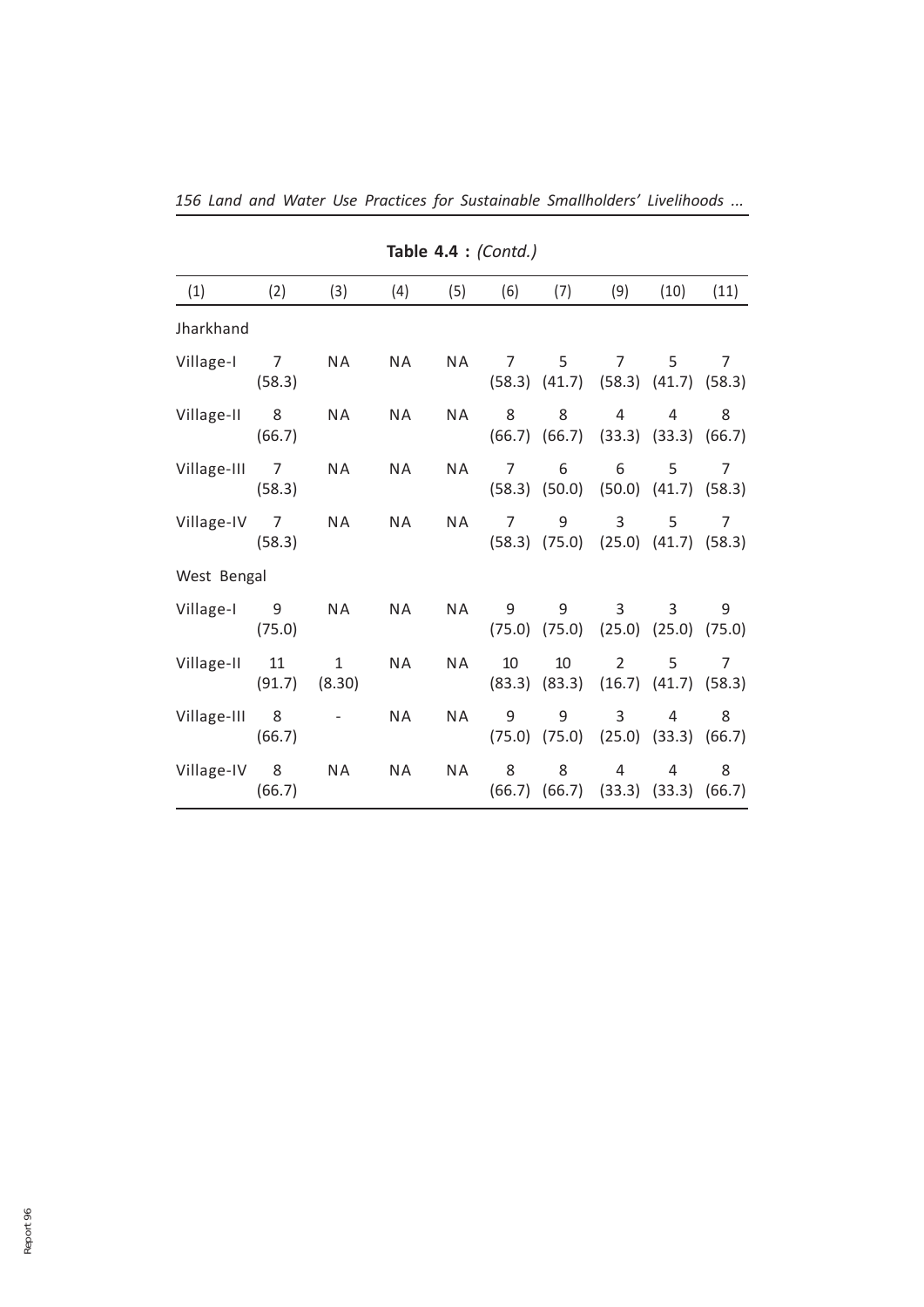|             |                                                                 |                    |                                    |                          |               | Table 4.4 : (Contd.)       |                                              |                             |                                             |                                           |                                                         |                    |               |
|-------------|-----------------------------------------------------------------|--------------------|------------------------------------|--------------------------|---------------|----------------------------|----------------------------------------------|-----------------------------|---------------------------------------------|-------------------------------------------|---------------------------------------------------------|--------------------|---------------|
| Village     | with the functioning<br>of the institution<br>Are you satisfied |                    |                                    | If No. Why               |               | any disputes               | conflicts among<br>the members<br>Were there | they resolve<br>If yes, did |                                             |                                           | effective implementation<br>Any suggestions for         |                    |               |
|             | Yes                                                             | $\geq$             | Presently Political<br>functioning | not interference         | other<br>Any  | Yes                        | $\frac{1}{2}$                                | ment of<br>depart-<br>ment  | Involve-President<br>elders<br>other<br>and | tion of<br>distribu-<br>benefits<br>Equal | particu-tion and<br>lar repair coordi-<br>needed<br>Any | Coopera-<br>nation | other<br>Any  |
| Ξ           | $\widetilde{c}$                                                 | $\widehat{3}$      | $\widehat{A}$                      | $\overline{5}$           | $\odot$       | $\overline{\mathcal{L}}$   | $\widehat{\mathcal{E}}$                      | (10)                        | (11)                                        | (12)                                      | (13)                                                    | (14)               | (15)          |
| Gujarat     |                                                                 |                    |                                    |                          |               |                            |                                              |                             |                                             |                                           |                                                         |                    |               |
| Village-I   | (66.7)<br>$\infty$                                              | (3.3)<br>4<br>∾ّ   | $\frac{4}{5}$                      | (25.0)<br>3              | $\frac{4}{2}$ | (58.3)<br>$\triangleright$ | (41.7)<br>LŊ                                 | (75.0)<br>$\sigma$          | (25.0)<br>S                                 | (75.0)<br>$\sigma$                        | (25.0)<br>$\infty$                                      | (41.7)<br>LŊ       | $\frac{4}{2}$ |
| Village-II  | (75.0)<br>တ                                                     | (25.0)<br>$\infty$ | $\frac{4}{2}$                      | (58.3)<br>$\overline{a}$ | $\frac{4}{2}$ | (50.0)<br>$\circ$          | (50.0)<br>$\circ$                            | (33.3)<br>4                 | (66.7)<br>$\infty$                          | (66.7)<br>$\infty$                        | (41.7)<br>LŊ                                            | (58.3)             | $\frac{4}{2}$ |
| Village-III | (75.0)<br>$\sigma$                                              | (25.0)<br>$\infty$ | $\frac{4}{5}$                      | (50.0)<br>$\circ$        | $\frac{4}{5}$ | (33.3)<br>4                | (66.7)<br>$\infty$                           | (41.7)<br>LN                | (58.3)<br>$\overline{ }$                    | (75.0)<br>$\sigma$                        | (25.0)<br>$\infty$                                      | (50.0)<br>$\circ$  | $\frac{4}{2}$ |
| Village-IV  | (75.0)<br>$\sigma$                                              | (25.0)<br>3        | $\frac{4}{2}$                      | (50.0)<br>$\circ$        | $\frac{4}{5}$ | (33.3)<br>4                | (66.7)<br>$\infty$                           | (41.7)<br>LN                | (58.3)<br>$\overline{ }$                    | (75.0)<br>$\sigma$                        | $(25.0)$ $(58.3)$<br>$\infty$                           | $\overline{ }$     | $\frac{4}{2}$ |
|             |                                                                 |                    |                                    |                          |               |                            |                                              |                             |                                             |                                           |                                                         |                    | (Contd.,      |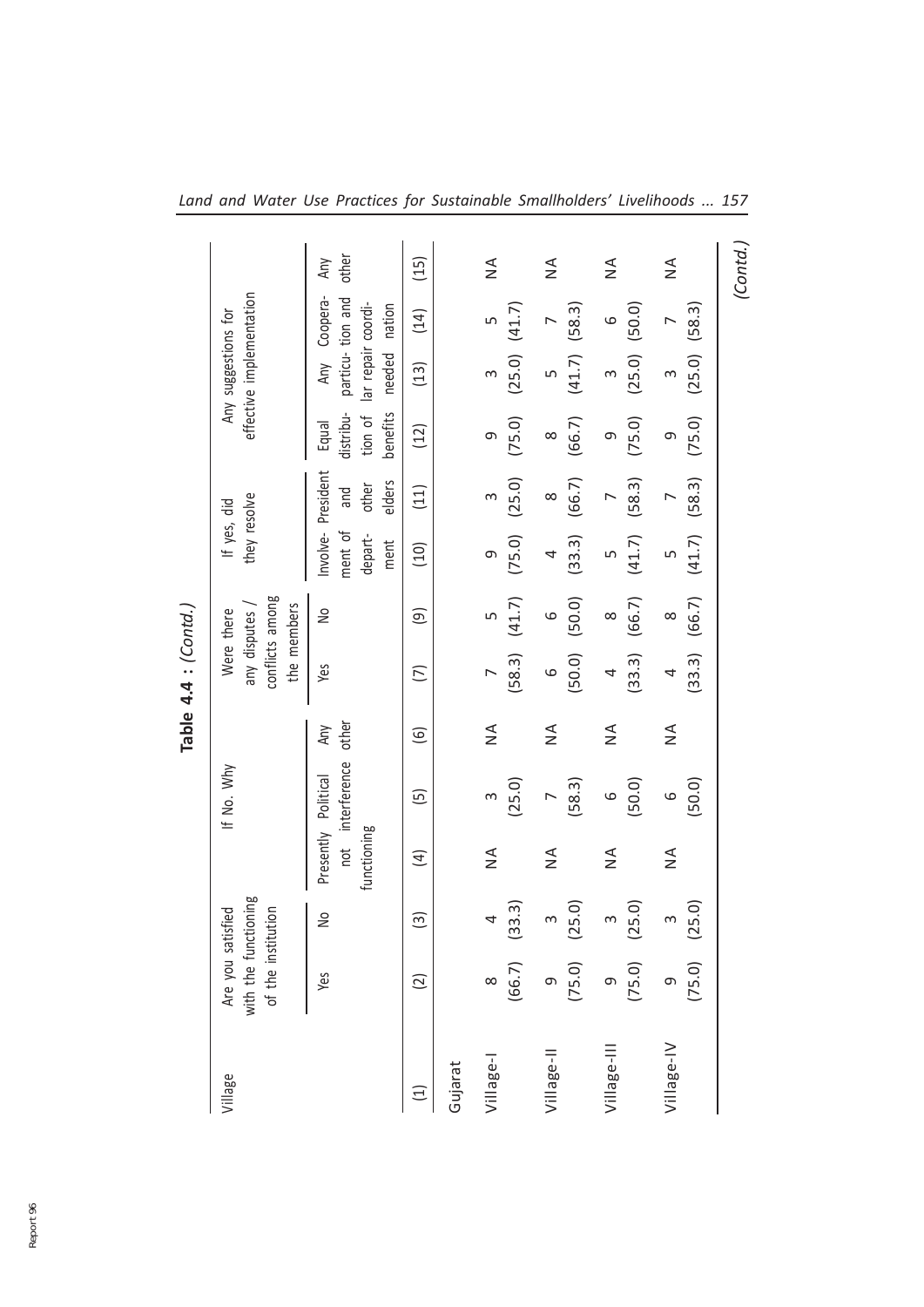|             |                    |                       |                    |                                          | <b>Table</b>  | $-1.4$                                    | (Contd.                                             |                                            |                    |                                          |                                           |                          |               |
|-------------|--------------------|-----------------------|--------------------|------------------------------------------|---------------|-------------------------------------------|-----------------------------------------------------|--------------------------------------------|--------------------|------------------------------------------|-------------------------------------------|--------------------------|---------------|
| Ξ           | $\widetilde{c}$    | $\widehat{\Xi}$       | $\widehat{E}$      | $\overline{5}$                           | $\odot$       | $\widehat{\triangleright}$                | $\left( \begin{matrix} 0 \\ 0 \end{matrix} \right)$ | (10)                                       | (11)               | (12)                                     | $(13)$                                    | (14)                     | (15)          |
| Tamil Nadu  |                    |                       |                    |                                          |               |                                           |                                                     |                                            |                    |                                          |                                           |                          |               |
| Village-I   | (75.0)             | 3                     | $\frac{4}{2}$      | $\frac{3}{(25.0)}$                       | $\frac{4}{5}$ | $\frac{5}{(41.7)}$                        | $7$<br>(58.3)                                       | (25.0)                                     | (75.0)             | (75.0)                                   | $\frac{3}{(25.0)}$                        | (75.0)                   | $\frac{4}{2}$ |
| Village-II  | (83.3)<br>$\Box$   | .67)                  | $\frac{4}{5}$      | $\frac{5}{(41.7)}$                       | $\frac{4}{5}$ | $\begin{pmatrix} 4 \\ 33.3 \end{pmatrix}$ | (66.7)                                              | $\frac{5}{(41.7)}$                         | $7$<br>(58.3)      | $7^{7}$<br>(58.3)                        | $\frac{5}{(41.7)}$                        | (75.0)                   | $\frac{1}{2}$ |
| Village-III | (75.0)             | 5.0<br>3<br>ల         | $\frac{4}{2}$      | $\begin{array}{c} 4 \\ 33.3 \end{array}$ | $\frac{4}{2}$ | (41.7)                                    | (58.3)<br>$\triangleright$                          | (25.0)                                     | (75.0)             | (41.7)                                   | (58.3)<br>$\overline{\phantom{0}}$        | (75.0)                   | $\frac{4}{2}$ |
| Village-IV  | (66.7)<br>$\infty$ | $3.\overline{3}$<br>╩ | $\frac{4}{2}$      | 33.3)<br>4                               | $\frac{4}{5}$ | $\frac{5}{(41.7)}$                        | (58.3)<br>$\overline{\phantom{0}}$                  | (25.0)                                     | (75.0)             | (33.3)<br>$\overline{a}$                 | (66.7)                                    | (66.7)                   | $\frac{4}{2}$ |
| Jharkhand   |                    |                       |                    |                                          |               |                                           |                                                     |                                            |                    |                                          |                                           |                          |               |
| Village-I   | (41.7)             | (6.3)                 | (25.0)<br>$\infty$ | (75.0)                                   | $\frac{4}{5}$ | (25.0)                                    | $\frac{4}{5}$                                       | $\begin{array}{c} 4 \\ (33.3) \end{array}$ | (66.7)             | $7$<br>(58.3)                            | $\frac{5}{(41.7)}$                        | (75.0)<br>$\sigma$       | $\frac{4}{5}$ |
| Village-II  | (50.0)<br>$\circ$  | (0.0)<br>$\circ$      | (41.7)             | $7$<br>(58.3)                            | $\frac{4}{5}$ | $7$<br>(58.3)                             | $\frac{4}{5}$                                       | (25.0)                                     | (75.0)             | $\begin{array}{c} 8 \\ 66.7 \end{array}$ | $\begin{pmatrix} 4 \\ 33.3 \end{pmatrix}$ | (66.7)                   | $\frac{4}{5}$ |
| Village-III | (66.7)<br>$\infty$ | 3.3<br>╩              | (33.3)<br>4        | $rac{8}{66.7}$                           | $\frac{4}{5}$ | (50.00)                                   | $\frac{4}{5}$                                       | 25.0)<br>$\infty$                          | (75.0)<br>$\sigma$ | $6^{6}$                                  | (41.7)<br>$\overline{c}$                  | (58.3)<br>$\overline{a}$ | $\frac{4}{2}$ |
|             |                    |                       |                    |                                          |               |                                           |                                                     |                                            |                    |                                          |                                           |                          | Contd.        |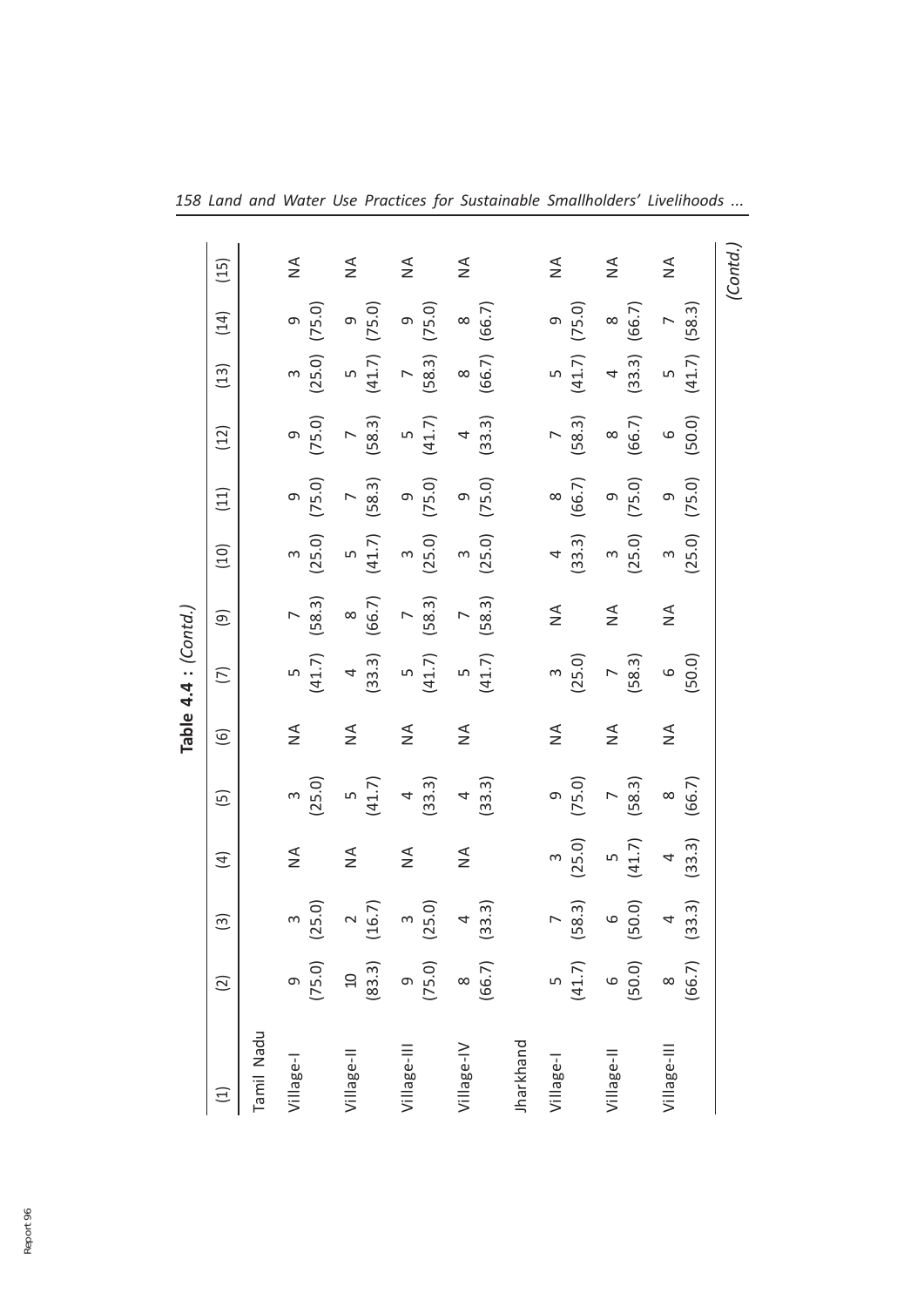|             |                      |                                           |                          |                          | Table              | 4.4                                       | Contd.,                  |                                           |                   |                                                                   |                                           |                   |                  |
|-------------|----------------------|-------------------------------------------|--------------------------|--------------------------|--------------------|-------------------------------------------|--------------------------|-------------------------------------------|-------------------|-------------------------------------------------------------------|-------------------------------------------|-------------------|------------------|
|             | $\widetilde{\omega}$ | $\boxed{3}$                               | $\bigoplus$              | $\overline{5}$           | $\widehat{\Theta}$ | $\overline{C}$                            | $\widehat{\mathfrak{S}}$ | (10)                                      | $(11)$            |                                                                   | (13)                                      | (14)              | (15)             |
| 'illage-IV  | (66.7)               | $\begin{pmatrix} 4 \\ 33.3 \end{pmatrix}$ | (33.3)<br>$\overline{a}$ | (66.7)                   | $\sum_{i=1}^{n}$   | (50.0)<br>$\circ$                         | $\sum_{i=1}^{n}$         | (25.0)                                    | (75.0)<br>$\circ$ | $\begin{array}{c c}\n (12) \\  \hline\n 7 \\  58.3\n \end{array}$ | (25.0)                                    | (75.0)            | $rac{4}{5}$      |
| West Bengal |                      |                                           |                          |                          |                    |                                           |                          |                                           |                   |                                                                   |                                           |                   |                  |
| illage-l    | (75.0)<br>$\sigma$   | (25.0)                                    | NA<br>(25.0)             | (41.7)                   | NA<br>(58.3)       | $\begin{pmatrix} 5 \\ 25.0 \end{pmatrix}$ | $7$<br>(75.0)            | (75.0)                                    | (25.0)            | (50.0)<br>$\circ$                                                 | $\infty$                                  | $\circ$           | $rac{4}{5}$      |
| Village-II  | (66.7)<br>$\infty$   | $\begin{pmatrix} 4 \\ 33.3 \end{pmatrix}$ | $rac{4}{5}$              | (33.3)<br>$\overline{a}$ | $\sum_{i=1}^{n}$   | (58.3)<br>$\overline{a}$                  | $\frac{5}{(41.7)}$       | $\begin{pmatrix} 5 \\ 41.7 \end{pmatrix}$ | $7$<br>(58.3)     | $7$<br>(58.3)                                                     | $\frac{5}{(41.7)}$                        | (75.0)<br>$\circ$ | $\sum_{i=1}^{n}$ |
| /illage-III | (75.0)<br>$\circ$    | (25.0)                                    | $\sum_{i=1}^{n}$         | (25.0)                   | $\sum_{i=1}^{n}$   | (50.0)                                    | (50.0)                   | (33.3)                                    | $8$<br>(66.7)     | (50.0)                                                            | $\begin{pmatrix} 5 \\ 41.7 \end{pmatrix}$ | $7$<br>(58.3)     | $\sum_{i=1}^{n}$ |
| Village-IV  | (75.0)<br>$\sigma$   | $\frac{3}{15.0}$<br>$\tilde{a}$           | $rac{1}{2}$              | (25.0)                   | $\sum_{i=1}^{n}$   | (58.3)                                    | $\frac{5}{(41.7)}$       | $\begin{pmatrix} 4 \\ 33.3 \end{pmatrix}$ | 66.7              | (50.0)                                                            | $\begin{pmatrix} 5 \\ 41.7 \end{pmatrix}$ | (58.3)            | $rac{1}{2}$      |
|             |                      |                                           |                          |                          |                    |                                           |                          |                                           |                   |                                                                   |                                           |                   |                  |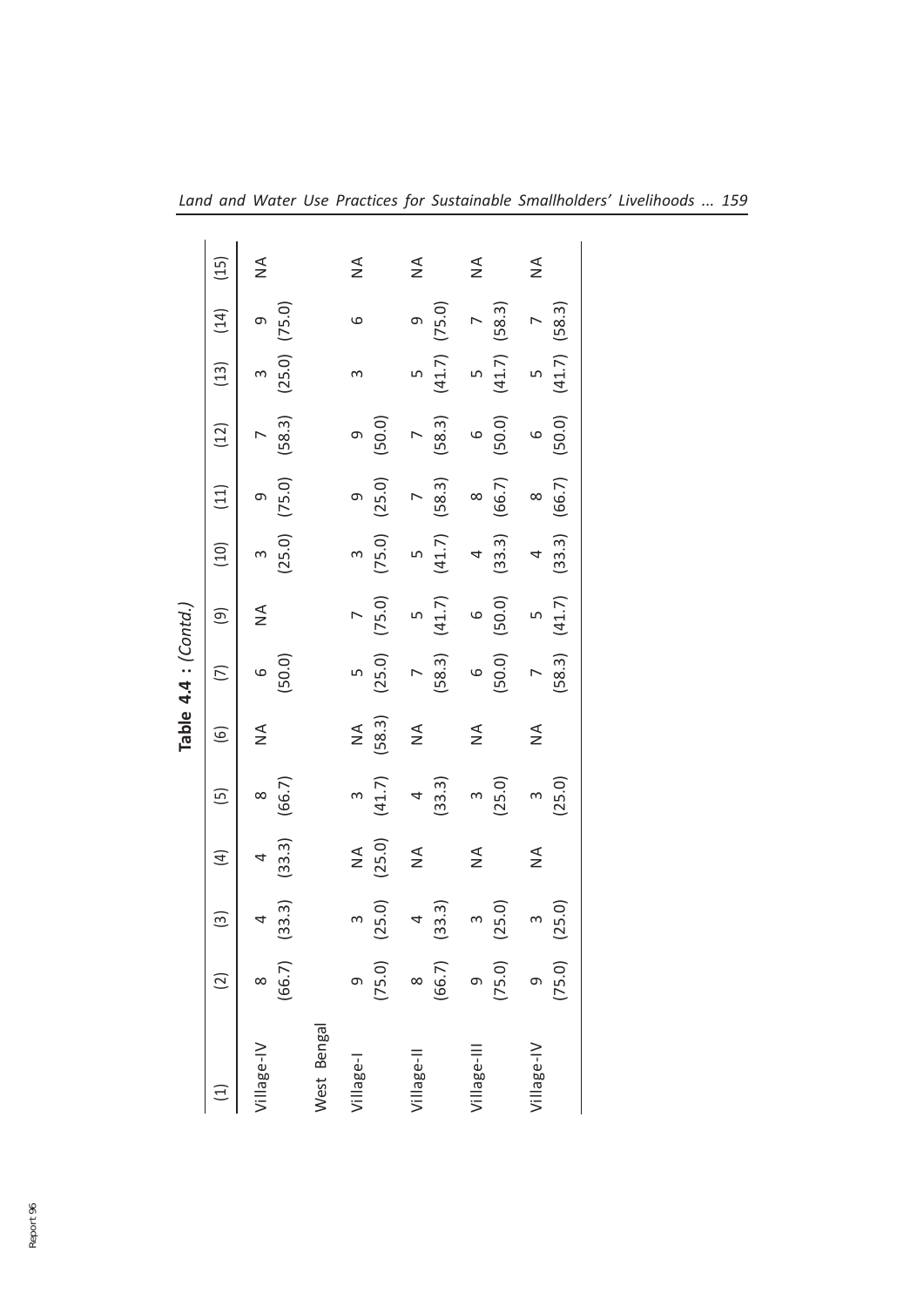## **Contributions**

As far as user contributions are concerned, 10 per cent contribution in cash or kind for activities or investment on private land was envisaged. The rate was scaled down to 5 per cent for socially disadvantaged participants. The contribution rate was also 5 per cent for the activities to be taken up on open access or community owned resources and activities. The idea was to induce a thinking process in the minds of participants of evaluating pros and cons of activities since their investments were also involved. If an activity was totally financed from the public funds they would normally demand anything without keeping in mind ultimate utility. Contributions in the form of labour or material (in kind) were generally monetised in the records. Sharing of cost inculcated a sense of belonging and sustainability of the development process. These contributions constituted a corpus fund for the future use by the village institutions in the sample villages. Our field data show that except sample villages of Jharkhand and some villages of Gujarat and West Bengal, other sample watershed beneficiaries contribute both in cash as well as in kind (Table 4.5). It was observed that the nature of contributions is associated with interaction with the people (collective action) and the PIA. If PIA is close to the watershed committee and other beneficiaries, the understanding of the watershed concept has positive impact over contributions by the beneficiaries.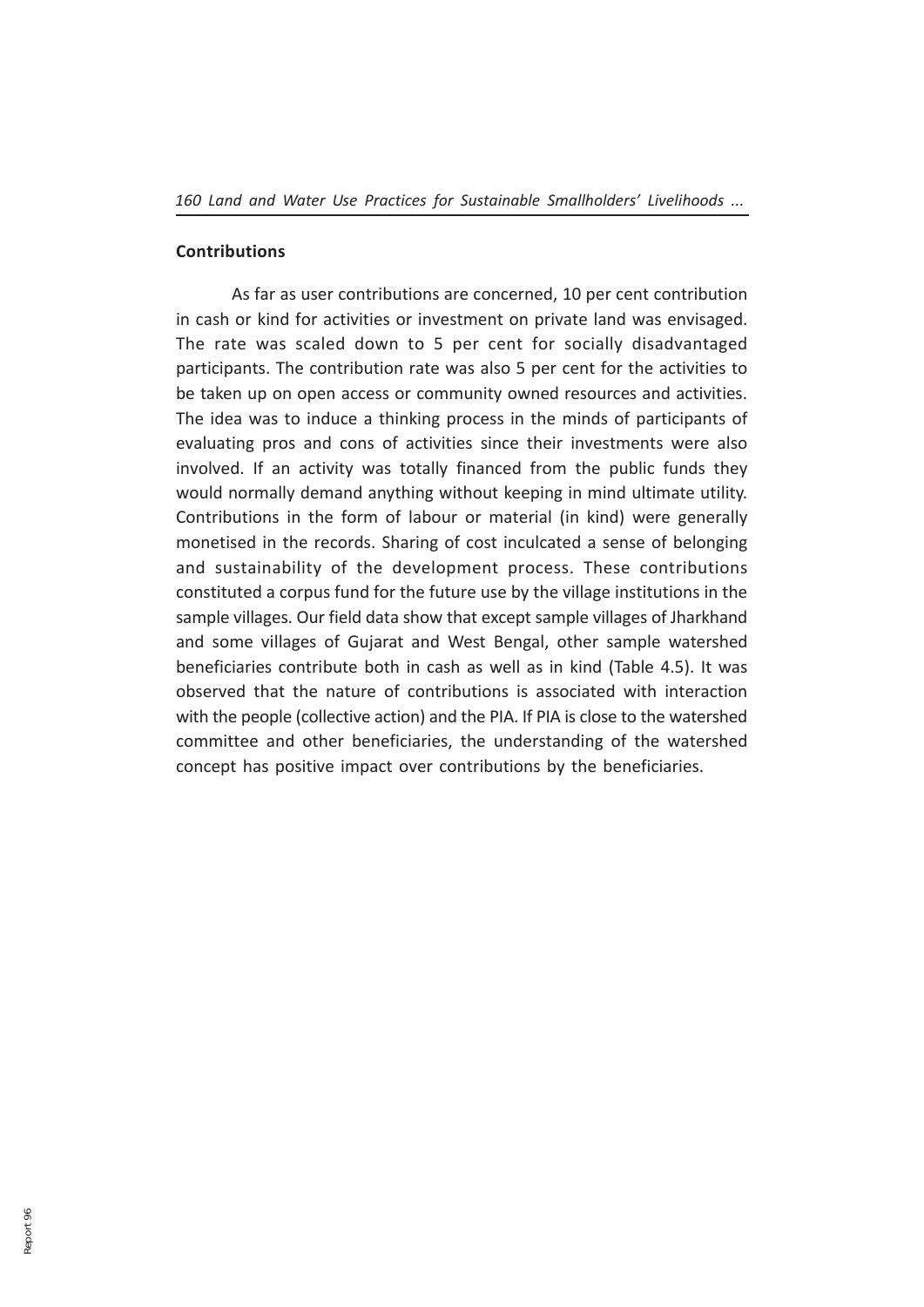| Village     |                  | Contribution to<br>the maintenance |                           | If no why?                            |                                                                               | If yes. what were the<br>forms of contribution |                  |                |
|-------------|------------------|------------------------------------|---------------------------|---------------------------------------|-------------------------------------------------------------------------------|------------------------------------------------|------------------|----------------|
|             | Yes              | No                                 | Nobody Not<br>asked<br>me | contri-<br>buted<br>due to<br>lack of | Not<br>contri-<br>buted<br>because<br>others<br>money have not<br>contributed |                                                | Cash Labour Both |                |
| (1)         | (2)              | (3)                                | (4)                       | (5)                                   | (6)                                                                           | (7)                                            | (8)              | (9)            |
| Gujarat     |                  |                                    |                           |                                       |                                                                               |                                                |                  |                |
| Village-I   | 8<br>(66.7)      | 4<br>(33.3)                        | <b>NA</b>                 | <b>NA</b>                             | 3<br>(25.0)                                                                   | <b>NA</b>                                      | <b>NA</b>        | 9<br>(75.0)    |
| Village-II  | 9<br>(75.0)      | 3<br>(25.0)                        | <b>NA</b>                 | $\overline{2}$<br>(16.7)              | $\mathbf{1}$<br>(8.30)                                                        | <b>NA</b>                                      | <b>NA</b>        | 9<br>(75.0)    |
| Village-III | 9<br>(75.0)      | 3<br>(25.0)                        | <b>NA</b>                 | $\overline{2}$<br>(16.7)              | 1<br>(8.30)                                                                   | <b>NA</b>                                      | <b>NA</b>        | 9<br>(75.0)    |
| Village-IV  | 9<br>(75.0)      | 3<br>(25.0)                        | <b>NA</b>                 | <b>NA</b>                             | $\mathbf{1}$<br>(8.30)                                                        | <b>NA</b>                                      | <b>NA</b>        | $10$<br>(83.3) |
| Tamil Nadu  |                  |                                    |                           |                                       |                                                                               |                                                |                  |                |
| Village-I   | 9<br>(75.0)      | 3<br>(25.0)                        | <b>NA</b>                 | $\mathbf{1}$<br>(8.30)                | <b>NA</b>                                                                     | <b>NA</b>                                      | <b>NA</b>        | 9<br>(75.0)    |
| Village-II  | 11<br>(91.7)     | $\mathbf{1}$<br>(8.30)             | <b>NA</b>                 | <b>NA</b>                             | <b>NA</b>                                                                     | <b>NA</b>                                      | <b>NA</b>        | 11<br>(91.7)   |
| Village-III | 11<br>(91.7)     | $\mathbf{1}$<br>(8.30)             | ΝA                        | NA                                    | <b>NA</b>                                                                     | <b>NA</b>                                      | ΝA               | 11<br>(91.7)   |
| Village-IV  | $10\,$<br>(83.3) | $\overline{2}$<br>(16.7)           | ΝA                        | NA                                    | NA                                                                            | <b>NA</b>                                      | <b>NA</b>        | $10$<br>(83.3) |

**Table 4.5 : Farmers' Involvement in Maintenance**

Report 96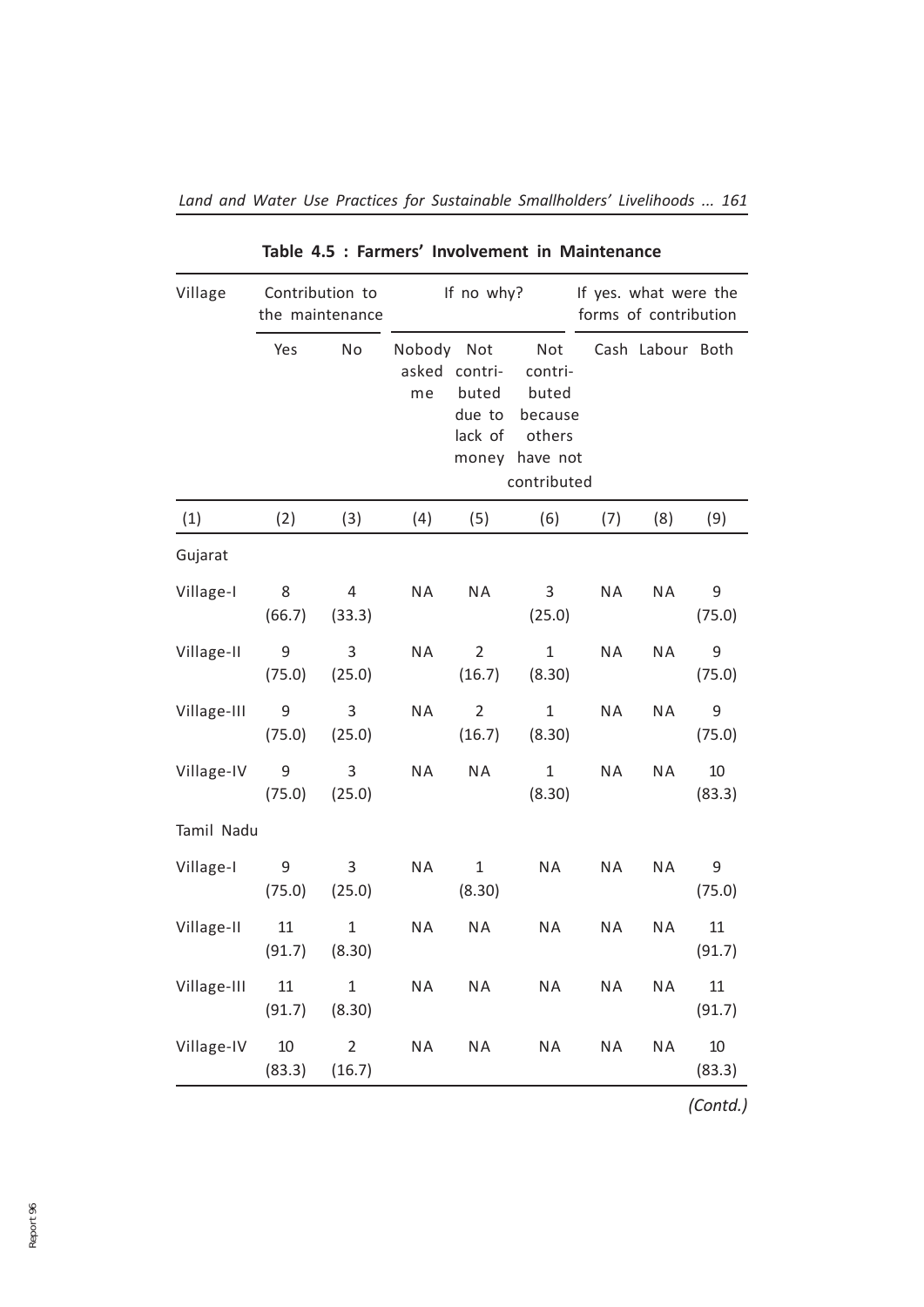|                        |     |                                     |           | Table 4.5 : (Contd.)     |                                             |             |                                  |                |
|------------------------|-----|-------------------------------------|-----------|--------------------------|---------------------------------------------|-------------|----------------------------------|----------------|
| (1)                    | (2) | (3)                                 | (4)       | (5)                      | (6)                                         | (7)         | (8)                              | (9)            |
| Jharkhand              |     |                                     |           |                          |                                             |             |                                  |                |
| Village-I <sub>5</sub> |     | $\overline{7}$<br>$(41.7)$ $(58.3)$ |           | NA NA                    | NA 1                                        | NA 1        | NA 5                             | (41.7)         |
| Village-II 4           |     | 8 <sup>8</sup><br>$(33.3)$ $(66.7)$ |           | $NA$ 4                   | $2^{\circ}$<br>$(33.3)$ $(16.7)$            |             | $NA$ 2<br>$(16.7)$ $(33.3)$      | $\overline{4}$ |
| Village-III 5 7        |     | $(41.7)$ $(58.3)$                   |           | $NA$ 3<br>(25.0)         | <b>NA</b>                                   |             | NA 3 5<br>$(25.0)$ $(41.7)$      |                |
| Village-IV 5 7         |     | $(41.7)$ $(58.3)$                   |           | NA 2                     | $1 \quad \blacksquare$<br>$(16.7)$ $(8.30)$ | NA <b>N</b> | NA 5                             | (41.7)         |
| West Bengal            |     |                                     |           |                          |                                             |             |                                  |                |
| Village-I 9            |     | $3^{\circ}$<br>$(75.0)$ $(25.0)$    |           | $NA$ 2<br>(16.7)         | NA <b>N</b>                                 |             | $NA$ 2<br>$(16.7)$ $(75.0)$      | 9              |
| Village-II 8 4         |     | $(66.7)$ $(33.3)$                   | <b>NA</b> | 1<br>(8.30)              | <b>NA</b>                                   | <b>NA</b>   | NA 8                             | (66.7)         |
| Village-III 7          |     | $5 -$<br>$(58.3)$ $(41.7)$          | <b>NA</b> | $\overline{1}$<br>(8.30) | <b>NA</b>                                   | <b>NA</b>   | NA 7                             | (58.3)         |
| Village-IV 9 3         |     | $(75.0)$ $(25.0)$ $(25.0)$          |           | $NA$ 3                   | <b>NA</b>                                   | <b>NA</b>   | $3^{\circ}$<br>$(25.0)$ $(75.0)$ | 9              |

Report 96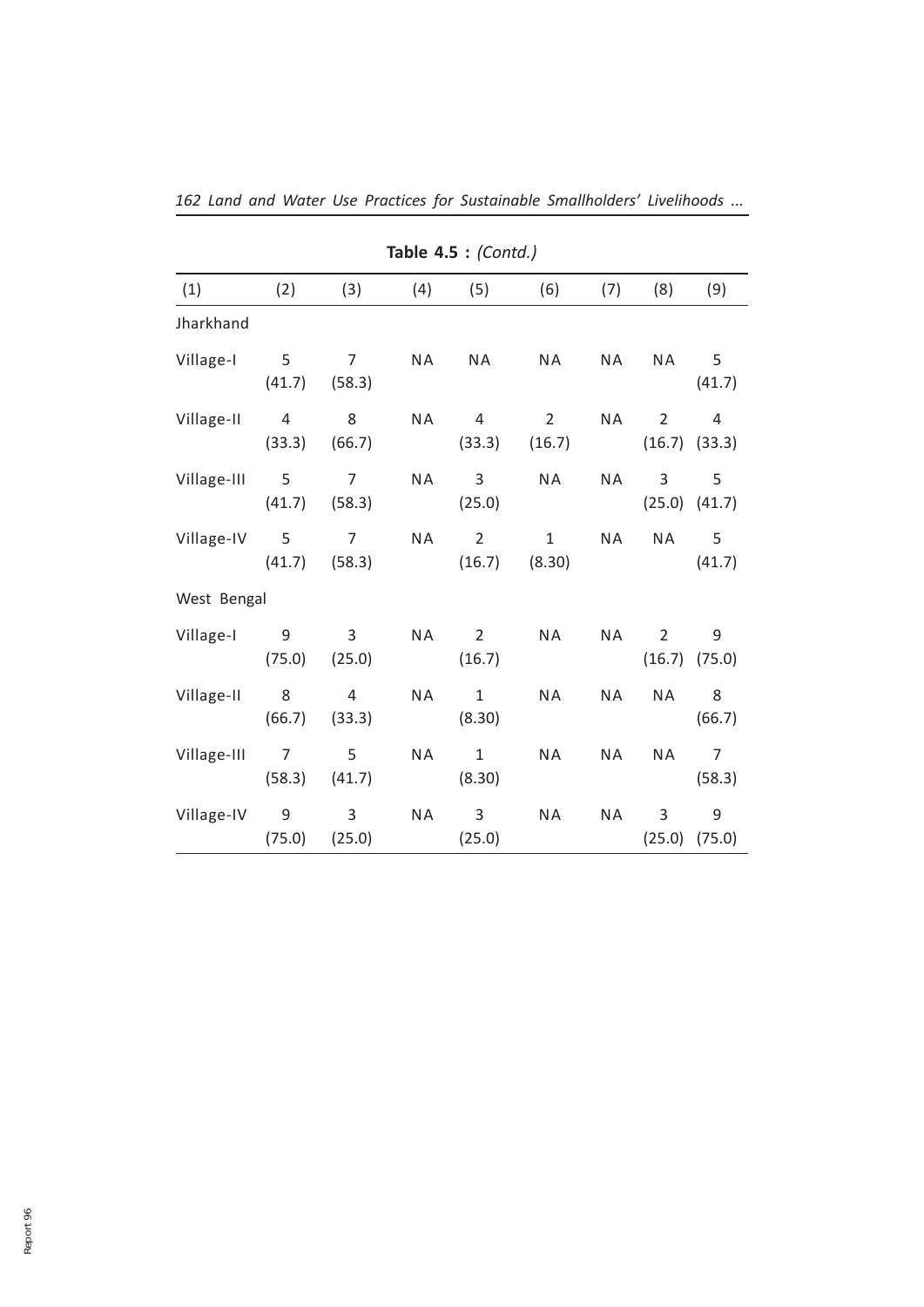|             |                                                   |                    |                                      |                                                         | Table 4.5 : (Contd.)       |                                       |                                           |                                    |                          |                            |                                   |
|-------------|---------------------------------------------------|--------------------|--------------------------------------|---------------------------------------------------------|----------------------------|---------------------------------------|-------------------------------------------|------------------------------------|--------------------------|----------------------------|-----------------------------------|
| Village     | with the maintenance<br>of the system<br>Were you | satisfied          |                                      | If no, give reasons                                     |                            | got sufficient<br>Have you<br>benefit |                                           |                                    | Farmer Participation in  |                            |                                   |
|             | Yes                                               | $\geq$             | in work<br>progress<br>$\frac{1}{2}$ | the system contractor<br>ment of<br>improve-<br>Lack of | President<br>become<br>has | Yes                                   | $\geq$                                    | Election                           | Repair<br>works          | Meeting<br>General<br>Body | Survey<br>Joint                   |
| Ξ           | $(2)$                                             | $\widetilde{3}$    | $\left( 4\right)$                    | $\overline{5}$                                          | $\odot$                    | $\widehat{\triangleright}$            | $\circled{s}$                             | $\widehat{\Theta}$                 | (10)                     | $(11)$                     | (12)                              |
| Gujarat     |                                                   |                    |                                      |                                                         |                            |                                       |                                           |                                    |                          |                            |                                   |
| Village-I   | (75.0)                                            | (25.0)<br>$\infty$ | $\frac{4}{5}$                        | $\frac{2}{(16.7)}$                                      | $\frac{4}{2}$              | $7$<br>(58.3)                         | $\begin{pmatrix} 5 \\ 41.7 \end{pmatrix}$ | (75.0)                             | (58.3)                   | (33.3)<br>4                | $\frac{2}{(16.7)}$                |
| Village-II  | (58.3)                                            | (41.7)<br>5        | (16.7)<br>$\overline{\mathsf{C}}$    | (8.30)<br>$\overline{\phantom{0}}$                      | (25.0)<br>$\infty$         | (58.3)                                | (41.7)                                    | (58.3)<br>$\overline{\phantom{0}}$ | (66.7)<br>$\infty$       | (41.7)<br>$\overline{c}$   | (25.0)<br>$\infty$                |
| Village-III | (66.7)<br>$\infty$                                | (33.3)<br>4        | (16.7)<br>$\sim$                     | (8.30)<br>$\overline{\phantom{0}}$                      | $\frac{4}{2}$              | (50.0)<br>$\circ$                     | (50.0)<br>$\circ$                         | (66.7)<br>$\infty$                 | (50.0)<br>$\circ$        | (50.0)<br>$\circ$          | (33.3)<br>$\overline{\mathbf{r}}$ |
| Village-IV  | (66.7)<br>$\infty$                                | (33.3)<br>4        | (25.0)<br>$\infty$                   | $\frac{4}{5}$                                           | $\frac{4}{2}$              | (41.7)<br>LŊ                          | (58.3)<br>$\overline{a}$                  | (66.7)<br>$\infty$                 | (58.3)<br>$\overline{ }$ | (58.3)<br>$\overline{a}$   | (33.3)<br>4                       |
|             |                                                   |                    |                                      |                                                         |                            |                                       |                                           |                                    |                          |                            | (Contd.)                          |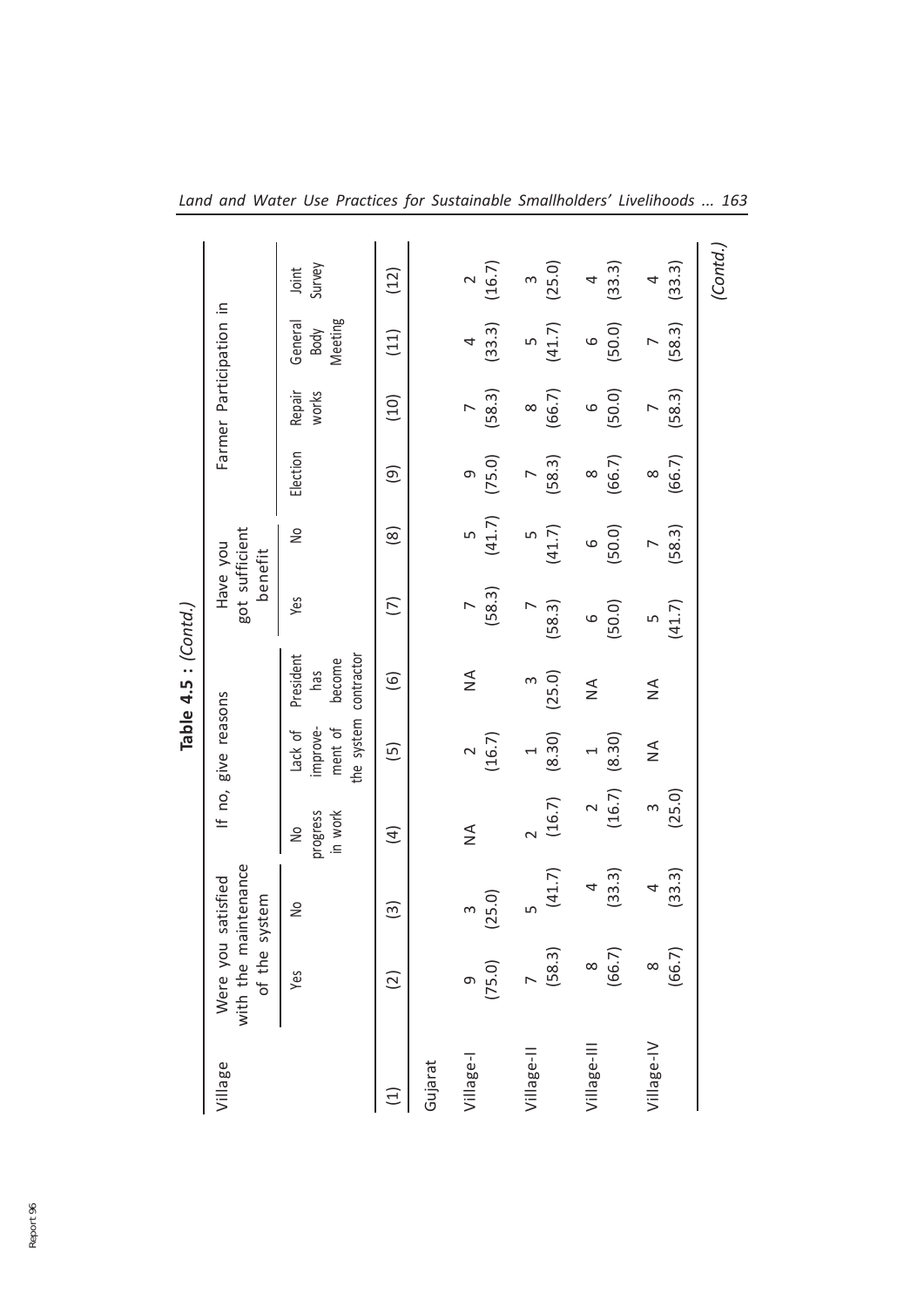|             |                                            |                                           |                | <b>Table</b>       |                    | 4.5: (Contd.)              |                                           |                  |                    |                                                |                                           |
|-------------|--------------------------------------------|-------------------------------------------|----------------|--------------------|--------------------|----------------------------|-------------------------------------------|------------------|--------------------|------------------------------------------------|-------------------------------------------|
|             | (2)                                        | $\widehat{\mathbb{C}}$                    | $\overline{4}$ | $\overline{5}$     | $\widehat{\Theta}$ | $\widehat{\triangleright}$ | $\circled{s}$                             | $\widehat{e}$    | (10)               | (11)                                           | (12)                                      |
| Tamil Nadu  |                                            |                                           |                |                    |                    |                            |                                           |                  |                    |                                                |                                           |
| Village-I   | (75.0)                                     | $\frac{3}{25.0}$                          | $\frac{4}{2}$  | 25.0<br>$\sim$     | $\frac{4}{2}$      | (66.7)                     | $\begin{pmatrix} 4 \\ 33.3 \end{pmatrix}$ | (75.0)           | (66.7)             | (41.7)<br>L                                    | (25.0)                                    |
| Village-II  | $11$<br>(91.7)                             | $\begin{pmatrix} 1 \\ 8.30 \end{pmatrix}$ | $\frac{4}{2}$  | $\frac{4}{2}$      | $\frac{4}{2}$      | (75.0)                     | (25.0)                                    | (91.7)           | $7$<br>(58.3)      | $\begin{pmatrix} 4 \\ 33.3 \end{pmatrix}$      | $\frac{5}{(41.7)}$                        |
| Village-III | $11$<br>(91.7)                             | $\begin{pmatrix} 1 \\ 8.30 \end{pmatrix}$ | $\frac{4}{2}$  | $\frac{4}{2}$      | $\frac{4}{2}$      | (0.52)                     | (25.0)                                    | (91.7)           | (66.7)             | $\frac{5}{(41.7)}$                             | $\begin{array}{c} 4 \\ 33.3 \end{array}$  |
| Village-IV  | $\begin{pmatrix} 10 \\ 83.3 \end{pmatrix}$ | $\frac{2}{16.7}$                          | $\frac{4}{2}$  | $\frac{4}{2}$      | $\frac{4}{2}$      | (75.0)                     | (25.0)                                    | (83.3)<br>$\Box$ | (66.7)             | $\frac{5}{(41.7)}$                             | $\begin{pmatrix} 4 \\ 33.3 \end{pmatrix}$ |
| Jharkhand   |                                            |                                           |                |                    |                    |                            |                                           |                  |                    |                                                |                                           |
| Village-I   | (58.3)                                     | (41.7)                                    | $\frac{4}{2}$  | (25.0)<br>$\infty$ | $\frac{4}{5}$      | (58.3)                     | $\frac{5}{(41.7)}$                        | (25.0)           | (33.3)             | (16.7)                                         | $\sum_{i=1}^{n}$                          |
| Village-II  | $\begin{array}{c} 8 \\ (66.7) \end{array}$ | (33.3)<br>4                               | $\frac{4}{2}$  | (33.3)<br>4        | $\frac{4}{5}$      | (66.7)                     | $\begin{pmatrix} 4 \\ 33.3 \end{pmatrix}$ | (58.3)           | (25.0)             | $\mathop{\leq}\limits_{{\mathop{\mathsf{Z}}}}$ | $\frac{4}{2}$                             |
| Village-III | (50.0)                                     | 60.00                                     | $\frac{4}{2}$  | $\frac{5}{41.7}$   | $\frac{4}{5}$      | $6^{6}$<br>$(50.0)$        | (50.0)                                    | (0.05)           | $\frac{3}{(25.0)}$ | $\begin{pmatrix} 2 \\ 16.7 \end{pmatrix}$      | $rac{4}{2}$                               |
|             |                                            |                                           |                |                    |                    |                            |                                           |                  |                    |                                                | (Contd.                                   |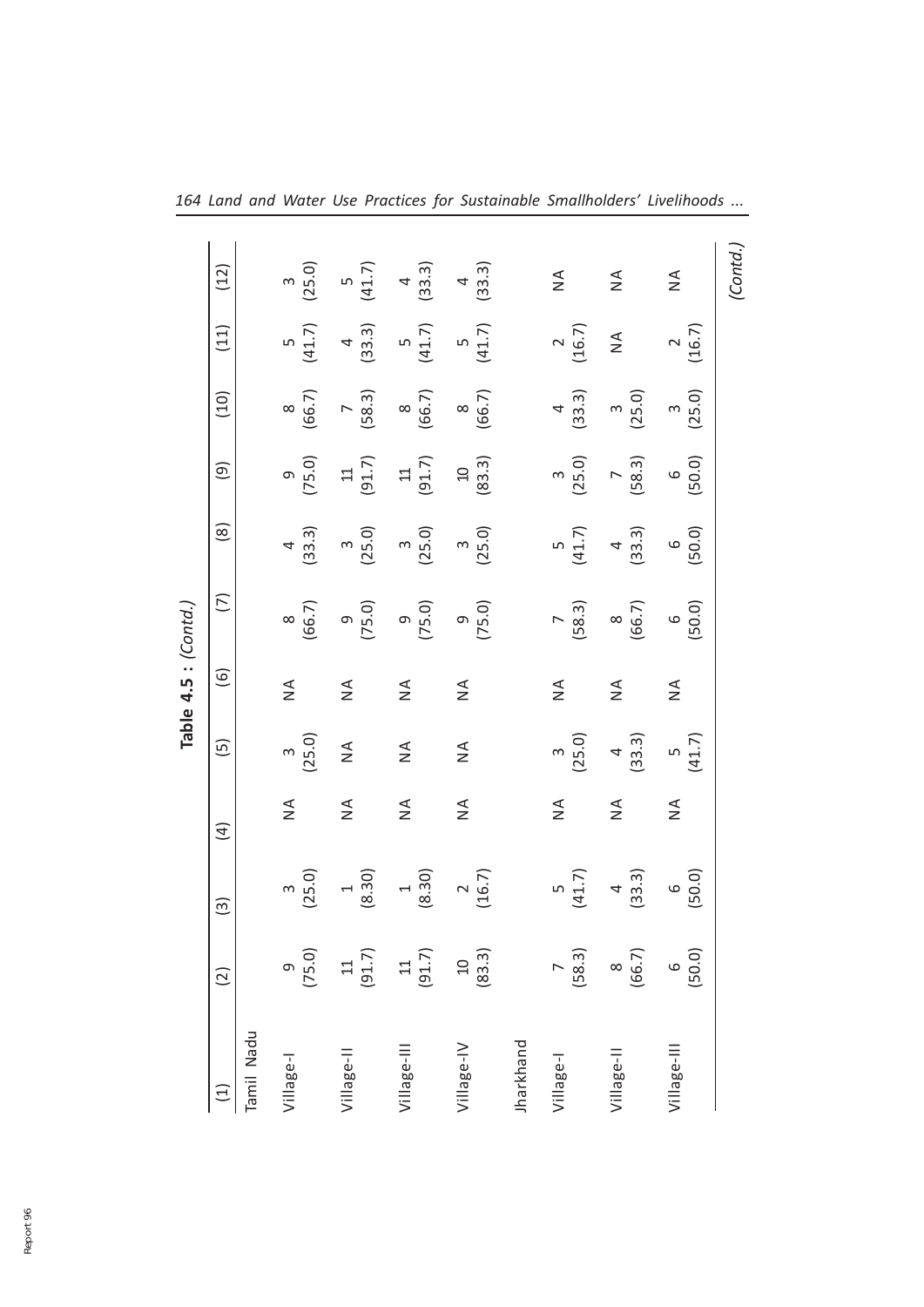|                    |                    |                                                 |                  |                                           | Table 4.5                                      | (Contd.)                  |                                                            |                                                                        |                                                                  |                                              |                                  |
|--------------------|--------------------|-------------------------------------------------|------------------|-------------------------------------------|------------------------------------------------|---------------------------|------------------------------------------------------------|------------------------------------------------------------------------|------------------------------------------------------------------|----------------------------------------------|----------------------------------|
|                    | $\widehat{\Omega}$ |                                                 |                  |                                           |                                                |                           |                                                            |                                                                        |                                                                  |                                              |                                  |
| illage-IV          | (58.3)             | (3) (4)<br>5<br>$\frac{5}{(41.7)}$ NA<br>(41.7) |                  | (25.0)<br>$\frac{5}{3}$                   | $\left \frac{\widehat{\Theta}}{Z}\right  \leq$ | $\frac{(7)}{7}$<br>(58.3) | $\begin{array}{c c}\n (8) \\  5 \\  (41.7)\n\end{array}$   | $\begin{array}{c c}\n (9) \\  \hline\n 6 \\  \hline\n 6\n \end{array}$ | $\begin{array}{c c}\n (10) \\  & 3 \\  (25.0) \\  & \end{array}$ | (11) (12)<br>NA 2<br>(16.7)                  | $\frac{2}{(16.7)}$               |
| <b>Nest Bengal</b> |                    |                                                 |                  |                                           |                                                |                           |                                                            |                                                                        |                                                                  |                                              |                                  |
| illage-l           | (66.7)<br>$\infty$ | $\begin{pmatrix} 4 \\ 33.3 \end{pmatrix}$       | $\frac{4}{5}$    | (25.0)<br>$\omega$                        | $\sum_{i=1}^{n}$                               | (66.7)                    | (33.3)                                                     | $\frac{5}{(41.7)}$                                                     | (25.0)                                                           |                                              | $\sum_{i=1}^{n}$                 |
| ll-age-lli         | (58.3)             | $\begin{pmatrix} 5 \\ 41.7 \end{pmatrix}$       | $rac{4}{2}$      | $\begin{pmatrix} 2 \\ 16.7 \end{pmatrix}$ | $\sum_{i=1}^{n}$                               | (58.3)                    |                                                            |                                                                        |                                                                  | $(16.7)$<br>$(25.0)$<br>$(25.0)$<br>$(16.7)$ |                                  |
| illage-III         | (66.7)<br>$\infty$ | $\begin{pmatrix} 4 \\ 33.3 \end{pmatrix}$       | $\sum_{i=1}^{n}$ | $\frac{2}{(16.7)}$                        | $\frac{4}{2}$                                  | (66.7)                    | $(41.7)$<br>$(41.7)$<br>$4$<br>$(33.3)$<br>$4$<br>$(33.3)$ | $(33.3)$<br>$(33.3)$<br>$(41.7)$<br>$(41.7)$                           | $(41.7)$<br>$4$<br>$4$<br>$(33.3)$                               |                                              | $M$ A<br>3<br>(25.0)<br>$(25.0)$ |
| Village-IV         | (66.7)<br>$\infty$ | (33.3)<br>$\overline{\phantom{a}}$              | $\sum_{i=1}^{n}$ | (16.7)                                    | $rac{4}{5}$                                    | (66.7)                    |                                                            |                                                                        | $\begin{pmatrix} 4 \\ 33.3 \end{pmatrix}$                        | $\frac{3}{(25.0)}$                           |                                  |
|                    |                    |                                                 |                  |                                           |                                                |                           |                                                            |                                                                        |                                                                  |                                              |                                  |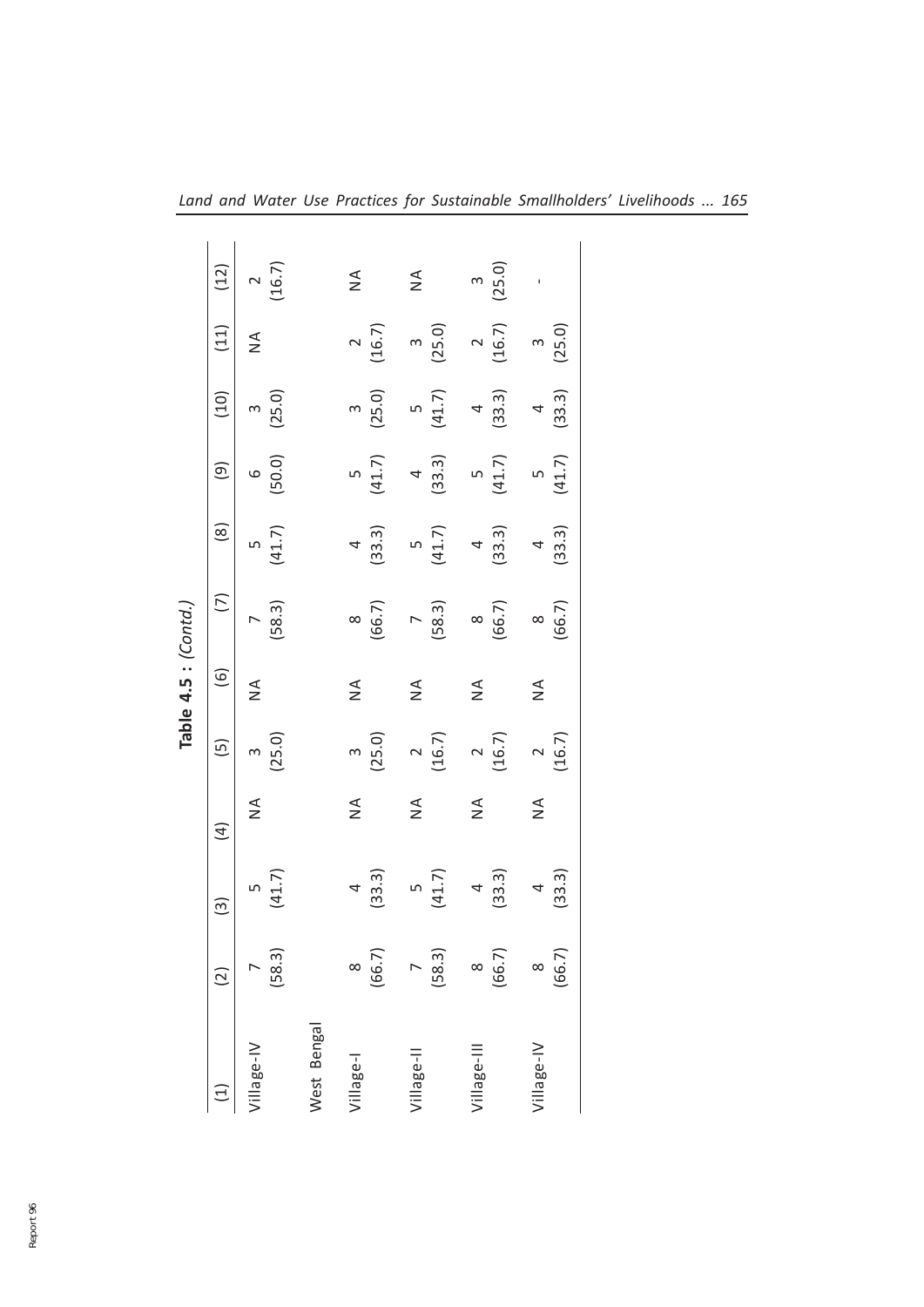Farmers' participation in the planning, execution and maintenance of works and time spent by the user groups and watershed committee in watershed area is also one of the positive indicators of the sustainability of watersheds. Our field observations revealed that the stakeholder processes especially by PIAs of the watershed helped the UGs and WCs for maintenance and attending meetings whenever necessary. In our sample villages of Tamil Nadu, Gujarat and parts of West Bengal stringent efforts were made by the PIAs as well as multi-disciplinary team. Confidence and capacity building measures were established among women and marginal sections of the people. This helped them to spend time in watching/looking after development of watershed activity whenever necessary (Table 4.5). But in our sample villages in Jharkhand and some parts of West Bengal, due to lack of institutional strength (collective action), looking/watching after the watershed development activities/structures/plantations/fodder/ fuel in common property resources by the panchayat/ watershed committee is lacking.

#### **Farmers' Participation**

During the implementation process, it is observed that the quality of PIA's work /WC and commitment is revealed clearly as positive in the perceptions of the farmers/beneficiaries. As far as farmers are concerned, they opted for continuation of these initiatives and maintenance of programmes in the long run and also that the PIA should not withdraw from the watershed – almost all the sample watershed beneficiaries expressed the same (Table 4.6). Same order is followed in the case of the increased sense of ownership of watershed activities and benefits from the common assets of watershed activity. However, such wide variations are not observed on the perceptions of the beneficiaries on increase of political dominance, increase of internal conflicts among members and no encouragement. The process of implementation of watershed and involvement of different stakeholders is directly influenced by the kind of PIA implementing the land and water use practices. The committed and honest PIA certainly had made visible positive impact in some of our sample villages. In most of the cases, as we observed, implementation is followed in a mechanical way without any emphasis on social capital development. Further, merits and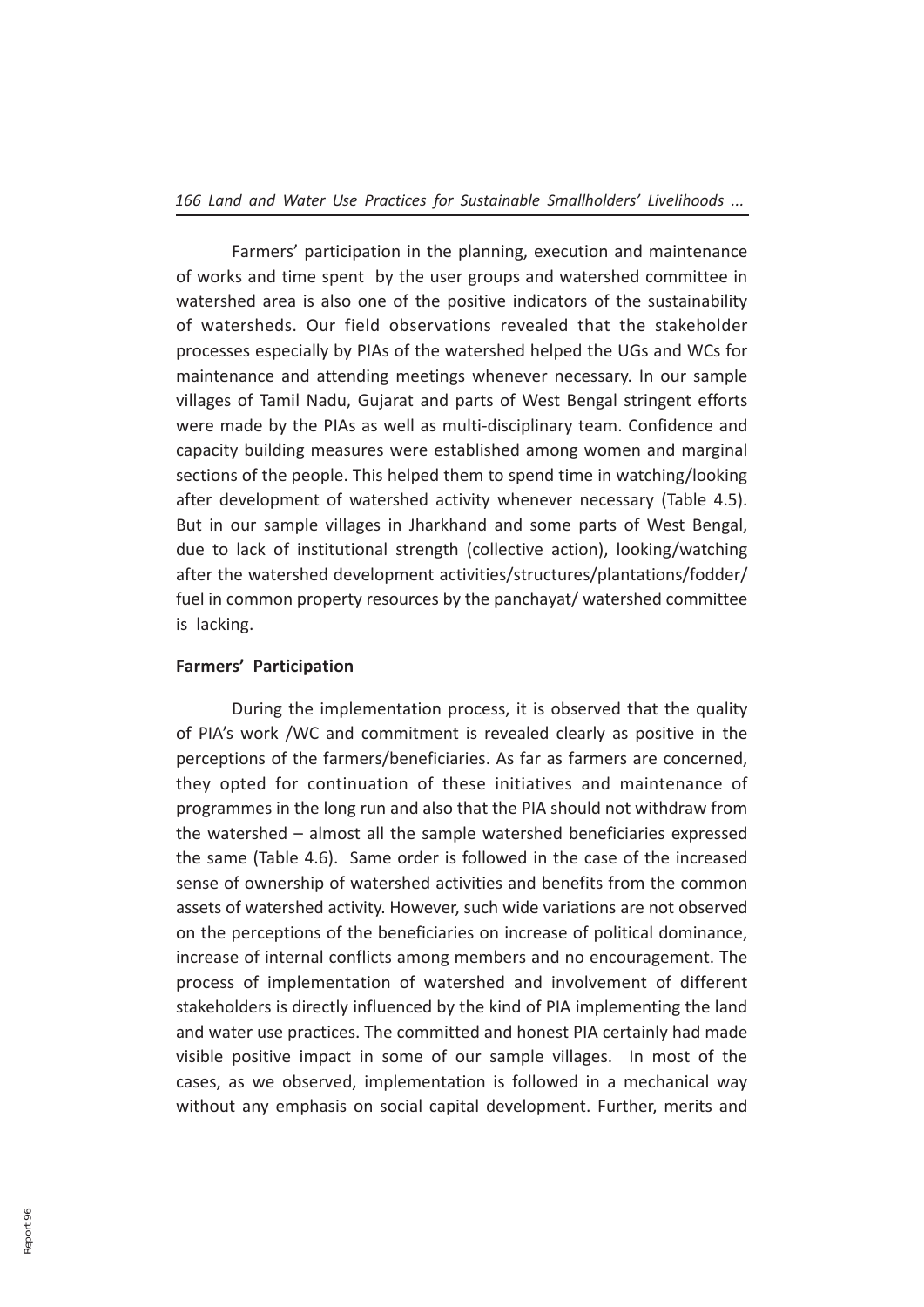demerits were also assessed in our sample watersheds in terms of good quality of works, increased access to irrigation facilities, equal distribution and increased public awareness, except Jharkhand sample villages the other sample villages of three States have shown positive impact (Table 4.6). The demerits mostly observed were increase of political interference, internal conflicts, and improper utilisations of funds and lack of capacity building. It is observed in almost all the sample villages that the prevalence of demerits was prominent.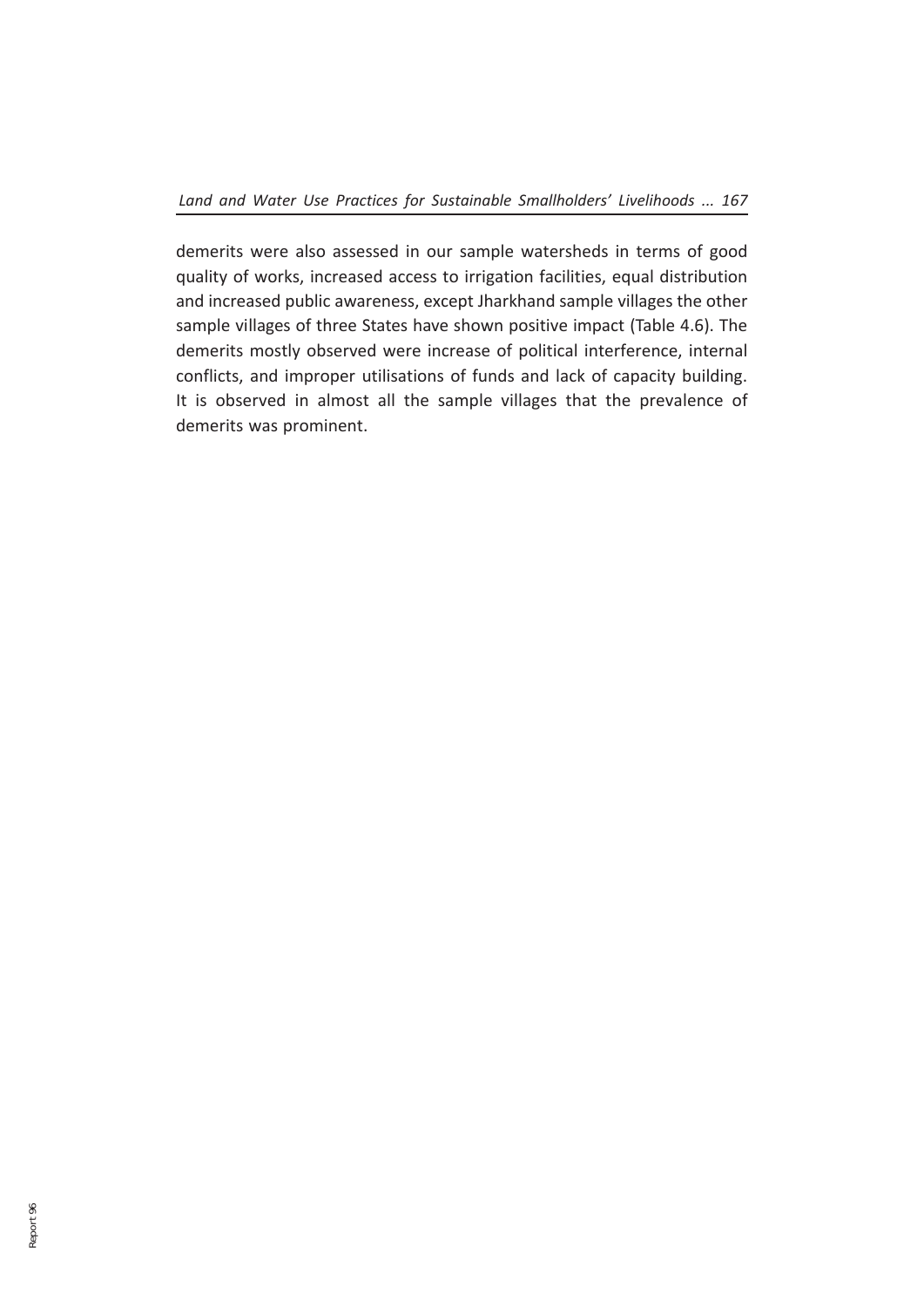|             |                                    |                                                                      |                            |                                       | Table 4.6 : Farmers' Views                    |                                                          |                                          |                                     |                                                  |                                 |
|-------------|------------------------------------|----------------------------------------------------------------------|----------------------------|---------------------------------------|-----------------------------------------------|----------------------------------------------------------|------------------------------------------|-------------------------------------|--------------------------------------------------|---------------------------------|
| Village     |                                    |                                                                      | Merits                     |                                       |                                               |                                                          | Demerits                                 |                                     |                                                  |                                 |
|             | quality<br>of work<br>done<br>Good | Improv-<br>produc-<br>ng of<br>facility/<br>rriga-<br>tion<br>tivity | distri-<br>bution<br>Equal | Increased<br>aware-<br>public<br>ness | of political<br>Increase<br>ference<br>inter- | of internal<br>members<br>Increase<br>conflicts<br>among | properly<br>are not<br>utilised<br>Funds | encourage-<br>ment<br>$\frac{1}{2}$ | contractor<br>Involve-<br>ment<br>$\overline{0}$ | Building<br>Capacity<br>Lack of |
| ਜੁ          | $\widetilde{c}$                    | $\widehat{S}$                                                        | $\widehat{E}$              | $\overline{5}$                        | $\widehat{\Theta}$                            | $(\overline{z})$                                         | $\circled{s}$                            | $\overline{(\overline{6})}$         | (10)                                             | (11)                            |
| Gujarat     |                                    |                                                                      |                            |                                       |                                               |                                                          |                                          |                                     |                                                  |                                 |
| Village-I   | (75.0)                             | (41.7)<br>LN                                                         | (33.3)<br>4                | (58.3)<br>$\overline{a}$              | (25.0)<br>$\infty$                            | $\frac{4}{2}$                                            | (25.0)<br>$\infty$                       | $\frac{4}{2}$                       | $\stackrel{\triangle}{\geq}$                     | (41.7)<br>LŊ                    |
| Village-II  | (58.3)                             | 33.3)<br>4                                                           | (25.0)<br>$\infty$         | (66.7)                                | (33.3)<br>4                                   | (16.7)                                                   | (16.7)                                   | (25.0)<br>$\infty$                  | $\frac{4}{2}$                                    | (33.3)<br>$\overline{a}$        |
| Village-III | (66.7)<br>$\infty$                 | (50.0)<br>$\circ$                                                    | (25.0)<br>$\infty$         | (50.0)<br>$\circ$                     | (41.7)<br>LN                                  | (16.7)<br>$\sim$                                         | (16.7)<br>$\sim$                         | $\leq$                              | (16.7)<br>$\sim$                                 | (41.7)<br>$\overline{a}$        |
| Village-IV  | (66.7)<br>$\infty$                 | 41.7<br>$\overline{5}$                                               | $\frac{3}{(25.0)}$         | (58.3)<br>$\triangleright$            | (25.0)<br>$\sim$                              | (25.0)<br>$\sim$                                         | (16.7)<br>$\sim$                         | (25.0)<br>$\infty$                  | $\frac{4}{2}$                                    | $\frac{5}{(41.7)}$              |
|             |                                    |                                                                      |                            |                                       |                                               |                                                          |                                          |                                     |                                                  | (Contd.)                        |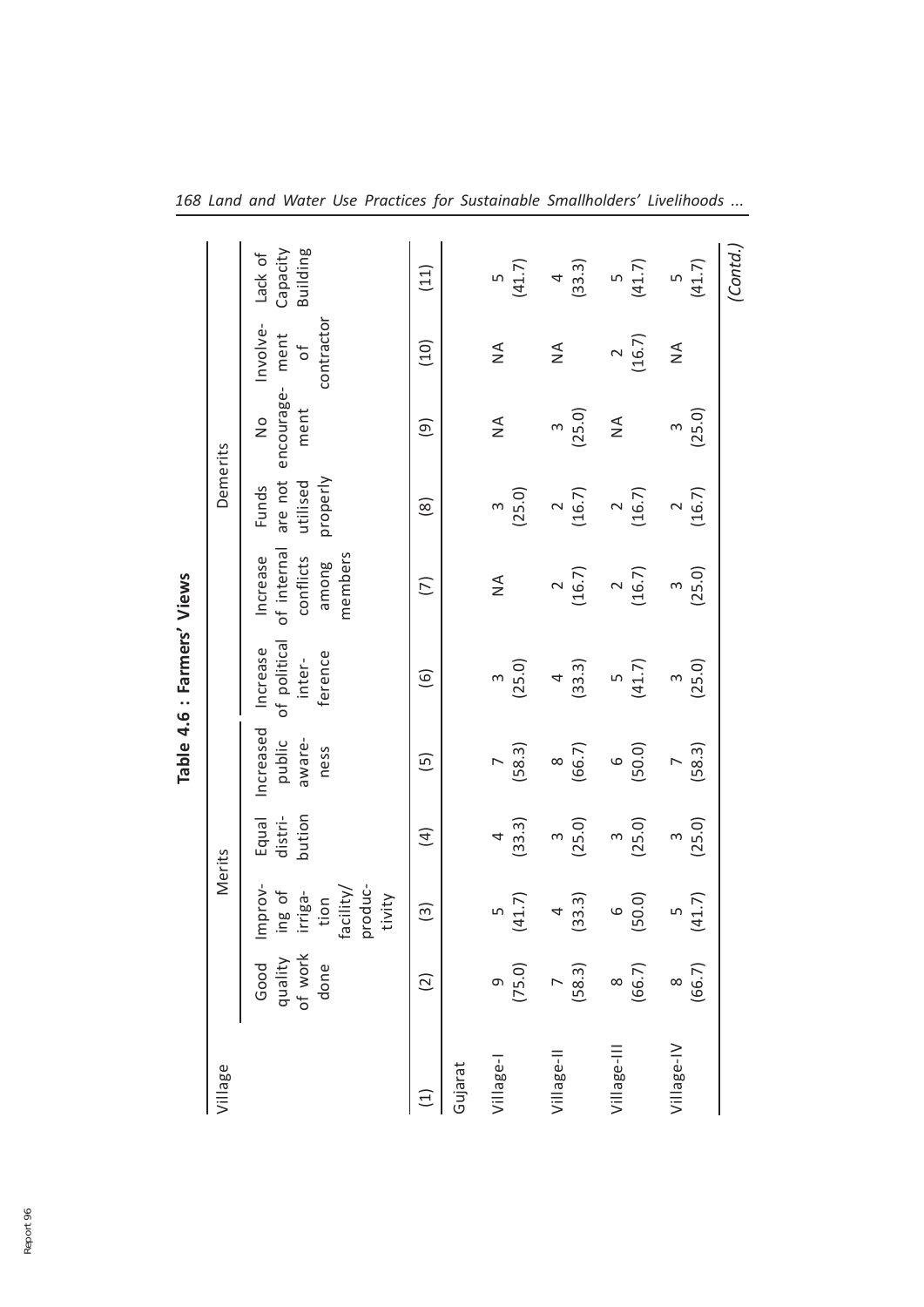|                 |                |                           |                                           |                    | Table 4.6 : (Contd.,                      |                                           |                    |                                                     |               |                                           |
|-----------------|----------------|---------------------------|-------------------------------------------|--------------------|-------------------------------------------|-------------------------------------------|--------------------|-----------------------------------------------------|---------------|-------------------------------------------|
| $\widehat{\Xi}$ | $\overline{2}$ | $\widetilde{\mathcal{E}}$ | $\overline{4}$                            | $\overline{5}$     | $\widetilde{\Theta}$                      | (7)                                       | $\circledg$        | $\left( \begin{matrix} 0 \\ 0 \end{matrix} \right)$ | (10)          | (11)                                      |
| Tamil Nadu      |                |                           |                                           |                    |                                           |                                           |                    |                                                     |               |                                           |
| Village-I       | (66.7)         | $\frac{5}{41.7}$          | $\frac{3}{(25.0)}$                        | $7$<br>(58.3)      | $\begin{pmatrix} 4 \\ 33.3 \end{pmatrix}$ | $\begin{pmatrix} 4 \\ 33.3 \end{pmatrix}$ | $\frac{3}{(25.0)}$ | $\frac{4}{2}$                                       | $\frac{4}{5}$ | (25.0)                                    |
| Village-II      | (75.0)         | $6^{6}$                   | $\begin{pmatrix} 5 \\ 41.7 \end{pmatrix}$ | (66.7)             | (25.0)                                    | $\frac{5}{(41.7)}$                        | ï                  | $\frac{4}{2}$                                       | $\frac{4}{2}$ | (25.0)                                    |
| Village-III     | (75.0)         | $rac{8}{66.7}$            | $\begin{pmatrix} 4 \\ 33.3 \end{pmatrix}$ | (50.0)             | (25.0)                                    | (33.3)<br>$\downarrow$                    | $\bar{\textbf{I}}$ | $\frac{4}{2}$                                       | $\frac{4}{2}$ |                                           |
| Village-IV      | (75.0)         | $rac{8}{66.7}$            | $\begin{pmatrix} 4 \\ 33.3 \end{pmatrix}$ | (58.3)             | (25.0)                                    | (33.3)<br>$\overline{a}$                  | (25.0)             | $\frac{4}{2}$                                       | $\frac{4}{5}$ | $\begin{pmatrix} 4 \\ 33.3 \end{pmatrix}$ |
| Jharkhand       |                |                           |                                           |                    |                                           |                                           |                    |                                                     |               |                                           |
| Village-I       | (41.7)         | $\frac{3}{25.0}$          | (16.7)                                    | (16.7)             | (25.0)                                    | (33.3)<br>$\overline{\phantom{a}}$        | (25.0)             | $\frac{4}{2}$                                       | $\frac{4}{5}$ | (33.3)<br>$\overline{a}$                  |
| Village-II      | (33.3)<br>4    | 33.3)<br>4                | (25.0)                                    | $\frac{3}{(25.0)}$ | $\frac{5}{(41.7)}$                        | (33.3)<br>4                               | $\frac{2}{(16.7)}$ | $\frac{1}{2}$                                       | $\frac{4}{5}$ | (33.3)<br>$\overline{\phantom{a}}$        |
|                 |                |                           |                                           |                    |                                           |                                           |                    |                                                     |               | (Contd.)                                  |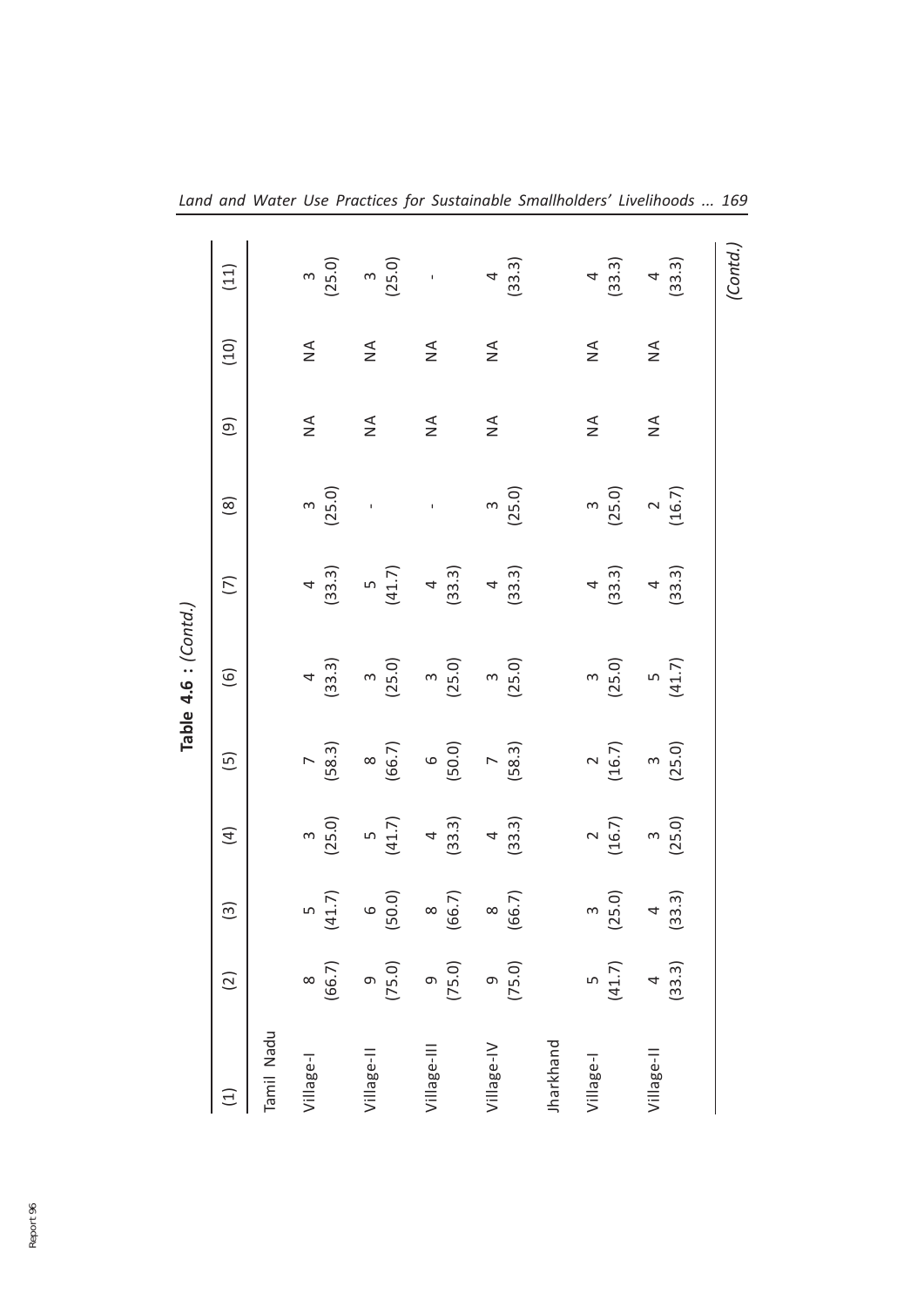|             |             |                                                                                                                                                     |                                                          | <b>Table</b>                                             | 4.6: (Contd.)                                                                                                          |                                                                                          |                                                                  |                                                                          |                                                                                 |                                                                               |
|-------------|-------------|-----------------------------------------------------------------------------------------------------------------------------------------------------|----------------------------------------------------------|----------------------------------------------------------|------------------------------------------------------------------------------------------------------------------------|------------------------------------------------------------------------------------------|------------------------------------------------------------------|--------------------------------------------------------------------------|---------------------------------------------------------------------------------|-------------------------------------------------------------------------------|
|             | (2)         | (3)                                                                                                                                                 |                                                          | (5)                                                      |                                                                                                                        |                                                                                          |                                                                  |                                                                          |                                                                                 |                                                                               |
| ll-age-ll   | (50.0)<br>6 | $\begin{pmatrix} 5 \\ 41.7 \end{pmatrix}$<br>3<br>(25.0)                                                                                            | (4)<br>$\frac{2}{16.7}$<br>(16.7)<br>$\frac{3}{5.0}$     | $(16.7)$<br>$(16.7)$<br>$(16.7)$                         | (6)<br>$\begin{bmatrix} 6 & 6 \\ 6 & 0 \\ 50.0 & 5 \\ 5 & 5 \\ 41.7 \end{bmatrix}$                                     | $\begin{array}{c c}\n (7) \\  & 5 \\  & (41.7) \\  & 5 \\  & 5 \\  & 141.7\n\end{array}$ | $\begin{array}{c} (8) \\ 3 \\ (25.0) \\ (25.0) \\ 1 \end{array}$ | $\begin{array}{c c}\n 9 \\  & \n \end{array}$ $(25.0)$ $(25.0)$ $(16.7)$ | $\begin{array}{c c}\n (10) \\  & 4 \\  (33.3) \\  & 3 \\  (25.0)\n \end{array}$ | $\begin{array}{c c}\n(11) \\ \hline\n3 \\ (25.0) \\ 2\n\end{array}$<br>(16.7) |
| Village-IV  | (41.7)      |                                                                                                                                                     |                                                          |                                                          |                                                                                                                        |                                                                                          |                                                                  |                                                                          |                                                                                 |                                                                               |
| West Bengal |             |                                                                                                                                                     |                                                          |                                                          |                                                                                                                        |                                                                                          |                                                                  |                                                                          |                                                                                 |                                                                               |
| /illage-l   | (58.3)      |                                                                                                                                                     |                                                          |                                                          |                                                                                                                        |                                                                                          |                                                                  |                                                                          |                                                                                 |                                                                               |
| Village-II  | (66.7)      | $\begin{bmatrix} 7 \\ 58.3 \\ 4 \\ 33.3 \\ 6 \\ 50.0 \\ 7 \\ 8.3 \end{bmatrix}$<br>$\begin{bmatrix} 7 \\ 4 \\ 53.3 \\ 6 \\ 50.0 \\ 7 \end{bmatrix}$ | $(41.7)$<br>$(41.7)$<br>$(33.3)$<br>$(50.0)$<br>$(50.0)$ | $(33.3)$<br>$(25.0)$<br>$(25.0)$<br>$(25.0)$<br>$(25.0)$ | $\begin{array}{ccc}\n & & \Delta & & \Delta \\  & & \Delta & & \Delta \\  & & \Sigma & & \Sigma & \Sigma\n\end{array}$ | $(25.0)$<br>$(25.0)$<br>$(25.0)$<br>$N A$<br>$A$<br>$(33.3)$                             | NA<br>3<br>(25.0)<br>3<br>3<br>(25.0)                            | $(33.3)$<br>$(36.7)$<br>$(16.7)$<br>NA                                   | $M$<br>$M$<br>$M$<br>$(25.0)$<br>$(25.0)$                                       | $(25.0)$<br>$2$<br>$4$<br>$(33.3)$<br>$4$<br>$(33.3)$                         |
| /illage-III | (50.0)      |                                                                                                                                                     |                                                          |                                                          |                                                                                                                        |                                                                                          |                                                                  |                                                                          |                                                                                 |                                                                               |
| Village-IV  | (58.3)      |                                                                                                                                                     | (41.7)                                                   |                                                          |                                                                                                                        |                                                                                          | $\frac{2}{(16.7)}$                                               | $\sum_{i=1}^{n}$                                                         |                                                                                 |                                                                               |
|             |             |                                                                                                                                                     |                                                          |                                                          |                                                                                                                        |                                                                                          |                                                                  |                                                                          |                                                                                 |                                                                               |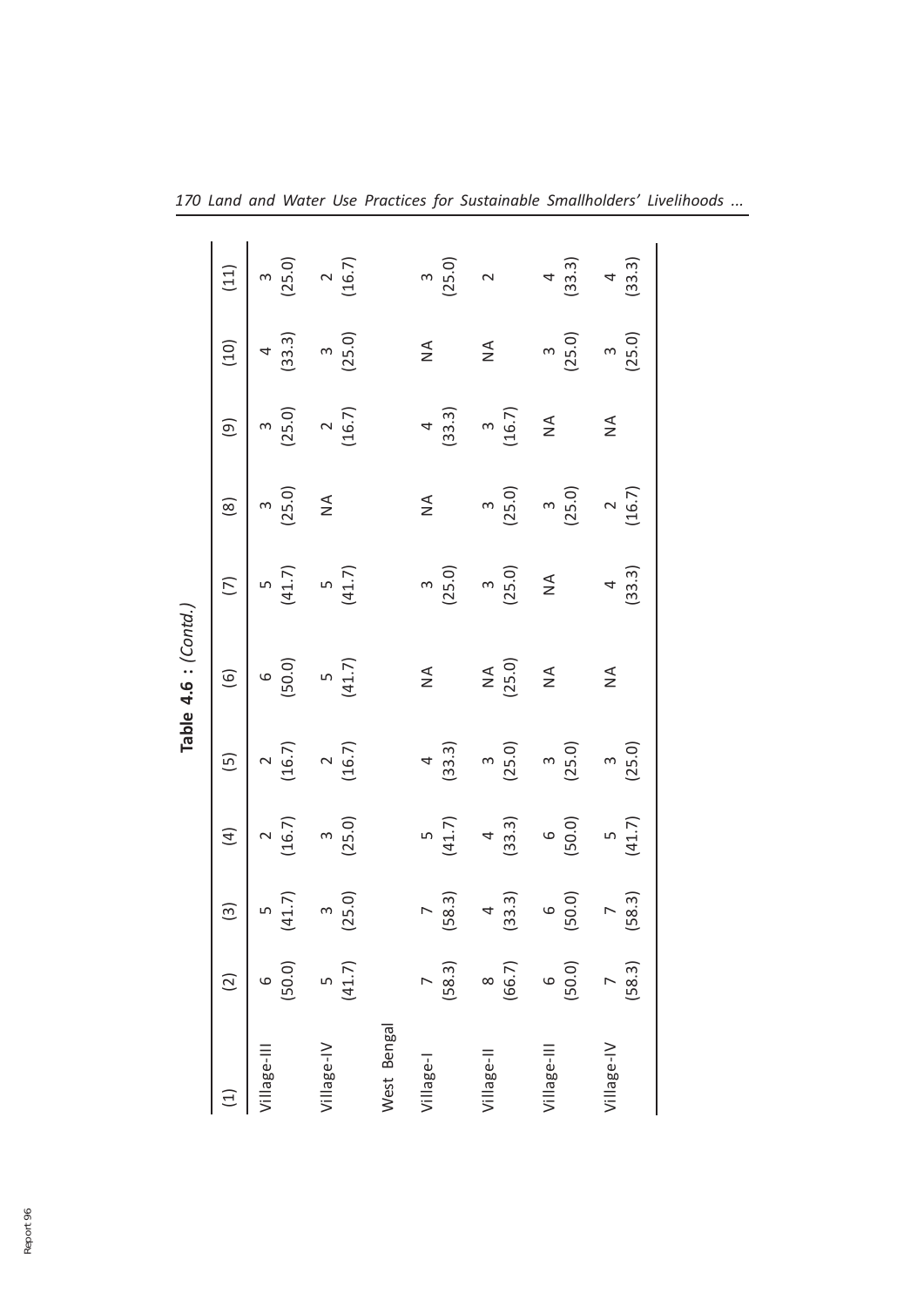# **IMPACT**

#### **Changes in Area and Irrigated Crops**

The initiation of land and water use practices has led to significant changes in the additional area brought under cultivation, which is the prime impact for bringing changes in crop production diversification. It is observed that the extent and proportion of area under different crops has increased tremendously, across sample households in all the sample villages, especially in Gujarat, Tamil Nadu, West Bengal and even in the State of Jharkhand also after initiation of these practices of land and water and more so the advent of watershed development activities in these sample villages (Table 4.7). Despite the increase in area, substantial shifts in cropping pattern in terms of new crops have taken place, though there were changes in the area allocations towards different crops. Maize, wheat, paddy, vegetables, chana, cotton, sugarcane, blackgram and horticulture crops are the major crops grown in the sample villages, which continue to dominate even after the advent of watershed. There are cases where farmers have shifted to horticulture vegetable crops especially in some of the sample village households of Tami Nadu and West Bengal.

Though there were substantial shifts in cropping pattern, land productivity has increased considerably in some sample villages and marginally in some other cases. Yield rates per acre have gone up for almost all crops (Table 4.7). The performance of watershed initiatives is quite impressive and the increases in yield rates are more prominent among all categories of the households in most of the cases reflecting the improved quality of life as well as derived sustainable income to some extent among these households.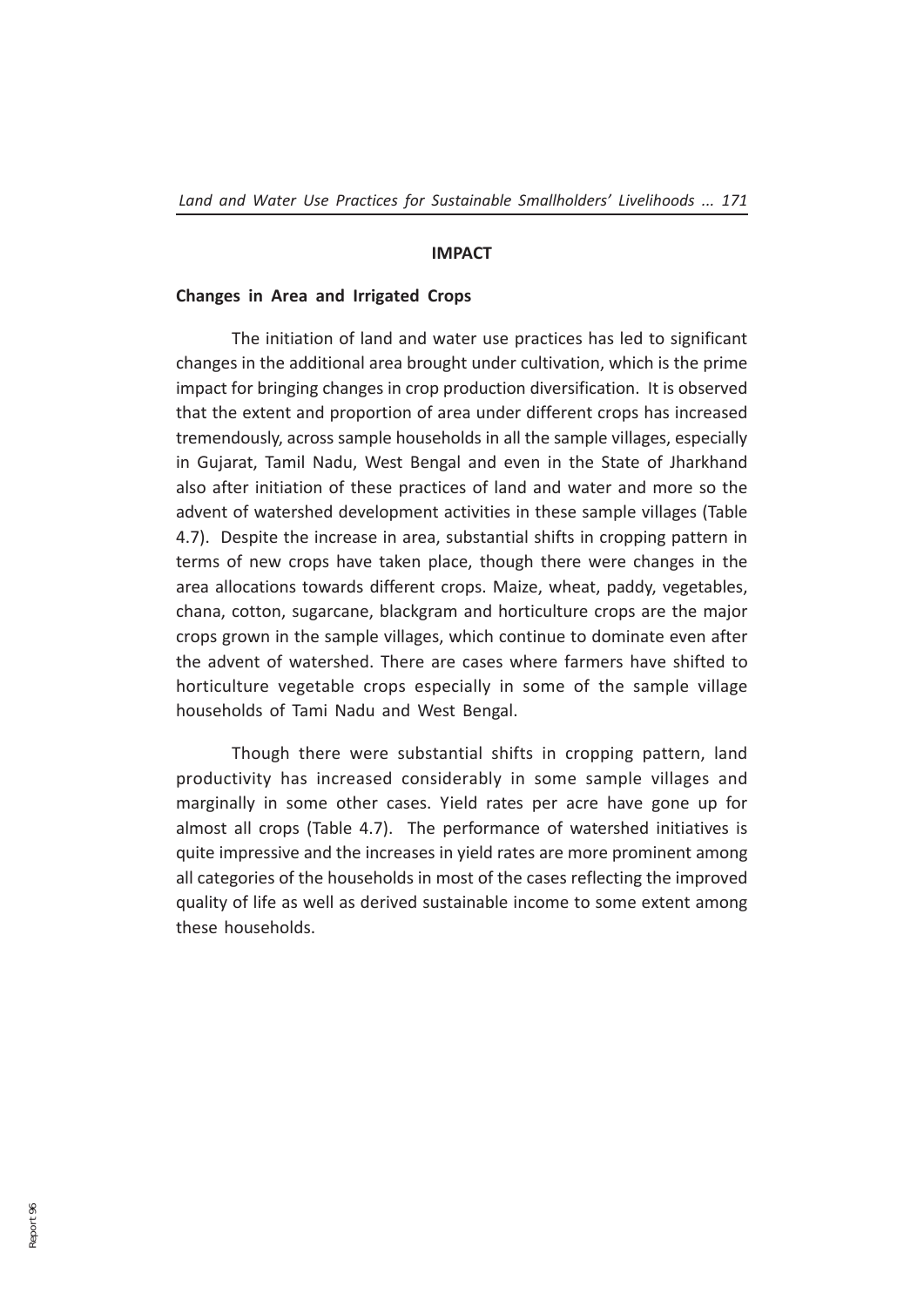| Changes in<br>Area Irrigated                          |           | Village-I | Village-II |      |           | Village-III |           | Village-IV |
|-------------------------------------------------------|-----------|-----------|------------|------|-----------|-------------|-----------|------------|
| and Crops                                             | <b>BW</b> | AW        | <b>BW</b>  | AW   | <b>BW</b> | AW          | <b>BW</b> | AW         |
| (1)                                                   | (2)       | (3)       | (4)        | (5)  | (6)       | (7)         | (8)       | (9)        |
| Gujarat                                               |           |           |            |      |           |             |           |            |
| Maize                                                 |           |           |            |      |           |             |           |            |
| Area under<br>different crops<br>(in bigha)           | 112       | 350       | 150        | 308  | 56        | 124         | 1555      | 2010       |
| % Change                                              |           | 212.5     | 105.3      |      |           | 121.4       |           | 29.3       |
| Area Irrigated<br>(in bigha)                          | 68        | 255       | 80         | 230  | 40        | 94          | 1250      | 1845       |
| % Change                                              |           | 275.0     | 187.5      |      |           | 135.0       |           | 47.6       |
| Average<br>Productivity<br>(in qtls. per bigha)       | 3         | 4.5       | 1.2        | 4    | 3.5       | 5           | 3         | 5          |
| % Change                                              |           | 50.0      | 233.3      |      |           | 42.9        | 66.7      |            |
| Cost of<br>Cultivation<br>(per bigha ₹)               | 1500      | 1475      | 1200       | 1200 | 1300      | 1350        | 1650      | 1540       |
| % Change                                              | $-1.7$    |           | 0          |      |           | 3.84        | $-6.67$   |            |
| Annual<br>Average Income<br>(per bigha in $\bar{z}$ ) | 2200      | 3800      | 1950       | 2850 | 2100      | 3000        | 2050      | 3750       |
| % Change                                              |           | 72.7      | $-56.4$    |      |           | 42.9        |           | 82.9       |

**Table 4.7 : Changes in Area Irrigated and Crops (in bigha/acres)**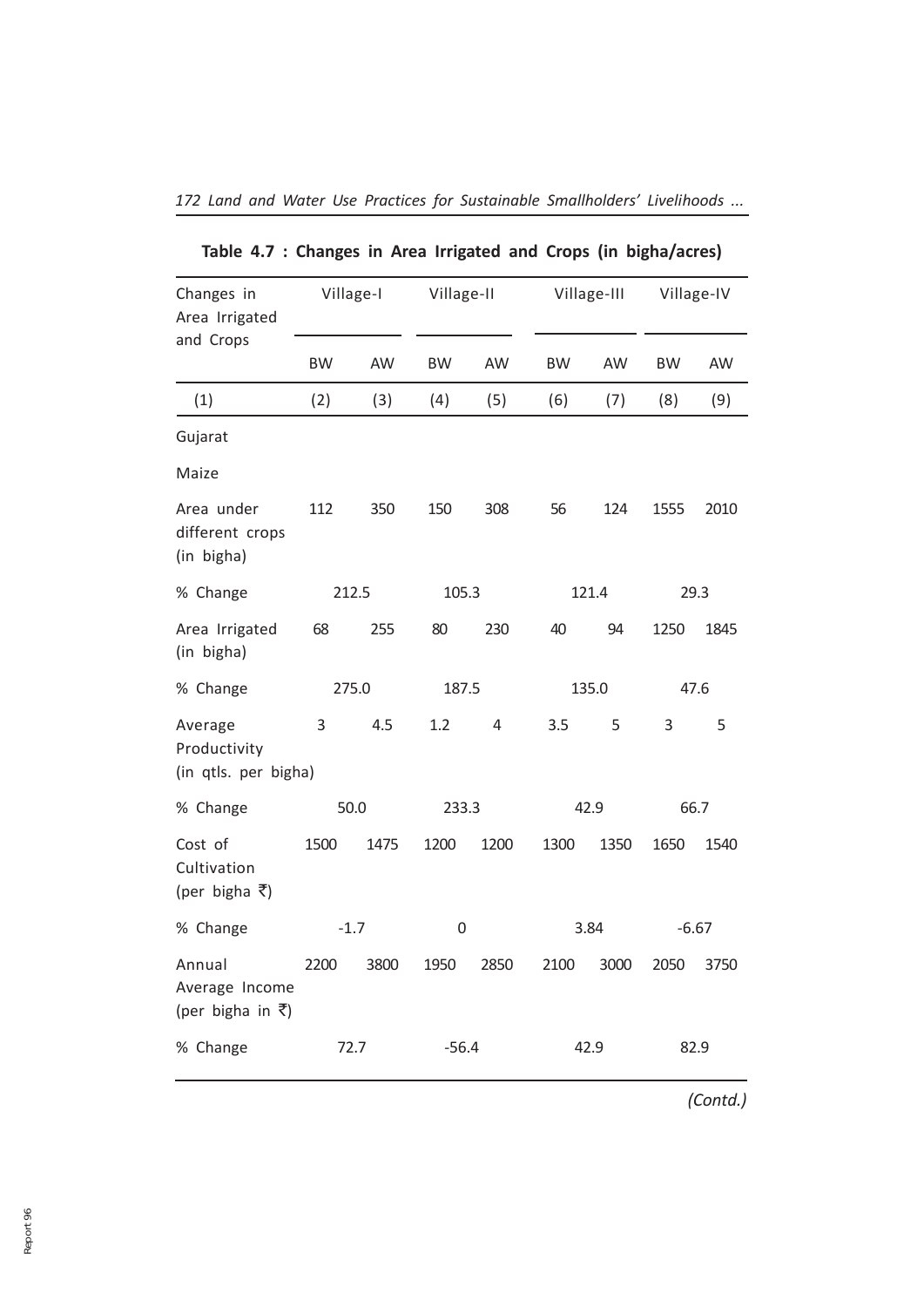| Table 4.7 : (Contd.)                                  |         |       |           |      |      |           |      |        |  |  |  |  |
|-------------------------------------------------------|---------|-------|-----------|------|------|-----------|------|--------|--|--|--|--|
| (1)                                                   | (2)     | (3)   | (4)       | (5)  | (6)  | (7)       | (8)  | (9)    |  |  |  |  |
| Gujarat                                               |         |       |           |      |      |           |      |        |  |  |  |  |
| Wheat                                                 |         |       |           |      |      |           |      |        |  |  |  |  |
| Area under<br>different crops<br>(in bigha)           | 105     | 320   | <b>NA</b> | 210  | 65   | 156       | 108  | 1500   |  |  |  |  |
| % Change                                              |         | 104.8 | <b>NA</b> |      |      | <b>NA</b> |      | 1288.9 |  |  |  |  |
| Area Irrigated<br>(in bigha)                          | 100     | 345   | <b>NA</b> | 187  | 50   | 121       | 78   | 1234   |  |  |  |  |
| % Change                                              | 245.0   |       | <b>NA</b> |      |      | <b>NA</b> |      | 1482.1 |  |  |  |  |
| Average<br>Productivity<br>(in qtls.per bigha)        | 6       | 8     | <b>NA</b> | 4    | 3.5  | 5.5       | 4    | 6      |  |  |  |  |
| % Change                                              | 66.7    |       | <b>NA</b> |      |      | <b>NA</b> |      | 50.0   |  |  |  |  |
| Cost of<br>Cultivation<br>(per bigha ₹)               | 1875    | 1660  | <b>NA</b> | 1700 | 1730 | 1700      | 1820 | 1910   |  |  |  |  |
| % Change                                              | $-11.5$ |       | <b>NA</b> |      |      | <b>NA</b> |      | 5.0    |  |  |  |  |
| Annual Average<br>Income (per<br>bigha in $\bar{z}$ ) | 2500    | 3400  | <b>NA</b> | 2900 | 2400 | 3500      | 2210 | 3800   |  |  |  |  |
| % Change                                              |         | 36.0  | <b>NA</b> |      |      | 45.8      |      | 71.9   |  |  |  |  |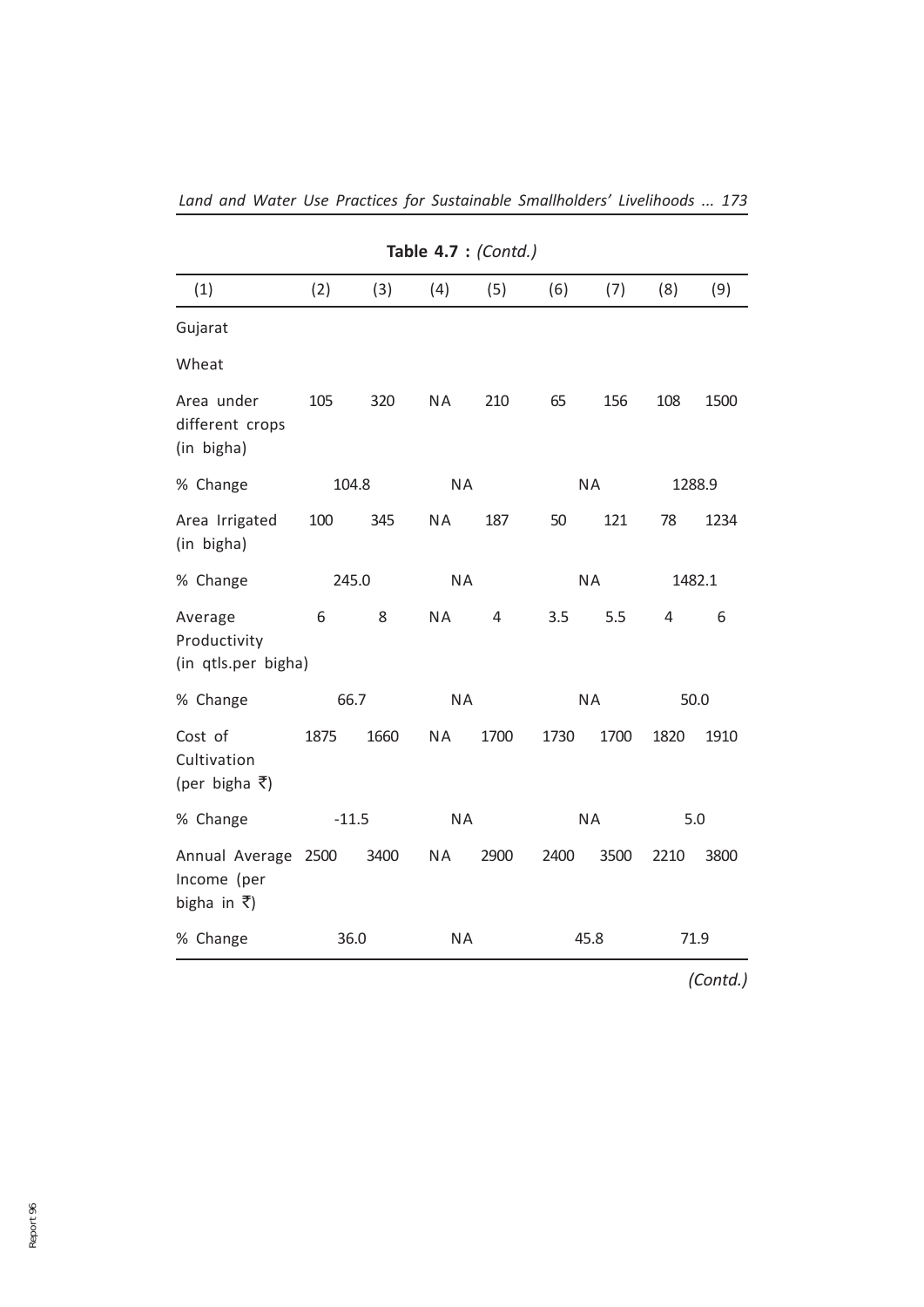| <b>Table 4.7 : (Contd.)</b>                          |       |       |       |       |       |       |       |       |  |  |  |  |
|------------------------------------------------------|-------|-------|-------|-------|-------|-------|-------|-------|--|--|--|--|
| (1)                                                  | (2)   | (3)   | (4)   | (5)   | (6)   | (7)   | (8)   | (9)   |  |  |  |  |
| Tamil Nadu                                           |       |       |       |       |       |       |       |       |  |  |  |  |
| Paddy                                                |       |       |       |       |       |       |       |       |  |  |  |  |
| Area under<br>different crops<br>(in acres)          | 234   | 298   | 146   | 215   | 312   | 415   | 268   | 295   |  |  |  |  |
| % Change                                             |       | 27.4  | 47.3  |       |       | 33.0  |       | 10.1  |  |  |  |  |
| Area Irrigated<br>(in acres)                         | 98    | 178   | 75    | 145   | 180   | 215   | 112   | 190   |  |  |  |  |
| % Change                                             | 44.9  |       | 93.3  |       |       | 19.4  |       | 69.6  |  |  |  |  |
| Average<br>Productivity<br>(in qtls. per acre)       | 12.75 | 14.00 | 16.0  | 17.5  | 14.74 | 16.0  | 13.45 | 17.25 |  |  |  |  |
| % Change                                             |       | 9.80  | 9.4   |       |       | 8.54  |       | 28.3  |  |  |  |  |
| Cost of<br>Cultivation<br>(per acre in ₹)            | 5450  | 5700  | 4700  | 6500  | 5500  | 6300  | 4890  | 5400  |  |  |  |  |
| % Change                                             |       | 4.6   | 38.3  |       |       | 14.5  |       | 57.3  |  |  |  |  |
| Annual<br>Average Income<br>(per acre in $\bar{z}$ ) | 9500  | 11110 | 8400  | 10300 | 9050  | 12110 | 7900  | 12350 |  |  |  |  |
| % Change                                             |       | 16.9  | 22.62 |       |       | 33.8  |       | 56.3  |  |  |  |  |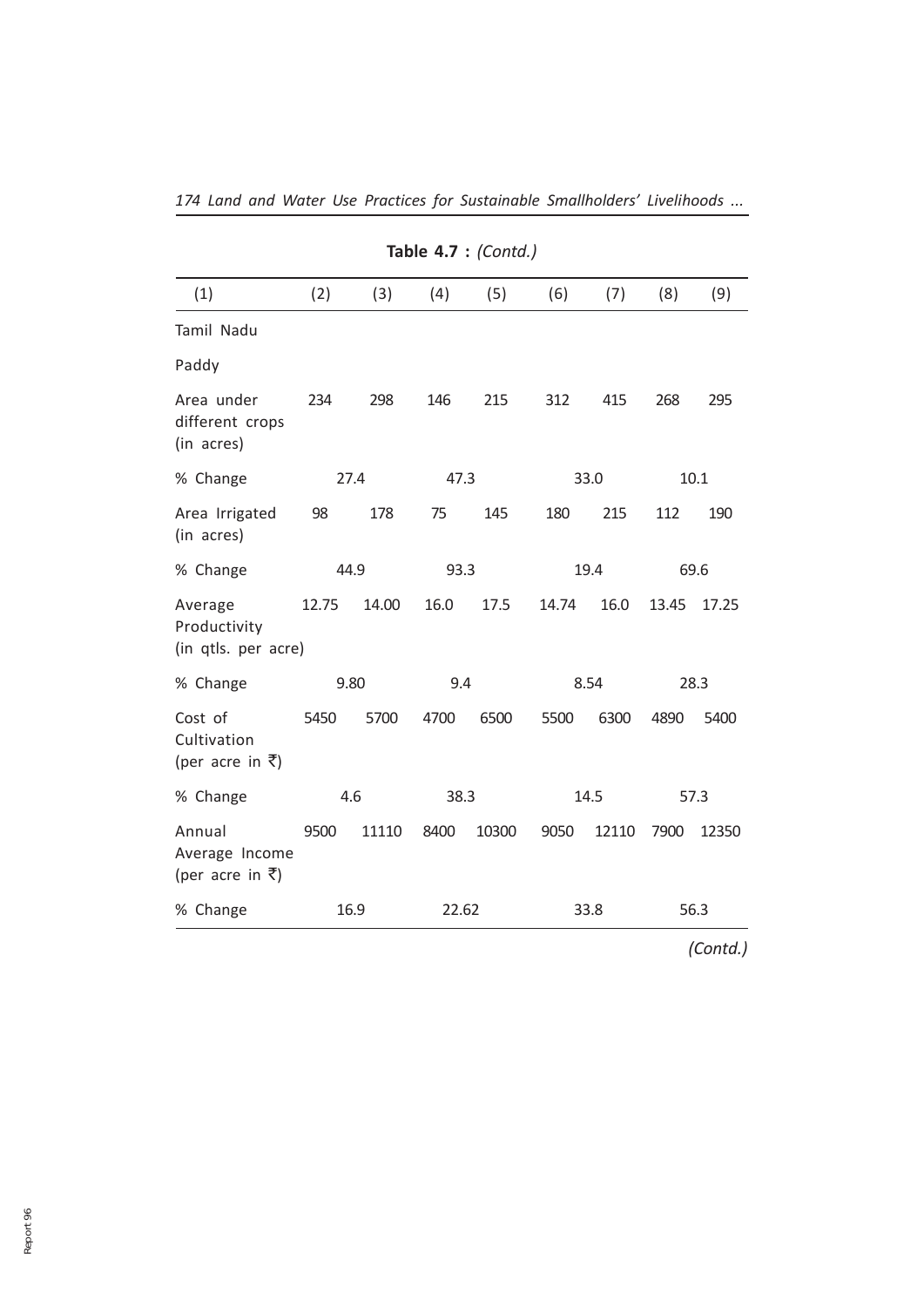| Table 4.7 : (Contd.)                                 |           |       |        |       |           |           |       |          |  |  |  |  |
|------------------------------------------------------|-----------|-------|--------|-------|-----------|-----------|-------|----------|--|--|--|--|
| (1)                                                  | (2)       | (3)   | (4)    | (5)   | (6)       | (7)       | (8)   | (9)      |  |  |  |  |
| Tamil Nadu                                           |           |       |        |       |           |           |       |          |  |  |  |  |
| Vegetables (Tomato and Chilies)                      |           |       |        |       |           |           |       |          |  |  |  |  |
| Area under<br>different crops<br>(in acres)          | 10<br>200 |       | 25     | 245   | <b>NA</b> | 170       | 30    | 195      |  |  |  |  |
| % Change                                             | 1900.0    |       | 1833.3 |       |           | <b>NA</b> | 550.0 |          |  |  |  |  |
| Area Irrigated<br>(in acres)                         | 8         | 180   | 12     | 195   | <b>NA</b> | 162       | 17    | 155      |  |  |  |  |
| % Change                                             | 2150.0    |       | 1525.0 |       |           | <b>NA</b> |       | 811.8    |  |  |  |  |
| Average<br>Productivity<br>(in kgs. per acre)        | 2,500     | 4000  | 1990   | 4555  | <b>NA</b> | 3890      | 1890  | 4235     |  |  |  |  |
| % Change                                             | 60.0      |       | 128.9  |       |           | <b>NA</b> |       | 28.12    |  |  |  |  |
| Cost of<br>Cultivation<br>(per acre in $\bar{z}$ )   | 3000      | 3400  | 3500   | 4550  | <b>NA</b> | 3900      | 3200  | 4100     |  |  |  |  |
| % Change                                             |           | 13.3  | 30.0   |       |           | <b>NA</b> |       | 28.12    |  |  |  |  |
| Annual<br>Average Income<br>(per acre in $\bar{z}$ ) | 7500      | 12000 | 8500   | 13500 | <b>NA</b> | 12900     | 9800  | 14000    |  |  |  |  |
| % Change                                             |           | 60.0  | 58.8   |       |           | <b>NA</b> | 42.9  |          |  |  |  |  |
|                                                      |           |       |        |       |           |           |       | (Contd.) |  |  |  |  |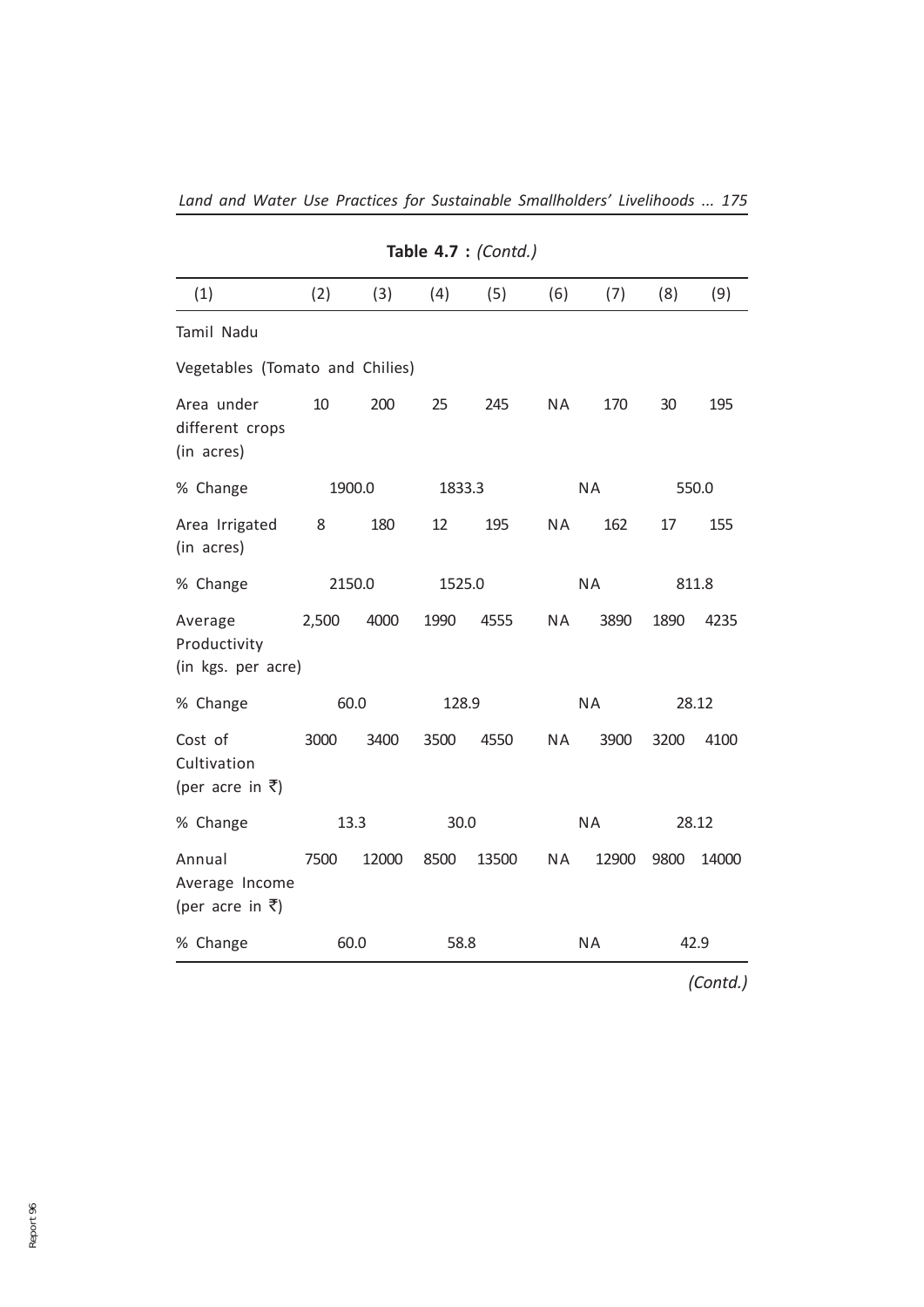| Table 4.7 : (Contd.)                           |       |       |       |       |      |       |      |       |  |  |  |  |
|------------------------------------------------|-------|-------|-------|-------|------|-------|------|-------|--|--|--|--|
| (1)                                            | (2)   | (3)   | (4)   | (5)   | (6)  | (7)   | (8)  | (9)   |  |  |  |  |
| Jharkhand                                      |       |       |       |       |      |       |      |       |  |  |  |  |
| Paddy                                          |       |       |       |       |      |       |      |       |  |  |  |  |
| Area under<br>different crops<br>(in acres)    | 120   | 189   | 94    | 134   | 24   | 56    | 111  | 159   |  |  |  |  |
| % Change                                       |       | 57.5  | 42.6  |       |      | 133.3 | 43.2 |       |  |  |  |  |
| Area Irrigated<br>(in acres)                   | 45    | 102   | 35    | 78    | 10   | 42    | 45   | 69    |  |  |  |  |
| % Change                                       | 126.7 |       | 122.9 |       |      | 320.0 |      | 53.3  |  |  |  |  |
| Average<br>Productivity<br>(in qtls. per acre) | 9.2   | 11.5  | 7.9   | 10.0  | 8.9  | 12.34 | 9.5  | 11.0  |  |  |  |  |
| % Change                                       |       | 25.0  | 26.6  |       |      | 38.7  |      | 15.8  |  |  |  |  |
| Cost of<br>Cultivation<br>(per acre in ₹)      | 3450  | 4700  | 3900  | 4500  | 3890 | 4300  | 3500 | 4900  |  |  |  |  |
| % Change                                       |       | 36.2  | 15.4  |       |      | 10.5  |      | 40.0  |  |  |  |  |
| Annual<br>Average Income<br>(per acre in ₹)    | 7000  | 10110 | 7400  | 11300 | 8050 | 11110 | 8900 | 12000 |  |  |  |  |
| % Change                                       |       | 44.4  | 52.7  |       |      | 38.0  |      | 34.8  |  |  |  |  |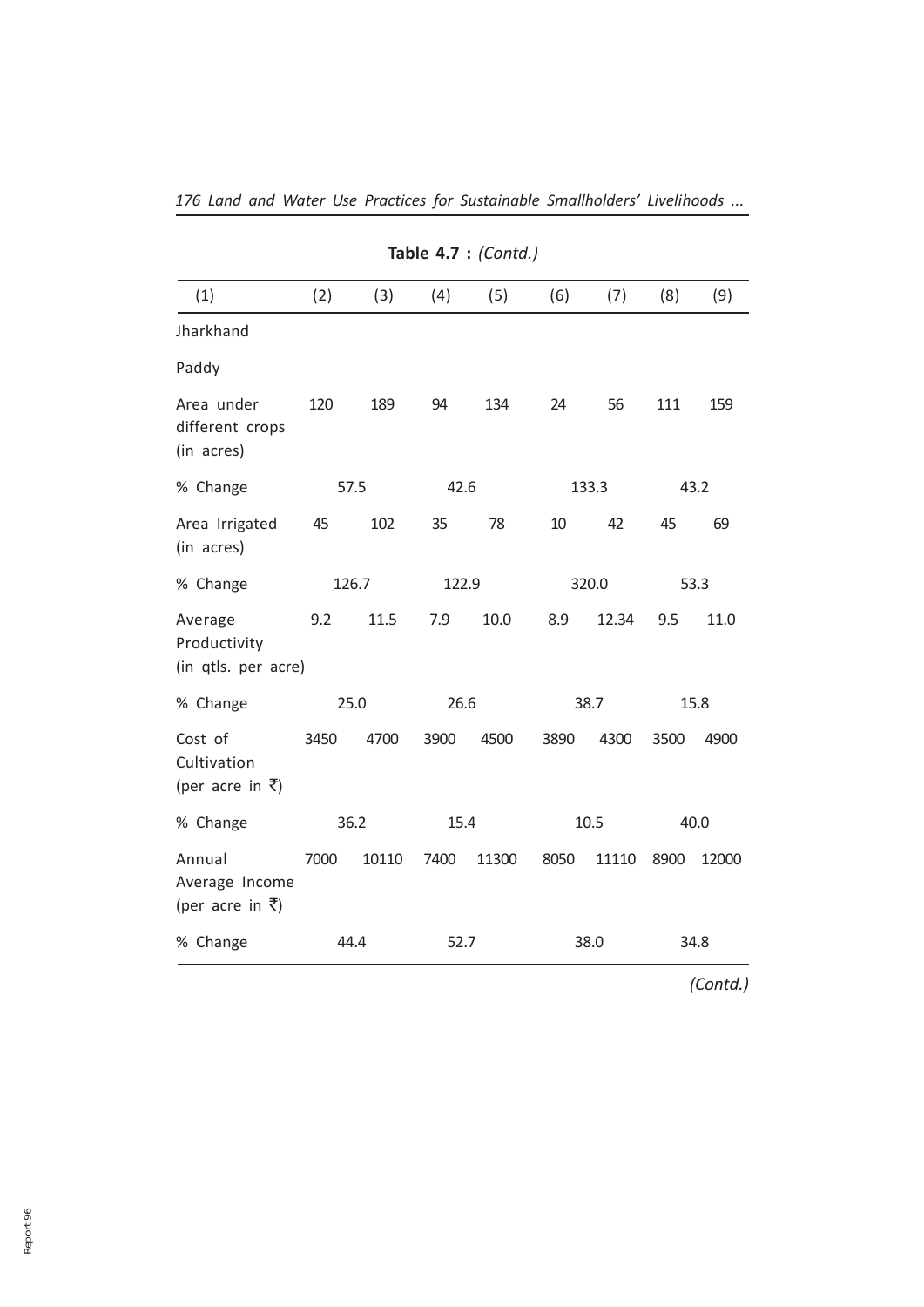| <b>lable 4.7</b> : (Contd.)                    |      |       |       |       |      |       |       |       |  |  |  |  |  |
|------------------------------------------------|------|-------|-------|-------|------|-------|-------|-------|--|--|--|--|--|
| (1)                                            | (2)  | (3)   | (4)   | (5)   | (6)  | (7)   | (8)   | (9)   |  |  |  |  |  |
| West Bengal                                    |      |       |       |       |      |       |       |       |  |  |  |  |  |
| Paddy                                          |      |       |       |       |      |       |       |       |  |  |  |  |  |
| Area under<br>different crops<br>(in acres)    | 170  | 222   | 101   | 205   | 145  | 234   | 11    | 26    |  |  |  |  |  |
| % Change                                       | 30.6 |       | 103.0 |       |      | 61.4  | 136.4 |       |  |  |  |  |  |
| Area Irrigated<br>(in acres)                   | 95   | 185   | 55    | 180   | 89   | 201   |       | 18    |  |  |  |  |  |
| % Change                                       | 94.7 |       | 227.3 |       |      | 125.8 |       |       |  |  |  |  |  |
| Average<br>Productivity<br>(in qtls. per acre) | 9.0  | 12.0  | 8.2   | 10.9  | 9.5  | 10.34 | 9.8   | 12.0  |  |  |  |  |  |
| % Change                                       | 33.3 |       | 32.9  |       |      | 11.5  | 22.5  |       |  |  |  |  |  |
| Cost of<br>Cultivation<br>(per acre in ₹)      | 3550 | 4275  | 3400  | 4900  | 3390 | 4500  | 3300  | 4700  |  |  |  |  |  |
| % Change                                       | 20.4 |       | 44.1  |       |      | 32.7  |       | 42.4  |  |  |  |  |  |
| Annual<br>Average Income<br>(per acre in ₹)    | 7900 | 10000 | 8400  | 12300 | 8980 | 12100 | 8800  | 12700 |  |  |  |  |  |
| % Change                                       | 26.5 |       | 46.4  |       |      | 34.7  | 44.3  |       |  |  |  |  |  |

**Table 4.7 :** *(Contd.)*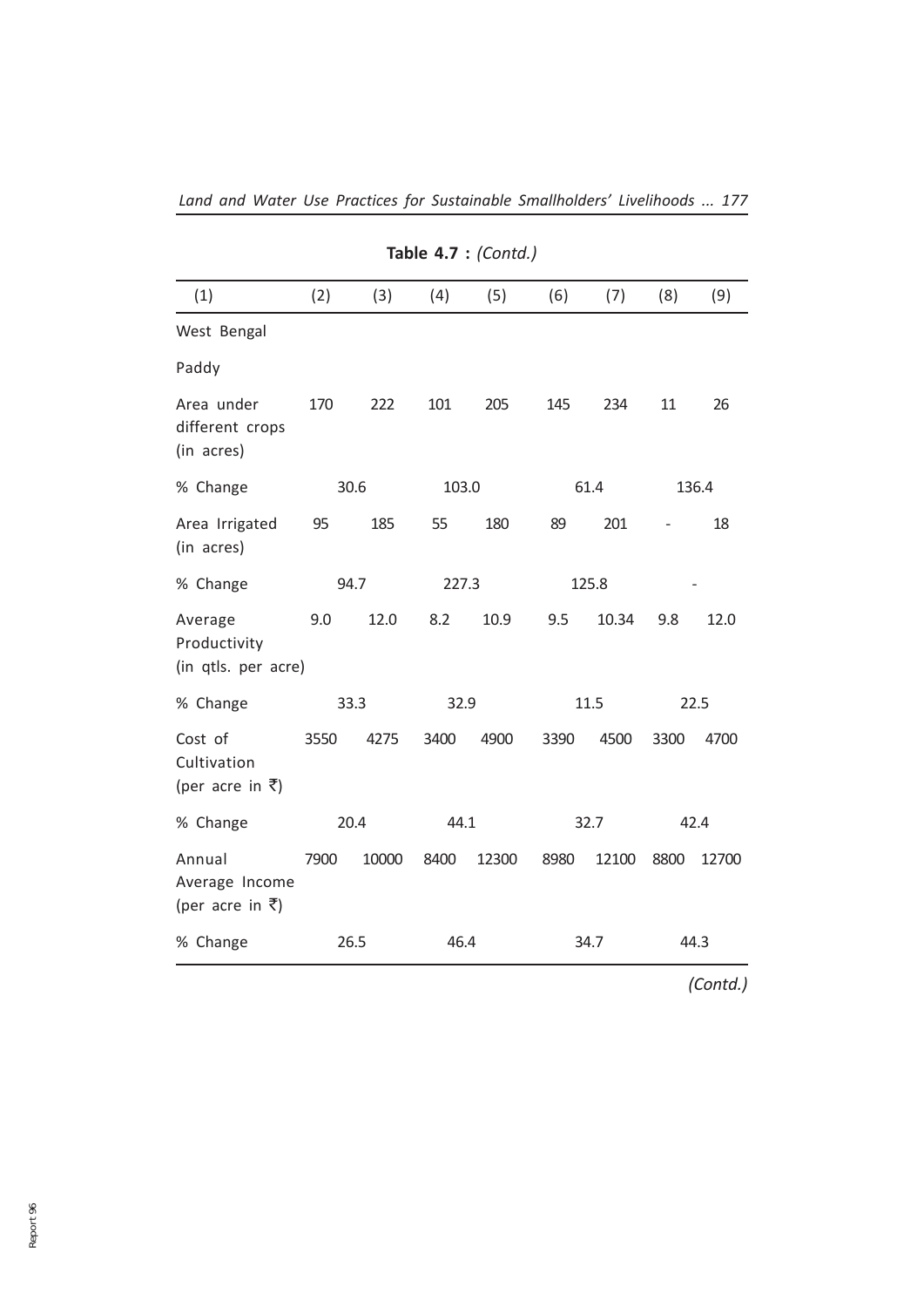#### **Drinking Water**

One of the important environmental impacts expected from any reforms is improvement in and accessibility of drinking water facility. In the recent past, the prevailing drought conditions have negatively impacted on the environment, such as decline of livestock population, depletion of fodder availability and fuel, and also depletion of groundwater as well as drinking water. This study examined the impact in terms of availability of drinking water. Improvement in groundwater table will ease the drinking water problems. A major impact of this would be on the sources of drinking water, depth of the water table and time spent in fetching water. As far as the sources of drinking water are concerned, the number of sources such as open wells and tanks has come down drastically while public taps and tubewells increased in different locations of 16 sample villages across four States in India (Table 4.8). Accessing the public taps and tubewells is one way of going for safe drinking water, but the concern here is depletion of groundwater though it is not unique to the sample villages. Time spent in fetching water also has gone up especially under tank areas (TN) indicating the gravity of the situation.

| Drinking Water                                                | Village-I |           | Village-II |      |           | Village-III | Village-IV |           |
|---------------------------------------------------------------|-----------|-----------|------------|------|-----------|-------------|------------|-----------|
| Source                                                        | <b>BW</b> | <b>AW</b> | <b>BW</b>  | AW   | <b>BW</b> | AW          | <b>BW</b>  | <b>AW</b> |
| (1)                                                           | (2)       | (3)       | (4)        | (5)  | (6)       | (7)         | (8)        | (9)       |
| Gujarat                                                       |           |           |            |      |           |             |            |           |
| No.(Public taps-<br>Handpumps,<br>Tubewells and<br>Borewells) | 12<br>05  |           | 04         | 11   | 03        | 09          | 06         | 13        |
| Change<br>%                                                   | 140       |           | 175        |      | 200       |             | 116.7      |           |
| Quantity of Water<br>(Lt./Day/hh)                             | 6.6       | 8.34      | 11.8       | 12.4 | 13.34     | 14.2        | 12.6       | 14.0      |

|  |  |  |  |  | Table 4.8 : Status of Drinking Water |  |
|--|--|--|--|--|--------------------------------------|--|
|--|--|--|--|--|--------------------------------------|--|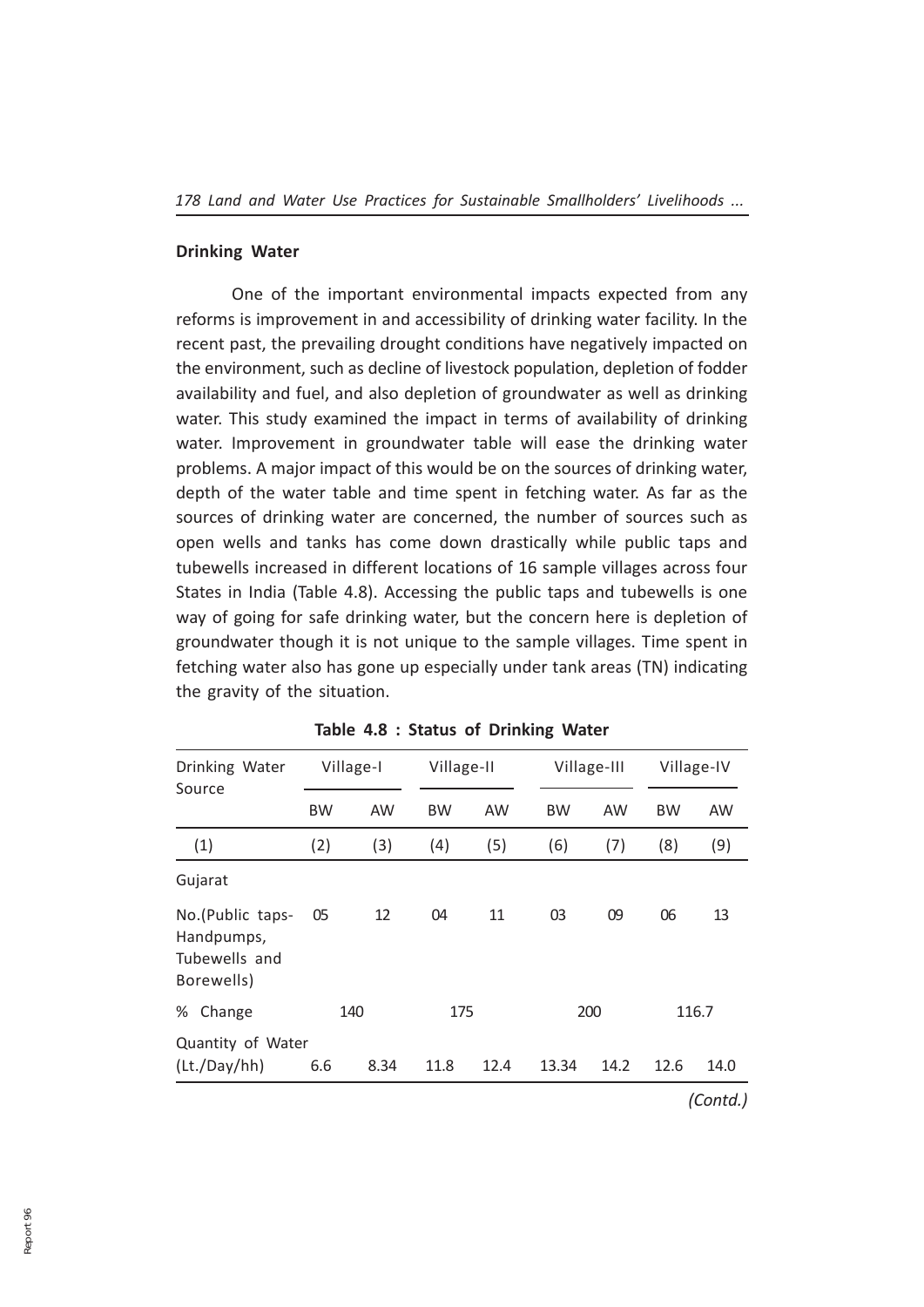| $i$ awic 4.0 . (Conta.)                                        |         |      |                  |      |       |         |         |      |  |  |  |  |
|----------------------------------------------------------------|---------|------|------------------|------|-------|---------|---------|------|--|--|--|--|
| (1)                                                            | (2)     | (3)  | (4)              | (5)  | (6)   | (7)     | (8)     | (9)  |  |  |  |  |
| % Change                                                       | 26.4    |      | 5.1              |      |       | 6.4     |         | 11.1 |  |  |  |  |
| Time spent in<br>fetching drinking<br>water (hrs./Day/hh)      | 0.5     | 0.4  | 0.48<br>0.33     |      | 0.75  | 0.50    | 0.73    | 0.38 |  |  |  |  |
| % Change                                                       | $-20.0$ |      | $-31.3$          |      |       | $-33.3$ | $-47.9$ |      |  |  |  |  |
| Depth of water<br>table (in ft.)                               | 230     | 175  | 160              | 115  | 70    | 65      | 124     | 98   |  |  |  |  |
| % Change                                                       | $-23.9$ |      | $-28.1$          |      |       | $-7.14$ | $-21.0$ |      |  |  |  |  |
| Tamil Nadu                                                     |         |      |                  |      |       |         |         |      |  |  |  |  |
| No. (Public<br>taps- Handpumps,<br>Tubewells and<br>Borewells) | 09      | 21   | 11               | 24   | 06    | 17      | 06      | 20   |  |  |  |  |
| % Change                                                       | 113.3   |      | 118.2            |      | 183.3 |         | 66.7    |      |  |  |  |  |
| Quantity of Water<br>(Lt./Day/hh)                              | 10.1    | 11.8 | 9.4              | 11.1 | 13.5  | 15.03   | 12.8    | 14.5 |  |  |  |  |
| % Change                                                       | 16.8    |      | 18.1             |      |       | 11.3    |         | 13.3 |  |  |  |  |
| Time spent in<br>fetching drinking<br>water (hrs./Day/hh)      | 0.6     | 0.75 | 1.2              | 1.2  | 1.13  | 0.84    | 1.2     | 0.65 |  |  |  |  |
| % Change                                                       | 25.0    |      | $\boldsymbol{0}$ |      |       | $-25.7$ | $-45.8$ |      |  |  |  |  |
| Depth of water<br>table (in ft.)                               | 320     | 240  | 225              | 210  | 250   | 180     | 350     | 200  |  |  |  |  |
| % Change                                                       | $-25.0$ |      | $-6.7$           |      |       | $-28.0$ | $-70.0$ |      |  |  |  |  |

**Table 4.8 :** *(Contd.)*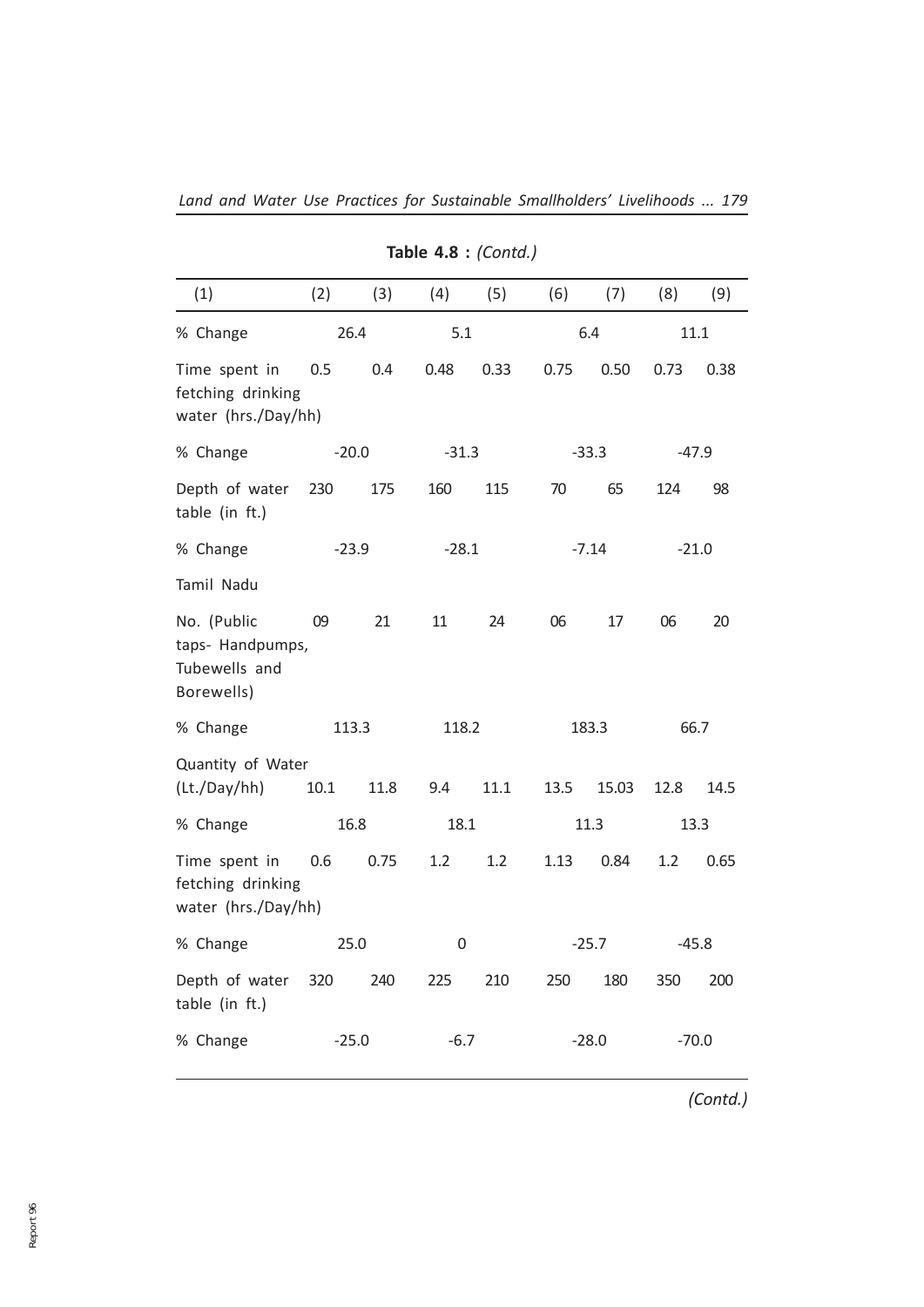|  |  |  |  |  |  |  |  | 180 Land and Water Use Practices for Sustainable Smallholders' Livelihoods |  |  |
|--|--|--|--|--|--|--|--|----------------------------------------------------------------------------|--|--|
|--|--|--|--|--|--|--|--|----------------------------------------------------------------------------|--|--|

|                                                                   | Table 4.8 : (Contd.) |         |        |               |       |         |      |         |  |  |  |  |  |  |
|-------------------------------------------------------------------|----------------------|---------|--------|---------------|-------|---------|------|---------|--|--|--|--|--|--|
| (1)                                                               | (2)                  | (3)     | (4)    | (5)           | (6)   | (7)     | (8)  | (9)     |  |  |  |  |  |  |
| Jharkhand                                                         |                      |         |        |               |       |         |      |         |  |  |  |  |  |  |
| No. (Public taps- 03<br>Handpumps,<br>Tubewells and<br>Borewells) |                      | 8       | 03     | 10            | 03    | 11      | 03   | 09      |  |  |  |  |  |  |
| % Change                                                          |                      | 166.7   | 233.3  |               | 266.7 |         |      | 200     |  |  |  |  |  |  |
| Quantity of Water<br>(Lt./Day/hh)                                 | 4.8                  | 9.5     | 8.8    | 11.4          | 9.45  | 13.2    | 11.6 | 15.0    |  |  |  |  |  |  |
| % Change                                                          |                      | 98.0    |        | 29.45<br>39.7 |       |         | 29.3 |         |  |  |  |  |  |  |
| Time spent<br>in fetching<br>drinking water<br>(hrs./Day/hh)      | 0.45                 | 0.40    | 0.57   | 0.48          | 0.68  | 0.53    | 0.89 | 0.80    |  |  |  |  |  |  |
| % Change                                                          | $-11.1$              |         |        | $-15.8$       |       | $-22.1$ |      | $-10.1$ |  |  |  |  |  |  |
| Depth of<br>water table<br>(in ft.)                               | 250                  | 225     | 200    | 195           | 200   | 190     | 210  | 200     |  |  |  |  |  |  |
| % Change                                                          |                      | $-10.0$ | $-2.5$ |               |       | $-5.0$  |      | $-4.8$  |  |  |  |  |  |  |
| West Bengal                                                       |                      |         |        |               |       |         |      |         |  |  |  |  |  |  |
| No. (Public<br>taps- Handpumps,<br>Tubewells and<br>Borewells)    | 06                   | 14      | 05     | 15            | 08    | 13      | 04   | 09      |  |  |  |  |  |  |
| % Change                                                          | 133.3                | 200     | 62.5   | 125           |       |         |      |         |  |  |  |  |  |  |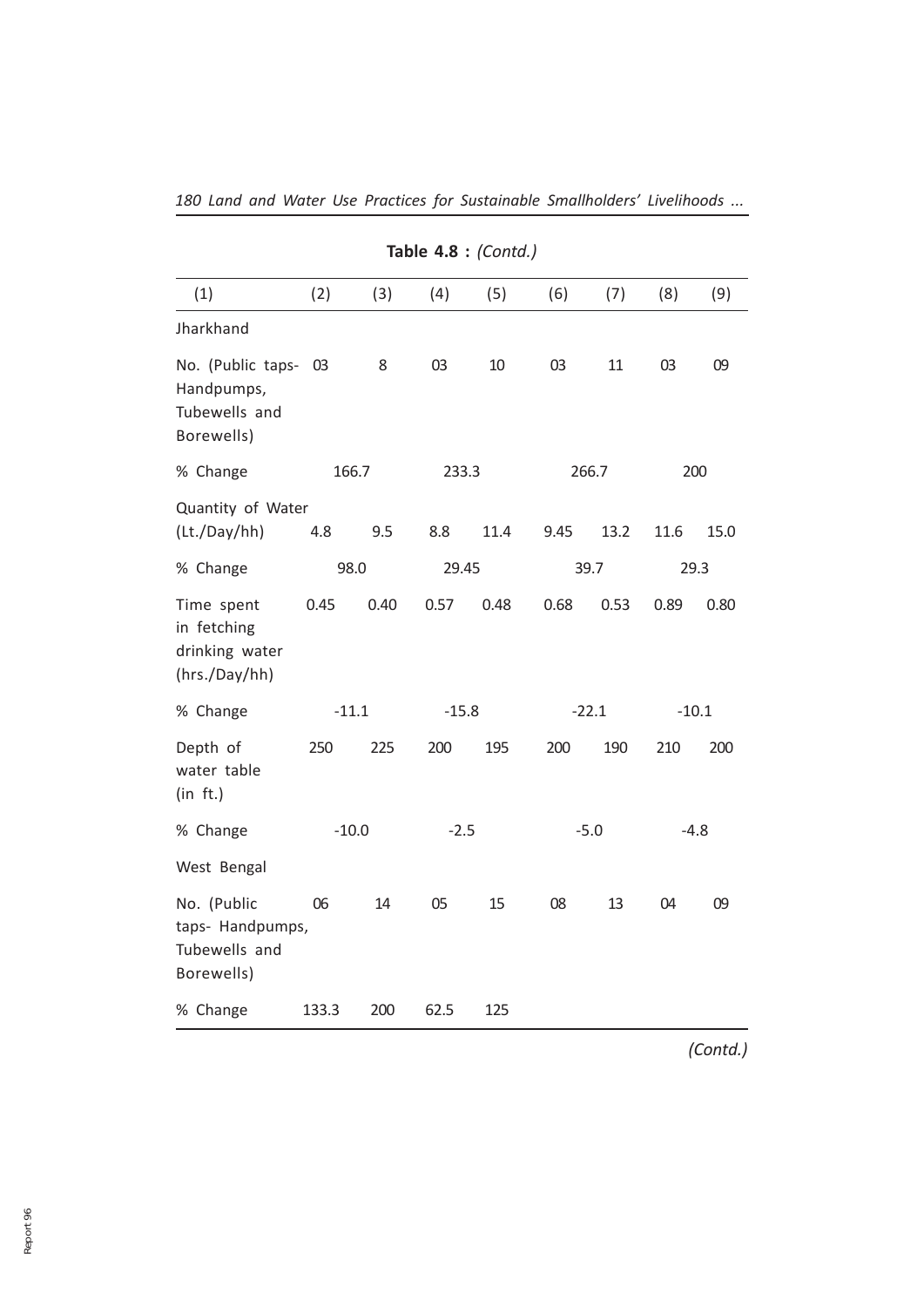|                                                              |     |         |         | $1$ and $4.0$ . $1$ Control $1$ |      |         |      |         |
|--------------------------------------------------------------|-----|---------|---------|---------------------------------|------|---------|------|---------|
| (1)                                                          | (2) | (3)     | (4)     | (5)                             | (6)  | (7)     | (8)  | (9)     |
| Quantity of Water                                            |     |         |         |                                 |      |         |      |         |
| (Lt./Day/hh)                                                 | 6.0 | 8.5     | 10.5    | 13.0                            | 11.0 | 14.0    | 12.0 | 15.5    |
| % Change                                                     |     | 41.7    | 23.8    |                                 |      | 27.3    |      | 29.2    |
| Time spent<br>in fetching<br>drinking water<br>(hrs./Day/hh) | 0.8 | 0.4     | 0.5     | 0.3                             | 0.7  | 0.5     | 0.8  | 0.2     |
| % Change                                                     |     | $-50.0$ | $-40.0$ |                                 |      | $-28.6$ |      | $-75.0$ |
| Depth of<br>water table<br>(in ft.)                          | 158 | 120     | 125     | 110                             | 95   | 78      | 110  | 89      |
| % Change                                                     |     | $-24.1$ | $-12.0$ |                                 |      | $-17.9$ |      | $-19.1$ |

**Table 4.8 :** *(Contd.)*

(-) Sign indicates positive.

Impact on groundwater is the major positive externality of land and water use practices. The major outcome expected is to have one of the prime objectives, a positive impact on ground water availability. This study examined the impact in terms of drinking water availability. Improvement in groundwater table situation will ease the drinking water problems. This aspect is clearly reflected in the sample villages (Table 4.8). Taking the before and after scenarios, as sources of drinking water for beneficiary sample households within the watershed area, use of drinking water has increased in all villages after the advent of watershed. Along with the increasing in the quality consumed and the time spent in fetching water has gone down in seven sample villages. This indicates substantial improvement in the drinking water situation.

Data show that in almost all states, especially the States like Gujarat and Tamil Nadu, the impact is positive. Effectiveness of land and water use practices has shown through the trends that it has positive impact on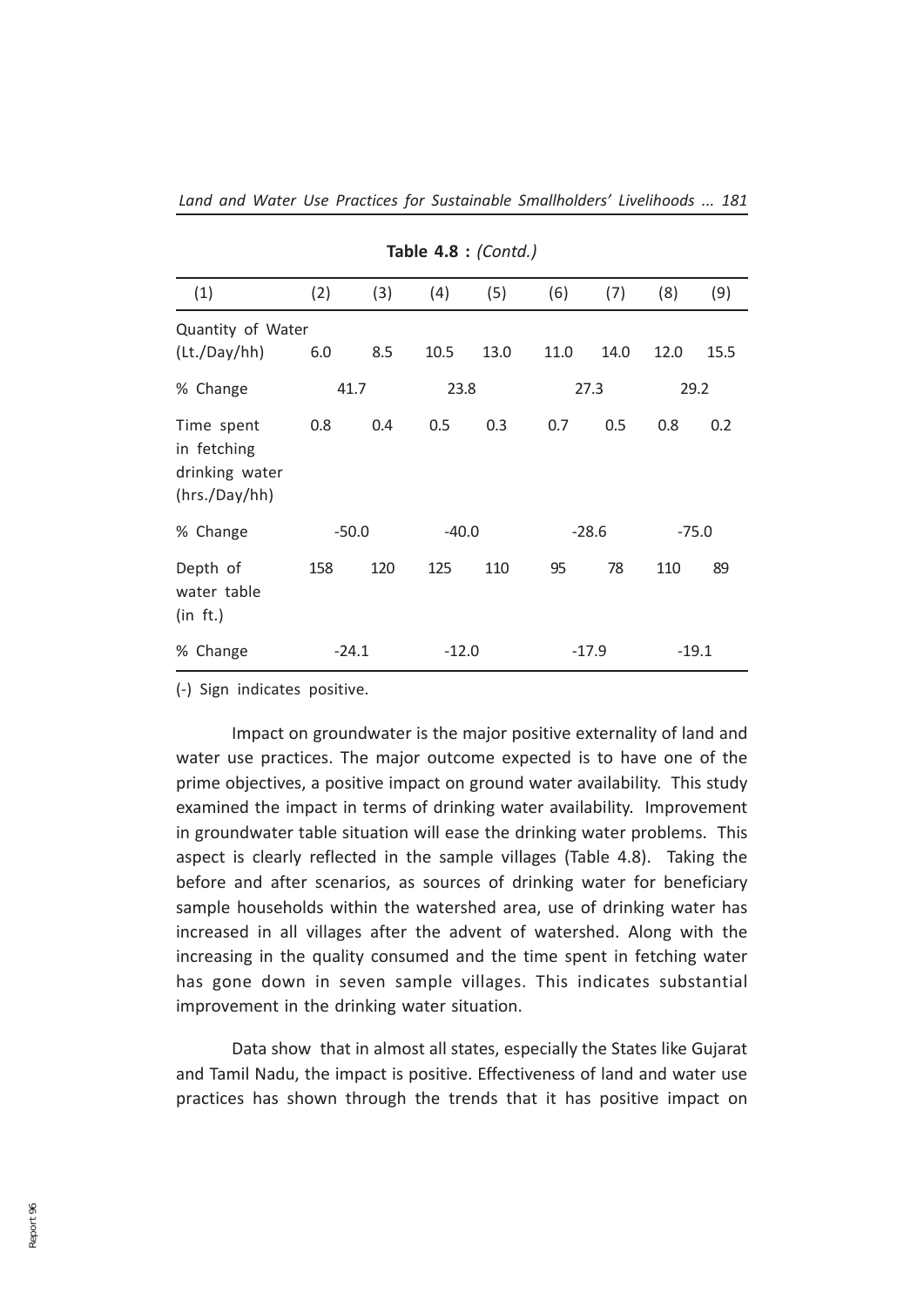drinking as well as groundwater availability and recharge. The overall impact of the initiation of participatory land and water use conservation and different practices regarding land, water and biomass through watershed approach has led to positive indication on groundwater table in sample villages. Improvement in groundwater table situation has substantiated the time spent in fetching of drinking water in some of the sample village watersheds.

Construction of check-dams, percolation tanks and rock-fill dams under the watershed development programme is likely to result in soil and water conservation leading to a positive impact in water level in wells in watershed areas. The impact of watershed on borewells as well as open well irrigation is assessed in terms of number of wells and the changes in the water table. On both these accounts, the impact on groundwater is positive. Number of wells increased in some of the sample villages (see Table 4.8). Most of the sample villages in Tamil Nadu used to have open wells before as well as after watershed also. The impact of watershed on rising groundwater table as the trend was showing positively in most of the sample villages (especially open wells). But in the sample villages of Gujarat, West Bengal and Jharkhand bore wells have increased in number in all the watersheds. The data reveal that in all the watersheds the economic as well as social class-wise households own a well (open/bore well) indicating the uneven distribution of access to irrigation water (wells). In most of the cases it is the medium and large farmers who own majority of the wells. The number of wells and an increase in water table are giving a clear sign of practices of land, water and biomass initiated by the villagers in four sample States.

### **Livelihood Security**

The practices of land and water use in 16 sample villages across four States reveal the impact of drudgery on poverty as positive. The data show that number of households below poverty line (it is a still debatable issue, however the study followed a simple norm. The norms were 2400 calories per capita per day for rural areas and 2100 calories for urban areas. These calorie norms have been expressed in monetary terms as ₹ 49.09 and ₹ 56.64 per capita per month for rural and urban areas,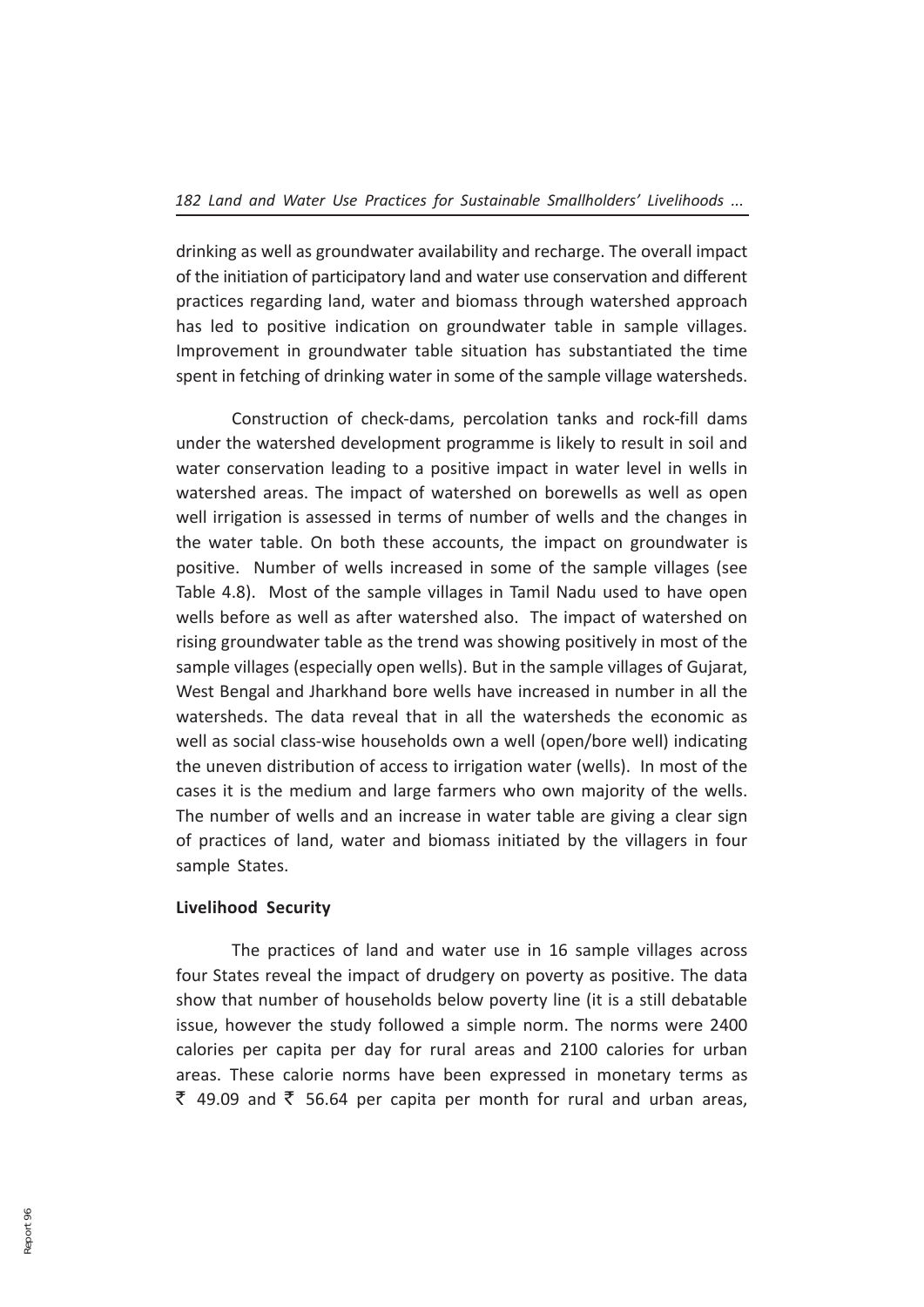respectively at 1973-74 prices) has come down. The small and viable practice has been developed at village, community as well as individual level in some of the sample villages, the study had documented and looked at their livelihood framework (see below Framework). The interventions of land and water use practices in these sample villages influence ultimately their livelihoods positively.

### **Livelihood Framework**



Report 96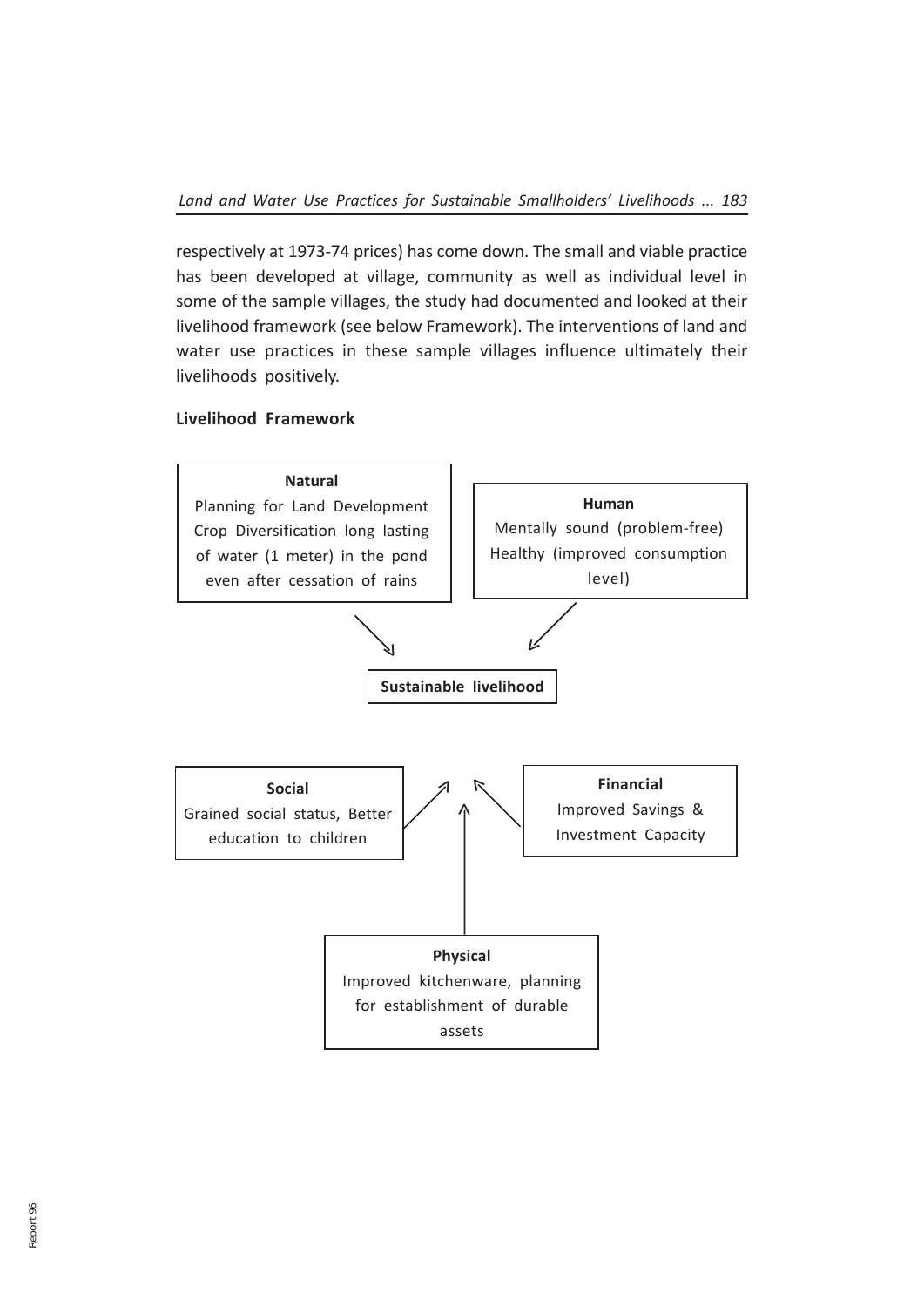### **Issues**

When it comes to the question of management of these community assets and attributes, how to manage and maintain sustainable livelihoods from these community assets is a big issue. The main poverty-stricken initiatives in the sample villages are five capitals as shown above. The livelihood framework has worked within the realm of collective action and addresses the following issues.

- Sharing of water in community farm ponds and thereby timely water application and cropping systems
- Lifting of water (a costly proposition) acted as collectively
- Identifying correct locations
- Farmers' reluctance in the beginning : Through collective action some sorts of convincing mechanism has been adopted by the PIAs
- Lack of supporting data and working models : These are worked out collectively by community as a whole.

The effects of these practices influenced positively and the number of people below poverty line reduced significantly (Table 4.9). The evidences reveal that there is a tremendous impact in Tamil Nadu, Gujarat and West Bengal and even in some of the sample villages in Jharkhand also. This in turn affects their asset generation like increase of pacca houses and houses got electrified significantly. Interestingly, goods and devices traded by the people in the sample villages increased, agricultural products and dairy products are marketed by the villages after initiation of these land and water use practices in these villages. Positive impact is observed where subsistence level of agriculture has diversified in some sort of healthy way of commercialisation of agriculture and other related dairy development activities.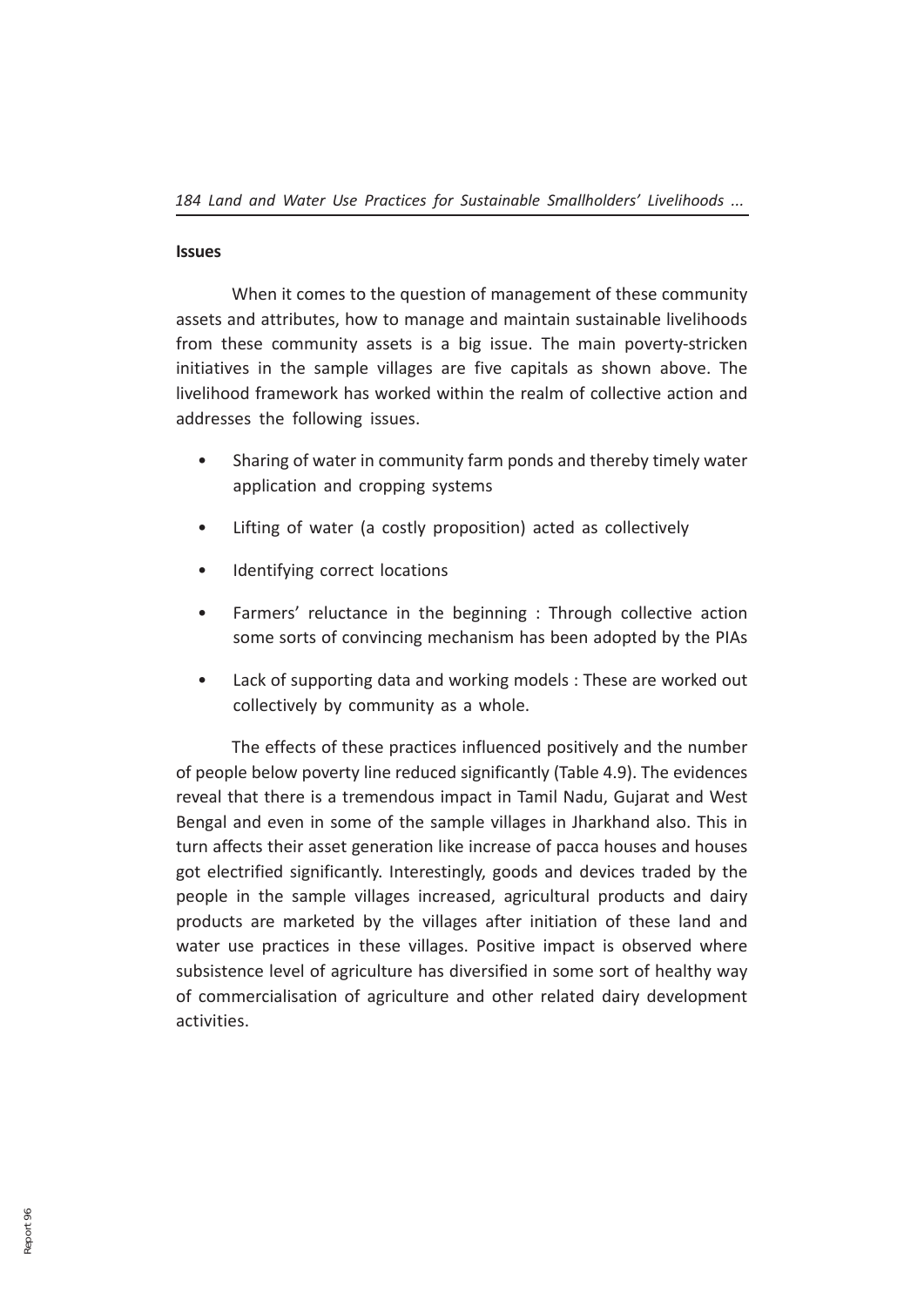| Villages        | No. of<br>HH below<br>Poverty Line |     | No. of HH<br>with Pucca<br><b>Houses</b> |     | No. of<br>Houses<br>Electrified        |               | Agricultural Product<br>for Market                         |                                     |
|-----------------|------------------------------------|-----|------------------------------------------|-----|----------------------------------------|---------------|------------------------------------------------------------|-------------------------------------|
|                 |                                    |     |                                          |     | Before After Before After Before After |               | <b>Before</b>                                              | After                               |
| (1)             | (2)                                | (3) | (4)                                      | (5) | (6)                                    | (7)           | (8)                                                        | (9)                                 |
| Gujarat         |                                    |     |                                          |     |                                        |               |                                                            |                                     |
| Village-I       | 98                                 | 22  | 11                                       | 65  | 34                                     | 67            | Less<br>Quantity of Products &<br>Agricultural<br>Products | Agricultural<br>Dairy<br>Products   |
| Village-II      | 125                                | 18  | 18                                       | 50  | 79                                     | 328<br>(100%) | Less<br>Quantity of Wheat and<br>Agricultural<br>Products  | Maize,<br>Dairy<br>Products         |
| Village-III 122 |                                    | 45  | 26                                       | 70  | 111                                    | 225           | Less<br>Quantity of Products<br>Agricultural<br>Products   | Agricultural<br>& Dairy<br>Products |
| Village-IV      | 94                                 | 21  | 12                                       | 50  | 136                                    | 312           | Less<br>Quantity of Products<br>Agricultural<br>Products   | Agricultural<br>& Dairy<br>Products |
| Tamil Nadu      |                                    |     |                                          |     |                                        |               |                                                            |                                     |
| Village-I       | 301                                | 225 | 79                                       | 150 | 178                                    | 300           | Own<br>consump-<br>tion<br>(Subsistence<br>level)          | Paddy<br>and<br>Chilies             |

**Table 4.9 : Land and Water Use Practices: Effects on Poverty**

*(Contd.)*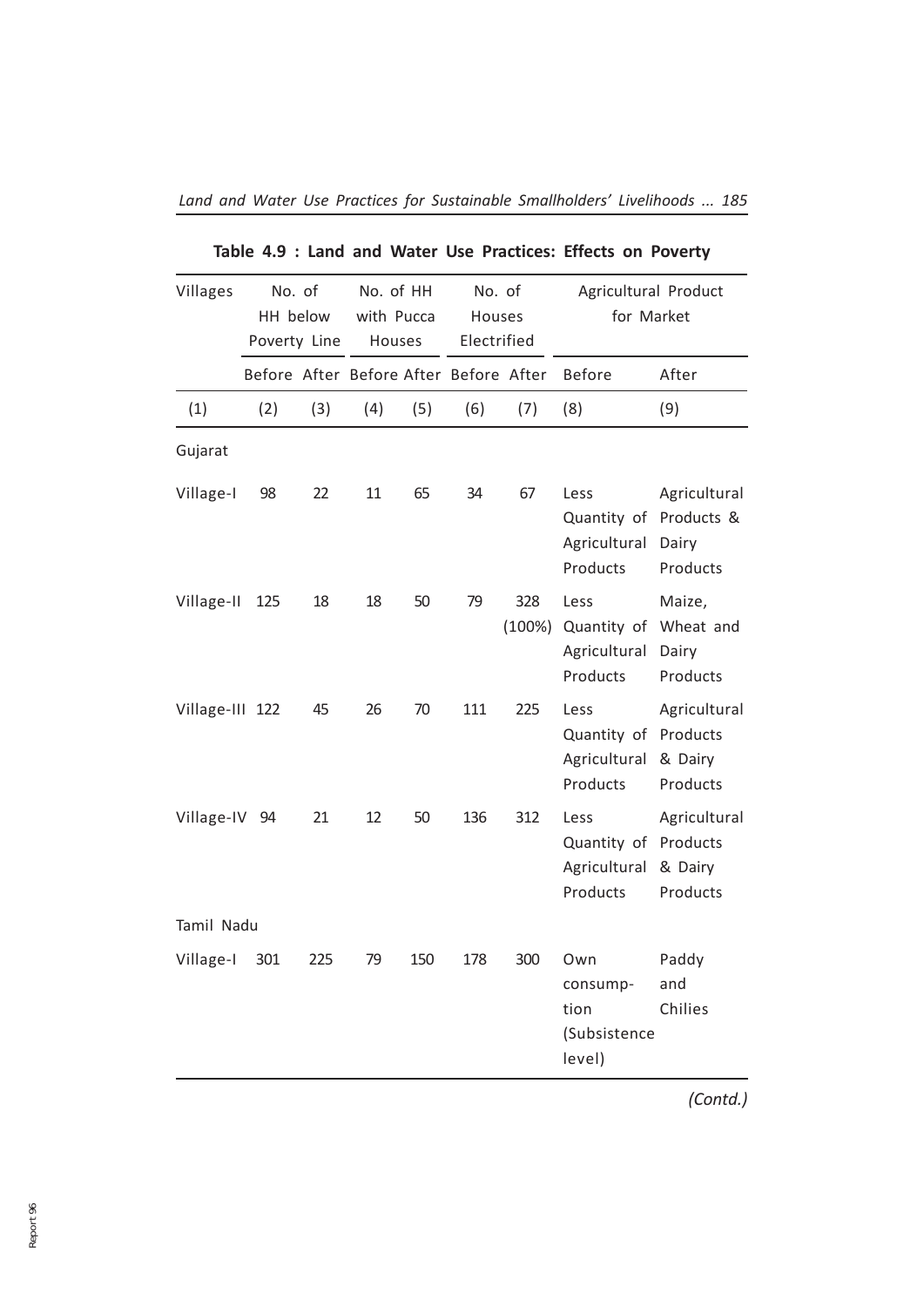| (1)             | (2) | (3) | (4) | (5) | (6) | (7)                      | (8)                                 | (9)                                           |
|-----------------|-----|-----|-----|-----|-----|--------------------------|-------------------------------------|-----------------------------------------------|
| Village-II      | 312 | 175 | 98  | 220 | 101 | 170                      | Own<br>consump-<br>tion             | Paddy,<br>Groundnut,<br>Chilies and<br>Cotton |
| Village-III 780 |     | 500 | 145 | 350 | 225 | 730                      | (Subsistence Paddy,<br>level)       | Chilies and<br>Cotton                         |
| Village-IV 380  |     | 186 | 58  | 100 | 125 | 390                      | Own<br>consumption                  | Paddy                                         |
| Jharkhand       |     |     |     |     |     |                          |                                     |                                               |
| Village-I       | 22  | 80  | 15  | 30  | 18  | 64                       | Own<br>consumption                  | Vegetables                                    |
| Village-II 425  |     | 200 | 7   | 20  | 10  | 28                       | (Subsistence Vegetables             |                                               |
|                 |     |     |     |     |     |                          | level)                              |                                               |
| Village-III 55  |     | 35  |     |     |     | $\overline{\phantom{0}}$ | Own<br>consumption                  | Vegetables                                    |
| Village-IV 135  |     | 40  |     | 10  |     | 20                       | (Subsistence Agricultural<br>level) | Products                                      |
| West Bengal     |     |     |     |     |     |                          |                                     |                                               |
| Village-I       | 77  | 33  | 12  | 30  | 30  | 100<br>(100%)            | Own<br>consumption                  | Vegetables                                    |
| Village-II      | 235 | 90  |     | 15  | 14  | 80                       | (Subsistence Vegetables<br>level)   |                                               |
| Village-III 120 |     | 34  |     |     | 5   | 20                       | Own<br>consumption                  | Vegetables                                    |
| Village-IV 62   |     | 38  |     |     |     | 5                        | (Subsistence Vegetables<br>level)   |                                               |

**Table 4.9 :** *(Contd.)*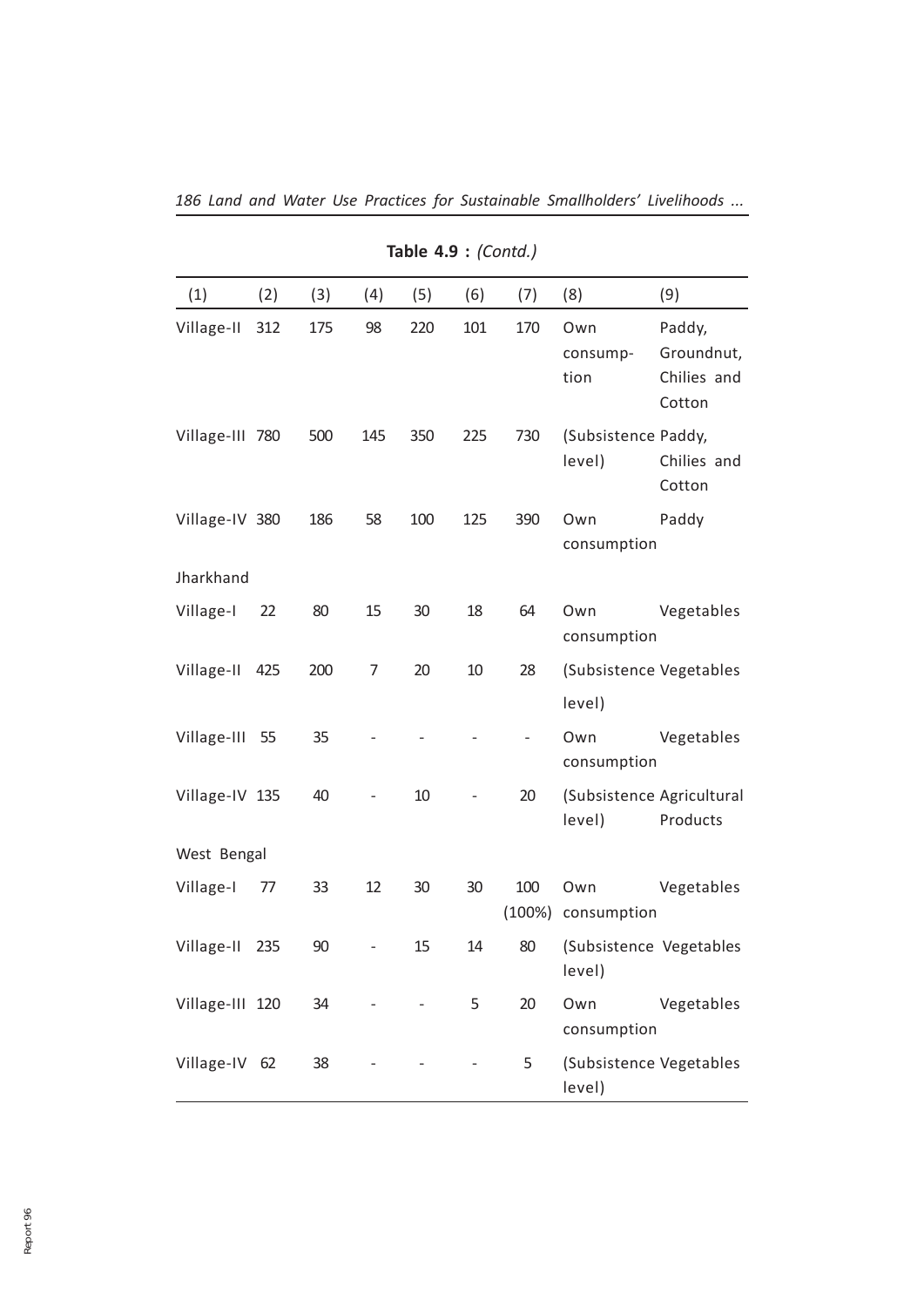Emergence of new occupations and establishment of livelihoods is visible in almost all sample villages, but varied in nature (see Table 4.10). These impacts are mainly because of collective action of different stakeholders and the initiations of land and water use practices at micro environment locations. Though the initiations are small, these are all sustainable in nature. The sizes of the intervention and group dynamics also cause positive impact on livelihood security. In almost all the sample villages across four States, the data reveal that new occupations/livelihoods increased ranging between 58 and 75 per cent in Gujarat, while it is 75 per cent and above 90 per cent in Tamil Nadu and 75 and 83 per cent in West Bengal. There is a considerable change in sample villages of Jharkhand where it ranged from 42 to 68 per cent. The poor performance in Jharkhand when compared to other states is mainly due to low profile of collective action and PIA role is nominal.

Diversification of farming and co-agricultural activities has also shown positive impact on almost all the sample villages. Self-consumption of agricultural and sale of agricultural, dairy related products has increased. Significant impact has also been seen through our study that the status of wage labour increased. Migration status has been marginalised where dependency ratio decreased to some extent due to the initiation of land and water use practices which have been taken collectively in some of the sample villages.

### **Changes in the Poverty and Income**

Increase of income from different sources i.e. agriculture, livestock, horticulture, hiring out labour have been established significantly in almost all the sample villages. The study has worked out poverty and income levels social class-wise (Income Poverty) both in numbers as well as their average income per family per annum from agriculture, livestock and other sources including non-land based activities (see Table 4.11).

### **Two Basic Ingredients in Measuring Poverty**

(1) Poverty Line: definition of threshold income or consumption level. (2) Data on size distribution of income or consumption (collected by a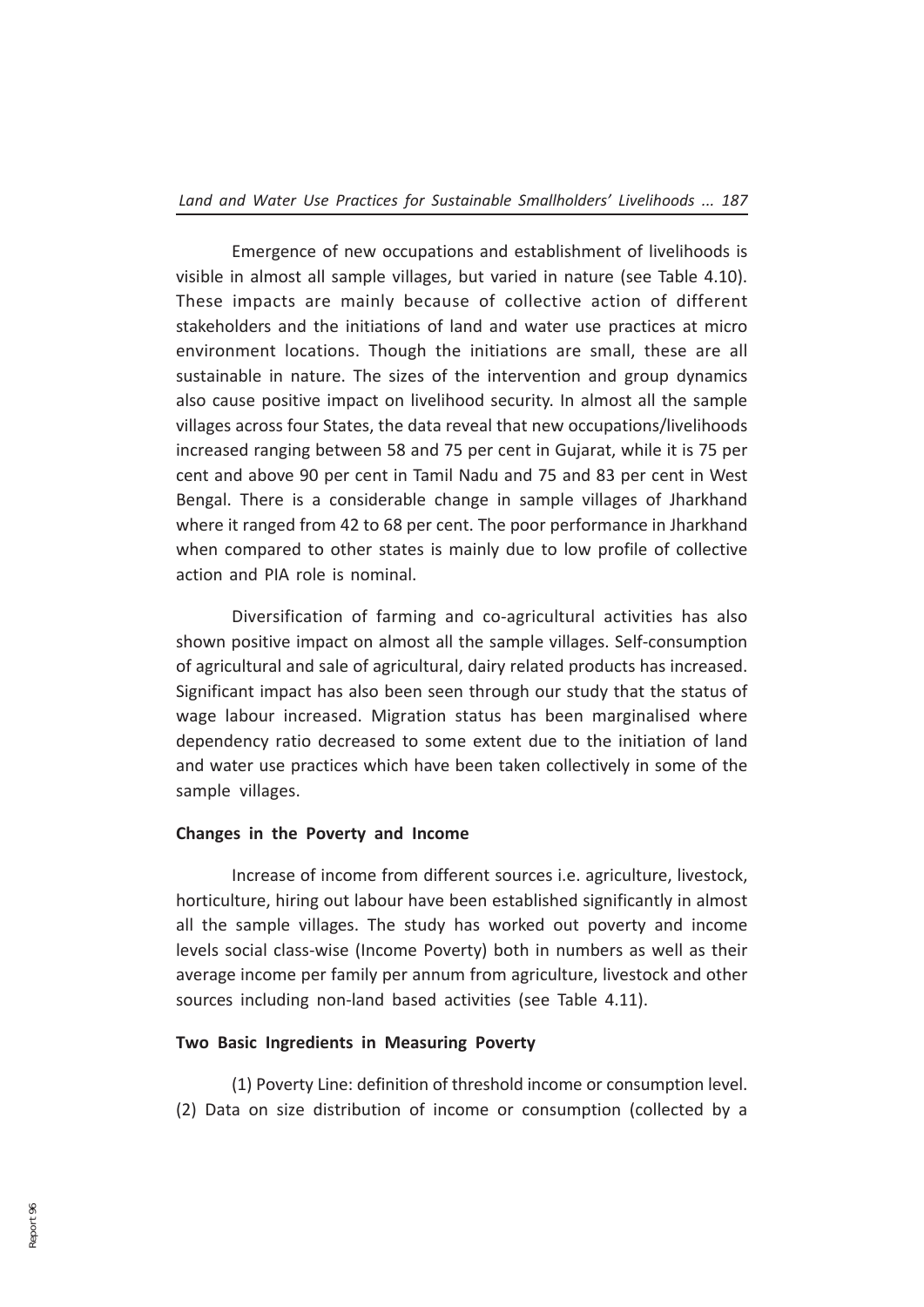|                           | Table 4.10 :                    |                         |                               |                    | Effects of Land and Water Use Practices on New Occupations/Livelihoods |                             |                    |                            |                                    |                         |
|---------------------------|---------------------------------|-------------------------|-------------------------------|--------------------|------------------------------------------------------------------------|-----------------------------|--------------------|----------------------------|------------------------------------|-------------------------|
| Villages                  | New occupations<br>and Liveliho | ads                     | Diversification<br>of Farming |                    | Co-agriculture<br>Activities                                           |                             |                    | Wage Labour<br>Status of   | Migration<br>Status                |                         |
|                           | Increase                        | Change<br>$\frac{1}{2}$ | Consump-<br>$S$ elf-<br>tion  | Sale               | Improved                                                               | Change<br>$\frac{1}{2}$     | Increased          | Change<br>$\frac{1}{2}$    | Dependency<br>Decreased            | Change<br>$\frac{1}{2}$ |
| $\widetilde{\mathcal{H}}$ | $\widetilde{\Omega}$            | $\widehat{S}$           | $\left( 4\right)$             | $\widetilde{5}$    | $\overline{6}$                                                         | $\widehat{\subset}$         | $\circled{s}$      | ම                          | (10)                               | (11)                    |
| Gujarat                   |                                 |                         |                               |                    |                                                                        |                             |                    |                            |                                    |                         |
| Village-I                 | (58.3)                          | (41.7)<br>ഥ             | (33.3)<br>4                   | (66.7)<br>$\infty$ | (66.7)<br>$\infty$                                                     | (33.3)<br>4                 | (50.0)<br>$\circ$  | (50.0)<br>$\circ$          | (75.0)<br>$\sigma$                 | (25.0)<br>3             |
| Village-II                | (66.7)<br>$\infty$              | 33.3<br>4               | (25.0)<br>$\infty$            | (75.0)<br>G        | (66.7)<br>$\infty$                                                     | (33.3)<br>4                 | (41.7)<br>LN       | (58.3)<br>$\triangleright$ | (66.7)<br>$\infty$                 | (33.3)<br>4             |
| Village-III               | (75.0)<br>O                     | (25.0)<br>S             | (50.0)<br>$\circ$             | (50.0)<br>$\circ$  | (83.3)<br>$\Omega$                                                     | (16.7)<br>$\mathbf{\Omega}$ | (66.7)<br>$\infty$ | (33.3)<br>4                | (58.3)<br>$\overline{\phantom{0}}$ | (41.7)<br>LŊ            |
| Village-IV                | (66.7)<br>$\infty$              | (33.3)<br>4             | (41.7)<br>Б                   | (58.3)             | (75.0)<br>$\sigma$                                                     | (25.0)<br>3                 | (66.7)<br>$\infty$ | (33.3)<br>4                | (58.3)<br>$\overline{ }$           | (41.7)<br>LN            |
|                           |                                 |                         |                               |                    |                                                                        |                             |                    |                            |                                    | (Contd.)                |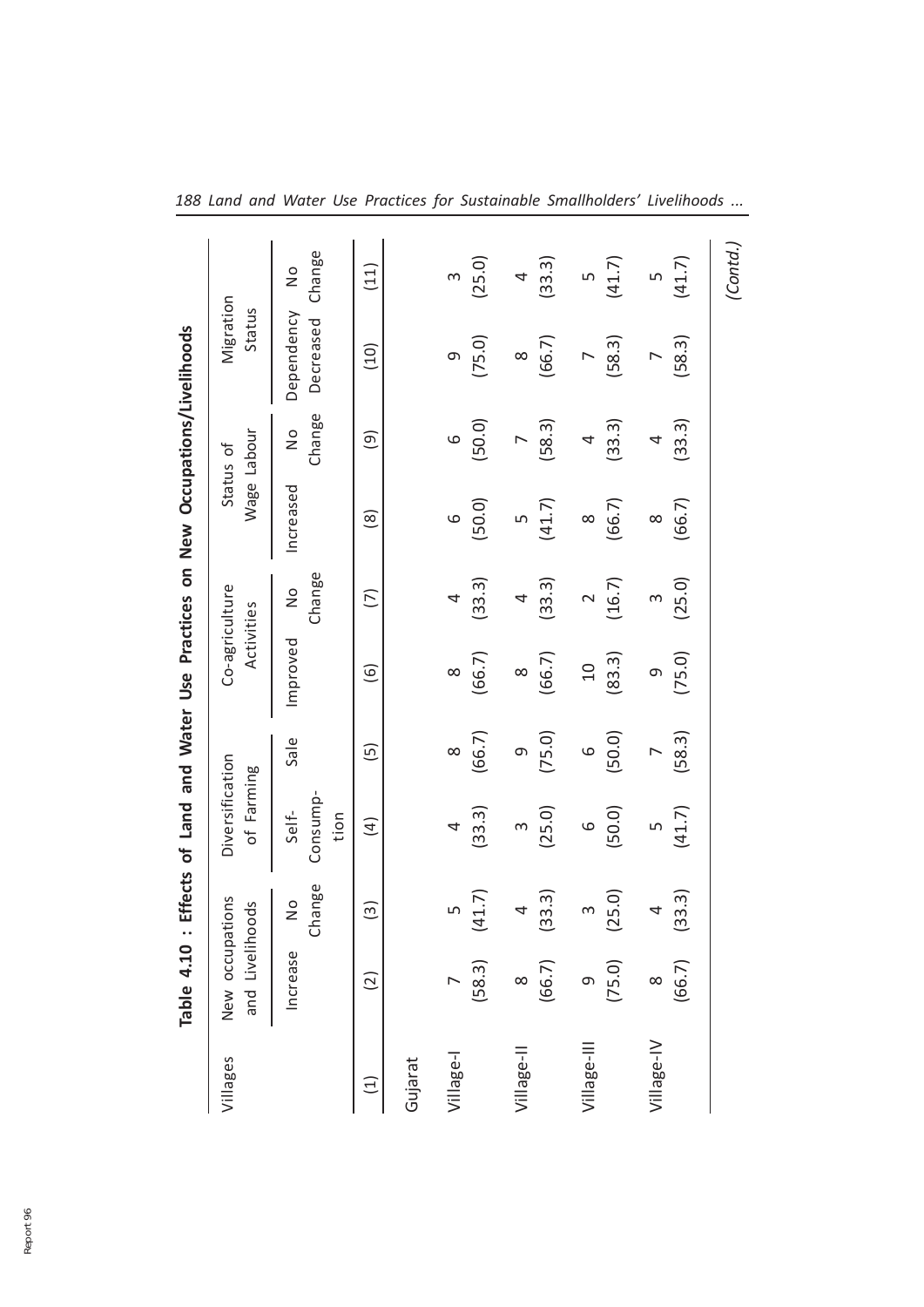|                          |                           |                                           |                          | <b>Table</b>                       | 4.10: (Contd.)     |                                           |                                            |                                                |                          |                                                         |
|--------------------------|---------------------------|-------------------------------------------|--------------------------|------------------------------------|--------------------|-------------------------------------------|--------------------------------------------|------------------------------------------------|--------------------------|---------------------------------------------------------|
| $\overline{\phantom{0}}$ | (2)                       | $\left( \frac{3}{2} \right)$              | $\left(4\right)$         | $\widetilde{5}$                    | $\overline{6}$     | $(\bar{z})$                               | $\left( 8\right)$                          | $\left( \begin{matrix} 9 \end{matrix} \right)$ | (10)                     | (11)                                                    |
| Tamil Nadu               |                           |                                           |                          |                                    |                    |                                           |                                            |                                                |                          |                                                         |
| Village-I                | (91.7)<br>$\overline{11}$ | $\begin{pmatrix} 1 \\ 8.30 \end{pmatrix}$ | (33.3)<br>$\overline{a}$ | (66.7)<br>$\infty$                 | (58.3)             | $\frac{5}{(41.7)}$                        | (66.7)<br>$\infty$                         | (33.3)<br>$\overline{a}$                       | (75.0)<br>$\sigma$       |                                                         |
| Village-II               | (75.0)                    | (25.0)                                    | (25.0)<br>$\infty$       | (75.0)                             | (58.3)             | $\begin{pmatrix} 5 \\ 41.7 \end{pmatrix}$ | $\begin{pmatrix} 10 \\ 83.3 \end{pmatrix}$ | $\frac{2}{(16.7)}$                             | $7$<br>(58.3)            | $(25.0)$<br>$(5.0)$<br>$(41.7)$<br>$(50.0)$<br>$(50.0)$ |
| Village-III              | (75.0)                    | (25.0)                                    | (33.3)<br>$\overline{a}$ | (66.7)                             | (75.0)             | (25.0)                                    | $7$<br>(58.3)                              | $\begin{pmatrix} 5 \\ 41.7 \end{pmatrix}$      | (50.0)<br>$\circ$        |                                                         |
| Village-IV               | (83.3)<br>$\frac{1}{2}$   | $\frac{2}{(16.7)}$                        | (33.3)<br>$\overline{a}$ | (66.7)<br>$\infty$                 | (75.0)<br>$\circ$  | $\frac{3}{(25.0)}$                        | (66.7)                                     | (33.3)<br>$\overline{a}$                       | (66.7)<br>$\infty$       | (33.3)                                                  |
| Jharkhand                |                           |                                           |                          |                                    |                    |                                           |                                            |                                                |                          |                                                         |
| Village-I                | (41.7)                    | $7$<br>(58.3)                             | (58.3)                   | (41.7)<br>L                        | $7$<br>(58.3)      | $\begin{pmatrix} 5 \\ 41.7 \end{pmatrix}$ | (66.7)<br>$\infty$                         | $\begin{pmatrix} 4 \\ 33.3 \end{pmatrix}$      | (33.3)<br>$\overline{a}$ |                                                         |
| Village-II               | (50.0)<br>$\circ$         | (50.0)<br>$\mathsf \omega$                | (66.7)<br>$\infty$       | (33.3)<br>$\overline{\phantom{a}}$ | (75.0)<br>$\sigma$ | $\frac{3}{(25.0)}$                        | (66.7)                                     | (33.3)<br>$\overline{a}$                       | (41.7)<br>$\overline{a}$ | $(66.7)$<br>$7$<br>$(58.3)$                             |
|                          |                           |                                           |                          |                                    |                    |                                           |                                            |                                                |                          | (Const.)                                                |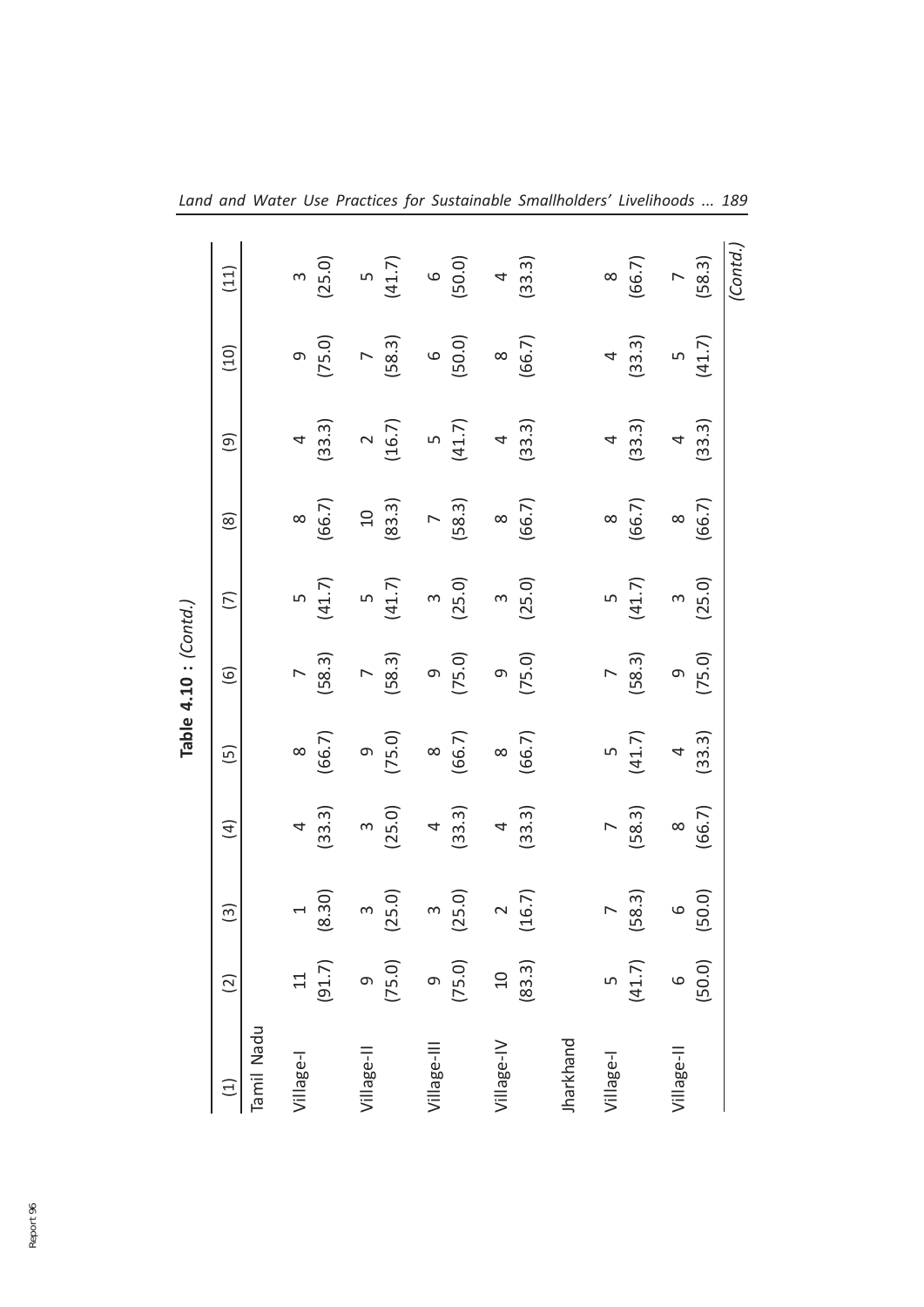|                    |                    |                                                                                                |                                                                                                                                   | Table                                                                                                   |                                                                 | (Contd.)                                                                       |                                                                                       |                                                                                                  |                                                                        |                                                                                                         |
|--------------------|--------------------|------------------------------------------------------------------------------------------------|-----------------------------------------------------------------------------------------------------------------------------------|---------------------------------------------------------------------------------------------------------|-----------------------------------------------------------------|--------------------------------------------------------------------------------|---------------------------------------------------------------------------------------|--------------------------------------------------------------------------------------------------|------------------------------------------------------------------------|---------------------------------------------------------------------------------------------------------|
|                    | $\widehat{\Omega}$ |                                                                                                |                                                                                                                                   |                                                                                                         |                                                                 |                                                                                |                                                                                       |                                                                                                  |                                                                        |                                                                                                         |
| illage-III         | (66.7)             | $\begin{array}{c c}\n (3) \\  & 4 \\  (33.3) \\  & 5 \\  (41.7)\n\end{array}$                  | $\begin{array}{c cc}\n\text{(4)} & \text{(50.0)} & \text{(50.0)} \\ \text{(50.0)} & \text{(50.0)} & \text{(50.0)} \\ \end{array}$ | $\begin{array}{c cc}\n(5) & & & \\ 6 & 6 & & \\ (50.0) & & & \\ & & 3 & \\ (25.0) & & & \\ \end{array}$ | (6)<br>8<br>(66.7)<br>8<br>8<br>(66.7)                          | $\begin{array}{c cc}\n\hline\n12 \\ \hline\n43.3 \\ \hline\n33.3\n\end{array}$ | $\begin{array}{c cc}\n & 6 & \\ 6 & 6 & \\  & 7 & \\  & 7 & \\  & 8 & 3\n\end{array}$ | $\begin{array}{c cc}\n(9) & & & \\ 6 & & & \\ (50.0) & & & \\  & & 5 & \\  & & & 5\n\end{array}$ | $(10)$<br>$5$<br>$(41.7)$<br>$6$<br>$(50.0)$                           | $\begin{array}{c cc}\n & & 111 \\  & 7 & \\  & 58.3 & \\  & 6 & \\  & 6 & \\  & 150.0 & \\ \end{array}$ |
| illage-IV          | (58.3)             |                                                                                                |                                                                                                                                   |                                                                                                         |                                                                 |                                                                                |                                                                                       |                                                                                                  |                                                                        |                                                                                                         |
| <b>Nest Bengal</b> |                    |                                                                                                |                                                                                                                                   |                                                                                                         |                                                                 |                                                                                |                                                                                       |                                                                                                  |                                                                        |                                                                                                         |
| l-agelli/          | (75.0)             |                                                                                                |                                                                                                                                   |                                                                                                         |                                                                 |                                                                                |                                                                                       |                                                                                                  |                                                                        |                                                                                                         |
| Il-əgelli'         | (75.0)<br>တ        |                                                                                                |                                                                                                                                   |                                                                                                         |                                                                 |                                                                                |                                                                                       |                                                                                                  |                                                                        |                                                                                                         |
| Village-III        | (83.3)<br>S        | $\begin{array}{cc}\n 3 \\  (25.0) \\  & 3 \\  (25.0) \\  & 2 \\  (16.7) \\  & 2\n \end{array}$ | $(41.7)$<br>$(5)$<br>$(5)$<br>$(41.7)$<br>$(25.0)$<br>$(25.0)$                                                                    | $(58.3)$<br>$(58.3)$<br>$(58.3)$<br>$(75.0)$<br>$(75.0)$                                                | $(66.7)$<br>$(66.7)$<br>$8$<br>$(58.3)$<br>$7$<br>9<br>$(75.0)$ | $(33.3)$<br>$(33.3)$<br>$(33.3)$<br>$(41.7)$<br>$(25.0)$                       | $(33.3)$<br>$(41.7)$<br>$(66.7)$<br>$(58.3)$<br>$(58.3)$                              | $(66.7)$<br>$(58.3)$<br>$(58.3)$<br>$(33.3)$<br>$(41.7)$                                         | $(50.0)$<br>$(50.0)$<br>$(33.3)$<br>$7$<br>$(58.3)$<br>$7$<br>$(58.3)$ | $(50.0)$<br>$(50.0)$<br>$(66.7)$<br>$(41.7)$<br>$(5$<br>$(5)$<br>$(5)$<br>$(61.7)$                      |
| Village-IV         | (83.3)             |                                                                                                |                                                                                                                                   |                                                                                                         |                                                                 |                                                                                |                                                                                       |                                                                                                  |                                                                        |                                                                                                         |
|                    |                    |                                                                                                |                                                                                                                                   |                                                                                                         |                                                                 |                                                                                |                                                                                       |                                                                                                  |                                                                        |                                                                                                         |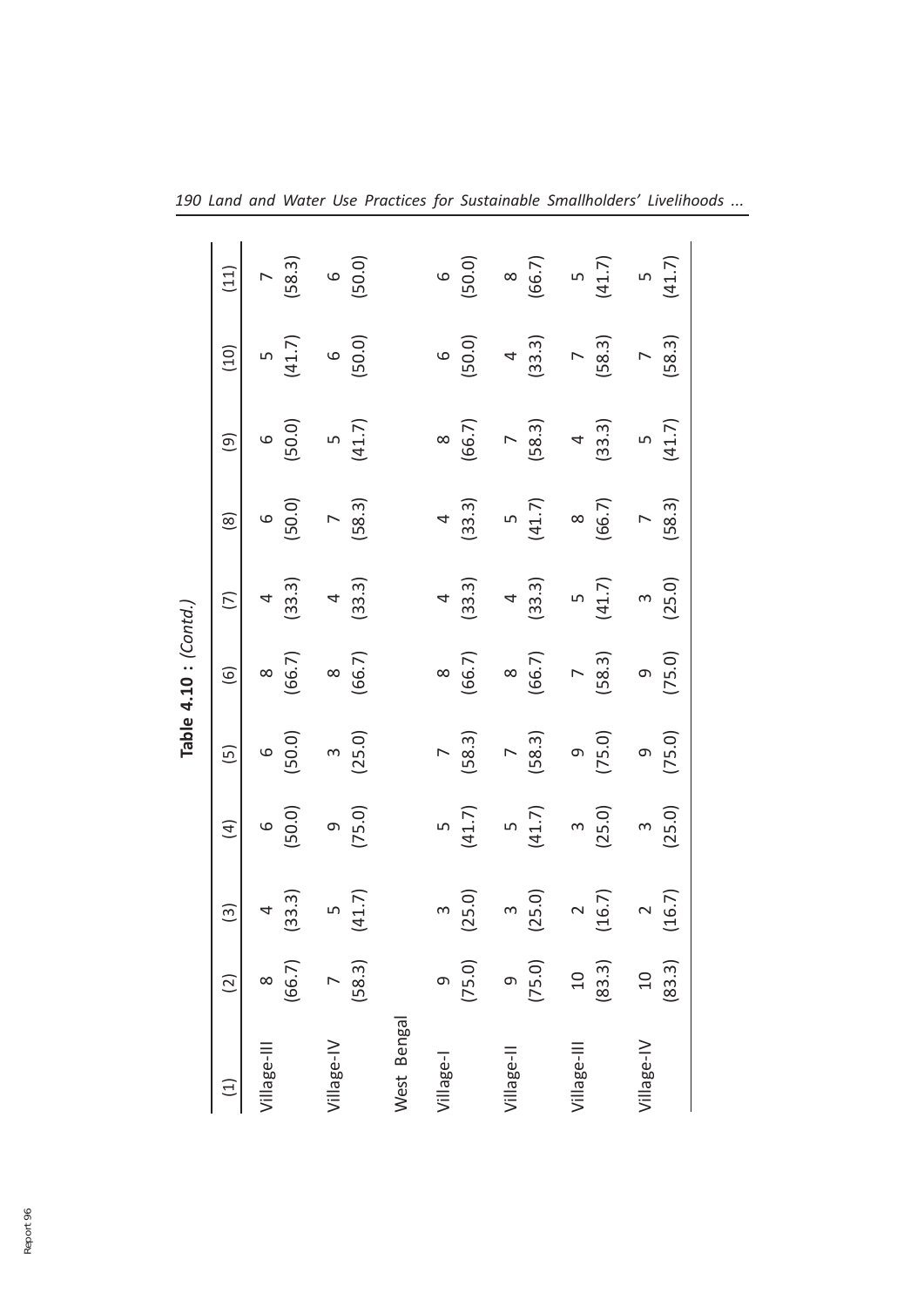sample survey representative of the population). The study has followed the first definition in sample villages - Absolute poverty line - refers to a threshold income (consumption) level defined in absolute terms. Persons below a pre-defined threshold income are called poor (Government of India (1993): Report of Expert Group).

### **Poverty Line**

A minimum level of living is necessary for physical and social development of a person. It is estimated as the total consumption expenditure level that meets energy (calorie) need of an average person. Poverty line comprises both food and non-food components of consumption. Based on monthly per capita expenditure (MPCE) the study has followed the poverty line of  $\overline{5}320$  per capita per month (Government of India (1993): Report of Expert Group).

The data on income from various sources were derived through personal interview schedules and corroborated with focus group discussions. Impact on household income due to land and water use practices collectively can be attributed to a number of factors. In our sample villages some of them include cropping pattern, animal husbandry and employment diversification. Cropping pattern in turn is governed by involvement of risk and prices of different crops in the market. Animal husbandry is an alternative livelihood, which is mostly influenced by availability of CPRs in that area and suitability of weather conditions. In the study regions agriculture is the dominant source of income, followed by livestock. The relative shares of income have positively changed after the introduction of different practices not only from agriculture, livestock, and horticulture but also from labour in different locations of farmers. However, one should not attribute this positive trend solely to these practices, as other factors also contribute in this regard.

The percentage decrease of poverty before and after scenario shows that there is significant impact among different sections of people socialclass-wise in all sample households in four States.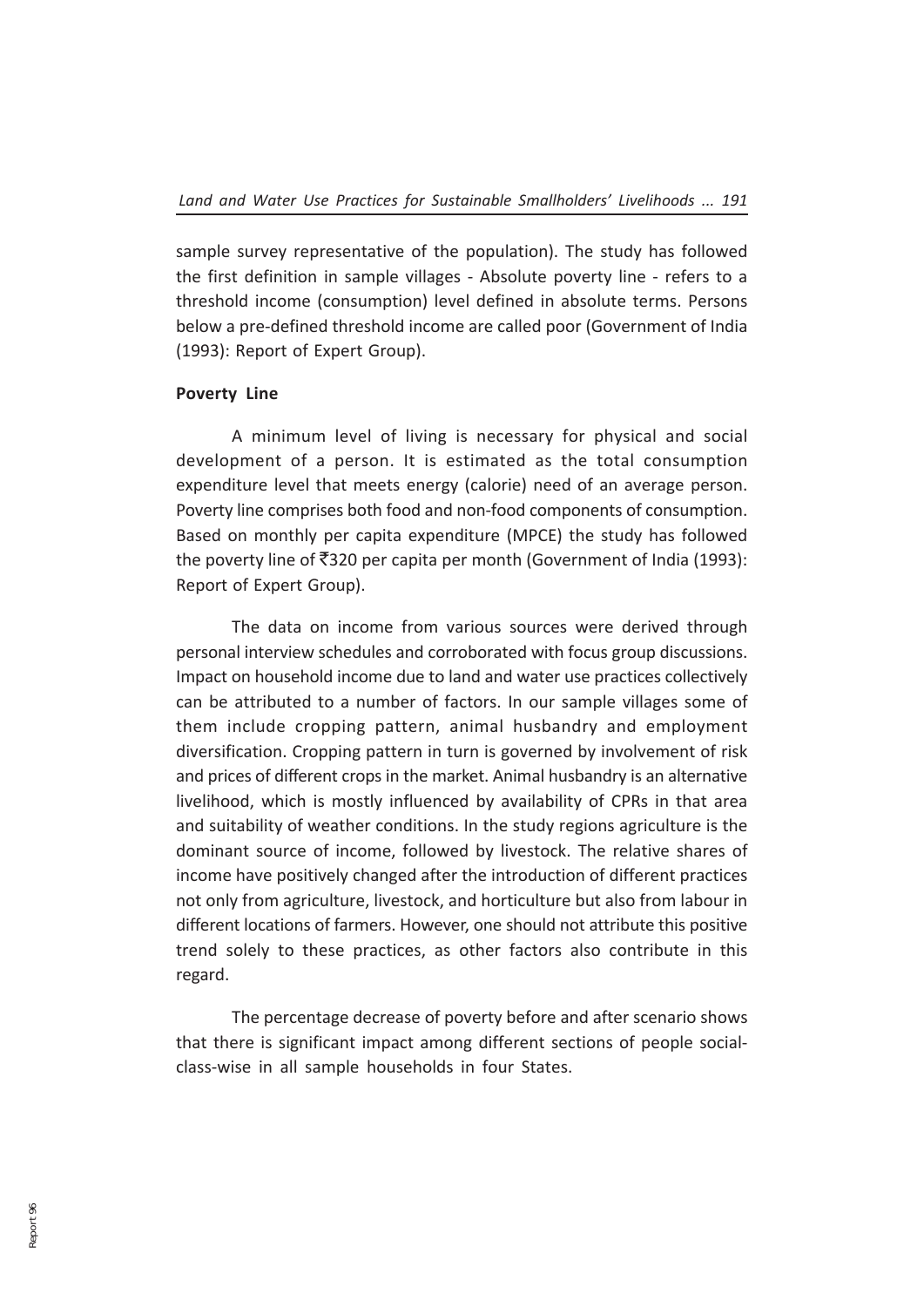|                          |                | Table                           |                    |                          |                                    |                          |                    | 4.11 : Changes in Poverty and Income Levels of the Sample Villages |                      |                                                     |                              |          |
|--------------------------|----------------|---------------------------------|--------------------|--------------------------|------------------------------------|--------------------------|--------------------|--------------------------------------------------------------------|----------------------|-----------------------------------------------------|------------------------------|----------|
| Villages                 |                |                                 |                    | (in No. %)               | Poverty Levels (Social Class-wise) |                          |                    | (in ₹) Average                                                     |                      | Income Levels (Social Class-wise)<br>per family per | annum                        |          |
|                          |                | SC/ST                           |                    | OBC                      |                                    | Others                   |                    | SC/ST                                                              | OBC                  |                                                     | Others                       |          |
|                          | (10 years)     | Past Present                    | (10 years)<br>Past | Present                  | $(10 \text{ years})$<br>Past       | Present                  | (10 years)<br>Past | Present                                                            | $(10$ years)<br>Past | Present                                             | $(10 \text{ years})$<br>Past | Present  |
| $\overline{\phantom{0}}$ | $\overline{c}$ | ି                               | $\widehat{E}$      | $\widehat{\mathfrak{g}}$ | $\odot$                            | $\overline{\mathcal{L}}$ | $\circledR$        | ම                                                                  | (10)                 | (11)                                                | (12)                         | (13)     |
| Gujarat                  |                |                                 |                    |                          |                                    |                          |                    |                                                                    |                      |                                                     |                              |          |
| Village-I                | 66.3           | ŗ.<br>45                        | 58.5               | 33.0                     | 22.0                               | 12.0                     | 5,000              | 9,000                                                              | 5,500                | 11,500                                              | 9,500                        | 15,000   |
| Village-II               |                | ı                               | 52.0               | 41.0                     | 29.0                               | 18.9                     | $\mathsf I$        | I.                                                                 | 7,000                | 18,000                                              | 11,000                       | 21,000   |
| Village-III              | 70.5           | O<br>Q.                         | 56.0               | 39.3                     | 35.0                               | 24.0                     | 6,800              | 12,000                                                             | 11,000               | 22,000                                              | 14,000                       | 24,000   |
| Village-IV               | 67.0           | 37.0                            | 62.0               | 33.5                     | 45.0                               | 31.0                     | 5,900              | 12,500                                                             | 9,900                | 20,000                                              | 13,500                       | 22,000   |
| Tamil Nadu               |                |                                 |                    |                          |                                    |                          |                    |                                                                    |                      |                                                     |                              |          |
| Village-I                | 59.0           | $\circ$<br>32.                  | 45.0               | 29.0                     | 34.0                               | 27.0                     | 6,000              | 13,500                                                             | 11,000               | 21,500                                              | 12,500                       | 25,500   |
| Village-II               | 45.0           | $\circ$<br>29.                  | 47.0               | 33.0                     | 41.0                               | 26.8                     | 8,000              | 15,700                                                             | 10,700               | 24,600                                              | 11,000                       | 24,600   |
| Village-III              | 49.8           | $\overline{\phantom{0}}$<br>30. | 38.6               | 24.0                     | 38.0                               | 23.6                     | 9,600              | 15,200                                                             | 12,500               | 22,900                                              | 14,900                       | 27,000   |
| Village-IV               | 43.6           | Q<br>29                         | 36.0               | 26.0                     | 42.0                               | 25.0                     | 7,500              | 13,900                                                             | 10,000               | 23,500                                              | 12,900                       | 25,700   |
|                          |                |                                 |                    |                          |                                    |                          |                    |                                                                    |                      |                                                     |                              | (Contd.) |

*192 Land and Water Use Practices for Sustainable Smallholders' Livelihoods ...*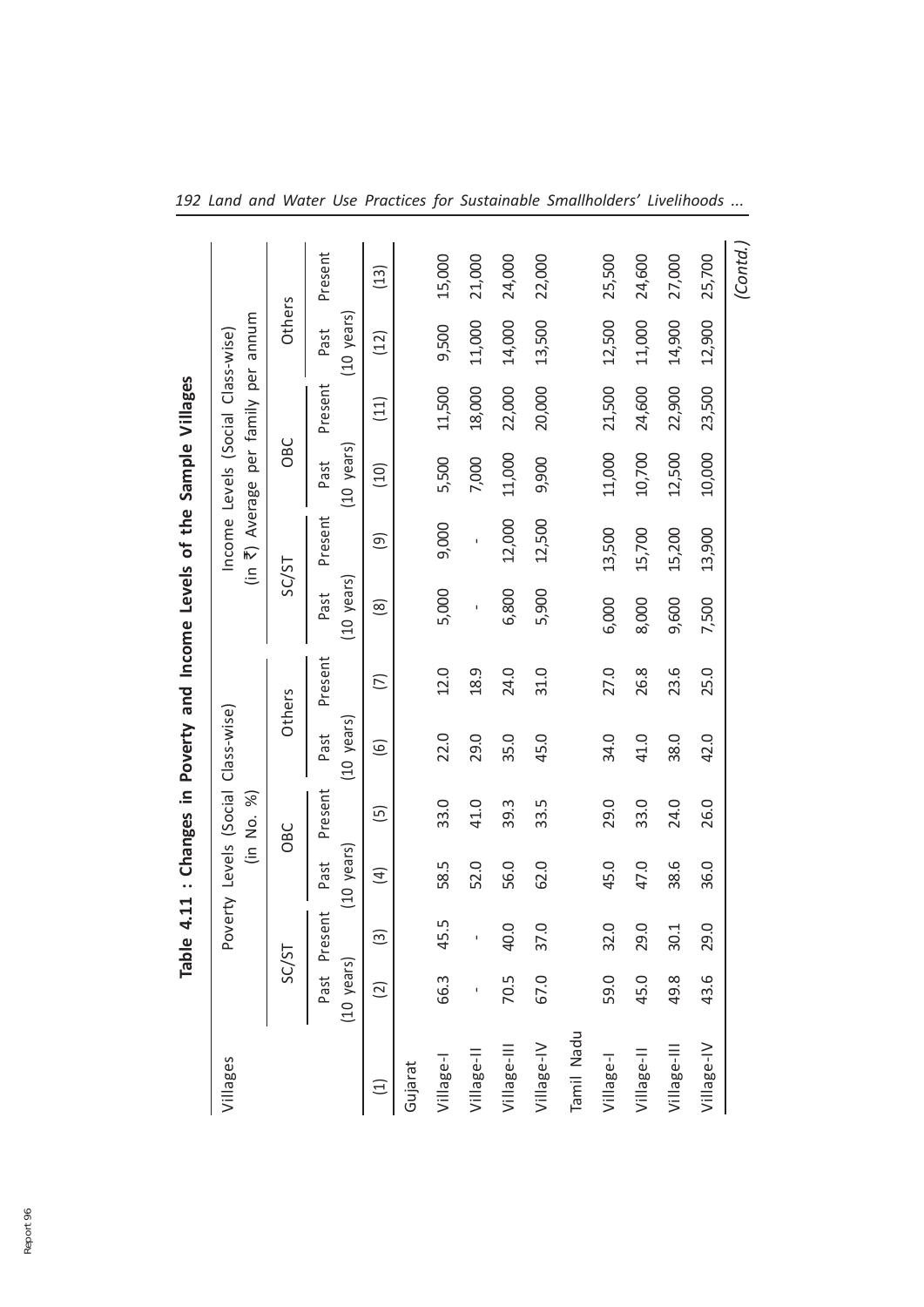|                |       |                   |                         |      |                        | Table 4.11 : (Contd.) |             |        |        |        |        |         |
|----------------|-------|-------------------|-------------------------|------|------------------------|-----------------------|-------------|--------|--------|--------|--------|---------|
| $\overline{ }$ | $\Xi$ | $\widetilde{\Xi}$ | $\widehat{\mathcal{A}}$ | 6    | $\widehat{\mathbf{e}}$ | Ξ                     | $\circledR$ | ම      | (10)   | (11)   | (12)   | (13)    |
| Jharkhand      |       |                   |                         |      |                        |                       |             |        |        |        |        |         |
| Village-I      | 63.2  | ഥ<br>4            | 51.9                    | 34.0 | 48.0                   | 22.0                  | 5,600       | 9,000  | 7,900  | 11,000 | 9,800  | 15, 400 |
| Village-II     | 58.8  | ⊣<br>Q.           | 54.0                    | 31.0 | 48.0                   | 29.5                  | 4,690       | 8,500  | 6,700  | 10,900 | 9,200  | 14,500  |
| Village-II     | 55.9  | 0<br>38.          | 51.4                    | 30.9 | 45.1                   | 28.0                  | 4,900       | 8,900  | 8,100  | 12,100 | 8,575  | 13,500  |
| Village-IV     | 54,9  | ഗ<br>33.          | 48.9                    | 29.0 | 44.9                   | 24.9                  | 4,350       | 8,100  | 8,450  | 12,000 | 9,000  | 15,100  |
| West Bengal    |       |                   |                         |      |                        |                       |             |        |        |        |        |         |
| Village-I      | 55.0  | $\circ$<br>38.    | 47.0                    | 32.9 | 43.9                   | 29.0                  | 6,800       | 12,000 | 11,600 | 18,000 | 16,000 | 29,000  |
| Village-II     | 49.0  | 0<br>33.          | 44.0                    | 30.9 | 39.0                   | 24.0                  | 7,000       | 15,000 | 14,000 | 21,000 | 18,000 | 32,000  |
| Village-III    | 42.5  | S<br>30.          | 37.6                    | 27.0 | 34.0                   | 22.4                  | 8,500       | 15,500 | 13,000 | 23,000 | 17,900 | 30,200  |
| Village-IV     | 52.0  | ഗ<br>34.          | 33.4                    | 26.7 | 36.5                   | 23.2                  | 7,900       | 16,000 | 12,500 | 24,400 | 16,700 | 27,000  |
|                |       |                   |                         |      |                        |                       |             |        |        |        |        |         |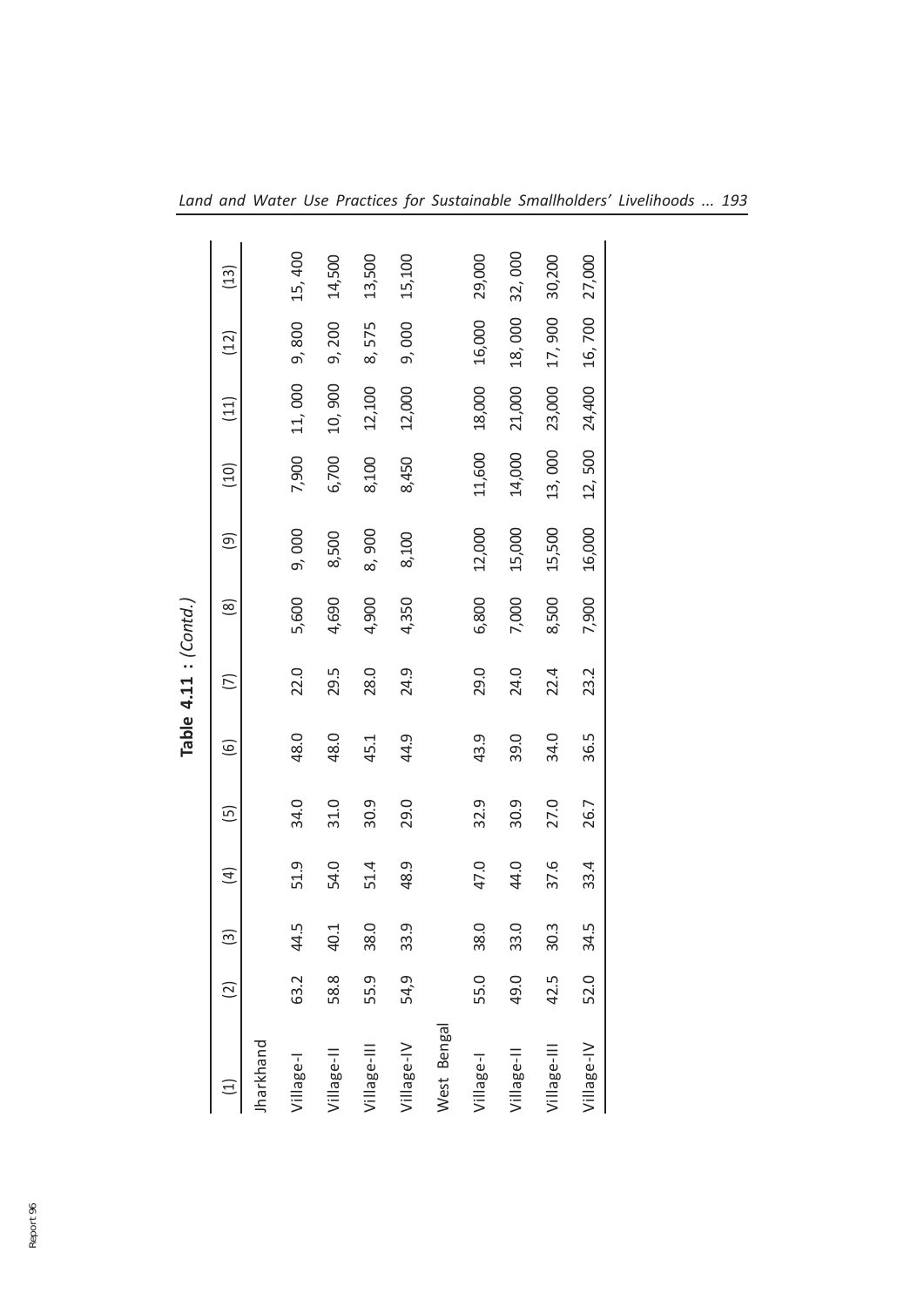*194 Land and Water Use Practices for Sustainable Smallholders' Livelihoods ...*

# **Table 4.11 :** *(Contd.)*

# **Percentage Change (%) in Income Levels (Social Class-wise) (in** `**) : Average per family per annum**

| Villages    |          | Income Levels (Social Class-wise) (in ₹)<br>Average per family per annum |          |
|-------------|----------|--------------------------------------------------------------------------|----------|
|             | SC/ST    | OBC                                                                      | Others   |
|             | % Change | % Change                                                                 | % Change |
| Gujarat     |          |                                                                          |          |
| Village-I   | 80.0     | 109.1                                                                    | 57.9     |
| Village-II  |          | 157.1                                                                    | 90.9     |
| Village-III | 76.5     | 100.0                                                                    | 71.4     |
| Village-IV  | 111.9    | 102.0                                                                    | 63.0     |
| Tamil Nadu  |          |                                                                          |          |
| Village-I   | 125.0    | 95.5                                                                     | 100.0    |
| Village-II  | 96.3     | 129.9                                                                    | 123.6    |
| Village-III | 58.3     | 83.2                                                                     | 81.2     |
| Village-IV  | 85.3     | 135.0                                                                    | 99.2     |
| Jharkhand   |          |                                                                          |          |
| Village-I   | 60.7     | 39.2                                                                     | 57.1     |
| Village-II  | 81.2     | 62.7                                                                     | 57.6     |
| Village-III | 89.8     | 49.4                                                                     | 57.4     |
| Village-IV  | 86.2     | 42.0                                                                     | 67.8     |
| Village-I   | 76.5     | 55.2                                                                     | 81.3     |
| Village-II  | 114.3    | 50.0                                                                     | 77.8     |
| Village-III | 83.4     | 76.9                                                                     | 68.7     |
| Village-IV  | 102.5    | 95.2                                                                     | 61.7     |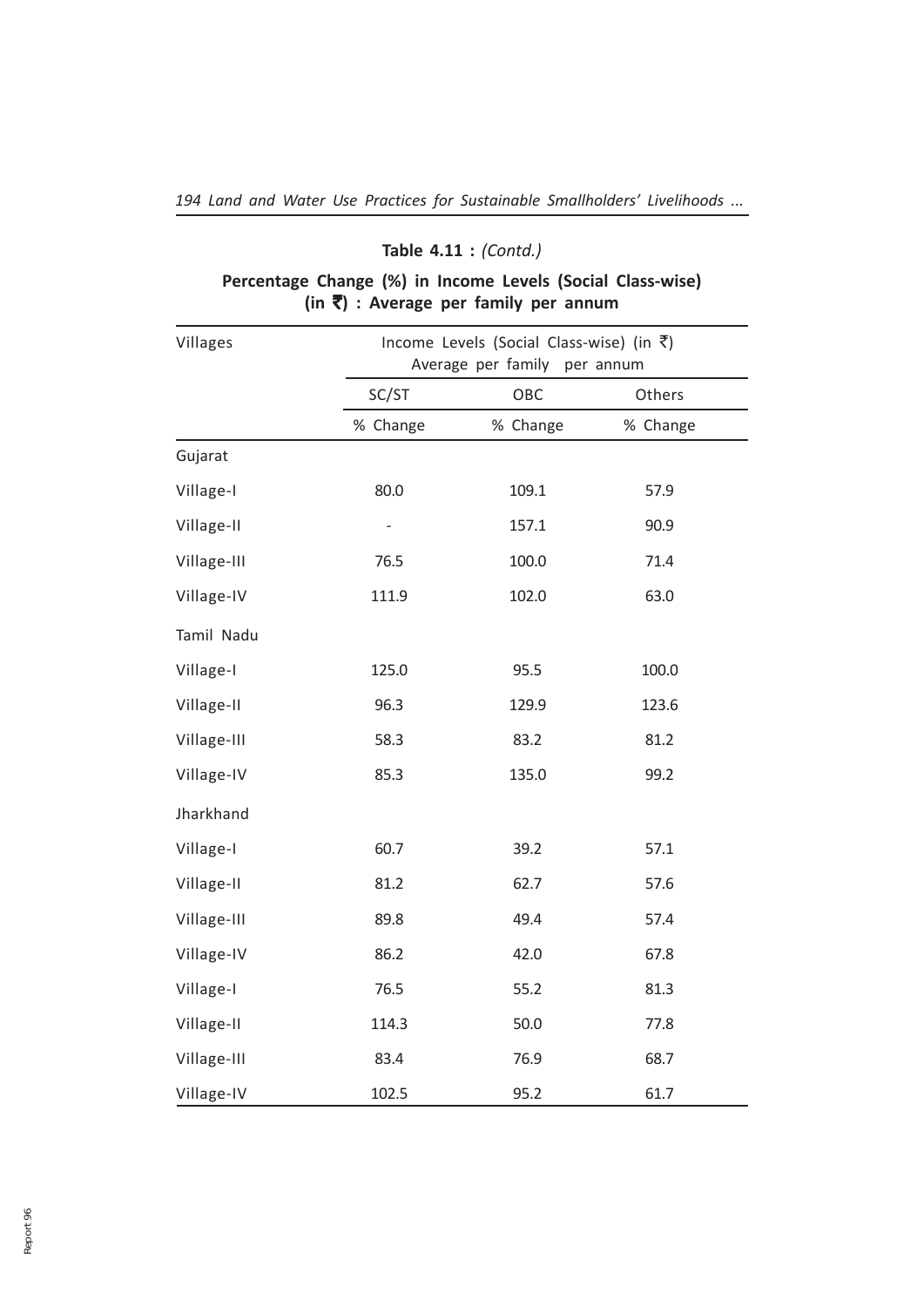### **Level of Living**

Farmers are positive about the benefits from the new institutional arrangements, though the benefits appear to be more in quality terms. On the other hand, the benefits are limited to improved water availability and diversification of agriculture and management of CPRs through plantations, fodder development and SHG dynamics. However, these benefits have direct or indirect impact on their level of living in some of the sample villages (see Table 4.12.). Though these positive benefits are an incentive for collective action, the magnitude of the benefit is too small to sustain the collective action in the long run. Except in States like Tamil Nadu, Gujarat and parts of West Bengal, in States like Jharkhand and parts of Gujarat also, the failure of the initiative to create and strengthen the social capital that would have helped in taking the initiative forward is mainly due to poor awareness, marginal commitment and low involvement of the primary stakeholders even after five years of the initiative, talks volumes and question the seriousness and commitment of the implementers.

The perceived consequences are observed in our 16 sample villages. The social status and cohesiveness, role and respect of traditional institutions are keenly observed in some of the sample villages and it is positive indication of their overall standard of living. Changes affected on small and marginal farmers through these initiatives in 16 sample villages across four States reveals that except in the State of Jharkhand, the economic and social condition has improved in Tamil Nadu, Gujarat and parts of West Bengal sample villages. However, on the changes affected on economic and social condition of the sample households the results were mixed in nature. The impact of land and water use practices have not influenced some of the sample households positively. The reasons are many. The positive impact assigned to strong collective mechanisms (sharing mechanisms, norms, rules, maintenance and contributions) are exercised by the beneficiaries and honest PIA. The data reveal from Table 4.12 that some of the sample households' economic conditions were not improved due to non-participation and lack of awareness. This was also reflected in income levels. This case was more in sample villages of Jharkhand where the study found weak leadership and lack of proper collective action mechanisms.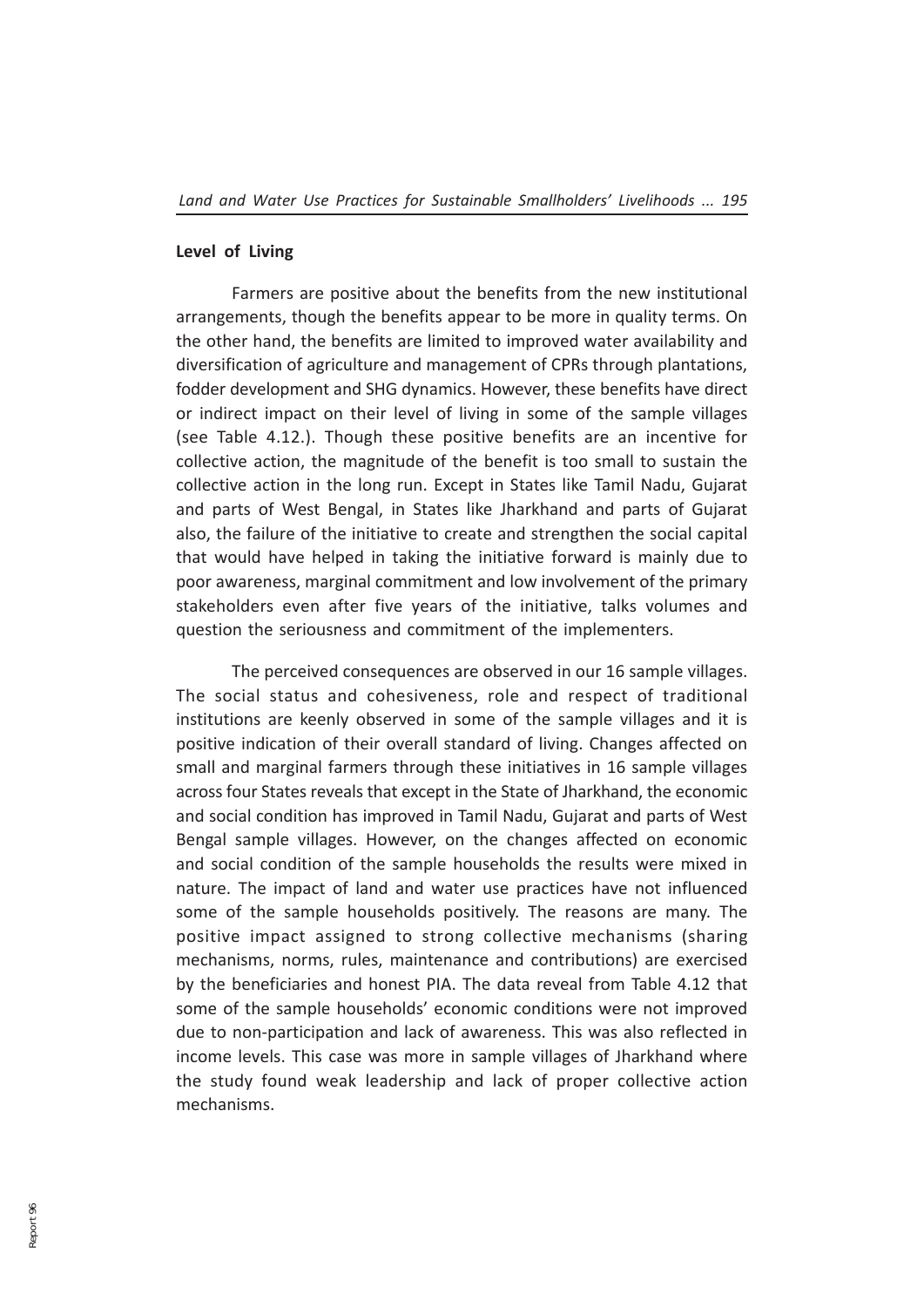|  |  |  |  |  |  |  |  | 196 Land and Water Use Practices for Sustainable Smallholders' Livelihoods |  |  |
|--|--|--|--|--|--|--|--|----------------------------------------------------------------------------|--|--|
|--|--|--|--|--|--|--|--|----------------------------------------------------------------------------|--|--|

|             |                                            |                                              |                                                     | Water Use on Standard of Living                                         |                                                               |                                                                          |
|-------------|--------------------------------------------|----------------------------------------------|-----------------------------------------------------|-------------------------------------------------------------------------|---------------------------------------------------------------|--------------------------------------------------------------------------|
| Villages    | On the<br>level of<br>living<br>(Positive) | On the<br>social<br>life style<br>(Positive) | On the<br>social<br>cohesive-<br>ness<br>(Positive) | Role and<br>respect<br>for<br>traditional<br>Institutions<br>(Positive) | Changes<br>affected<br>on small<br>and<br>marginal<br>farmers | Economic<br>and social<br>condition<br>improved<br>Same/<br>Deteriorated |
| (1)         | (2)                                        | (3)                                          | (4)                                                 | (5)                                                                     | (6)                                                           | (7)                                                                      |
| Gujarat     |                                            |                                              |                                                     |                                                                         |                                                               |                                                                          |
| Village-I   | 8                                          | 9                                            | 5                                                   | $\overline{7}$                                                          | 8                                                             | $\overline{4}$                                                           |
|             | (66.7)                                     | (75.0)                                       | (41.7)                                              | (58.3)                                                                  | (66.7)                                                        | (33.3)                                                                   |
| Village-II  | 10                                         | 6                                            | $\overline{7}$                                      | $\overline{7}$                                                          | 9                                                             | 3                                                                        |
|             | (83.3)                                     | (50.0)                                       | (58.3)                                              | (58.3)                                                                  | (75.0)                                                        | (25.0)                                                                   |
| Village-III | $\overline{7}$                             | 6                                            | 3                                                   | 5                                                                       | 9                                                             | 3                                                                        |
|             | (58.3)                                     | (50.0)                                       | (25.0)                                              | (41.7)                                                                  | (75.0)                                                        | (25.0)                                                                   |
| Village-IV  | 9                                          | $\overline{\mathbf{4}}$                      | 6                                                   | 8                                                                       | 10                                                            | $\overline{2}$                                                           |
|             | (75.0)                                     | (33.3)                                       | (50.0)                                              | (66.7)                                                                  | (83.3)                                                        | (16.7)                                                                   |
| Tamil Nadu  |                                            |                                              |                                                     |                                                                         |                                                               |                                                                          |
| Village-I   | $\overline{7}$                             | 5                                            | $\overline{7}$                                      | 10                                                                      | $\overline{7}$                                                | 5                                                                        |
|             | (58.3)                                     | (41.7)                                       | (58.3)                                              | (83.3)                                                                  | (58.3)                                                        | (41.7)                                                                   |
| Village-II  | 6                                          | $\overline{7}$                               | 3                                                   | $\overline{7}$                                                          | $\overline{7}$                                                | 5                                                                        |
|             | (50.0)                                     | (58.3)                                       | (25.0)                                              | (58.3)                                                                  | (58.3)                                                        | (41.7)                                                                   |
| Village-III | 10                                         | 3                                            | $\overline{4}$                                      | 9                                                                       | $\overline{9}$                                                | 3                                                                        |
|             | (83.3)                                     | (25.0)                                       | (33.3)                                              | (75.0)                                                                  | (75.0)                                                        | (25.0)                                                                   |
| Village-IV  | 10                                         | $\overline{\mathcal{L}}$                     | $\overline{4}$                                      | 9                                                                       | 9                                                             | 3                                                                        |
|             | (83.3)                                     | (33.3)                                       | (33.3)                                              | (75.0)                                                                  | (75.0)                                                        | (25.0)                                                                   |

# **Table 4.12 : Perceived Consequences of Land and Water Use on Standard of Living**

*(Contd.)*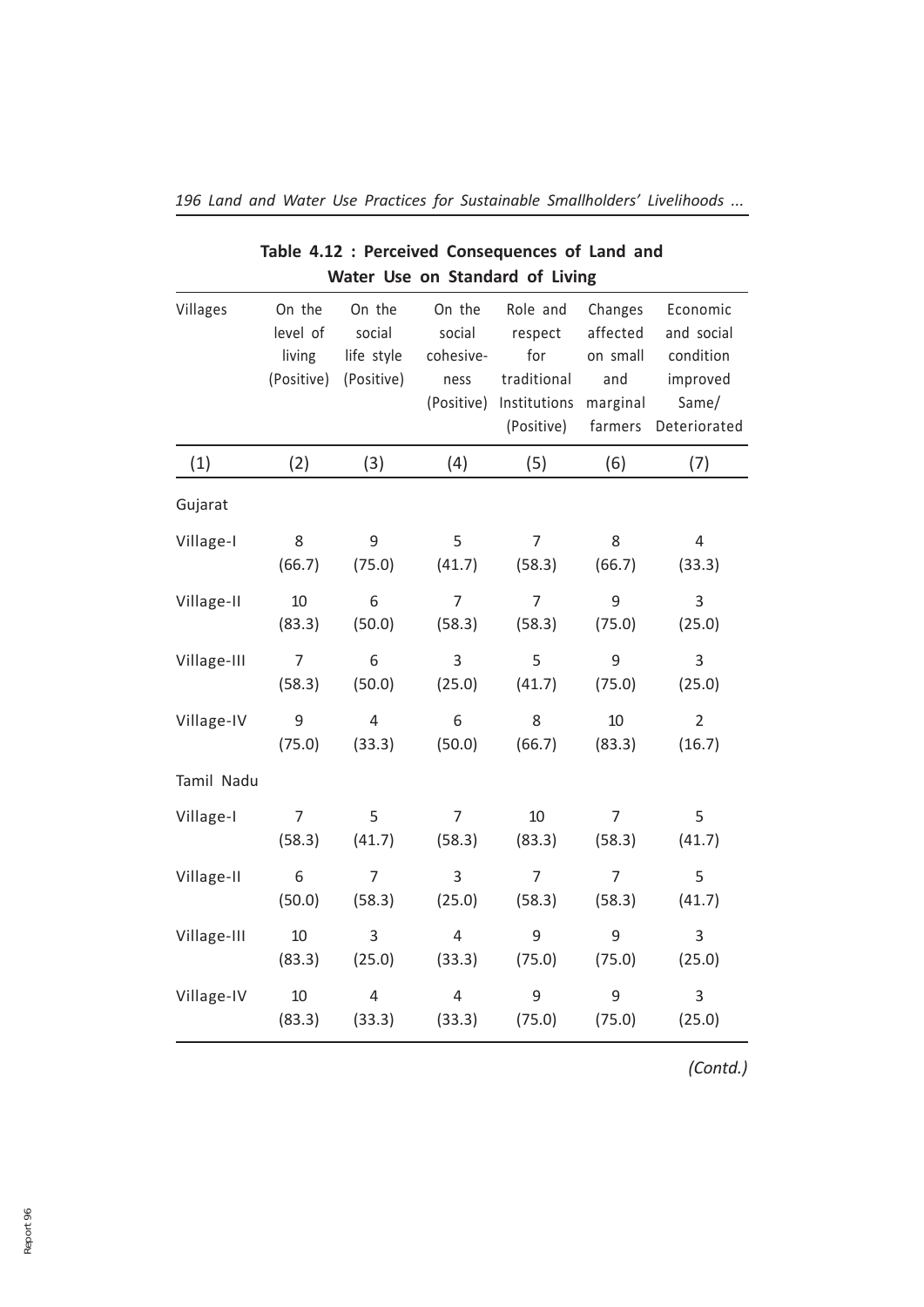| (1)         | (2)                      | (3)                      | (4)            | (5)                                 | (6)                      | (7)            |
|-------------|--------------------------|--------------------------|----------------|-------------------------------------|--------------------------|----------------|
| Jharkhand   |                          |                          |                |                                     |                          |                |
| Village-I   | 3                        | $\mathsf{3}$             | $\overline{2}$ | 6                                   | 4                        | 8              |
|             | (25.0)                   | (25.0)                   | (16.7)         | (50.0)                              | (33.3)                   | (66.7)         |
| Village-II  | 5                        | $\overline{2}$           | $\overline{4}$ | 5                                   | 5                        | $\overline{7}$ |
|             | (41.7)                   | (16.7)                   | (33.3)         | (41.7)                              | (41.7)                   | (58.3)         |
| Village-III | 5                        | 3                        | 5              | $\overline{7}$                      | 6                        | 6              |
|             | (41.7)                   | (25.0)                   | (41.7)         | (58.3)                              | (50.0)                   | (50.0)         |
| Village-IV  | $\overline{2}$<br>(16.7) | $\overline{4}$<br>(33.3) | 3<br>(25.0)    | $\overline{4}$<br>(33.3)            | 3<br>(25.0)              | 9<br>(75.0)    |
| West Bengal |                          |                          |                |                                     |                          |                |
| Village-I   | $\overline{4}$<br>(33.3) | $\overline{4}$<br>(33.3) | 3              | 5 <sub>1</sub><br>$(25.0)$ $(41.7)$ | $\overline{7}$<br>(58.3) | 5<br>(41.7)    |
| Village-II  | $6\overline{6}$          | 5                        | 6              | $\overline{4}$                      | 8                        | 4              |
|             | (50.0)                   | (41.7)                   | (50.0)         | (33.3)                              | (66.7)                   | (33.3)         |
| Village-III | 5                        | $\overline{4}$           | $\overline{4}$ | 3                                   | 8                        | $\overline{4}$ |
|             | (41.7)                   | (33.3)                   | (33.3)         | (25.0)                              | (66.7)                   | (33.3)         |
| Village-IV  | $\overline{7}$           | 3                        | $\overline{2}$ | 3                                   | 8                        | 4              |
|             | (58.3)                   | (25.0)                   | (16.7)         | (25.0)                              | (66.7)                   | (33.3)         |

**Table 4.12 :** *(Contd.)*

### **Land and Water Use Practices : Role of Women**

An important objective of land and water use practices/watershed development is to improve land productivity. Therefore, farmers are involved in decision-making process. However, women are also farmers. They are the prime food producers, contribute more hours of work and perform more tasks than men in agricultural production. Women farmers have independent views about farming practices and can contribute significantly to the improvement of agriculture. In our analysis of land and water use practices,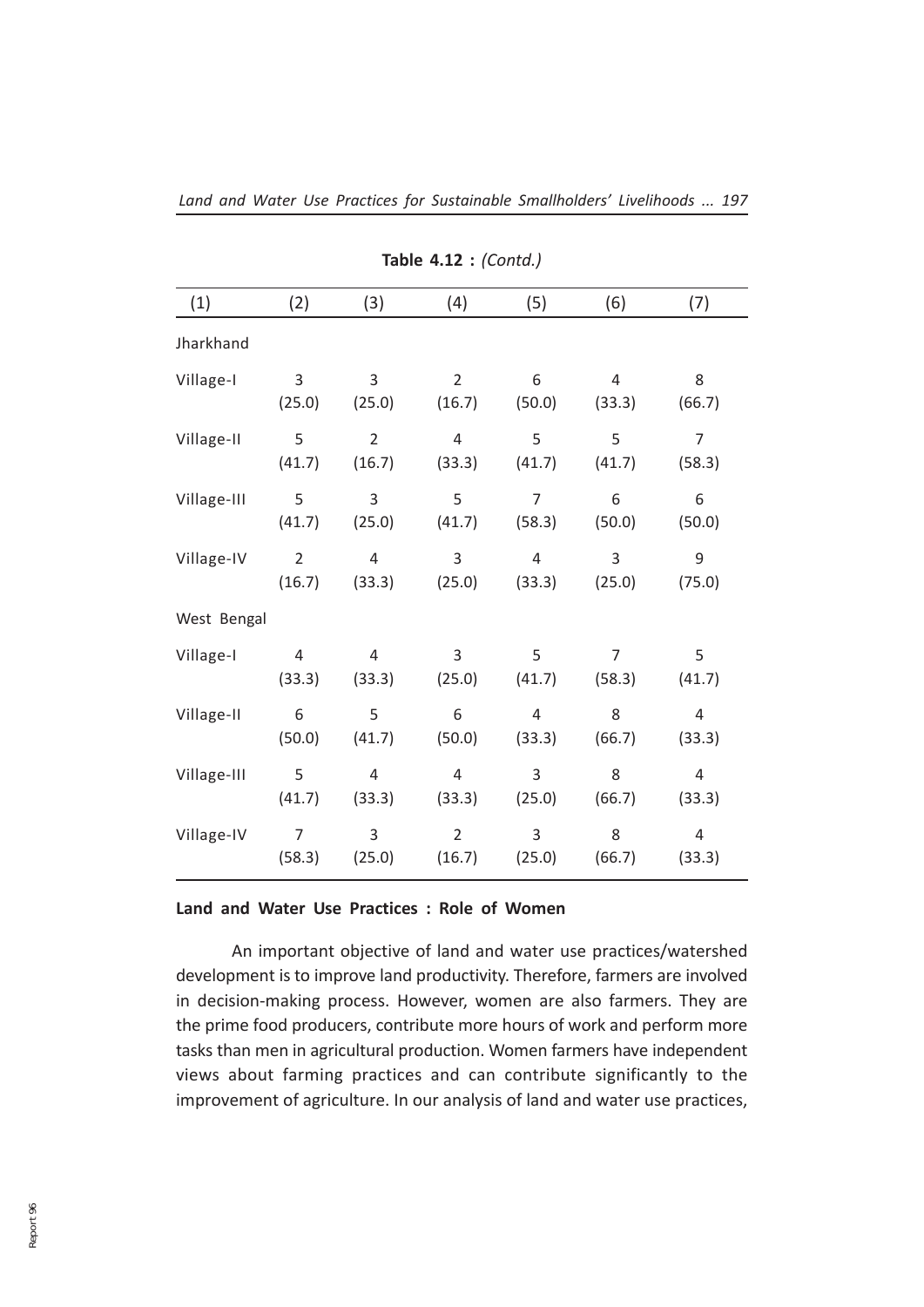an effective way of ensuring the interests of various groups of resource users, especially women, is to represent in decision-making. This is to understand different livelihood strategies upon which they are based. This should focus on access and control issues related to private and common resources (land, water, fuel, fodder) and on those resources which provide livelihood options to women.

These practices require decisions on the appropriate management of common pool resources upon which poor and marginal groups in the community often depend for their economic survival. Common pool resources play a key role in fulfilling fodder and fuel needs, the collection of which is primarily the responsibility of women. Moreover, these livelihood options are not easily visible because; the percentage of the population involved is small; income from these sources is regarded as secondary in terms of family income, even though it may be the primary source of income for the women.

### **Participation of Women in Decision-making**

Most of the decisions in the watershed committees are restricted to PIA or farming community. Most women are unaware of the role they can play in watershed development projects. The efforts hitherto in the watershed decision-making process often are limited to awareness. The decision often in the meetings is to enforce the ban on free grazing and open access to common pool resources on which women depend more. Hence, women have to travel distant places in search of fuelwood and fodder due to restrictions on village commons and forest lands where women's stake is far less in the decision-making of those restrictions. Due to fewer stakes of women in the major decision–making aspects of these land and water use practices, the ultimate losers are the poor women who depend more on common pool resources for livelihood security.

Separate meetings of women with similar interests to identify their priorities prior to the gram sabha can help to facilitate more effective expression of women's needs and priorities (see below Box).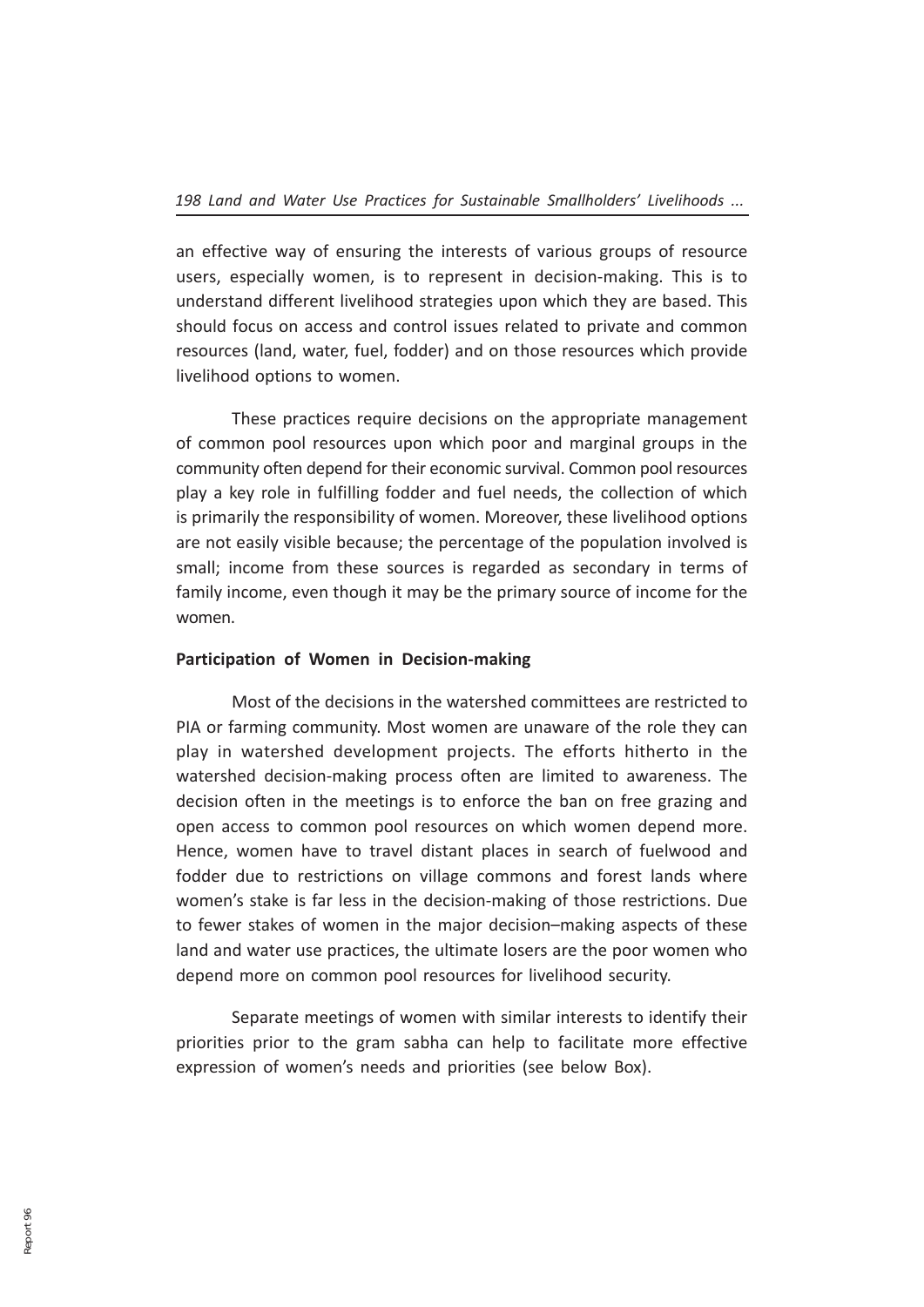

Source : Adapted from Vasudha Lokur Pangare, 1998.

Women's organisations serve to empower women socially and economically. Such groups can be strengthened by PIAs, as one way of encouraging women to participate in community activities.

### **Supporting Women's Participation in Community Activities**

Facilitating women's participation begins with understanding the community in which the watershed or natural resource development activity is to be undertaken. Gender roles, responsibilities and gender-based division of tasks in the household and community need to be analysed before planning any development activity. This aspect has been observed in Tamil Nadu and some sample villages in Gujarat and West Bengal. Positive role of women's participation is observed in these sample villages of the three States. Whereas in the sample villages of Jharkhand State this aspect is weak due to lack of effective leadership of PIA and low level of community participation and inefficient use of resources. Some villages performed in a better way and other villagers did not due to their low stake in decision– making process. It reflected in their livelihood security.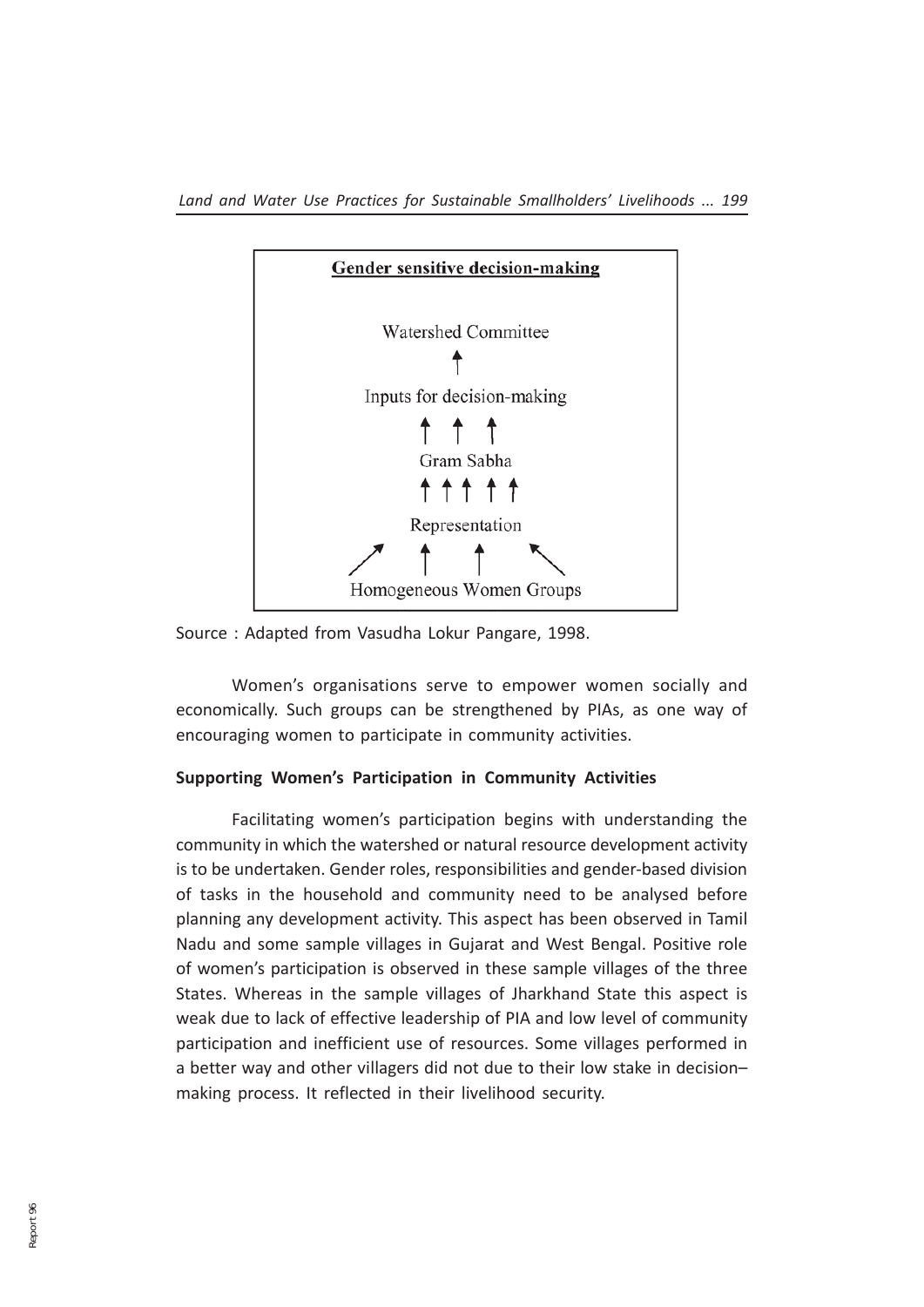*200 Land and Water Use Practices for Sustainable Smallholders' Livelihoods ...*

| Triple work burden of women                                |  |
|------------------------------------------------------------|--|
| Domestic work                                              |  |
| $^+$                                                       |  |
| Work in own fields/work with livestock/daily wage labour   |  |
| $+ +$                                                      |  |
| Community Action                                           |  |
| Shramdan (voluntary labour)/meetings/gram sabha/ watershed |  |
| development activities                                     |  |
|                                                            |  |
| Triple work burden of women                                |  |
|                                                            |  |

Source : Adapted from Vasudha Lokur Pangare, 1998.

Although certain socio-economic generalisations can be made, each community is unique in terms of specific norms and relationships. Land and water use practices depend on community action and it is important, therefore, to understand each individual community before any attempts can be made to overcome social and cultural barriers. It is the responsibility of the PIA to recognise women as leaders and appropriate the value of their contribution. The same was observed in our sample States also. However, successful implementation and maintenance of these practices mostly depends upon the PIA. Wherever the PIA is more efficient, the success rate is more.

The data presented in Table 4.13 are based on total sample responses on position of women, involvement, knowledge and sharing of benefits. Most of the data were collected through focus group discussions. Our analysis of 16 sample villages in four States reveal very mixed responses. The position of women, involvement, knowledge and sharing of benefits observed are more in Tamil Nadu and West Bengal (Table 4.13). It ranges 50 from to 83.3 per cent in Tamil Nadu, while in West Bengal it is 25 to 66.7 per cent. The reasons are obvious. Women are involved in these two States in all planning and implementation activities such as resource identification, decision-making process and implementation of interventions. Whereas in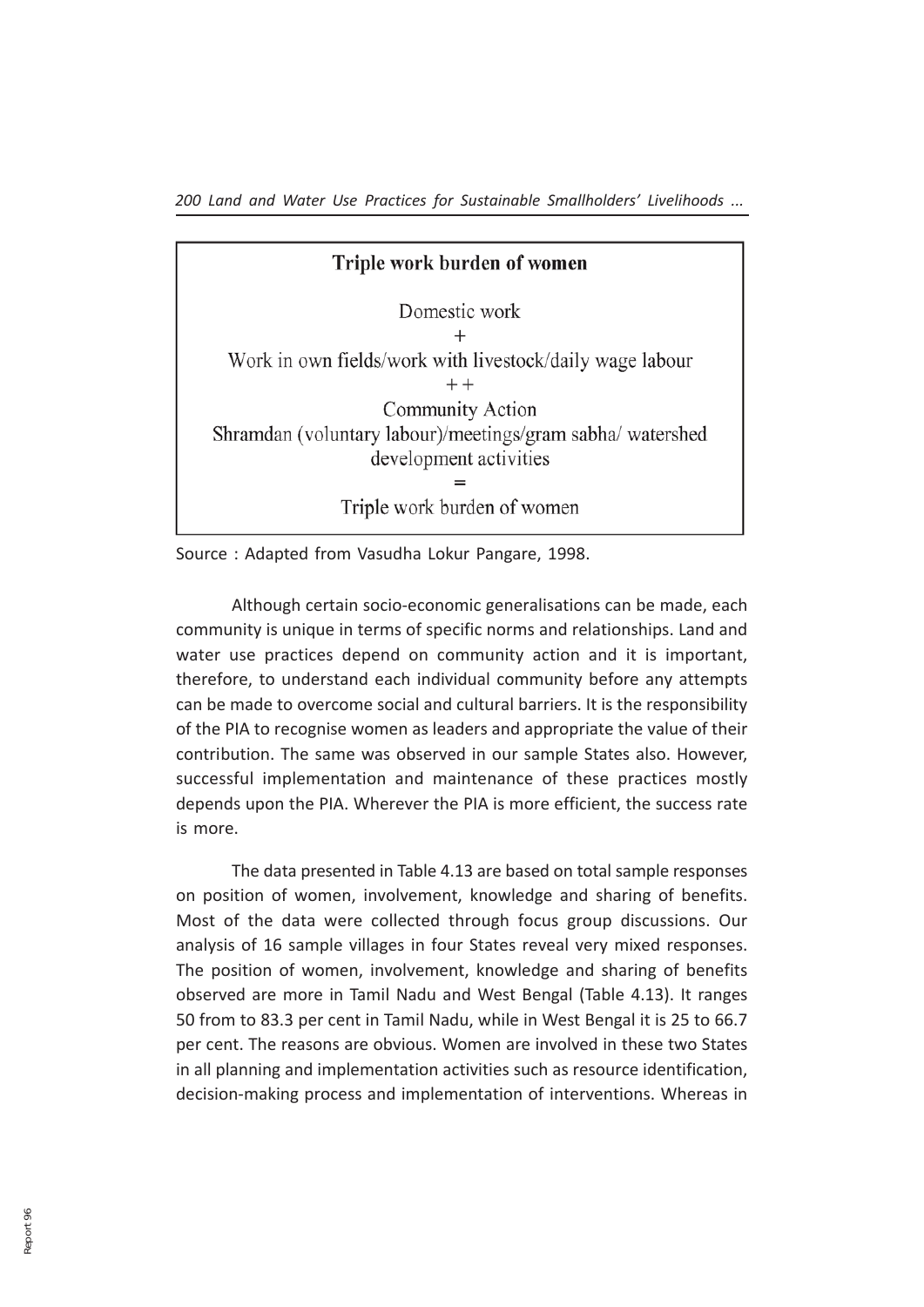|             | $\mathbf  \omega$<br>Tabl.                             | Knowledge,               | and Sharing of                                                |                    | Benefits (No. of Respondents)                                   | 4.13 : Opinion on Relation to Position of Women, Involvement, |                        |                    |
|-------------|--------------------------------------------------------|--------------------------|---------------------------------------------------------------|--------------------|-----------------------------------------------------------------|---------------------------------------------------------------|------------------------|--------------------|
| Villages    | adaption level of<br>management of<br>Knowl<br>natural | resources<br>edge and    | Modern Practices<br>involvement :<br>Traditional Vs.<br>Women |                    | different practices<br>and position<br>Influence of<br>of women |                                                               | Sharing of<br>Benefits |                    |
|             | Yes                                                    | $\frac{1}{2}$            | Traditional                                                   | Modern             | Improved                                                        | Deteriorated                                                  | Yes                    | $\frac{0}{2}$      |
| Ξ           | $\widehat{c}$                                          | $\widehat{S}$            | $\widehat{d}$                                                 | $\overline{5}$     | $\odot$                                                         | $\overline{C}$                                                | $\circled{s}$          | ම                  |
| Gujarat     |                                                        |                          |                                                               |                    |                                                                 |                                                               |                        |                    |
| Village-I   | (33.3)                                                 | (66.7)<br>$\infty$       | (58.3)<br>$\overline{ }$                                      | (41.7)<br>LŊ       | (66.7)<br>$\infty$                                              | (33.3)                                                        | (75.0)<br>$\sigma$     | (25.0)<br>$\infty$ |
| Village-II  | (25.0)                                                 | (75.0)                   | (50.0)                                                        | (50.0)             | (83.3)<br>$\Box$                                                | (16.7)                                                        | $\frac{2}{(16.7)}$     | (83.3)<br>$\Omega$ |
| Village-III | (16.7)                                                 | (83.3)<br>$\Omega$       | (25.0)<br>$\infty$                                            | (75.0)<br>$\sigma$ | (25.0)<br>$\infty$                                              | (75.0)<br>$\sigma$                                            | (50.0)<br>$\circ$      | (50.0)<br>$\circ$  |
| Village-IV  | (58.3)                                                 | (41.7)<br>$\overline{5}$ | (33.3)<br>4                                                   | (66.7)<br>$\infty$ | (58.3)<br>$\overline{a}$                                        | (41.7)<br>$\overline{5}$                                      | (33.3)<br>4            | (66.7)<br>$\infty$ |
|             |                                                        |                          |                                                               |                    |                                                                 |                                                               |                        | (Contd.)           |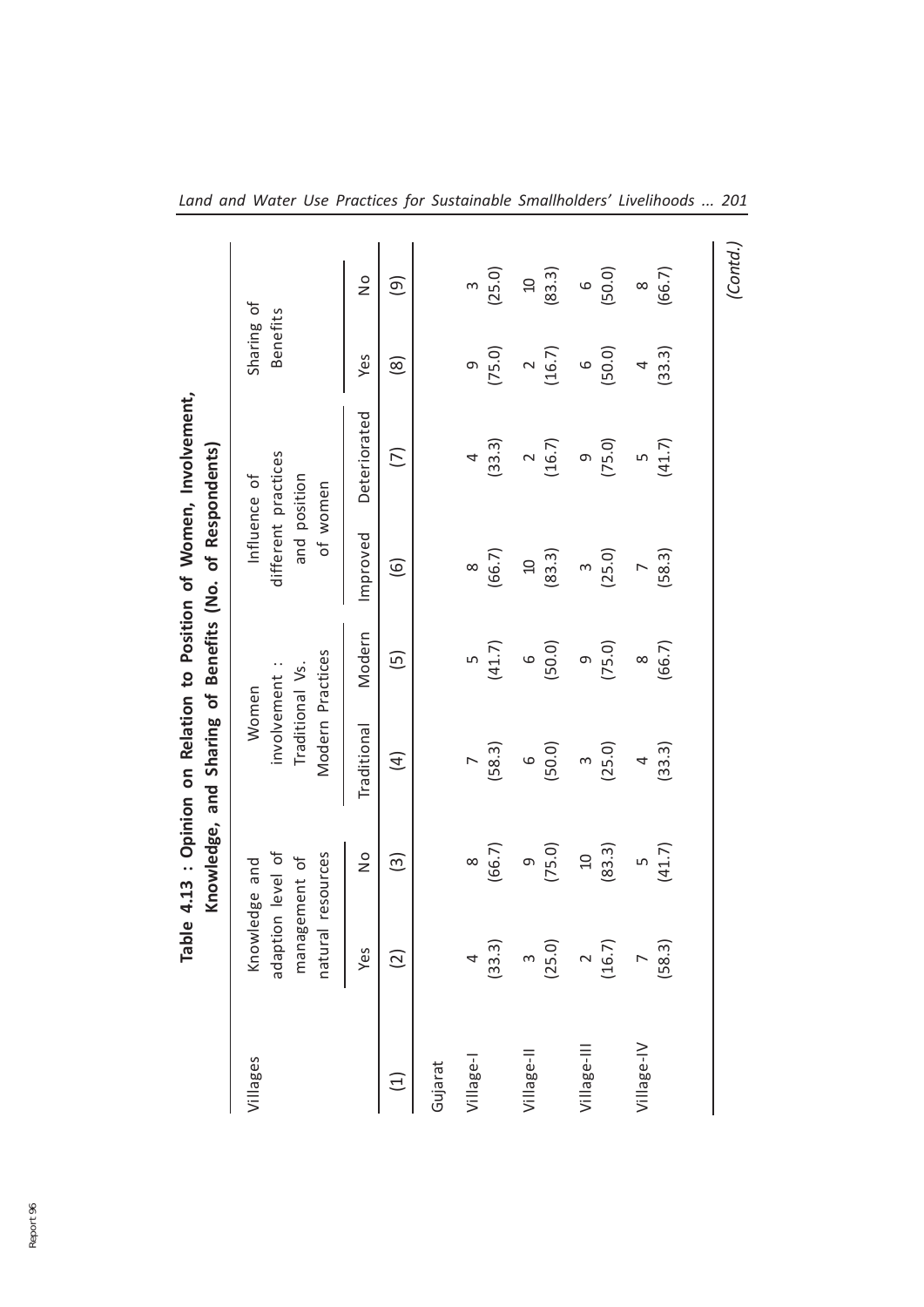|                   |                             |                                           |                                            | Table 4.13: (Contd., |                                            |                         |                                    |                    |
|-------------------|-----------------------------|-------------------------------------------|--------------------------------------------|----------------------|--------------------------------------------|-------------------------|------------------------------------|--------------------|
| $\ominus$         | (2)                         | $\widetilde{\Xi}$                         | $\left( 4\right)$                          | $\widetilde{5}$      | $\widetilde{\Theta}$                       | $\widehat{\subset}$     | $\circledR$                        | $\overline{e}$     |
| <b>Tamil Nadu</b> |                             |                                           |                                            |                      |                                            |                         |                                    |                    |
| Village-I         | (75.0)<br>$\mathsf{\sigma}$ | (25.0)<br>$\infty$                        | (33.3)<br>4                                | (66.7)<br>$\infty$   | (58.3)                                     | (41.7)<br>L             | (33.3)<br>4                        | (66.7)<br>$\infty$ |
| Village-II        | (58.3)                      | (41.7)                                    | (50.0)                                     | (50.0)               | $\begin{pmatrix} 10 \\ 83.3 \end{pmatrix}$ | $\frac{2}{(16.7)}$      | (50.0)                             | (50.0)             |
| Village-III       | (83.3)<br>$\Omega$          | $\begin{pmatrix} 2 \\ 16.7 \end{pmatrix}$ | $\begin{pmatrix} 10 \\ 83.3 \end{pmatrix}$ | $\frac{2}{(16.7)}$   | $\begin{pmatrix} 5 \\ 41.7 \end{pmatrix}$  | (58.3)                  | (25.0)                             | (75.0)             |
| Village-IV        | (50.0)                      | (50.0)                                    | $\begin{pmatrix} 1 \\ 8.30 \end{pmatrix}$  | (91.7)<br>$\Xi$      | $\frac{2}{(16.7)}$                         | (83.3)<br>$\frac{1}{2}$ | (58.3)<br>$\overline{\phantom{0}}$ | $\frac{5}{(41.7)}$ |
| Jharkhand         |                             |                                           |                                            |                      |                                            |                         |                                    |                    |
| Village-I         | (25.0)<br>$\infty$          | (75.0)<br>$\sigma$                        | $\frac{2}{(16.7)}$                         | (83.3)<br>$\Omega$   | (50.0)<br>$\circ$                          | (50.0)<br>$\circ$       | (25.0)<br>$\infty$                 | (75.0)<br>$\circ$  |
| Village-II        | (16.7)<br>$\sim$            | $\begin{array}{c} 10 \\ 83.3 \end{array}$ | $\begin{pmatrix} 1 \\ 8.30 \end{pmatrix}$  | (91.7)<br>$\Xi$      | (58.3)                                     | (41.7)<br>L             | (50.0)                             | (50.0)             |
| Village-III       | (8.30)                      | (91.7)<br>$\Xi$                           | (25.0)                                     | (75.0)<br>$\sigma$   | (33.3)<br>$\overline{\mathcal{A}}$         | (66.7)<br>$\infty$      | $\frac{2}{(16.7)}$                 | (83.3)<br>$\Xi$    |
|                   |                             |                                           |                                            |                      |                                            |                         |                                    | (Contd.)           |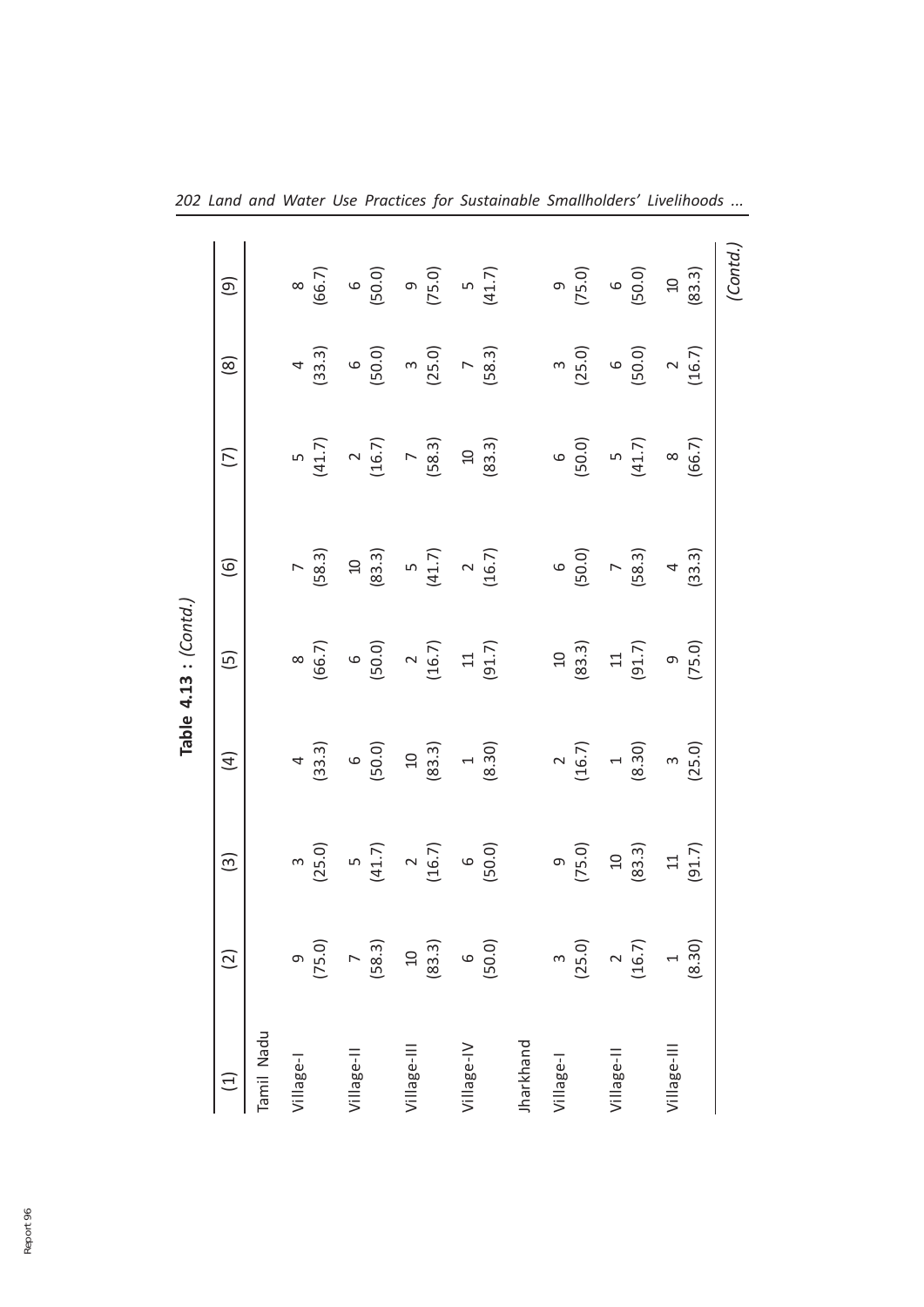|             |                    |                                                                                                                                                                                                                               |                                                          | Table 4.13 : (Contd.,                                    |                                                                                                   |                                                                        |                                                          |                                                                     |
|-------------|--------------------|-------------------------------------------------------------------------------------------------------------------------------------------------------------------------------------------------------------------------------|----------------------------------------------------------|----------------------------------------------------------|---------------------------------------------------------------------------------------------------|------------------------------------------------------------------------|----------------------------------------------------------|---------------------------------------------------------------------|
|             |                    | $\widehat{\mathfrak{S}}$                                                                                                                                                                                                      | $\widehat{\mathcal{F}}$                                  | $\overline{5}$                                           | $\widehat{\Theta}$                                                                                | (5)                                                                    | $\circledS$                                              | $\widehat{\mathcal{C}}$                                             |
| illage-IV   | (16.7)             | $10$<br>(83.3)                                                                                                                                                                                                                | $\begin{pmatrix} 4 \\ 33.3 \end{pmatrix}$                | $\begin{pmatrix} 8 \\ 66.7 \end{pmatrix}$                | $\begin{pmatrix} 2 \\ 16.7 \end{pmatrix}$                                                         | $\frac{10}{(83.3)}$                                                    | $\begin{pmatrix} 4 \\ 33.3 \end{pmatrix}$                | $\begin{pmatrix} 8 \\ 66.7 \end{pmatrix}$                           |
| West Bengal |                    |                                                                                                                                                                                                                               |                                                          |                                                          |                                                                                                   |                                                                        |                                                          |                                                                     |
| illage-l    | (58.3)             |                                                                                                                                                                                                                               |                                                          |                                                          |                                                                                                   |                                                                        |                                                          |                                                                     |
| ll-agelli/  | (25.0)             | $\begin{bmatrix} 5 \\ 41.7 \end{bmatrix}$<br>$\begin{bmatrix} 9 \\ 75.0 \end{bmatrix}$<br>$\begin{bmatrix} 75.0 \\ 3 \end{bmatrix}$<br>$\begin{bmatrix} 25.0 \\ 4 \end{bmatrix}$<br>$\begin{bmatrix} 4 \\ 33.3 \end{bmatrix}$ | $(33.3)$<br>$(58.3)$<br>$(50.0)$<br>$(50.0)$<br>$(25.0)$ | $(66.7)$<br>$(50.7)$<br>$(41.7)$<br>$(50.0)$<br>$(75.0)$ | 10<br>(83.3)<br>5<br>(41.7)<br>$\begin{pmatrix} 5 & 1 \\ 4 & 1 \\ 8 & 30 \end{pmatrix}$<br>(16.7) | $(16.7)$<br>$(58.3)$<br>$(58.3)$<br>$(10.7)$<br>$(91.7)$<br>$(0.33.3)$ | $(66.7)$<br>$(33.3)$<br>$(16.7)$<br>$(16.7)$<br>$(25.0)$ | $(33.3)$<br>$(35.3)$<br>$(66.7)$<br>$(10.3)$<br>$(83.3)$<br>$(9.3)$ |
| Village-III | (75.0)<br>$\circ$  |                                                                                                                                                                                                                               |                                                          |                                                          |                                                                                                   |                                                                        |                                                          |                                                                     |
| Village-IV  | (66.7)<br>$\infty$ |                                                                                                                                                                                                                               |                                                          |                                                          |                                                                                                   |                                                                        |                                                          | (75.0)                                                              |
|             |                    |                                                                                                                                                                                                                               |                                                          |                                                          |                                                                                                   |                                                                        |                                                          |                                                                     |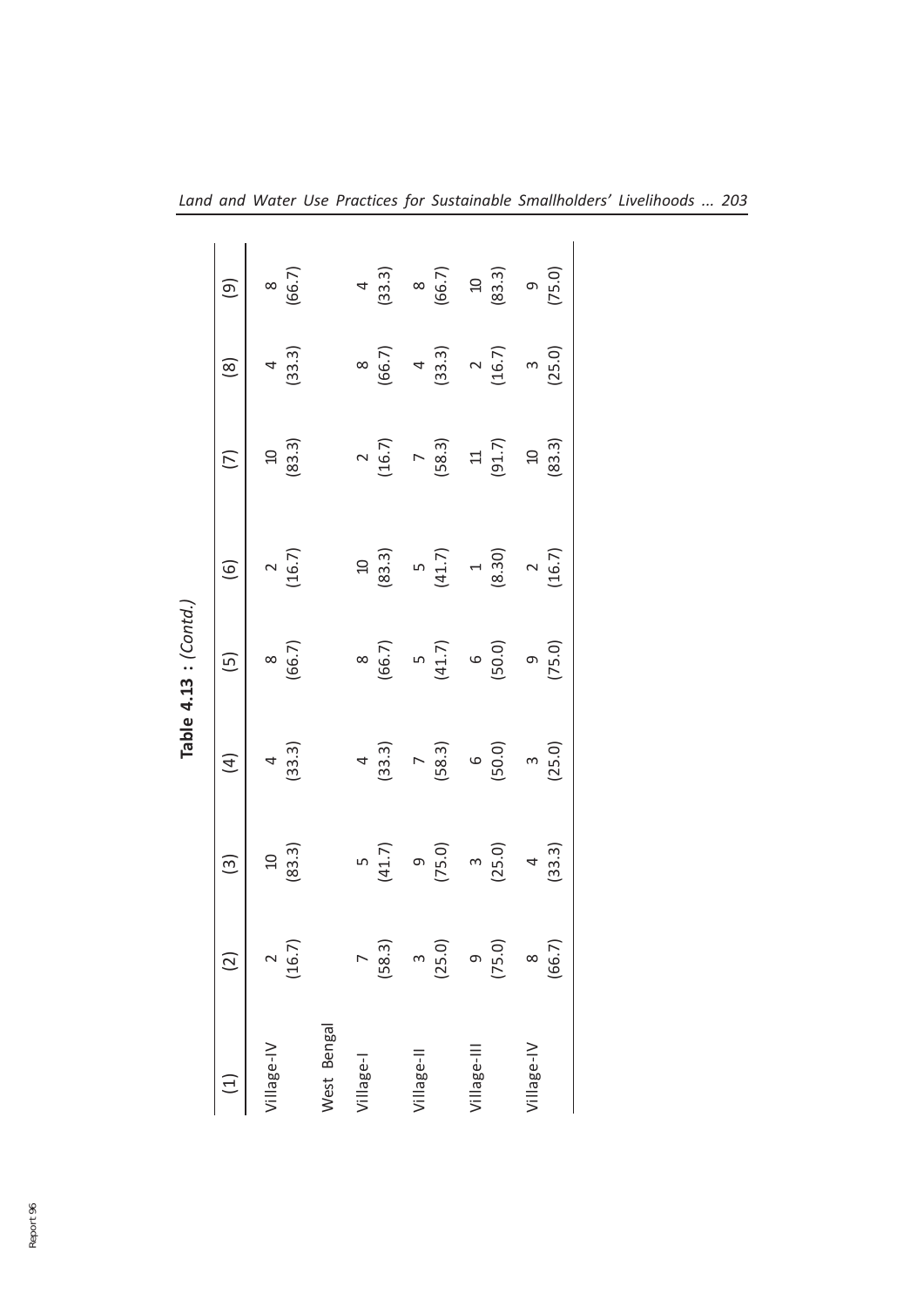other two States, Jharkhand and Gujarat, it is slightly low participation when compared to Tamil Nadu and West Bengal. It ranges from 16.7 to 58.3 per cent in Gujarat and 8.3 to 25.0 per cent in Jharkhand.

The influence of technology and involvement of women in the practises of land and water use reveals mixed results across four sample States. The States of Gujarat, Tamil Nadu and West Bengal are ahead when compared to Jharkhand. Even in the State of Jharkhand some villages performed better (Table 4.13). On sharing benefits among men and women under these initiatives, our sample data in four sample States reveal that, it is more in Gujarat, West Bengal, Tamil Nadu and Jharkhand, respectively. Mostly, these aspects influenced in different states and within the state in different villages in particular by local level initiations and group dynamics as well as size and homogeneous groups. The nature and use of resource varies from state to state and from village to village by women's participation and their livelihoods security (Table 4.14). As observed, it varies from men to women across states. Mostly, the access and control over resources is more in favour to women's preview in Gujarat, Tamil Nadu and West Bengal. But overall these are more prone to men.

Our study has identified some favourable relief from overburden of women both in domestic as well outside. Management of natural resources and sustained livelihoods and participation in the decision making through some drudgery-reducing alternatives are being taken up by the PIA in some of the sample villages especially in Tamil Nadu and Gujarat.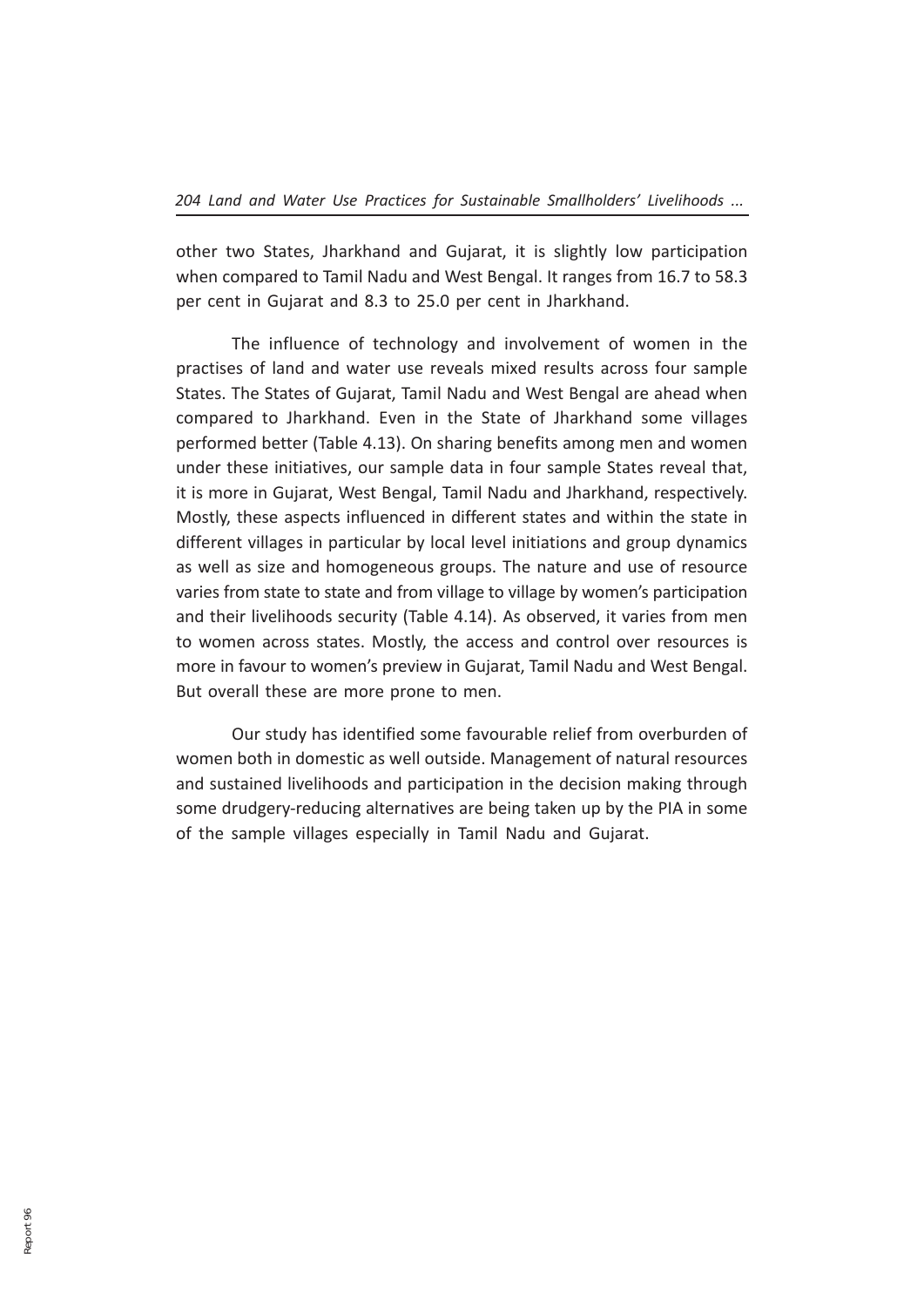# **CHAPTER V CONCLUSIONS**

The foregoing discussion of different land and water use practices in our four sample States is to bring together the various dimensions of natural resources development under an overarching perspective of equitable, productive and sustainable development. The interventions and group dynamics approach is feasible and needs continuous follow-up and active involvement of different stakes at all levels. These local level practices in tune with climate change and local level available resource base is desirable, where micro-environment element interventions are more suitable to meet climate change effects at local level. Watershed is an excellent venue of micro-environment for putting together all elements (different practices) of area development of improved biomass, efficient water use and internalised production systems. This aspect is keenly observed in our four sample States.

The study has focused on four main interventions : these are,

- First intervention is through SHGs-land augmenting technologiesfodder cultivation (Tamil Nadu and Gujarat)
- Second intervention is through agri-horticultural model (Tamil Nadu, Gujarat and West Bengal)
- Third intervention is soil and water conservation activities by User Groups
- Fourth intervention is Water Harvesting Structures by User Groups (Jharkhand, Gujarat, Tamil Nadu and West Bengal)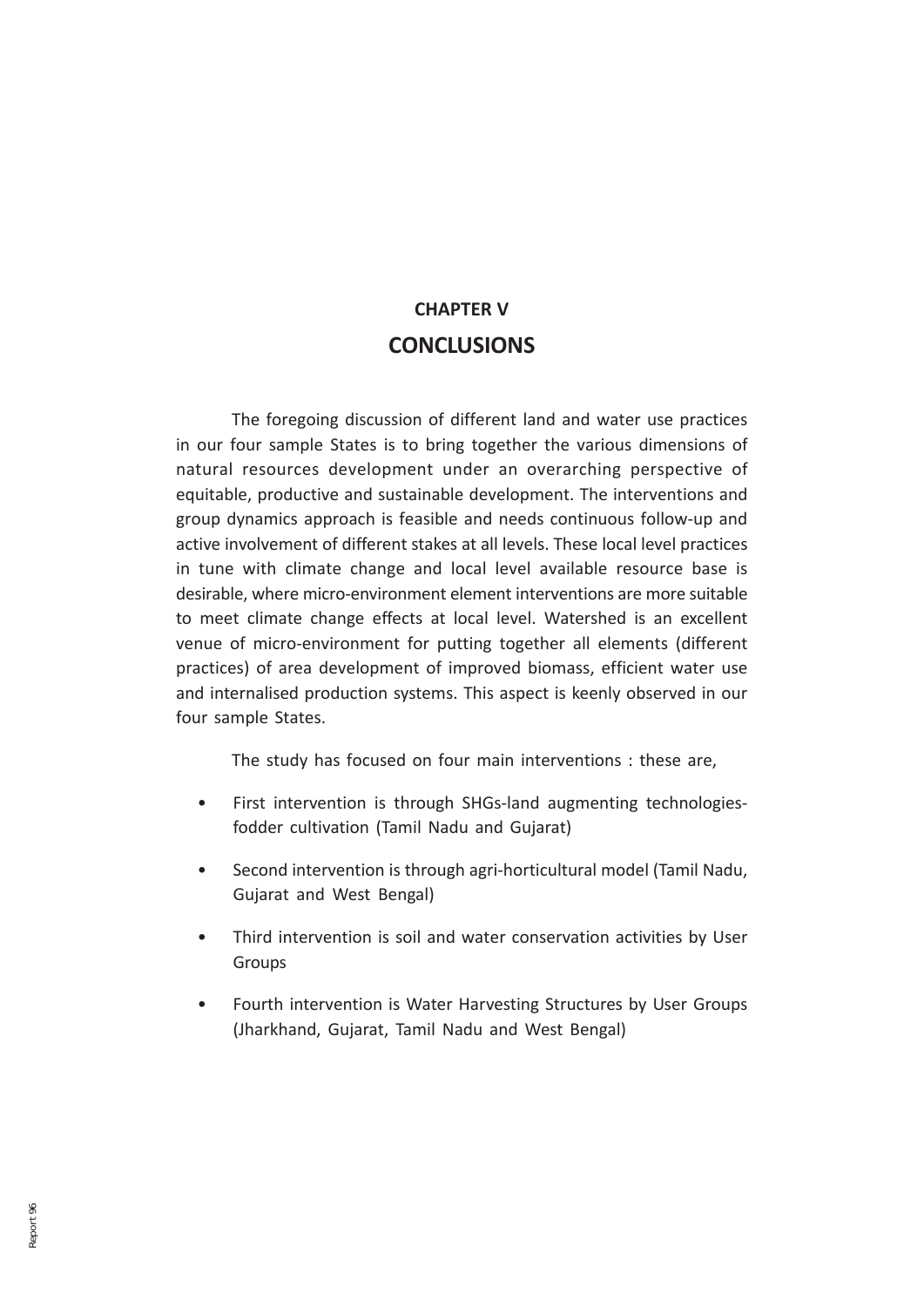### **Major Findings**

In the light of common property theory, and to promote collective action of different stakeholders in the realm of natural resource management, our study findings reveal diverse results regarding the land and water use practices in 16 sample villages across four States in India.

1. Functioning and effectiveness of institutions in the villages and dealing with the practices of land and water (including biomass) by these institutions mostly depend on the process of their evolution.

Both pre and post-implementation processes play an important role in this regard. Very few farmers are involved in the pre-planning phase of the watershed related activities, though a majority of them expressed that the formation of village level institutions (informal as well as formal committees like watershed committees, user groups and SHGs, etc.) is appropriate to solve the problems of irrigation, drinking water and mitigate drought conditions and thereby ensuring livelihood security. The involvement of local community was much less in the down reaches especially Jharkhand and in some parts of Gujarat sample villages. In the absence of local community participation, the main lacuna observed in the pre-planning process was: limited devolution of powers to these institutions in almost all States (16 sample villages) and in the selection of good leaders.

- 2. The low cost and time as well as risk saving structures like farm ponds are feasible in drought-prone areas where rainfall is scanty in nature. The relevance of farm ponds in some of the sample villages explores the potential of water harvesting and possibility of convergence with other programmes such as RKVY and National Agricultural Innovative Project (NAIP – Component-3 Livelihoods). The works carried out in these sample villages are mostly through village organisations and some farmers on their own with the help of PIA.
- 3. Awareness regarding the land and water conservation practices is quite high among the communities especially in Tamil Nadu, Gujarat and parts of West Bengal. Greater awareness in the communities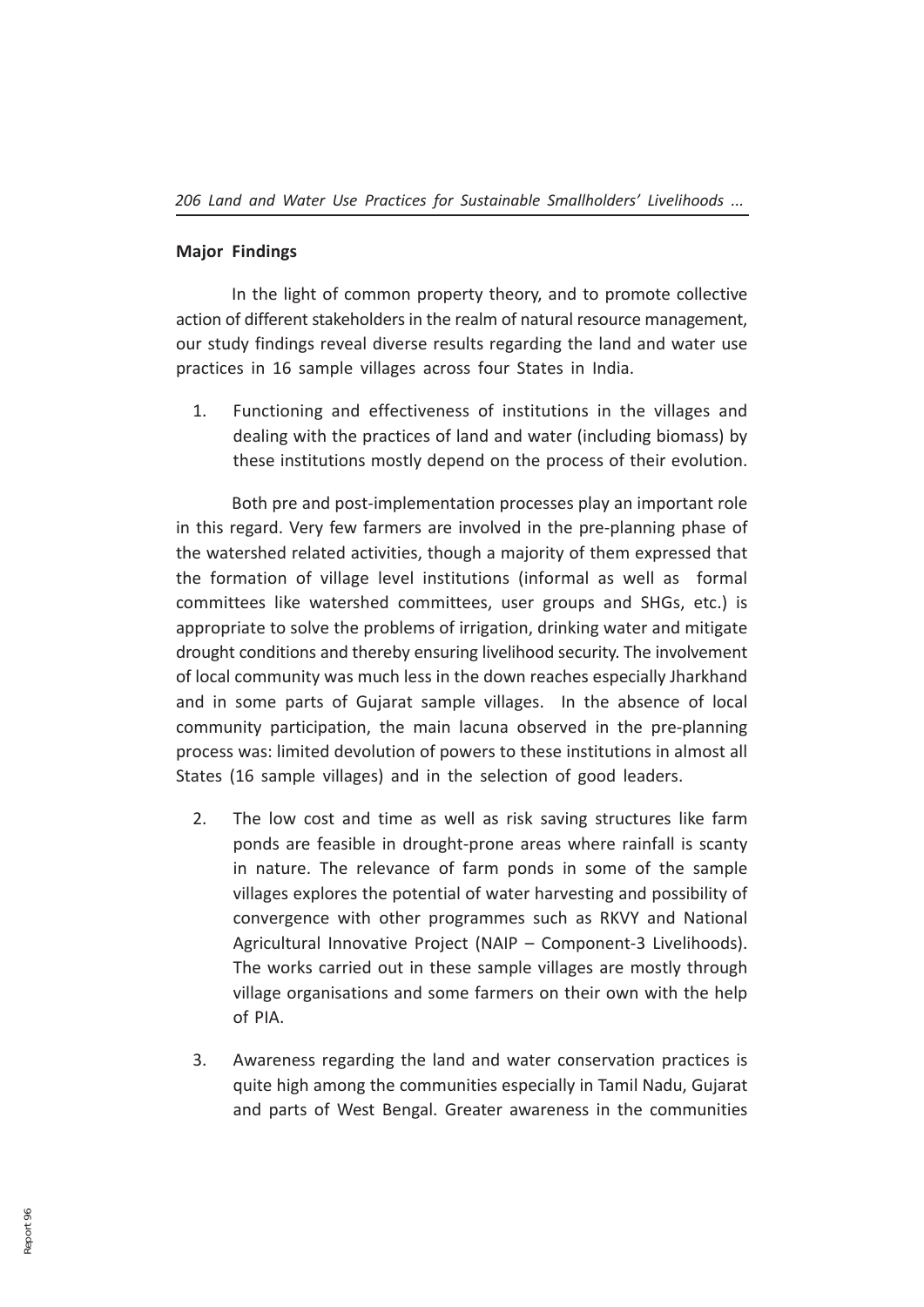could be due to the smaller coverage, often pertaining to one village and PIA closeness to these communities.

The effectiveness of institutions in these sample villages is observed. It is higher in sample villages of Tamil Nadu and Gujarat and some villages in West Bengal, while it is very low profile in the State of Jharkhand sample villages. Most of the suggestions pertained to devolution of powers and proper repair of works. It is also observed that work done together with village institutions and panchayats induce better results in some of the sample villages.

- 4. Democratic decision-making is more in Tamil Nadu, Gujarat and West Bengal. But it is more or less absent in the State of Jharkhand.
- 5. Our field data show that except in sample villages of Jharkhand and some villages of Gujarat and West Bengal, watershed beneficiaries contributed both in cash as well as in kind.
- 6. In our sample villages of Tamil Nadu, Gujarat and parts of West Bengal due to stringent efforts made by the PIAs as well as multidisciplinary team, the confidence and capacity building measures were established among women and marginal sections of the people. This helped them to spend more time on watching the development of watershed activity whenever it is necessary. But in our sample villages in Jharkhand and some parts of West Bengal, due to lack of institutional strength (collective action) looking/watching after the watershed development activities/structures/plantations/fodder/ fuel in common property resources by the panchayat/ watershed committee is lacking.
- 7. It is observed that proportion of area under different crops has increased tremendously, across sample households in all the sample villages, especially in Gujarat, Tamil Nadu, West Bengal and even in the State of Jharkhand also after initiation of these practices of land and water and more so the advent of watershed development activities in these sample villages. Despite the increase in area,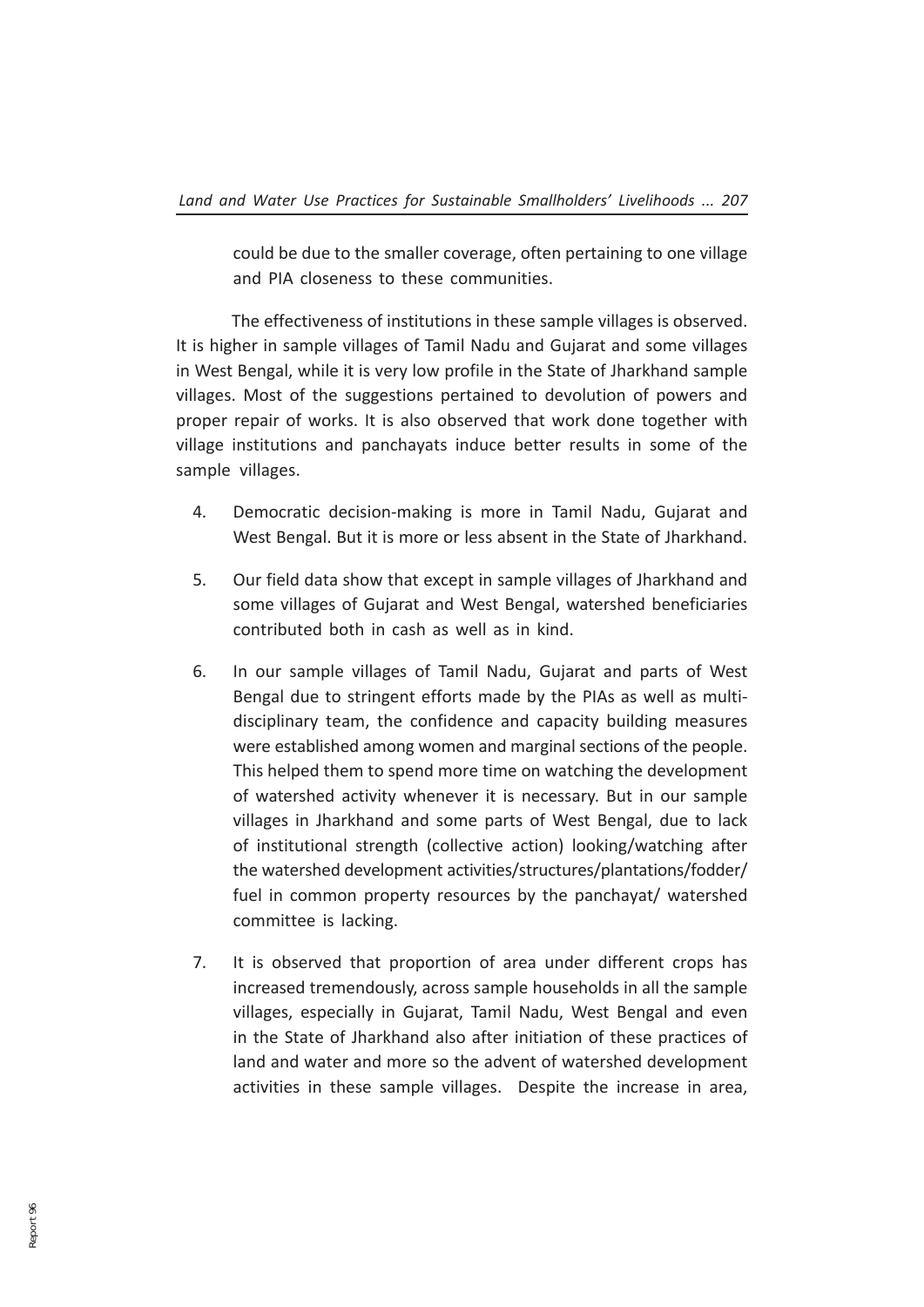substantial shifts in cropping pattern in terms of new crops have taken place, though there were changes in the area allocations towards different crops. Maize, wheat, paddy, vegetables, *chana*, cotton, sugarcane, blackgram and horticulture crops are the major crops grown in the sample villages, which continue to dominate even after the advent of watershed.

8. Taking the before and after scenarios, as sources of drinking water for beneficiary sample households within the watershed area improved, use of drinking water increased in all villages after the advent of watershed. Along with the increase in the quality of water consumed, the time spent in fetching water has gone down in seven sample villages. This indicates substantial improvement in the drinking water situation.

As data show, in almost all states, especially the States like Gujarat and Tamil Nadu, the impact is positive. Effectiveness of land and water use practices has shown through the trends that it has positive impact on drinking as well as groundwater availability and recharge. The overall impact of the initiation of participatory land and water use conservation and different practices regarding land, water and biomass through watershed approach has led to positive indication on groundwater table in sample villages. Improvement in groundwater table situation has reduced the time spent in fetching drinking water in some of the sample village watersheds.

- 9. The practices of land and water use in 16 sample villages across four States reveal the impact of drudgery on poverty as positive. The data show that number of households below poverty line has come down.
- 10. The effects of these practices influenced positively and the number of people below poverty line reduced significantly. The evidences reveal a tremendous impact in Tamil Nadu, Gujarat and West Bengal and even in some of the sample villages in Jharkhand. This in turn affected on their asset generation like increase of pacca houses and houses got electrified significantly.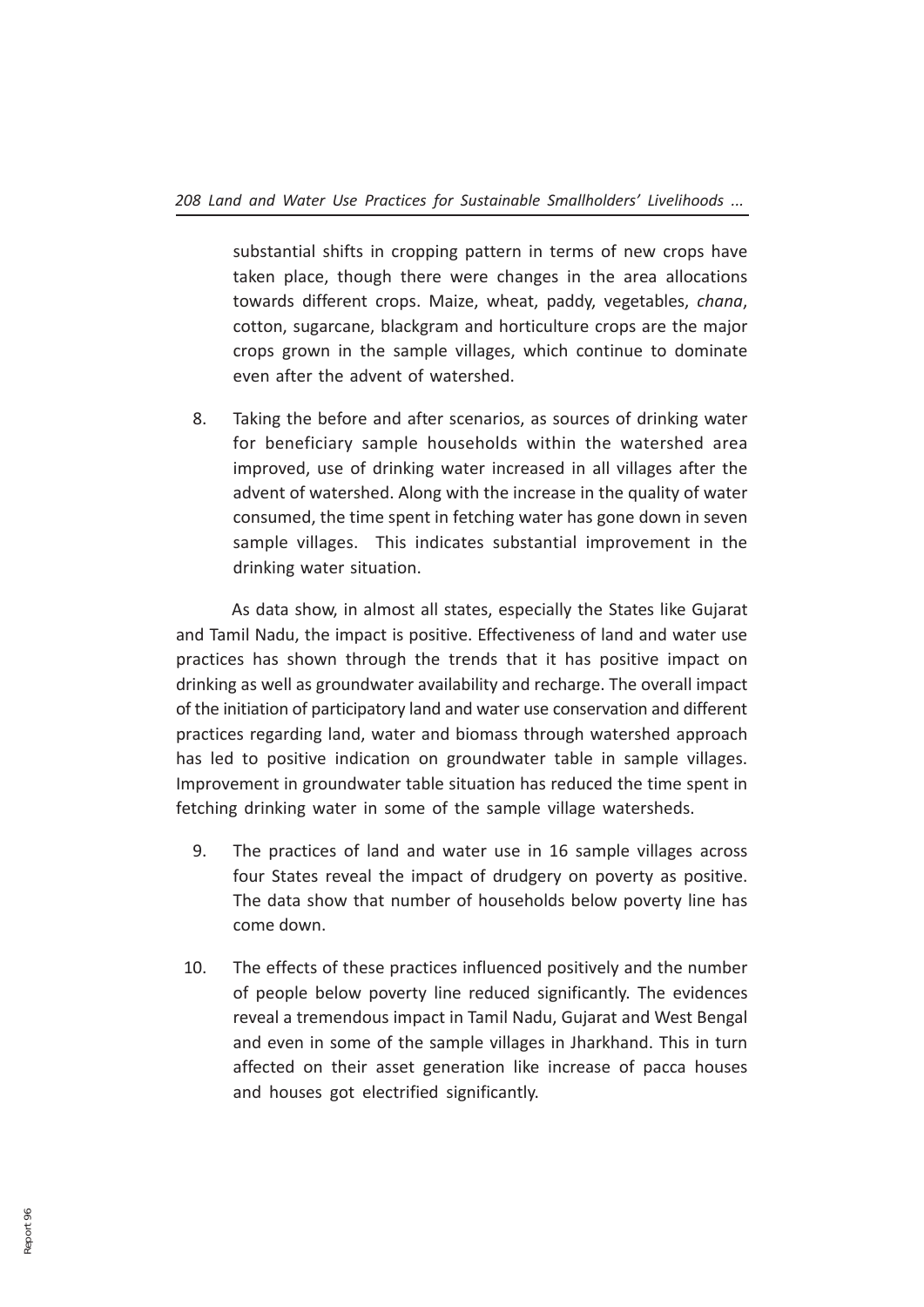- 11. In almost all the sample villages across four States, the data reveal that new occupation of livelihoods increased ranging between 58 and 75 per cent in Gujarat while it is between 75 and above 90 per cent in Tamil Nadu and 75 and 83 per cent in West Bengal. There is a considerable change in sample villages of Jharkhand, it ranges from 42 to 68 per cent. The poor performance in Jharkhand when compared to other States is mainly due to low profile of collective action and PIA role is nominal.
- 12. Increase of income from different sources including agriculture, livestock, horticulture and labour is achieved significantly in almost all the sample villages. The study has worked out poverty and income levels social class-wise both in numbers as well as their average income per family per annum. The relative shares of income have positively changed after the introduction of different practices not only from agriculture, livestock, and horticulture, but also from labour in different locations of farmers. However, one should not attribute this positive trend solely to these practices, as other factors also contribute in this regard.
- 13. The perceived consequences of land and water use practices are observed in our 16 sample villages. The social status and cohesiveness, role and respect of traditional institutions are keenly observed in some of the sample villages and it is positive indication of their overall standard of living. Changes affected on small and marginal farmers through these initiations in 16 sample villages across four States reveal that except in the State of Jharkhand, the economic and social condition has improved in Tamil Nadu, Gujarat and parts of West Bengal sample villages.
- 14. On the access, control and management of natural resources by women, our analysis of four States in 16 villages reveals very mixed responses. The knowledge and adaption level of management of natural resources by women, are observed more in Tamil Nadu and West Bengal. It ranges from 50 to 83.3 per cent in Tamil Nadu while in West Bengal it is from 25 to 66.7 per cent. Whereas in other two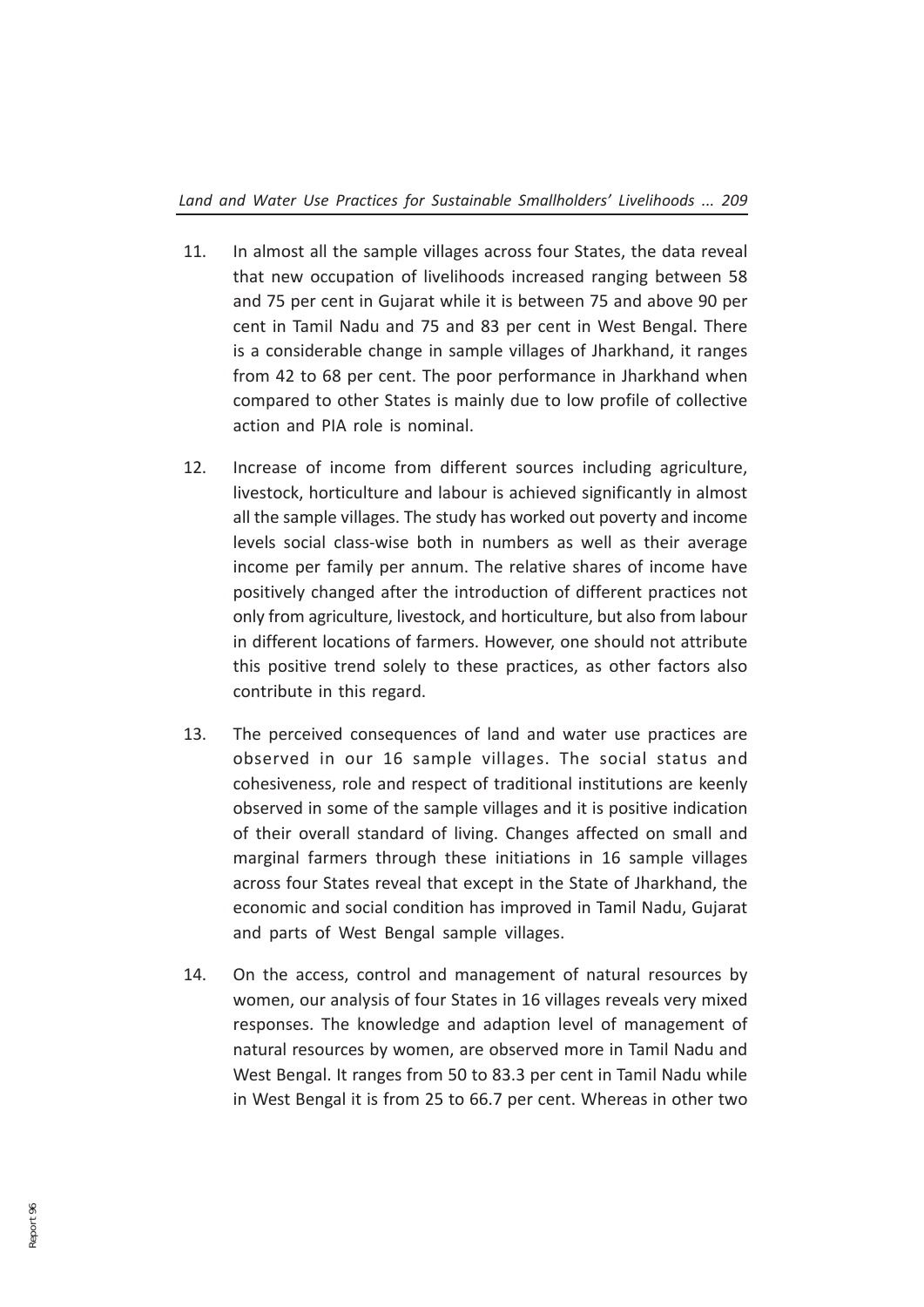States, Jharkhand and Gujarat it is slightly low participation when compared to Tamil Nadu and West Bengal. It ranges from 16.7 to 58.3 per cent in Gujarat and from 8.3 to 25.0 per cent in Jharkhand.

Positive Factors **Negative Factors** 1. Skilled Staff-PIA, WDT High turnout of staff, less women staff 2. Effective community approaches Limited infrastructure Collective action and nested platforms 3. Considerable convergence **Delayed funds** 4. Professional approach Dry years followed by and clean image of PIA and excessive rains commitment of different stakeholders

Success or failure of the different practices in the sample states :

### 5. location-specific-easy to facilitation by PIAs

As observed from the above contributing factors in some of the sample state villages, the success of sustainable maintenance of natural resources practices especially land, water use practices and improvement of biomass basically influences the positive factors. However, there have been some negative factors which have disabled the programmes in varying capacities. Low dependability and erratic nature of rainfall make it difficult to assess the actual, progressive impact of different land and water use practices.

Contributing Factors for Effectiveness of Different Practices in sample States:

### **1. Exposure Visits and Awareness Building Measures**

Exposure visits and training are the key ingredients to bring about a change and building confidence among heterogeneous as well as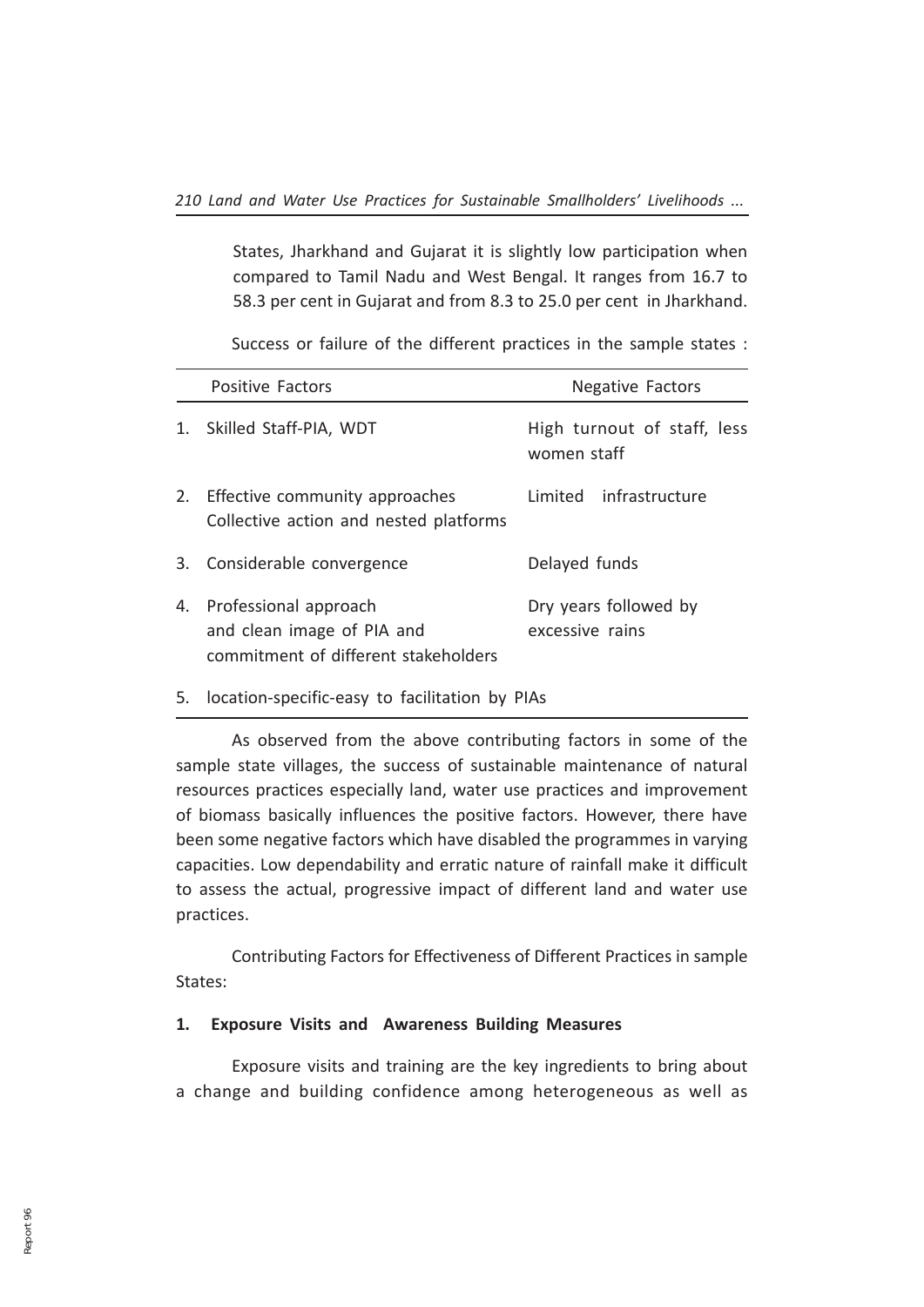homogeneous people in the villages. The perception of community and the capacity to initiate the different practices in the villages are evident. This was observed and shared by sample households in Tamil Nadu, Gujarat and West Bengal. This aspect is not vibrant in the sample State of Jharkhand. The reasons are obvious. The project implementing agency has not strengthened to build capacities among different stakeholders in the project area and more so in some of the sample villages. The political dominance is much prevalent. Our findings also revealed that the success of these land and water use practices can be attributed to exposure and subsequent dissemination of information and awareness among the participants.

# **2. Market Linkage through Federation**

Our sample data and focus group discussions revealed that people have gained confidence while working as group and feel that the activity of buying and selling of seeds for crops, fodder, dairy activities and crop residue which has been taken up by the federation is quite useful to different sections of people who work as group based on activity and to the farmers. They are assured of good quality of inputs at a reasonable price. This observation was quite visible in Tamil Nadu, Gujarat and West Bengal. But in Jharkhand this was not so due to weak institutional as well as exposure and training aspects.

# **3. Income Generation Through Pasture Land, Agri-Horticulture Model**

Increase in cultivable land through more area brought under waste and fallow lands and check on soil degradation and resilience capacity of soil organic matter are important interventions for better crop production as well as gainful income generation. Data from our sample states especially Tamil Nadu, Gujarat and West Bengal and even some of the villages in Jharkhand State revealed that pasture land development, agri-horticulture interventions, vegetable cultivation and even paddy cultivation in West Bengal are of such activities which are beneficial to all the stakeholders. Sustained income to the beneficiaries as well as to the fund for further development of resources and also help to conserve the ecological balance through reduced soil and water degradation is evident from our data analysis across four sample States.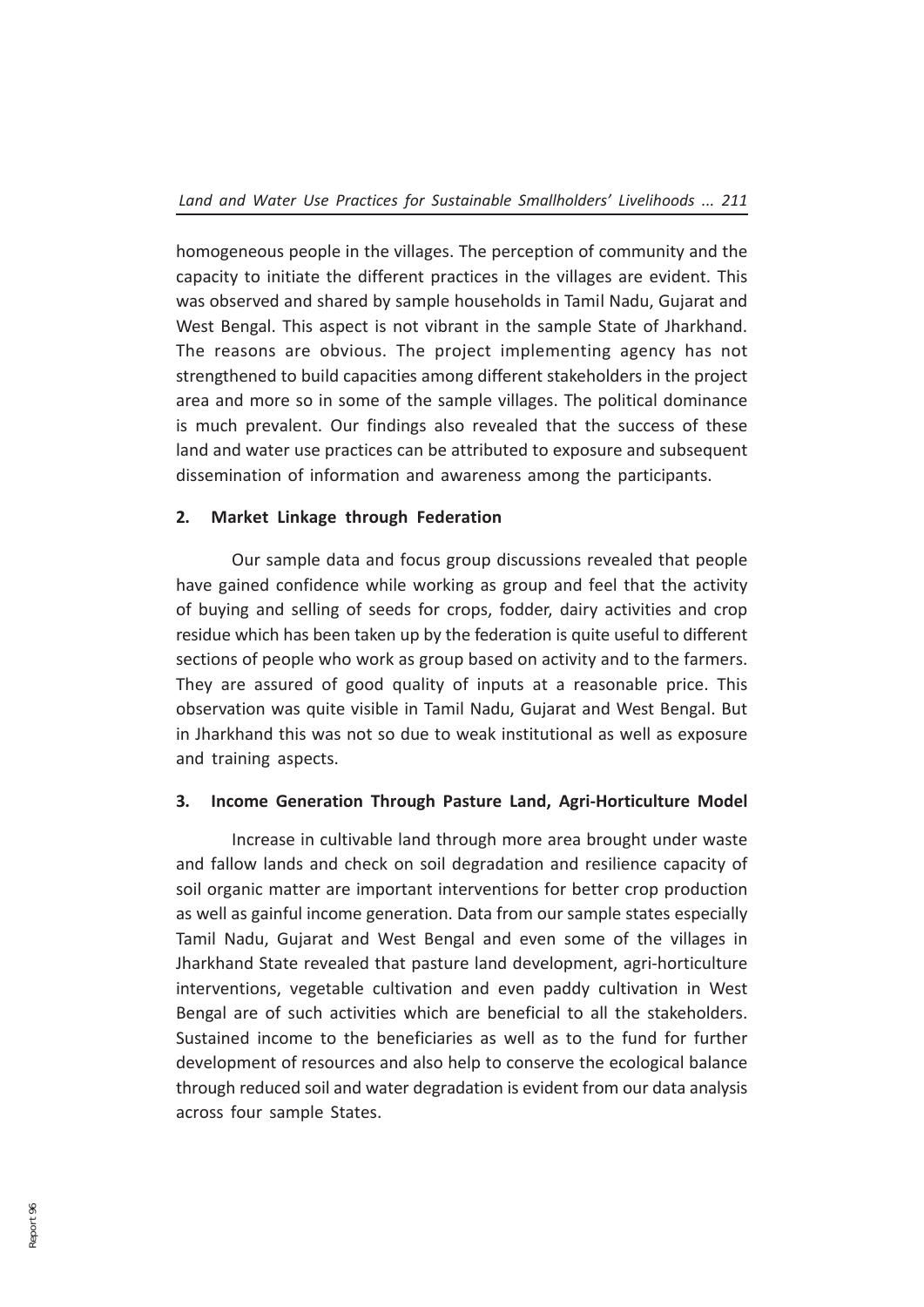### **4. Ridge to Valley Approach and Other Processes in Practice**

Based on natural resource technology and on our logical framework, the ridge to valley approach was applied in the villages after careful consideration of topography, geo hydrology, land use pattern and climate conditions. Initially, when there were difficulties in mobilising people and deciding upon the land to be treated, exposure visits and training on different conservation practices helped in making people understand the very objective of the different practices. This has been observed in almost all the sample villages across four States.

### **5. Selection of Beneficiaries in a Practical Manner**

Selection of beneficiaries and identification of groups for different activities in a rigid manner does not always work. As the natural resource development practices designed in a logical framework, it is not always possible to have involvement of most of the poor and landless. The impact of these practices initiated under different schemes can be seen only when land is treated in patches. Selection of beneficiaries in flexible framework has helped to attain maximum benefits to the different initiations/practices. Except Jharkhand and West Bengal, the selection of beneficiaries in Tamil Nadu and Gujarat is more flexible and vibrant.

# **6. Synergy in Various Programmes**

It is observed that there is no coordination between two or more government schemes in the villages. Most of the times, it is possible to plan and integrate various schemes to get maximum benefits in the village. Sometimes, it also helps to deliver benefits in an equitable manner and solve conflicts among the villages. The study observed that synergy of different schemes coordinated in Tamil Nadu and Gujarat.

# **7. Let Communities Resolve Their Own Disputes**

There was a conflict between some of the villages of Jharkhand, Tamil Nadu and Gujarat over the location of major activities. Different interest groups have different opinions to construct or initiate activity on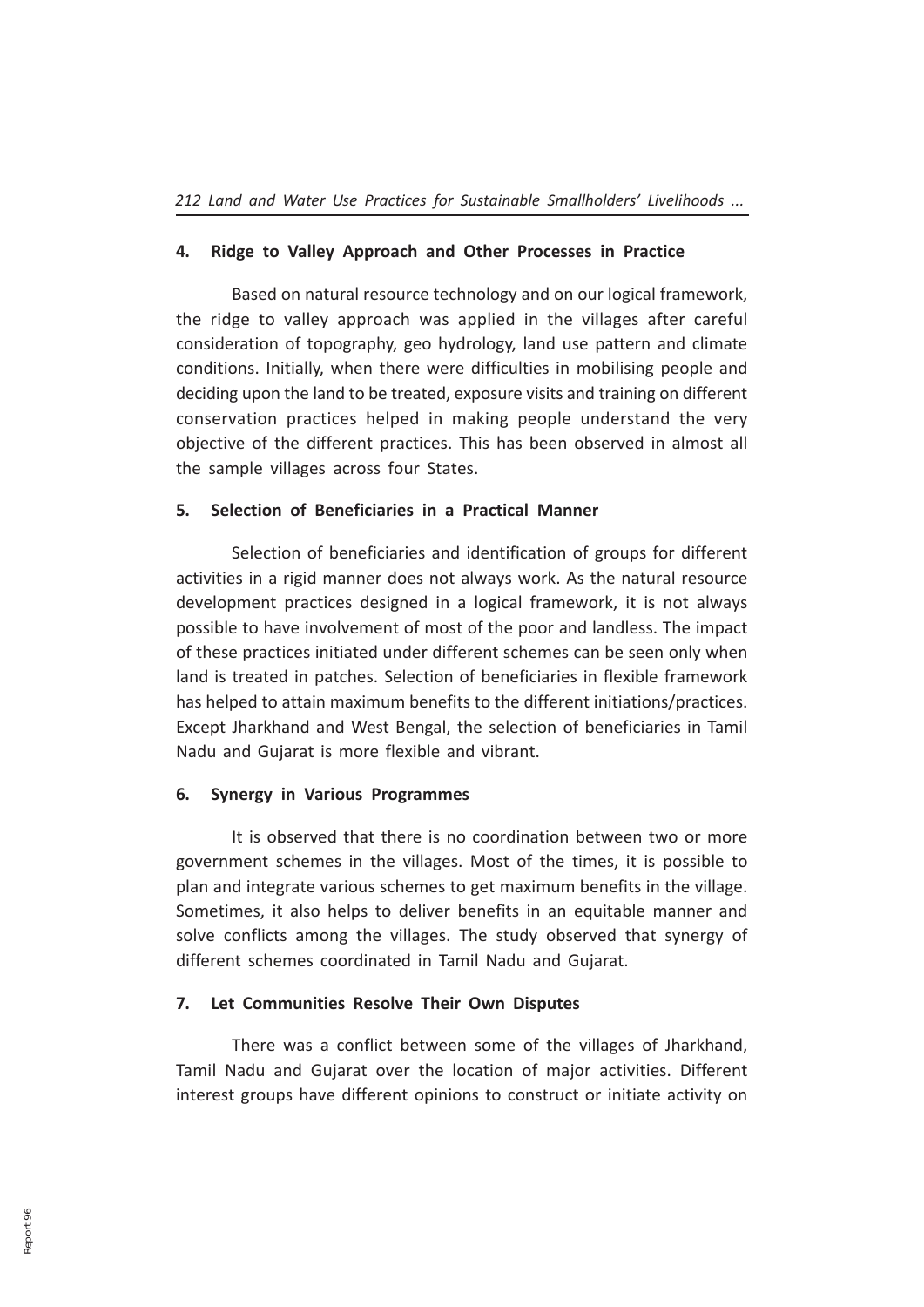different locations to avail of maximum benefits. The project implementing agency, along with villagers, gave their opinion on the location, explaining reasons for it, and also made clear that final decisions have to be taken in consensus. Different village institutions including formal as well as informal institutions in the villages played a crucial role in negotiating with the villagers and different stakeholders on both sides of different groups and made different groups come to amicable solutions.

### **Suggestions and Policy Implications**

John Kerr (2007) observed that collective action is more likely in small, village-level catchment area development initiatives/watersheds. Our field data analysis also supports the same where micro-level environment activities of land and water use practices and biomass coupled with collective action of different stakeholders sustained the livelihoods of small and marginal farmers. Through collective action, the best practices of land and water use and biomass by the small and marginal farmers have maintained several resilience capacity mechanisms as well as cope up mechanism in some of the 16 sample villages across four States in India.

- \* The first issue that warrants attention is the assets created while implementing the project. These include the soil conservation measures, water harvesting structures and the vegetative measures in CPRs.
- \* Adequate awareness had to be created on the importance of maintaining the assets so created during the training and capacity building programmes. If the assets were created through the participatory approach more than half of the job is achieved. While the conservation measures in farmers' fields essentially were mechanical, their sustenance would be feasible only by properly vegetating such structures using multiple plantation trees (MPT), shrubs and grasses/fodder legumes.
- The community assets like water bodies and vegetated CPRs should be handed over to the UGs for their maintenance providing some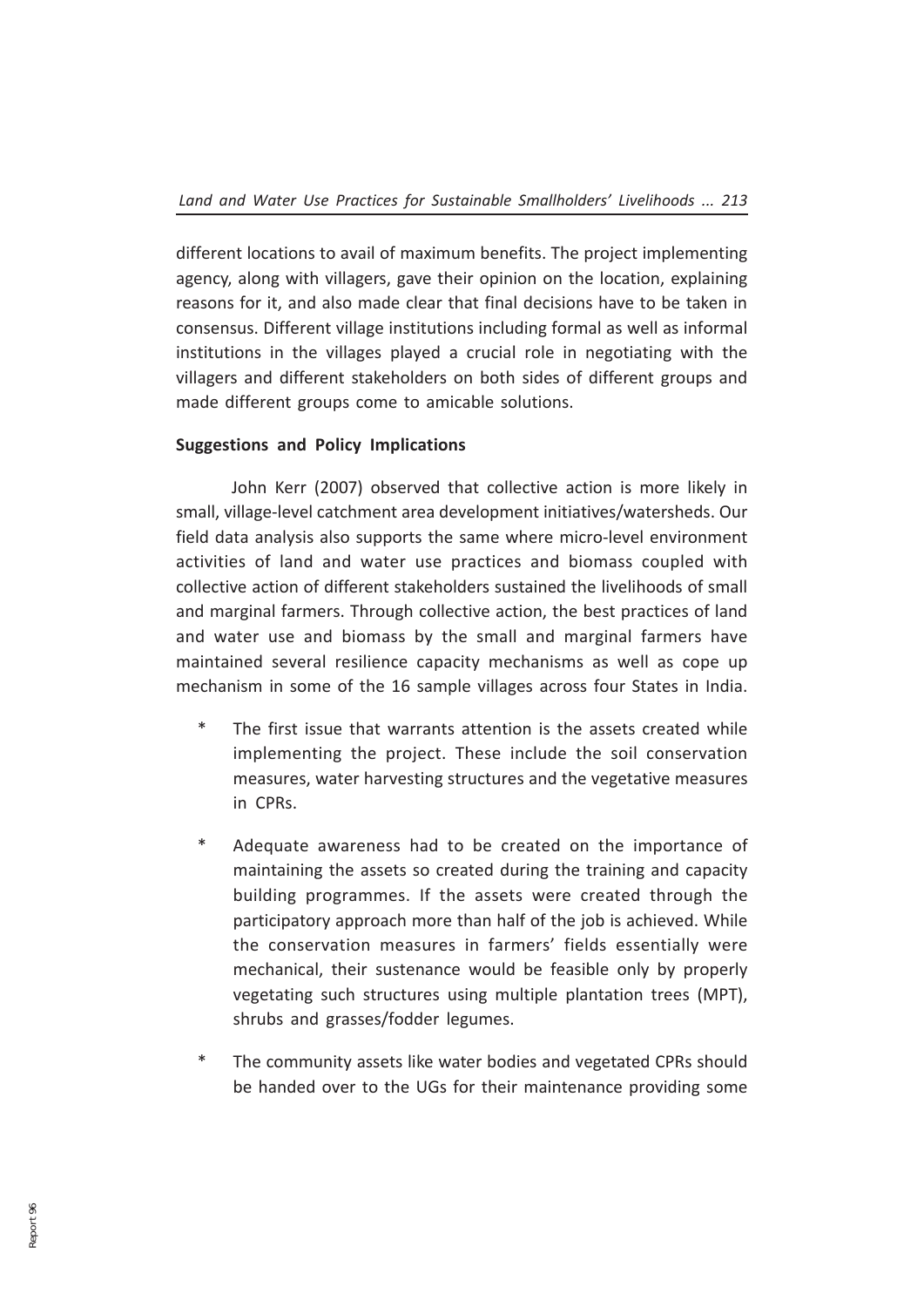seed money towards expenses. The other way would be to impose user charges for maintenance. However, the former could be a more feasible choice. The water bodies may be utilised for inland fish production, nursery or vegetable growing and/or for drinking purposes for livestock.

- \* The second issue is focus on production systems (crops, livestock). As discussed in the report, the benefits of soil and water conservation works and even the water harvesting structures would be more pronounced with time, say after 3 to 5 years of their completion. Even the enhanced biomass generation, increased livestock activities would be having a telling effect on the production systems with time.
- So there is a need for a hand-holding approach by the PIA/WDT or line departments for 2-3 years after completion of the project to provide the needed technological assistance to the stakeholders in the project area.
- \* Once the production becomes sustainable and also diversified, the perishable commodities so produced need immediate processing and marketing (both natural and "house shopping"). It is here that producers need all assistance. It is best done through common interest groups (CIG) – approach avoiding middlemen.
- \* The third issue is the sustenance of CBOs created by the PIA in the project area. In several studies it was found that many CBOs so created were dysfunctional or partly functional. If the WHSs are handed over to UGs for their use and maintenance and if production systems are put in place, the sustenance of CBOs would be a lesser problem. But with the changing paradigms in the implementation of MGNREGS it should be possible to still provide incentives in enhancing the productivity of the farm lands. Such an approach would be providing the necessary cushion for the SHGs to be more active. As a consequence of the above the LGs and the CIGs could continue to be functional.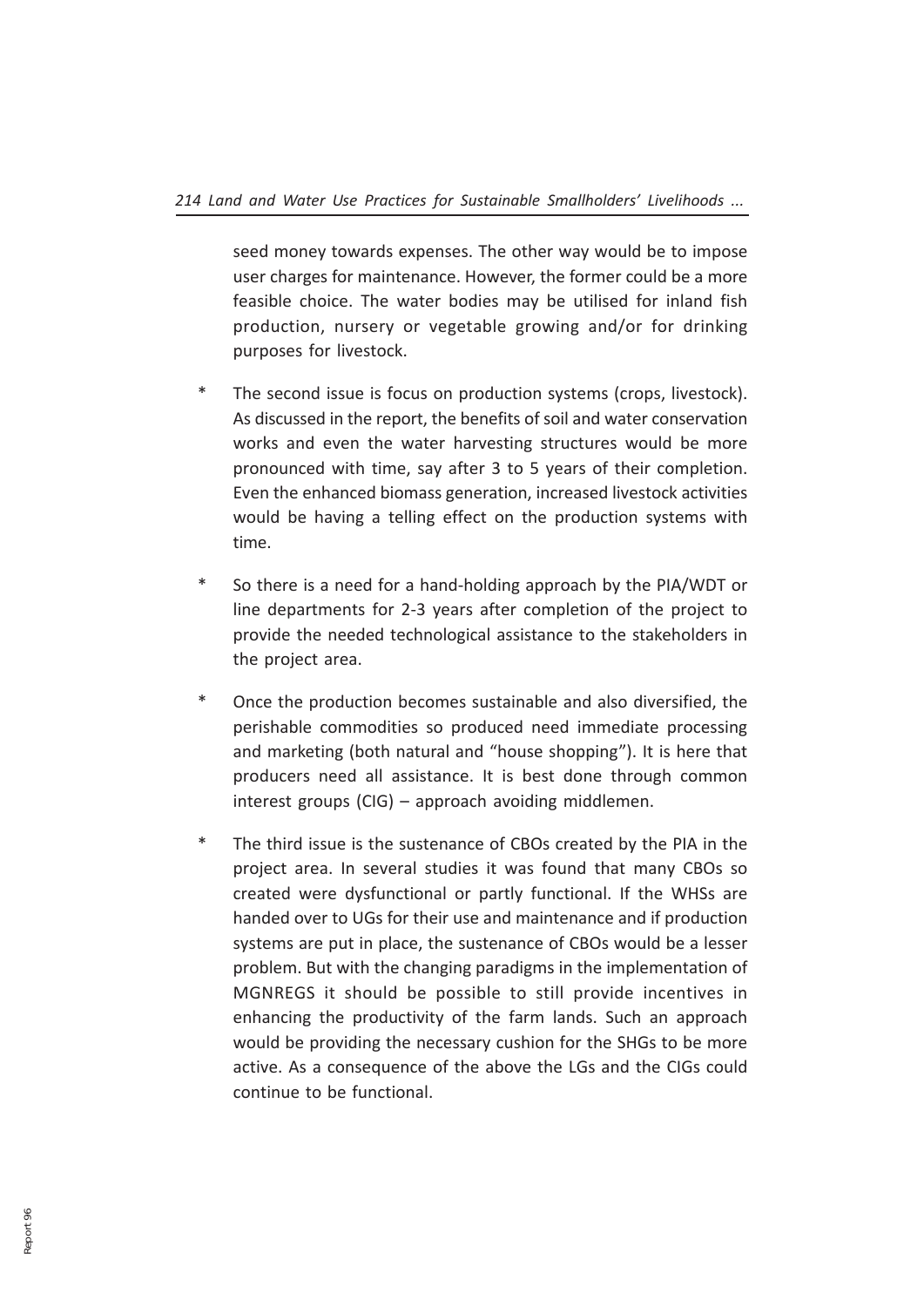- The fourth issue is training and capacity building. We must realise that training and capacity building are continuous processes. Thus there is a felt need to provide infrastructure along with some seed money to clusters of completed watersheds (say 10 contiguous watersheds of 500ha each which equals to 5000ha in the present context of New Guidelines as well). Such a facility should be launched independent of PR bodies, but through cluster of village organisations facilitated by the district/block/mandal administration. In that event the created facility is to be operated (by rotation) with the help of the CBOs of the watershed clusters. They might be empowered to identify the training needs and also the trainers.
- \* As was observed in some of the sample villages, the fifth issue is to evolve mechanisms for maintaining and sharing the usufructs in the CPRs spread over the cluster of watersheds. It is to be realised that vegetation in any form is useful in protecting the land and water resources. The vegetation has to be considered for the macro hydrological unit encompassing several of the watershed areas. So the stakeholders in these projects even have to come together and plan for the maintenance of the vegetation avoiding 'free-riding' problem. The sharing of usufructs is done with a pro-poor bias and with a tacit understanding that the poor in these areas must be put in place for sustenance of such an approach.
- \* The sixth issue is development and maintenance of revolving fund (RF) and WDF. Together the funds must be put to proper use. Good examples are available. One is to provide these funds on soft loan for enhancing productivity of crops and livestock, but loaning only to those who contributed to WDF. Second is to provide for specific community assets like threshing floor or a collection centre for perishable commodities for processing and selling through CIGs.
- \* The seventh issue is equity. More often the upstream land owners remain as donors benefiting the downstream persons. Such an externality must be compensated to the 'donors' either by the beneficiaries or through project funds.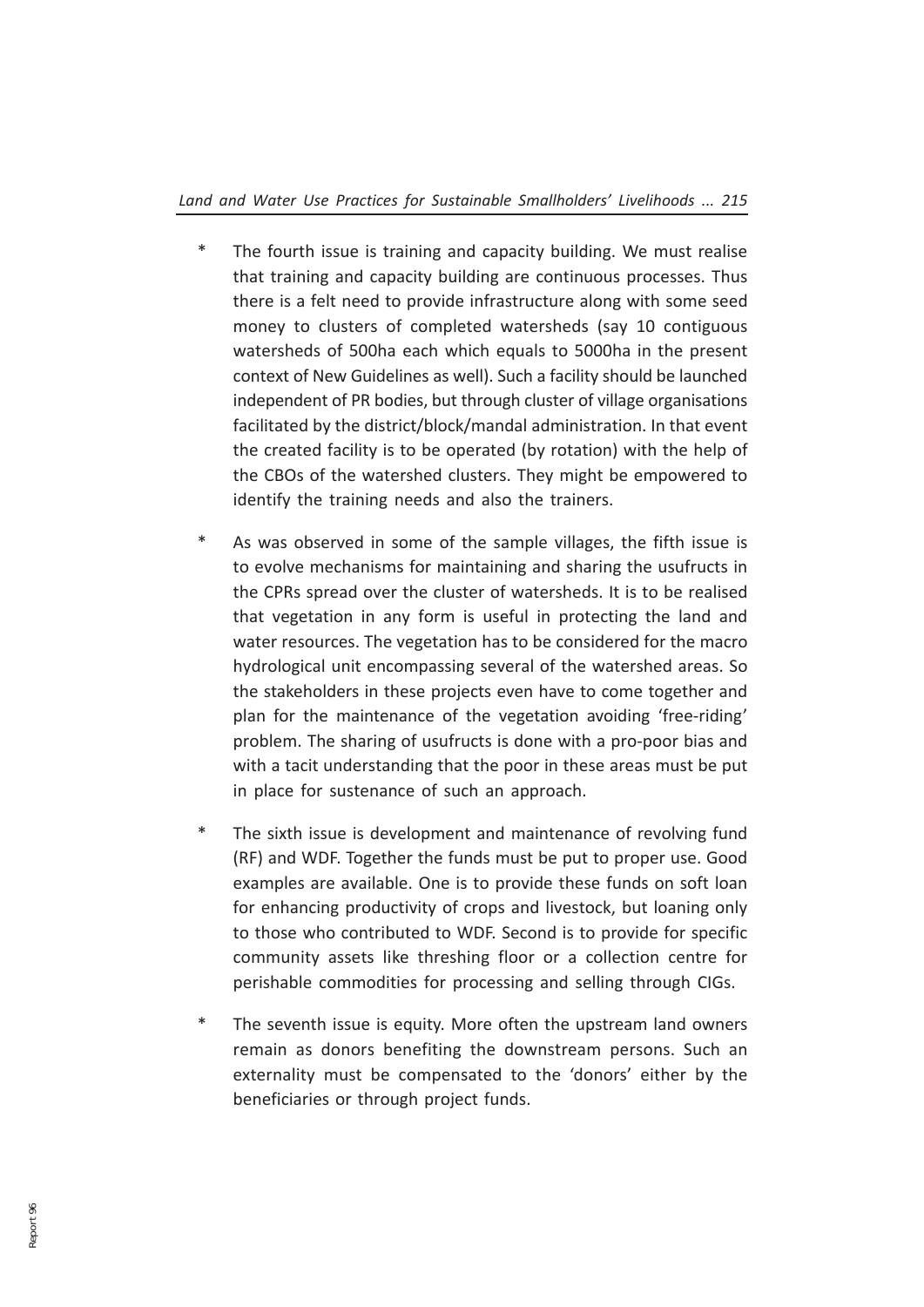- \* The eighth issue is gender. In the present study participation of women in the project was fairly visible. To ensure their interests even after the completion of the project, it should be the endeavours of the CBOs to involve women in the post-project activities to ensure better availability of water, fuel and fodder. Livestock care and production activities (eg. dairying) should be the domain of the women.
- \* The last issue is the livelihood options and micro-enterprises. In the scheme of things these were not specified in the watershed guidelines till 01/04/2008. With some civil societies and in the internationally funded projects there were attempts to cover these two endeavours.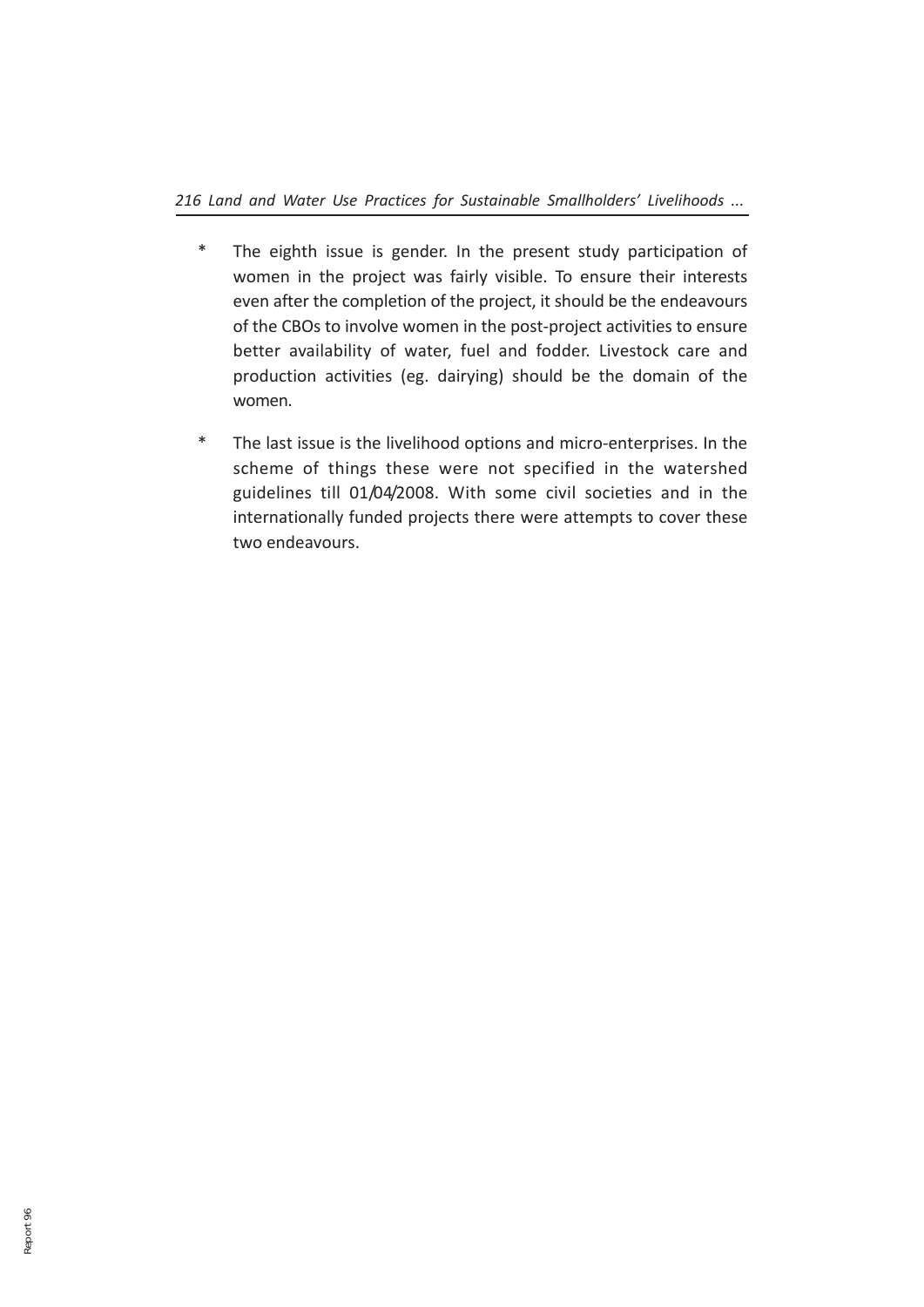#### **References**

- 1. Agcaoili, M., Perez, N. & Rosegrant, M. (1995), Impact of Resource Degradation On Global Food Balances, Paper Prepared For The International Food Policy Research Institute Workshop On Land Degradation In The Developing World : Implications For Food, Agriculture, And Environment To The Year 2020, Annapolis, Maryland, 4-6 April.
- 2. Ahuja, A. (1998), Land Degradation, Agricultural Productivity and Common Property : Evidence from Cote d'Ivore, Environment and Development, 3, 7–34.
- 3. AKRSP-I (2004), Impact of AKRSP (I)'s Intervention on Drought Coping by People, Aga Khan Rural Support Programme, Ahmedabad.
- 4. Baidu-Forson, J. (1999), Factors Affecting Adoption of Land-Enhancing Technology in the Sahel : Lessons from a Case Study in Niger, *Agricultural Economics,* 20, 231–239.
- 5. Barbier, E. (2000), The Economic Linkages Between Rural Poverty and Land Degradation : Some Evidence from Africa, Agriculture, Ecosystem and Environment, 82, 355–370.
- 6. Barrett, C. B., Lynam, J., Place, F., Reardon, T., & Aboud, A. A. (2002). Towards Improved Natural Resource Management in African Agriculture. In C. Barrett, F. Place, & A. Aboud (Eds.), Natural Resource Management in African Agriculture, Undersigning and Improving Current Practices (pp. 287–296), CAB Publishing.
- 7. Batchelor, C.a. K. Singh, C.h. Rama Mohan Rao, And C. Butterworth. (2003), "Watershed Development; A Solution To Water Shortages Or Part Of The Problem?", Land Use And Water Resources Research # : 1-10.
- 8. Biot, Y., Blakie, P., Jackson, P., & Palmer-jones, R. (1995), Re-thinking Research On Land Degdaration In Developing Countries, World Bank Discussion Paper 289, Washington, DC, The World Bank.
- 9. Birthal, P.s., A.k. Jha, M.m. Tiongco And C. Narrod (2008), "Improving Farm To Market Linkages Through Contract Farming : A Case Study Of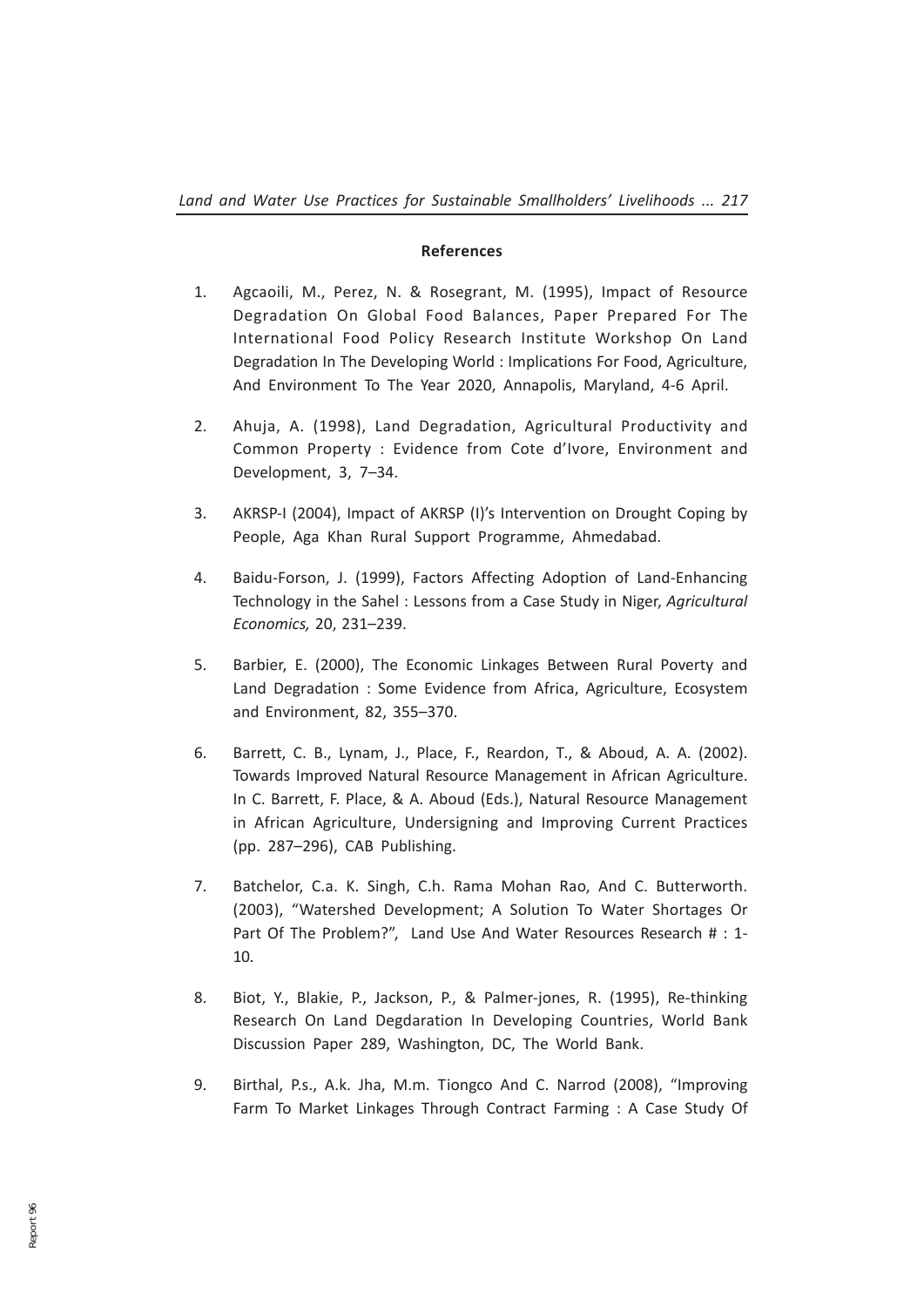Small Holder Dairying In India", PRI Discussion Paper 00814, Washington, D.C.

- 10. Birthal, P.s., Pk Joshi And Av Narayanan (2011), "Agricultural Diversification In India: Trends, Contribution To Growth And Small Farmer Participation", ICRISAT, Mimeo.
- 11. Boserup, E. (1965), The Conditions of Agricultural Growth, The Economics of Agrarian Change Under Population Pressure, Earthscan Publications Ltd., London.
- 12. Bunch, R. (1989), Encouraging Farmer's Experiments, In R. Chambers, A. Pacey, & L. Thrupp (Eds.), Farmer First (Pp. 55–59), International Technology Publications.
- 13. Business Standard (2005), "India Dwarfs USA As FDI Hotspot", December 10-11.
- 14. Calder, I., A. Gosain, M.S. Rama Mohan Rao, C. Batchelor, M. Snehylatha, and E. Bishop. 2006, "Planning Rainwater Harvesting In India - 1) Biophysical And Societal Impacts" In National Workshop On Priorities For Watershed Management In India", Bangalore, 22-23 May 2006, Government Of Karnataka And The World Bank.
- 15. Chand, R., PA Lakshmi Prasanna and Aruna Singh (2011), "Farm Size and Productivity : Understanding the Strengths of Smallholders and Improving their Livelihoods", *Economic and Political Weekly,* Vol.46, Nos. 26 and 27.
- 16. Chaturvedi, V. (2005), Maintenance of Physical Assets in Watershed, Research Report (WSD), Development Support Centre (DSC), Ahmedabad.
- 17. Cleaver, K. M., & Schreiber, G. A. (1994), Reversing the Spiral, The Population, Agriculture and Environmental Nexus in Sub-Saharan Africa, Washington, DC, The World Bank.
- 18. Cramb, R. A., Garcia, J. N. M., Gerrits, R. V., & Saguiguit, G. C. (1999), Smallholder Adoption of Soil Conservation Technologies : Evidence from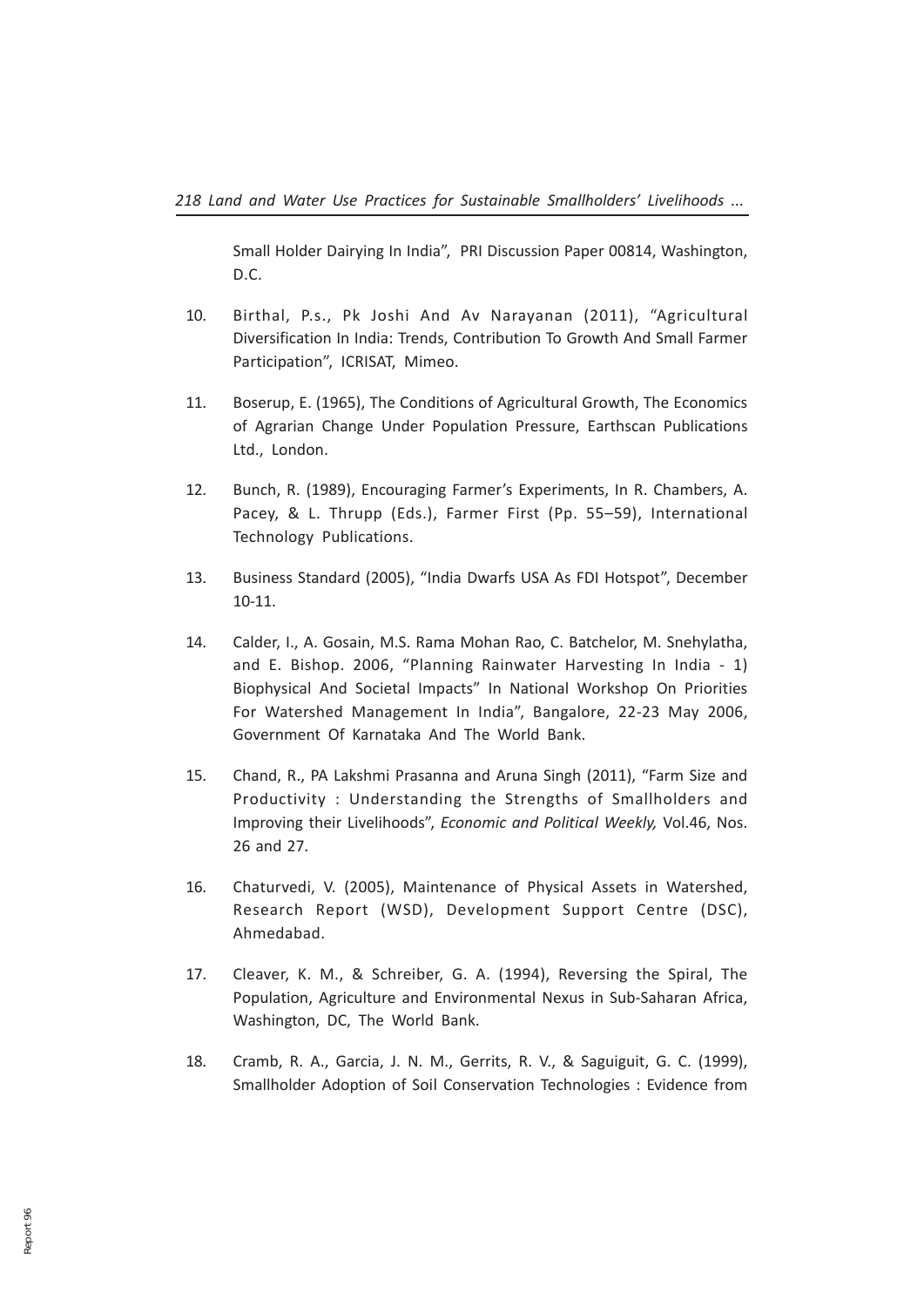Upland Project from the Philippines, Land Degradation and Development, 10, 405–423.

- 19. Chambers, R., Pacey A., & Thrupp L. (Eds.) (1989), Farmer First : Farmer Innovation and Agricultural Research, Intermediate Technology Publications, 218 pp.
- 20. Chambers, R. (1987), Sustainable Livelihoods, Environment and Development : Putting Poor People First, Discussion Paper 240, Institute of Development Studies, UK.
- 21. Critchley, W., Reij, C., & Seznec, A. (1992), Water Harvesting for Plant Production, Volume II : Case Studies and Conclusions for Sub-Saharan Africa, World Bank Technical Paper No. 157, 133p.
- 22. Critchley, W., Sombatpanit, S., & Madina, P. (2001), Uncertain Steps? Terraces in the Tropics. In : E. Bridges, I. Hannam, I. Oldeman, L. Penning de Vries, F Scherr, & S. Sombatpanit (Eds.), Response to Land Degradation, Enfield, Science Publishers Inc.
- 23. CWC (2002), Water and Related Statistics, Central Water Commission, New Delhi, Government of India.
- 24. Datt, Gaurav and Martin Ravallion (2002), "Is India's Growth Leaving the Poor Behind?", *Journal of Economic Perspectives,* 16(3) : 89-108.
- 25. de Janvry, A., Fafchamps, M., & Sadoulet, E. (1991), Peasant Household Behaviour with Missing Markets : Some Paradoxes Explained, *Economic Journal,* 101, 1400–1417.
- 26. De Vries, F.P., Acquay, H., Molden, D., Scherr, S., Valentin, C. & Cofie, O. (2008), Learning from Bright Spots to Enhance Food Security and to Combat Degradation of Water and Land Resources, In : D. Bossio and K. Geheb (eds), Conserving Land, Protecting Water, CABI.
- 27. Dev, Mahendra, S. Inclusive Growth in India : Agriculture, Poverty and Human Development, Oxford University Press, 2008.
- 28. Dhawan, B.D. (1989), Studies in Irrigation and Water Management, New Delhi, Commonwealth Publishers.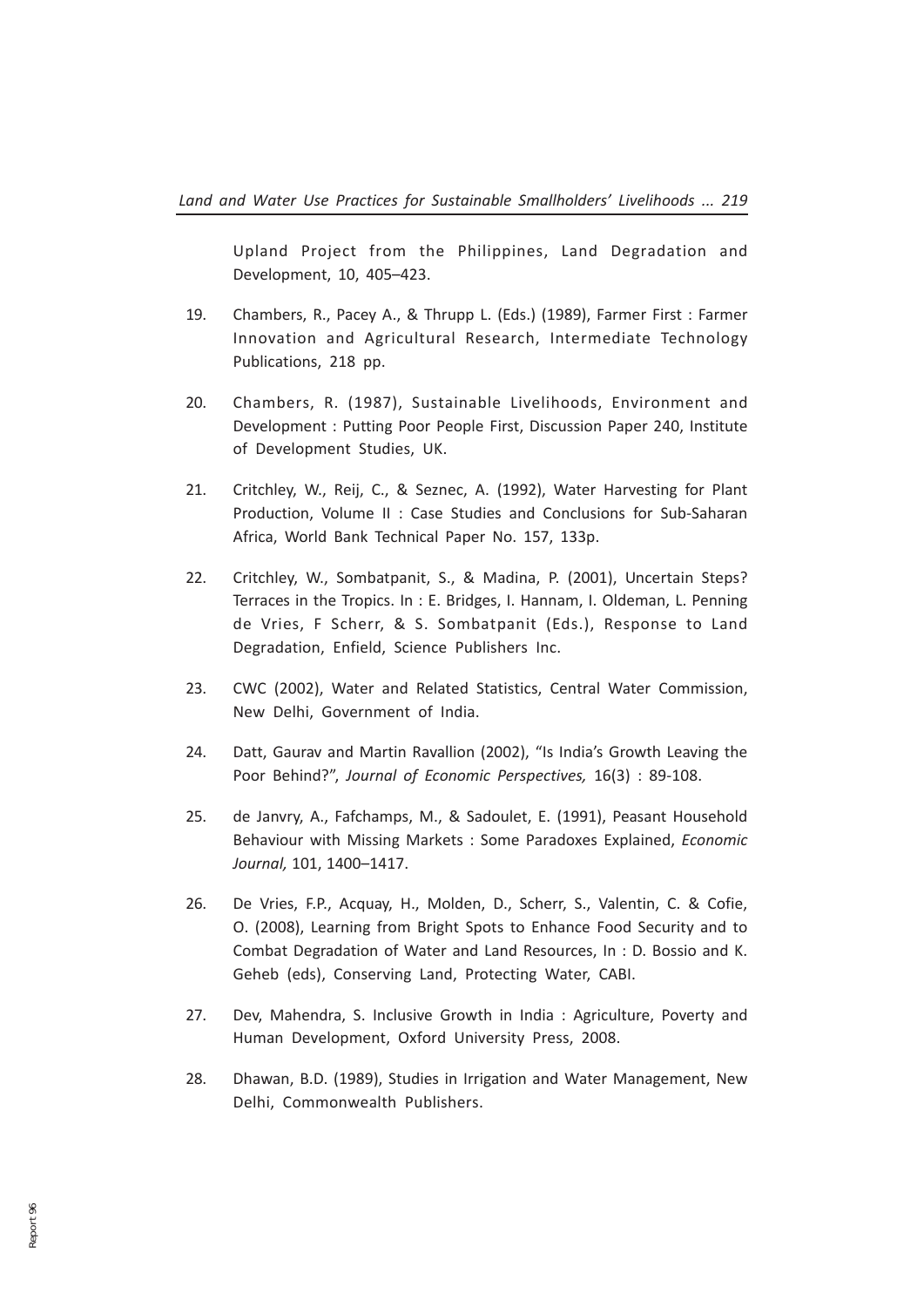- 29. Dhruvanarayana (1993), Soil and Water Conservation Research in India, New Delhi, Indian Council of Agricultural Research.
- 30. EPWRF (2003), Domestic Product of States of India, 1960-61 to 2000-01, *Economic and Political Weekly,* Research Foundation, Mumbai.
- 31. EPWRF (2004), National Accounts Statistics of India from 1950-51 to 2002-03, *Economic and Political Weekly,* Research Foundation, Mumbai.
- 32. FAO (2003), An International Action Programme on Water and Sustainable Agricultural Development, Rome : FAO.
- 33. FAO, (2011), "The State of the World Land and Water Resources for Food and Agriculture : Managing Systems at Risk", FAO of UN, Rome.
- 34. Farrington, J., C., Turton. and A. J. James (1999), Participatory Watershed Development : Challenges for the 21st Century. New Delhi and Oxford, OUP.
- 35. Fetter, C.W. (1988), Applied Hydrogeology, London, Merrill.
- 36. Fujisaka, S. (1994), Learning from Six Reasons Why Farmers Do Not Adopt Innovations Intended to Improve Sustainability of Upland Agriculture, Agricultural Systems, 46, 409–425.
- 37. Gebremedhin, B., Pender, J., & Tesfay, G. (2003), Community Natural Resource Management : The Case Of Community Woodlots In Northern Ethiopia, Environment and Development Economics, 8, 129–148.
- 38. GEC (1984), Groundwater Estimation Methodology : Report of the Groundwater Estimation Committee, Ministry of Irrigation, Government of India, New Delhi.
- 39. Ghosh, Jayati (2005), "The Political Economy of Farmers' Suicides in India", Sixth Freedom from Hunger Lecture, New Delhi, Centre for Environment and Food Security.
- 40. Gazette of India (2005), The National Rural Employment Guarantee Act, 2005, No.42 of 2005, New Delhi.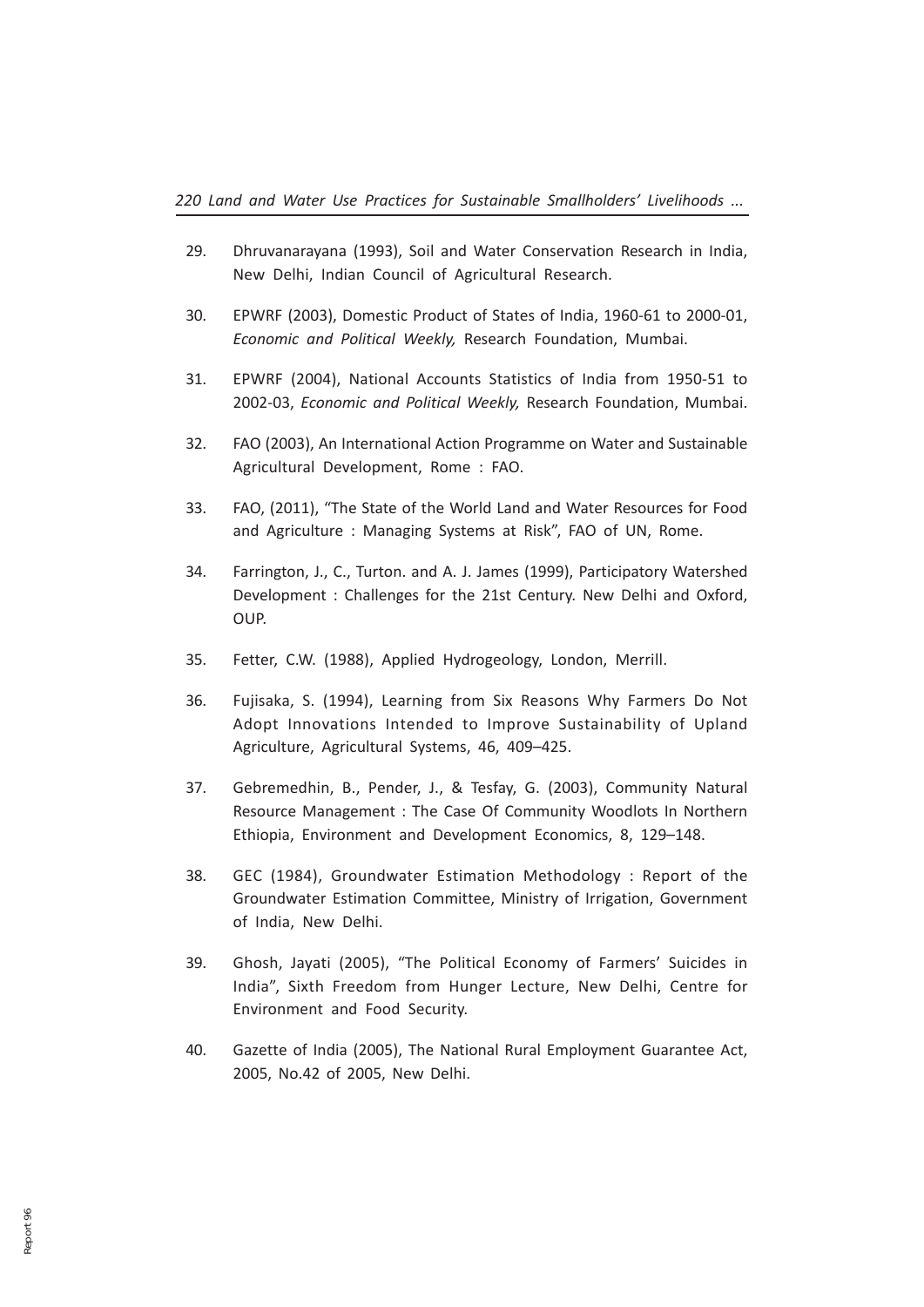- 41. Gulati, Ashok (2009), "Emerging Trends in Indian Agriculture : What can we learn from these?" 2nd Prof. Dayanath Jha Memorial Lecture, National Centre for Agricultural Economics and Policy Research, New Delhi
- 42. Hanumantha Rao Committee (1995), Report of the Technical Committee on DPAP and DDP, New Delhi, Government of India.
- 43. Hazell, Peter (2011), "Five Big Questions About Five Hundred Million Small Farms", Paper Presented at the Conference on New Directions for Smallholder Agriculture, 24-25 January 2011, Rome, IFAD.
- 44. Heath, J., & Binswanger, H. P. (1996), Natural Resource Degradation Effects of Poverty and Population Growth are Largely Policy Induced : The Case of Colombia, *Environment and Development Economics,* 1, 64– 84.
- 45. Hemantha Kumar, U. et al (2007), "Stakeholders Participation and Equity Aspects of Watershed Development : A Study in Rajasthan and Andhra Pradesh", Research Report, NIRD, Hyderabad.
- 46. Higgins, G.M. and A.H. Kassam (1981), "The FAO Agro-ecological Zone Approach to Determination of Land Potential", Pedologie, 31(2) : 147- 168.
- 47. HLC (2001), Report of the High Level Committee on Long Term Grain Policy, Ministry of Consumer Affairs, Food and Public Distribution, New Delhi, Government of India.
- 48. Hoff, K., Braverman, A. & Stiglitz, J. E. (Eds.) (1993), The Economics of Rural Organisation, Oxford University Press.
- 49. Holden, S., Shiferaw, B., & Pender, J. (2004), Non-farm Income, Household Welfare and Sustainable Land Management in the Less Favored Area in the Ethiopian Highlands, *Food Policy,* 29, 369–392.
- 50. Holden, S., & Shiferaw, B. (2004), Land Degradation, Drought and Food Security in the Less-favored Areas of Ethiopian Highlands : A Bioeconomic Model with Market Imperfections, *Agricultural Economics,* 30, 31–49.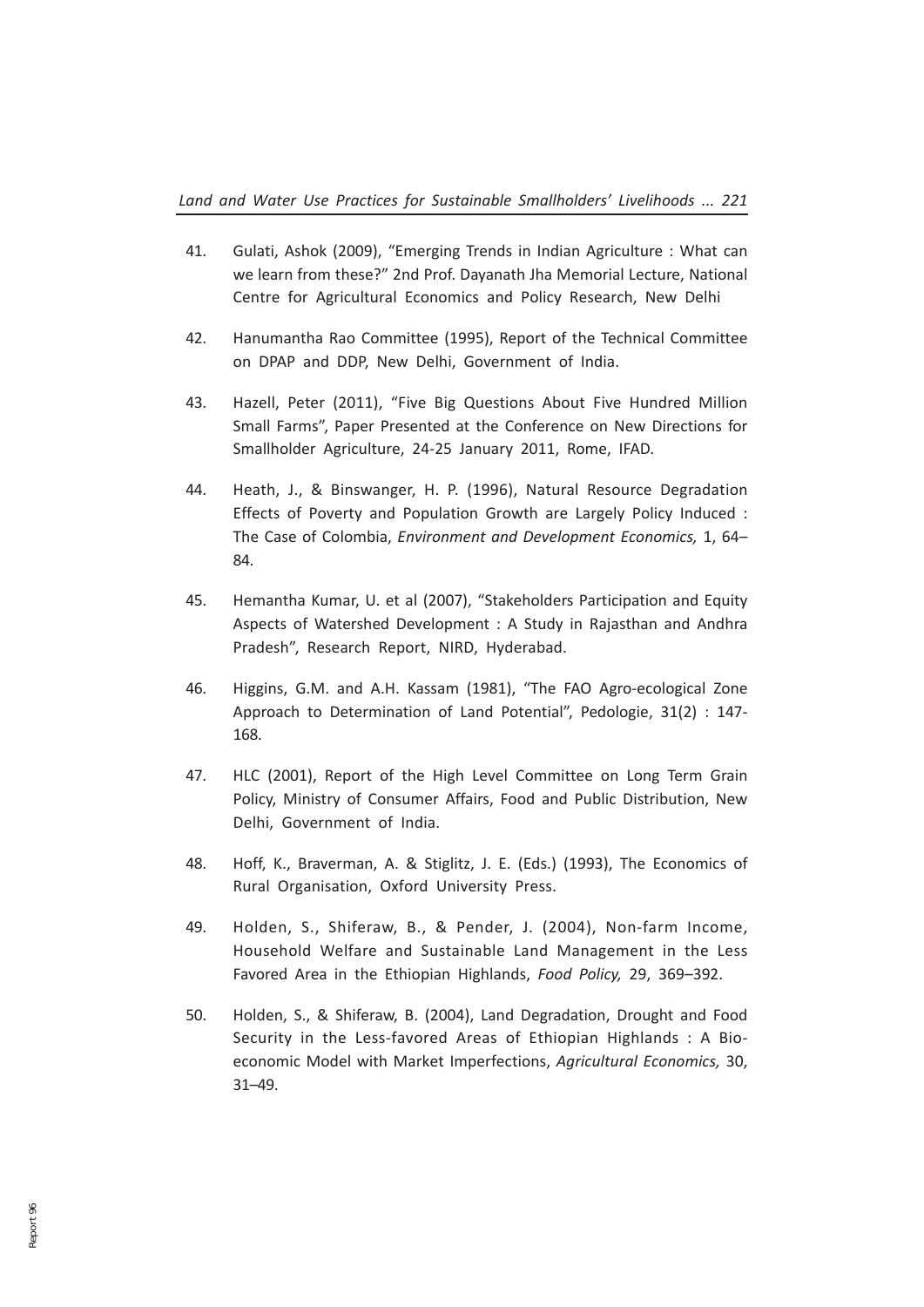- 51. Holden, S. T., Shiferaw, B., & Wik, M. (1998), Poverty, Credit Constraints, and Time Preferences : Of Relevance for Environmental Policy? *Environment and Development Economics,* 3, 105–130.
- 52. Hurni, H. (2000), Assessing Sustainable Land Management (SLM), Agriculture, Ecosystems and Environment, 81, 83–92.
- 53. IFAD (2001), Rural Poverty Report, The Challenge of Ending Rural Poverty, Oxford University Press and the International Fund for Agricultural Development (IFAD), Rome.
- 54. ILO-ARTEP (1993), India : Employment, Poverty and Economic Policies, New Delhi, International Labour Organisation, Asian Regional Team for Employment Promotion.
- 55. Jodha, N. S. (1986), "Common Property Resources and the Rural Poor in Dry Regions of India", *Economic and Political Weekly,* 54, pp. 1169-82.
- 56. Joshi, P. K., Jha, A. K., Wani, S. P., Joshi, L., & Shiyani, R. L. (2005), Meta-Analysis to Assess Impact of Watershed Programme and People's Participation, Research Report No. 8. International Crops Research Institute for the Semi-Arid Tropics (ICRISAT), Patancheru 502 324, Andhra Pradesh, India.
- 57. Joshi, P.K., Pangare, V., Shiferaw, B., Wani, S.P.,Bouma, J., and Scoot, C., (2004), "Watershed Development in India : Synthesis of Past Experiences and Needs for Future Research" *Indian Journal of Agricultural Economics,* Vol. 59, No. 3, July-Sept.
- 58. Joshi P K and A. Gulati (2003), 'From Plate to Plough: Agricultural Diversification in India', Paper Presented at the Dragon and Elephant : A Comparative Study of Economic and Agricultural Reforms in China and India', New Delhi, India, March 25-26
- 59. Kerr, John and Kimberly Chung (2001), "Evaluating Watershed Management Projects", *Water Policy,* August 3(6) : 537-554.
- 60. Kerr, J., & Sanghi, N. (1992), Indigenous Soil and Water Conservation in India's Semi-Arid Tropics, Gatekeeper Series, No 34, London, International Institute for Environment and Development, 1993.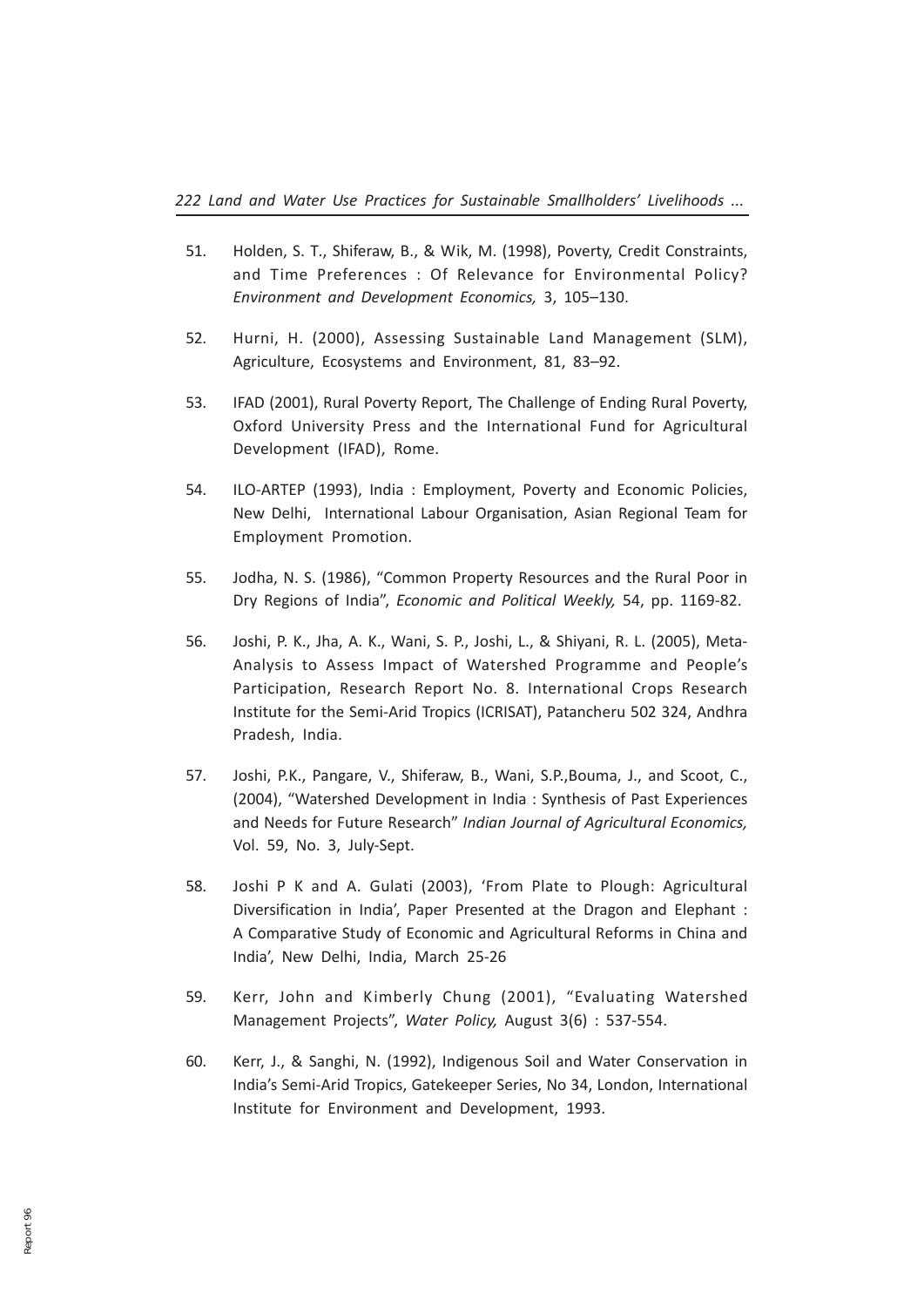- 61. Kerr, J., Pangare, G., Pangare, V.L., and George, P.J. (2000), An Evaluation of Dryland Watershed Development Projects in India : EPTD Production Technology Division, International Food Policy Research Institute (IFPRI).
- 62. Kerr, J. and K. Chung (2001), "Evaluating Watershed Management Projects" : CAPRI Working Paper, No. 17, International Food Policy Research Institute.
- 63. Kerr, J. (2002), "Watershed Development, Environmental Services, and Poverty Alleviation in India", *World Development,* 30.
- 64. Kerr. J. (2002), Sharing the Benefits of Watershed Management in Sukhomajri, India, In Selling Forest Environmental Services : Market-Based Mechanisms for Conservation and Development, eds. Pagiola. S., J. Bishop. And N. Landell-Mills, 327-343, London : Earthscan.
- 65. Kerr. J. (2007), "Watershed Management : Lessons from Common Property Theory", *International Journal of the Commons,* Vol. I, No. I, October, 2007 PP 89-109.
- 66. Kerr, J., Milne, G., Chhotray, V., Baumann, P., & James, A. J. (2007), Managing Watershed Externalities in India, Theory and Practice, Environment, Development and Sustainability, 9, 263–268.
- 67. Knox, A. and R., Meinzen-Dick (2001), "Collective Action, Property Rights in Natural Resource Management : Exchange of Knowledge and Implications for Policy", A Workshop Summary Paper, CAPRi Working Paper No.11.
- 68. Lee, D. R. (2005), Agricultural Sustainability and Technology Adoption in Developing Countries : Issues and Policies for Developing Countries, *American Journal of Agricultural Economics,* 87, 1325–1334.
- 69. Lipton, M. (2006), "Can Small Farmers Survive, Prosper, or be the Key Channel to Cut Mass Poverty", *Journal of Agricultural and Development Economics,* Vol 3, No.1, 2006, pp58-85.
- 70. Lobo, C. (1996), Institutional Arrangements and Impact of Participatory Natural Resources Management, WOTR, Ahmednagar.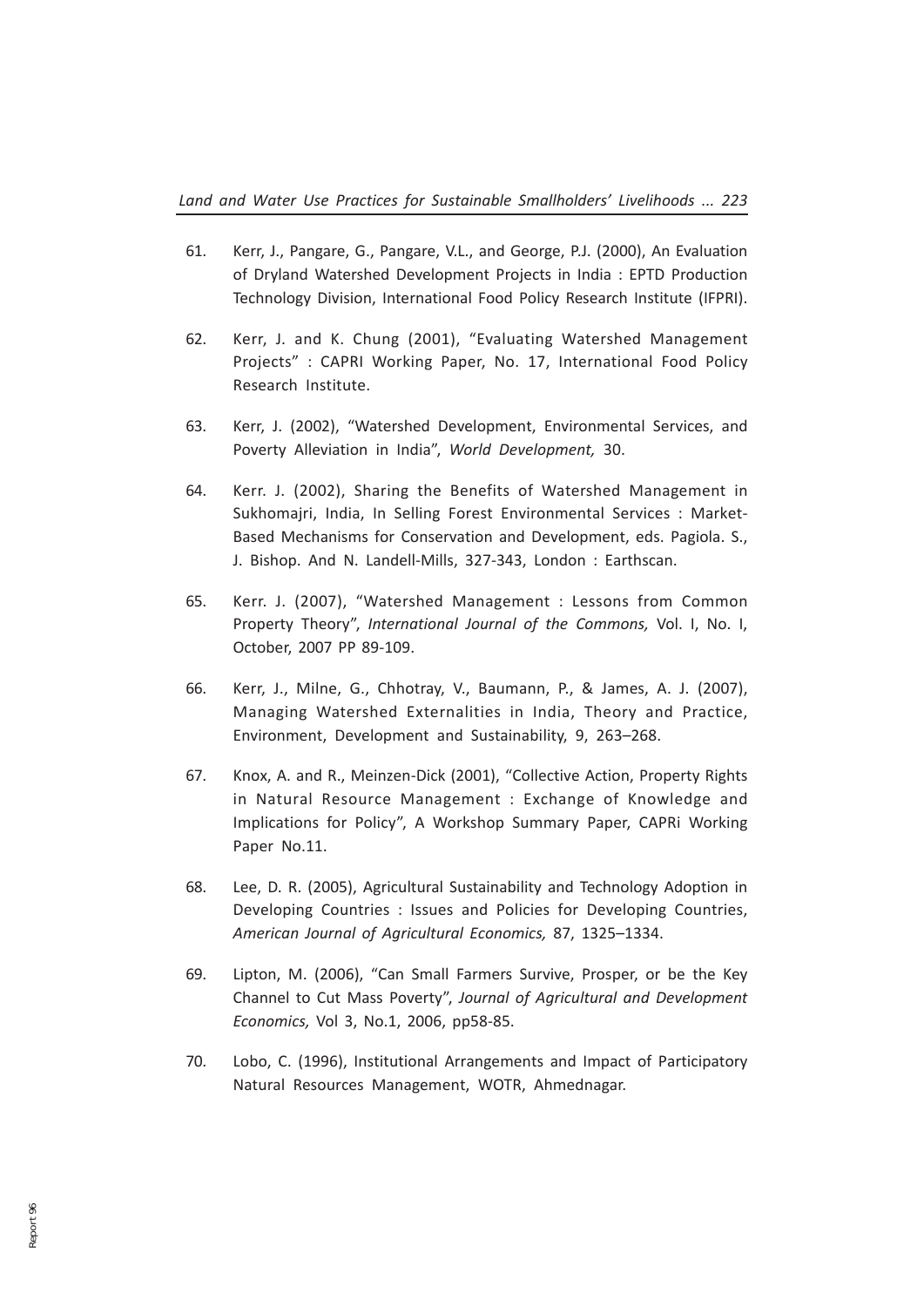- 71. Madhur, Gautam (2011), "India : Accelerating Agricultural Productivity Growth - Policy and Investment Options", Mimeo, World Bank, Washington, D.C.
- 72. Mahendra Dev, S. (2012), "Small Farmers in India : Challenges and Opportunities", Working Paper - 14, Indira Gandhi Institute of Development Research, Mumbai.
- 73. Mazzucato, V., Niemeijer, D., Stroosnijder, L., & Rolling, N. (2001), Social Networks and the Dynamics of Soil Water Conservation in Sahel, Gatekeeper Series SA101, London, International Institute for Environment and Development.
- 74. Narasimhan, T.N. (1990), 'Groundwater in the Indian Peninsular Shield: A Framework for Rational Assessment', *Journal of the Geological Society of India,* 36 : 353-363.
- 75. NBSS-LUP (1992), Agro-Ecological Regions of India, Technical Bulletin No. 24, Nagpur, National Bureau of Soil Survey and Land Use Planning.
- 76. North, D.C. (1990), Institutions, Institutional Change and Economic Performance, Cambridge University Press.
- 77. NSSO (2000), Employment and Unemployment in India, Key Results of NSS 55th Round (1999-2000), National Sample Survey Organisation, Ministry of Statistics and Programme Implementation, New Delhi, Government of India.
- 78. NCEUS (2008), "A Special Programme for Marginal and Small Farmers", A Report Prepared by the National Commission for Enterprises in the Unorganised Sector, NCEUS, New Delhi.
- 79. Pandey, S. (2001), Adoption of Soil Conservation Practices in Developing Countries : Policy and Institutional Factors, In : E. Bridges, I. Hannam, I. Oldeman, L. Penning de Vries, F Scherr, & S. Sombatpanit (eds.) Response to Land Degradation, Enfield, Science Publishers Inc.
- 80. Parthasarathy Committee Report, (2006), "From Hariyali to Neeranchal Report of the Technical Committee on Watershed Programmes in India", DoLR, MoRD, Government of India.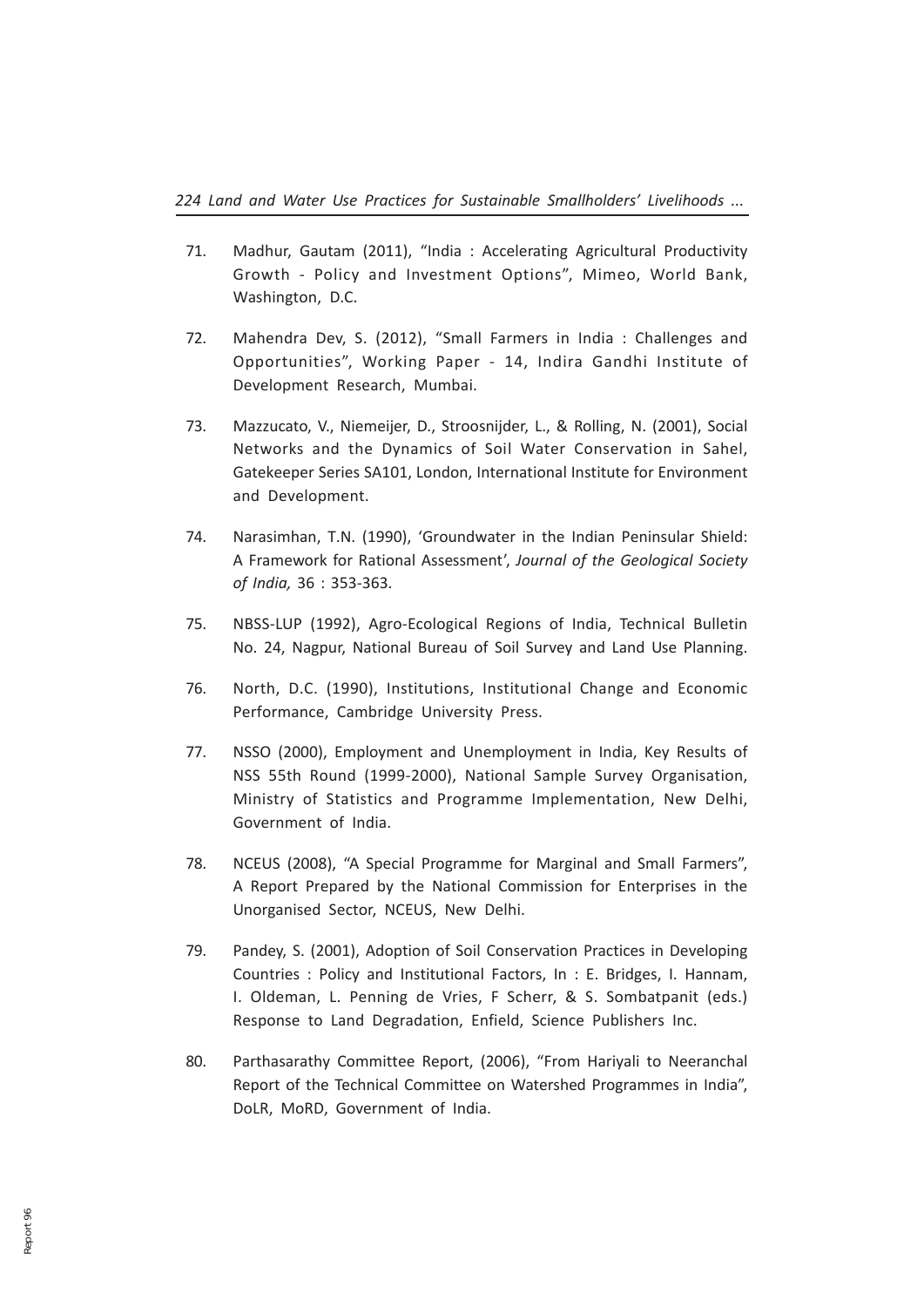- 81. Patnaik, Utsa (2005), 'It is Time for Kumbhakarna to Wake up', The Hindu, August 5.
- 82. Pattanayak, S., & Mercer, D. E. (1997), Valuing Soil Conservation Benefits of Agroforestry : Contour Hedgerows in Eastern Visayas, Philippines, *Agricultural Economics,* 18, 31–46.
- 83. Pender, J. L., & Kerr, J. M. (1998), Determinants of Farmers' Indigenous Soil and Water Conservation Investments in Semi-Arid India, *Agricultural Economics,* 19, 113–125.
- 84. Pender, J. L., Nkonya, E., Jager, P., Sserunkuuma, D., & Ssali, H. (2004). Strategies to Increase Agricultural Productivity and Reduce Land Degradation, *Agricultural Economics,* 31, 181–195.
- 85. Pender, J., & Hazell, P. (2000), Promoting Sustainable Development in Less-favored Lands : Overview, In Pender, J. & Hazell, P. (Eds.) Promoting Sustainable Development in Less-Favored Lands, Focus 4, Washington, DC, IFPRI.
- 86. Planning Commission (2001), Report of the Working Group on Watershed Development, Rainfed Farming and Natural Resource Management for the Tenth Five-Year Plan, New Delhi, Government of India.
- 87. Planning Commission (2002), Report of the Steering Committee on Irrigation for the 10th Five Year Plan, 2002-07, New Delhi, Government of India.
- 88. Planning Commission (2004), Report of the Inter-Ministry Task Force on Integrating Ongoing Schemes, New Delhi, Government of India.
- 89. Planning Commission, 2005, Report of the Inter-Ministry Task Group on Redressing Growing Regional Imbalances, New Delhi, Government of India.
- 90. Poulton, C., Kydd, J., & Doward, A. (2006), Overcoming Market Constraints on Pro-poor Agricultural Growth in Sub-Saharan Africa, *Development Policy Review,* 24, 243–277.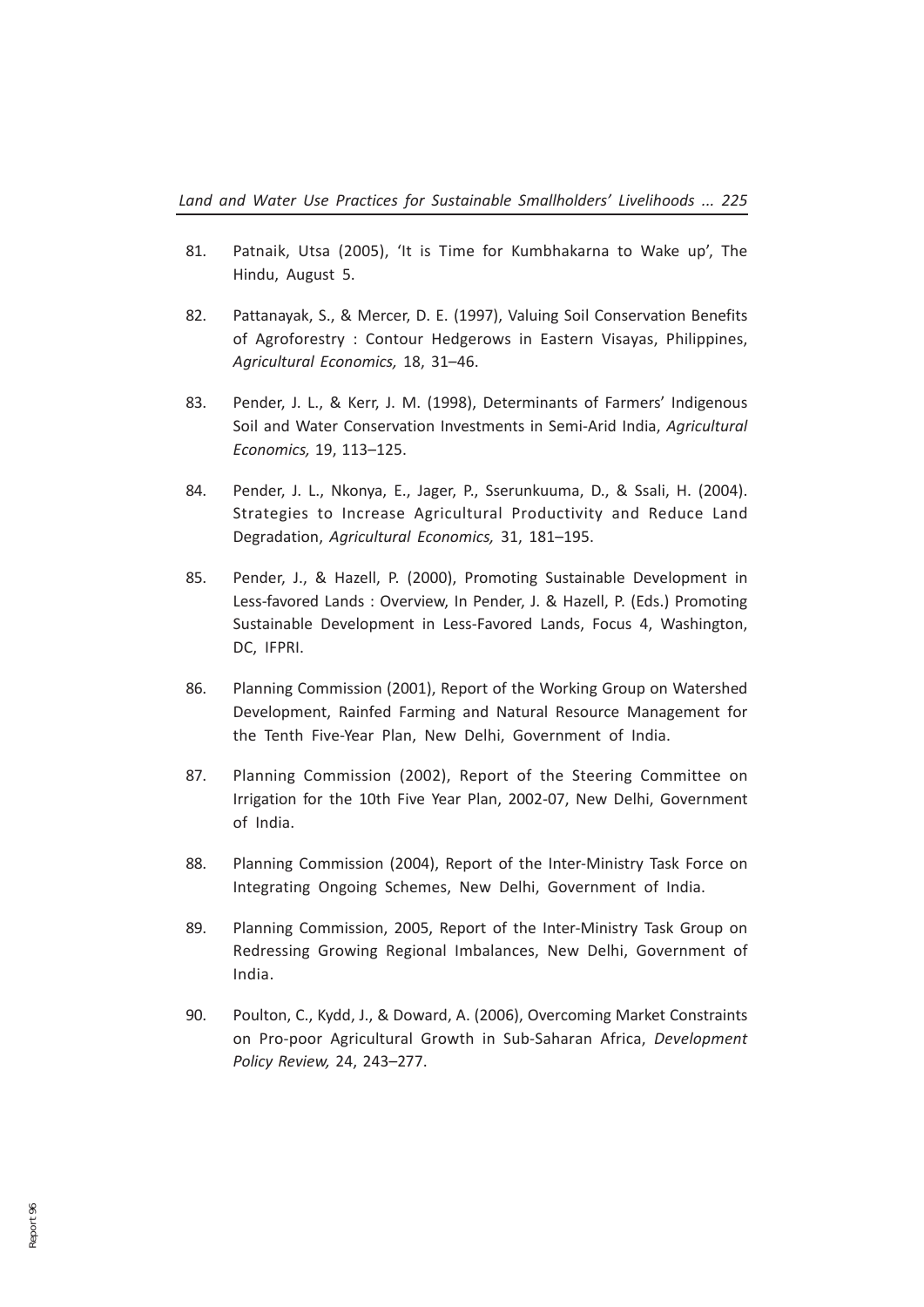- 91. Rajamani, V. (2005), "Interlinking Rivers : Is it the Solution?", The Hindu, August 29.
- 92. Rakshit Mihir (2004), "Comments on "Fiscal Developments and Outlook in India" by Indira Rajaraman and "Macroeconomic Implications of the Fiscal Imbalances" by Kalpana Kochhar, At the IMF/NIPFP Conference on Fiscal Policy in India, New Delhi, India, January 16-17, 2004.
- 93. Rao, Hanumantha (2000), "Watershed Development in India : Recent Experience and Emerging Issues", *Economic and Political Weekly,* 35(45), November 4, Mumbai.
- 94. Rao, CH, Hanumatha (2005), Agriculture, Food Security, Poverty and Environment, Oxford University Press, New Delhi.
- 95. Rao, NC and Dev, S.Mahendra (2010), Biotechnology in Indian Agriculture: Potential, Performance and Concerns, Academic Foundation, New Delhi.
- 96. Reardon, T., & Vosti, S. A. (1997), Poverty Environment Links in Rural Areas of Developing Countries. In T. Reardon & S. A. Vosti (Eds.), Sustainable Growth and Poverty Alleviation, The John Hopkins University Press.
- 97. Reardon, T., & Vosti, S. A. (1995), Links Between Rural Poverty and Environment in Developing Countries : Asset Categories and Investment Poverty, *World Development,* 23, 1495–1503.
- 98. Reardon , T and B. Minten (2011) , "The Quiet Revolution in India's Food Supply Chains", IFPRI Discussion Paper 01115, August 2011.
- 99. Reardon, T and B. Minten (2011 a), "Surprised by Supermarkets : Diffusion of Modern Food Retail in India", *Journal of Agribusiness in Developing and Emerging Economies,* 1 (2).
- 100. Reddy, V. R., (2005), Costs of Resource Depletion Externalities : A Study of Groundwater Overexploitation in Andhra Pradesh, India, *Environment and Development Economics,* 10, 533–556.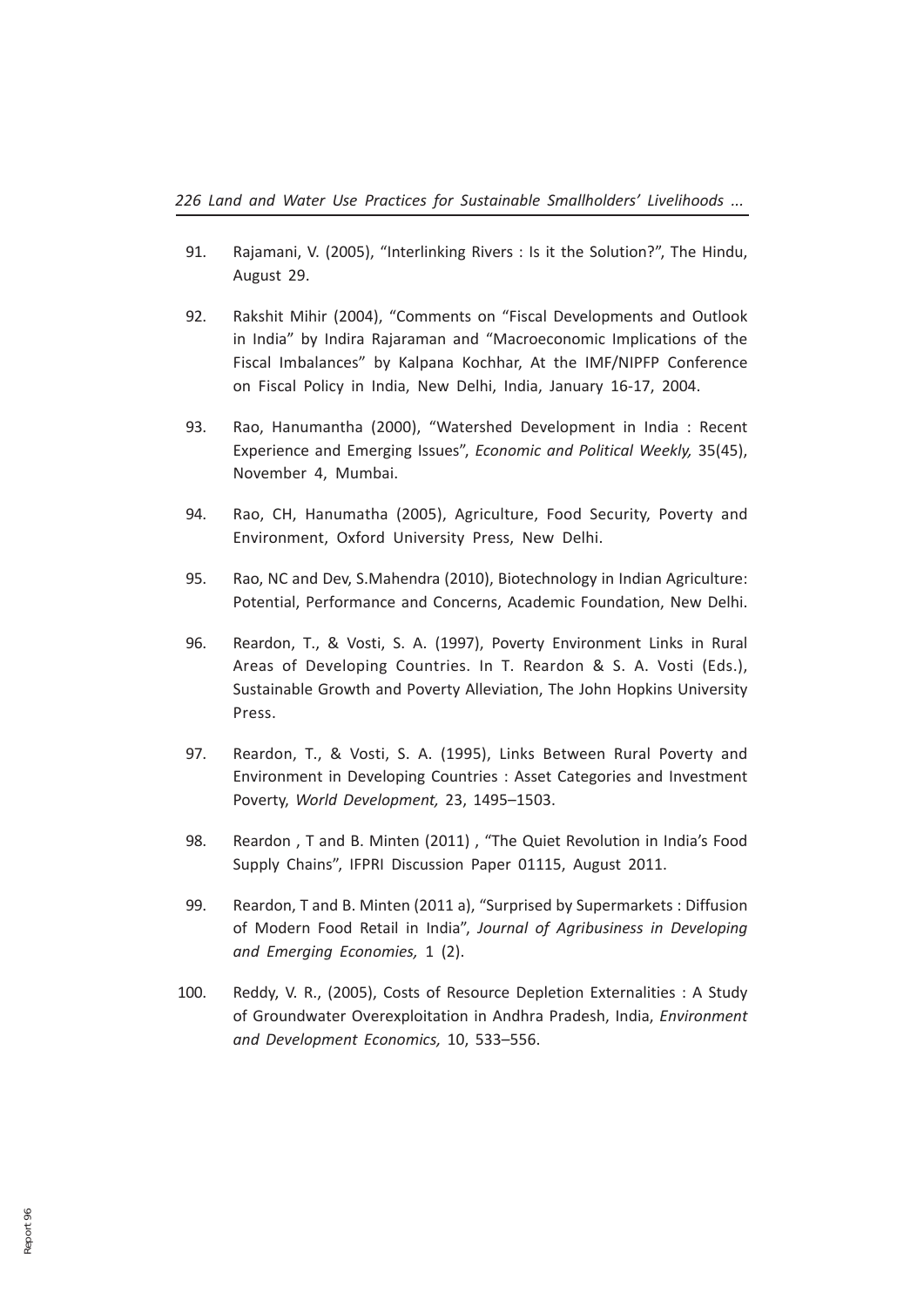- 101. Reddy, C.B. and A. Ravindra (2004), Watershed Development Programme: Understanding Investments and Impacts, Report of the Study of the Impact of Five Watersheds in Andhra Pradesh, WASSAN, Hyderabad.
- 102. Reij, C. (1991), Indigenous Soil and Water Conservation in Africa, Gatekeeper Series 27, London, International Institute for Environment and Development.
- 103. Robbins, M., & Williams, T. O. (2005), Land Management and Its Benefits: The Challenge, and the Rationale, for Sustainable Management of Drylands, A Paper Presented at a STAP Workshop on Sustainable Land Management, Washington DC.
- 104. Sarthak, Gaurav and Srijit Mishra (2011), "Size Class and Returns to Cultivation in India : A Cold Case Reopened", IGIDR Working Paper No. WP 2011-27, Mumbai.
- 105. Shah, Amita (2000), "Who Benefits from Watershed Development: Evidence from Gujarat", Working Paper No. 118, Gujarat Institute for Development Research, Ahmedabad.
- 106. Shah, Anil (2000), Eloquent Silent Revolution (WSD 1), Actions & Reflections Series, Development Support Centre (DSC), Ahmedabad.
- 107. Shah, Anil (2002), Advantage Watershed in Second Year of Drought (WSD 2), Actions & Reflections Series, Development Support Centre (DSC), Ahmedabad.
- 108. Shah, Anil (2004), Advantage Declined : Part III of Longitudinal Study of Sixteen Drought Prone Villages of Gujarat (WSD 3), Research Report, Development Support Centre (DSC), Ahmedabad.
- 109. Shah, Mihir., D. Banerji, P.S. Vijayshankar and Pramathesh Ambasta (1998), India's Drylands : Tribal Societies and Development Through Environmental Regeneration, Oxford University Press, New Delhi.
- 110. Shah, Tushaar et al (2000), Global Groundwater Situation : Overview of Opportunities and Challenges, International Water Management Institute, Colombo.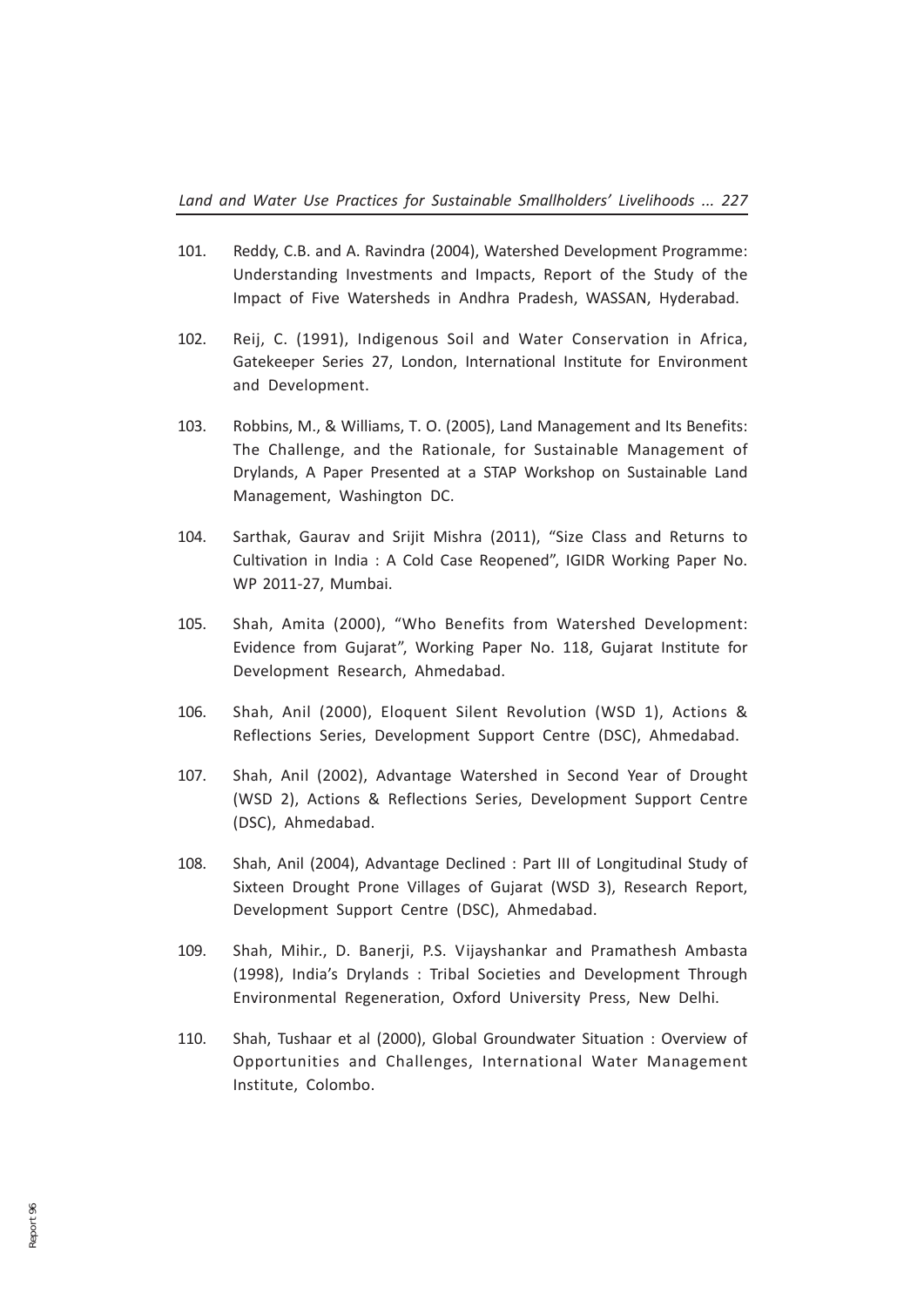- 111. Shah, Tushaar, Ashok Gulati, Hemant P, Ganga Shreedhar, R C Jain (2009), "Secret of Gujarat Agrarian Miracle After 2000", *Economic and Political Weekly,* Vol. 44, No.52.
- 112. Shah, Tushaar (2005), Groundwater and Human Development : Challenges and Opportunities in Livelihoods and Environment, IWMI-TATA Water Policy Program, Water Policy Research Highlights, http://www.iwmi.org/ iwmitata.
- 113. Sharda, V.N., J.S. Samra and Pradeep Dogra (2005), "Participatory Watershed Management Programmes for Sustainable Development : Experiences from IWDP", mimeo.
- 114. Scherr, S. (2000), A Downward Spiral? Research Evidence on the Relationship Between Poverty and Natural Resource Degradation, *Food Policy,* 25, 479–498.
- 115. Shiferaw, B., & Holden, S. T. (1998), Resource Degradation and Adoption of Land Conservation Technologies in the Ethiopian Highlands : A Case Study in Andit Tid, North Shewa, *Agricultural Economics,* 18(3), 233–248.
- 116. Shiferaw, B., & Holden, S. (2000), Policy Instruments for Sustainable Land Management : The Case of Highland Smallholders in Ethiopia, *Agricultural Economics,* 22, 217–232.
- 117. Shiferaw, B., & Holden, S. (2001), Farm-level Benefits to Investment for Mitigating Land Degradation, Environment and Development Economics, 6, 355–358.
- 118. Shiferaw, B., & Bantilan, C. (2004), Rural Poverty and Natural Resource Management in Less-favored Areas : Revisiting Challenges and Conceptual Issues, *Journal of Food, Agriculture and Environment,* 2(1), 328– 339.
- 119. Singh, R.B., P.Kumar and T.Headwood (2002), "Smallholder Farmers in India : Food Security and Agricultural Policy", FAO, Regional Office for Asia and the Pacific, Bangkok.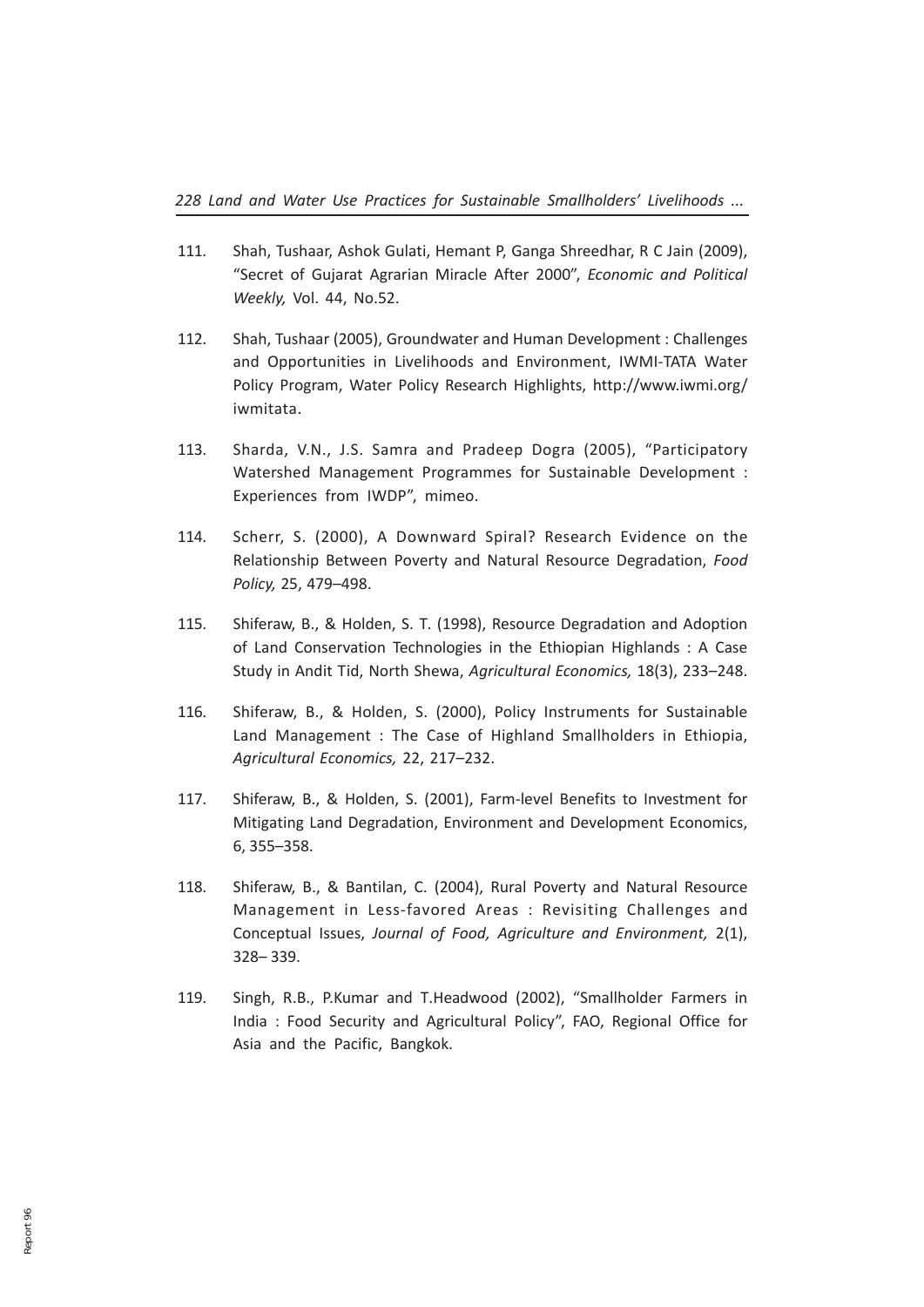- 120. Singh, C. (Editor), (1992), Water Law in India, New Delhi, Indian Water Law Institute Stine, S., (1994), Extreme and Persistent Drought in California and Patagonia During Medieval Time, *Nature,* 369, 546-549.
- 121. SSP, Sharma. et al (2008), "Effectiveness of Watershed Development and Environment Conservation in Jharkhand and Madhya Pradesh", Research Report, NIRD, Hyderabad.
- 122. Sundaram, K. (2001), "Employment and Poverty in 1990s, Further Results from NSS 55th Round, Employment-unemployment Survey, 1999-00", *Economic and Political Weekly,* 11 August, pp.3039-49
- 123. Sundaram, K. (2007), "Employment and Poverty in India, 2000-2005", *Economic and Political Weekly,* July 28, pp.3121-3131
- 124. Swinton, S. M., & Quiroz, R. (2003), Is Poverty to Blame for Soil, Pasture, and Forest Degradation in Peru Altiplano? *World Development,* 31, 1903– 1919.
- 125. TARU (2001), The Rajiv Gandhi Watershed Mission in Madhya Pradesh: An Assessment, TARU, New Delhi.
- 126. TERI (2004), Impact Assessment of the Watershed Development Programme : A Compendium, The Energy and Resources Institute (for Department of Land Resources, MoRD, GoI), New Delhi.
- 127. Templeton, S. R., & Scherr, S. R. (1999), Effects of Demographic and Related Microeconomic Change on Land Quality in Hills and Mountains of Developing Countries, *World Development,* 27, 903–918.
- 128. Thapa, G. and R. Gaiha (2011), "Smallholder Farming in Asia and the Pacific : Challenges and Opportunities", Paper Presented at the Conference on New Directions for Small Holder Agriculture, 24-25 January 2011, Rome, IFAD.
- 129. Tiffen, M., Martimore, M., & Gichuki, F. (1994), More People Less Erosion: Environmental Recovery in Kenya, John Wiley and Sons Publishers, London.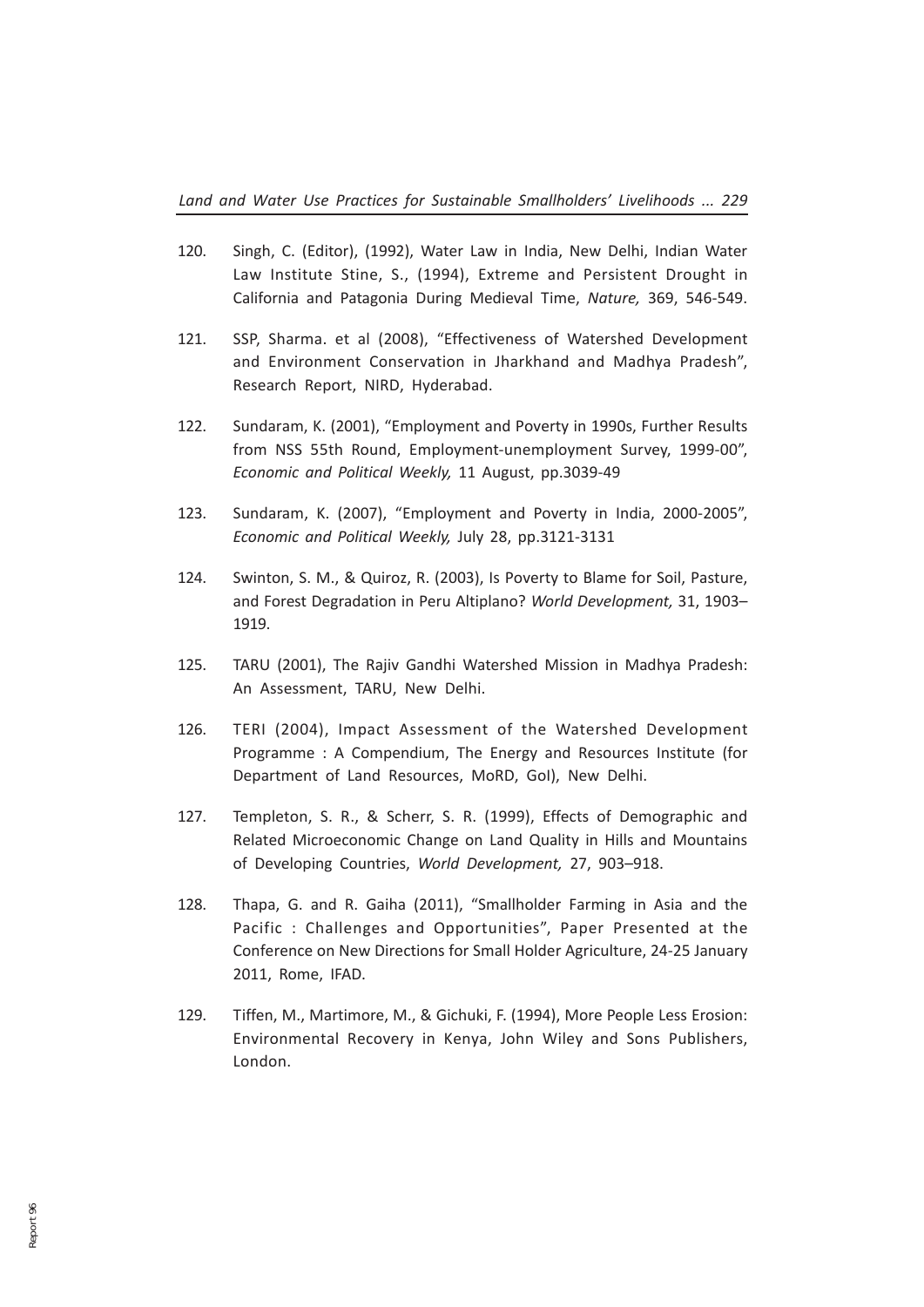- 130. UNDP (2005), Human Development Report 2005, New Delhi: OUP.
- 131. Vaidyanathan, A. (1994), Food, Agriculture and Water (Second India Series Revisited), Madras, Madras Institute of Development Studies.
- 132. Vaidynathan, A. (2010), "Agricultural Growth in India : Role of Technology, Incentives and Institutions", Oxford Collected Essays.
- 133. K N Vajpai and Ms. Bhawna Maheshwari, (200), International Conference on Innovative Technologies for Rural Water Supply and Environmental Sanitation RUWATSS-2000, Centre for Continuing Education, Indian Institute of Technology-IIT, Roorkee, India.
- 134. Vasudha Lokur Pangare (1998), "Gender Issues in Watershed Development and Management in India", AgREN, Network Paper No. 88.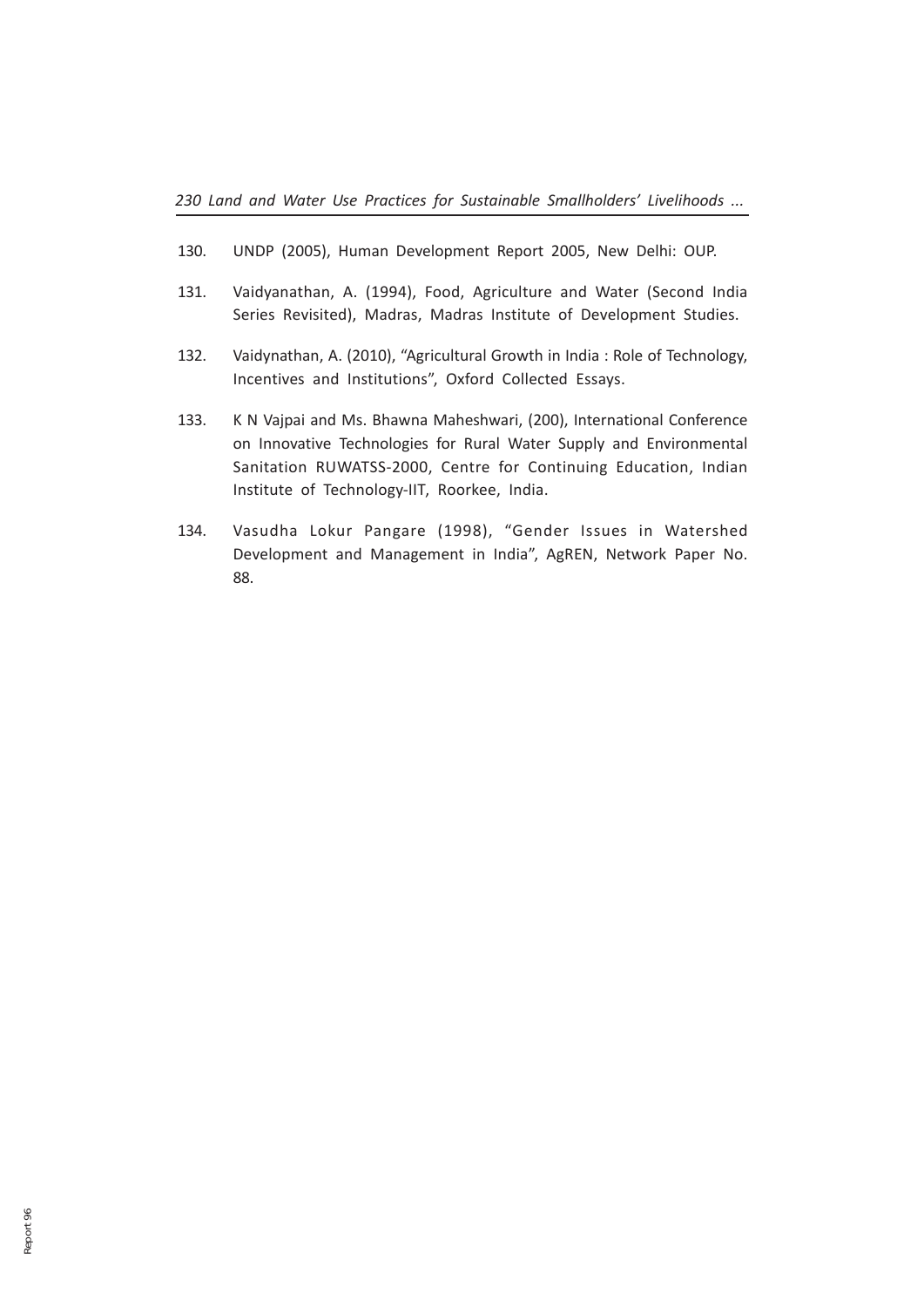### **OTHER PUBLICATIONS IN THIS SERIES**

- I. Role of PRls in Management of Rural Health Care and Family Welfare Services: An Exploratory Study
- 2. The State-Sponsored Innovative Rural Development Programmes The VDB of Nagaland
- 3. Management of Public Distribution in Two States Gujarat and Karnataka
- 4. Viability of Service Area Approach to Small Farmers
- 5. Social Security to the Poor : Efficacy of PDS and WEPs in Karnataka
- 6. Participatory Planning : A Study of the Planning Process in Kerala
- 7. Micro Credit for Micro Enterprises
- 8. Planning for Kohir Mandal
- 9. Demography of Crimes in Rural Areas : Causes and Remedies
- 10. Impact Assessment of Wage Employment (JRY and EAS) Programmes in Selected Areas of Uttar Pradesh
- 11. Working of Tribal Panchayats in Bilaspur District, Madhya Pradesh
- 12. Functional and Financial Devolution on Panchayats (A Study in Daman & Diu and Dadra & Nagar Haveli)
- 13. People's Perception of Panchayati Raj in Kerala
- 14. Nyaya Panchayats in India : A Study
- 15. Emerging Leadership among SCs/STs under New Panchayati Raj Act in Karnataka
- 16. The Role of Panchayati Raj in Natural Resource Management: A Study of Two Village Panchayats in Tamil Nadu
- 17. Community Polytechnics and Rural Development
- 18. Role of Melas in Marketing of Rural Industries Products
- 19. Impact of Committee System in Promoting Devolution of Panchayats : A Study in West Bengal
- 20. Planning for Sustainable Rural Environment through Watersheds and Water Harvesting Structures : A Process Study
- 21. Impact Assessment of Wage Employment (JRY & EAS) Programmes in Selected Areas of Bihar
- 22. Decentralisation of Power in Schedule V Areas : Interface Between Panchayati Raj Institutions and Line Departments
- 23. Participatory Micro Level Planning : A Study of the 11th Janmabhoomi Programme of Andhra Pradesh
- 24. Management of Panchayati Raj Finances in Andhra Pradesh : A Study in Medak District
- 25. A Study on Wage Employment Programme in Kumool (Andhra Pradesh) and Surat (Gujarat) Districts
- 26. Self-employment Projects-Group Approaches
- 27. Management of Public Distribution System in Two States (Kerala and Orissa)
- 28. Capacity Building of SHGs to take up Micro-Enterprises under SGSY : A Quick Study in Jalna District, Maharashtra
- 29. Rural Infrastructure and Welfare of the Poor
- 30. Organisational and Institutional Arrangements across the Watershed Programmes: A Study of Kerala Model
- 31. Rural Road Links : A Study of Sagar District in Madhya Pradesh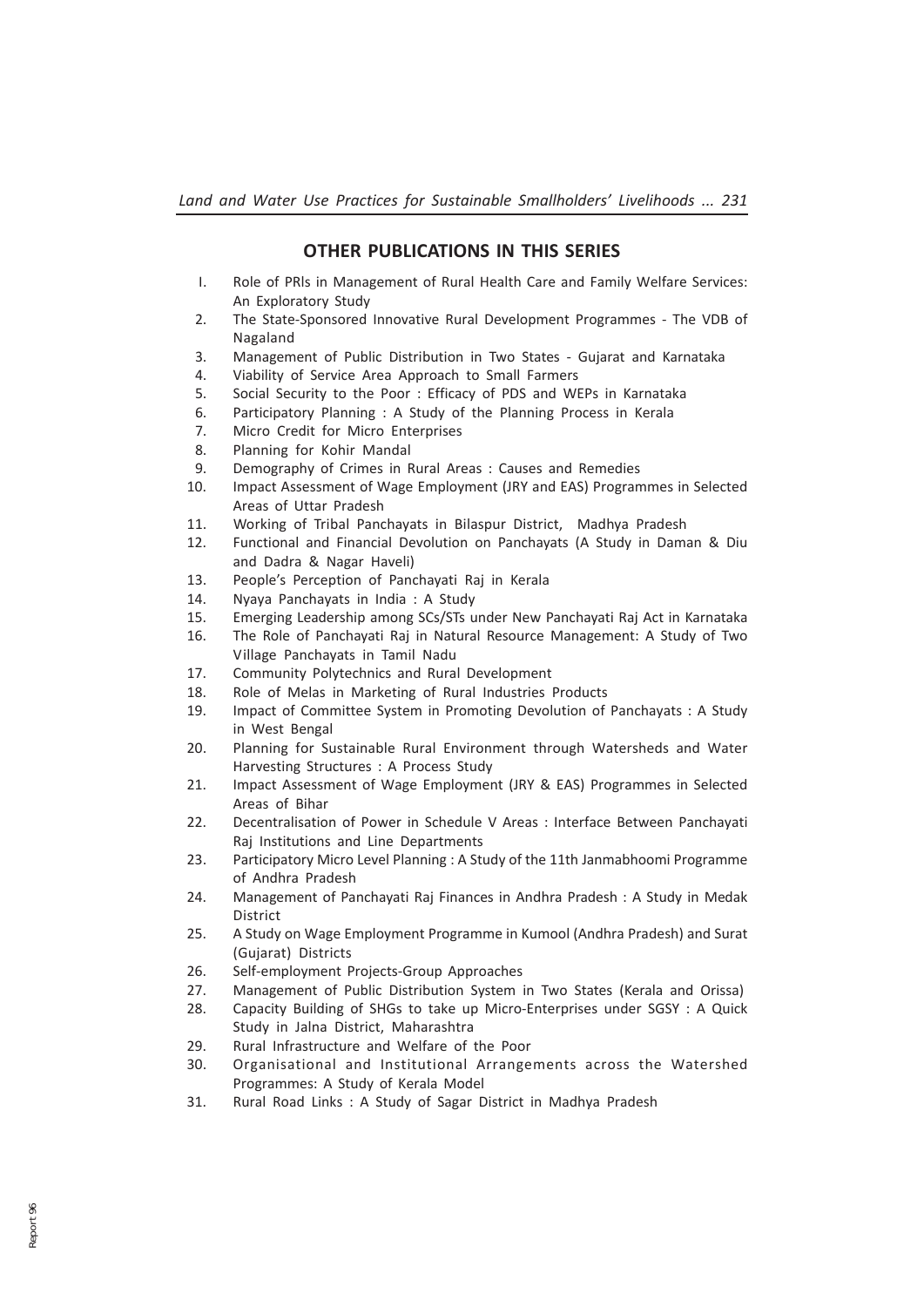- 32. Micro Credit Interventions in Promoting Micro Enterprises
- 33. Impact of Integrated Wasteland Development Programme (Phase-II) (IIWDP) : A Study in Uttar Pradesh
- 34. Entrepreneurship Development among Rural Women
- 35. Employment. Earnings and Environment among Diamond Cutting Workers in Gujarat
- 36. Direct Funding to Watershed Community : Process and Impact
- 37. Employment and Levels of Living Among Cane and Bamboo Artisans in Tripura
- 38. Strategies for Marketing of Rural Industries Products
- 39. Activities for Women under Cluster Approach and their Capacity-Building under SGSY - A Study in Five States
- 40. Management of Rural Development Programmes with Special Reference to JGSY: A Study
- 41. Changing Pattern of District Administration with Particular Reference to the Role of the Collector in Panchayati Raj
- 42. Panchayati Raj Finances in Maharashtra : A Quick Study
- 43. InstitutionaI and Infrastructural Impediments in Rural Industrialisation in Dindigul District, Tamil Nadu
- 44. Gram Sabha : A Study in Two States
- 45. Social Mobilisation for Elimination of Child Labour : A Study of MVF
- 46. Participatory Management of Land Resources with Special Reference to JFM : Impact on Andhra Pradesh
- 47. Functioning; Performance and Leakage in Public Distribution System : A Study in Three States
- 48. Impact Assessment of JRY and EAS Programmes in Tripura
- 49. A Case Study of Savings and Investments of Rural Households in Sagar District of Madhya Pradesh
- 50. Emerging Leadership in the Tribal Area
- 51. Partnership in Community-initiated Forest Management System : Conflicts and Prospects
- 52. Training Towards Capability-Building among Various Clientele Groups In Watershed
- 53. Muga/Eri Silk Production and Constraints : A Process Study in Assam and Mizoram
- 54. Community Interventions in Traditional Rain Water Harvesting-Drinking Water
- 55. Capacity Building of Community-Based Organisations : A Study
- 56. Empowerment of Weaker Sections The Barefoot College, SWRC, Tilonia
- 57. Positive and Inhibiting Factors in Cluster Approaches and Group Functioning of Micro Enterprises under SGSY
- 58. Post-Literacy and Continuing Education : A Study in Yamunanagar District of Haryana
- 59. Infrastructure for Rural Poor
- 60. Functioning of PDS in North-Eastern States
- 61. Assessment of Targeted PDS in Rural India
- 62. Rural Road Connectivity : A Process Study of PMGSY
- 63. Marketing Channels for Select Products of SGSY
- 64. Farmers' Suicides in Andhra Pradesh and Karnataka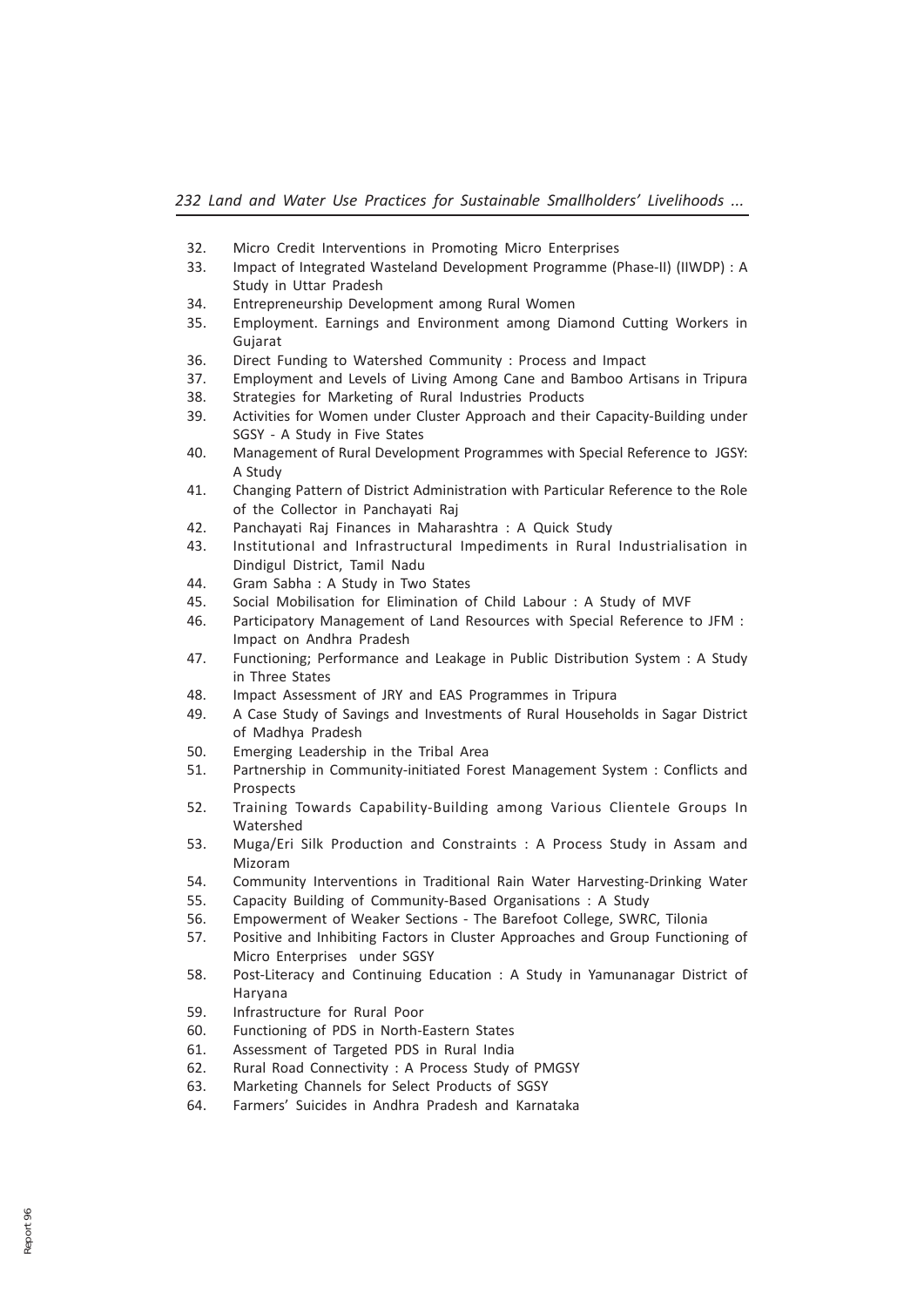- 65. Working of Women's Thrift Cooperatives under MACS Act in A.P. A Study
- 66. Decentralised Planning and Management of Primary Health Care Services under Panchayati Raj Institutions
- 67. Implementation of SGRY in Chhattisgarh
- 68. Quick Study on Performance of SHGs and DWCRA Implemented by Government and Non-Government Organisations
- 69. Poverty, Gender and Reproductive Choice An Analysis of Linkages
- 70. Empowerment of Women in PRIs : A Study in Six Select States
- 71. Flood Disaster Management: A Study
- 72. Risk, Vulnerability and Coping Mechanisms in Rainfed Agriculture : A Study in Three States
- 73. Gramsat: Utility and Effectiveness
- 74. Micro-Level Experiments in Food Security A Study across States
- 75. Community Based Resource Management A Study of Forest Panchayats of **Uttaranchal**
- 76. Agrarian Relations and Rural Poverty in Post-Reforms Period : A Study of Bihar and Orissa
- 77. Implementation of IAY : Issues and Achievements : A Nation-wide Study
- 78. Interventions of Livelihood Options for HIV and AIDS Affected People in the Rural Areas
- 79. Effectiveness of Watershed Development on Environment Conservation : A Case Study in Jharkhand and Madhya Pradesh
- 80. Gender and MGNREGS
- 81. Stakeholders' Participation and Equity Aspects of Watershed Development: A Study in Andhra Pradesh and Rajasthan
- 82. Stress Audit : For Rural Development Institutions At District and Block Level
- 83. Marketing Strategies for Traditional Fishery Products
- 84. Approaches to Forest Management : A Comparative Study of JFM and Self Initiated Forest Management
- 85. Crisis in Handloom Industry: A Study in Andhra Pradesh and Tamil Nadu
- 86. Competency Mapping : For Rural Development Officials
- 87. Status of Land Allotted to Poor under Land Distribution Programmes An Evaluation in Selected States
- 88. Behavioural Competencies Requirement for MGNREGS Administation
- 89. Pro-Poor Strategy for Micro-Credit Delivery System
- 90. Comparative study of Institutional Arrangements and Farming Systems : Viable Options for Small and Marginal Farmers
- 91. A Study on Marketing Infrastructure for Fruits and Vegetables in India
- 92. Impact of Antyodaya Anna Yojana (AAY) on the Food Security of the Poorest of the Poor in Rural Areas
- 93. Impact of Federations in Economic Improvement of SHG Members : A Study Across Two States of India
- 94. Inclusion Of Persons With Disabilities Under MGNREGS : A Study Across Three States
- 95. Role of Exclusive Credit Linkage Programme for Occupational Dynamics Among Fisherwomen – A Study in Andra Pradesh & Tamil Nadu States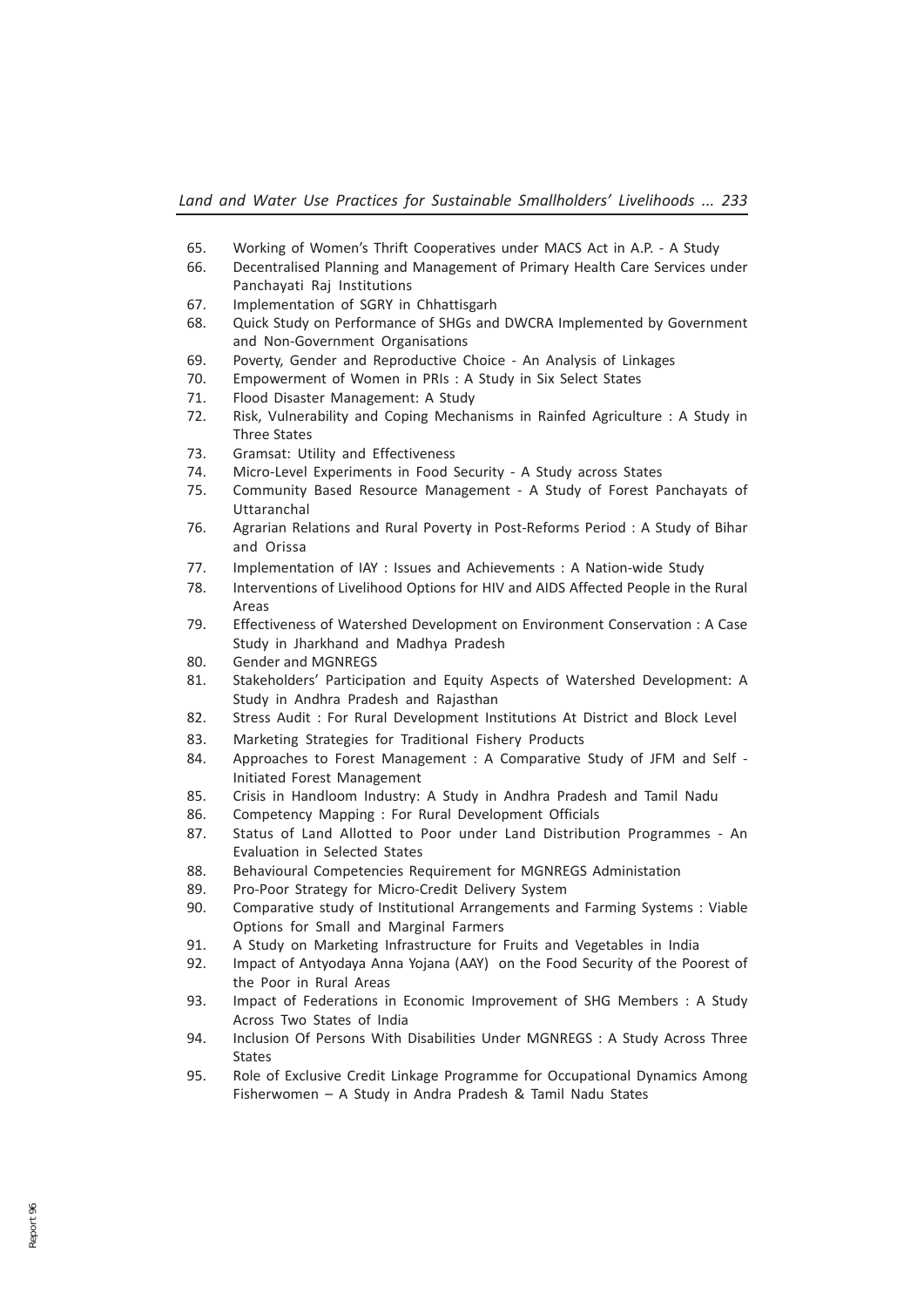**Research Reports Series - 96**

# **LAND AND WATER USE PRACTICES FOR SUSTAINABLE SMALLHOLDERS' LIVELIHOODS : A STUDY IN FOUR STATES**

**Dr. U.H. KUMAR Dr. SSP SHARMA**



**NATIONAL INSTITUTE OF RURAL DEVELOPMENT** *(Ministry of Rural Development, Government of India)* RAJENDRANAGAR, HYDERABAD- 500 030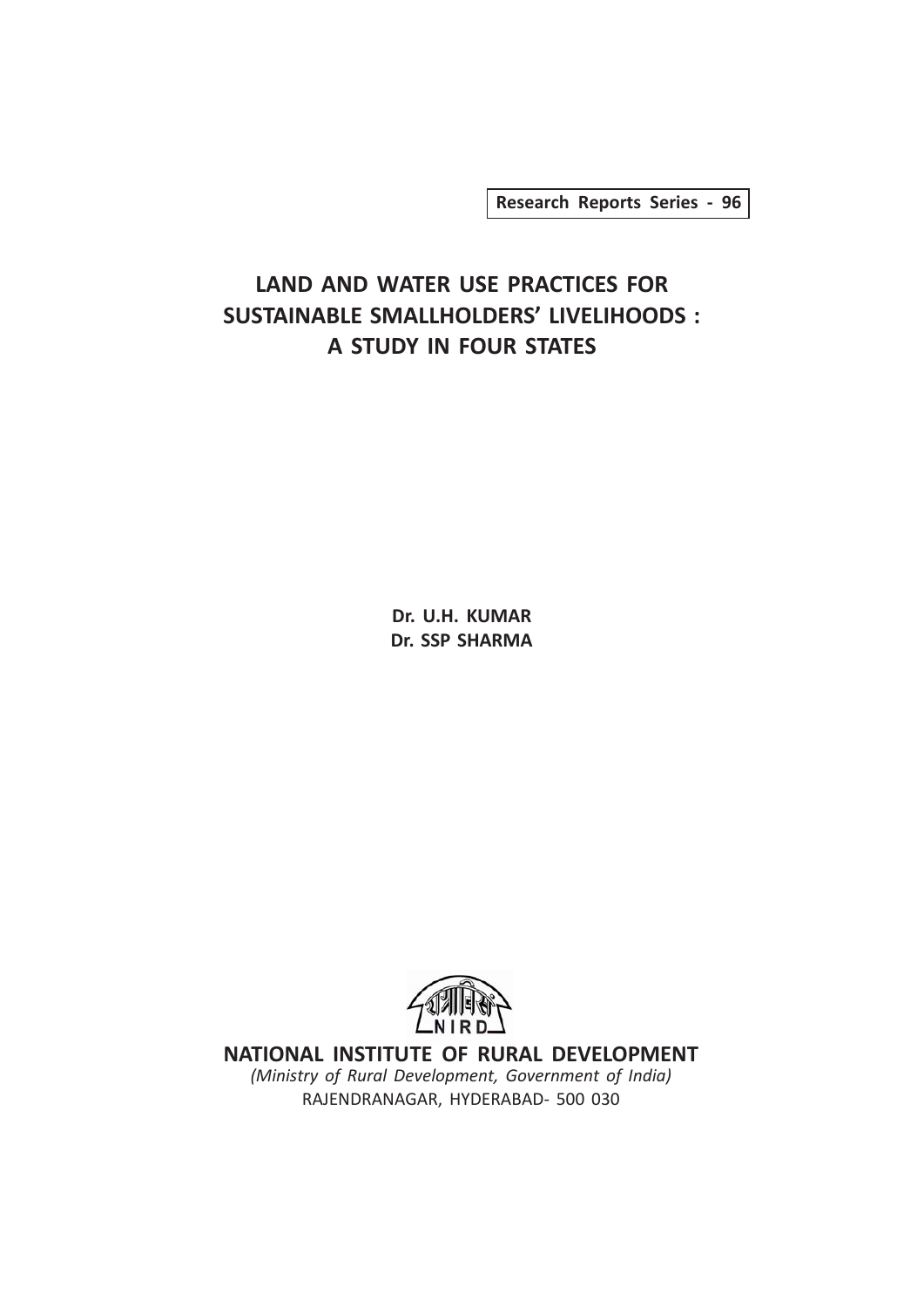© National Institute of Rural Development

ISBN No. 978-81-85542-90-4

February, 2013

Published by **NATIONAL INSTITUTE OF RURAL DEVELOPMENT** (Ministry of Rural Development, Government of India) Rajendranagar, Hyderabad - 500 030. India Telephone : 040 - 24008473 www.nird.org.in

Printed at : VAISHNAVI LASER GRAPHICS, Ph. 040 - 27552178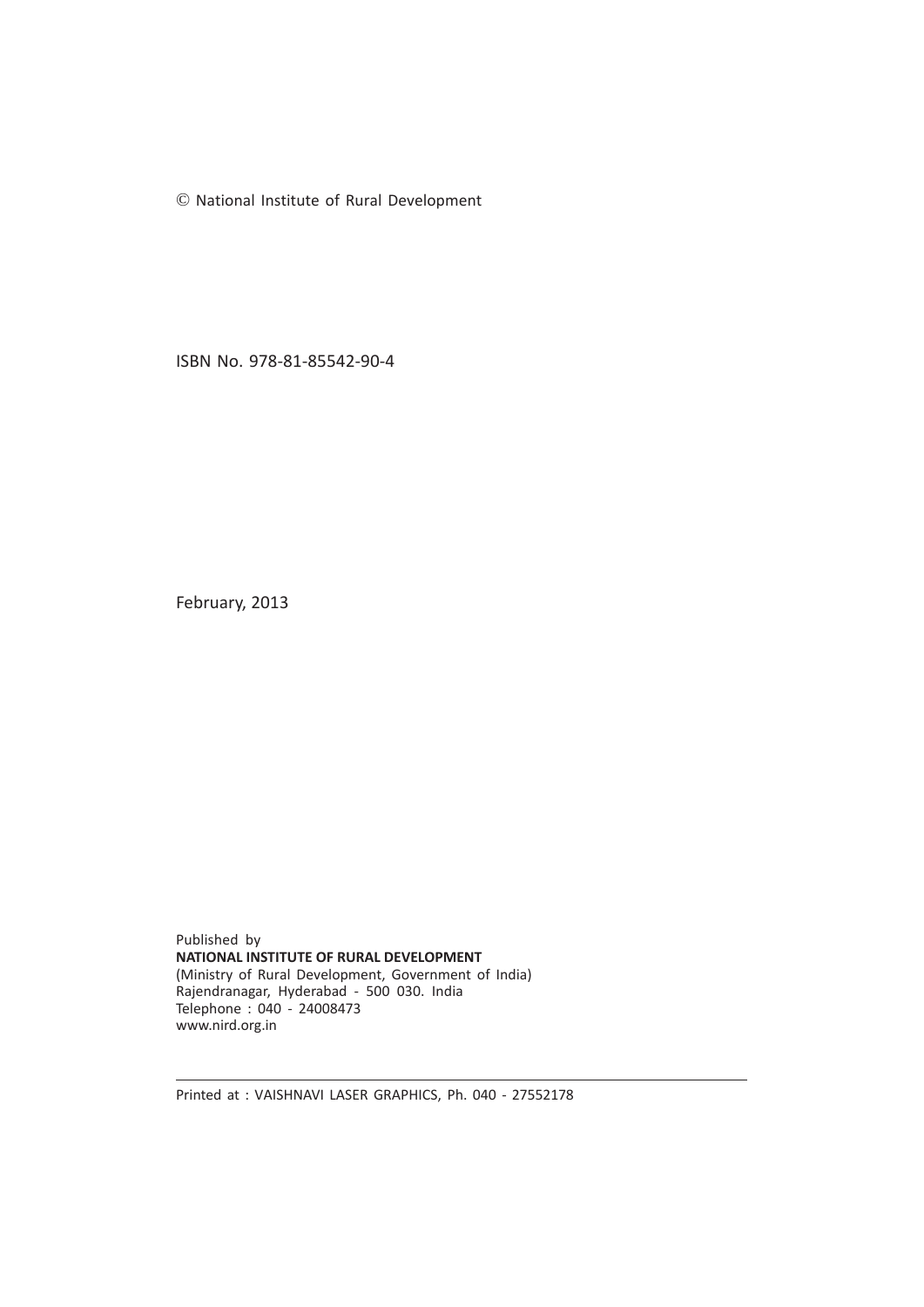### **ACKNOWLEDGEMENTS**

*We gratefully acknowledge the help received from Officials at Rural Development departments in respective States, Zilla Parishads/ DRDA of selected districts and from the selected Panchayat Samitis, Block Development Officers and Gram Panchayats in completing this study. Most important is the time and cooperation (at times during odd hours) of the officials and respondents at various levels. We thank all of them.*

*Authors*